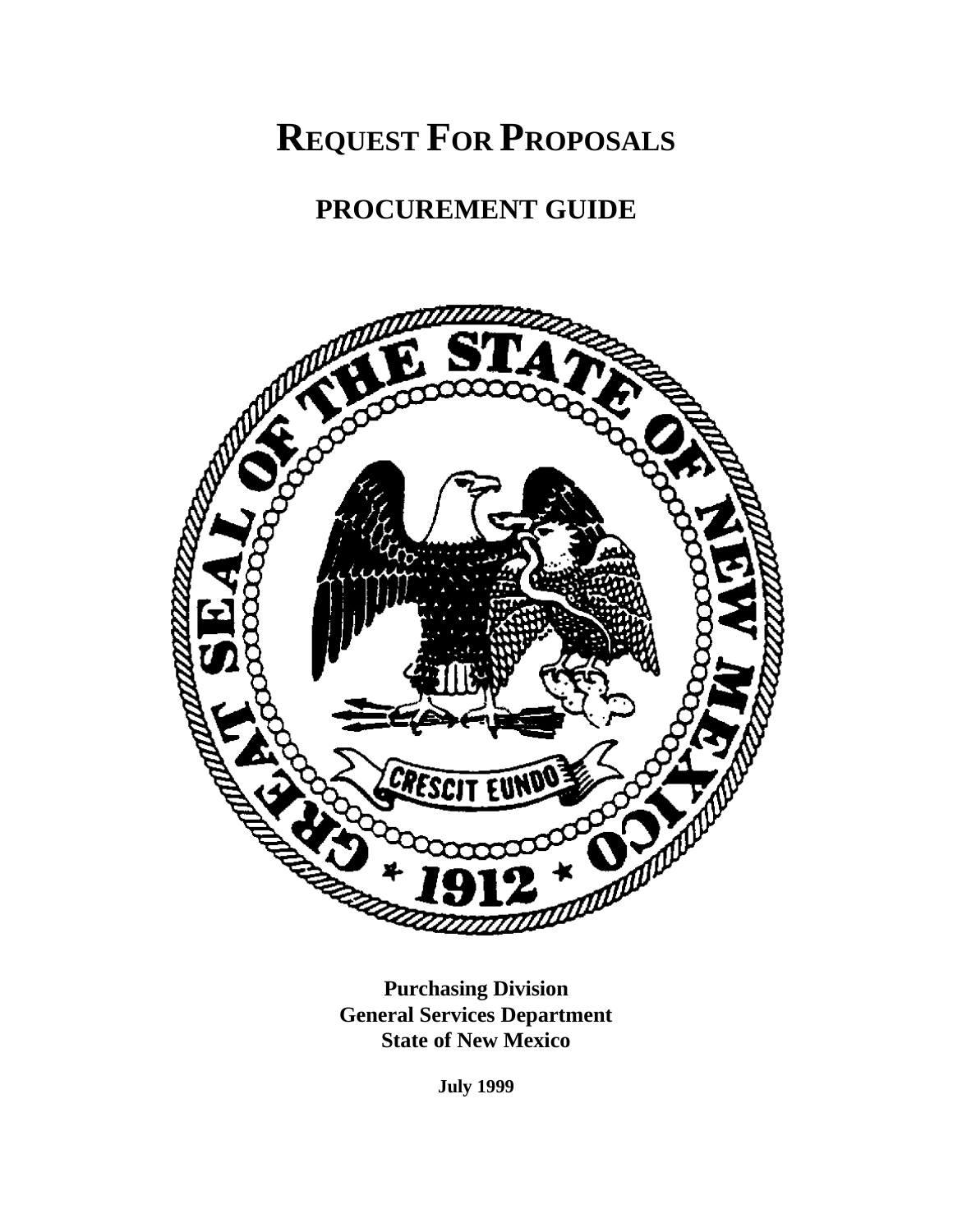Request For Proposals Procurement Guide July 1999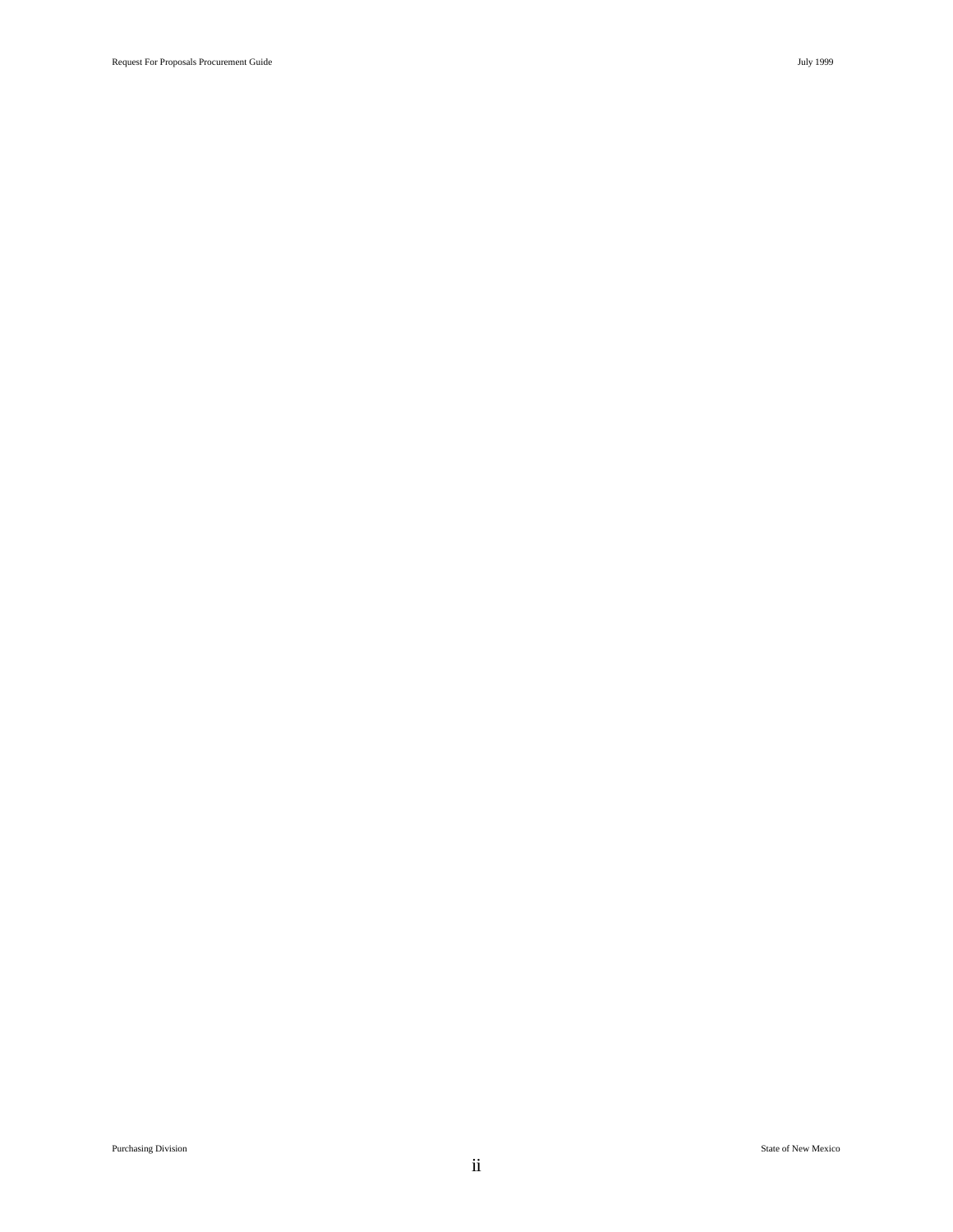### **FORWARD**

This is the sixth edition of this guide. The first was published in early 1988 and focused primarily on the construction of the RFP document, the foundation of every procurement. The guide was revised and expanded in 1990 with the addition of more procedural information, techniques and examples. With the Model RFP document and an increasing number of example RFP's available from the library, the third edition was a nearly complete departure from the previous editions as it focused primarily on procedures and techniques which were expanded in editions four and five. This sixth edition expands upon the previous attempts to apply the proven procedures and techniques gained from the experience of over 350 technology procurements to other RFP-based procurements beyond the limits of the information system technologies. To date, the procedures and techniques presented in this guide have been used successfully on over 50 non-technology procurements.

Although there has been a significant effort to generalize and adapt the guide to other procurements, the origin is still apparent in much of the terminology. Please remember that such statements as "system requirements" may be read, when appropriate, as "design requirements or "study requirements" or any other statement relevant to the object of a particular procurement. Although many of the examples and narratives relate to the information system technologies, the discussions concerning hardware procurements apply to any RFP-based equipment acquisition. The discussions concerning professional services and services procurements are intended to apply to all such RFPbased procurements.

This RFP Procurement Guide is intended to be used in conjunction with the Model RFP. It is organized in three sections. Chapters One through Thirteen describe the procurement process from pre-procurement activities through the award. At the conclusion of each chapter there is a section containing the answers to the most commonly asked questions related to that step in the procurement process. Chapter Fourteen contains a recap of the Procurement Managers duties and responsibilities. Chapter Fifteen contains examples of forms and letters that the Procurement Manager will find useful during the process.

It takes time and effort to conduct a quality public procurement. This guide was produced to give the Procurement Manager a foundation upon which to conduct the procurement properly. It includes discussions of techniques and processes that will allow the procurement to be completed in minimum time with the highest quality results.

#### **Terry S. Davenport** Information Systems Procurement Specialist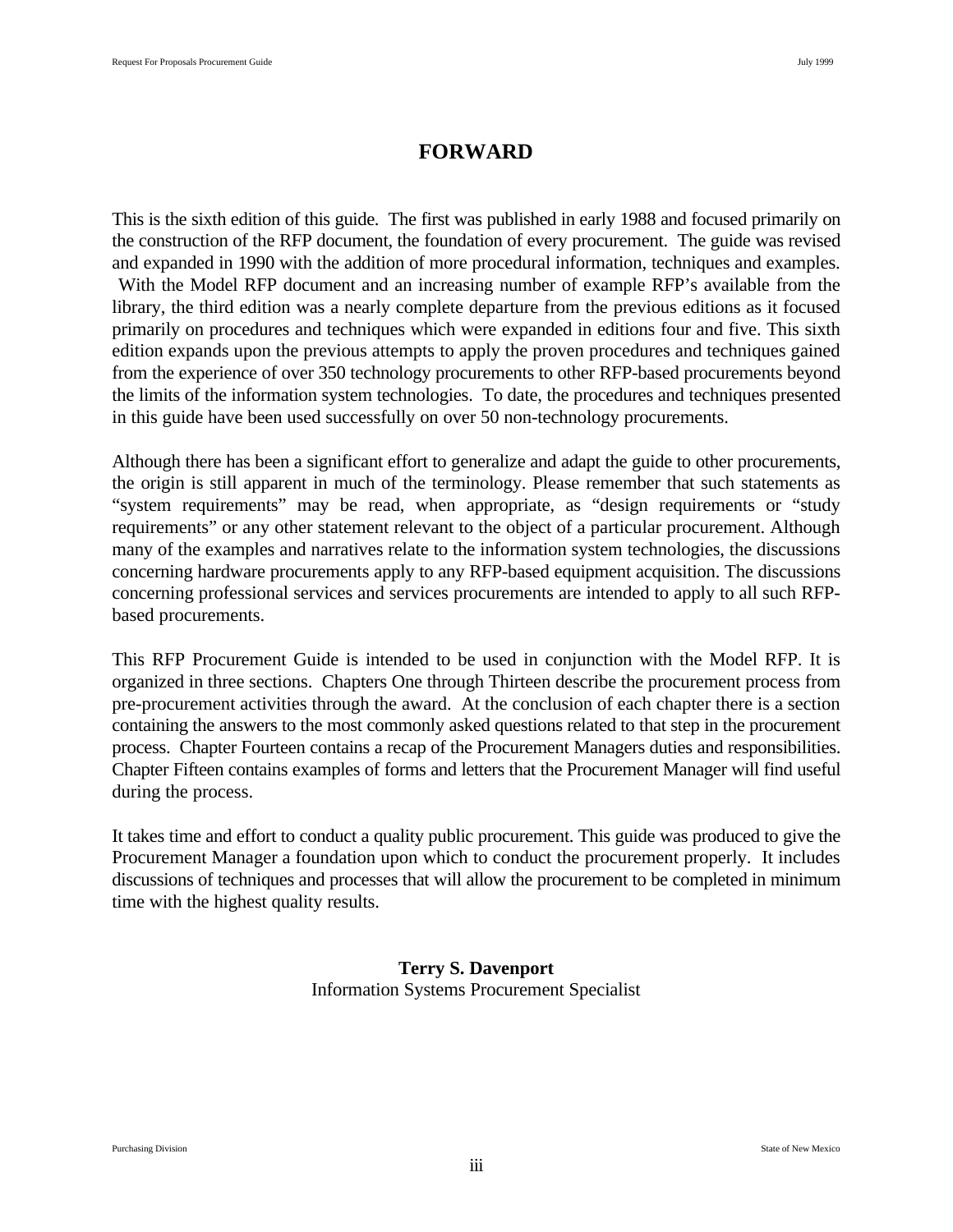Request For Proposals Procurement Guide July 1999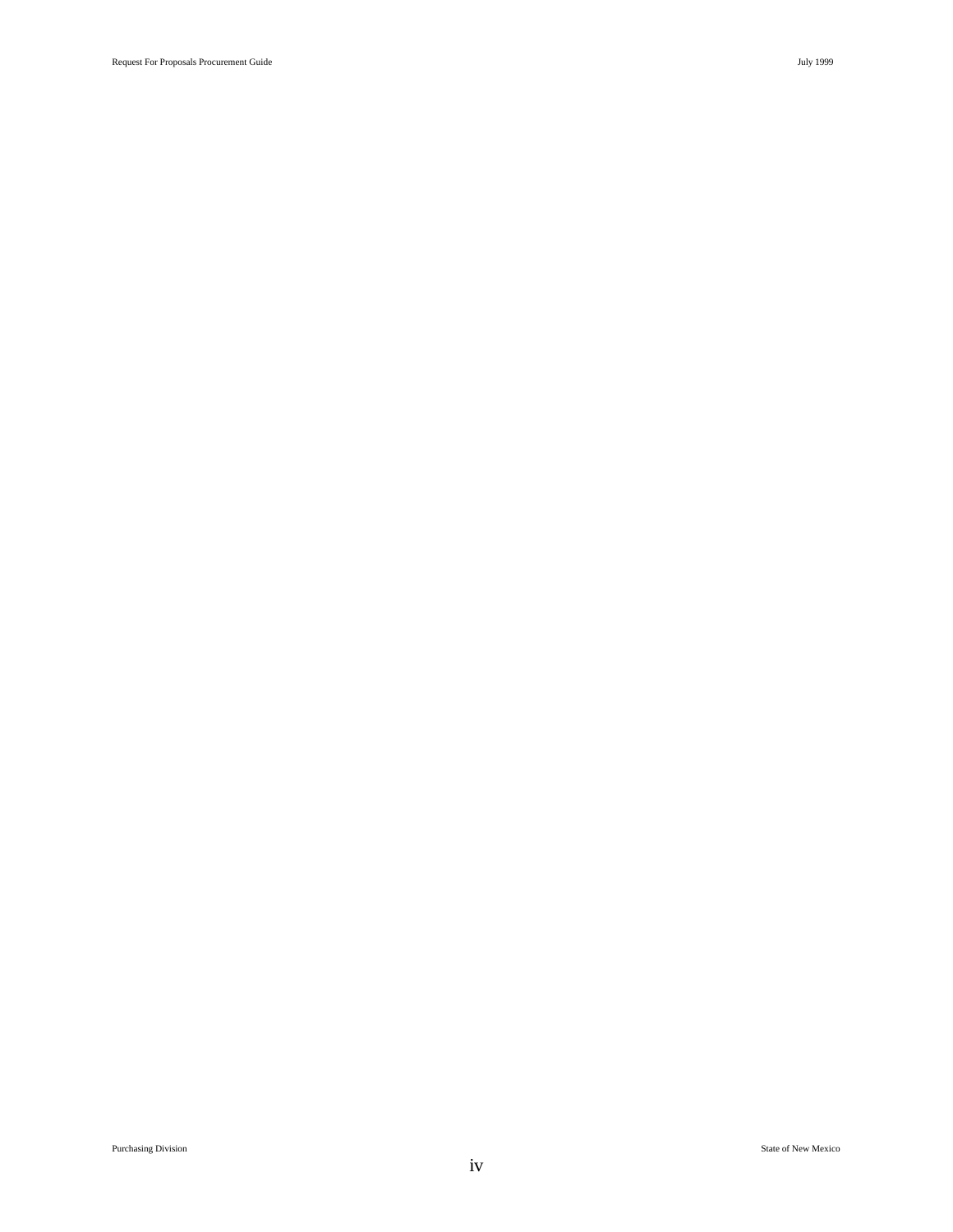## **TABLE OF CONTENTS**

| A. Introduction                        |
|----------------------------------------|
| B. IFB or RFP                          |
| C. Terminology                         |
| D. Procurement Philosophy              |
| E. Structured Evaluation Methodology   |
| F. Best Value Procurements             |
| G. Performance Based Procurements      |
| H. Using the Guide                     |
|                                        |
| A. Concept Memorandum                  |
| <b>B.</b> CIO Approval Required        |
| C Pre-Procurement Data Gathering       |
| D. Initiate the Procurement            |
| E. Organizing the Evaluation Committee |
| F. Questions and Answers               |
| 23                                     |
|                                        |
| A. Establish the Procurement Schedule  |
| B. Scope of Work                       |
| C. Scope of Procurement                |
| D. Terminology                         |
| E. Procurement Library                 |
| F. Evaluation Factors                  |
| G. Mandatory Technical Specifications  |
| H. Desirable Technical Specifications  |
| I. Mandatory Business Specifications   |
| J. Desirable Business Specifications   |
| K. The Contract                        |
| L. Contract Protections and Management |
| M. Questions and Answers               |
|                                        |

- B. Distribute the RFP
- C. Establish Procurement Library
- D. Questions and Answers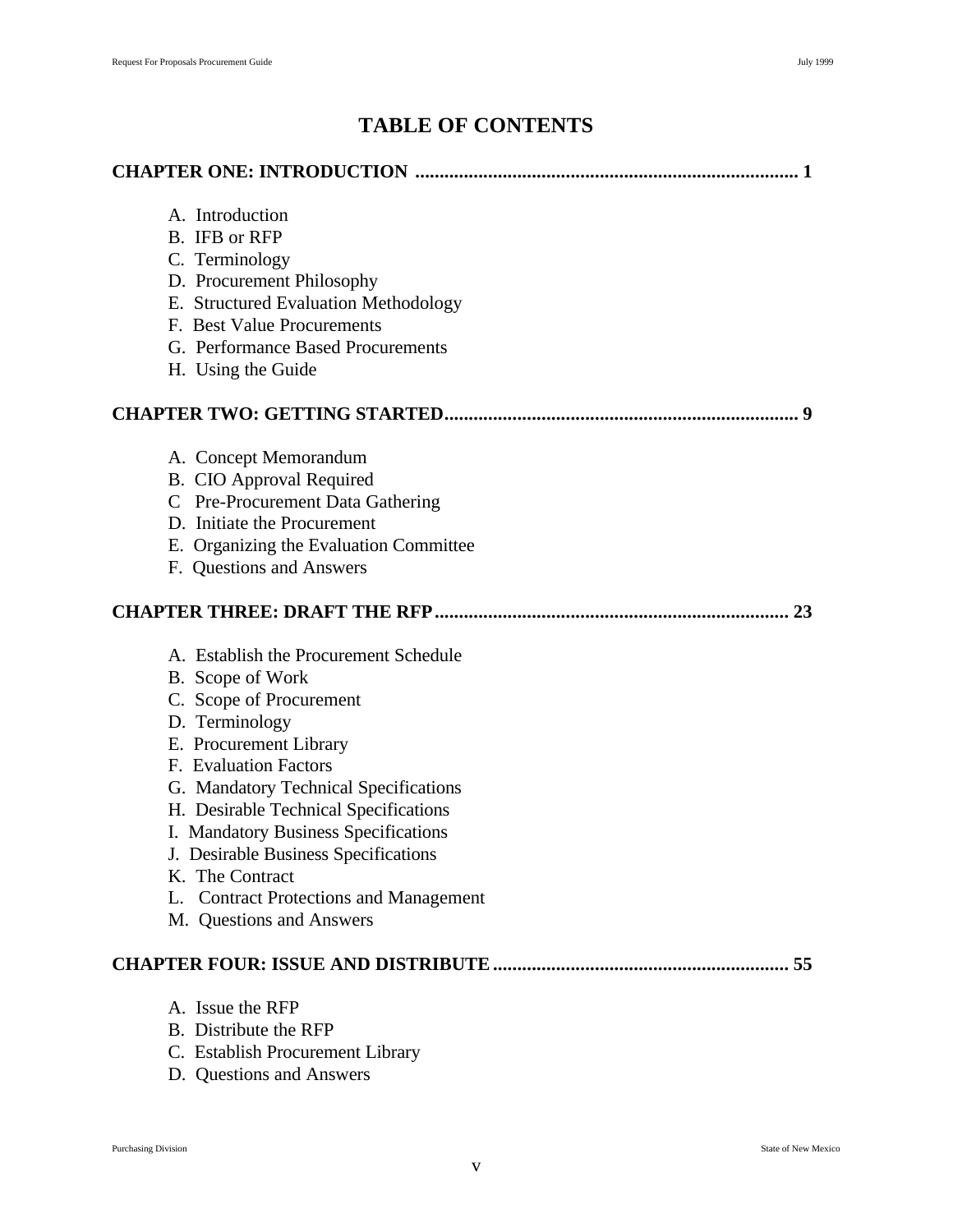| A. Establish the Subfactors                                   |
|---------------------------------------------------------------|
| <b>B.</b> Subfactoring Exercise                               |
| C. Reference Subfactors                                       |
| D. Hardware\Software Procurements                             |
| E. Oral Presentation\Demonstration                            |
| F. Questions and Answers                                      |
| <b>CHAPTER SIX: PRE-PROPOSAL CONFERENCE AND QUESTIONS  67</b> |
| A. Conduct the Pre-Proposal Conference                        |
| B. Respond to Questions                                       |
| C. Questions and Answers                                      |
| <b>CHAPTER SEVEN: PREPARE THE DEMONSTRATION AGENDA 77</b>     |
| A. Can it be demonstrated?                                    |
| B. Prepare Demonstration Agenda                               |
| C. Questions and Answers                                      |
|                                                               |
| A. Mandatory Requirements Checklist                           |
| <b>B.</b> Receive Proposals                                   |
| C. Questions and Answers                                      |
| 85                                                            |
| A. Conduct the evaluation                                     |
| <b>B.</b> Select Finalists                                    |
| D. Questions and Answers                                      |
| 97                                                            |
| A. Notify Finalists                                           |
| <b>B.</b> Notify Non-Finalists                                |
| C. Collect Best and Final Offers                              |
| D. Questions and Answers                                      |
| <b>CHAPTER ELEVEN: PRESENTATIONS AND DEMONSTRATIONS105</b>    |
| A. Oral Presentations                                         |
| <b>B.</b> Product Demonstrations                              |
|                                                               |

- C. Best and Final Offer Questions
- D. Questions and Answers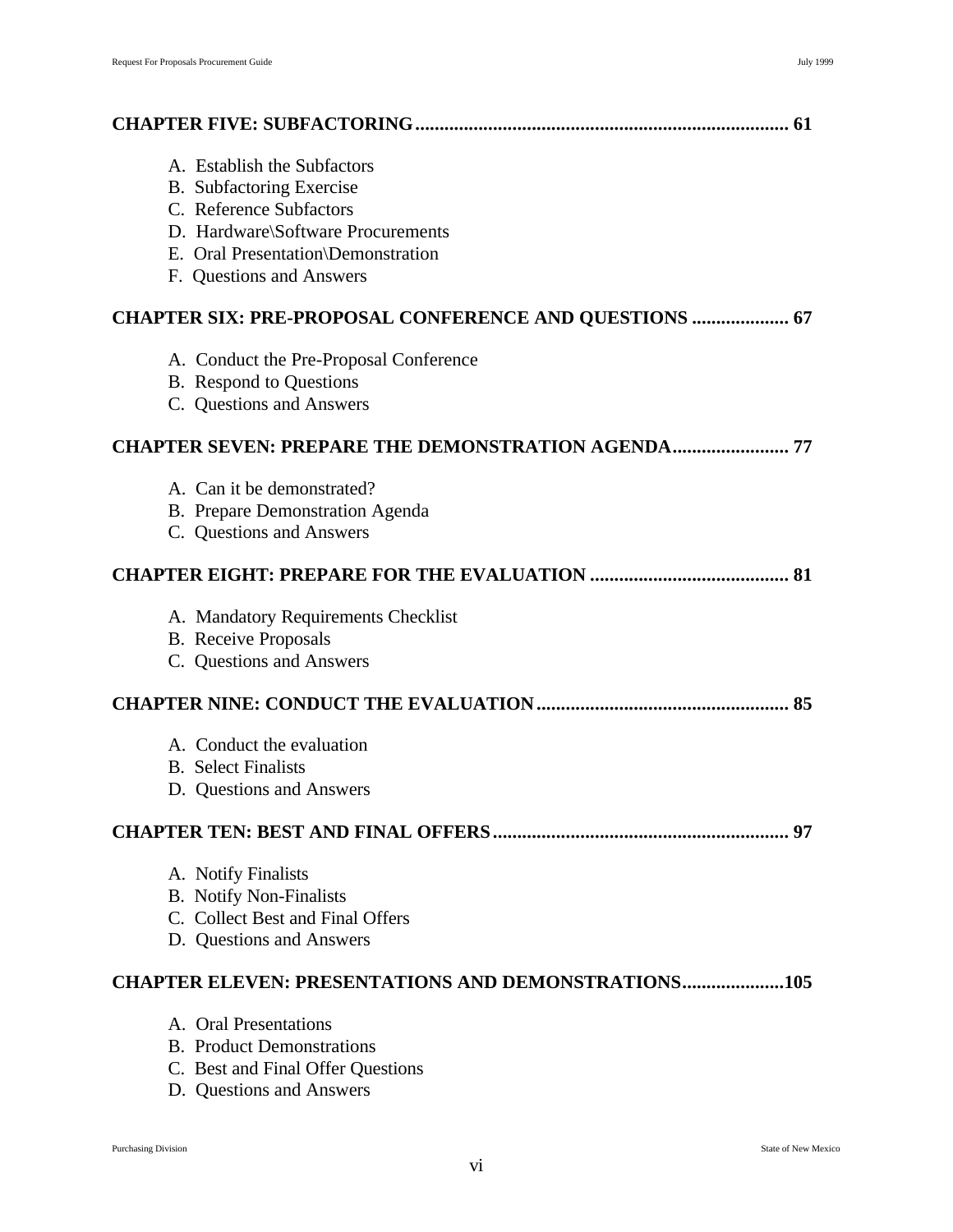| A. Complete the Evaluation                                       |
|------------------------------------------------------------------|
| B. Complete the Evaluation Committee Report                      |
| C. Obtain Management Approval                                    |
| D. Finalize the conduct                                          |
| E. Quality Assurance Review                                      |
| F. Questions and Answers                                         |
| .119                                                             |
| A. The Award                                                     |
| <b>B.</b> Obtain Contract Signatures                             |
| C. Prepare for Public Inspection                                 |
| D. Assist with Protests                                          |
| E. Prepare Contracting Package                                   |
| F. Return Offeror Proposals                                      |
| G. Filing with State Purchasing                                  |
| H. Questions and Answers                                         |
| <b>CHAPTER FOURTEEN: PROCUREMENT MANAGER RESPONSIBILITIES127</b> |
| A. Responsibilities Approach                                     |
| B. Duties and Responsibilities Checklist                         |

|--|--|

| .E-1.1 |
|--------|
|        |
|        |
|        |
|        |
|        |
|        |
|        |
|        |
|        |
|        |
|        |
|        |
|        |
|        |
|        |
|        |
|        |
|        |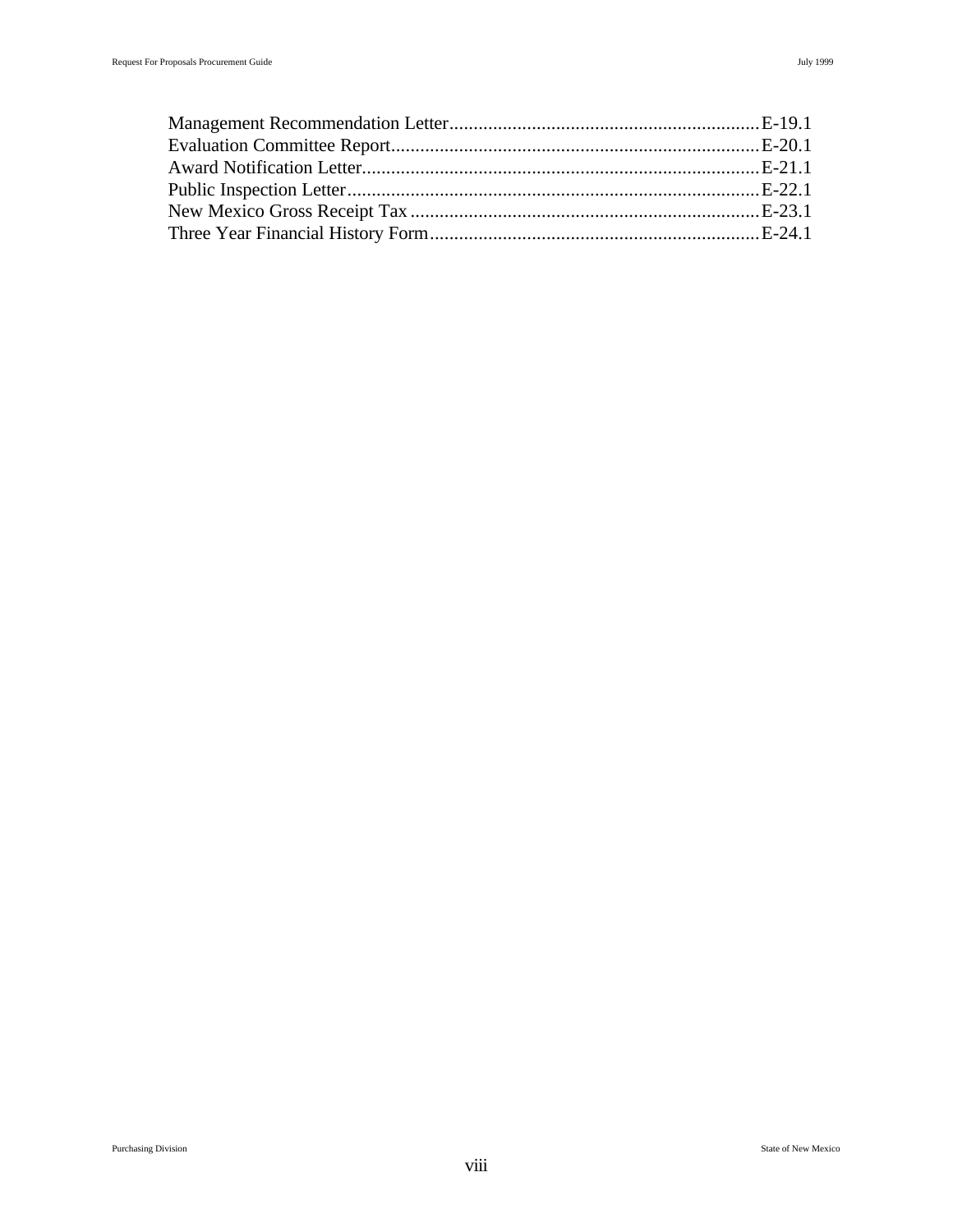## **CHAPTER ONE**

## **INTRODUCTION**

A procurement that results in the selection of the best-qualified contractor or most suitable product does not by itself guarantee a successful project. However, the selection of an unqualified contractor or unsuitable product is a guarantee of failure.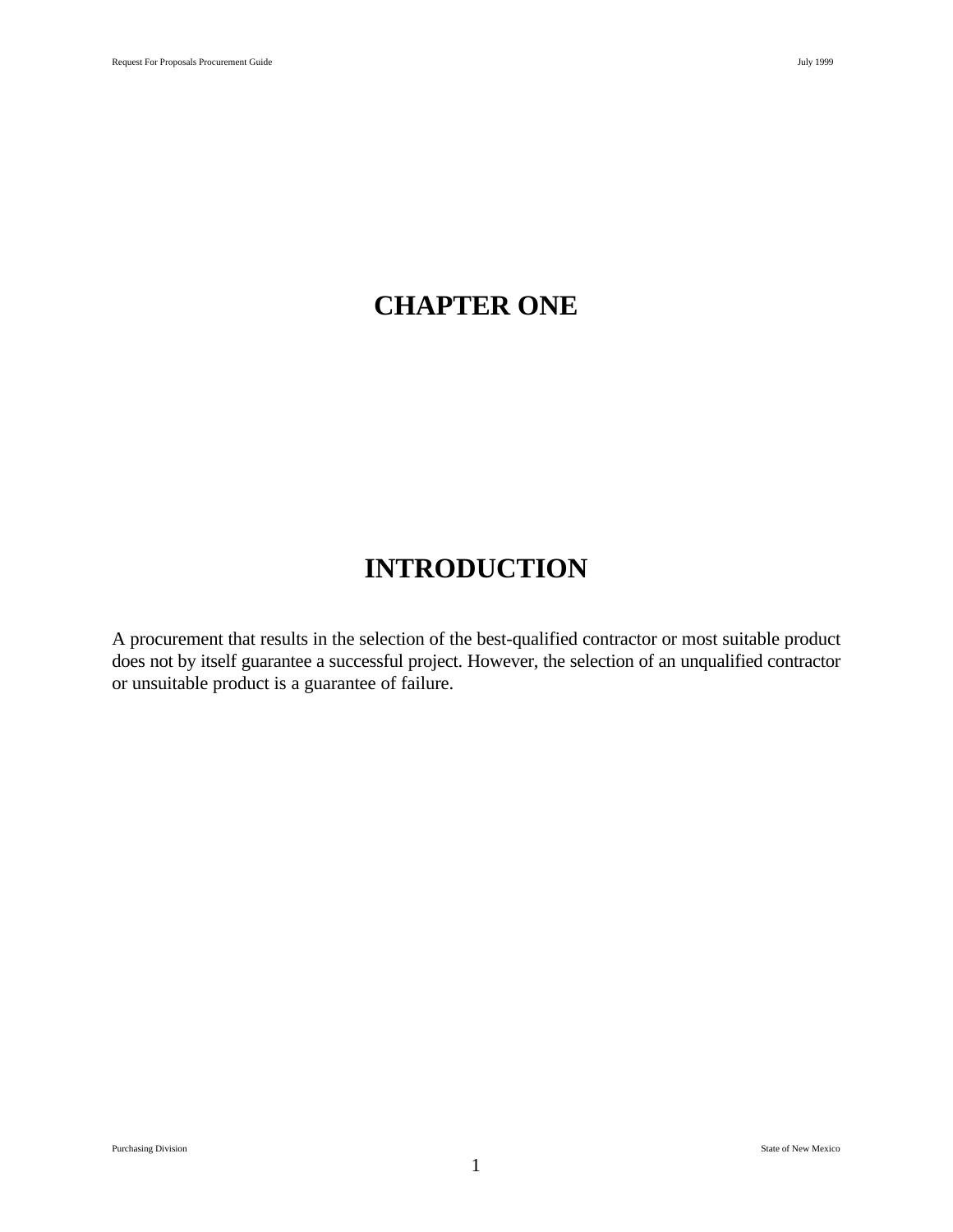Request For Proposals Procurement Guide July 1999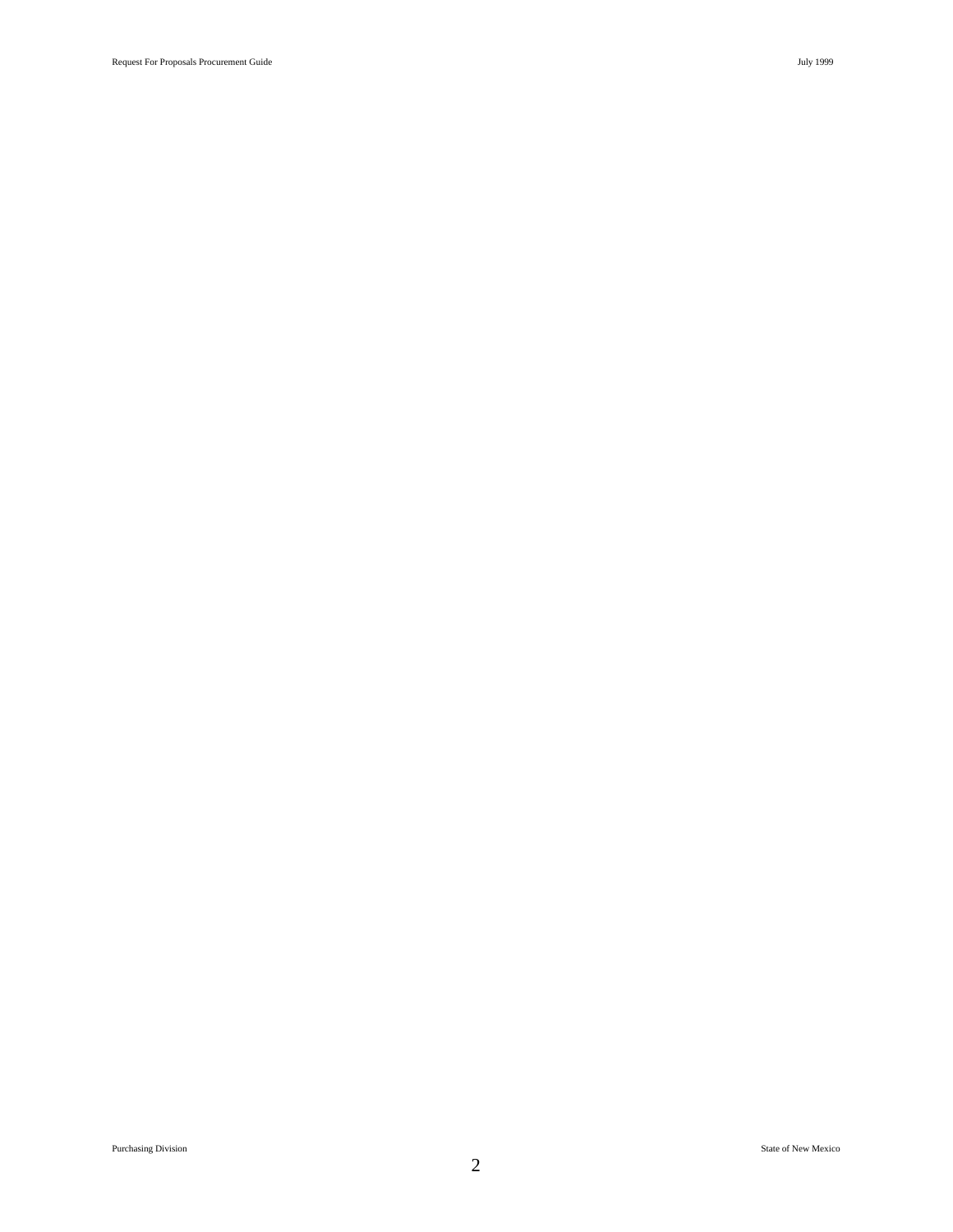### **A. INTRODUCTION**

The intent of this Procurement Guide is to provide a framework for the development of Request For Proposals (RFP) documents and to guide the conduct of RFP-based procurements. The foundation for these procurements and this guide is section 13-1-1 through 13-1-199 NMSA 1978, generally referred to as the Procurement Code. Also addressed are the requirements set forth in Procurement Code Regulations, GSD rule 1NMAC5.2 which govern procurement conduct by Executive Branch State Agencies and many local public bodies who have adopted them as their own.

By necessity, RFP documents are highly tailored to meet the specific needs of the agency conducting the procurement. There are distinct differences in RFP content for the acquisition of various types of items of tangible property versus services and professional-services-only procurement documents. There are also distinct differences between the procurement documents for single agency one-time procurements versus multi-agency, multi-vendor, multi-year price agreements. Even with the distinctions noted, the process for each is the same and the majority of the procedures and techniques are identical.

The Procurement Code is the foundation for the acquisition of products and services for all governmental entities throughout the State with the sole exceptions set forth in section 13-1-98. The Code provides for various types of authorized procurement methods including competitive sealed bids, competitive sealed qualifications-based proposals as well as the competitive sealed proposals, RFP-based, procurements which are the subject of this Guide.

### **B. IFB OR RFP**

Section 13-1-111 sets forth the conditions for use of an invitation for bids (IFB) and competitive sealed proposal processes. The cite states that the competitive sealed proposal process is to be used for the acquisition of professional services and for products and services when competitive sealed bidding is not practicable or advantageous. The words "practicable" and "advantageous" are to be given ordinary dictionary meanings. The term "practicable" denotes what may be accomplished or put into practical application. "Advantageous" denotes a judgmental assessment of what is in the agency's best interest. The use of competitive sealed bids may be practicable, that is, reasonably possible, but not necessarily advantageous, that is, in the agency's best interest.

In an IFB process the bidder who offers the product or service matching the specification at the lowest price wins the award. The IFB is the most effective procurement process for the acquisition of many commodities. However, it is not appropriate for the acquisition of professional services or other types of procurements where the evaluation components must be crafted and weighted or where the knowledge, skills, experience and prior performance are factors for consideration. For those acquisitions, an RFP-based procurement is clearly indicated. For this type of procurement, cost is of one several weighted evaluation factors. It has long been recognized that the lowest price computer system frequently is not the lowest cost computer system when operation, maintenance and support costs are included. Therefore, the vast majority of computer and other high technology systems are acquired through an RFP-based procurement process as opposed to an invitation for bids.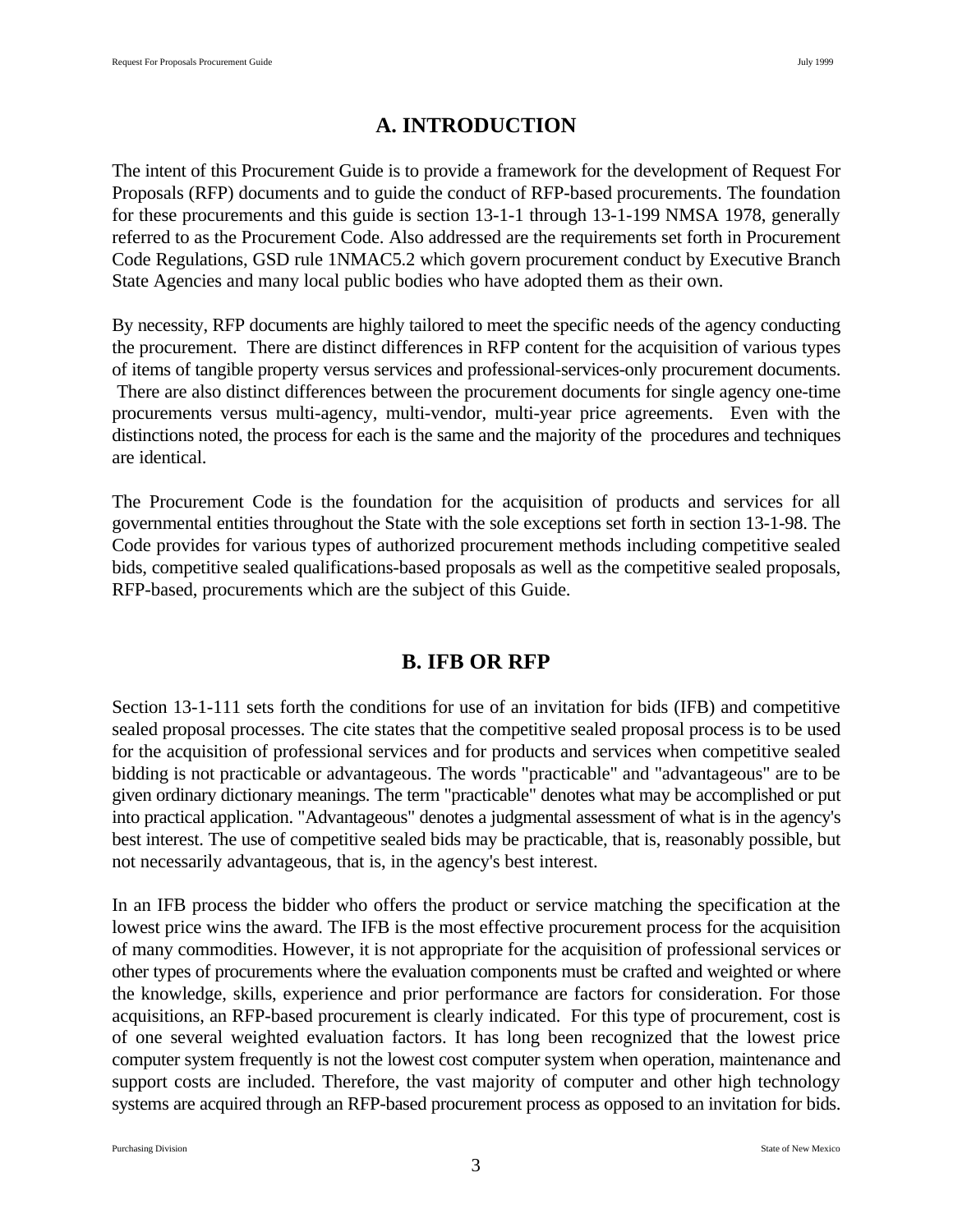Please note that competitive qualifications-based procurements are also solicited through an RFP. Details can be found in sections 13-1-119 through 13-1-124 NMSA 1978.

The objective of any procurement is to award the contract to the offeror who best meets the requirements at the lowest cost. Procurements are open competitive processes where each offeror is given an equal opportunity to propose its products or services and the evaluation is completed in a fair, objective manner.

## **C. TERMINOLOGY**

The model RFP has a definitions paragraph in the introduction section. The objective of the RFP document is to convey accurate information concerning the procurement. The objective of this procurement guide is to convey accurate information about the procurement process. Therefore, the definitions of terminology used throughout this guide and most RFP's follow:

*"Agency"* means the State agency or local public body conducting the procurement. In the case of statewide procurements, the Purchasing Division is the agency.

*"Contract"* means an agreement for the procurement of items of tangible personal property or services.(13-1-41 NMSA 1978) This includes purchase, rental, lease and licensing agreements.

*"Contract/Agreement Administrator"* means the individual designated by the Agency to administer a price agreement or contract after the agreement has been executed. The procurement process has been concluded.

*"Contractor"* means successful offeror who enters into a binding, written agreement.

*"Determination"* means the written documentation of a decision of a Procurement Manager including findings of fact supporting a decision. A determination becomes part of the procurement file to which it pertains. (13-1-52 NMSA 1978)

*"Evaluation Committee"* means a body appointed by the Agency management to perform the evaluation of offeror proposals.

*"Evaluation Committee Report"* means a report prepared by the Procurement Manager and the Evaluation Committee for submission to the Agency management for contract award that contains all written determinations resulting from the conduct of a procurement requiring the evaluation of competitive sealed proposals.

*"Evaluation Methodology"* means a proven technique for conducting the evaluation of offeror proposals.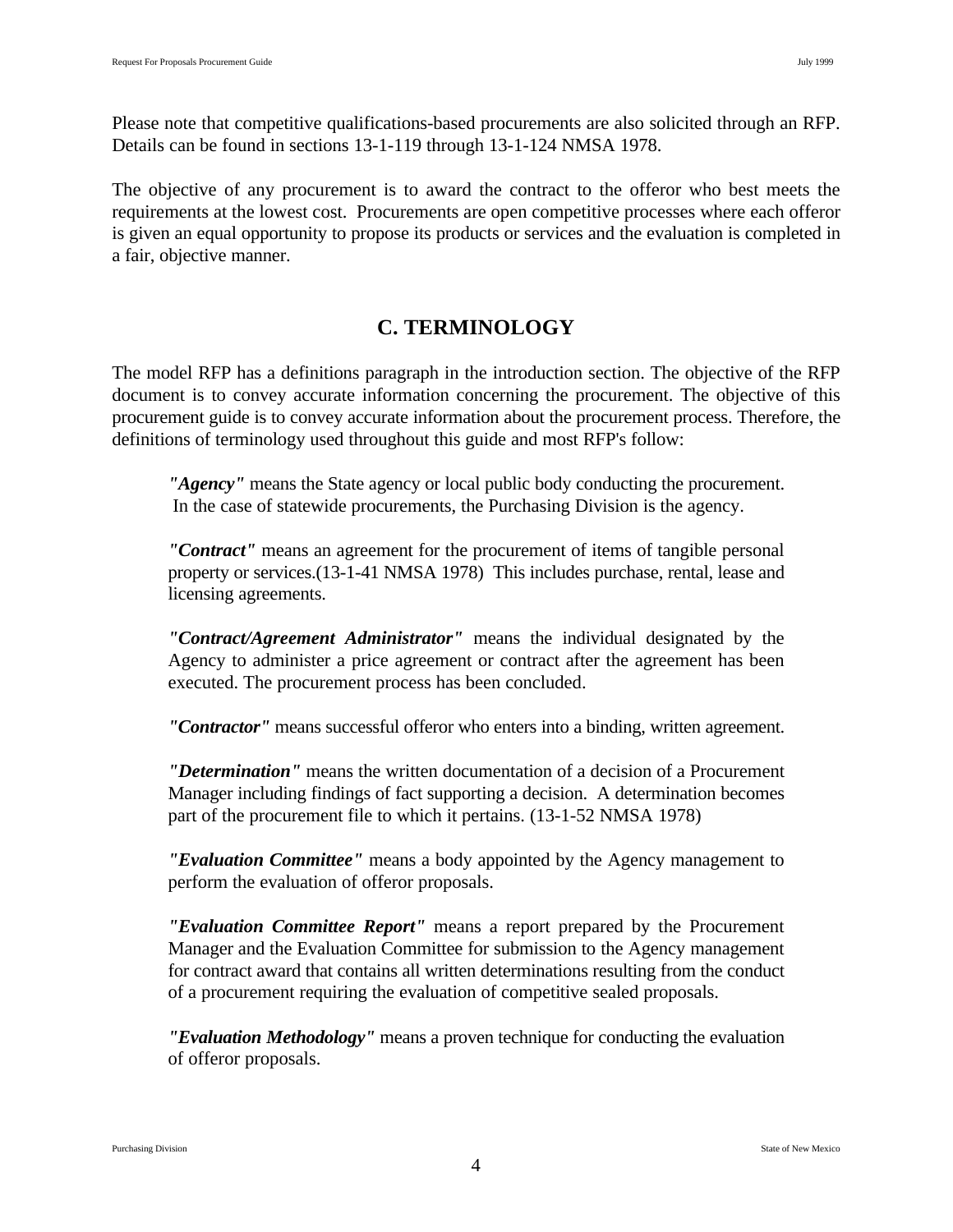*"Multiple Source Award"* means an award of an indefinite quantity contract for one or more similar services or items of tangible personal property to more than one offeror.(13-1-69 NMSA 1978)

*"Offeror"* is any person, corporation, or partnership who chooses to submit a proposal.

*"Price Agreement"* means a definite quantity contract or indefinite quantity contract which requires the contractor to furnish items of tangible personal property or services to a State agency or local public body which issues a purchase order, if the purchase order is within the quantity limitations of the contract, if any. (13-1-71 NMSA 1978)

*"Professional Services"* means the services of architects, archaeologists, engineers, surveyors, landscape architects, medical arts practitioners, scientists, management and systems analysts, certified public accountants, registered public accountants, lawyers, psychologists, planners, researchers and persons or businesses providing similar services (13-1-76 NMSA 1978).

*"Procurement Code"* means Chapter 13, Sections 13-1-28 through 13-1-199 NMSA 1978.

*"Procurement Code Regulations"* means General Services Department (GSD) Rule 1NMAC5.2.

*"Procurement Manager"* means the person or designee authorized by the Agency to manage or administer a procurement requiring the evaluation of competitive sealed proposals.

*"Purchasing Division"* means the Purchasing Division of the General Services Department of the State of New Mexico.

*"Request for Proposals"* or *"RFP"* means all documents, including those attached or incorporated by reference, used for soliciting proposals. (13-1-81 NMSA 1978)

*"Responsible Offeror"* means an offeror who submits a responsive proposal and who has furnished, when required, information and data to prove that his financial resources, production or service facilities, personnel, service reputation and experience are adequate to make satisfactory delivery of the services or items of tangible personal property described in the proposal. (13-1-83 NMSA 1978)

*"Responsive Offer"* or *"Responsive Proposal"* means an offer or proposal which conforms in all material respects to the requirement set forth in the Request for Proposals. Material respects of a Request for Proposals include, but are not limited to price, quality, quantity or delivery requirements. (13-1-85 NMSA 1978)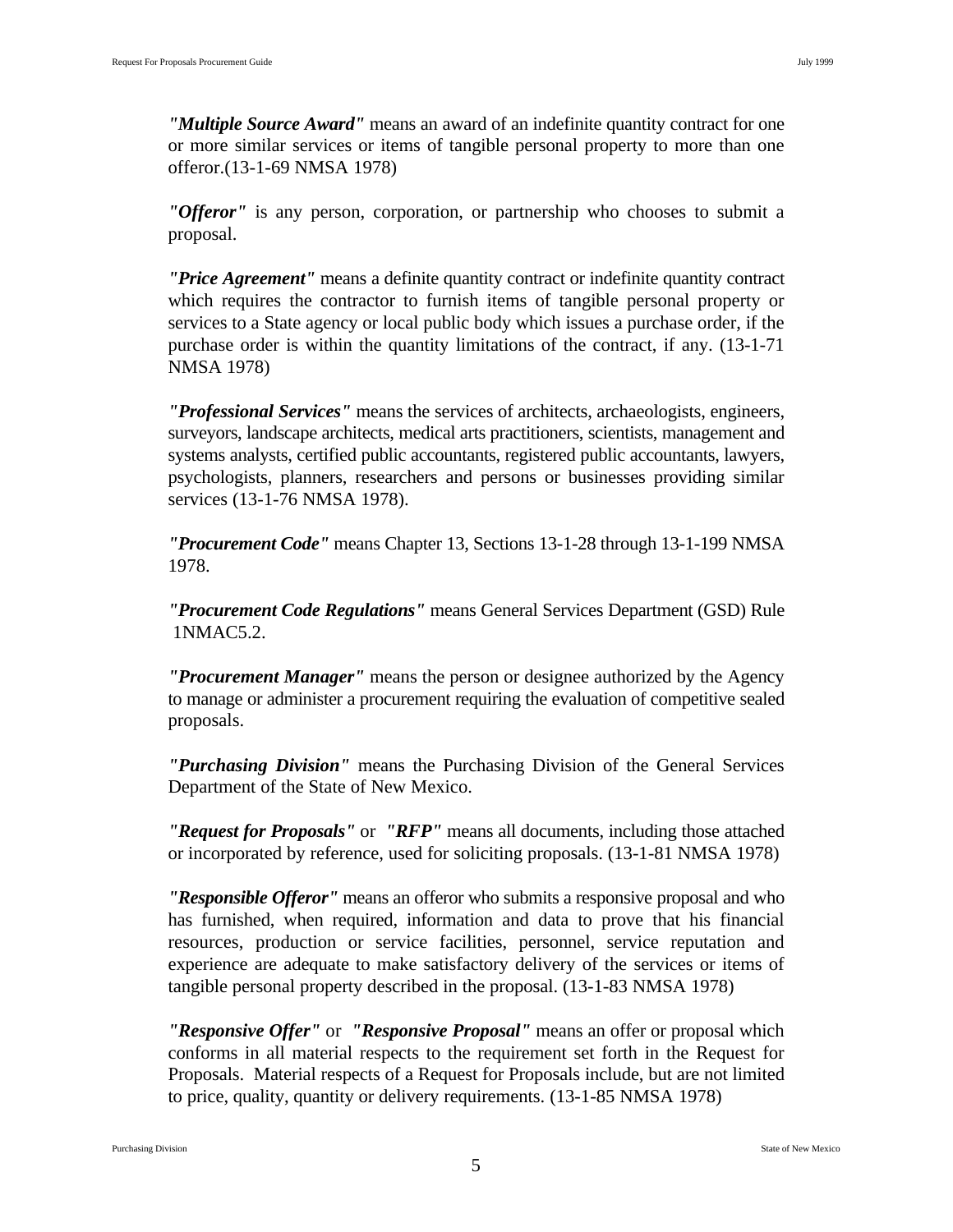*"State Purchasing Agent"* means the director of the Purchasing Division or a designated representative. (13-1-92 NMSA 1978)

#### **D. PROCUREMENT PHILOSOPHY**

The New Mexico Procurement Code is based upon the American Bar Association Model Procurement Code. The foundation for the Procurement Code is the premise that the public is best served and public funds, over a specified level, are spent wisely only after being subjected to the rigors of competitive procurement. Among many other things and unlike the procurement statutes for governmental jurisdictions beyond the bounds of the State of New Mexico, the Procurement Code authorizes the agency to conduct a multiple step procurement for RFP-based procurements. This means that the agency can review the proposals submitted, select finalists offerors and solicit proposal improvements through amendments as part of a best and final offer(s). The Procurement Regulations have provisions for the revision of specifications and the solicitation of second best and final offers as well. The important aspect of these authorizations is the fact, unlike most governmental jurisdictions, the procuring agency has the capability of soliciting and obtaining improved proposals that truly offer the very best match to the agency's requirements at the lowest cost.

The procurement processes addressed and described in this guide take full advantage of the "best and final offer" opportunities provided in the Procurement Code by integrating appropriate steps in the procurement process with proven techniques which when properly implemented provide the maximum advantage to the procuring agency.

### **E. STRUCTURED EVALUATION METHODOLOGY**

For many years there have been only two traditional methodologies for the evaluation of offeror proposals. One methodology ranks the proposals against a uniform set of evaluation criteria. Each proposal is scored top to bottom for each evaluation factor, a vertical evaluation. This methodology works well for the very simple proposals. It has proven to be a very poor choice for complex procurements because it is extremely difficult for the Evaluation Committee to maintain focus and uniformity in the scoring across several complex proposals requiring several days of evaluation. There is also an Evaluation Committee fatigue factor that distorts the results. For these reasons, the second evaluation methodology is often employed.

 The second methodology requires scoring the proposals against each other, a horizontal evaluation. All of the proposal responses for each factor are compared and the best response is awarded an "A" the highest score, with the next best response receiving a "B", a proportionally lower score, etc. For example, for a twenty-five-point factor the most responsive proposal would receive all twenty-five points. The next most responsive proposal may receive twenty points. The least responsive proposal may receive ten or fewer points depending upon the Evaluation Committee's established ground rules for point assignment. This methodology uniformly results in the identification of the most responsive proposal to the evaluation criteria. It works well for both simple and complex procurements. The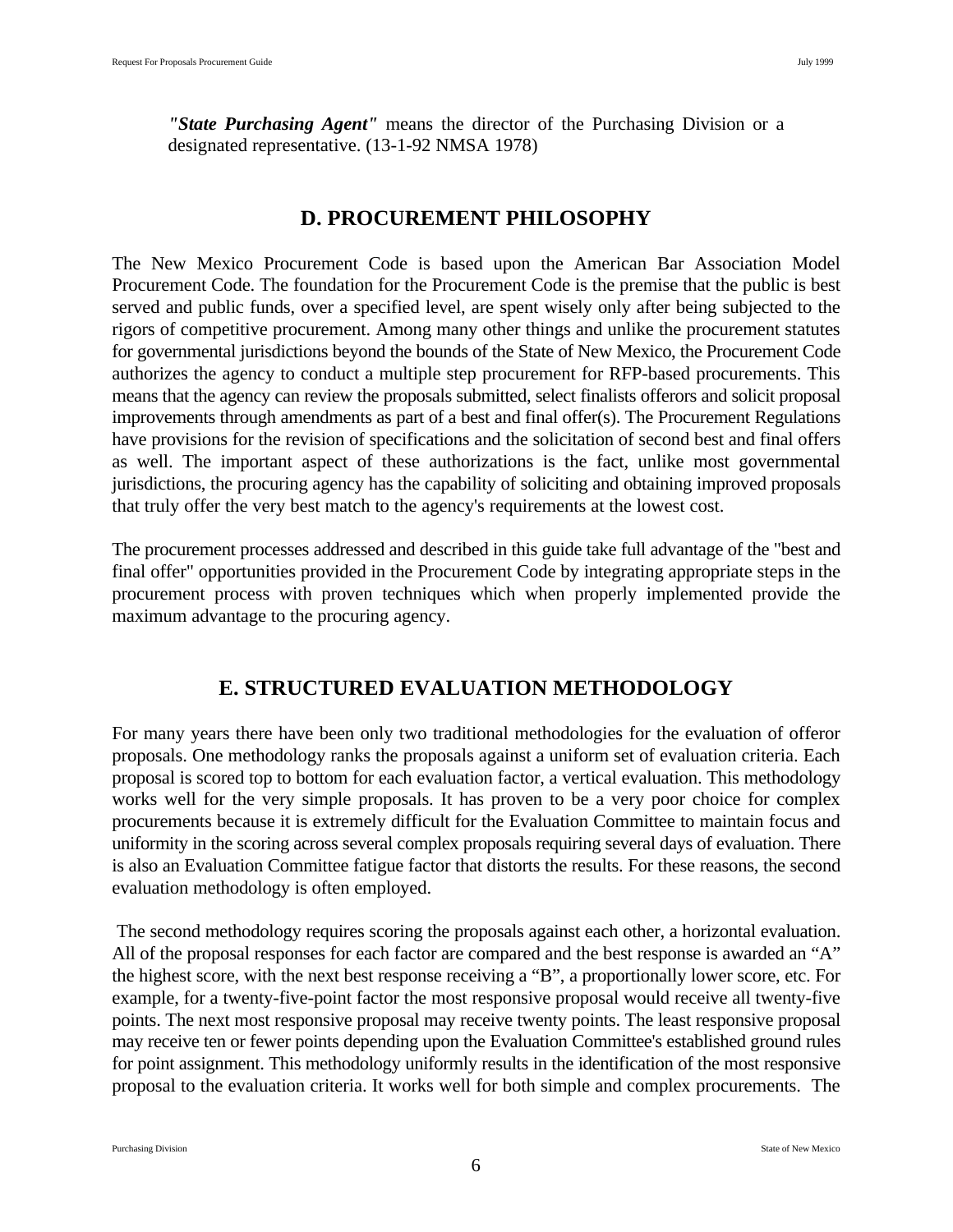flaw in the methodology is the fact the most responsive proposal may, in fact, be a mediocre, highrisk response that could result in project failure.

The solution is the use of the Structured Evaluation Methodology (SEM) which was developed and proven on information systems procurements for the State since late 1980's. This methodology combines the best elements of both methodologies. It not only produces a uniform evaluation result identifying the most responsive proposal but also scores the proposal against the evaluation criteria in a way that identifies relative risk.

The steps and techniques that comprise the SEM are thoroughly described in subsequent chapters of this guide. In summary, this methodology will result in identifying the superior proposal among many as well as measuring the quality of the proposal against the predetermined criteria and the other proposals. This is critical information for a governing body who has to make a decision to award or not to award a contract. If, for example, out of 1000 possible points the highest ranked proposal received 950 points and the next highest ranked proposal received only 800 points, the governing body knows that there was only one truly superior proposal among the many submitted and that the proposal is an excellent match to the procuring agency's requirements for products or services. It is a very low risk decision. On the other hand, if the highest ranking proposal received only 700 points and the next highest ranked proposal received only 600, the governing body knows that there is only one truly superior proposal but the product or services offered are a poor match to the procuring agency's requirements. Because of the risk, the governing body may decide not to award the contract and use the funds for some other project. If the highest ranked proposal received 950 point and the next highest proposal received 925 points, the governing body knows that there are two proposals that offer superior match to the requirements. The governing body may choose to seek additional contractual concessions from the highest ranked proposal before proceeding with an award. There are numerous scenarios that illustrate the benefits of using SEM over all other evaluation methodologies or variations thereof. It will suffice to state that successful acquisitions and projects are the direct result of choosing the best proposal submitted only if that proposal is a good to superior match to the requirements.

### **F. BEST VALUE PROCUREMENTS**

Even with the use of the SEM, the proposal that represents the best value to the procuring agency may not be selected unless the evaluation criteria includes evaluation metrics tuned for a "best value" selection. For example, the State has always tried to identify and include life cycle cost elements in the information system procurements as well as the offerors previous experience and past performance as factors to determine best value. The software licensing fees for computer software are frequently far lower than the associated operating and ownership expenses such as installation, training, conversion, hardware and operating systems including environmental requirements, and maintenance and upgrade fees. For software, a demonstration is always required to give the Evaluation Committee an opportunity to evaluate system functionality but also ease or non-ease of use as the case may be. One system may be more difficult to use and require more personnel to operate or support than another system. If ease of use and support is not included in the evaluation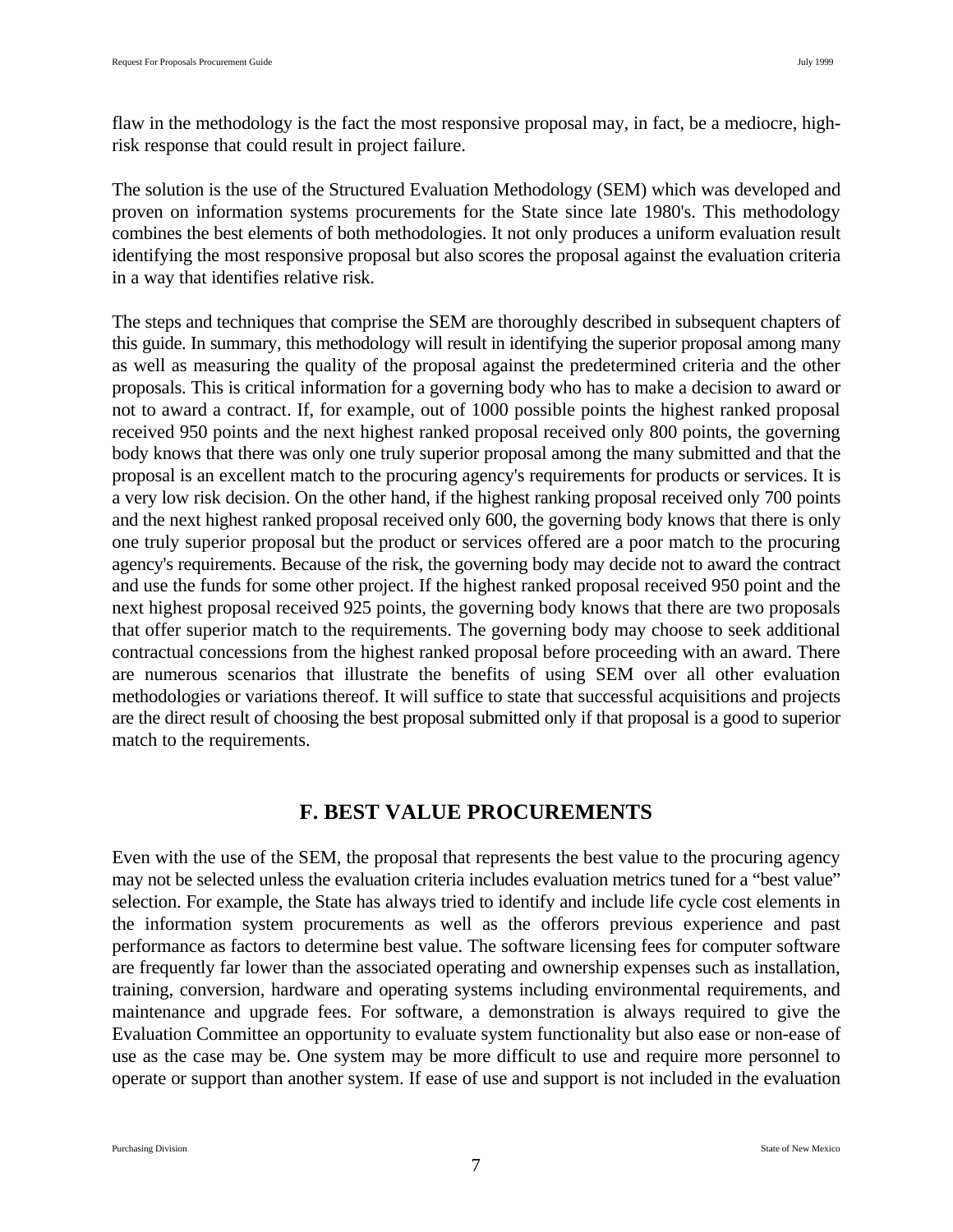For professional services procurement, the knowledge and experience of the individuals who will be performing the services are the key elements that will determine best value. A knowledgeable and skilled professional who charges \$125 per hour may be able to accomplish in two hours what a less skilled professional charging \$75 per hour can accomplish in an entire day.

The essential element of this discussion is the fact that the governing body and the Procurement Manager must have "value based" objectives clearly established before the procurement is initiated and the cost evaluation should always be based on life cycle as opposed to acquisition costs.

## **G. PERFORMANCE BASED PROCUREMENT**

Several jurisdictions are experimenting with performance based, sometimes referred to as shared risk, procurements. For this type of procurement, the contractor's compensation is tied to a predetermined scale of improvements in a revenue stream. The contractor's compensation increases in direct relationship to the increase in performance against the scale. In effect, the contractor is compensated from the increase in revenue over and above the baseline. Obviously, the established baseline and the compensation metrics are the key elements of this somewhat revolutionary approach to governmental procurements. At the time of preparation of this edition of the Procurement Guide, no procurements of this type have been conducted for the State of New Mexico. To date, performance based procurements have taken a small army of CPA's to establish the baseline and compensation metrics. The concern is that if it takes that many CPA's to set up a performance based contract it will probably take an equal number of attorneys to handle the litigation that may result. Caution with this type of procurement is warranted.

## **H. USING THE GUIDE**

Use this guide in conjunction with the Model RFP. It has been designed to be used by the Procurement Manager and Evaluation Committee members throughout the procurement process. It has been purposefully organized according to the steps in the process. The example documents contained in the final chapter are also organized according to the steps in the procurement process. The guide is intended to be used as a convenient reference or resource document providing meaningful tips, techniques, guidance and direction for each step. The objective is to avoid procurement pitfalls and errors that can result in procurement failure or worse, the selection of an unqualified contractor or inadequate product.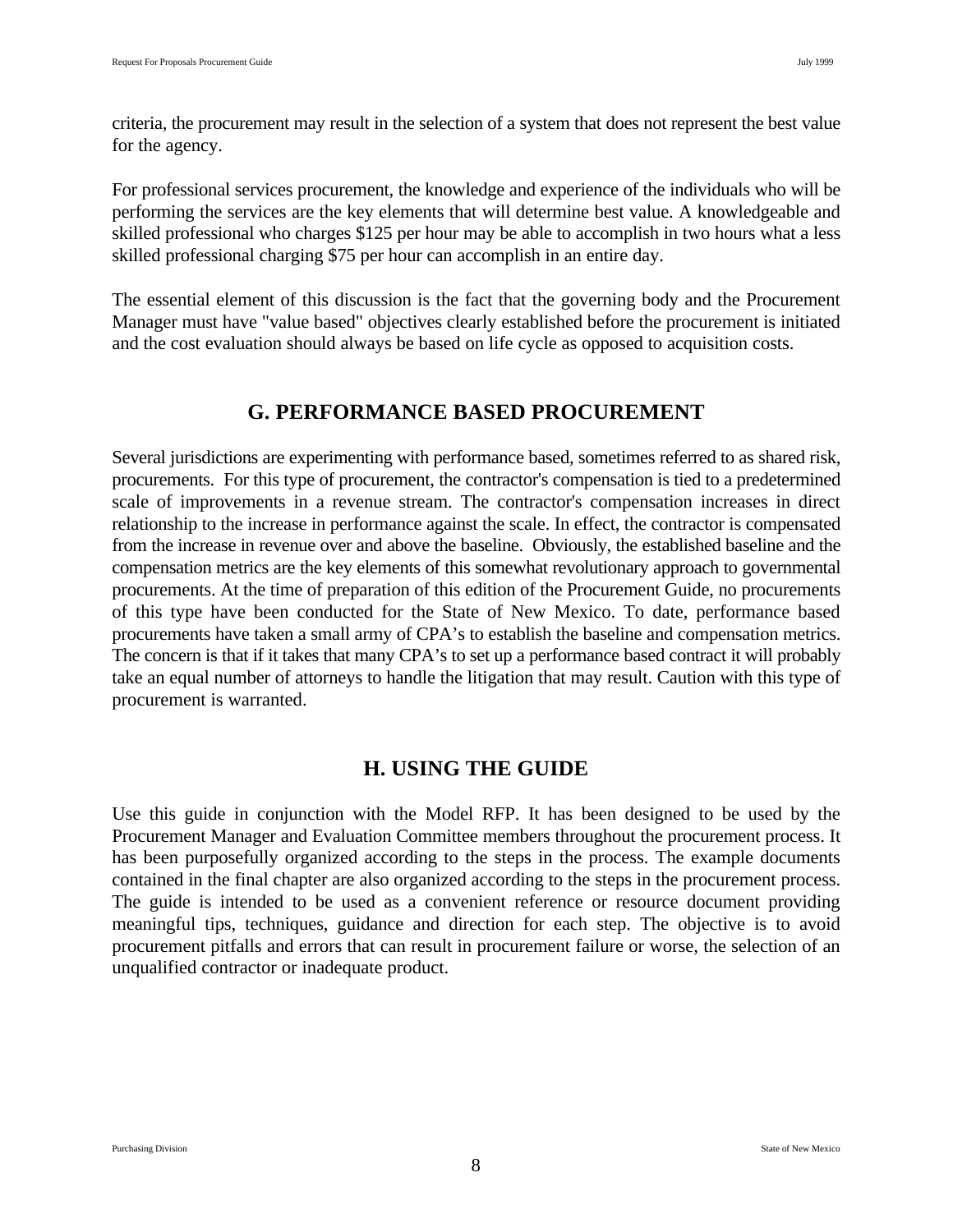## **CHAPTER TWO**

## **GETTING STARTED**

#### PROCUREMENT OBJECTIVE:

To conduct a fair, thorough and impartial evaluation of products or services from responsible offerors which results in the selection and acquisition of the product or service that best matches the needs of the agency at the lowest cost through a process that promotes improvements to offeror proposals.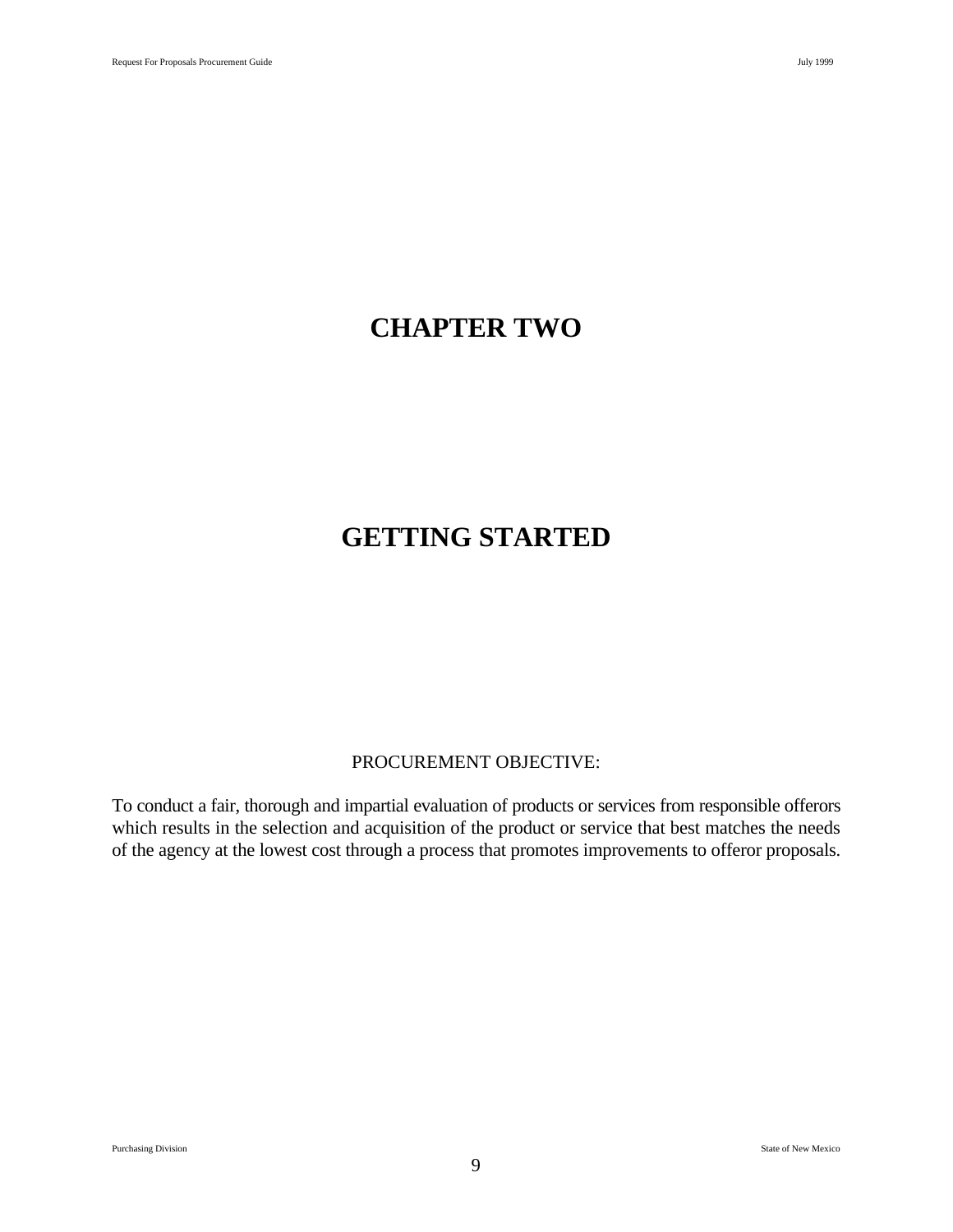Request For Proposals Procurement Guide July 1999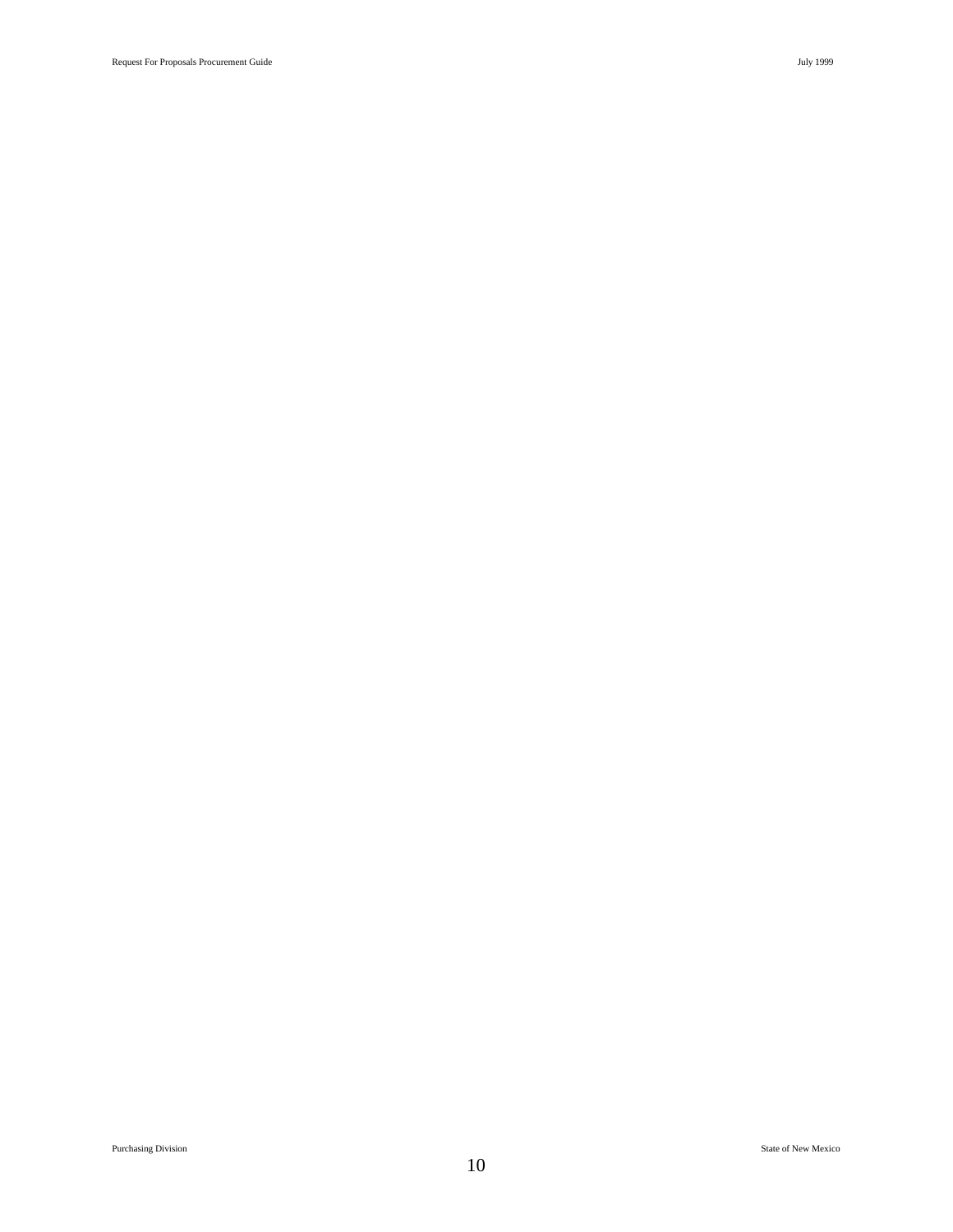### **A. CONCEPT MEMORANDUM**

The way to begin is to document the general outline of the procurement in a concept memorandum that is approved by the agency management, the governing authority or others who are defining the procurement. Take the concept memorandum and discuss the procurement with the line management who may have an interest or may be affected by the result of the procurement. This interaction and communication at the very beginning of the process can save months of work in document preparation.

For statewide procurements conducted under the auspices of the State Purchasing Agent, the concept memorandum is a work product of an inter-agency task force composed of appointed representatives from the various State agencies who will be using the price agreements. That document, which defines the scope of the procurement and expected results, is routed back through the Agency heads for comment before the RFP drafting process begins. This technique has proven to be extremely useful in insuring the appropriate procurement strategy and direction is established by the governing authority at the beginning of the process. Experience has shown that most of the procurements which are cancelled prior to award suffer from miscommunication or misdirection at the beginning of the procurement. Without a clearly defined objective and direction, the procurement results may differ significantly from management expectations, resources requirements or funding ability.

### **B. CHIEF INFORMATION OFFICER APPROVAL**

Effective July 1, 1999, all Executive Branch Agencies are required to obtain written approval from the Office of the CIO before an RFP-based technology procurement is initiated. Specifically, agencies must prepare and submit an approval document to the Office of the CIO that contains, at a minimum, the following procurement related items:

- Request for approval to conduct an RFP-based information technology procurement.
- The contract term and renewal options.
- The initial contract term amount.
- The total estimated contract amount including all renewals.
- The detailed statement/scope of work.
- A description of all contract deliverables.
- A statement describing contract protections (acceptance testing, retainage, bonding, other).

## **C. PRE-PROCUREMENT DATA GATHERING**

Pre-procurement data gathering should be conducted on two levels -- documents and materials that are the foundation for the procurement and documents and materials concerning the content of the procurement.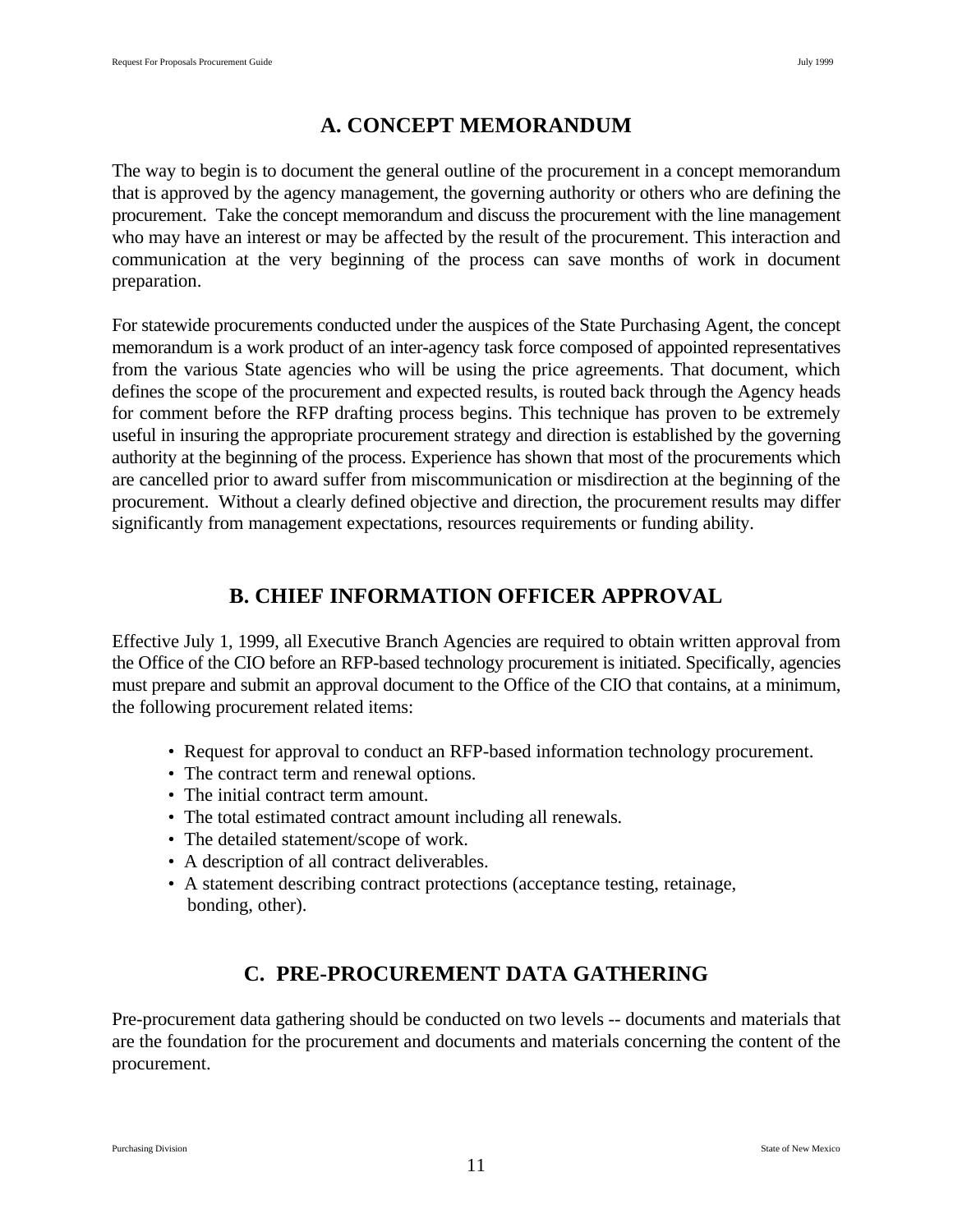#### **FOUNDATION MATERIALS**

Many jurisdictions have shell documents already prepared that contain the required format and much of the boilerplate for both the RFP and contract. The Purchasing Division maintains the Model RFP document on the Division's web site in an electronic form for use by Executive Branch agencies. Several useful example RFP's can be found there as well. Use of the Model RFP is required as it greatly speeds up the document creation and review process. In addition, the Purchasing Division maintains a library of RFP's and contracts, many of which are available on diskette. A good example from a previous, successful procurement is always a tremendous aid in jump starting the procurement process.

The Purchasing Division publishes procurement regulations that are the foundation for procurements conducted by the Executive Branch agencies, GSD Rule 1NMAC5.2. The document is referenced in all Executive Branch procurements that fall within the purview of the regulations. Other governmental jurisdictions have adopted those procurement regulations as their own or have adopted separate regulations that will govern the conduct of the procurement. If there are no published procurement regulations, obtain a copy of the relevant portions of the Procurement Code. Please be advised that the Procurement Code contains separate provisions for competitive sealed qualificationsbased procurements. A copy of the appropriate procurement regulations or sections from the Procurement Code should be placed into the Procurement Library.

#### **CONTENT MATERIALS**

Before a procurement of any size is undertaken, there should be a period of time where the Procurement Manager has an opportunity to become educated on the range of products or services that are available. Some years ago, there were unique offerors who were the only source for specific application systems or various types of hardware products. That is simply not the case any more and has not been the case for quite a few years.

All too often, someone from a State agency meets one offeror at a conference or show who possesses a viable solution or the agency staff views a single product demonstration and a decision is made to conduct a procurement for that solution. **Writing RFP specifications to match a specific offeror's product is a violation of the Procurement Code.**

The recommended approach is to contact a number of offerors who have viable products and to spend some time evaluating at least a cross-section of possible solutions so that an assessment is made of potential solutions that are available.

Obtain example RFP's and contracts from other governmental entities. Purchasing Division staff maintains a library of procurement documents and contracts. Frequently, one or more similar procurements have previously been conducted. If a similar procurement has been performed in the past, the best sources of information are the Procurement Manager and the contract file that should contain the RFP document, correspondence, the Evaluation Committee Report and list of sources. A review of the RFP documents along with a conversation with the prior Procurement Managers can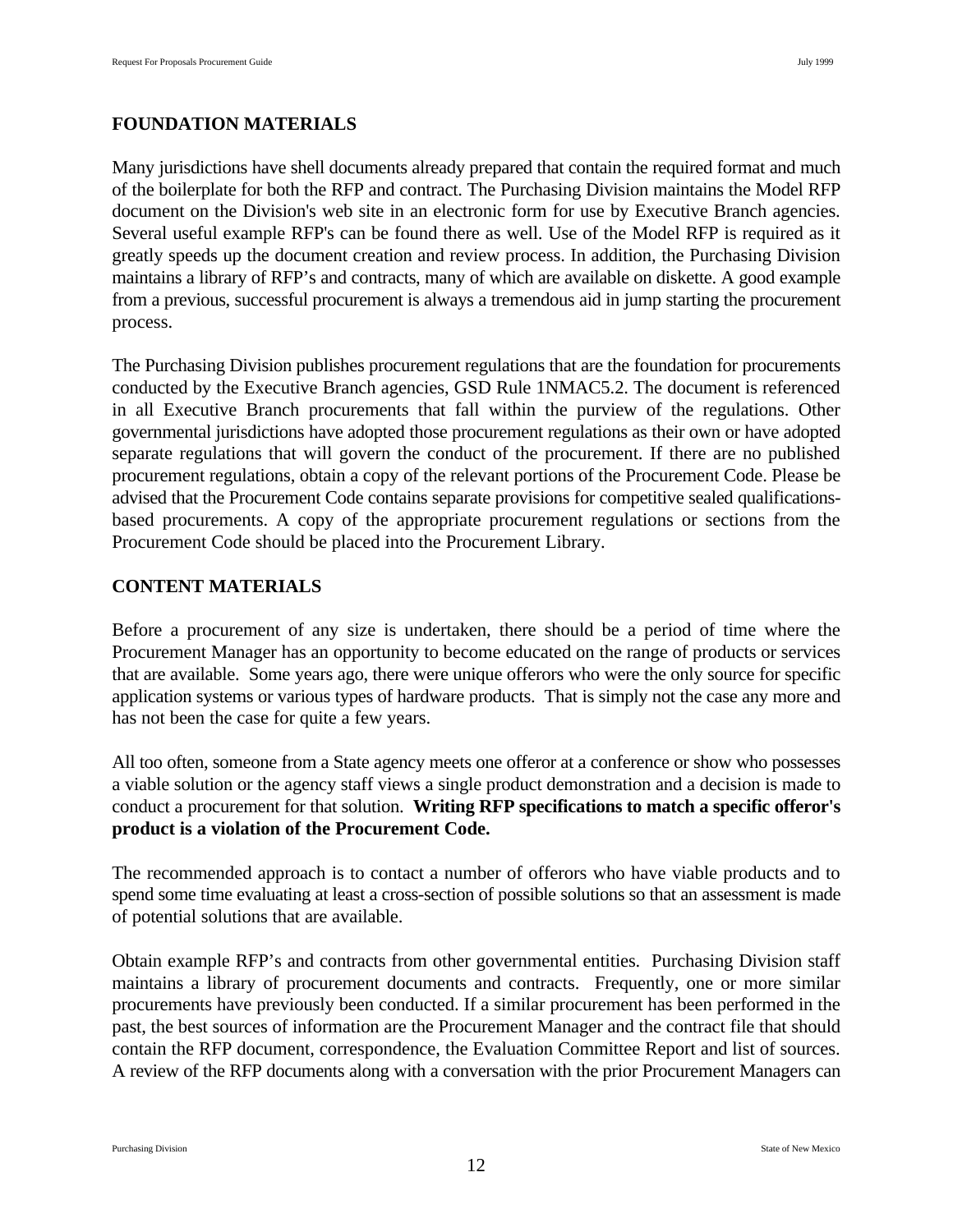give the procurement a significant head start. Even a bad example is frequently useful. It will provide information on what not to do.

The following are places to begin looking for examples and a list of potential sources:

- Purchasing Division
- Published Product Evaluations
- Trade publications
- Other states, cities, counties with similar requirements
- National associations
- Other in-state entities with similar requirements
- Federal agencies
- Requests for Information

For first-time procurements of new technologies or services, the Request for Information (RFI) processes is recommended to make the initial assessment of potential solutions. An RFI is not a formal procurement. An RFI is a brief document describing needs that is released to all potential offerors that can be reasonably identified. The list of vendors registered with the Purchasing Division is a good place to start. Many governmental entities have their own separate vendor registration process and database as well. The RFI should be sent to other potential offerors who may have responded to similar procurements for other jurisdictions plus list gleaned from trade publications. Advertisements of the RFI may also be placed in local newspapers or national publications.

The RFI should result in a collection of offeror documentation that may be followed by systems overview presentations and/or demonstrations. The RFI results should also provide some idea of relative costs. The cost figures can be used for planning and budgeting purposes. The RFI results e.g., functional capabilities, can be used for the foundation of the specifications in the RFP document.

**Potential offerors should never be used as sources for on-site analysis or studies, paid or unpaid, unless the potential offeror agrees not to submit a proposal.**

Be sure to stop the offeror contact at the point that the RFP process begins. **If an offeror assists with the development of the of the RFP or solicitation document or provides specifications, that offeror MAY NOT submit a proposal.** However, keep the offerors informed. Tell them when the RFP is targeted for issue. Establish a list of potential offerors with contact names and addresses. This list will become the list of possible sources that is discussed later in this guide concerning the issuance documents.

### **D. INITIATE THE PROCUREMENT**

The procurement is initiated by obtaining the governing authority's authorization to conduct a procurement requiring the evaluations of competitive sealed proposals. Do not forget to update the Concept Memorandum with the new information that was obtained through data gathering.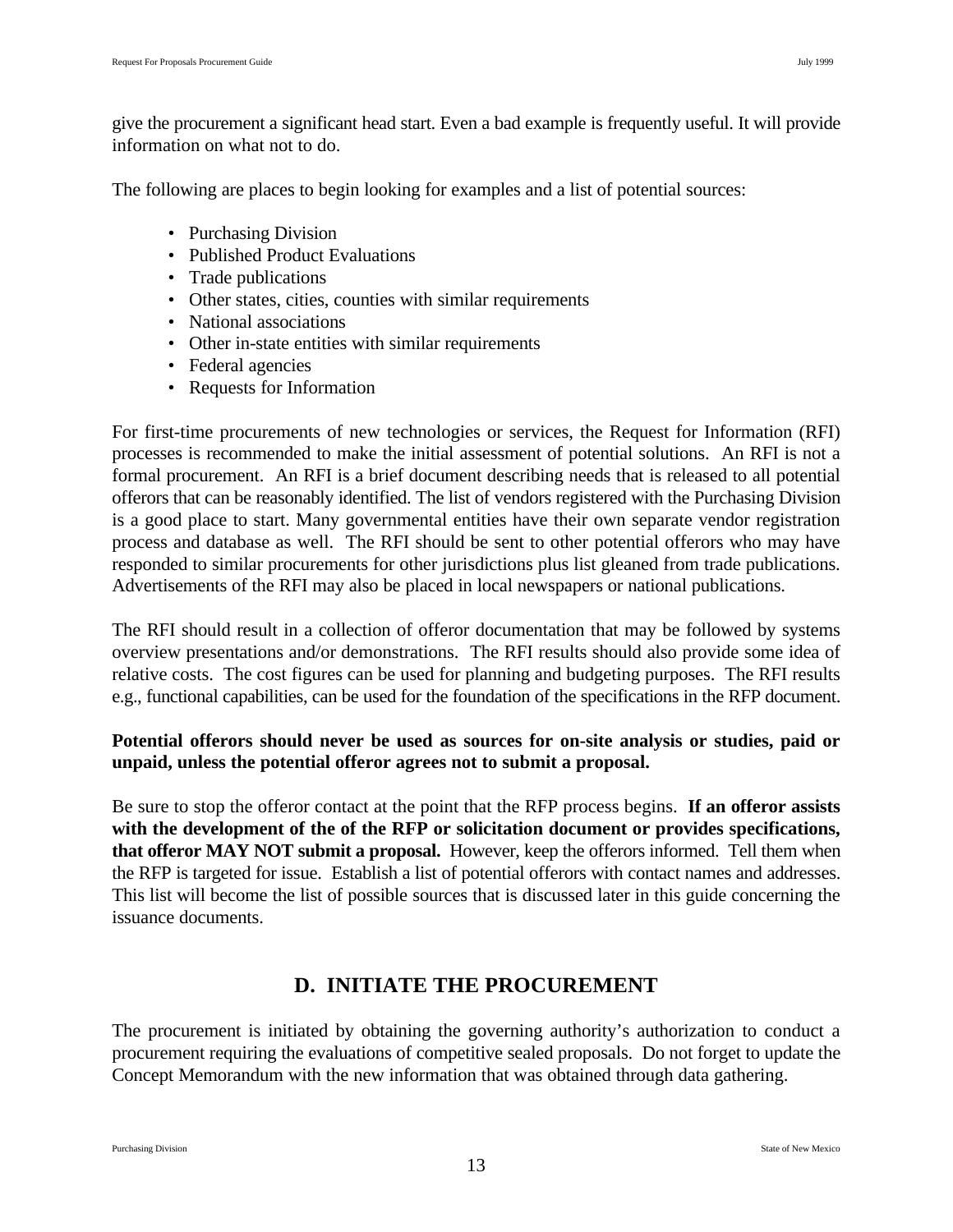Each governmental entity will have somewhat different approval procedures. For State Executive Branch agencies use of the RFP procurement method for anything other than professional services must be approved in advance by the State Purchasing Agent. At a minimum, the letter requesting approval should include the following items:

- a brief description of the items of tangible property or services to be acquired or the statement of work to be performed for professional services;
- a statement regarding proposed use of the price agreement or contract;
- a statement addressing the agreement term and renewal provisions;
- the estimated price of the products or cost of services to be acquired; and
- a copy of the updated Concept Memorandum;
- a specific request that the named individual be granted the authority to serve as the Procurement Manager on behalf of the governmental entity.

As noted previously, the Chief Information Officer's approval is required to information technology procurements.

The procurement Concept Memorandum and the results of any RFI processes should be provided. In the case of a multi-year price agreement, the estimated amount should be the annual estimated purchases against the agreement. If the procurement results in a fixed term contract, the estimated amount should be for the entire contract term.

After the procurement is approved and initiated, all contact with the potential offerors must be controlled. It is unacceptable for potential offerors to be roaming around the agency asking questions or meeting with members of management or worse yet members of the Evaluation Committee. All contact with potential offerors must be channeled through the Procurement Manager who will decide whether the contact is to be allowed or prohibited. The recommended procedure is for the Procurement Manager to draft a letter for the governing authority or agency head's signature advising all division directors and bureau chiefs that a procurement has been initiated and that all requests for information regarding the procurement must be directed to the Procurement Manager. Attempts by potential offerors to solicit information concerning the procurement are also to be reported to the Procurement Manager. Persistent abuse by an offeror may be grounds for disqualification. If this problem arises, bring it immediately to the attention of the purchasing staff member who is assigned to assist with the procurement.

## **E. ORGANIZE THE EVALUATION COMMITTEE**

There are several key points regarding the organization of the Evaluation Committee as follows:

• The committee size should be manageable. Five voting members are recommended. Three voting members are the recommended minimum and seven voting members are the recommended maximum. Experience has shown that larger committees lengthen the procurement process unnecessarily and reduce the quality of the process.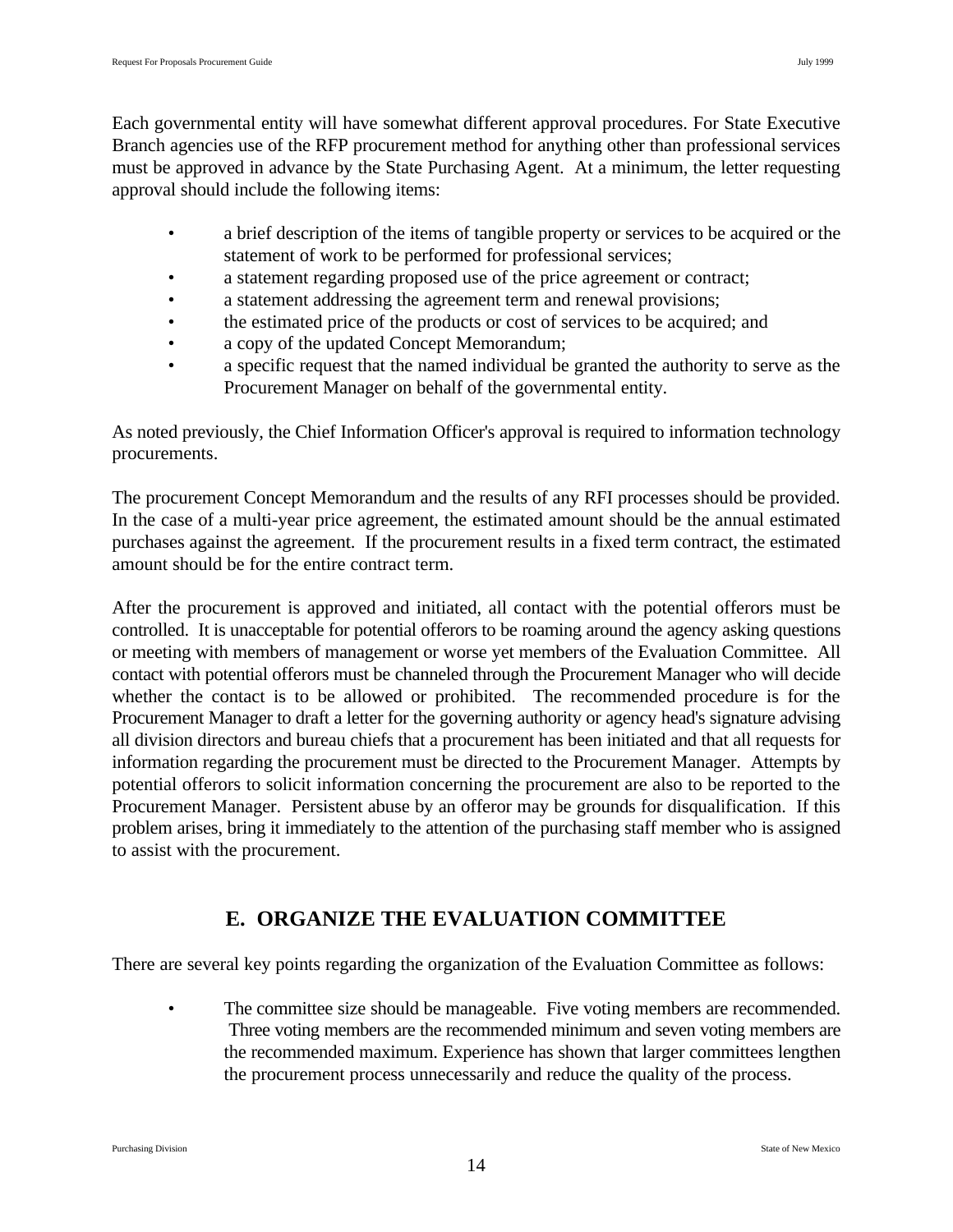- The members of the committee should be identified as early as possible. Ideally, the entire Evaluation Committee would have participated in some of the pre-procurement activities. The committee must be in place prior to the pre-proposal conference.
- The Evaluation Committee composition should represent a cross-section including agency management, user management and technical support. The correct mix depends on the type of procurement. If the procurement is for an application system, there should be sufficient user representation to cover the functional areas of the application. If it is a technical procurement, the majority of the committee should be composed of technically qualified members.
- The Evaluation Committee members must make time in their individual schedules and workloads may have to be adjusted to provide time for the members to complete document drafting and the evaluation.
- The Procurement Manager may or may not be a voting member of the Evaluation Committee at the discretion of the Procurement Manager.

## **F. QUESTIONS AND ANSWERS**

#### **Q. What is the most common error or mistake made by Procurement Managers?**

A. The most common error is reading the appropriate section of the guide after a mistake has been made. The guide is written as an aid to avoiding serious problems. Problem avoidance is far easier than problem resolution. Use this guide.

#### **Q. What is the role of the Purchasing Division and its staff?**

A. The Purchasing Division staff provide three levels of support. Procurements under the authority of the State Purchasing Agent will be conducted in accordance with GSD Rule 1NMAC5.2 and successor regulations and in accordance with the procedures contained in this guide. In addition, the Purchasing Division staff will assist with the procurement by distributing the one-page notice, advertising the solicitation in the newspapers, reviewing the procurement document, assisting the Procurement Manager and Evaluation Committee throughout the process, conducting the quality assurance review and preparing an award recommendation for the State Purchasing Agent. The State Purchasing Agent will make the award. For other state agency procurements, the level of support is provided in response to specific requests for guidance or assistance. The level of support is generally limited to document preparation assistance and advertising. For those procurements, the agency head or governing authority makes the award. The level of support provided to jurisdictions outside of state government also depends upon a specific request. That support may be limited to the generation of address labels from the vendor registration database, procurement manager training, example RFP's and contracts and general advice.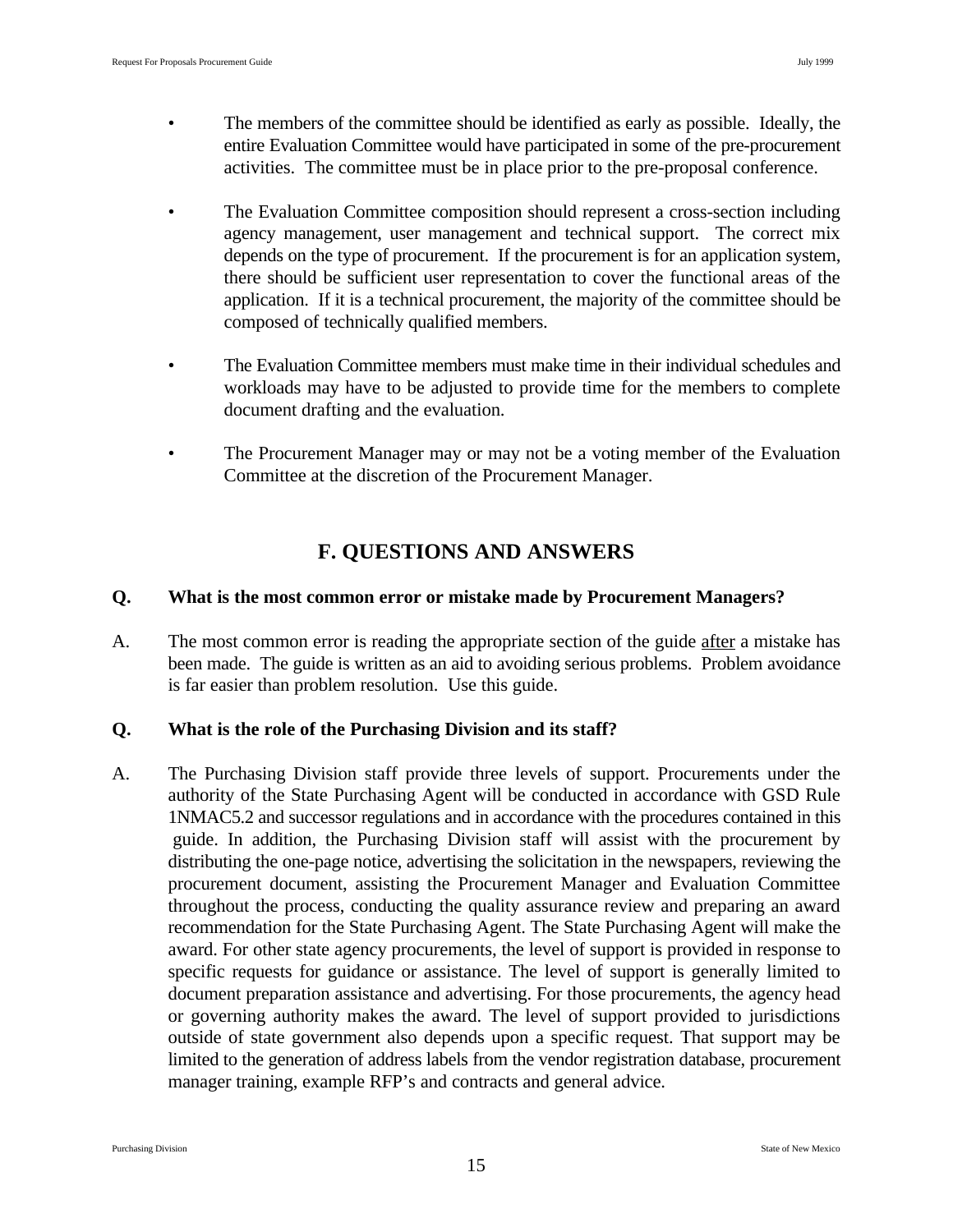#### **Q. Who is the State Purchasing Agent?**

A. The director of the Purchasing Division of the General Services Department.

#### **Q. Who resolves the protests?**

A. If the procurement was conducted under the authority of the State Purchasing Agent and awarded by the State Purchasing Agent, the protest will be submitted to the Purchasing Division for resolution. The GSD Procurement Regulations provide a variety of potential resolution approaches. If necessary, the State Purchasing Agent may appoint a hearing officer to conduct a formal hearing as a means to resolve the protest. For procurements not awarded by the State Purchasing Agent, the governing authority's applicable procurement regulations apply. The governing authority is responsible for the resolution of the protest as well as any law suits that may result. That is why the Procurement Manager must know which regulations govern the procurement.

#### **Q. How does the State's procurement philosophy differ from other jurisdictions?**

A. The thrust of the State's procurement philosophy is to improve the quality of the offeror proposals throughout the procurement process and to award the contract to the highest ranking proposal. The objective is to award the contract to an offeror who has obtained a minimum score of 900 out of the possible 1000 points. To obtain this objective, more offerors are kept in the process and there is more work required by the Procurement Manager and Evaluation Committee. Other jurisdictions have a philosophy that is geared to looking for reasons to eliminate offerors and award to a single survivor regardless of overall score. The latter is the-more-I-can-disqualify-the-less-I-have-to-evaluate approach to public procurement. Some jurisdictions do not allow or practice a multiple step procurement process whereby offeror proposals may be improved through the "best and final" step in the process.

#### **Q. Why is it important to understand the State's procurement philosophy?**

A. For procurements conducted under the authority of the State Purchasing Agent, the Procurement Manager is responsible for implementing the philosophy throughout the process and conveying the thrust of the philosophy to the potential offerors. Please remember that offerors compete in a variety of arenas and jurisdictions, both public and private sectors. For example, some jurisdictions will allow the offerors to improve only a limited portion of their proposals during a best and final process, if one is conducted. Offerors are encouraged to improve all aspects of their proposals during the State's best and final process that is a required step in the State's procurement process. There are provisions in the regulations for a second best and final process, if one is necessary, to establish and award the contract to a clearly superior offeror. This approach has proven to be very successful. Other jurisdictions are encouraged to follow it as well.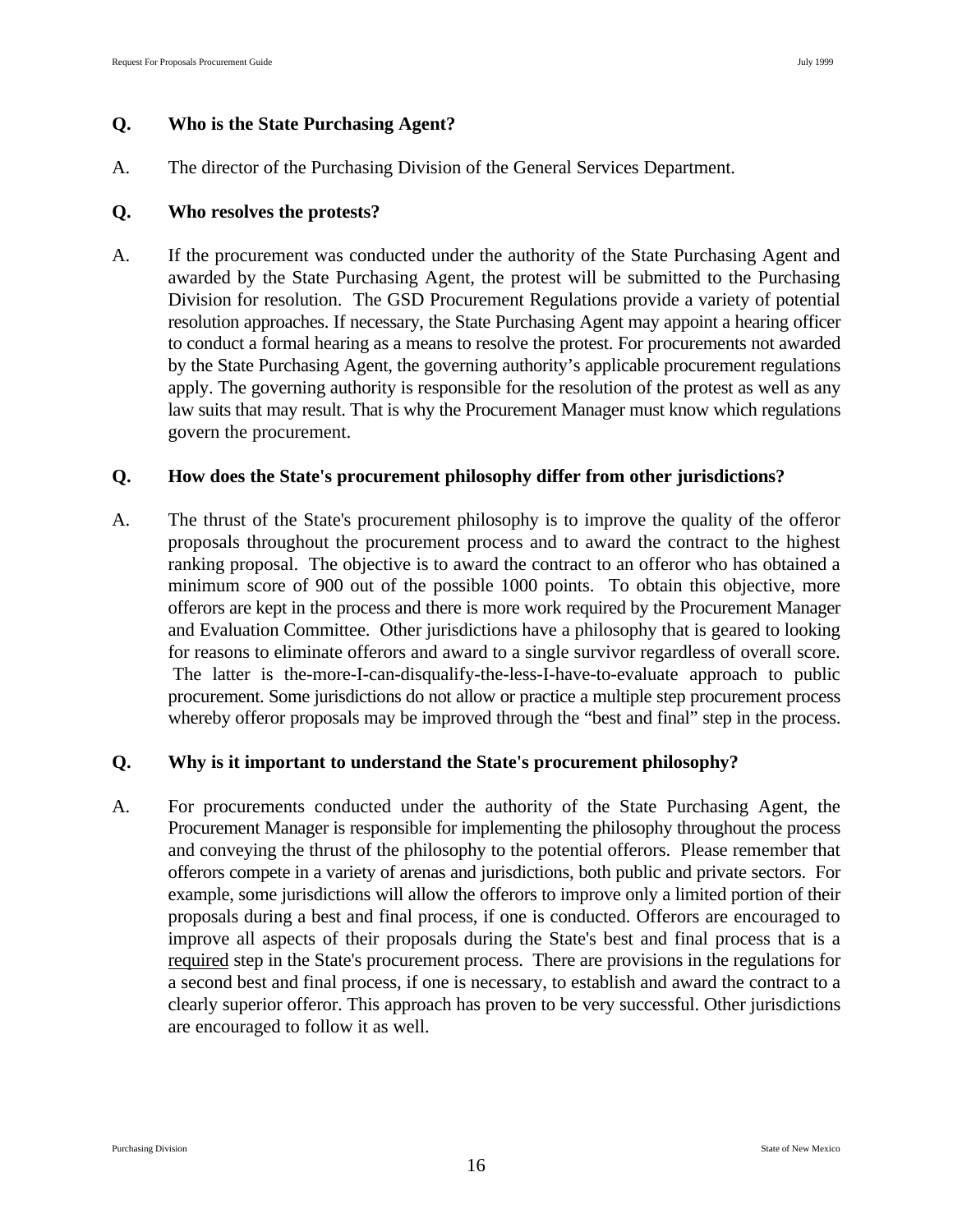#### **Q. How are offeror proposals improved through the state's philosophy?**

A. The proposals are improved through amendments to the RFP document and amendments of offeror proposals. The purpose of the pre-proposal conference is to not only answer offeror questions, but also to identify RFP document amendments that will result in improved offeror proposals. The written question and answer process is designed to achieve the same objective. The best-and-final offer step in the procurement process is targeted to specific improvements in each offeror proposal. Another technique to improve the quality of the proposals is to conduct a pre-release proposal conference. On statewide procurements it is a common practice to conduct a pre-procurement conference to collect input from the offerors concerning the procurement strategy in an effort to align the procurement with the direction of the underlying technology. If the Procurement Manager is not satisfied with the results of the best and final offers, there is a procedure available that will allow the collection of a second set of best and final offers.

#### **Q. What is the best advice for a first time Procurement Manager?**

A. Be thorough, follow the guide and ask questions. There are no short cuts. Procurement Mangers who attempt to take short cuts end up redoing the procurement from square one. The only dumb questions are the ones that were not asked and caused the procurement to be delayed or redone.

#### **Q. Do I really need to get a fresh copy of the Model RFP? I already have an electronic copy from a previous procurement.**

A. Yes! The chances are that the paragraphs have been updated since your agency's previous procurement. The model is updated on a regular basis based upon statutory changes, protests or wording changes offered by various of the State's attorneys. It is generally faster to begin with a current, updated version than find and make the changes to an old electronic copy.

#### **Q. Do I really need an RFP from a previous procurement?**

A. Yes! Previous examples will help in several ways. Separate and distinct RFP document formats and contents have evolved for hardware, software, services and professional services procurements. The organization of specifications and factors appropriate for a professional services procurement will not work for a hardware procurement. The same statement is true for a software procurement. That is why Purchasing Division staff maintains examples on the web site and procurement document library. Of course, the contracts resulting from the different RFP's are entirely different as well.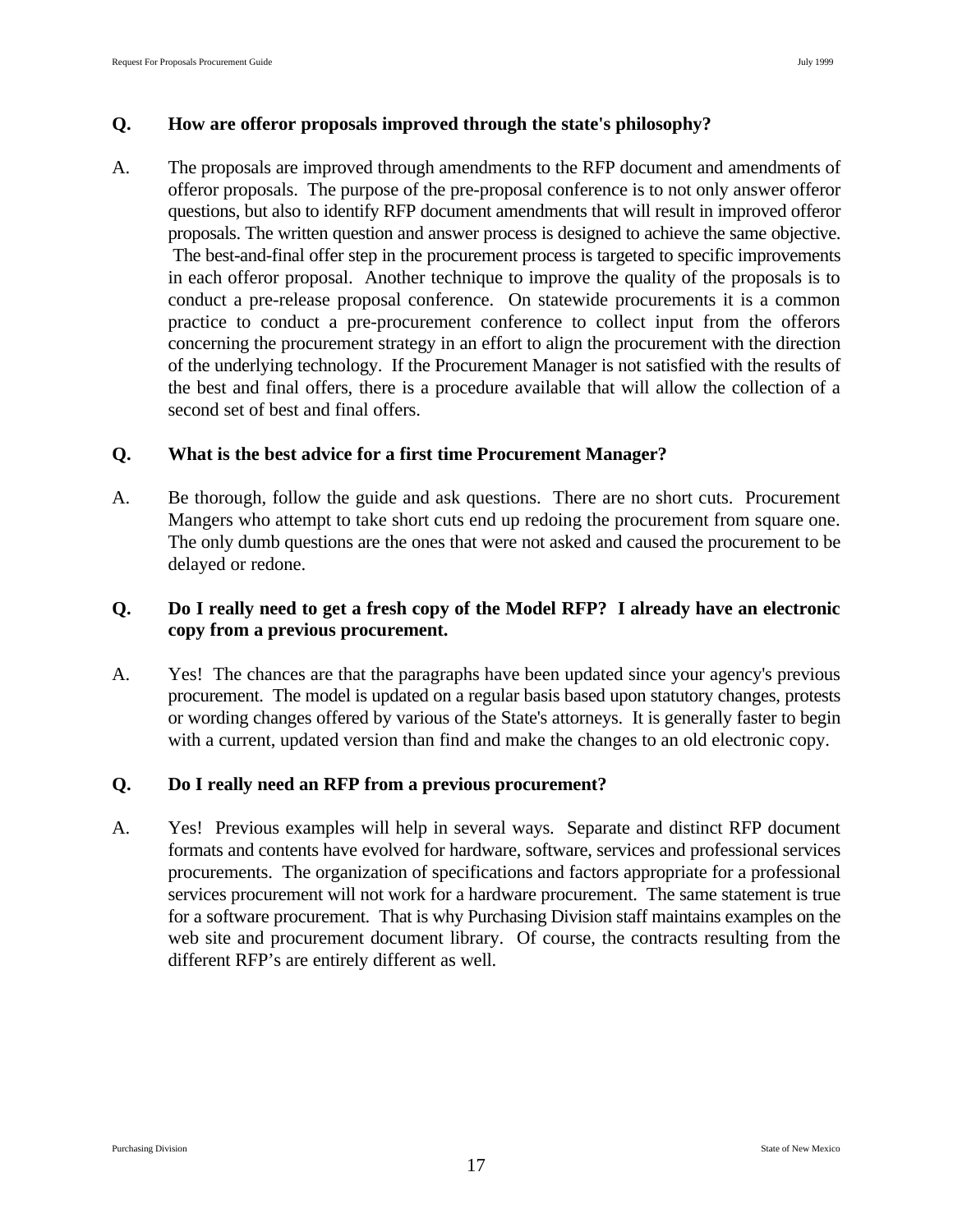#### **Q. Can I hold potential offeror presentations and systems demonstrations as part of the pre-procurement data gathering?**

A. Yes! However, the offeror presentations should be for all offerors of the products and services not just one or two. All potential offerors should be given the same opportunity to present their system capabilities.

#### **Q. How much data gathering should I do? What about professional services?**

A. The point of the pre-procurement data gathering is to assess the capabilities of the marketplace so that the procurement document reflects the state-of-the-art in terms of system requirements and optional capabilities. The pre-procurement data gathering for professional services procurements is generally limited to sizing efforts. The size of the project and scope of work are crucial components of the professional services procurement. Helpful sources may include other State agencies, other states and contractors.

#### **Q. At what point does the pre-procurement data gathering end and the procurement begin?**

A. It is the Procurement Manger's responsibility to make this determination by issuing or having the agency head issue a procurement initiation memorandum. From that point onward all contact with potential offerors outside of the procurement process must be stopped. Typically, the pre-procurement data gathering ends with the governing authority's approval to conduct the procurement.

#### **Q. A current agency contractor is also a potential offeror. How is this contractor treated?**

A. The agency's business must continue as before. The contractor is treated in exactly the same manner as before the procurement was initiated. The contractor's actions and access are limited to the scope of the current contract. The access to information regarding the nature and scope of the procurement is channeled through the Procurement Manager. All potential offerors including the current contractor are given the same access and information.

#### **Q. Does the pre-procurement data gathering pose a difficulty with the conflict of interest statute?**

A. If handled properly, there is no conflict of interest. The statute states, in effect, that if an offeror directly or indirectly participates in the preparation of specifications, the offeror may not submit a proposal.

Assessing the capabilities of the market place are not the same thing as the RFP specifications. The specifications are to be based upon the needs of an agency not the specifications of a particular offeror's products. If an offeror's unique specifications appear in the RFP, that offeror is automatically excluded from the procurement process.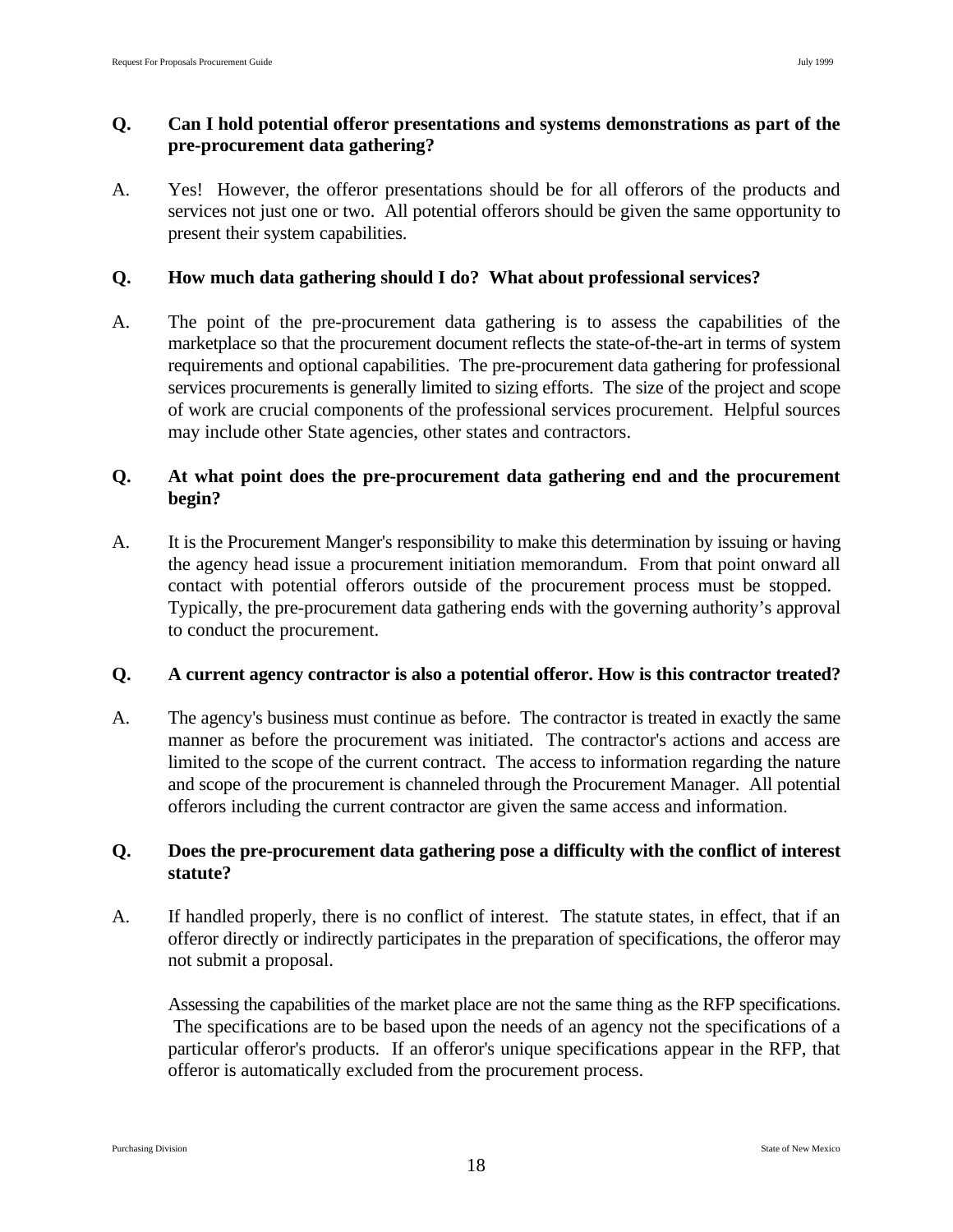#### **Q. Is there a potential conflict of interest violation with professional services contracts?**

A. Yes! The greatest potential for problems lie with the contract for needs analysis or a feasibility study that were entered into under the small purchases provisions of the Procurement Code, contracts under \$20,000. The results of these contracts frequently are included as part of the specifications or an RFP appendix. In either case the contractor is eliminated regardless of any agency assurances to the contrary. Even if the contract products are not a specification, the contractor through its access to agency personnel may have gained information and an unfair competitive advantage that also eliminates the contractor from participating in the procurement process. Problems of this type are impossible to solve after the fact. Don't let that happen in the first place.

#### **Q. How are multi-phased projects addressed?**

A. The phases are carefully defined to prevent conflict of interest violations. The first phase contractor is acquired through an open competitive procurement. The relationship between phases and future procurements should be defined in the Concept Memorandum and presented to the governing authority and the governing authority's approval specifically indicates whether the contractor will be allowed or prevented from submitting a proposal to subsequent phases. If allowed, all potential offerors have an equal opportunity to gain a competitive advantage by winning the first phase contract. Additionally, the first phase deliverables are not in the form of RFP specifications. A team of procuring agency employees will have the task of developing the second phase RFP specifications without contractor involvement.

Another approach is to construct the procurement document, specifically the contract scope of work, to include multiple project phases. For this approach, the deliverables from each phase are used to guide the subsequent phase. Work may be performed either on a fixed rate, a time and materials basis, or a negotiated fee per phase basis. The Procurement Code allows professional services contracts for terms not to exceed four years in duration. This time frame should be sufficient for even the most complex projects.

#### **Q. When should the Evaluation Committee be organized?**

A. As soon as possible. Ideally, at least some members of the Evaluation Committee should have participated in the pre-procurement activities. Put another way, people who participated actively in the pre-procurement activities are ideal candidates as members of the Evaluation Committee.

The Evaluation Committee must be designated prior to the pre-proposal conference and should be designated prior to the RFP issuance and they should have participated in the RFP drafting and review phases.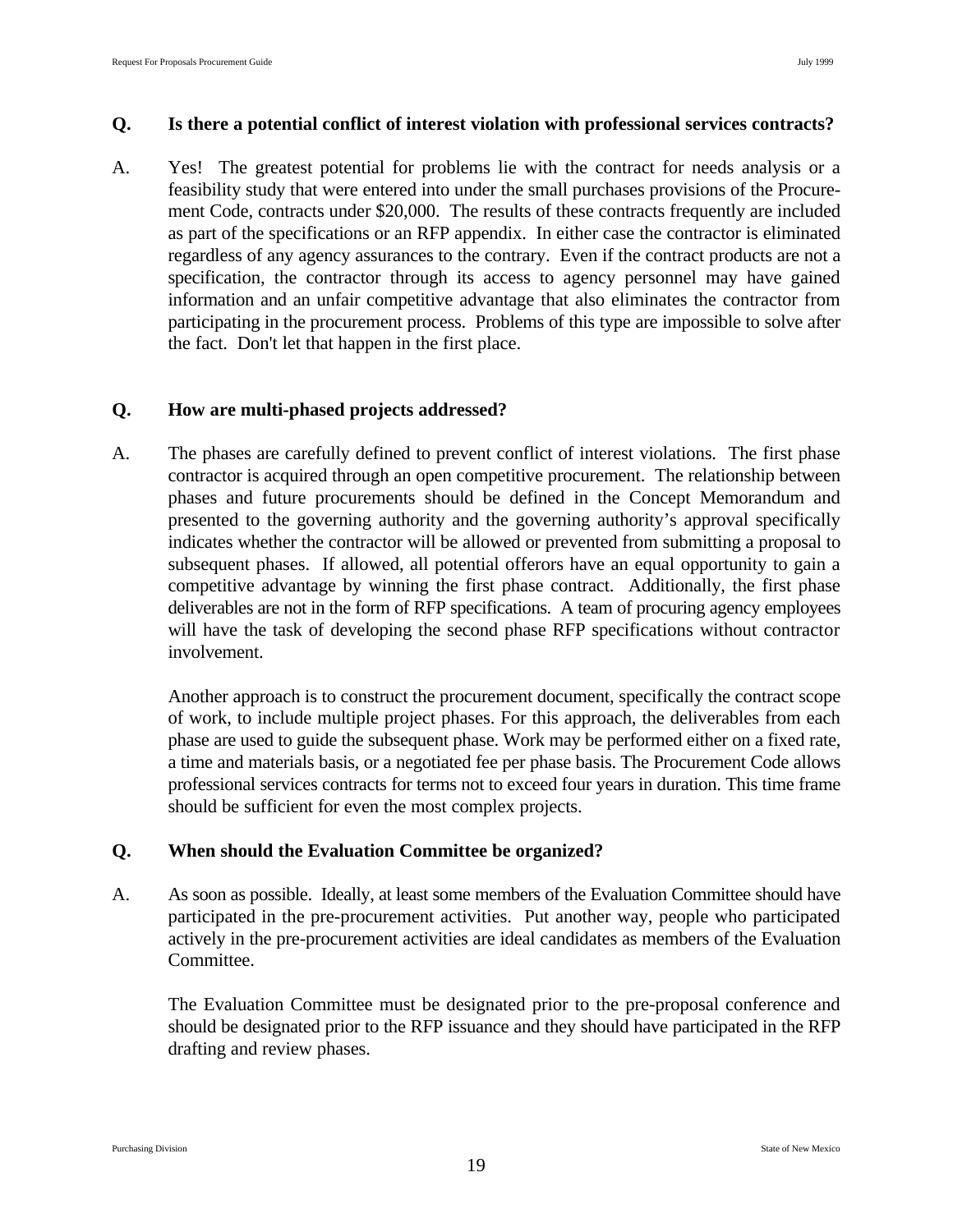#### **Q. Who should serve on the Evaluation Committee?**

A. Agency heads, division directors and bureau chiefs do not usually have the time to devote as a voting member of the Evaluation Committee. Therefore, they should not serve. They may participate as an interested observer, but they may not serve as a full voting member.

For most application systems, the Evaluation Committee should be composed primarily of users. For example, in a five member committee, three members would represent various user central and field office interests, one member would be provided from the information systems organization and one member may be from purchasing, auditing, legal or the Office of the Secretary. It is essential that at least one member of the committee have a thorough understanding of the technology. For the technical procurements, the majority of the Evaluation Committee should be composed of technically qualified members.

#### **Q. Does the Procurement Manager vote?**

A. The Procurement Manger may chose to be either a full voting or non-voting member of the Evaluation Committee. Some Procurement Managers believe that they can do a better job of managing the procurement as a non-voting participant.

#### **Q. What is the best size for the Evaluation Committee?**

A. Five voting members has worked the best. Seven is the absolute maximum. Three is the minimum. An uneven number is necessary to avoid "tie" vote situations.

#### **Q. When do I stop contact with potential offerors? How do I prevent further contact?**

A. Contact with potential offerors must be stopped when the procurement is initiated. The approval of the governing authority is the normal initiation point. The procurement initiation letter should be prepared and distributed as soon as possible after the governing authority's approval is granted. If a potential offeror calls, simply explain that a public procurement process has been initiated and any contact outside of the process could jeopardize the potential offeror's ability to submit a proposal. Most company representatives have been involved in public procurement situations and will be very understanding and helpful. If the representative is persistent or abusive, follow up the contact with a strongly worded letter, copy to the purchasing staff. That will usually solve the problem. For extreme cases, the Procurement Code provides for debarment that bars the potential offeror from submitting a proposal.

#### **Q. Who should serve as the Procurement Manager?**

A. Any responsible person who is able and willing to conduct a thorough, impartial procurement may serve. Some individuals who are willing may not be able to serve because of competing workload, projects or assignments. The Procurement Manager must have control of her/her time to perform the job duties in a timely manner to keep the procurement on track and on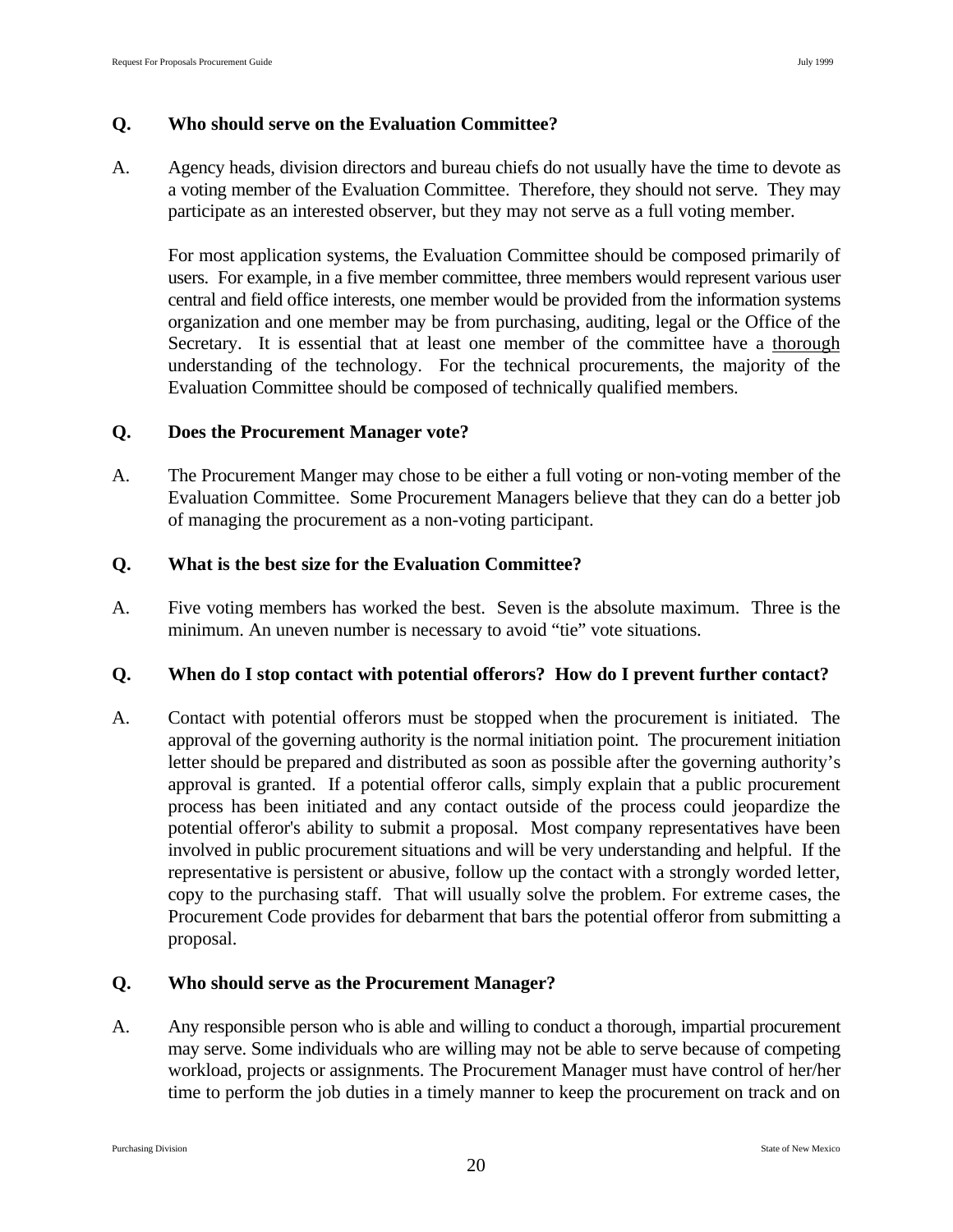schedule. Again, agency heads, division directors and bureau chiefs are not acceptable choices because they typically do not have the time to devote to the procurement. It is unacceptable for the Procurement Manager to delegate procurement responsibilities to support personnel.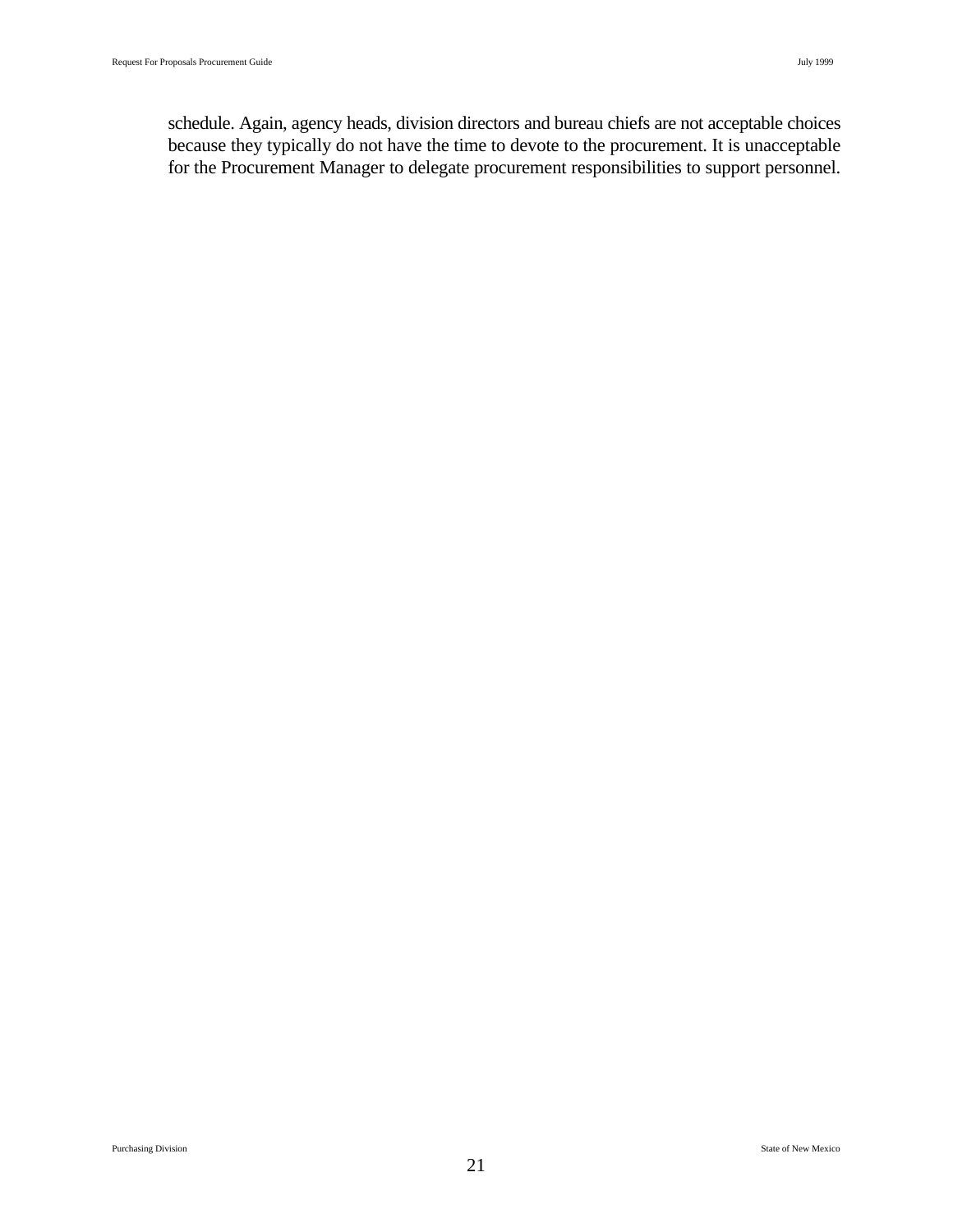Request For Proposals Procurement Guide July 1999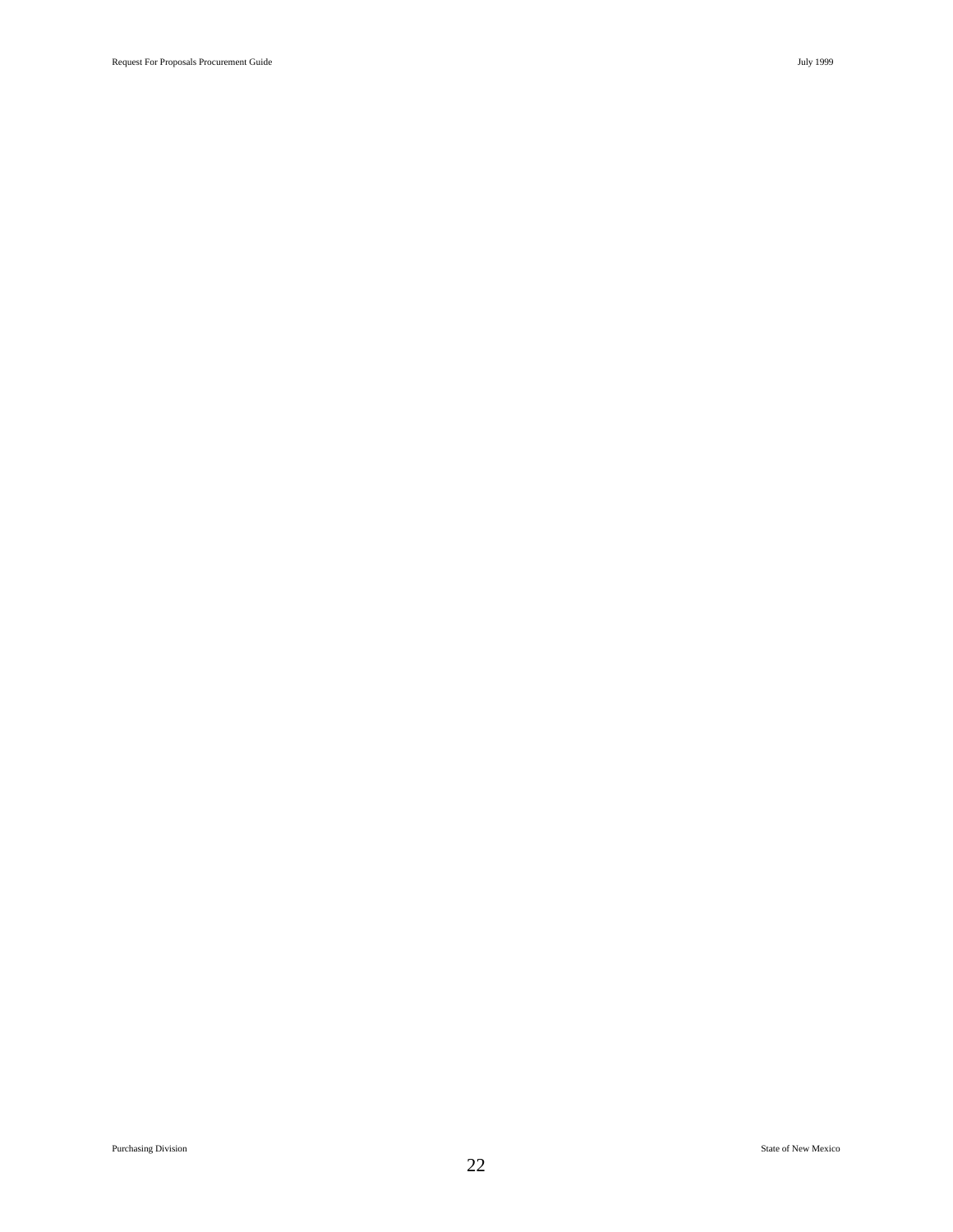## **CHAPTER THREE**

## **DRAFT THE RFP**

If you don't know what you want, how do you know when you have it?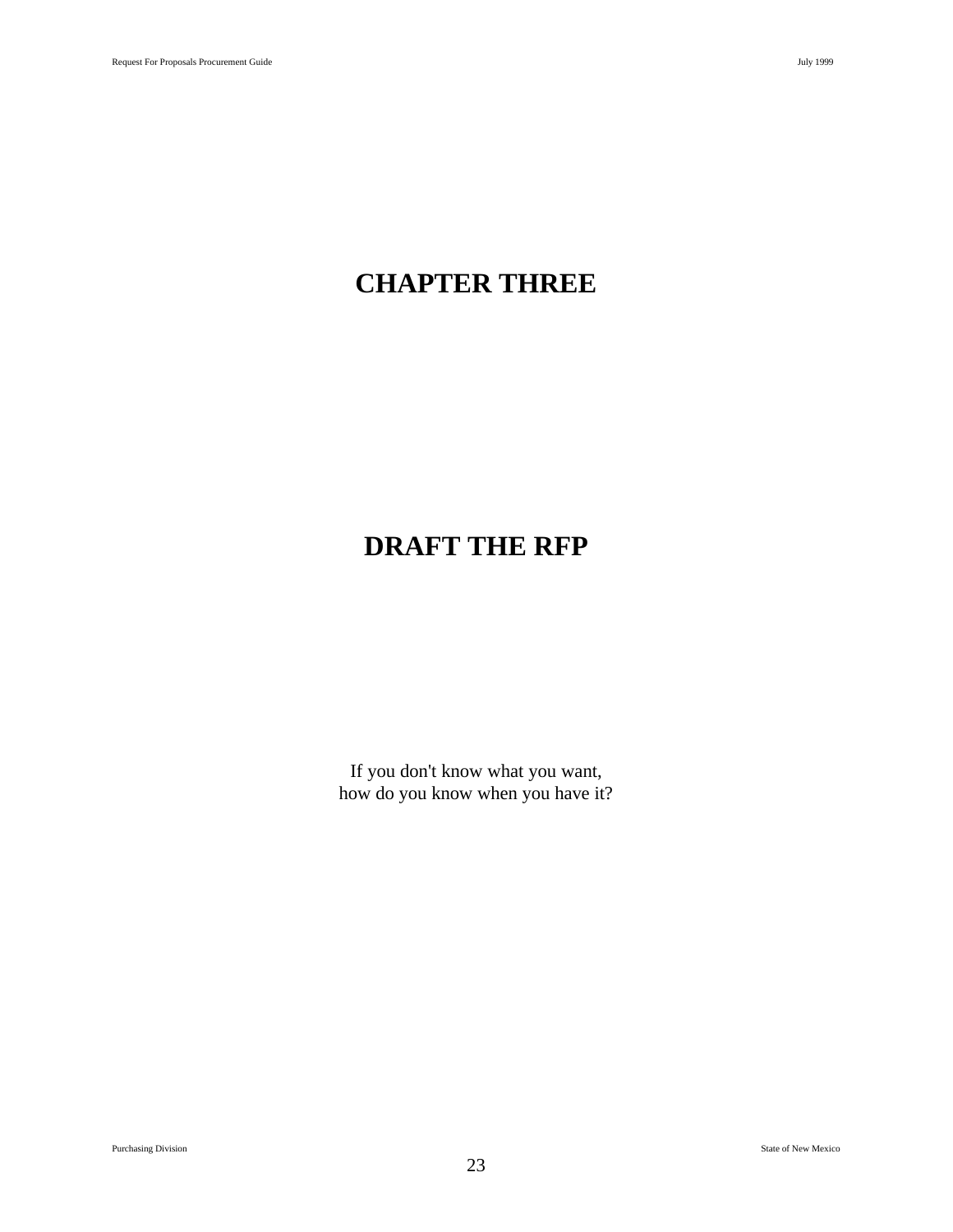Request For Proposals Procurement Guide July 1999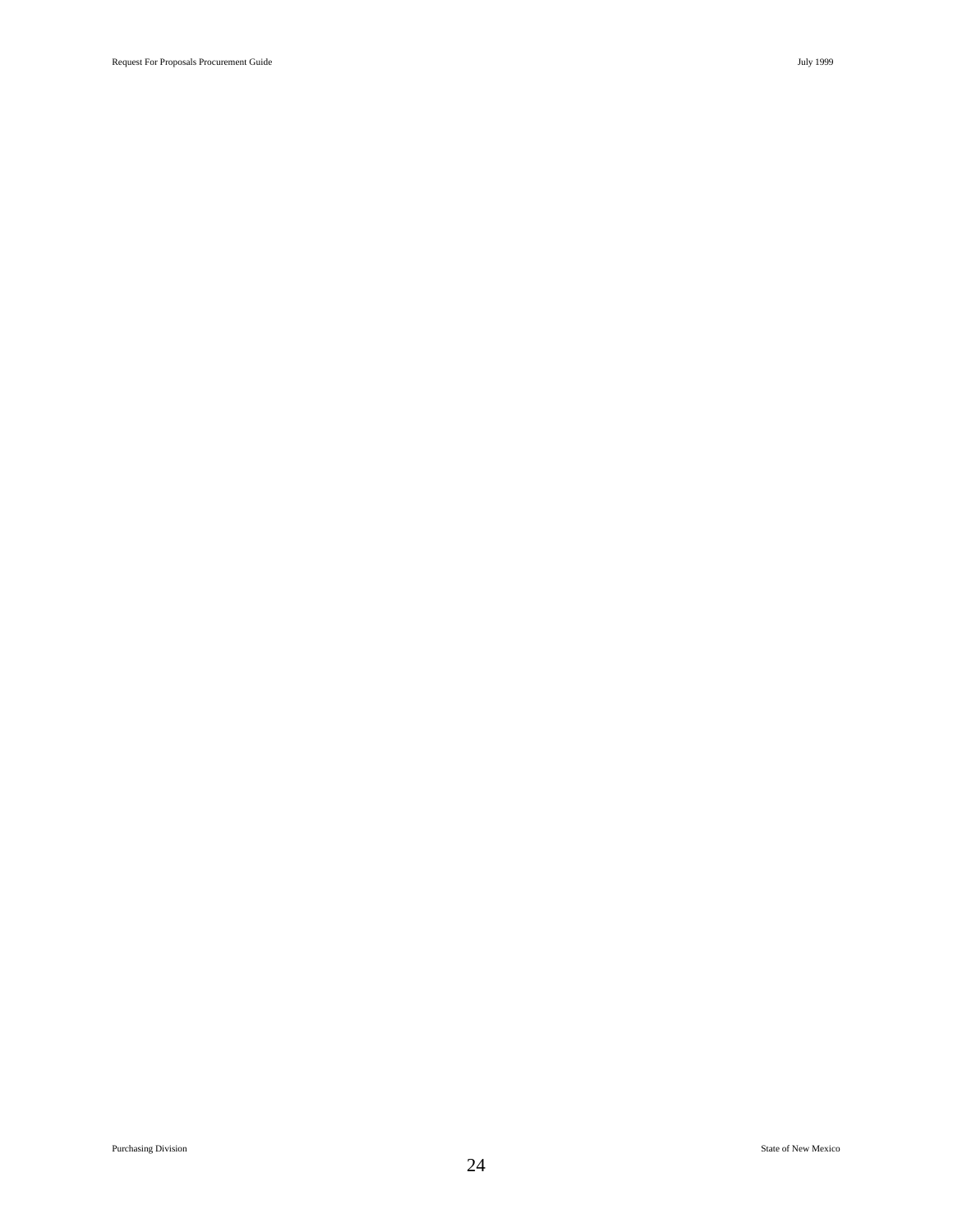For procurements conducted under the authority of the State Purchasing Agent, begin the drafting process by using the latest version of the Model RFP document or a good electronic example RFP and contract that was provided by Purchasing Division staff. For other procurements and jurisdictions, find an electronic copy of the required boilerplate and contract. It may take some effort to find them, but they exist somewhere in the organization. Start with the purchasing and legal sections.

If the entity conducting the procurement has not developed a model RFP document, use the one prepared by the Purchasing Division as a place to begin. The Model RFP document contains the RFP format and all the required paragraphs. Follow the format. Background information belongs in the paragraph titled "Background Information". The specifications belong in Section IV and the evaluation factors in Section V. Write it only once in the correct section and paragraph.

Over the years and numerous procurements, different techniques have evolved for structuring the specifications for software, hardware, services and professional services procurements. That is why an example from a previous successful procurement is very valuable.

## **A. ESTABLISH THE PROCUREMENT SCHEDULE**

The procurement schedule depends upon many factors including the length of the offeror response period, holidays, leave and individual commitments of the members of the Evaluation Committee. Select the target award date and work back toward the issue date.

The following paragraphs contain some of the considerations for each step in the evaluation process. An example schedule is on the diskette containing the shell RFP document.

#### **• Protest Deadline**

The protest period ends fifteen calendar days after the award unless the deadline day is on a weekend or holiday in which case the protest period expires at close of business on the first working day following the weekend or holiday. The day after the award is day one of the period. Check local regulations and procedures for local deviations.

#### **• Contract Award**

The State Purchasing Agent awards contracts and price agreements every day. However, it takes at least one day to complete the quality assurance review after the award materials are delivered to the Purchasing Division. Therefore, it is prudent to leave three working days in the schedule for the review and award. Check local regulations and procedures for local deviations. The award materials for awards by the State Purchasing Agent include Evaluation Committee Report, the Management Recommendation Letter, the signed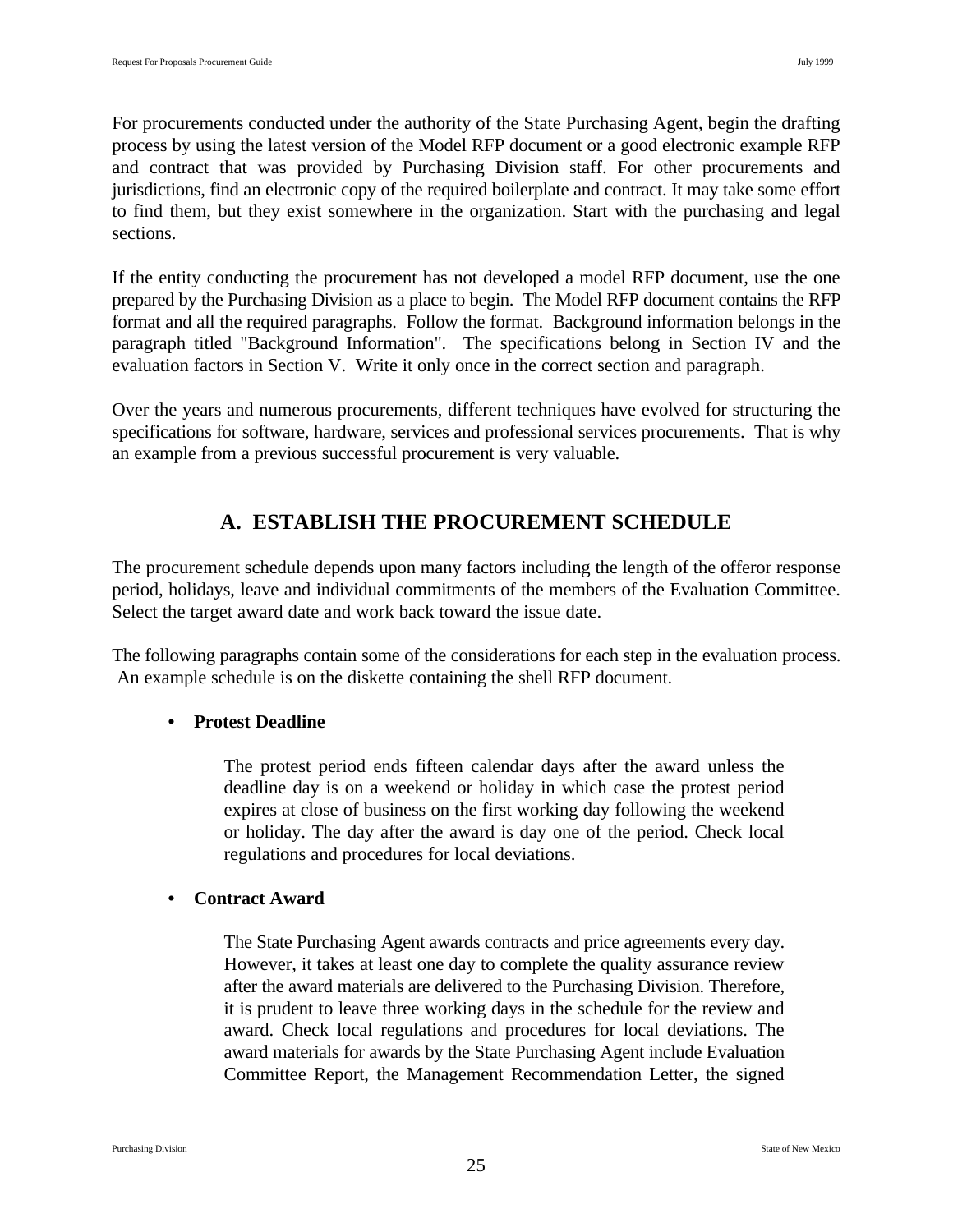contracts or price agreements and one copy of each offeror proposal including any "best and final offers".

#### **• Finalize Contract**

Since the contract negotiations are overlapped with the procurement process it should only take a few days to finalize the contract with the selected offeror. However, this step is dependent on a management review and approval of the contents of the Evaluation Committee Report. That event may take several days to conclude after the Evaluation Committee Report has been prepared, signed by the members of the Evaluation Committee and presented to management for review and approval. At least two working days should be reserved for the completion of the Evaluation Committee Report after the oral presentation and/or product demonstrations. For complex procurements that require an extensive Evaluation Committee Report, leave more time in the schedule.

#### **• Oral Presentation and/or Product Demonstration**

The length of time required for the oral presentations and/or product demonstrations is determined primarily by the time to complete the event for each finalist. Remember only the finalists complete this step of the procurement and rarely are there more than four finalists selected for a procurement. For a relatively simple professional services procurement, the oral presentation including a period for Evaluation Committee questions, can reasonably be completed within two hours. Therefore, two presentations can be scheduled for a day. For the more complex technology procurements or the large scale system procurements that include product or system demonstrations, one full day is the recommended minimum period for each finalist offeror.

#### **• Best and Final Offers**

The Procurement Manager must establish a common due date and time for the receipt of best and final offers. They must be submitted prior to the initiation of oral presentations and/or product demonstrations. The Procurement Manager should have time to make copies of the offers and distribute them to the Evaluation Committee for their review prior to the first presentation and/or demonstration. Appropriate instructions should be included in the best and final letters. It is unreasonable to expect any responsible offeror to produce a meaningful best and final offer in less than one week. Therefore, one week in the recommended minimum time period for the schedule. For the simple professional procurement, a response period of only a day or two may suffice. However, for the complex, large-scale procurement, ten days is the recommended minimum.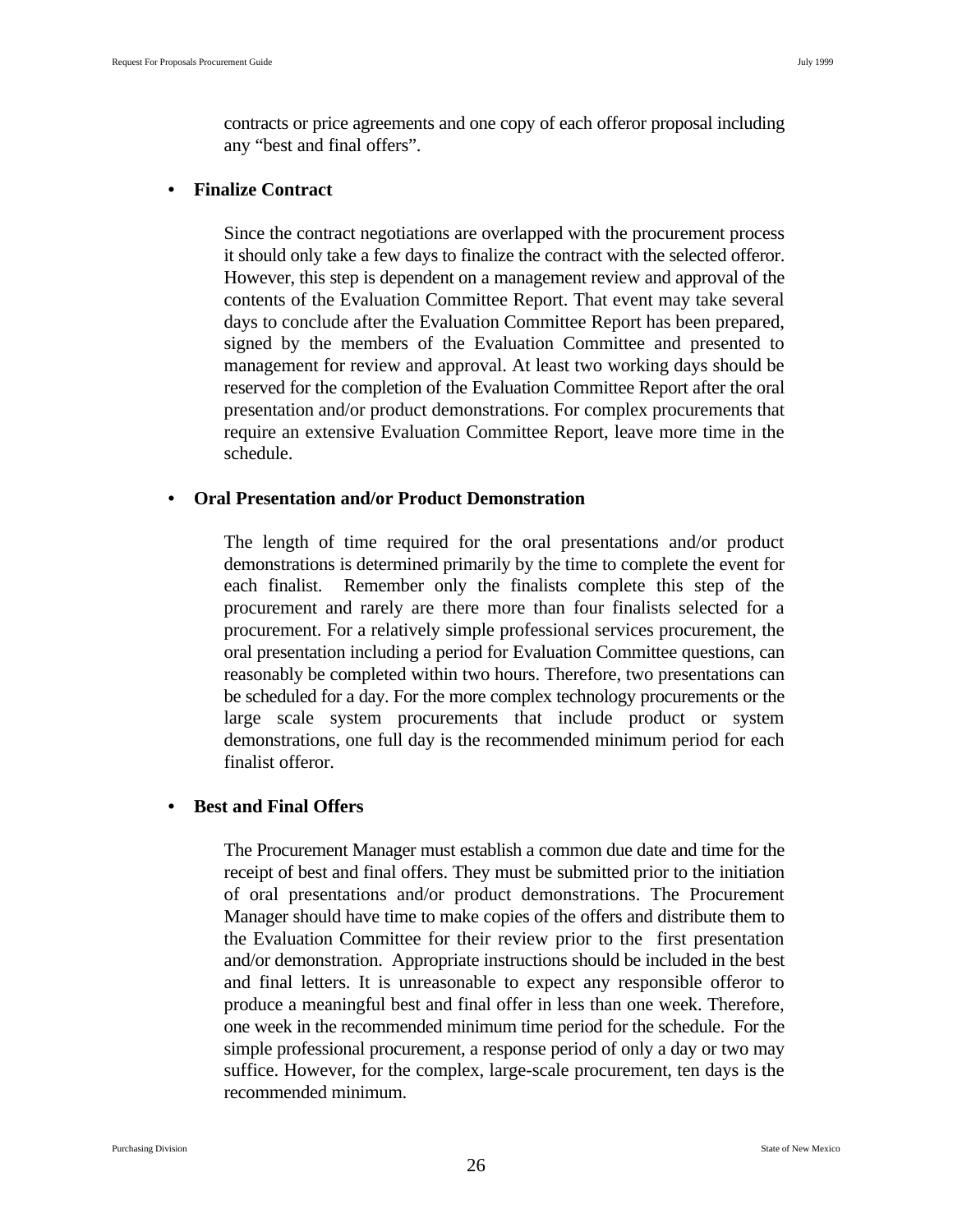#### **• Selection of Finalists**

The selection of finalists concludes the proposal evaluation. Since finalist notification requires the preparation and distribution of the finalist notification letters, the Procurement Manager must include time in the procurement schedule for that activity. The time required is dependent on the number of finalists selected and the complexity of the procurement. For the simple professional services procurement, the notification letters may be completed in a single day. For the complex, large-procurements it may take several days to complete the letters. In addition, the letters may have to be reviewed by an attorney before distribution.

#### **• Proposal Evaluation**

The length of time for the proposal evaluation depends on the number of proposals expected and the availability of the Evaluation Committee. How many hours a day can the Evaluation Committee devote to working on the evaluation? Experience has shown that six hours is the maximum to be expected. Most Procurement Managers require at least one-half day to prepare and set up the proposals for the Evaluation Committee. The Evaluation Committee members should be allowed at least two days to review the proposals and prepare for the Evaluation. During the review period, the proposals should be validated for compliance with the mandatory requirements. If the Evaluation Committee as a whole is to perform the mandatory requirements validation, then additional time will have to be placed in the schedule for that activity.

#### **• Demonstration Agenda**

Experience has shown that although any two systems may have equivalent functions, the ease of use and other characteristics of the systems may vary widely. Therefore, a system demonstration is a part of the typical procurement process. Although only the finalist offerors will conduct demonstration, the agenda should be distributed to all offerors who submit proposals. This will ensure that each offeror has adequate time for preparation. Most Procurement Managers have chosen to distribute the demonstration agenda on the date that proposals are due. They simply hand the demonstration agenda to the offeror's representative when the proposal is delivered. The general demonstration requirements should be included in the RFP document and available at issuance. Demonstrations are also recommended for professional services and services procurements that allow or encourage offerors to utilize computer system software or other specialized tools in the performance of services. This is particularly true if procuring agency staff will be expected to utilize the specialized tools.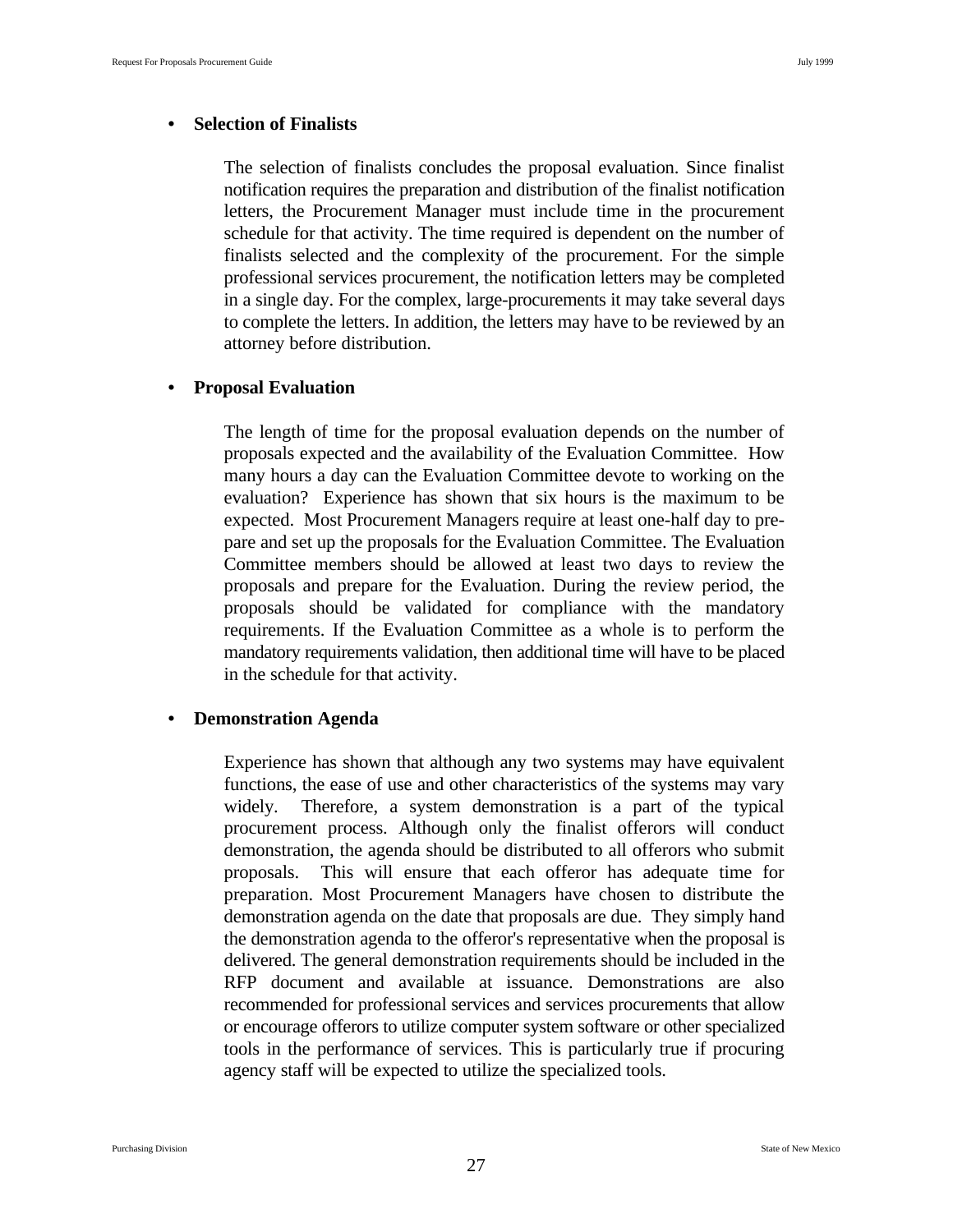#### **• Submission of Proposals**

The offerors must be given adequate time to prepare their proposals. If the procurement is running behind schedule, there is a tendency to cut time out of the response period. This is a mistake. Experience has shown that the quality of the proposals suffer if the response period is too short. Some viable offerors may choose not to submit a proposal and the proposed costs tend to be higher. In addition, poorly prepared proposals are far more difficult and time consuming to properly evaluate. Therefore, cutting the response period is often a self-defeating strategy. Establish the length of the response period based upon the level of effort that is required to evaluate the requirements, prepare and submit a quality proposal. The typical response period for a complex, large-scale procurement is three months.

#### **A THIRTY-DAY PERIOD FROM ISSUANCE TO PROPOSAL SUBMISSION IS THE RECOMMENDED MINIMUM DURATION. MOST PROCUREMENTS HAVE A LONGER RESPONSE PERIOD.**

Offerors are generally still working on their proposals the weekend prior to the submission deadline. The executive management must review the proposal and sign it before submission. Therefore, a Monday should never be the submission due day. The afternoons of Tuesday through Thursday are recommended.

The recommended time of day is 2:00 or 3:00 p.m. Noon is a poor choice because most agencies are not staffed at noon, and there is frequently a lot of traffic out of the building both at noon and at the close of business day. Mornings are not recommended because the offeror's staff will frequently have to fly with their proposal to Albuquerque, rent a car, drive to Santa Fe or some other city and find the appropriate building to deliver the response. The Procurement Manager must insure that someone is designated to receive the proposals, date and time stamp each one. **NEVER ACCEPT OR TAKE PHYSICAL POSSESSION OF A LATE PROPOSAL**. To prevent protests on late proposals, the language in the required paragraph contains the wording "Mountain Standard Time" or "Mountain Daylight Time". It is essential to make the correct time designation. A federal law, administered by the U.S. Transportation Department, specifies that daylight time applies from 2:00 a.m. on the first Sunday of April until 2:00 a.m. on the last Sunday of October.

#### **• Response to Written Questions/RFP Amendments**

The written response to questions and/or RFP amendments are to be sent to all organizations on the procurement distribution list. Since the response to questions may have a significant impact on an offeror's proposal there must be adequate time allowed between the distribution and the proposal due date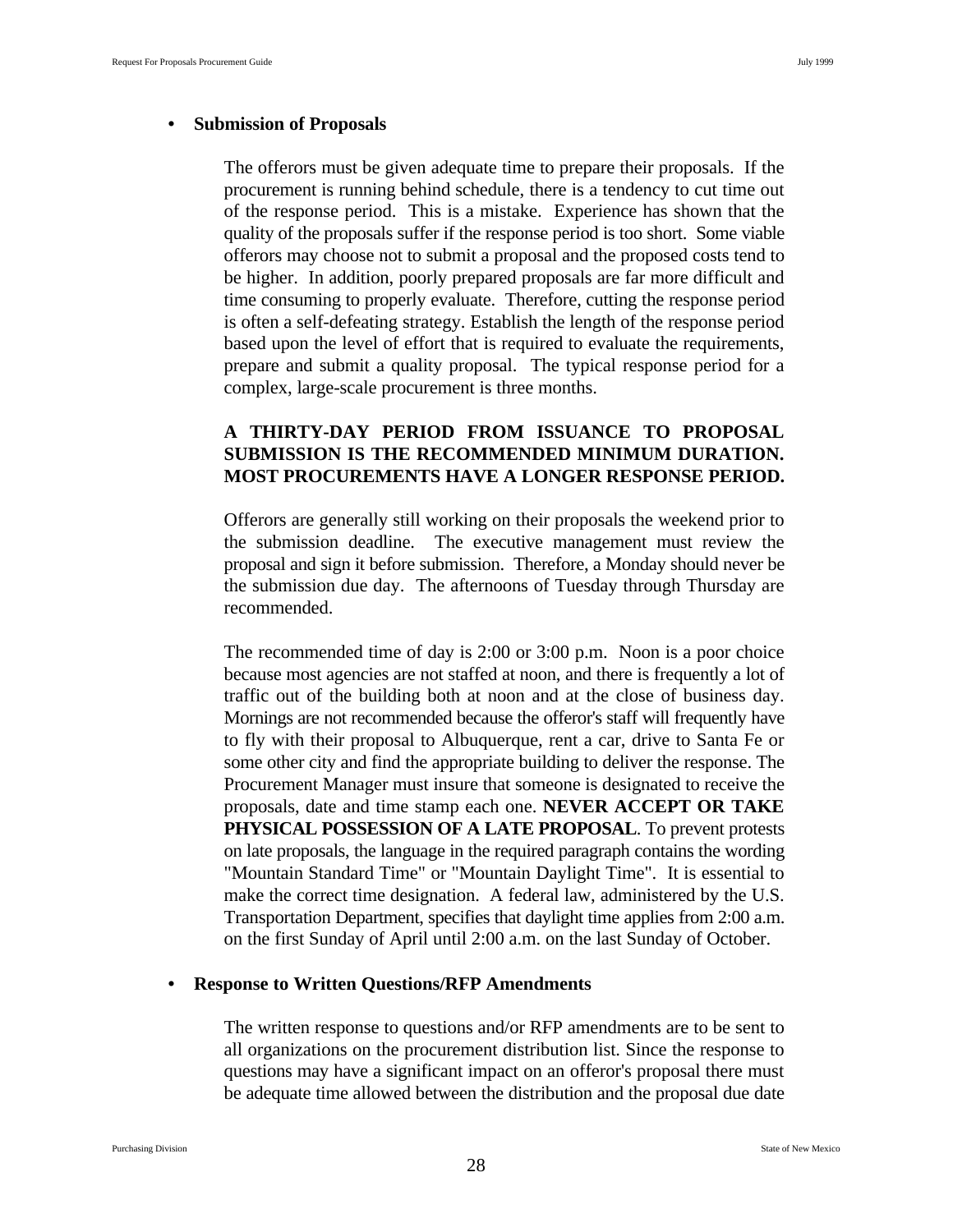for the offerors to finish their proposal based on the response to the questions and RFP amendments. If, after issuance of an RFP, there is a significant change in RFP requirements, the Procurement Manager should amend the procurement schedule and delay the proposal due date at this point in the process. However, an adequate response period is critical. For the simple procurements a minimum of two weeks in the procurement schedule between the written response and the proposal due date is recommended. For the complex, large scale procurements a much longer period is recommended. For the latter case, potential offerors are typically given seven days from the date of distribution to ask follow-up questions on the published answers and amendments. This iterative process must be taken into consideration in the procurement schedule.

#### **• Deadline to Submit Additional Questions**

Experience has shown that this is an important step in the procurement process. Potential offerors may not have been able to assign staff in time for attendance at the pre-proposal conference or mail delays may have resulted in the receipt of the RFP after the pre-proposal conference was held. Potential offeror representatives frequently report back to their management after the pre-proposal conference and additional questions arise. The procurement schedule should have a minimum of five working days between the preproposal conference and the deadline for submission of additional questions.

#### **• Distribution List Response**

There are two practical reasons for using an Acknowledgement of Receipt Form. It is not practical or cost-effective to send answers to questions or RFP amendments to all the potential offerors who are registered with the State Purchasing Division of other governmental entity. An Acknowledgement of Receipt Form (see final Chapter) is used to develop a distribution list of organizations that have expressed interest in submitting a proposal. The second practical reason is to prevent protests from claims of missing RFP pages. Potential offerors are requested to confirm that they received the RFP containing a specified number of pages.

Most Procurement Managers collect the Acknowledgement of Receipt Forms at the pre-proposal conference. The recommended due date for the Acknowledgement of Receipt Form is the same date as the deadline to submit additional questions. It is not necessary or desirable to put additional time in the schedule for this event.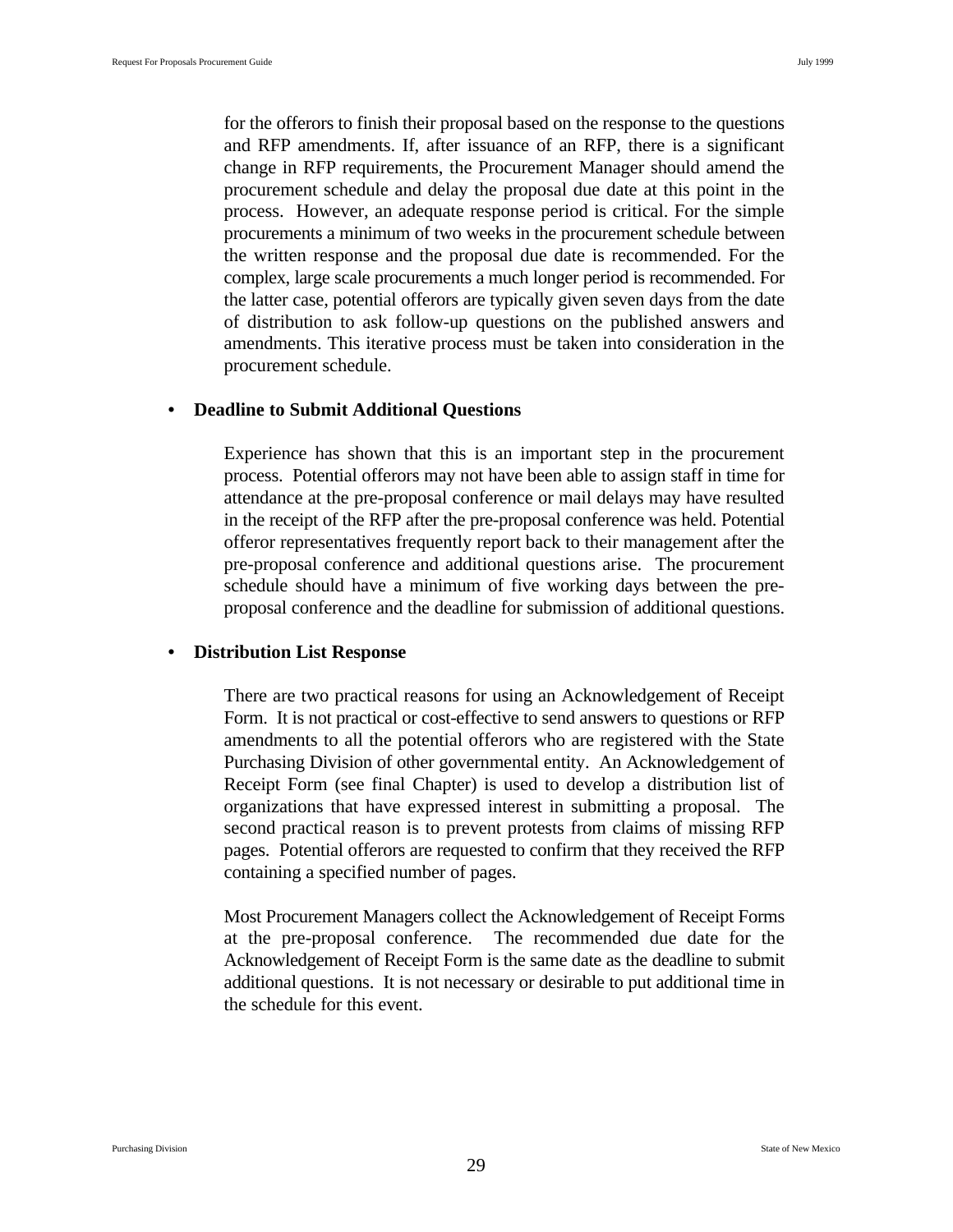### **• Pre-Proposal Conference**

Be sure to provide ample time in the schedule between the RFP issue date and the pre-proposal conference. Potential offerors must receive the RFP, review the RFP, assign staff and make travel and other arrangements to attend the pre-proposal conference. If one-page notice procedure is being utilized, the pre-proposal conference may be within a week of the RFP issuance date. The one-page notice than was distributed to the potential offerors one week prior to the RFP issuance date contains the information about the pre-proposal conference. Potential offerors may make their travel arrangements well in advance of receipt of the RFP document. Otherwise, ten calendar days is the recommended minimum.

If out-of-state offerors are expected to attend the conference, then an after lunch 1:30 p.m. start is recommended for the conference.

### **• Issue the RFP**

The issuance procedures for procurements under the authority of the State Purchasing Agent require that the issuance package be delivered to the Purchasing Division fifteen (15) days in advance of the issue date. This period of time may be used for the final Purchasing Division staff review of the RFP, in-house legal counsel review of the RFP, final document formatting, last minute editing, and making copies for distribution. In addition, the Purchasing Division uses this time to arrange for advertising the procurement and for the distribution of the one-page notices which includes posting on the Internet.

Target dates may now be established for the completion of the drafting phase. Experience has shown that at least three drafts of the RFP are required before it is ready for issue. Deliver the initial complete draft RFP to the Purchasing Division staff as soon as it is complete. Do not wait for the fifteen (15) day cut off.

## **B. SCOPE OF WORK**

After the procurement schedule has been defined, the next most important element to draft is the detailed scope of work.

The location for the detailed scope of work is in the contract which is included as part of the solicitation as appendix B. Here again, examples used in similar previous procurements may be of considerable assistance.

The detailed scope of work describes what the contractor is to accomplish. It should address what, who, when, where, and how.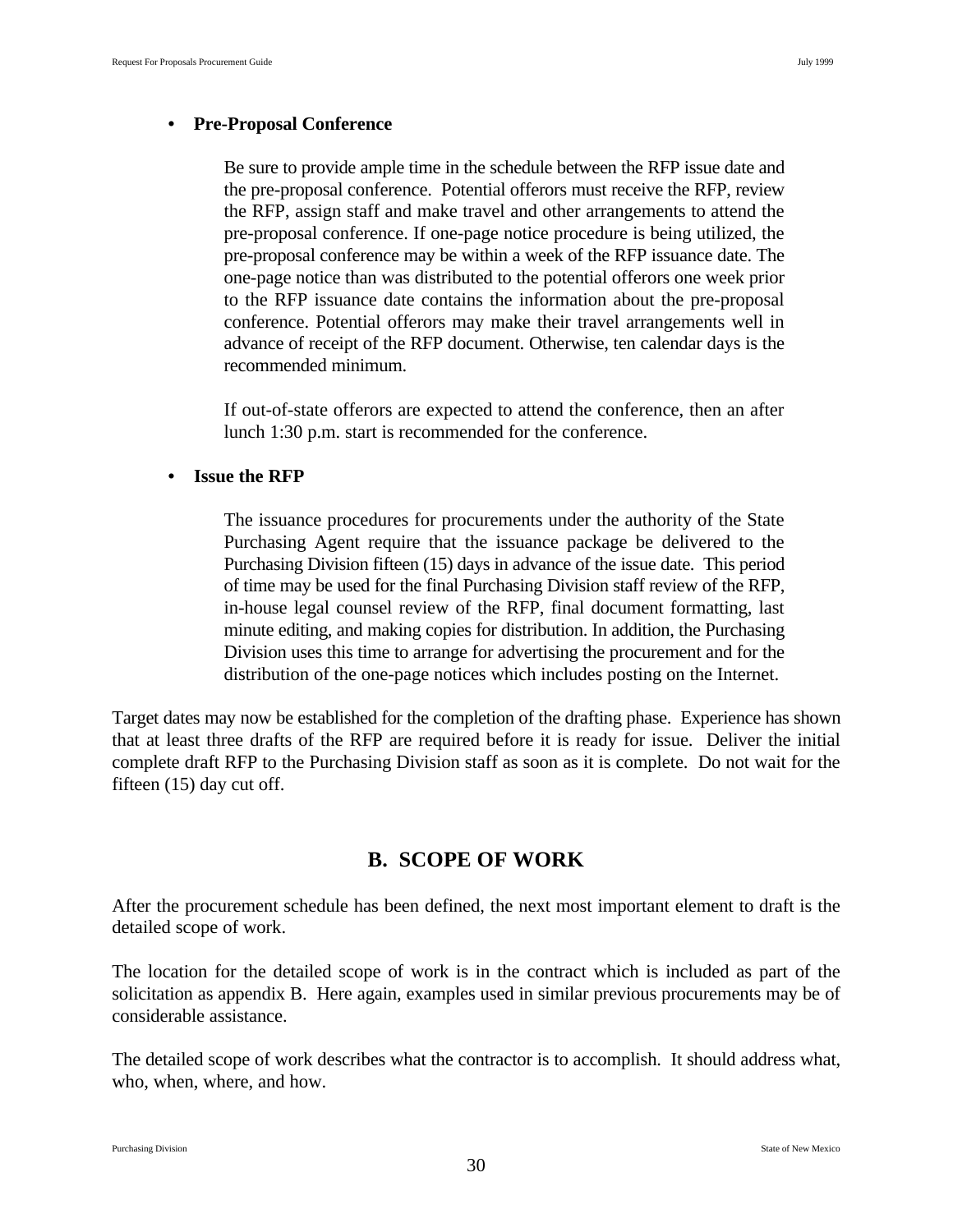- What is to be done? What are the deliverables?
- Who is going to do it?
- When it is going to be done?
- Where will it be done?
- How it will be done and how you can tell when it is done.

The following are some additional suggestions regarding the scope of work:

- For procurements that will result in a price agreement, the detailed scope is generally limited to a sentence or two describing the products or services that will be supplied under the terms of the agreement.
- For software procurements the scope of work may include the software, software configuration, installation or installation guides, implementation plans, acceptance testing, user and technical training, user and technical demonstration, additional software modules or routines, remote technical support and maintenance.
- For hardware procurements the scope of work may include site preparation, wiring and cabling, installation or installation guides, implementation plans, acceptance testing, user training, user documentation, additional hardware features or components, remote technical support and maintenance.
- For professional services the scope of work should be defined by phases with the deliverable work products defined within each phase. For information system application development procurements, the phases should follow the approved application development guidelines or some type of industry recognized application development methodology. For other professional services procurements use industry recognized standards and terminology. Again, define the scope of work in terms of deliverables.

**The only way to end well is to start well.** The detailed scope of work is the foundation for the entire procurement. It is built around the definition of the in-house resources -- such as human, hardware, and software, etc. -- that in combination with the contractor's resources will result in a successful project or product. For example, the scope of work for an application development professional services procurement should complement in-house resources including office space, clerical support, telephone, copy machine, supplies, personal computer, hardware machine resources, technicians, users, management and any other resources that may be required to complete the project.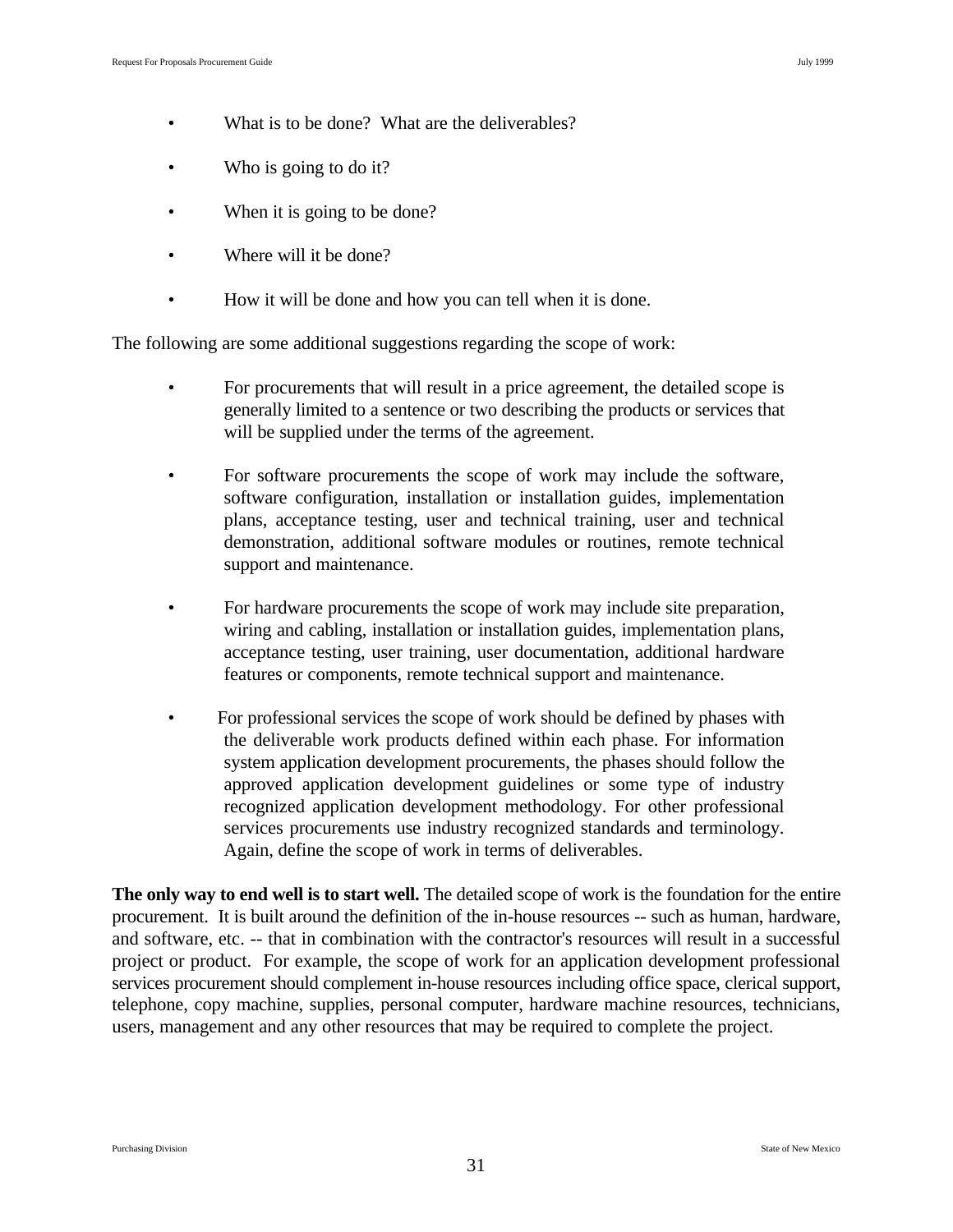A procurement for training resources may include in-house resources for a training facility or classroom, projection equipment, the use of a copy machine for handouts, telephone, training workstations, and supplies.

A procurement for hardware should include in-house resources for power, cooling, cabling, raised floors, conduits, interfaces, and floor space.

The point of this discussion is that the detailed scope of work must be built around the availability of in-house resources. Therefore, the in-house resources must be defined as part of the scope of work. In-house resources are defined and included in the specifications section of the RFP as information.

# **C. SCOPE OF PROCUREMENT**

The wording in the Scope of Procurement paragraph is extremely important as it is the foundation for all contract extensions or renewals that may result from the procurement. Under the Procurement Code, it is not acceptable to enter into contracts for products or services that are beyond the scope of the procurement as defined in the procurement document. For example, a procurement for software will not support contracts for hardware or professional services such as training or software modifications unless specified in the scope of the procurement. A one-time professional services contract may not be extended beyond the initial contract term even though the contractor may meet the DFA Rule 2NMAC40.2 definition for "best source". A procurement for a product that results in a one-year price agreement may not be extended for a second year. A professional services procurement to perform a needs assessment may not be expanded at a later date to include program modifications.

The scope of the procurement is frequently broader than the initial scope of work or specifications defined in the procurement document. The Procurement Code provides for contract terms of up to eight years for items of tangible personal property or services values at more than \$25,000 per year. Contract terms for professional services and for items of tangible personal property in an amount less than \$25,000 per year may not exceed four years including all contract renewals and extensions. A contract duration longer than four years is generally acceptable for software products or services that an agency intends to use for a long period of time.

Experience has shown that procurements that result in a multi-year contract should provide for renewal options for a period of less than one full year. There may be a valid reason for extending the contract for a period of six months.

# **D. TERMINOLOGY**

Complete the terminology section and clearly define the terms. This saves defining what a term means every time the term is used in the document. Use the appropriate terms consistently throughout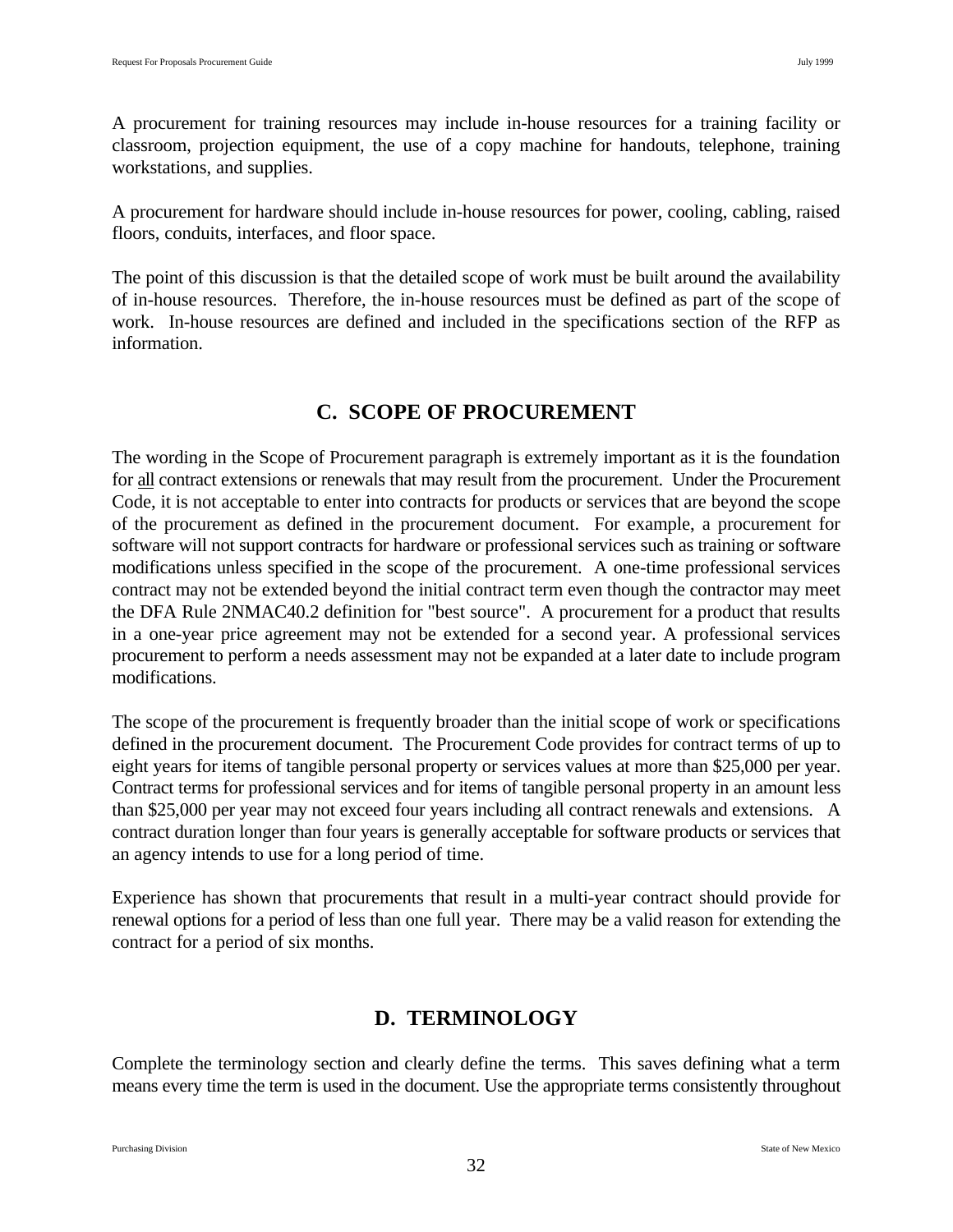the document. All technical terms should be defined as well as terms such as "user friendly", "functionally complete", "integrated", etc. if they are being used in the document.

## **E. PROCUREMENT LIBRARY**

One of the most useful procurement techniques is to establish a procurement library that may contain a wide variety of documents for use by the potential offerors. Since documents contained in the library do not have to be reproduced and distributed with the RFP, much more background and other material may be made available to the potential offerors. Such materials may include the GSD rule 1NMAC5.2 or appropriate procurement regulations, agency organization, systems descriptions, needs analysis, design documentation, program listings, flow charts, floor plans etc.

Access to the library is controlled by the Procurement Manager. Place appropriate instructions in the RFP. The Procurement Manager may also specify what materials may be reproduced as well as the cost for reproductions. Some material may be subject to non-disclosure agreements. It is essential that the Procurement Manager obtain appropriate written authorizations from the manufacturer or owner of the materials prior to their availability in the library. Documents may be added to the library via RFP amendments.

Some Procurement Managers have made multiple sets of the documents so that potential offerors may check a complete set for a specified period of time. The potential offeror may reproduce the documents. Another option is to request that the potential offerors bring a personal copier with them for reproduction of selected materials from the library.

Potential offerors are given equal access to the library.

For the very large, complex procurements the Procurement Library is created first and made available for review by potential offerors before the RFP document is issued. The notification procedure is identical to the issuance procedure except the content of the one-page notice is different. This technique is used to provide the potential offerors an adequate time to study the systems documentation and materials contained in the library in an effort to keep the proposal response period at a reasonable length.

# **F. EVALUATION FACTORS**

Evaluation factors are the criteria that will be used for the evaluation of proposals. The weighted factors must be defined in the RFP as required by the GSD procurement regulations and the Procurement Code.

The weighted factors communicate to the offerors the relative importance of a specific criterion to the agency conducting the procurement. The evaluation factors are contained in Section V of the RFP document. Again, an example from a previous similar procurement may be helpful.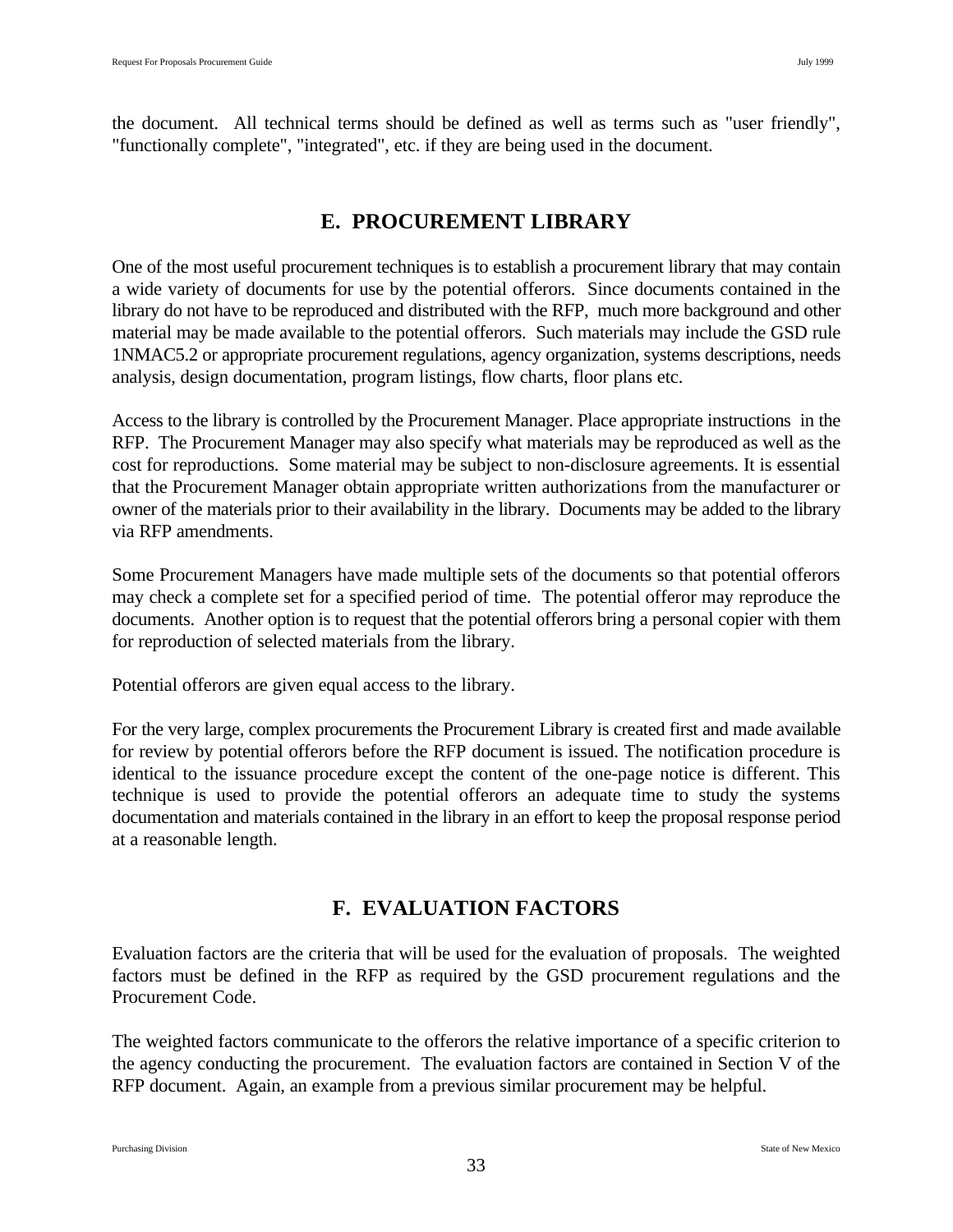## **A 1000 point numerical system is required for procurements conducted under the authority of the State Purchasing Agent.**

The following paragraphs contain discussions about specific factors.

#### **• Cost**

There is a substantial difference between system costs and purchase price for most hardware or software procurements. Professional services procurements are treated somewhat differently as described in subsequent paragraphs.

Think "Best Value". Include in the cost model all life cycle costs as well as potential saving elements that may be used to distinguish one potential product or contractor from another. "Life cycle" are ownership costs associated with the product or system including maintenance and operational costs all of which should be reflected in the model even if they are not going to be provided by the contractor. In-house resource costs are costs which must also be included.

### **• Technical Procurement**

For technical procurements, the cost model should be for the maximum period of time for which there are valid predictable costs or projected growth statistics. For example, system maintenance costs are becoming an increasingly larger percentage of overall system operational costs. If the system is going to be kept under a maintenance contract for several years, then the procurement cost model should also include several years of costs so that actual costs can be evaluated properly. If a proposed piece of equipment is expected to support an initial volume of activity with a projected volume growth over several years of operation, then the cost model should encompass enough years to include the required hardware upgrades to support the projected growth.

A three-year minimum cost model is recommended for most technical procurements. The point of this discussion is the fact that the system with the lowest purchase price may not be the system with the lowest overall cost when operational considerations and required upgrades are included. A "life cycle" approach can identify the true costs of ownership.

### **• Professional Services**

The cost model for professional services procurements should match the scope of work. The key element is the definition of the scope of work. If the scope of work encompasses four project phases over a nine-month period, the cost model should also be based on the nine-month period. If the project is for two years, then the cost model should be for two years.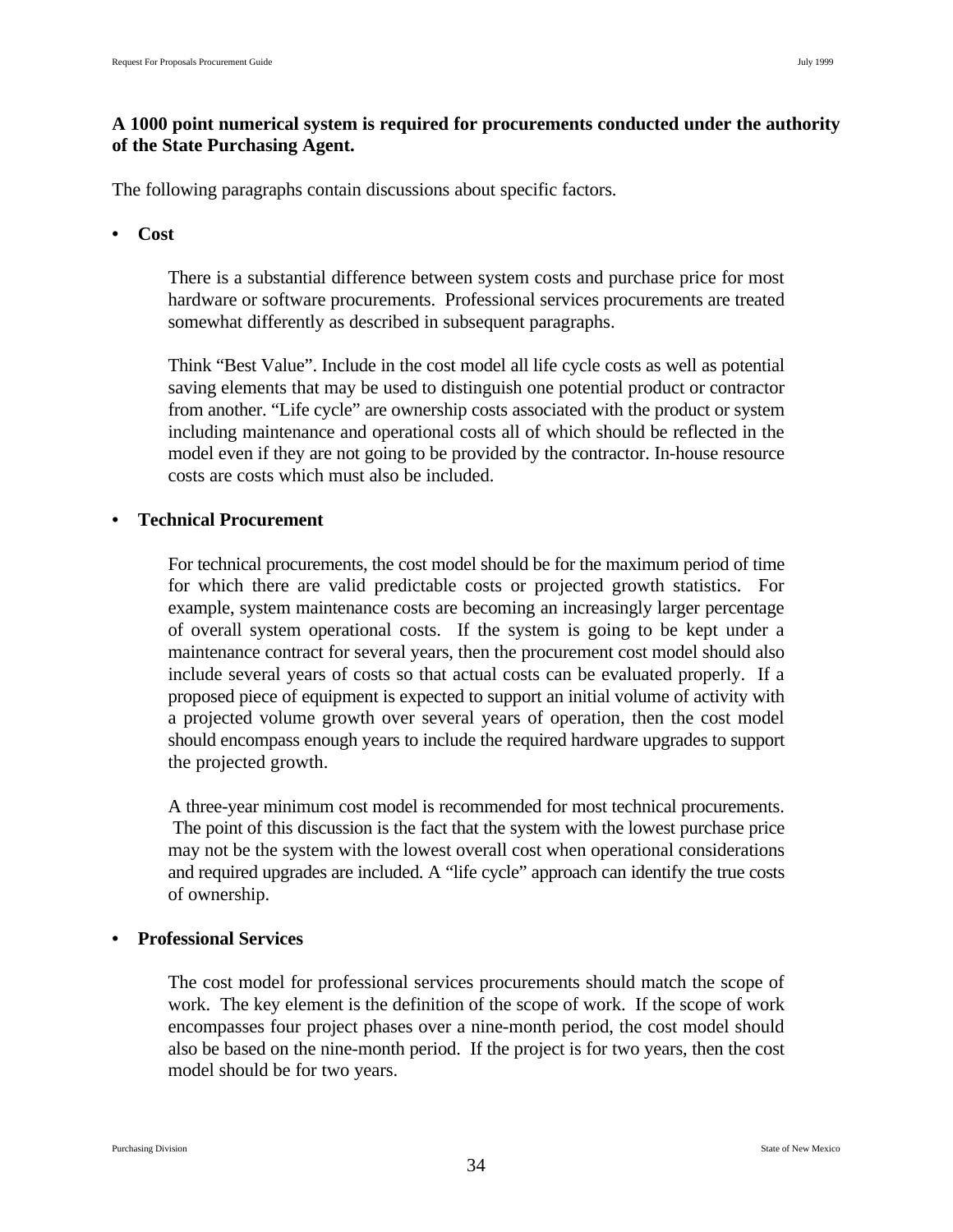There is a serious pitfall to be avoided regarding professional services cost models. That pitfall is the proposed number of hours. Without a detailed scope of work for a given procurement, one offeror may propose 500 hours while another may propose 1000. If the hourly rates are similar, then the offeror who proposed the fewer hours will be awarded the most points. This could result in awarding the most points to the offeror who did the poorest job of estimating the size of the project. Worse yet, the offeror may have deliberately submitted an unrealistic, low-ball offer.

This problem can be avoided in two ways. For project oriented procurements, the scope of work must be sufficiently detailed with requirements including phase deliverables that the offeror can evaluate, size and propose a fixed cost for the project completion. The issue of the number of hours is not a factor because the agency is going to pay based on fixed-price deliverables not hours. Therefore, proposed costs can be properly evaluated. Most RFP's of this type should also require that the offeror propose a fixed hourly rate for additional work that may arise that is beyond the project scope of work as defined in the procurement document.

For support oriented procurements, the cost evaluation should be based upon the hourly rate and an agency specified minimum number of hours. Once again the proposed costs can be properly evaluated.

**If the scope of work has been thoroughly defined and sized, use the fixed price basis for evaluation. Otherwise use the fixed hourly rate basis for evaluation.**

#### **• Cost Formula**

The use of a cost formula is required and must be included with the evaluation factors. The standard evaluation formula is required for procurement conducted under the authority of the State Purchasing Agent. It produces a simple mathematical proration. It is easy to understand and use. It has gained widespread acceptance as a standard. It does not severely penalize for cost differences. The evaluation factors documented in the following section of the guide have been established based upon the use of the standard formula.

If an alternate formula is desired for a procurement not under the authority of the State Purchasing Agent, the formula along with examples illustrating its use should be carefully evaluated before the RFP is issued. It is noteworthy the various cost evaluation formulas were tried before the now standard formula was adopted. It is equally noteworthy that most of the alternate formulas produced undesirable results.

Lowest Responsive Offer Cost

Offeror's Points = ----------------------------------------- X Maximum Points This Offeror's Cost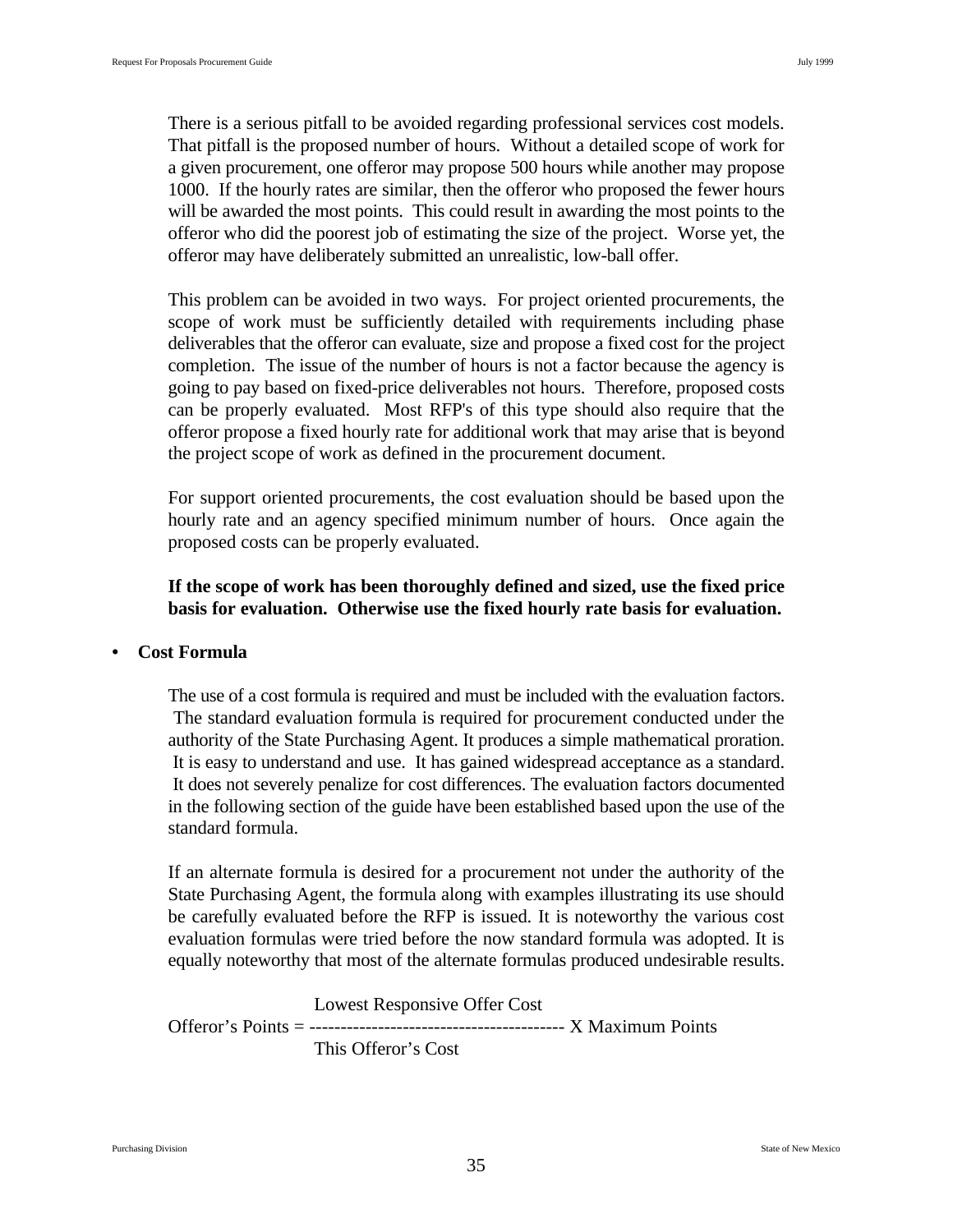#### **• Balancing the Base Evaluation Factors**

The evaluation factors and their weights vary depending upon the type of the procurement. The following are the established base factors and their weights which have produced the best result. These recommended base factors and weights are the result of several hundred RFP based procurements:

| Professional Services - Firm Fixed Price Contract |     |
|---------------------------------------------------|-----|
| Experience                                        |     |
| - Corporate                                       | 175 |
| - Key Personnel                                   | 125 |
| Methodology/Tools Employed                        | 50  |
| <b>Technical Merit of Proposed Solution</b>       | 50  |
| References                                        |     |
| - Corporate                                       | 50  |
| - Key Personnel                                   | 50  |
| Project Plan                                      | 100 |
| Cost                                              | 300 |
| <b>Oral Presentation</b>                          |     |

The base factors for this type of procurement strike a balance between quality, knowledge and experience of the offeror and key personnel versus cost and proposal work products. The base factors of Methodology and Technical Merit are established for the assessment of "best value" for the procuring agency. For contracts for amounts in excess of \$500,000 a performance bond is recommended for this type of procurement instead of an evaluation of financial stability or retainage as the primary performance protection. The cost factor may be increased to 350 points with a corresponding 50 point total reduction to the other factors. Higher cost factors have produced undesirable results. Compensation is based upon receipt and approval of deliverables in accordance with the approved project plan. The oral presentation should cover all aspects of the offeror's proposal.

| $\bullet$ | Professional Services - Fixed Hourly Rate |     |
|-----------|-------------------------------------------|-----|
|           | Corporate Experience                      | 100 |
|           | Proposed Personnel Experience/Knowledge   | 300 |
|           | <b>Work Product Examples</b>              | 100 |
|           | References                                |     |
|           | - Corporate                               | 50  |
|           | - Proposed Personnel                      | 50  |
|           | Cost                                      | 300 |
|           | <b>Oral Presentation</b>                  | 100 |
|           |                                           |     |

36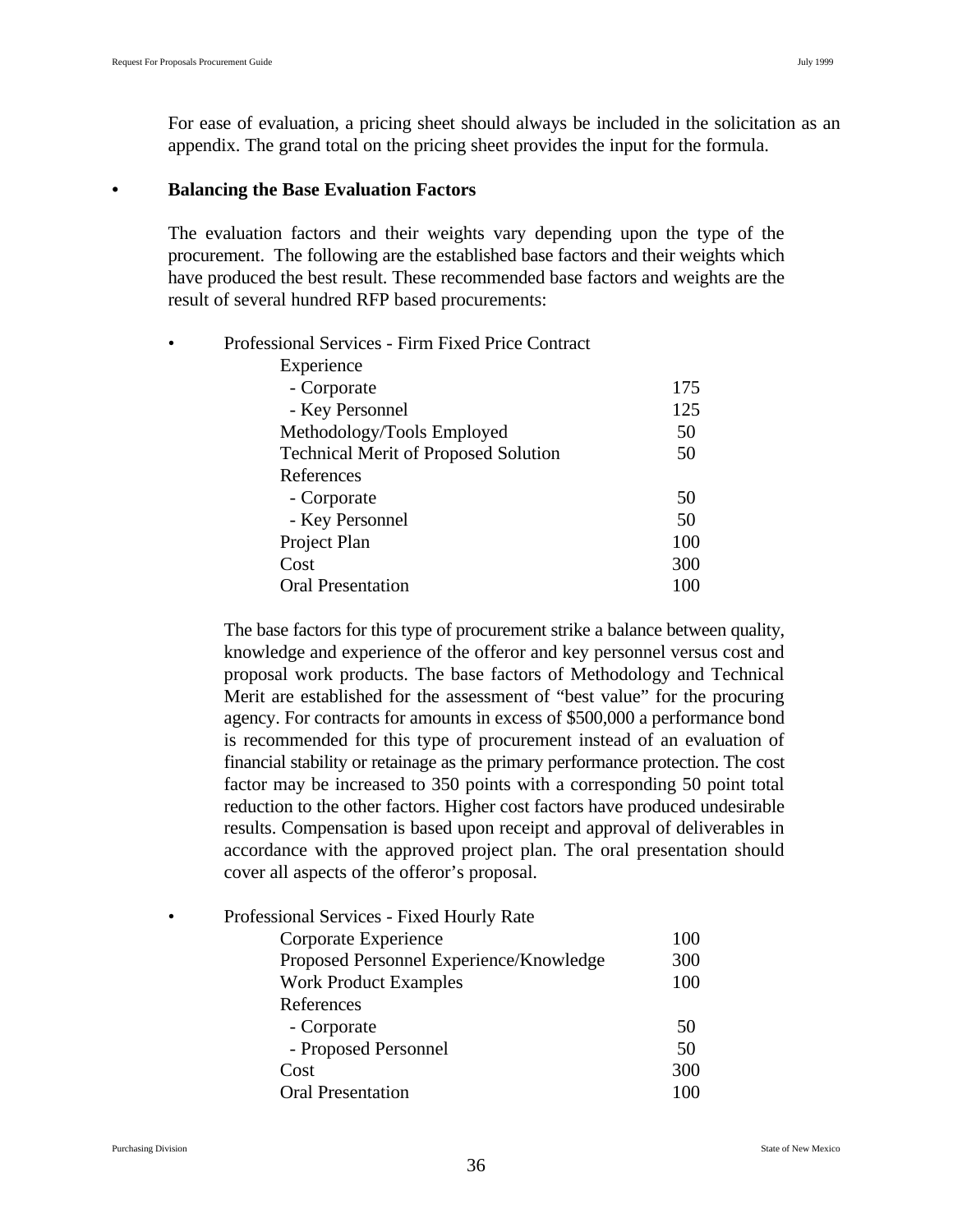The base factors for this procurement focus primarily on the quality, knowledge and experience of the proposed personnel. Obviously, the contract must contain provisions that bind the contractor to assign the proposed personnel or their knowledge and experience equivalents to the contract. Compensation is based upon the receipt and approval of identified deliverables or task orders. If a series of deliverables are required to complete a project or system, a minimum level of retainage is recommended as a contractual performance protection. The "best value" factor for this procurement is the quality of the proposed personnel. The oral presentation should focus on the knowledge, skills and experience of the proposed personnel.

#### **Services**

| Experience                                      |     |
|-------------------------------------------------|-----|
| - Corporate                                     | 200 |
| - Key Personnel                                 | 50  |
| References                                      |     |
| - Corporate                                     | 100 |
| - Key Personnel                                 | 50  |
| Cost                                            | 400 |
| <b>Technical Merit of the Proposed Solution</b> | 100 |
| Proposed Transition/Work Plan                   | 100 |
| <b>Oral Presentation</b>                        |     |

This type of procurement is based upon a foundation of contractual performance guarantees. Given the underlying performance guarantees, cost is the "best value" determinant. The cost factor may be increased to 500 points and the Technical Merit eliminated if there are no other anticipated "best value" aspects to offeror proposals. Financial stability is a critical mandatory pass/fail evaluation requirement for which no points are awarded and appropriate liquidated damages paragraphs are required contractual protections against unsatisfactory performance. The oral presentation should be used to validate the evaluation scoring by factor.

|  |  | <b>Small Hardware</b> |
|--|--|-----------------------|
|--|--|-----------------------|

| <b>Desirable Functional Capabilities</b> | 200 |
|------------------------------------------|-----|
| Maintenance and Support                  | 100 |
| References                               | 100 |
| Cost                                     | 400 |
| Demonstration                            | 200 |

Cost and functional capabilities are the key, "best value" determinants for this type of procurement. As always, the cost model should include life cycle costs with at least three years of maintenance and operational expenses. The demonstration is focused on the core mandatory functional capabilities of the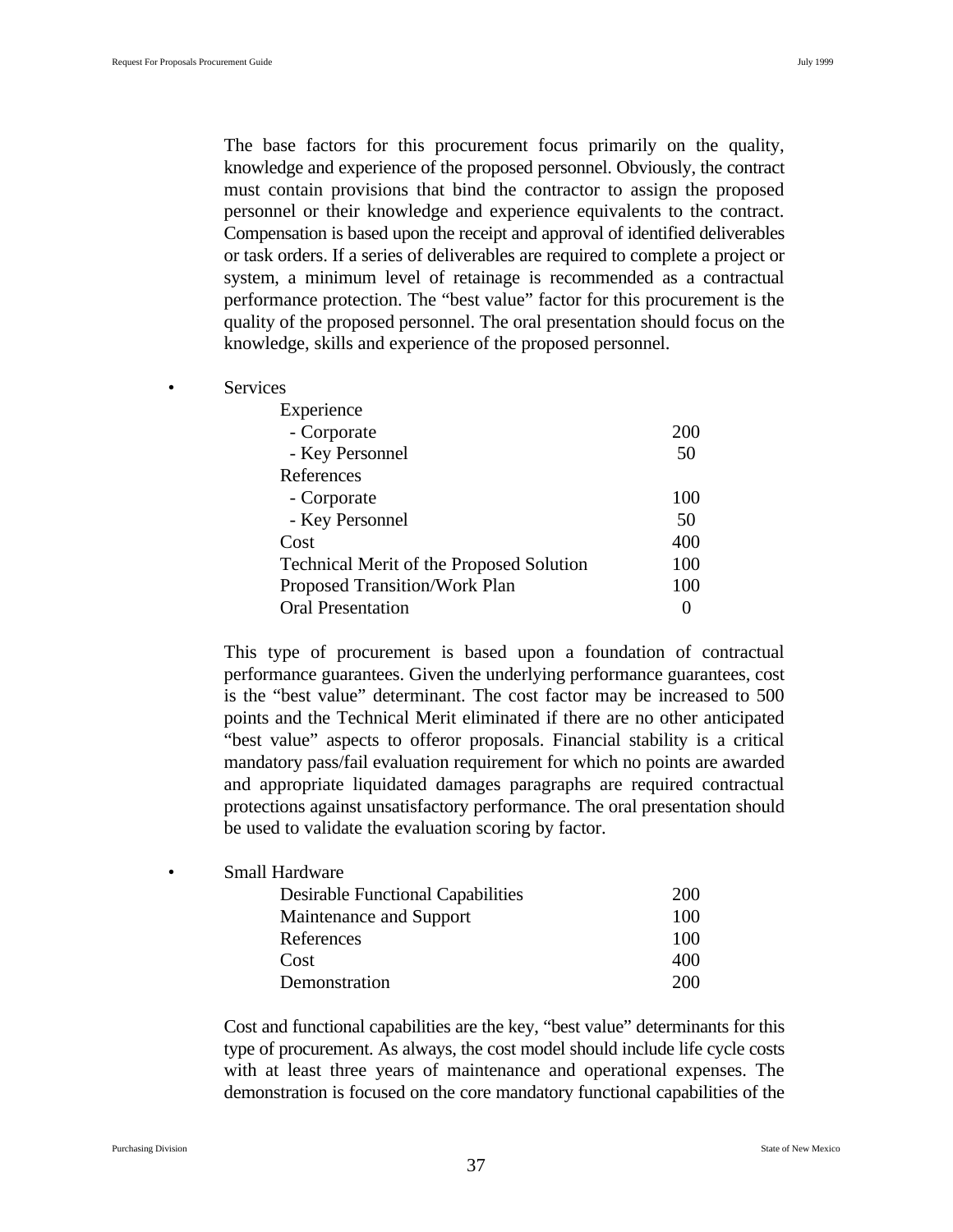proposed hardware followed by a demonstration of the desirable functional capabilities. The purpose of the demonstration is to validate offeror claims of functionality and to assess the ease of use and other aspects (ease of maintenance, upgrade ability, training, etc) of the product that may represent the best value to the procuring agency.

Large Hardware

| <b>Desirable Functional Capabilities</b> | 300 |
|------------------------------------------|-----|
| Maintenance and Support                  | 100 |
| References                               | 100 |
| Cost                                     | 400 |
| <b>Acceptance Test Plan</b>              | 100 |

As in the case of the small hardware procurement, the cost and functional capabilities are the key, "best value" determinants for this type of procurement. The primary difference between the two procurements is the demonstration. It is frequently impossible to demonstrate the equipment in a large hardware procurement. Therefore, the acceptance test contractual requirement is inserted in place of the demonstration. The procurement principle is to thoroughly test the equipment before it is purchased. For the small hardware procurement, the principle is addressed with the demonstration. For the large hardware procurement the principle is addressed by conducting a thorough on-site acceptance test after the equipment is installed but before any payments are make to the selected contractor. The offerors are required to include an acceptance test plan as part of their proposals. The plan should address both core mandatory functional requirements as well as the desirable functional capabilities. The typical acceptance test period is thirty to sixty days.

**Software** 

| <b>Desirable Functional Capabilities</b> | 250 |
|------------------------------------------|-----|
| Maintenance and Support                  | 100 |
| References                               | 100 |
| Cost                                     | 350 |
| Demonstration                            | 200 |
| Project Plan (optional)                  |     |

The cost and functional capabilities are the key, "best value" determinants for this type of procurement with the functional capabilities weighted slightly over cost. Again, the cost evaluation model should include the life cycle costs for both maintenance and operation of the system for at least three years. In addition, the cost of in-house maintenance and operation expense should be included. Software must always be thoroughly demonstrated as part of the procurement and the demonstration should be conducted using the procuring agency's data. Software always works well on canned offeror data that has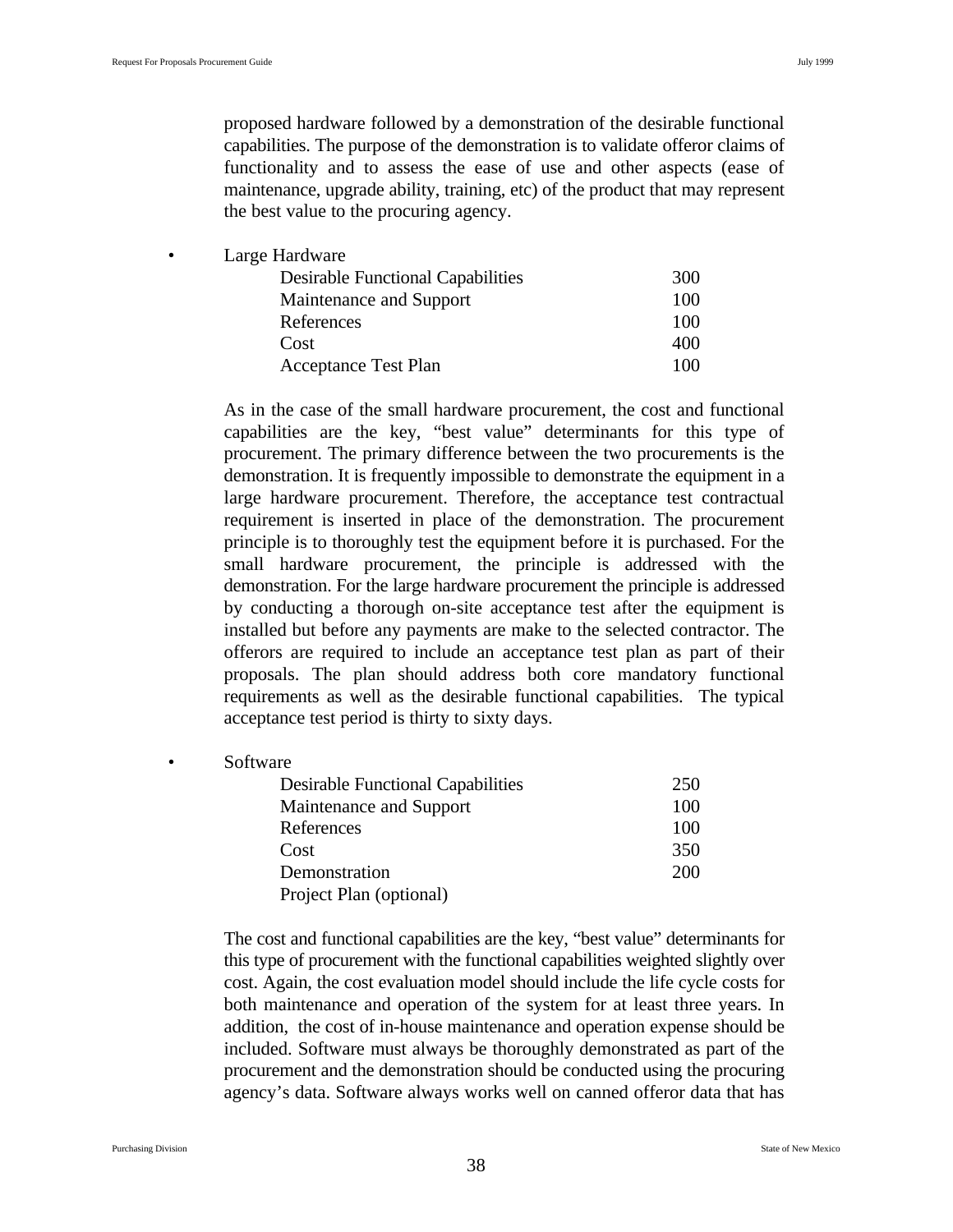been selected to highlight offeror selected features of the system. Caution! The software may not work at all with your data. As in the case of the small hardware procurement, the demonstration should focus on the core, mandatory functional capabilities followed by a demonstration of the desirable functional capabilities. The purpose of the demonstration is to validate offeror claims for functionality and to access ease of use attributes of the system. Depending on the value of the acquisition and the complexity of the implementation, the project plan may be an important base evaluation factor.

• Qualification Based

Section 13-1-120 of the Procurement Code establishes the six base evaluation factors for "competitive sealed qualifications-based" procurements for architects, engineers, landscape architects and surveyors. The Property Control Division of the General Services Department has considerable experience with this type of procurement. The following is a list of base evaluation factors with the recommended weighing based upon experience.

| Specialized Design/Technical Competence | 25 |
|-----------------------------------------|----|
| Capability/Capacity                     | 15 |
| Record of Performance                   | 15 |
| Proximity/Familiarity                   | 10 |
| Design in New Mexico                    | 10 |
| Volume of Work                          | 5  |
| Understanding the Scope of Work         | 20 |

Based upon the experience of the Property Control Division, a 100 point scale works well for the routine qualifications-based procurement. For the large, complex projects, the 1000 point scale is recommended. Since the total amount of the proposed contract is stated in the RFP document, cost is not an evaluation factor. The weighted base evaluation factors listed above have consistently resulted in the selection of the contractor that represents the "best value" for the project.

## **• Example Factors**

The following are some example evaluation factors:

• Proposed Methodology (100 points)

The offeror's proposed methodology, including examples, will be evaluated for thoroughness and applicability to the project.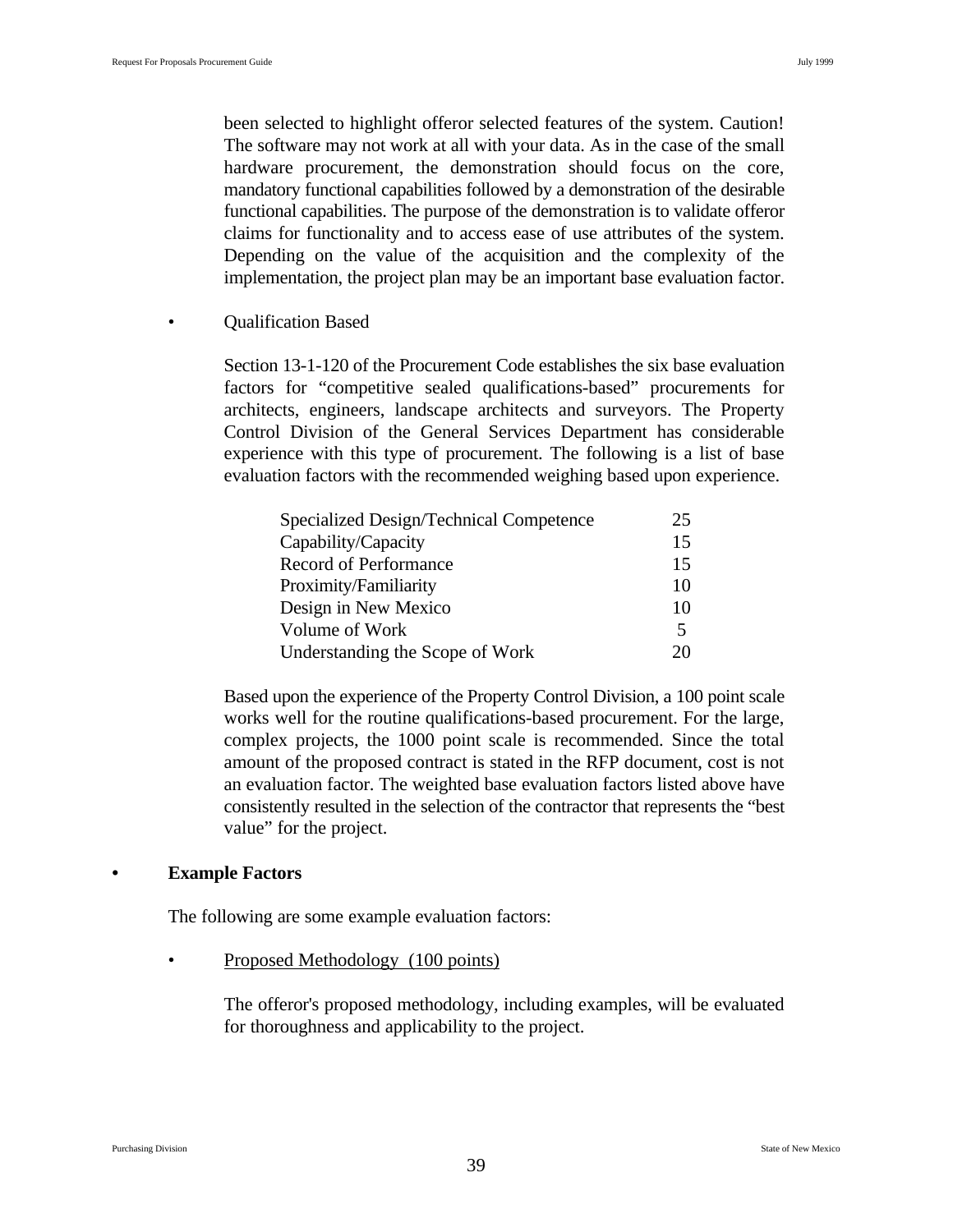• Experience (300 points)

Points for offeror's experience will be awarded based on the evaluation of: Offeror's relevant organizational experience in developing and analyzing automated systems for collection and analysis of health status and environmental health data, based on descriptions of similar prior projects of the offeror. (150 points)

Experience of project staff members in the development and analysis of automated systems for collection and analysis of health care, health status and environmental health data, as indicated by resumes submitted in the proposal. (150 points)

• References (100 points)

Points for references will be awarded based upon an evaluation of offeror's work for previous external clients receiving similar services to those proposed by the offeror for this project.

• Project Plan (100 points)

Points will be awarded based upon the quality, efficiency, and thoroughness of the project plan submitted as part of the offeror's proposal.

## **IF THE EVALUATION FACTORS ARE ESTABLISHED FIRST, THE SPECIFICATION SECTION BECOMES FAR EASIER TO CONSTRUCT.**

# **G. MANDATORY TECHNICAL SPECIFICATIONS**

Offerors are not awarded points for meeting mandatory specifications. The failure of an offeror to meet a mandatory specification will result in disqualification of the proposal. For some specifications, points may be awarded for the quality of the response. Mandatory specifications must be clear, concise and contain the terms "must", "shall", "will", "is required", or "are required". It is always preferable to use the same term for all of the mandatory specifications. It is also preferable to divide mandatory and desirable technical specification into clearly labeled separate sub-sections whenever possible.

### **Each specification must answer the following three questions.**

- **What is the offeror to propose, provide or describe?**
- **What parameters or restrictions apply?**
- • **How is the response to be provided?**

The following are examples of properly worded mandatory specifications: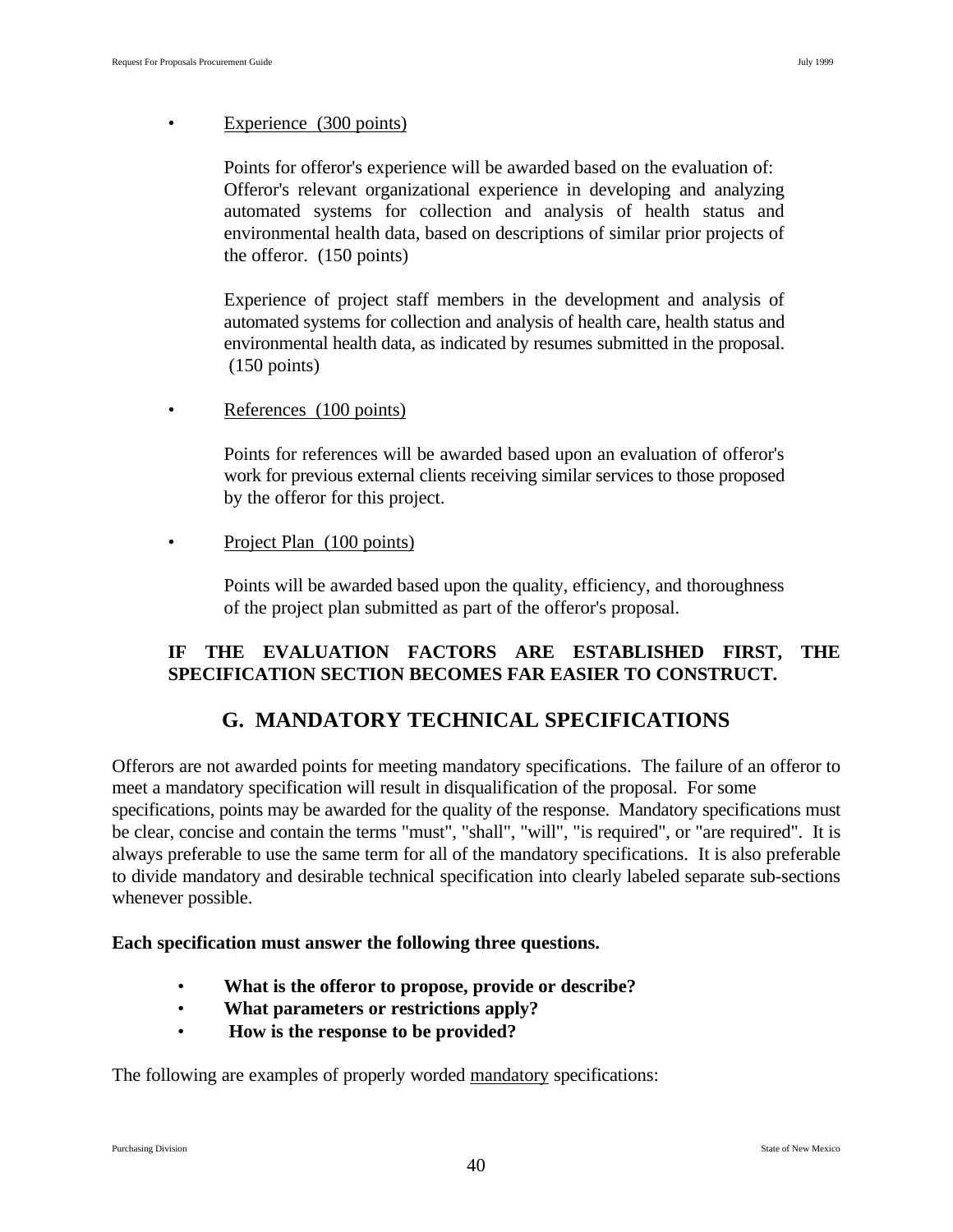- Offerors must propose a DASD subsystem which is IBM plug-to-plug compatible to IBM's 43XX series of processors and must not require any hardware or software modifications. Documentation is required.
- Offerors must possess all required licenses at the time of proposal submission. Evidence of this fact must be submitted as part of the proposal.
- Offerors must explicitly warrant that their proposed DASD subsystem is capable of normal function at a 7,000 foot elevation. A statement to this effect is required.
- The system must create a permanent audit trail of each addition, deletion, or modification to every record in the system. The audit trail must identify what was added, changed or deleted in any system file by individual name, date and time of day. Appropriate documentation describing this required system functionality must be submitted as part of the proposal
- Offerors must submit resumes of proposed project staff members, including proposed project staff of joint venture members or sub-contractors.
- The offeror must submit a statement of relevant corporate experience, including the relevant experience of joint venture members or sub-contractors. The statement must contain, at a minimum, ……………………
- Offerors must submit a thorough project plan. At a minimum the project plan must include a Gantt chart including tasks to be performed and the timeframe for the completion of each task.
- Offerors must include in their proposals three external customer references from large private or governmental organizations. Customers submitted as references must have acquired products from the offeror equivalent to those proposed for the procurement. The following information must be provided for each customer reference:
	- Name of customer's organization
	- Mailing address
	- Contact name
	- Telephone number of contact (including area code and extension) Product(s) used, cost and number

Please note that the quality of the responses of the last two examples are evaluated and awarded points accordingly.

Licensing and certification requirements are always mandatory specifications. Require evidence to be submitted with the proposal.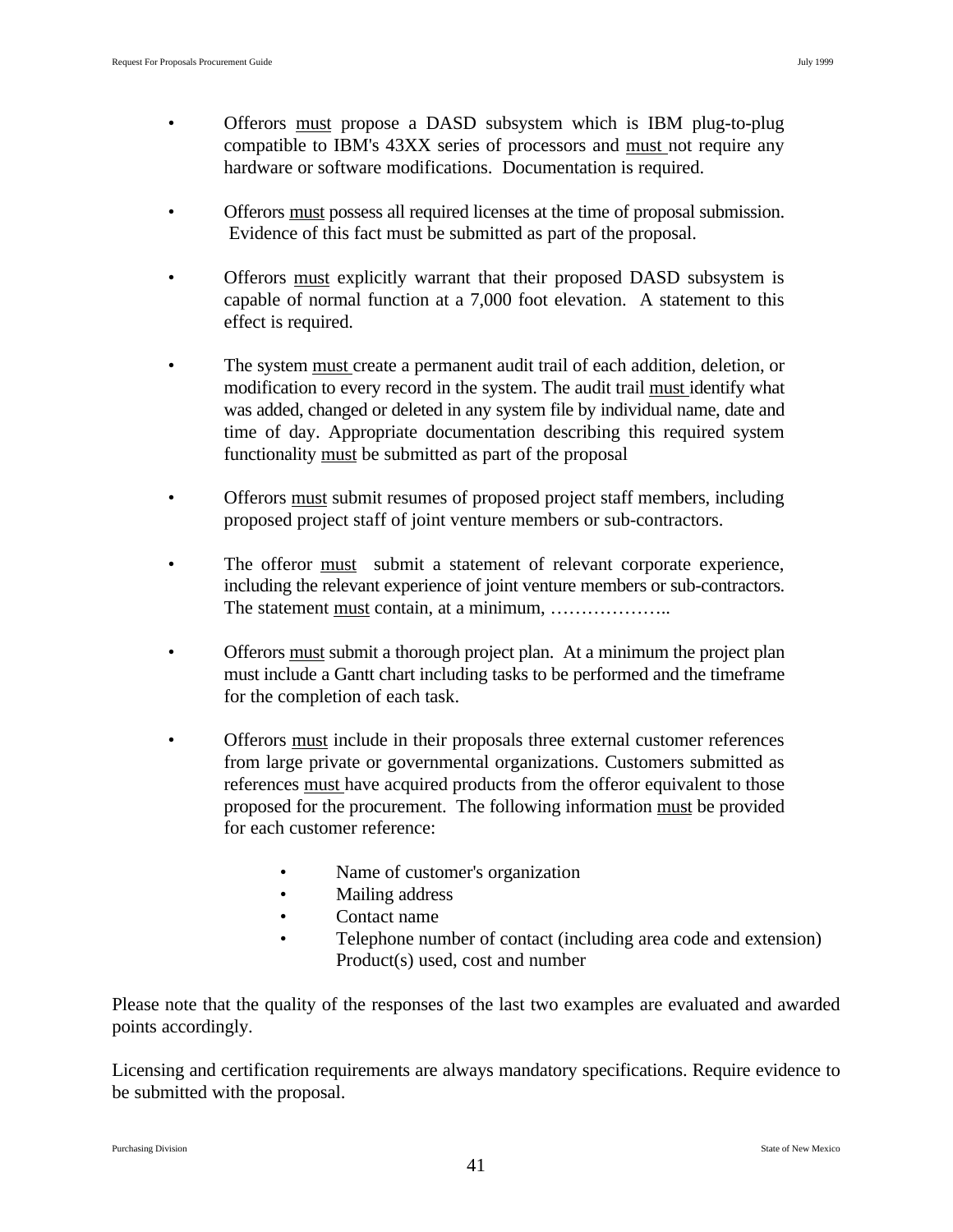# **H. DESIRABLE TECHNICAL SPECIFICATIONS**

Desirable or optional specifications are always awarded points in the evaluation process. The desirable specification must be clear, concise and contain the terms *"can"*, *"may"*, *"should"*, *"preferably"*, or *"prefers"*. It is always preferable to use the same term for all of the desirable specifications.

## **Each specification must answer the following three questions.**

- • **What is the offeror to propose, provide or describe?**
- • **What parameters or restrictions apply?**
- • **How is the response to be provided?**

The following are examples of properly worded desirable specifications:

- Offerors should include in their proposals citations from articles and reviews from nationally recognized technical publications which have evaluated the performance and reliability of their proposed systems.
- The Agency is interested in providing cost-effective long distance services to all State agencies and all their locations throughout the State. Offerors should thoroughly describe how they would provide these services and the areas of the State where the services would be available.
- Offerors should provide a training plan including the training approach, topics covered, and the timing of the training. This plan should cover both training conducted prior to the installation, as well as follow-up training during the warranty period and thereafter. This plan will be evaluated for appropriateness, quality, and completeness.

The key point to remember while drafting the technical specifications of the RFP is to strike a balance between a thorough description of what the system is required to do without restricting an offeror's ability to offer the best solution.

# **I. MANDATORY BUSINESS SPECIFICATIONS**

Once again, this sub-section of the RFP is highly tailored to the specific procurement. There may be both mandatory and desirable specifications. The business sub-section is the intended location of a thorough description of the cost and other financial related requirements. **IT IS IMPERATIVE THAT ALL OF THE OFFERORS ARE PROPOSING COSTS ON THE SAME BASIS.**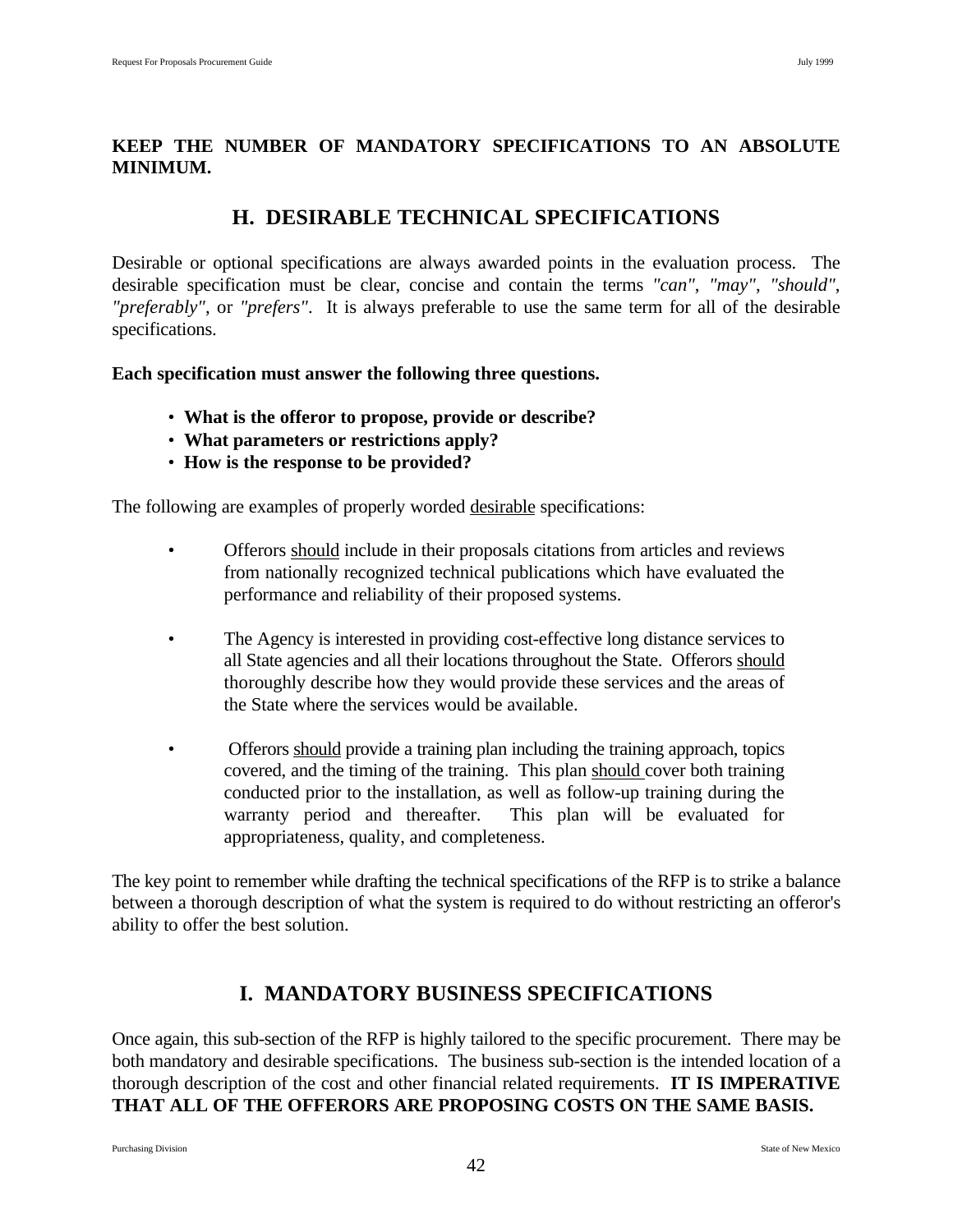Elements of this sub-section may include:

- Total cash purchase price
- Total cash purchase price with warranty and maintenance for a specified period
- Lease for a specified term and specified purchase option, if any
- Rental
- License fees and maintenance costs for a specified period
- Training costs
- Shipping
- Destination charges
- Conversion costs
- Travel and living costs for the contractor's employees
- Building or modifications to the physical environment
- Work space requirements or costs
- Support requirements clerical, etc.
- **Installation costs**
- Acceptance testing requirements
- Proposal bonding requirement
- Performance bonding requirement
- Fixed rates for technical support
- Additional hourly rates for technical support
- Any other element of cost that is appropriate for the procurement

Travel and temporary living expenses are cost elements that must be specifically addressed for all procurements. There are several alternatives. Travel and temporary living expenses may be included in the contractor's firm, fixed cost or firm, fixed hourly rate proposals. The expenses may be reimbursed based upon actual expenditures with appropriated documentation. The expenses may be limited to the state's published per diem rates. There are advantages and disadvantages to each approach. Since most contract administrators do not want to manage or otherwise approve expense reports for contractor personnel, most procurements require that travel and temporary living expenses be included in the firm, fixed cost or hourly rate.

The following are examples of <u>mandatory</u> business specifications:

• Cost

Offerors must propose a firm, fixed hourly rate for the completion of the first four phases of the project on the "Proposed Cost" form in Appendix \_. The proposed hourly rate must include:

- A fully-loaded hourly rate for personnel services to include fringe benefits and any overhead costs.
- Travel and lodging expenses.
- New Mexico Gross Receipts Tax at the applicable rate:

Out-of-State companies at 5%.

Companies with nexus in NM at the appropriate local rate.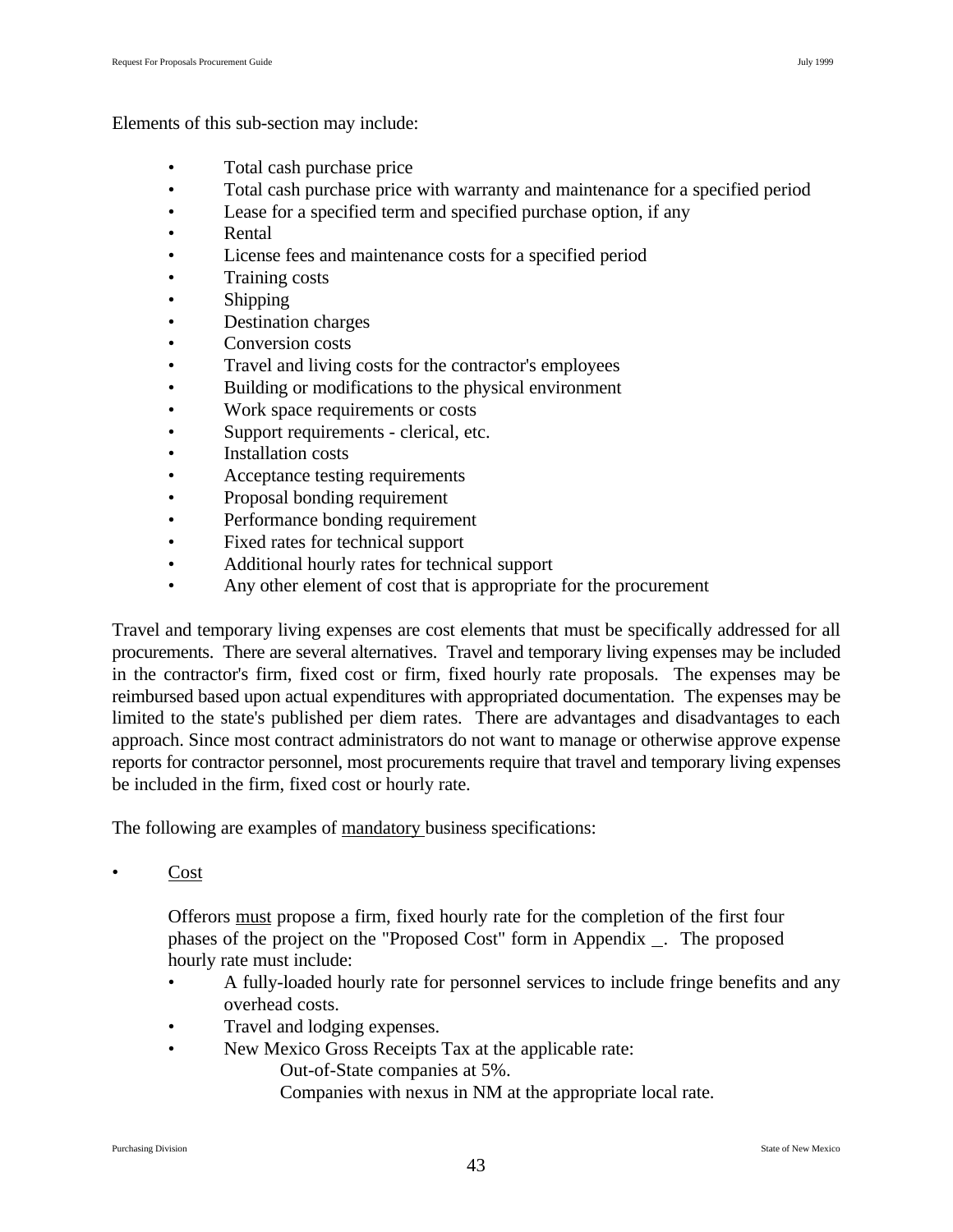- Clerical support.
- Equipment and software.

## • Cost Proposal

The offerors must complete the Proposal Cost Summary Schedule found in Appendix

- \_\_\_\_ in accordance with the following instructions and return it with the proposal.
- Core system license cash purchase price.
- Installation cost for initial software as well as any planned up-grades.
- System Interfaces to existing applications that currently use or provide fiscal information.
- Conversion existing data, files, documentation.
- Pre-Implementation Consulting Services will be required to prepare systems and personnel for installation of offered system.
- Training in-depth training for approximately sixty (60) persons.
- Software Maintenance support for software upkeep and upgrades.
- Travel air fare, private auto mileage, rental car fare.
- Training Materials contractor must provide training materials, manuals, work books, and/or user guides as appropriate for number of people to be trained.
- Per diem meals, lodging.
- Other module licenses as recommended by offeror.
- Warranty period contractor must identify core system warranty period.

## • Financial Stability

Offerors must complete the Three Year Financial History Form provided in Appendix and return it with their proposal. Offerors must submit adequate evidence of financial stability with the form. The evidence should be in the form of audited financial statements for the three most recent fiscal years for which financial statements are available. Other evidence in the form of letters from banks and creditors may be submitted. The Procurement Manager reserves the right to request that the offeror provide adequate evidence of financial stability.

• Financial Statements

Offerors must include in their proposals, if they exist, copies of the most recent year's independently audited financial statements, as well as those for the preceding three years. These should include the audit opinion, the balance sheet, statements of income, retained earnings, and cash flows, and the notes to the financial statements. If independently audited financial statements do not exist for the offeror's firm, the offeror shall state the reason and instead submit sufficient information to enable the evaluation committee to determine the financial stability of the offeror.

Procurement Managers should take care that the financial stability documentation requested in the RFP is appropriate to the offerors likely to compete in the procurement. Audited financial statements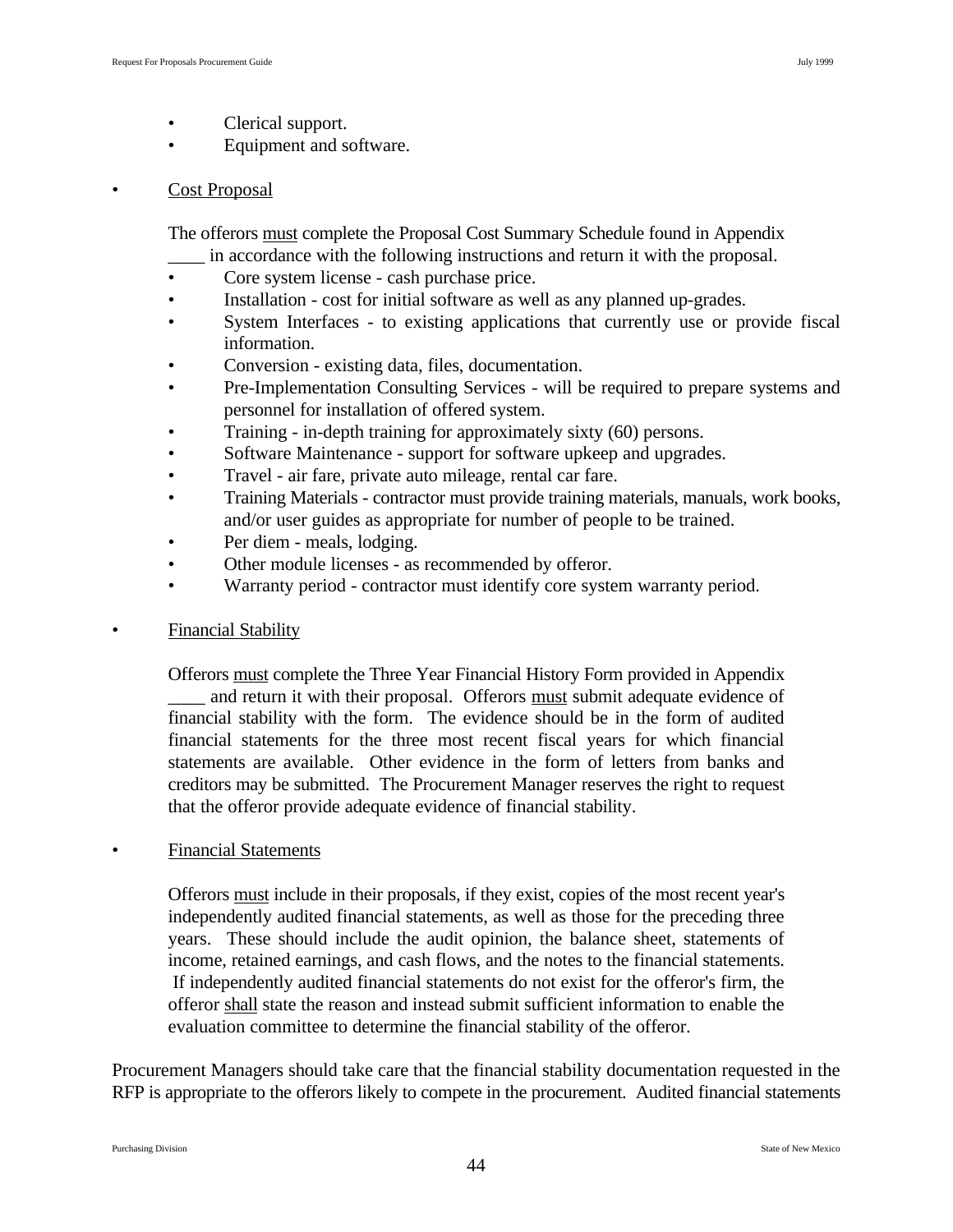will usually be available only from corporations in the form of an annual report. Other business forms such as proprietorships and partnerships generally do not have a need for audited financial statements and rarely, if ever, can provide them. Major ("Big Six") international accounting firms, for instance, are organized as partnerships and do not prepare annual reports.

Do not expect potential offerors to generate audited financial statements solely for the purpose of competing in a procurement. Producing audited financial statements is an expensive and time consuming effort that businesses do not undertake lightly; they will usually withdraw from the procurement rather than prepare financial statements.

In addition, Procurement Managers must be aware that financial statements are not available until some months after the completion of a fiscal year, and that corporations' fiscal years are not uniform. (Fiscal years are usually set up for taxation or operating cycle reasons.) Furthermore, there are legal restrictions on the release of preliminary operating results, so the RFP should not require offerors to supply information on very recent time periods. The final chapter contains a Three Year Financial History form that may be used for evaluation purposes.

• Performance Bond

A performance bond is a critical contractual protection for large-scale fixed price contracts of both products and services. Appropriate language must appear in the specifications section of the RFP document and in the contract. The mandatory business specification language follows:

Offerors must include with their proposal evidence of their ability to provide an acceptable performance (surety) bond as specified in paragraph \_\_ of Appendix B, Contract Terms and Conditions.

An example contract paragraph follows:

Within ten (10) days of the effective date of the contract, the contractor shall procure and submit to procuring agency name and maintain a performance bond in the name of the named governmental entity insuring the contractor's performance under the contract. The performance bond shall be in a form approved by the procuring agency name in the amount of  $\_\_$  million dollars  $(\$_0,000.000)$  for a period of number months from the effective date of the contract. The performance bond shall be obtained through any surety licensed to do business in New Mexico and with all fees current.

# **J. DESIRABLE BUSINESS SPECIFICATIONS**

Desirable business specifications are rarely used as the requirements for cost, bonding, acceptance testing, and financial stability are treated as mandatory specifications. Of course, there are points associated with the cost factor via the cost formula. Experience has shown that there is essentially no value to assigning points to financial stability. If the offeror does not have sufficient financial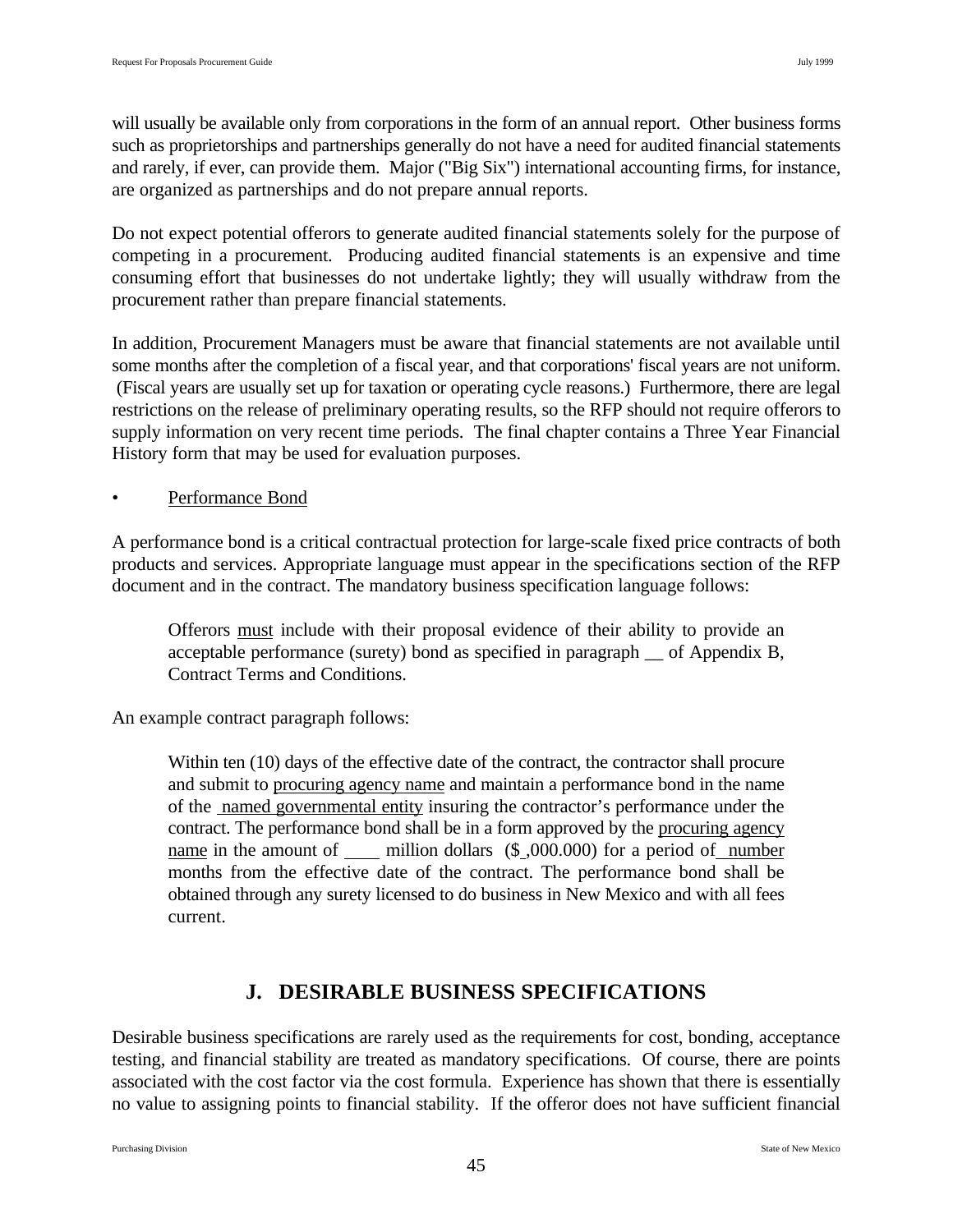resources to perform the work, it is clearly not in the best interest of the State or the agency to contract with them. After a thorough investigation, the offeror should be designated as nonresponsible and eliminated from further consideration or not selected as a finalist.

# **K. THE CONTRACT**

The Procurement Code requires that the RFP document contain all of the relevant terms and conditions. For a number of important reasons including the fact that the Structured Evaluation Methodology requires a uniform foundation set of terms and conditions for the evaluation, the actual contract must be included as a part of the solicitation as an appendix. Yes! The actual contract must be included. The only exception is small software licensing agreements.

The inclusion of the actual contract meets the Procurement Code requirements and allows for the contract negotiation process to be overlapped with the conduct of the procurement. This significant change from the more traditional approach of negotiating the contract after the award resulted from a number of very bad experiences when the contracts could not be negotiated or they took an extended period of time to complete, or the agency ended up with substantially less than what was proposed at the time of the award.

The inclusion of the contract with the RFP requires some up front investment in time but that investment has proven time after time to be worth every minute through the avoidance of negotiation problems and other lengthy delays. **The objective of this approach is to have the contractor's signature on the contract prior to the award.** Some of the important benefits include the following:

- The negotiation is based upon the agency's contract not some 50 page document prepared by a battery of corporate attorneys that no one assigned to the procurement can understand. In-house governmental counsels can not be experts on the underlying law or other relevant provisions for every type of product or service a procuring agency may require. However, corporate attorneys focus only on a narrow segment of law that pertains to the products and services that they offer. Remember, a contract is generally biased in favor of the side who drafted the contract. Do not be tempted to use the offeror's "standard" contract form.
- The negotiation is overlapped with the procurement process where limited inhouse legal resources can be scheduled and utilized efficiently and effectively. Most in-house governmental counsels are stretched thinly across all the functions and activities of the procuring agency's activities. This allows the in-house counsel to schedule and allocate specific blocks of time to the procurement activity.
- The resulting contract matches the contractor's proposal.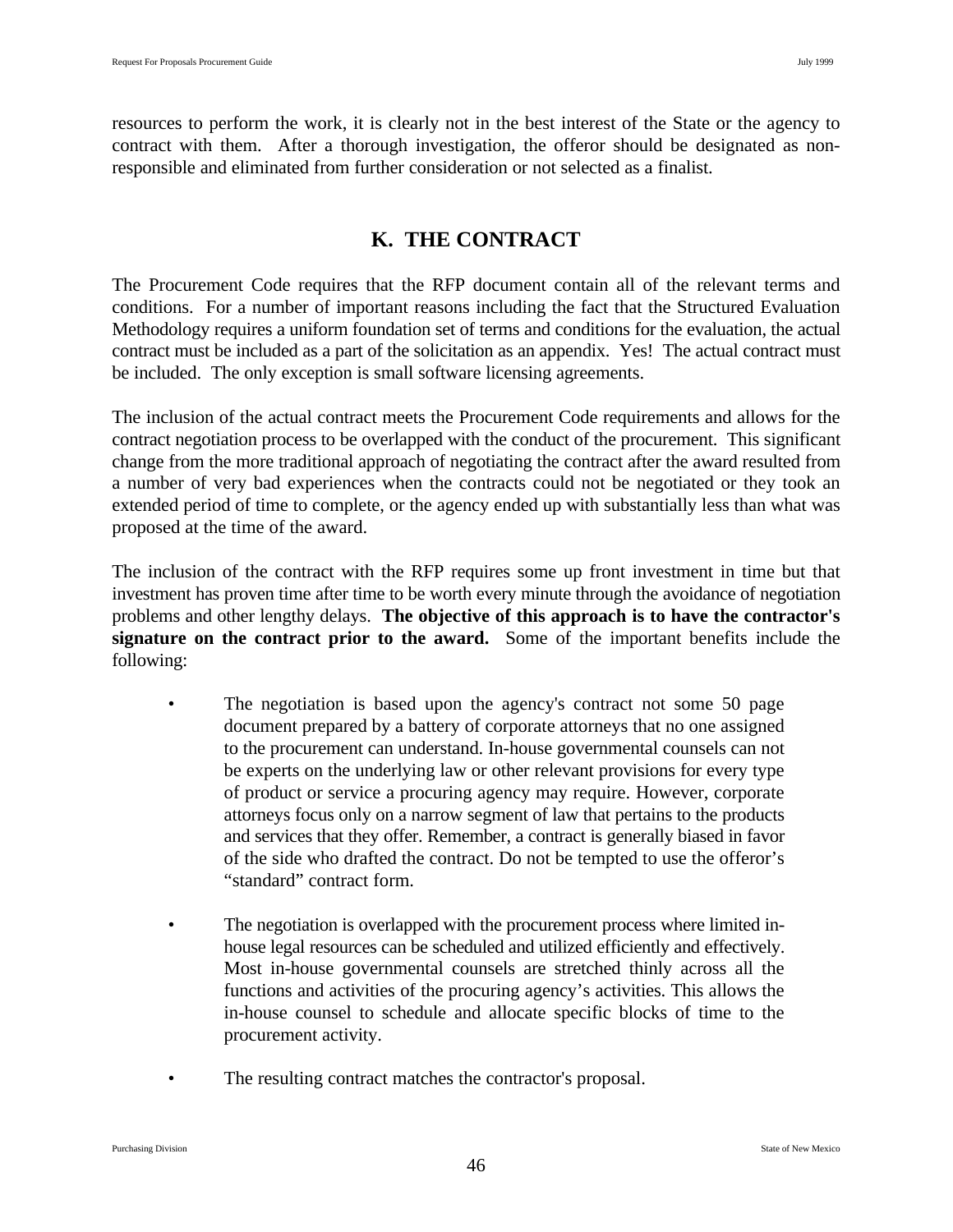- The agency is in a position to maximize its negotiating position. That position deteriorates substantially after the award.
- It reduces the involvement and compresses the time frame for corporate counsels. This generally produces a more favorable contract for the procuring agency.
- It allows the proposal evaluation to be completed on a truly apples-to-apples comparison basis.

For many procurements it is equally important for the offerors to respond in their proposals to the wording of the scope of work or other material contract provisions as their response to the content of the scope of work. This is extremely important to procurements for services. By placing the contract in the RFP document, offerors have an opportunity to carefully review all elements of the contract and respond with alternate wording as may be appropriate.

There are many sources for the contract. The Purchasing Division staff maintains example contracts in the RFP Library. Most agencies with in-house legal resources have examples as well. The Model RFP document includes the required paragraphs for professional services. The point here is that the creation of the contract is not nearly as difficult as it was several years ago when each contract was developed from scratch.

Another significant point about the contract is the fact that the contract document is highest on the order of precedence in the case of any disputes. That means the contract document governs. It also means that the document should be thorough with sufficient integrity that it can stand alone for the resolution of disputes etc. Other documents including the RFP and the contractor's proposal should be included by reference, but the contract should not rely upon them for such major areas as scope of work, payment provisions, warranties, contract protections, performance measurements, etc. The point here is that the Contract Administrator should have to rely upon only the contract for effective administration.

Small software licensing procurements do not need to contain a complete contract as an RFP appendix. This is a practical exception to the standard rule. Software houses have standard licensing agreements that protect their proprietary interests in the software. These agreements are not usually troublesome. The RFP will generally request that the offeror include a copy of the license agreement with the proposal with the understanding that the agency will require the agreement to be modified for the provisions of acceptance, appropriations and governing law. The agreement should include the phrase that gives the agency a "non-exclusive, non-transferable, perpetual license to use the software". For larger software acquisitions there should be source code escrow agreement or other provisions whereby the agency may be given access to the source code.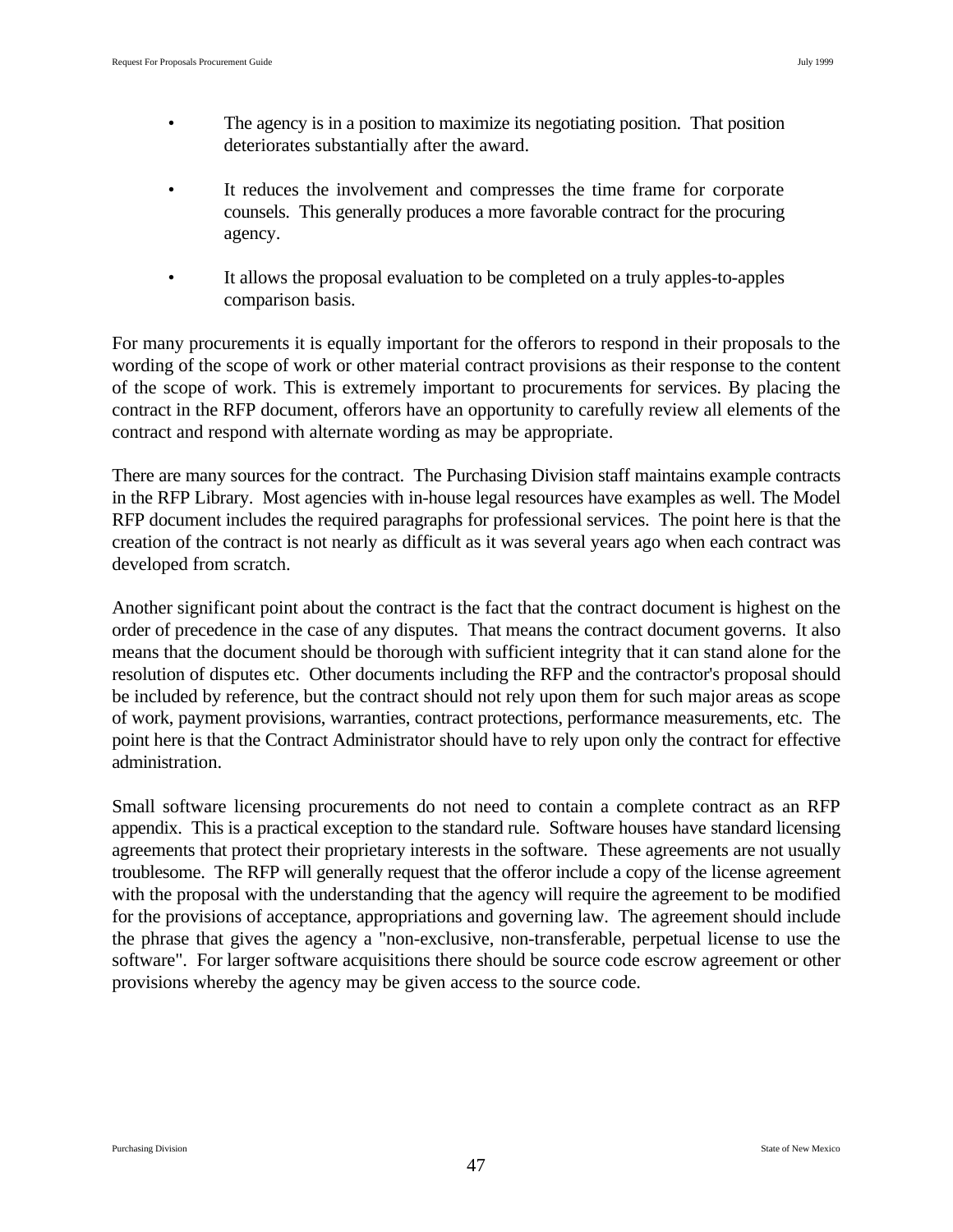# **L. CONTRACT PROTECTIONS AND MANAGEMENT**

The purpose of a contract is to document the basis of the agreement between the parties and protect the interests of those parties. Therefore, it is imperative to understand the key elements of a properly prepared contract that affords appropriate protections for the governmental entity.

The first and most important protection is a clearly defined statement of work and clearly defined deliverables. The second most important protection is payment after review and approval of each deliverable. The Procurement Code provides and the Model RFP contains language whereby the contractor is paid only after acceptance of a product or services. An invoice is not a product or service. Pay only after the deliverable, a product or service, meets the requirements.

Experience has shown that the next most important protection is the duties and responsibilities of a contract administrator or project manager clearly defined in the contract. Having a single point of contact to provide direction and approvals aids both the contractor and the governmental entity in the performance of the contract. Communication errors and misunderstandings are virtually eliminated as well as deliverable acceptance and payment issues.

The use of retainage, performance and proposal bonds are useful additional contract protections. However, they are not an adequate substitute for the primary protections discussed in the previous paragraphs. Proposal bonds should not be necessary if the procedures in this guide are followed.

# **M. QUESTIONS AND ANSWERS**

## **Q. Chapter Three of the guide contains a recommendation that the evaluation factors be drafted before the specifications. Why?**

A. It just works out better that way. Given a choice, most application users will say that everything is mandatory. By beginning with an agreement on the evaluation factors, including the desirable system features, the drafting process goes far more smoothly and the actual mandatory specifications are easily identified.

## **Q. When does Daylight Saving Time begin? End?**

A. Daylight Savings Time begins at 2 a.m. on the first Sunday of April and ends at 2 a.m. on the last Sunday of October.

## **Q. What is the difference between and ESS, a PSS and an SSS?**

A. An Equipment and Services Schedule (ESS) has hardware products whereas a Product and Services Schedule (PSS) or Software and Services Schedule (SSS) does not. They are required only for procurements that result in price agreements. Through this technique the contractor and the procuring agency can easily update the supporting schedule of products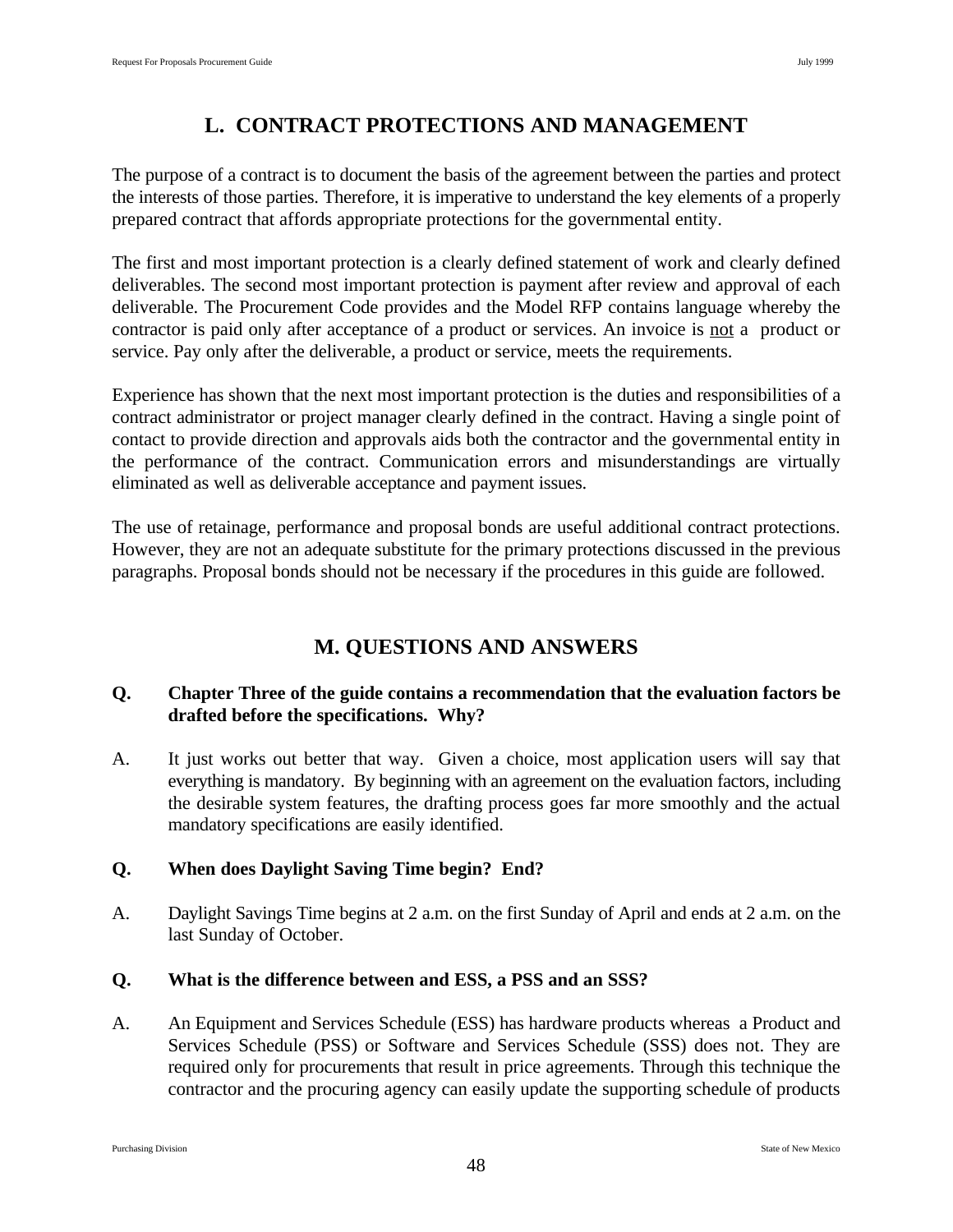and prices without amending the price agreement document itself. Variations on this approach can be devised for many different RFP based procurements that result in price agreements.

## **Q. What is the difference between the terms "bidder" and "offeror"?**

A. The terms are defined in the Procurement Code. A bidder is one who responds to an invitation for bids and an offeror is one who responds to a Request for Proposals. The Procurement Code and the GSD procurement regulations and requirements are substantially different for the two types of public procurements. Therefore, it is essential that the appropriate terminology be used. The terms "bid" and "bidder" must not be used in a Request for Proposals document or in any correspondence regarding the procurement. The correct terminology is "offer" and "offeror".

## **Q. What is the difference between the terms** *"potential offeror", "offeror"* **and** *"contractor"?*

A. All of the terms are appropriate for the RFP document. All interested parties are *"potential offerors"* until the proposals are submitted. Those who submit proposals are *"offerors"*. The contract is awarded to a *"contractor"*. The appropriate term depends on the context and step in the procurement process. *"Contractor"* is always the appropriate term used in the body of the contract or price agreement.

## **Q. Is there any way to employ the services of a contractor for a procurement?**

A. Yes! Contractors may be effectively used as staff resources to the Procurement Manager or Evaluation Committee. For example, the Procurement Manager may use contractor personnel for technical analysis of options or alternatives, technical analysis of system capabilities, quality of the system architecture or code, etc. The contractor personnel may make recommendations but they should not write RFP specifications or evaluation factors or serve as a member of the Evaluation Committee. To date we have not found a contractor who has the requisite knowledge or experience to serve as the Procurement Manager.

### **Q. What is the difference between a statewide procurement and an agency procurement?**

A. The differences lie in the scope of the procurement and the contract provisions. The Procurement Code allows for certain types of agreements to apply to all governmental entities throughout the entire State. This promotes increased purchasing power and greater volume discounted prices. As a matter of policy, the State Purchasing Agent establishes price agreements that may be used by all branches of government plus cities, counties, the public schools and the institutions of higher education. The Executive Branch agencies are required to use the price agreements whereas the other governmental entities may choose to do so at their discretion. Many statewide procurements result in multi-source awards. The price agreement establishes the capability and provisions for procuring agencies' use through the issuance of purchase orders. On the other hand, agency procurements generally result in the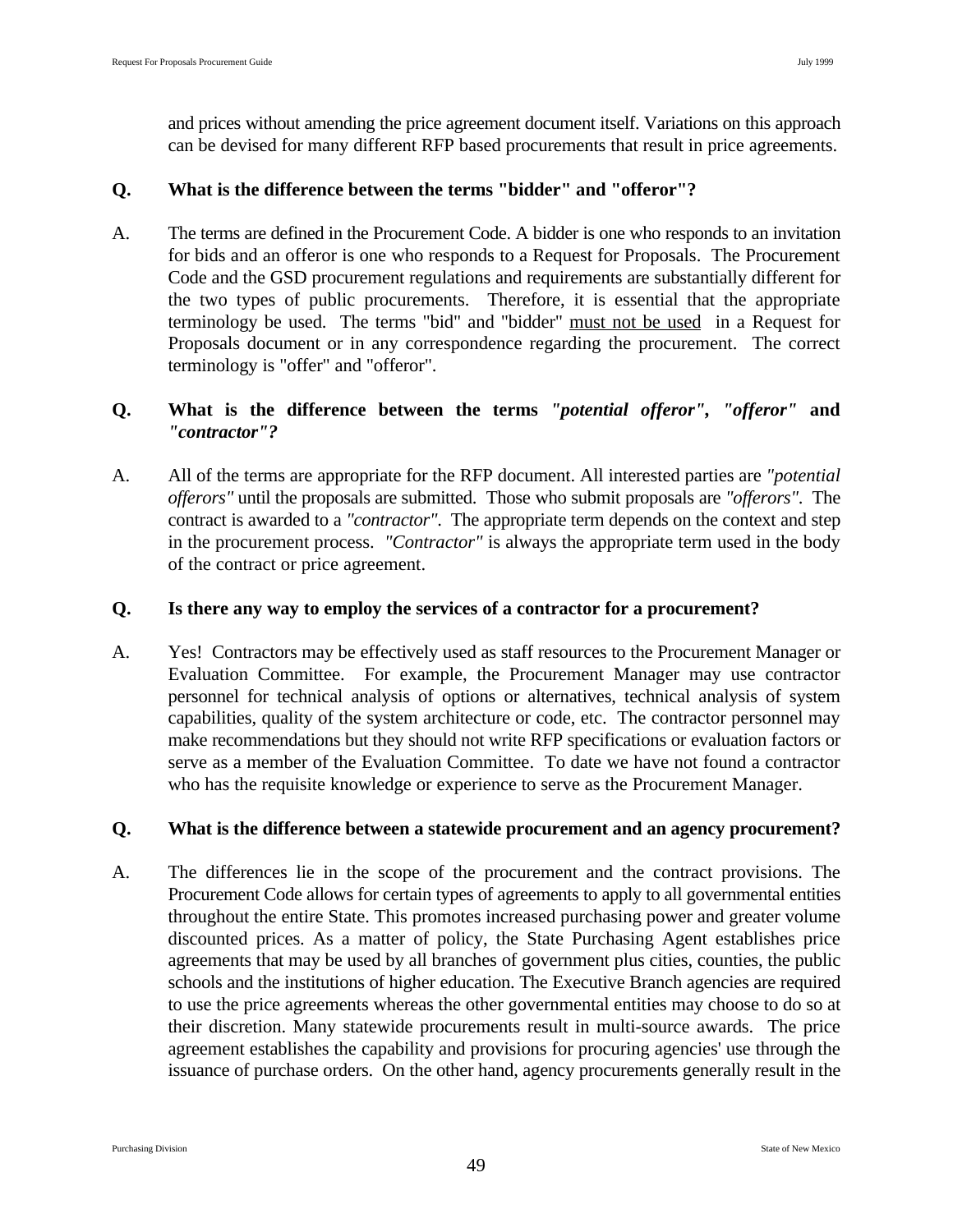direct acquisitions of products or services. A multi-year, agency-use-only price agreement may be a by-product.

- **Q. Chapter Three states that evaluation points are not awarded for mandatory specifications yet points are indicated for references, cost, project plan, and some other mandatory requirements.**
- A. Points are not awarded for meeting the mandatory specifications. In the case of references, no points are awarded for having submitted the required number of references. However, points are awarded based upon the responses of these references to questions concerning the quality of the contractor's project plan. Points are awarded based upon the amount of the proposal costs, not the fact that costs were proposed.

## **Q. Do I have to use the mandatory and desirable defined terms?**

A. No! The Procurement Manger may use any terms to distinguish mandatory from desirable specifications. The terms must be defined in the definition section and they must be used consistently throughout the document. Most Procurement Managers prefer the term *"must"* for mandatory and *"should"* for desirable requirements and specifications.

## **Q. When do I need legal assistance?**

A. Although there are some differences between State agencies as some require a legal review of the entire RFP prior to issuance, some require legal review of the proposed contract form only, and some require legal review of the final contract only; the best approach is to have legal assistance identified early in the RFP drafting process. In-house legal staff should review the final draft of the RFP and contract prior to issuance. Do not waste their valuable time reviewing preliminary drafts. For many State agencies, the Department of Finance and Administration (DFA) requires that a professional services contract for an aggregate contract amount in excess of \$200,000 be approved by the Attorney General's office prior to contract execution by DFA. If that case applies, it is recommended the Attorney General's designee review the RFP and contract prior to issuance. This will save a lot of time later.

## **Q. What are the most common drafting errors?**

A. The two most common errors are scattering RFP specifications throughout the document and distributing incomplete drafts for comment. If you are writing a sentence beginning with the words *"The offeror must"* or the *"offerors should",* you better be working on Section IV of the RFP. Distributing incomplete initial drafts for comment raises apprehension about the procurement and the Procurement Manager and wastes everyone's time. Only the final draft should be distributed for review and comments prior to issuance.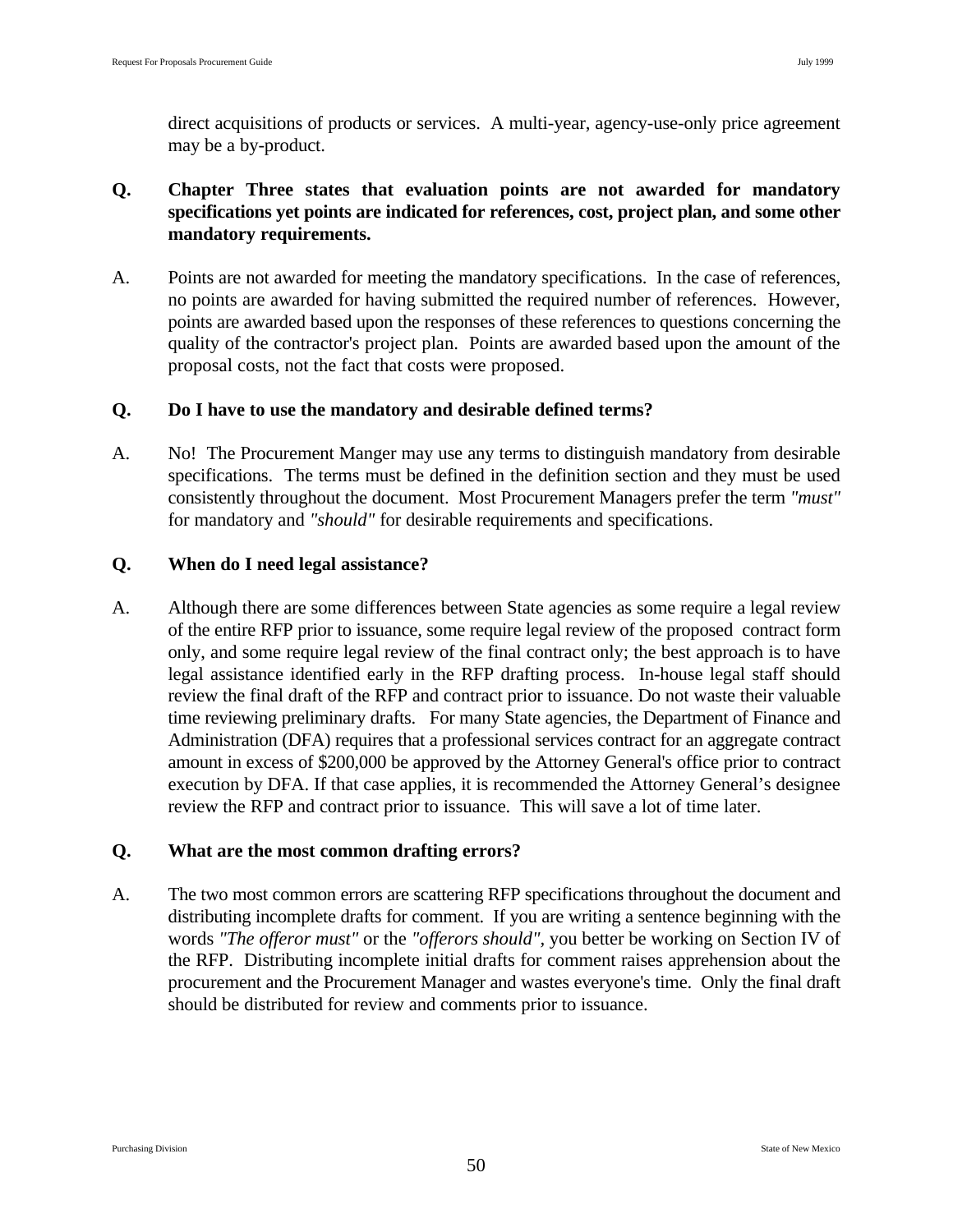### **Q. Why is an Acknowledgement of Receipt Form required?**

A. The Acknowledgement of Receipt Form does three important things. It establishes the procurement distribution list. Otherwise, the questions, answers and RFP amendments would have to be sent to everyone on State Purchasing Division's vendor registration list. The form gives the Procurement Manager some up front direct feedback on the number of proposals expected and who they are coming from. This allows the Procurement Manager to readjust the procurement schedule or make other changes that will insure participation. Why wait until the proposal due date to find out that no one is going to submit a proposal because of some problem with the procurement document or schedule? The Procurement Manager may have to get on the telephone and sell the procurement.

Finally, the form is an acknowledgement that the offeror received a complete copy. Therefore, they can not protest the award by alleging that pages were omitted from their copy of the RFP.

## **Q. What are the recommended techniques for handling the reproduction of the material in the procurement library?**

A. Several techniques have been used successfully. Potential offerors are allowed to check out a set of the materials for a limited period of time, 24 hours. They may make their own copies. Potential offerors are instructed to bring a personal copier with them when they review the procurement library. Once again, they make their own copies. The agency may charge the potential offerors a reasonable price per page and the agency staff makes the copies for the potential offerors.

### **Q. What is a reasonable price per page to charge potential offerors for copies?**

A. Ten or fifteen cents per page should cover the costs of producing the copies. The entire point of putting material in the procurement library is to make information concerning the procurement available to the potential offerors. There is no point in putting material in the library and charging an exorbitant price per page that discourages the potential offerors from requesting copies.

### **Q. Is a 1,000 point evaluation basis required?**

A. For procurements conducted under the authority of the State Purchasing Agent, the answer is Yes! That total works best with the Structured Evaluation Methodology. It is clearly superior to a 100 point basis for most procurements and anything larger produces a meaningless result. It is difficult or impossible to balance the factors. One draft RFP was submitted for review with a total of 23,173 points. Dumb!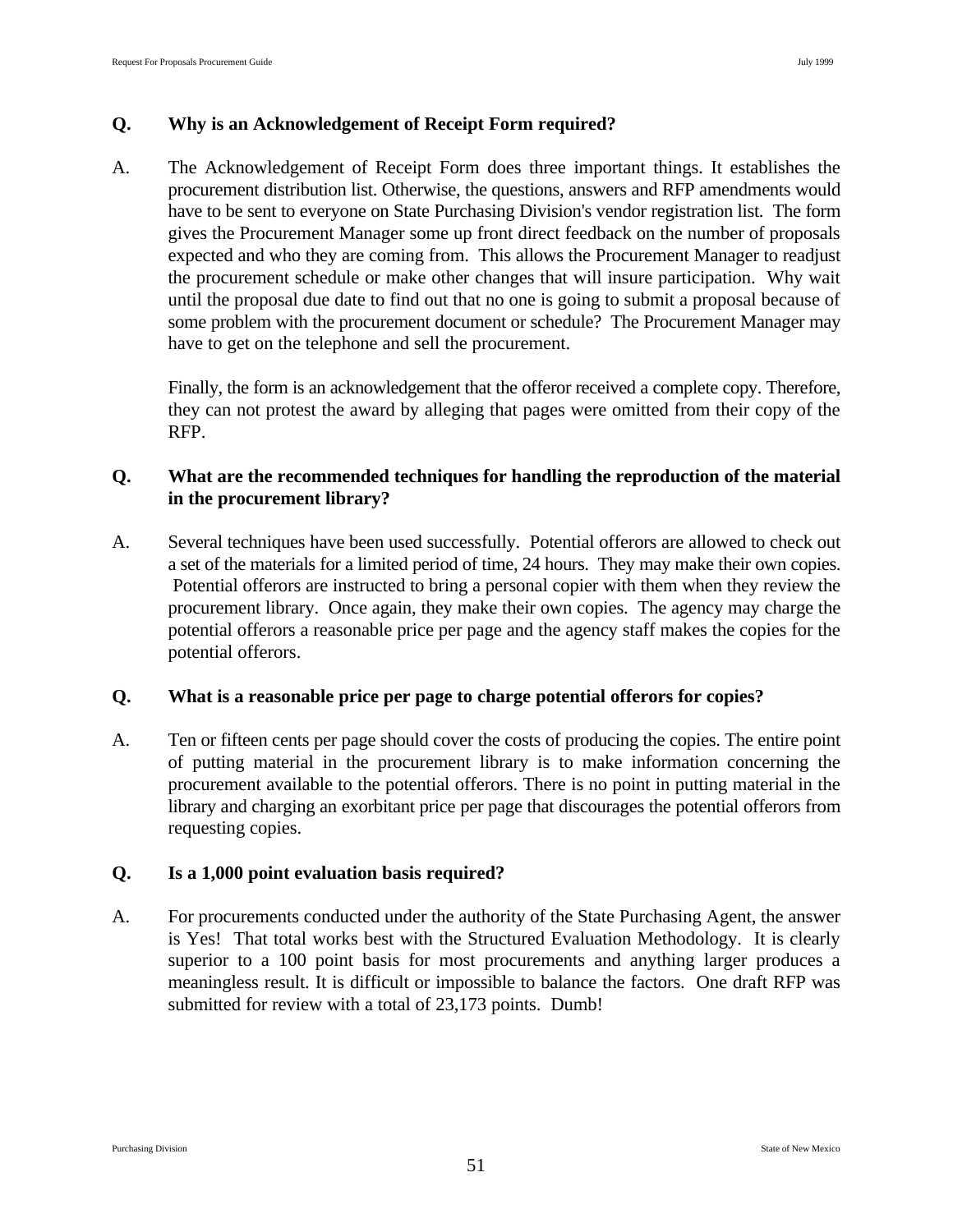#### **Q. Is the use of a cost evaluation formula required?**

A. For procurements conducted under the authority of the State Purchasing Agent, the answer is Yes! The standard cost evaluation factor has been used in nearly every information system resource procurement since 1983. It produces a simple mathematical proration of the relationship between an offeror's proposed cost to the lowest responsive offeror cost. The lowest responsive offer receives the maximum points. This formula has the advantage of having gained very broad acceptance by the offerors, the courts and the federal approval authorities. It is not as severe as other cost evaluation formulas. If an alternate formula is being used be sure to carefully adjust the cost evaluation factor. The base factors discussed in this chapter assume use of the standard cost evaluation formula.

#### **Q. Who should review the draft RFP?**

A. The draft RFP should be reviewed, at a minimum, by a representative of agency management, the Evaluation Committee, and legal counsel. Do not waste their time reviewing a preliminary draft. The draft should be complete and in nearly final form before it is distributed for review. For procurements conducted under the authority of the State Purchasing Agent, the Purchasing Division staff will review and approve the RFP draft prior to issuance. In fact, the Purchasing Division staff may assist with the document drafting and editing process depending on the level of assistance needed or requested for the procurement.

#### **Q. Who has to approve the document before it is issued?**

A. For procurements conducted under the authority of the State Purchasing Agent, the Purchasing Division staff must approve the document prior to issuance.

### **Q. What steps in the procurement process may be eliminated from the procurement schedule?**

A. For some large hardware procurements the demonstration agenda and system demonstration may be eliminated. A specified acceptance test period is usually substituted in the place of the demonstration. All other steps are always required.

### **Q. Why is it recommended that the scope of work appear in the contract?**

A. The contract document typically has the highest order of precedence among the various procurement documents including the contractor's proposal. If the contract is going to be enforced in a court of law, then the agreed scope of work should be in the contract which can be revised only through a formal written amendment process. This fact virtually eliminates contractor claims that someone orally authorized deviations from the scope of work and a wide variety of other potential problems.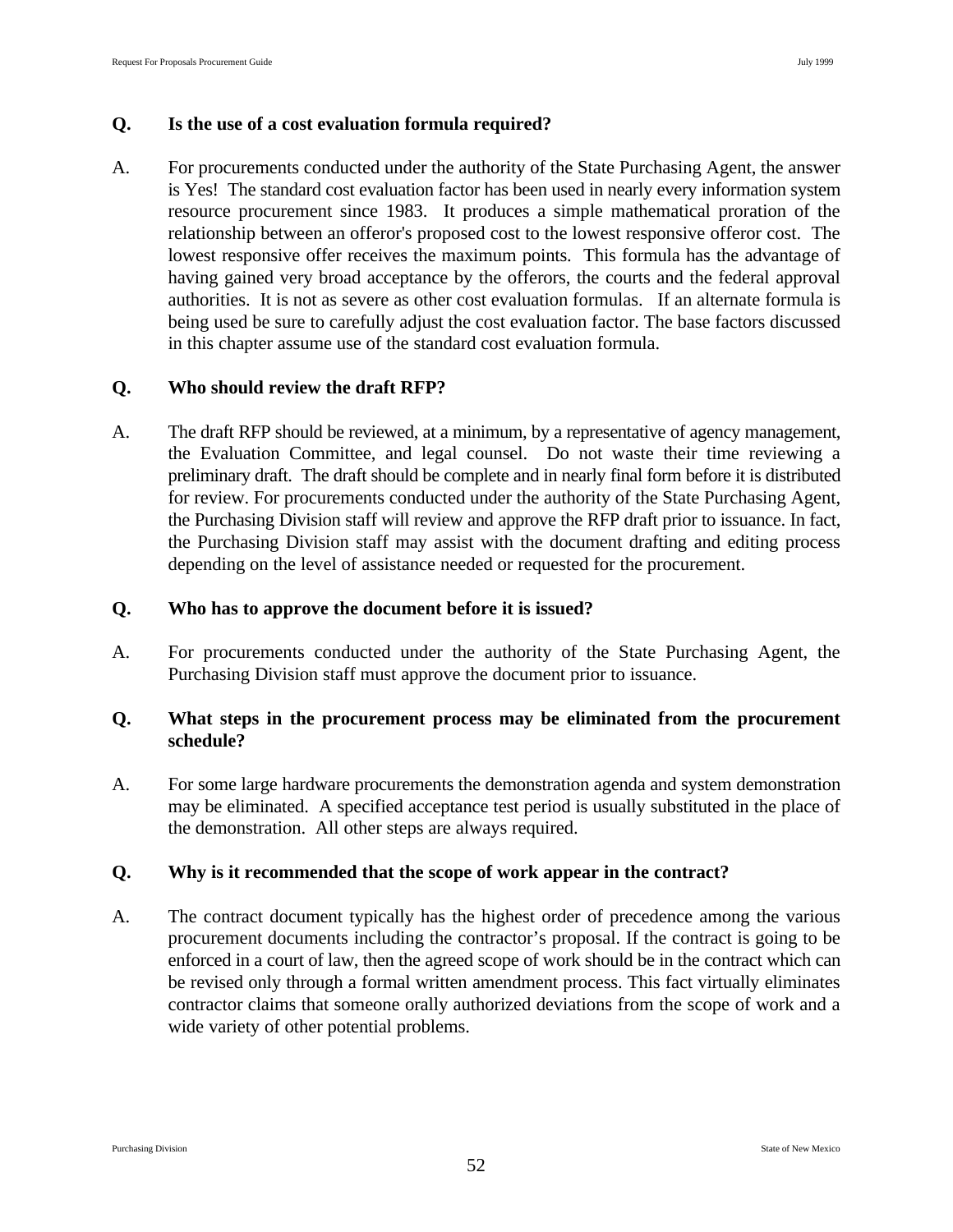#### **Q. What is meant by the term "best value determinant"**

A. The Procurement Code is based on the assumption that public funds are spent wisely only after being subjected to the rigors of a public procurement. For most purchases the lowest price product meeting specifications represents the best value to the procuring agency. The Procurement Code prefers the invitation for bids type of competitive procurements for that reason. However, for some procurements the lowest purchase price does not represent the lowest cost for the procuring agency. That is why the Procurement Code provides for the competitive sealed proposals procurement whereby the evaluation factors may be weighted based upon the unique requirements of the procuring agency. The evaluation factors and their relative weight should recognize and reward the proposal that truly represents the "best value" product or service for the procuring agency. The life cycle cost of the product is always one of the determinants, but there are usually other equally important factors that should be evaluated as well. These factors in combination with the life cycle costs will identify the product or service that represents the "best value" to the procuring agency. Other important determinants may include training, conversion, ease of use, flexibility, upgrade ability and a wide variety of other possible elements.

### **Q. What is retainage?**

A. Retainage is a contractual protection whereby a portion is withheld or retained from each contractor payment pending receipt and acceptance of the final deliverable in a series of deliverables. When the final deliverable is accepted, all of the retainage is given to the contractor in the final payment. The typical retainage is ten (10) percent. It should never exceed twenty (20) percent. Retainage works well. It provides the procuring agency protection in the eventuality that the contractor does not produce quality deliverables. The procuring agency pays for only the deliverables that are of acceptable quality, but it may be difficult to make a good assessment until the entire system or product has been delivered and is operational. The use of retainage provides the contractor with progress payments while the procuring agency retains financial leverage over the contractor to help insure satisfactory completion of the project. If the contractor fails to perform satisfactorily, then the remaining contract funds plus the retainage may be used to hire another contractor to complete the project.

#### **Q. What are the most important considerations in drafting the contract?**

A. The two most important elements of the contract are the scope of work and the contractual protections for the procuring agency. A thorough, clearly defined scope of work statement is the foundation upon which the procurement is conducted. The primary contractual protection is the acceptance clause whereby the procuring agency will pay for a contract deliverable only after it has been reviewed and accepted. Retainage and bonding are useful contractual protections for the larger, complex projects. However, these protections are not a substitute for a careful, thorough review and acceptance of each deliverable before payment is rendered.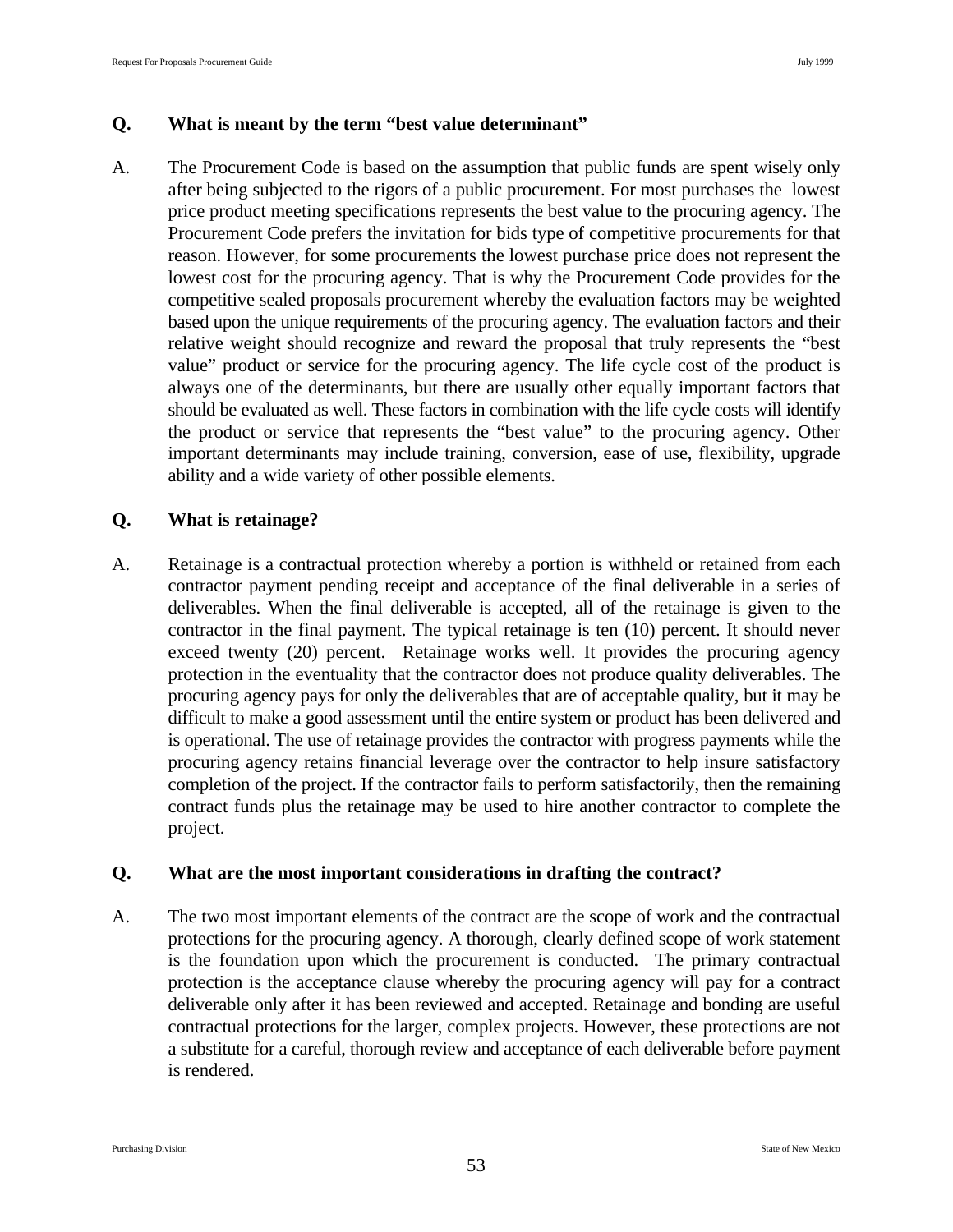Request For Proposals Procurement Guide July 1999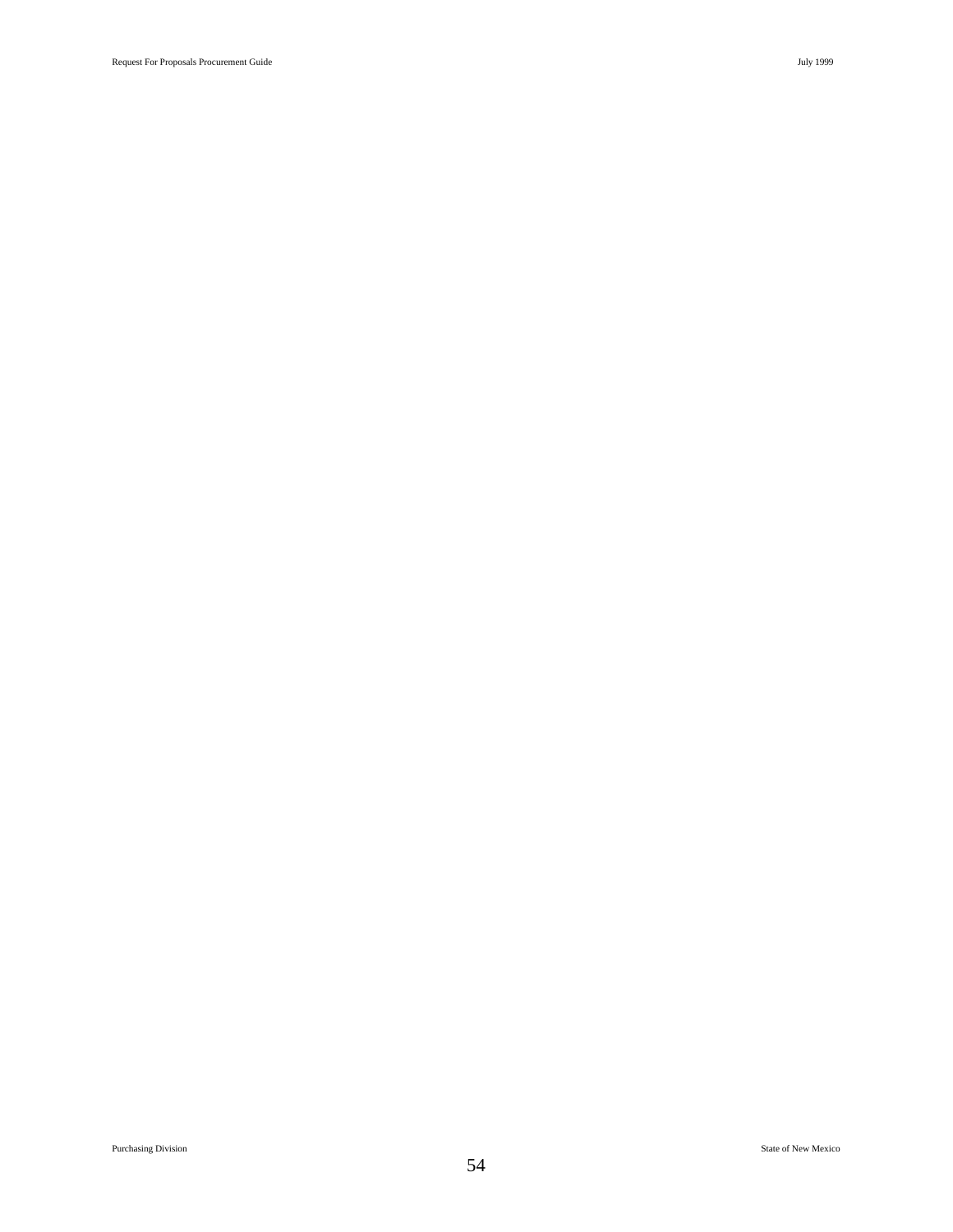# **CHAPTER FOUR**

# **ISSUE AND DISTRIBUTE**

They won't come to the party if they haven't received an invitation.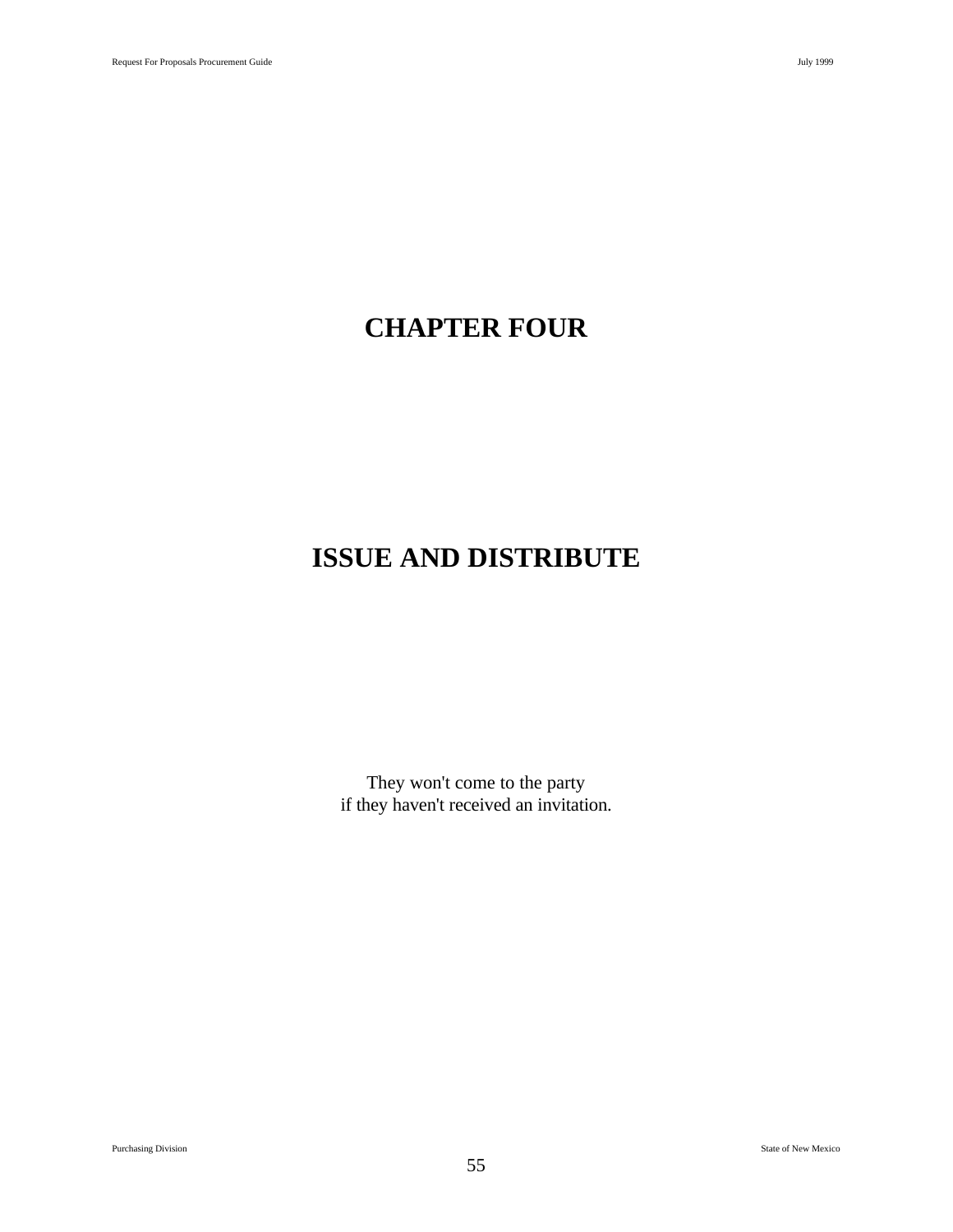Request For Proposals Procurement Guide July 1999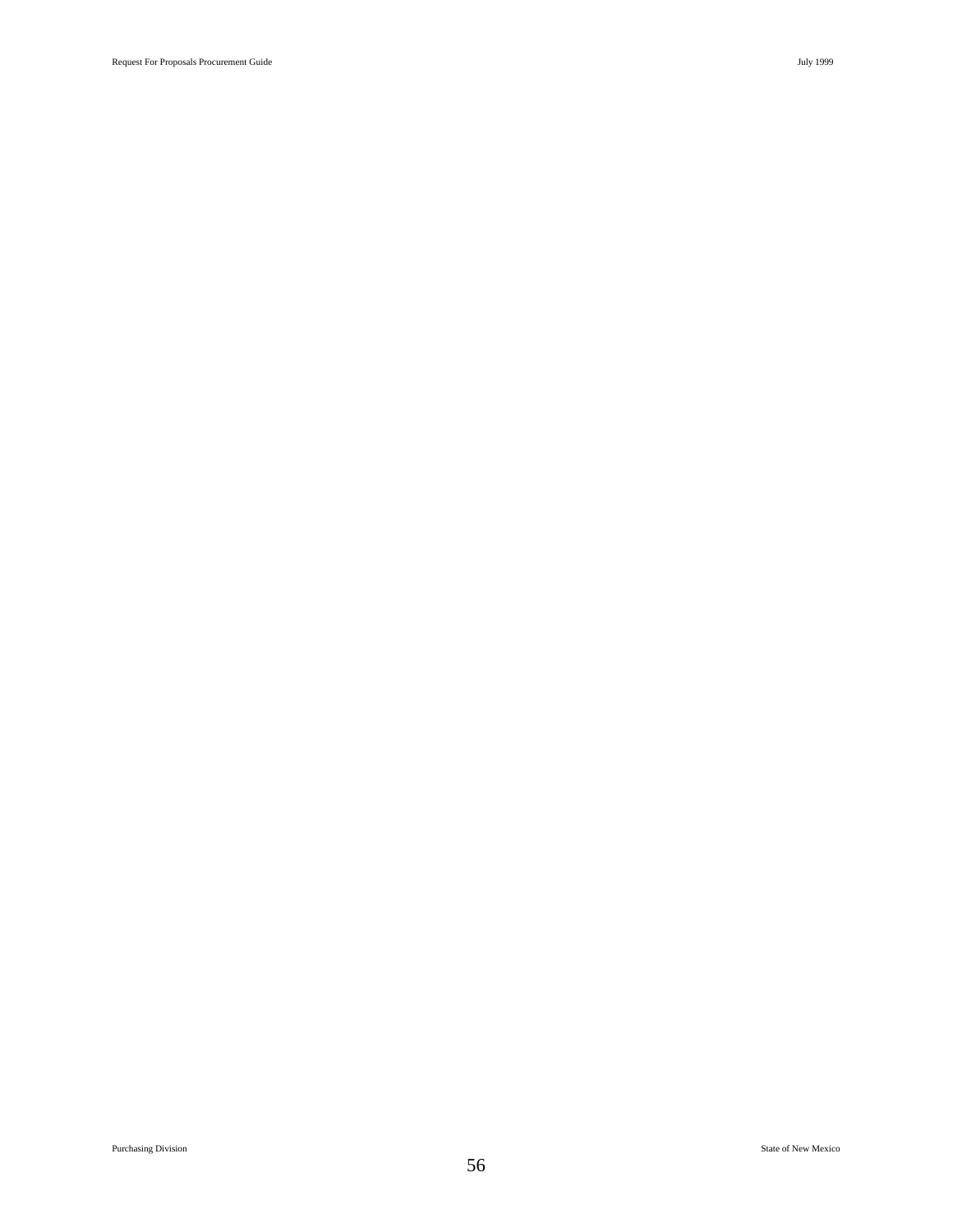## **A. ISSUE THE RFP**

### **A1. State Purchasing Procurement**

The following procedures apply to procurements under the authority of the State Purchasing Agent which currently includes RFP's for anything other than professional services, as defined in Section 13-1-76, NMSA 1978. The Purchasing Division staff must approve the RFP document and the issuance package. The issuance package, containing the following four required documents, must be delivered to the Purchasing Division staff a minimum of fifteen (15) calendar days prior to the RFP issue date:

- One-page Notice
- Purchase Document (SPD-101A)
- List of Possible Sources
- Complete RFP Document
- CIO Approval Letter, (Technology Procurements Only)

The review serves two purposes. In accordance with the requirements set forth in the procurement regulations, the State Purchasing Agent must make a determination that competitive sealed bidding is not practical or advantageous for the RFP procurement to proceed. This determination requirement will be addressed by the Purchasing Division staff and will be based upon the contents of the RFP document. The second reason for the review is to insure that the RFP document follows the procurement guidelines for content and thoroughness. This is part of the quality assurance process.

The Procurement Manager should review offeror registration categories (commodity codes) with the Purchasing Division staff to insure that the notices are distributed by the appropriate categories.

The one-page notice must be suitable for reproduction and distribution. It must be submitted on diskette in Microsoft Word format. As part of the distribution process, an electronic copy will be placed on the State's Internet home page. The one-page notice must contain a title, a brief paragraph concerning the purpose of the procurement, the RFP issuance date, the name of the agency conducting the procurement, instructions for obtaining a copy of the RFP document, the date and location of the pre-proposal conference, a designated contact person's name, address and telephone number as well as the deadline and location for submission of proposals.

The Purchasing Division will advertise the RFP as required by the statute and distribute the notice to all the registered offerors in addition to the offerors on the list of possible sources provided by the Procurement Manager.

Find out when the notices will appear in the newspapers. Clip the notices from the newspapers and add them to the procurement file.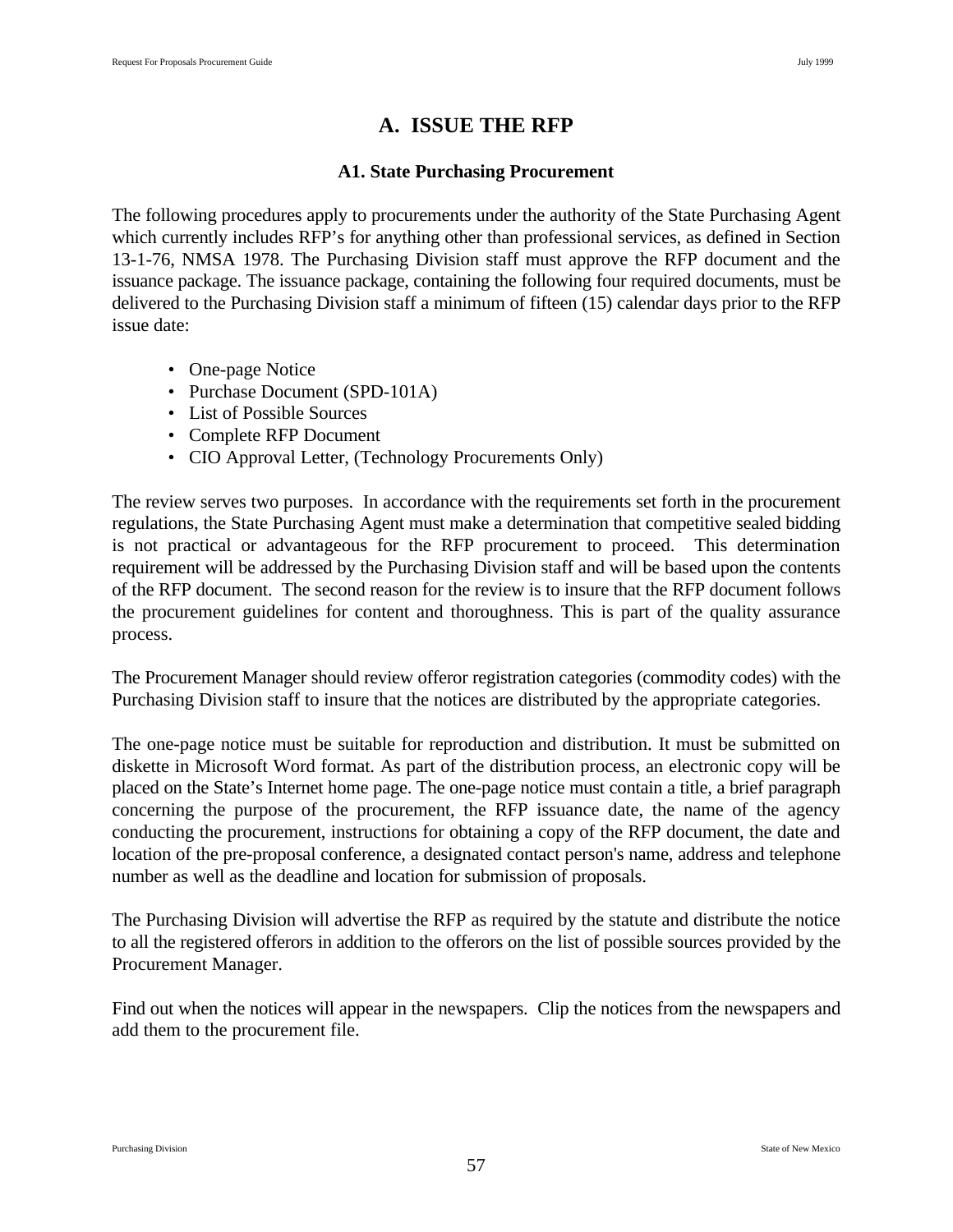#### **A2. Procurements For Other Jurisdictions**

Check the appropriate procurement regulations for notice requirements. The failure to follow notice requirements can be grounds to overturn an award. The one-page notice procedure used by the Purchasing Division works very well and it saves money in reproduction and distribution expenses.

## **B. DISTRIBUTE THE RFP**

On the RFP issue date the RFP document can be sent to potential offerors who are on the procurement distribution list. It is not necessary to wait for a request. It is not necessary to require a written request for a copy from other potential offerors who respond to the notice. The point is to make a timely distribution of the RFP to as wide a group of potential offerors as possible. Don't be bureaucratic. Record the name and address of everyone who received a copy on the procurement distribution list. Yes! This list is treated as a public document.

# **C. ESTABLISH PROCUREMENT LIBRARY**

If the procurement library has not been established, this is the time to do so. It is quite common for the Procurement Manager to receive requests to review the contents of the procurement library prior to the pre-proposal conference. Frequently, potential offerors will arrive the day before the preproposal conference for the sole purpose of reviewing the contents of the library.

# **D. QUESTIONS AND ANSWERS**

## **Q. Is there an example completed purchase document and one-page notice?**

A. Examples may be found in the final chapter of this guide.

### **Q. May I distribute the RFP to my list of possible sources?**

A. Yes! But not until the issue date and the notices must have been distributed by the local authority or State Purchasing. Check first.

## **Q. Can I use federal express or some other courier service for delivering RFP's to potential offerors?**

- A. Yes! But you must offer all potential offerors the same opportunity. Most procurement managers simply say that the potential offeror may:
	- 1. Pick up a copy at....{location}.
	- 2. Receive a copy via first class mail at the agency's expense.
	- 3. Receive a copy via overnight courier at the expense of the potential offeror.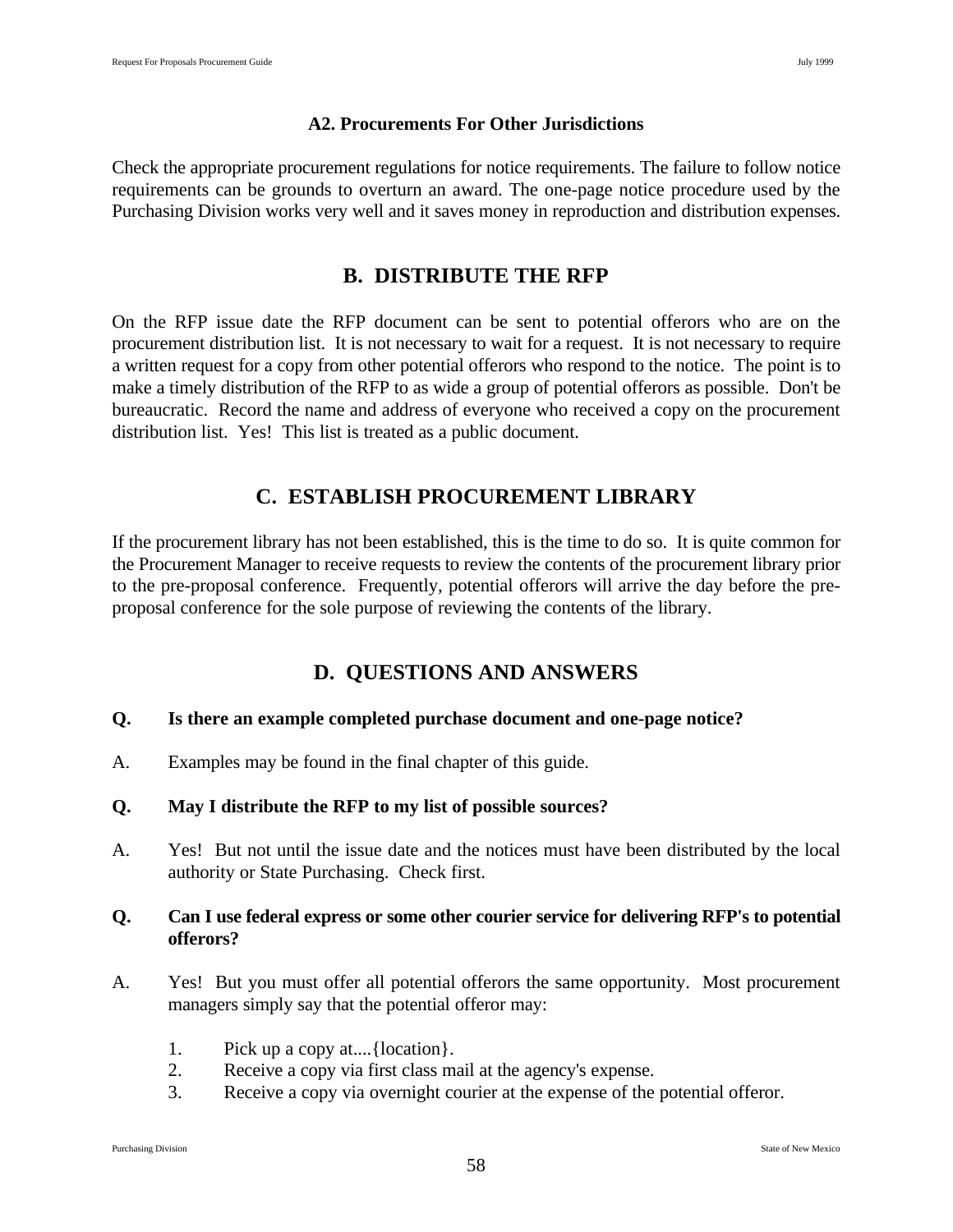## **Q. Is the initial RFP distribution list a public document?**

A. Yes! All of the procurement lists are public documents. Those lists include the initial distribution list, the pre-proposal conference attendance list, the procurement distribution list, the list of offerors who submitted proposals and the list of finalists.

## **Q. Under what circumstances should the procurement library be established prior to the issue date?**

A. On some of the large fixed price procurements there is a requirement that the potential offerors be given an extensive period to review systems and other documentation that is in the procurement library. The procurement manager may establish a procurement schedule where the review period is included as part of the offeror period. That is, the period of time between issuance and the proposal due date may be several months in duration. Another technique is to establish the procurement library first so that potential offerors may review the library contracts in depth while procurement document is being developed. This technique saves considerable time in the procurement schedule, a procurement library availability letter describing the contents of the library and procedures for access to it is distributed to all potential offerors prior to issuance. It is a separate notice.

## **Q. Do I really need a procurement Library?**

A. No! It is not a requirement for every procurement. However, it is an excellent technique for making relevant information and documentation concerning the procurement or the agency conducting the procurement available to the potential offerors. Otherwise the procurement manager and staff may be consumed answering questions or making and distributing copies of lengthy documents. For example, a copy of the governing procurement regulation, GSD Rule 1NMAC5.2, should be in the procurement library along with general background information describing the function or operation of the agency.

### **Q. What is the last thing to do before sending out the RFP document?**

A. Check the dates. The dates in the procurement schedule must match the dates in the paragraph describing the events, the Acknowledgment of Receipt Form and contract.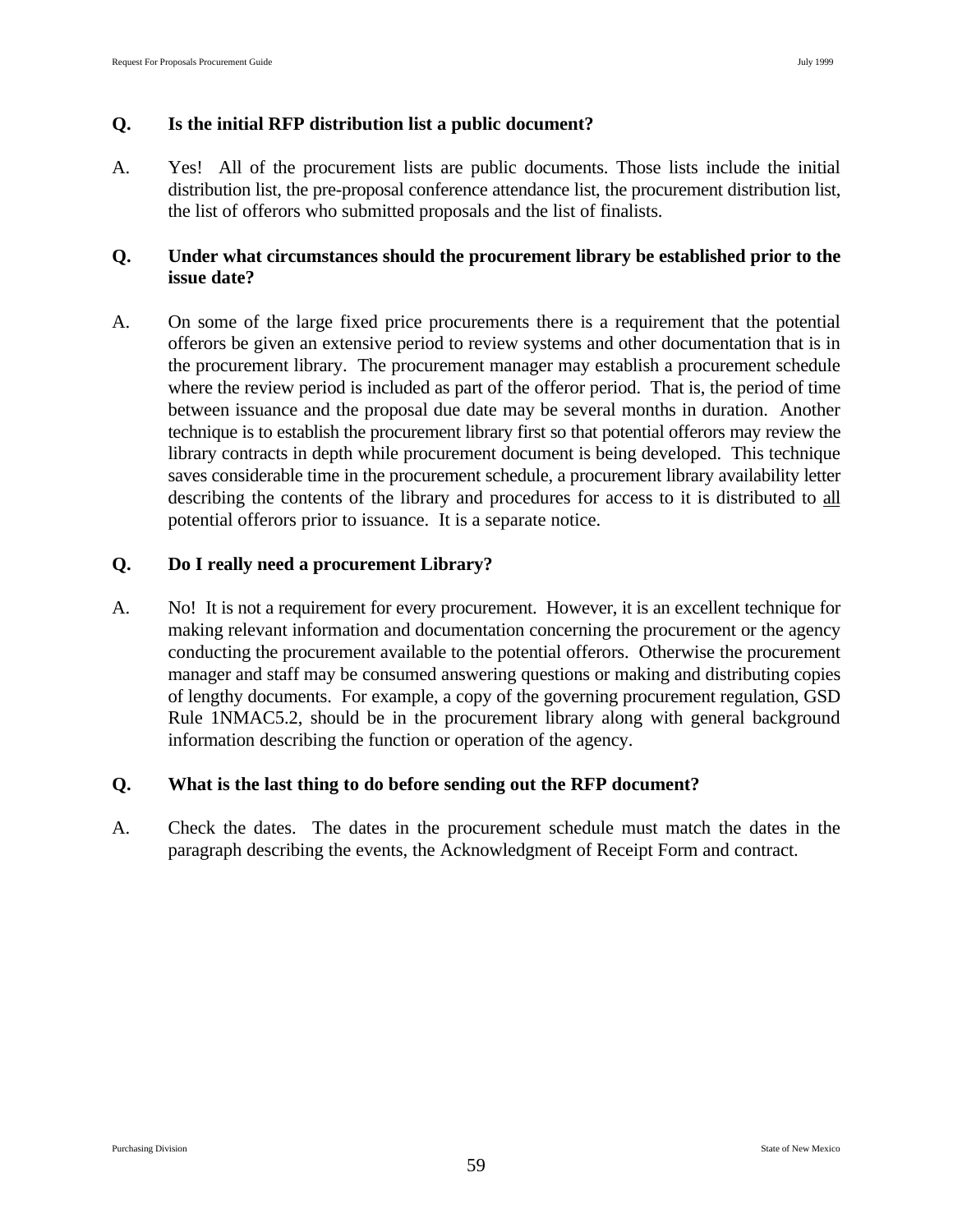Request For Proposals Procurement Guide July 1999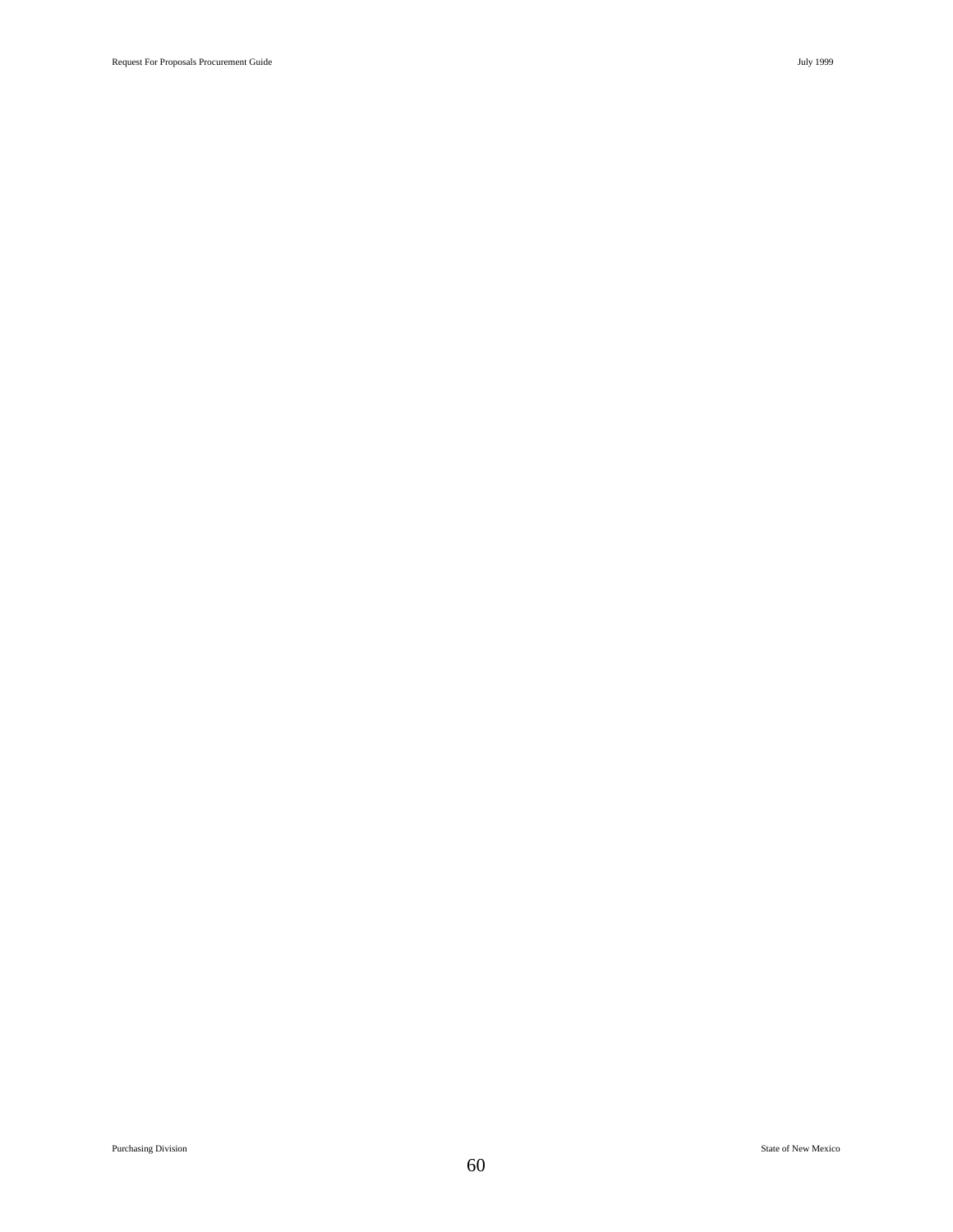# **CHAPTER FIVE**

# **SUBFACTORING**

Without a yardstick how do you know the difference between a foot and a yard?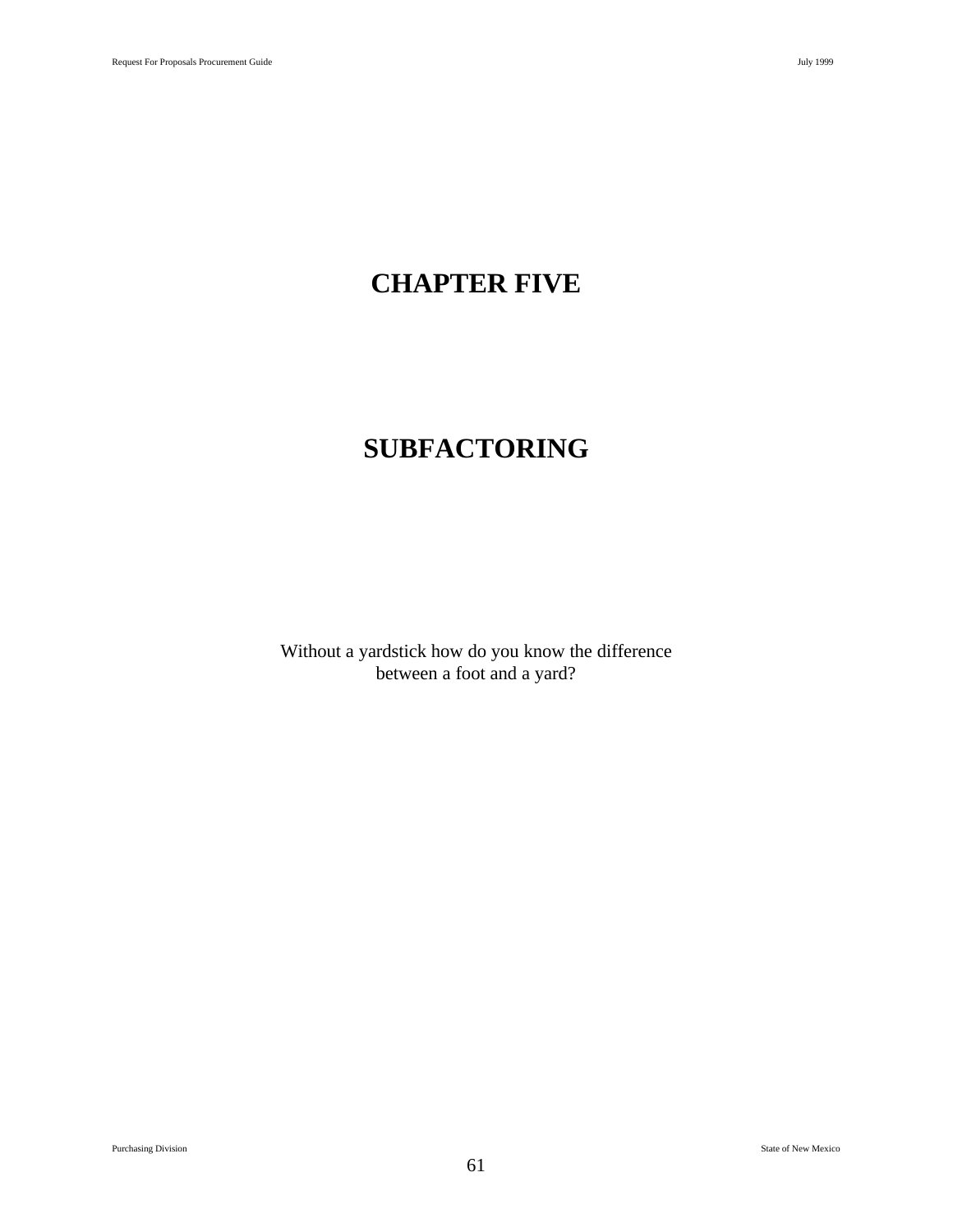Request For Proposals Procurement Guide July 1999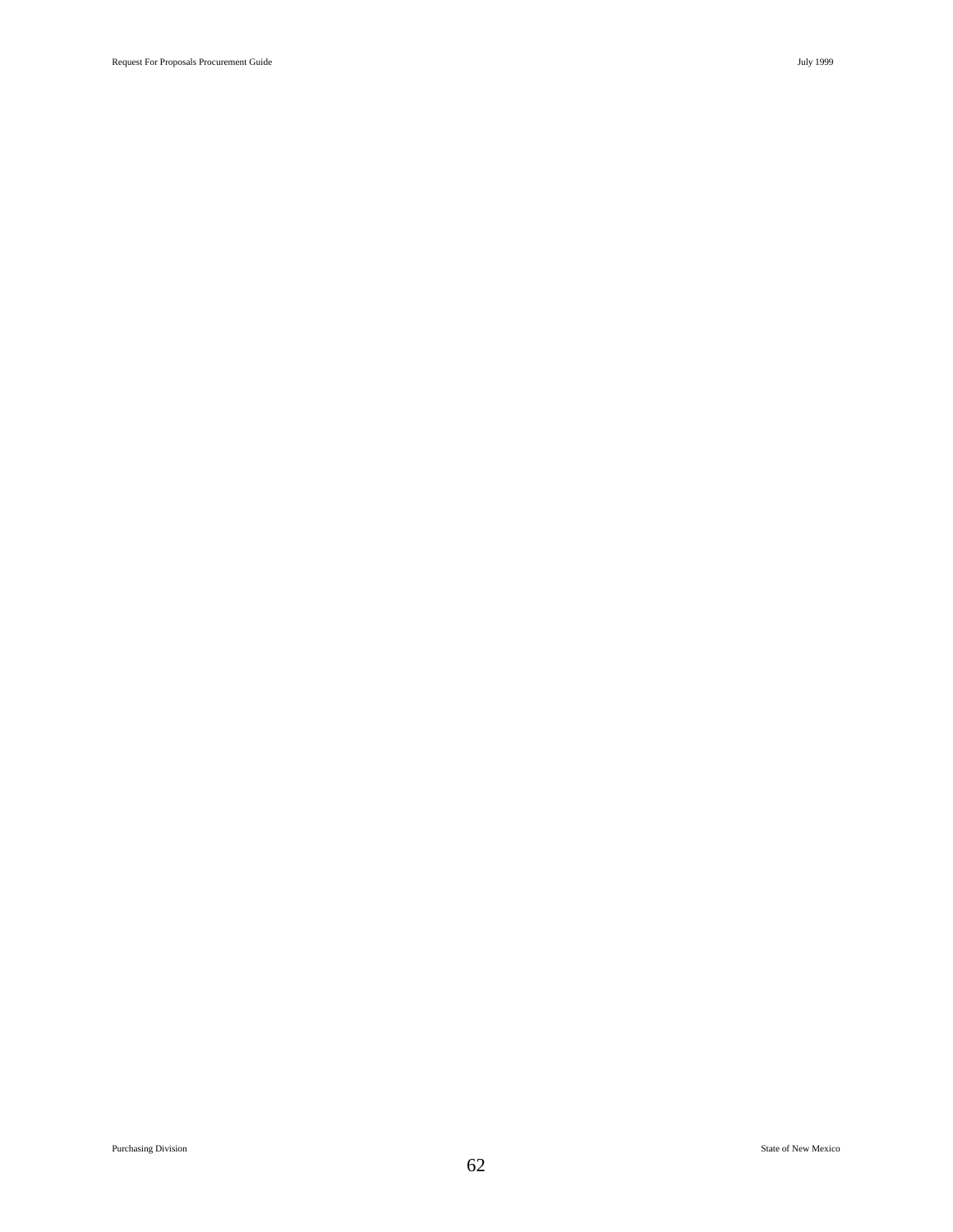# **A. ESTABLISH THE SUBFACTORS**

The success of the Structured Evaluation Methodology is based on establishing evaluation subfactors early in the procurement process and the horizontal evaluation of proposals as described in a later chapter of this guide. Subfactoring is an Evaluation Committee responsibility that accomplishes two critical objectives. It requires the Evaluation Committee to focus its collective attention on and validate the RFP specifications and base evaluation factors described in the RFP document. The subfactoring exercise is completed prior to the pre-proposal conference because it frequently results in RFP amendments that are issued at the pre-proposal conference.

The result of the subfactoring exercise is a document that describes how the points for each base evaluation factor will be divided into meaningful, discrete, objective, weighted subfactors that form the uniform measure for the evaluation of proposals.

The final chapter of this guide contains several subfactor examples from previous procurements. Each base evaluation factor described in the RFP document is directed into the meaningful components as defined by the Evaluation Committee. For example, given a 100 point base evaluation factor, "project plan", the evaluation may be described in the RFP document as

 "Points will be awarded for Project Plan based upon an evaluation of the quality, efficiency and thoroughness of the project plan submitted in the offeror's proposal". The evaluation subfactors may include the following:

Plan Quality (40 points)

How well is the project plan presented? (5 points)

How well does the project plan address all of the required elements of the project? (10 points)

How well are the resource requirements presented? (10 points)

How well will the project plan work? Is it realistic? (10 points)

How well are the system interface requirements addressed? (5 points)

Efficiency (20 points)

How well does the plan appear to utilize contractor and agency resources? (20 points)

Thoroughness (40 points)

How well does the project plan address the required steps for quality control reviews and walk-throughs of deliverables? (10 points)

How well are project plan tasks described? (5 points)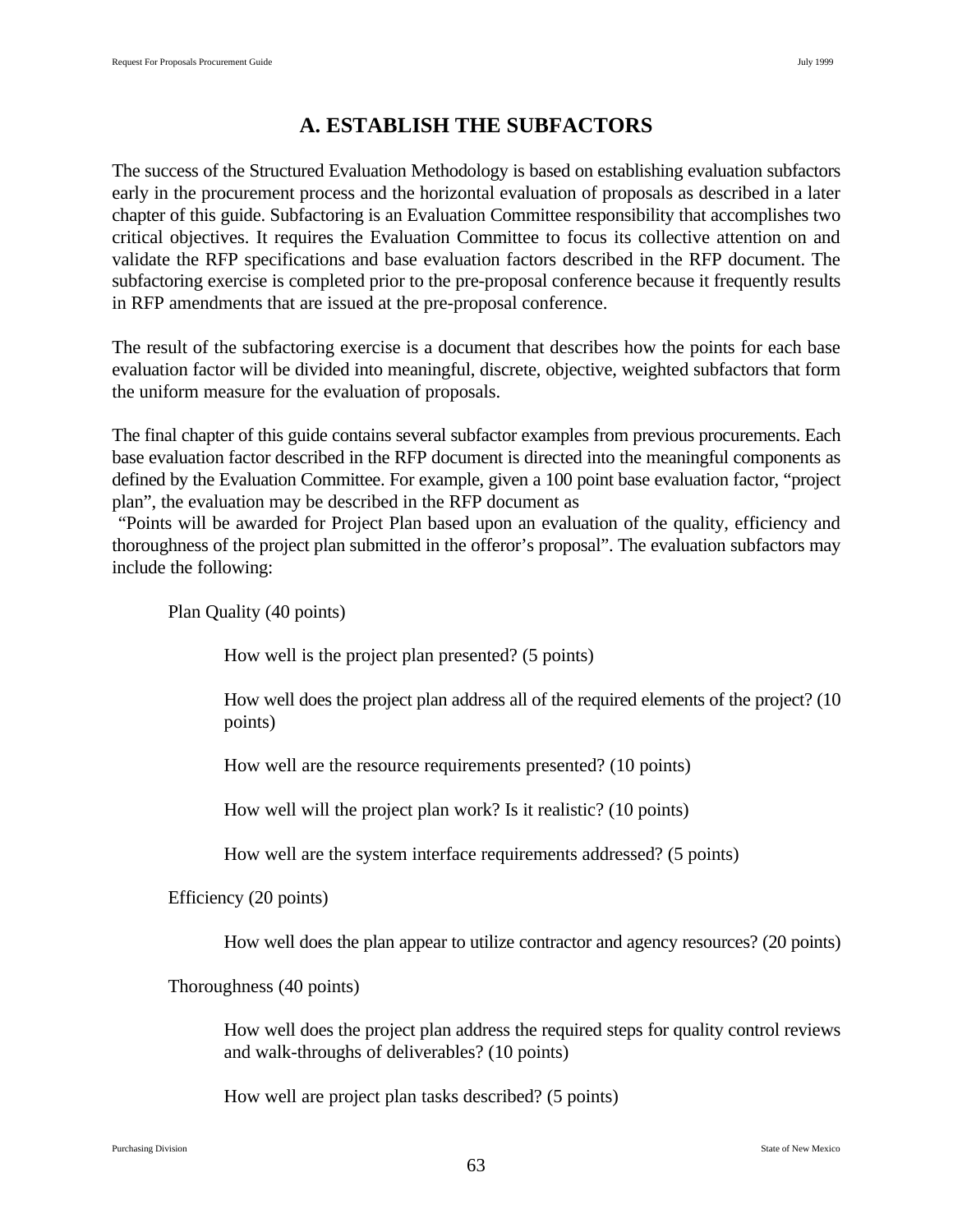How well are the task time lines established? (5 points)

How well are task deliverables described? (10 points)

How well are task dependencies portrayed? (10 points)

Depending upon the type of project, there are numerous variations of subfactors that would all fit under the general project plan evaluation criteria regarding quality, efficiency and thoroughness of the plan. Likewise, there are numerous variations of the weighting for the individual subfactors. For some projects, efficiency may receive a greater weight. These facts are the reason for conducting the subfactoring exercise. The evaluation of proposals is conducted at the lowest weighted subfactor.

## **B. SUBFACTORING EXERCISE**

The subfactoring exercise is conducted by the Evaluation Committee for all of the base evaluation factors, everything with points assigned. The best technique is to have someone prepare an initial draft of all the subfactors within each base evaluation factor and present it to the Evaluation Committee without the weights assigned. The committee can add or subtract subfactors, change the wording or the form in which the subfactors are presented. There is only one restriction of form of the written subfactors. That restriction is that the form must make sense to the members of the Evaluation Committee. Some committees use a bullet form with phrases describing the desirable characteristics within each subfactor, other committees use complete sentences. As long as the members understand and agree, any form will do. **A yardstick is useful only to the individual who knows what the lines on the stick mean.**

After the committee agrees to the descriptions of the evaluation subfactors, the committee assigns the weights to each subfactor within each base evaluation factor. This is a very useful validation process. The process may result in RFP amendments adjusting the initial weights of the base evaluation factors that were published in the RFP. It is equally likely that the validation process will result in an amendment to the base evaluation factor description and occasionally an entirely new base evaluation factor will be added to the RFP. All of these cases require the preparation and issuance of amendments to the RFP.

## **C. REFERENCE SUBFACTORS**

In the typical procurement, references may be awarded 100 points. The evaluation is not based on the number of references provided. Rather, the evaluation is focused on the quality of the products or services provided as reported by the references and others. The typical reference subfactors relate to the overall performance of the company (25 points), performance of the personnel assigned to the project or contract (25 points), the quality of the products and services offered (50 points). Other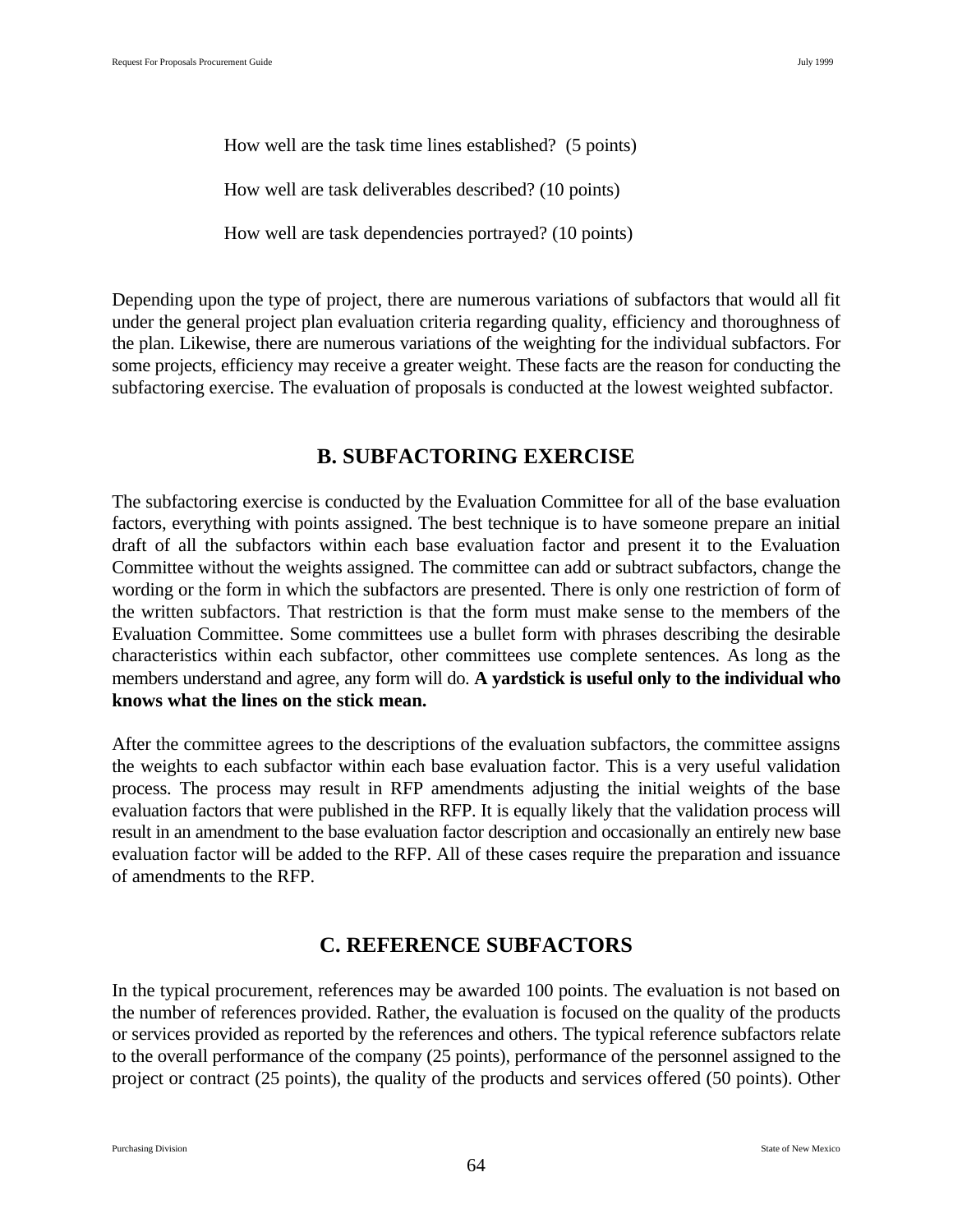related aspects may be responsiveness, the technical knowledge or skill of the personnel performing the services, the ability to meet deadlines, the ability to communicate, etc.

The recommended technique to evaluate references is through the use of a carefully crafted reference questionnaire that asks references to respond to a series of questions regarding the performance of the company. Another series of questions relate to the performance of the assigned personnel followed by a series of questions regarding the quality of the products or services.

There are several useful techniques concerning the preparation of the questions. For example, it is far better to phrase an open ended question that requires a thoughtful response as opposed to a question that may be answered with a simple "yes" or "no". Another useful technique is to establish a range of responses for the question such as the following:

> "How would you rate quality of the user training product?"

- Thorough and effective
- Thorough but not effective
- Not thorough but adequate
- Ineffective

"How would you rate the contract deliverables?"

- Thorough and on time
- Thorough but usually late
- On time but incomplete
- Consistently late and incomplete

"On a scale of 1 to 10, how would you rate the quality of the product"

Some Procurement Managers have used an alphabetic scale where an "A" represents excellent performance and an "F" represents unacceptable performance. Please refer to the examples found in the final chapter of the guide.

The Evaluation Committee scoring for references is completed by subfactor just like every other base evaluation factor but it is based upon the recorded responses to completed reference questionnaires rather than the content of offeror proposals.

# **D. HARDWARE/SOFTWARE PROCUREMENTS**

The base evaluation factors for corporate experience and references are handled exactly like those for other procurements. However, hardware and software procurements require separate treatment of the evaluation factors for functional capabilities and the demonstration. Both of these special procurement types typically have a lengthy list of desirable functional capabilities with relative weights for each published in the RFP. It is not at all uncommon for the RFP to contain a list of fifty or more individually weighted desirable capabilities. No further subfactoring is required.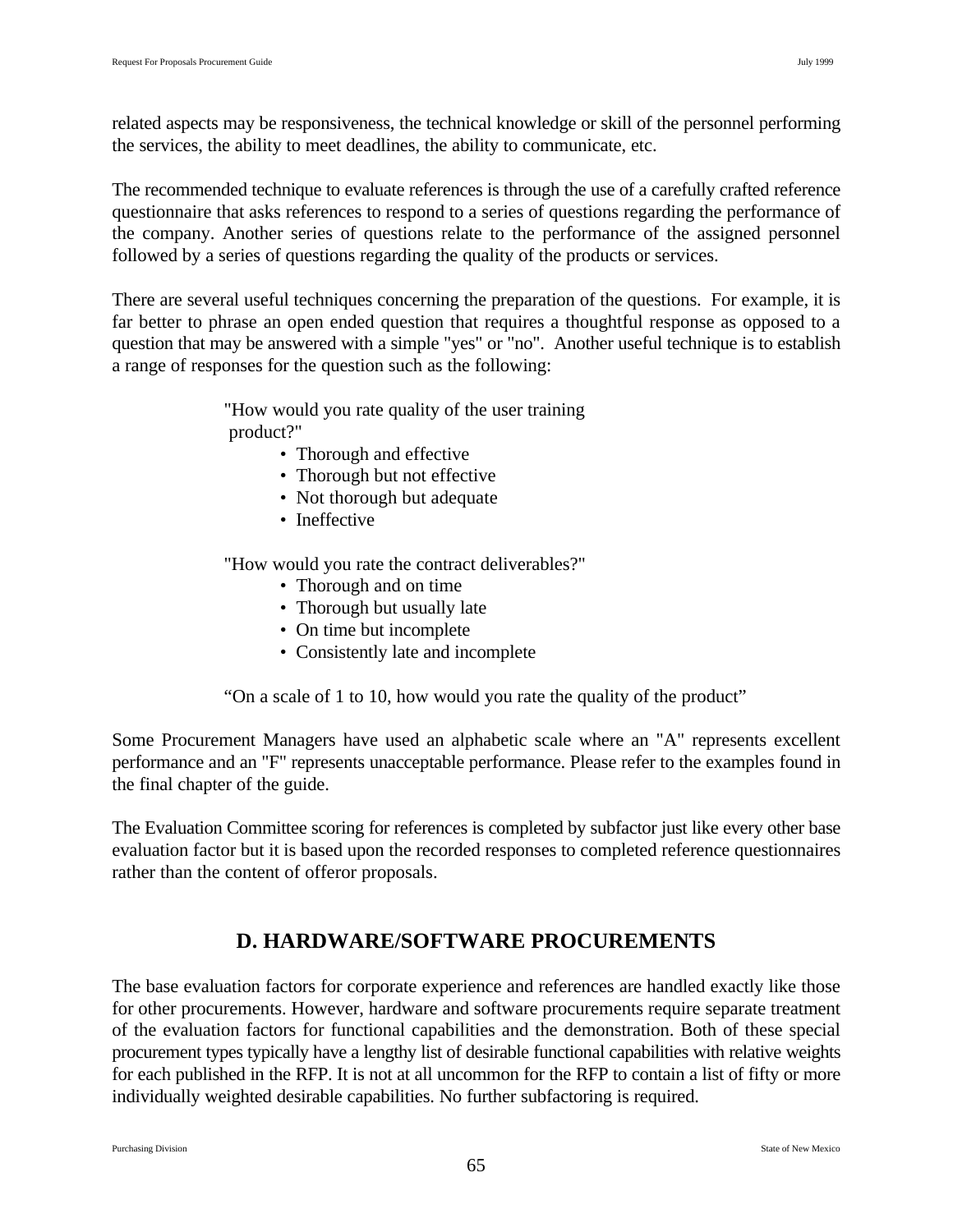# **E. ORAL PRESENTATION/DEMONSTRATION**

Most procurements for services, professional services and items of tangible personal property assess points for oral presentation and/or demonstration. It is extremely important to assign weighted subfactors to this critical event. The subfactors should focus on content rather than the form of the presentation. The form or style of the presentation should receive no more than ten percent of the available points. The remaining ninety percent should focus on the quality, knowledge and experience of the personnel who will be performing the professional services. For services contracts, the ninety percent should focus on quality of the services offered in terms of the technical merit of the proposed solution, quality of the personnel who will be providing or supporting the services provided, the quality of the proposed tools or techniques that will be employed to measure and monitor the quality of the services provided and the level and type or performance guarantees offered. The subfactoring exercise for this base evaluation factor drives the oral presentation agenda that is prepared by the Procurement Manager for use by the finalist offerors during the oral presentation.

Hardware/software demonstrations are obviously conducted to assess the quality of the product being offered. Again, no more than ten percent of the demonstration points should be assigned to the form of the demonstration. The remaining ninety percent should focus on the functional capabilities of the product beginning with the mandatory functional requirements followed by the desirable functional requirements. The purpose of the demonstration is to provide the Evaluation Committee the opportunity to assess the ease of use of the product and the quality of the company personnel supporting the product to determine if the proposed product is a good match to the procuring agency's requirements.

# **F. QUESTIONS AND ANSWERS**

## **Q. When should the subfactoring exercise be completed?**

A. The most desirable time to compete the subfactoring exercise is before the RFP is issued. Any required changes can be made to the RFP before it is issued thereby avoiding the RFP amendment process after issuance. However, completing the exercise prior to the pre-proposal works equally as well. The absolute latest possible time to complete the exercise is prior to the scheduled deadline for the issuance of RFP amendments.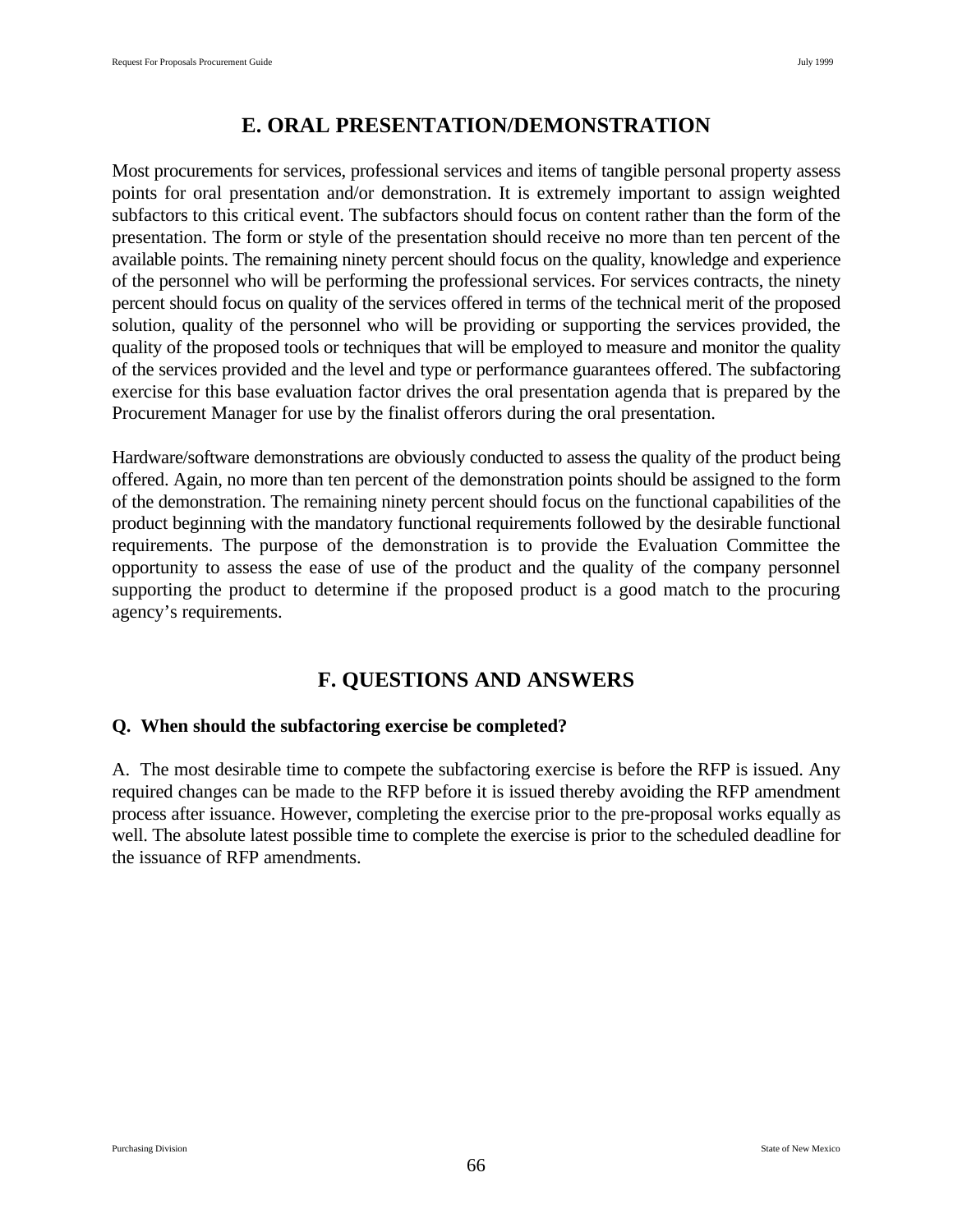# **CHAPTER SIX**

# **PRE-PROPOSAL CONFERENCE AND QUESTIONS**

"Integrity" means an adherence to a code of values with utter sincerity, honesty.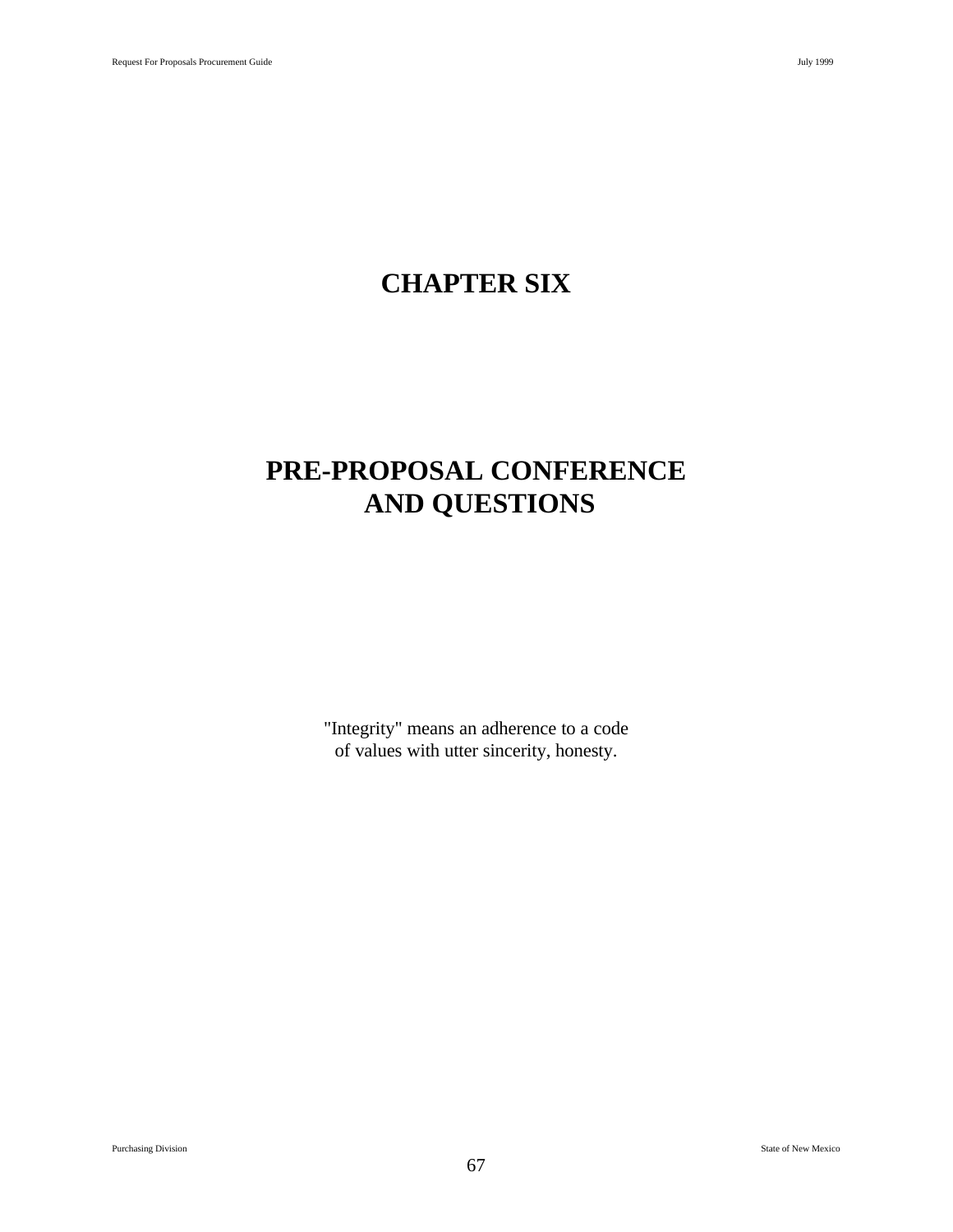Request For Proposals Procurement Guide July 1999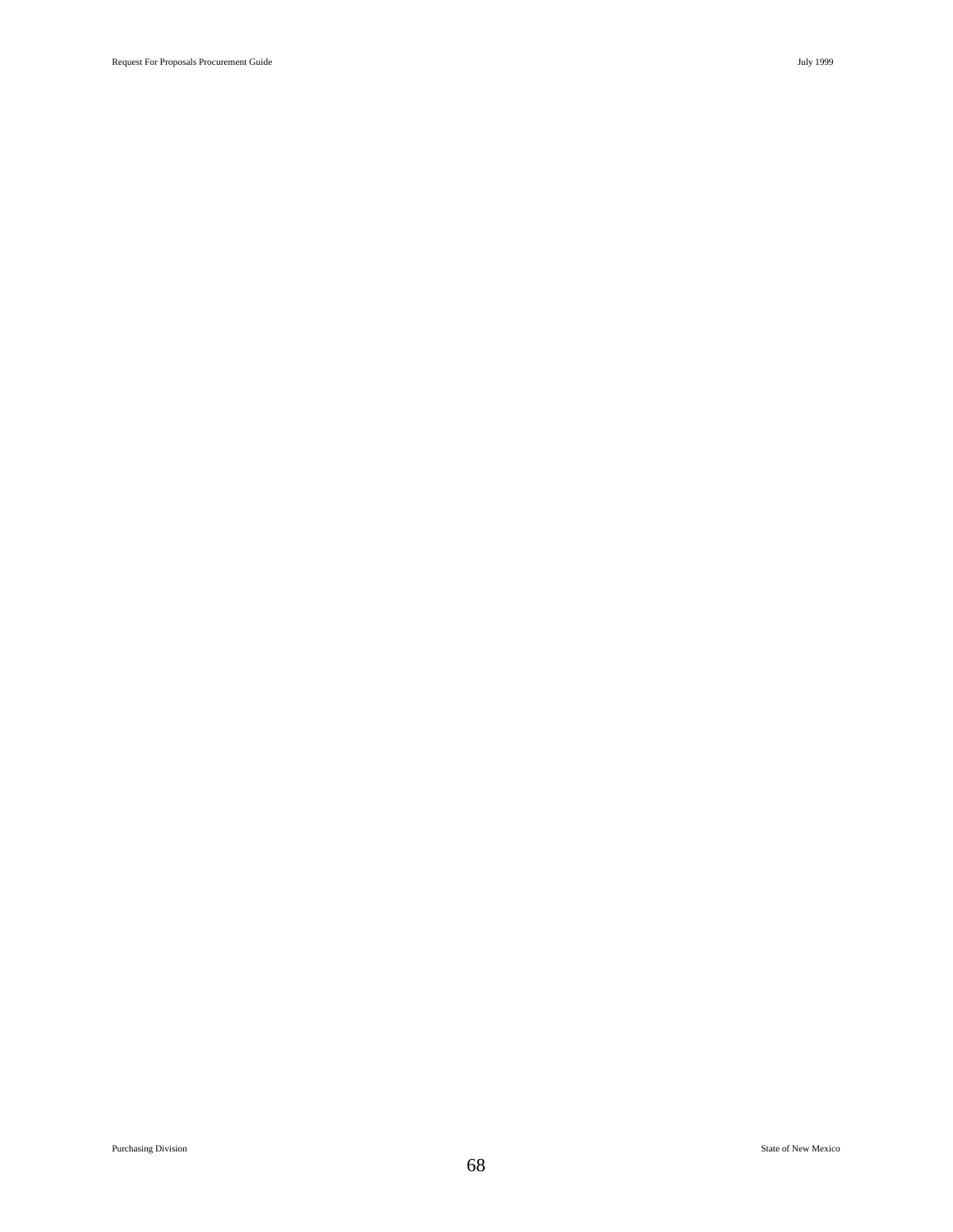# **A. CONDUCT THE PRE-PROPOSAL CONFERENCE**

A pre-proposal conference is required for most procurements. It is by far the best method to establish communications and some rapport with the potential offerors. The pre-proposal conference will answer numerous general questions about the procurement and agency requirements, and it will provide valuable feedback on the content of the procurement document itself.

The evaluation methodology requires that the published subjective evaluation factors be divided by the Evaluation Committee into discrete, meaningful subfactors as was described in the previous chapter. The time between the distribution of the RFP and the pre-proposal conference is the ideal time to perform that critical task. This step should uncover any flaws in the RFP narratives describing the factors or in the balance of the factors themselves. In this way RFP factor changes can be made in the form of RFP amendments prepared for and distributed at the pre-proposal conference. Potential offerors are much more receptive to this approach as opposed to receipt of undiscussed changes to the factors after the pre-proposal conference has been concluded.

Be advised that offerors have to compete in numerous jurisdictions that have widely varying procurement philosophies, regulations and procedures. Therefore, it is imperative that the Procurement Manager discuss the primary differences that distinguish this process from other jurisdictions. The following comments apply to procurements conducted under the authority of the State Purchasing Agent. There may be local variations.

Offerors should be acquainted with the organization of the RFP document. The model RFP or shell document provides a uniform organization for the content of the RFP beginning with the statement of the purpose, through the various appendices that comprise the solicitation. Begin with the scope of the procurement statement, address of the Procurement Manager and content of the Procurement Library. Highlight the procurement schedule, schedule of events, and point out critical dates. Point out the deadline for the submission of questions. Encourage potential offerors to submit questions concerning the specification, evaluation factors or any other aspect of the RFP document including the contract and forms. State that recommended changes concerning the wording of the specifications, evaluation factors of the scope or work are appreciated. Point out that the contract is part of the solicitation and proposed changes to the contract must be submitted with the proposal. In effect, the traditional contract negotiation step is overlapped with the evaluation to insure that the evaluation of proposals is being conducted based upon a uniform set of terms and conditions. Most jurisdictions do not follow this critical procedure. The primary critical date in the procurement schedule is the proposal due date. Stress the fact that late proposals cannot be accepted. Point out the response form and content contained in Section III of the RFP. Walk the conference attendees through the specifications section beginning with the information, mandatory and desirable requirements. Pause to get comments and reactions. Most jurisdictions fail to include the weighted evaluation factors in their RFP's. It should be pointed out to the potential offerors that the weighted factors are in Section V of the RFP document to give them a sense of the relative importance of the various specifications so that the offerors can prepare a proposal that is targeted to the needs of the procuring agency. Potential offerors should be encouraged to carefully review both the weighting and the description of the evaluation factors. Recommended changes both to the weights and the wording will be accepted for consideration.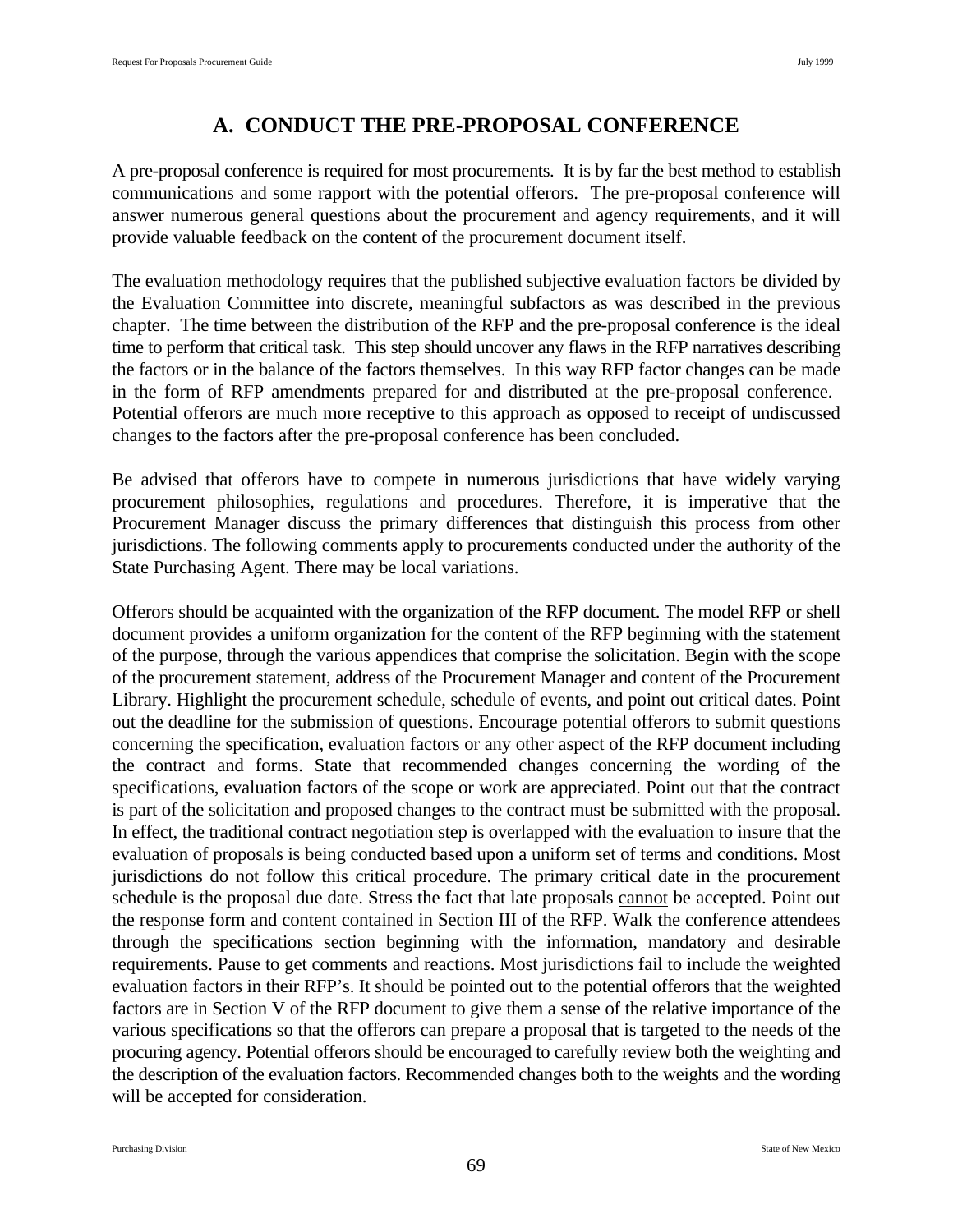### Do

- Take extra copies of the RFP to the conference.
- Encourage the potential offerors to submit written questions in advance of the pre-proposal conference.
- Present an overview of the document at the beginning of the meeting. Talk through the sections of the document highlighting the areas of the document as described in the preceding paragraph. This overview presentation should answer most of the general questions.
- Hand out written responses to written questions received prior to the conference.
- Have everyone who attends the conference sign an attendance sheet. Ask them to print as well as sign or submit a business card.
- Collect Acknowledgement of Receipt Forms.
- Collect and address additional written questions.
- State that all oral answers are unofficial. The official written answers will be distributed on [ date ] to the potential offerors who return an Acknowledgement of Receipt Form.
- Ask offeror representatives who ask oral questions or request clarifications to identify themselves and the company that they represent.
- Have someone at the conference record oral questions and requests for clarification.
- Be warm and friendly, but stay in control.
- Start the conference on time and end it on time if a time limit was established.
- Hand out supporting documentation.
- Hand out any RFP amendments.
- If you have or can borrow the equipment, tape the entire conference and keep the tape in the procurement file.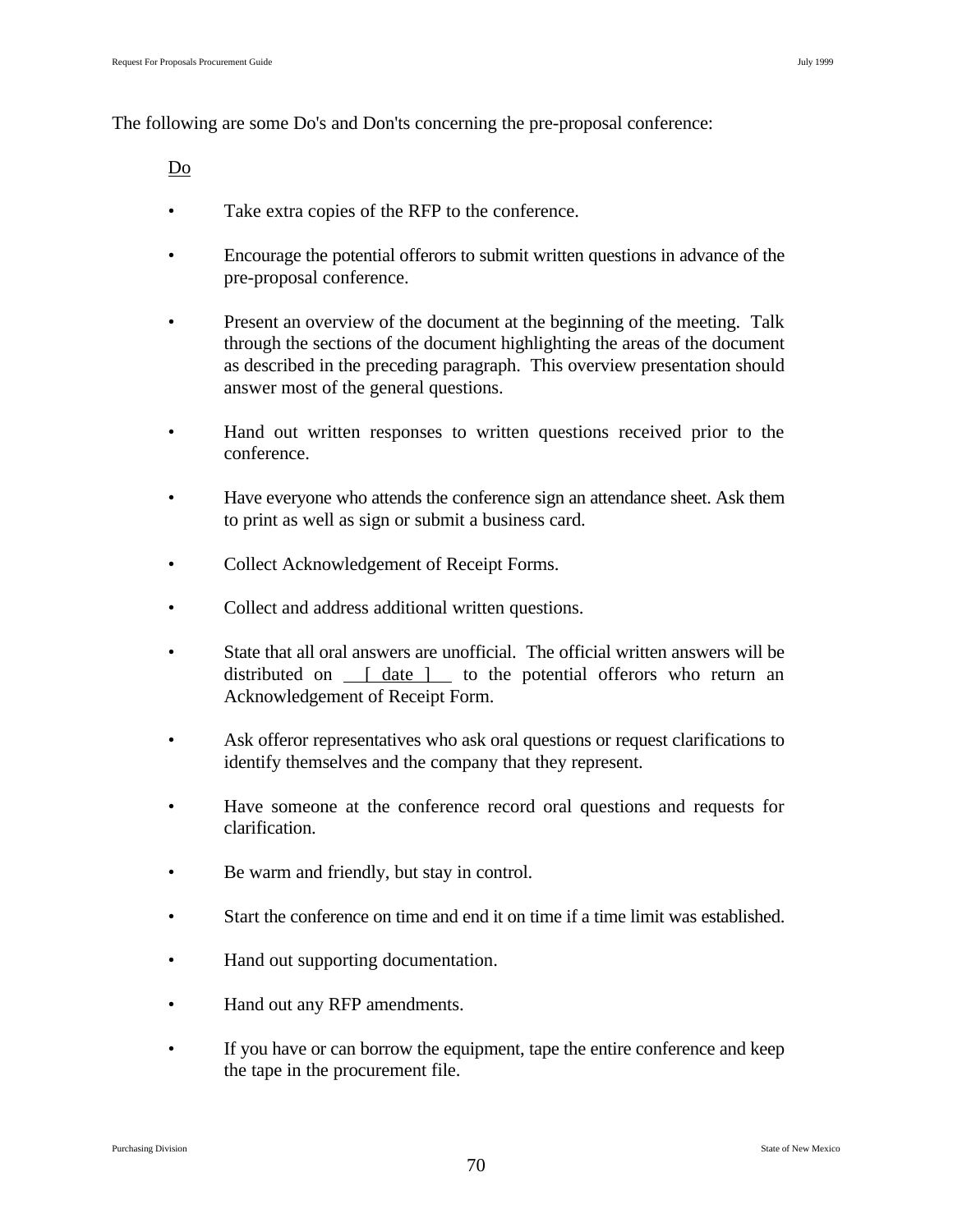- If requested, distribute copies of the attendance list after the conference.
- Ask the offeror representatives to leave the room after the conference is concluded.

#### Don't

- Don't lose control.
- Don't be pressured to provide an oral response to a question when you are not completely comfortable with the answer. Take the questions under consideration. Your response should be "The questions will be taken under consideration. The response will be included with the distribution of written answers to offeror questions."
- Don't accept or attempt to respond to oral legal questions. Have the questions submitted in writing and discuss the questions after the conference with legal counsel.
- Don't refer to one offeror's representative as Mr. Jones and another representative who you might have met previously as Joe. Be consistent.
- Regardless of the many ways that the questions may be phrased, do not tell anyone what your budget is for the procurement unless that information was disclosed in a public meeting or is disclosed in the RFP document. If approval was obtained from a governing body in a public meeting based upon estimates or ranges, restate what was disclosed at the public meeting.
- If there are several people conducting the conference, decide in advance who is going to respond for the procuring agency to which questions. Do not allow two members of the Evaluation Committee to contradict one another at the conference. If the question is difficult to answer, call time out. Hold a huddle and agree on the response.
- Do not get cornered by an offeror's representative in the room, hallway or elevator after the conference is concluded for the purpose of answering additional questions or providing additional clarifications.
- Do not go to lunch with any of the offeror representatives.
- Do not accept anything "free" from any offeror representative including demonstration software, samples or other materials.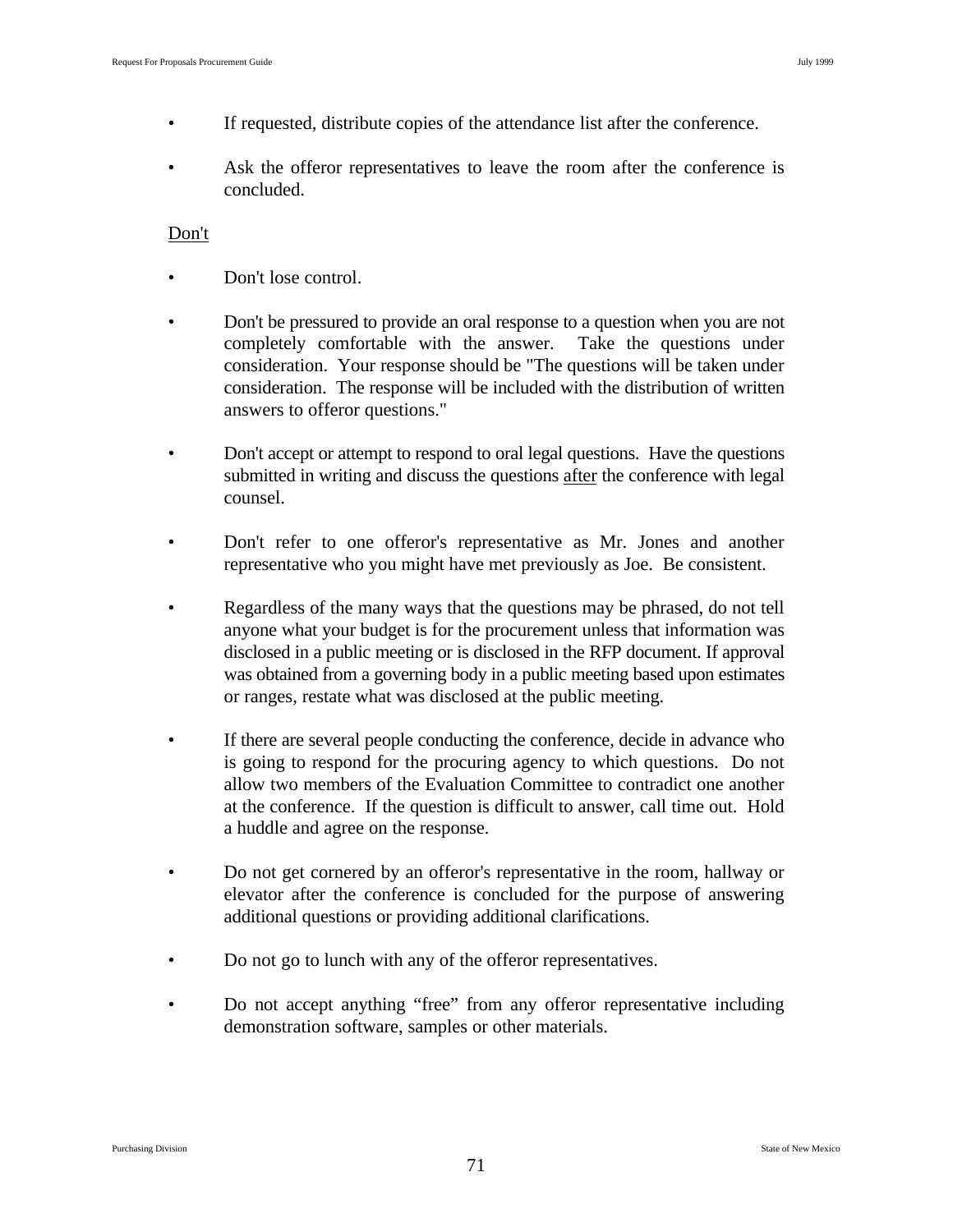# **B. RESPOND TO QUESTIONS**

The Procurement Manager is responsible for preparing and distributing written responses to questions to all potential offerors on the procurement distribution list.

The objective of this step in the process is to clarify aspects of the RFP document and the procurement process. The final chapter of this guide contains an example response to offeror questions. The following are some general guidelines.

Use a simple question followed by the answer format. It is not necessary or desirable to identify the name of the company that submitted the question. If several companies asked the same question, it is not necessary to repeat it. Once is enough. If the question is not clear, either call the company representative on the telephone and ask for a clarification, or phrase the answer in a way that clarifies the question. Another acceptable technique is to rephrase the question so that the answer results in a meaningful clarification to the RFP. Frequently, the Evaluation Committee can determine the intended meaning of the questions even though the question may, in fact, be poorly worded. Never respond with a flip answer as "question insufficiently stated", etc. A good technique is to refer to appropriate RFP paragraphs in the answer. However, that is not acceptable if the RFP paragraphs do not thoroughly answer the question. An answer such as "see specifications" is unacceptable. If the question is beyond the scope of the procurement state that fact with an explanation so that the offerors know where the boundary lies.

It is preferable that the questions and responses follow the RFP organization. Questions regarding the schedule should be grouped and answered before those concerning general requirements, specifications, factors or contract, etc.

Some questions may be addressed by referring the potential offerors to specified RFP amendments. There are basically two approaches to the treatment of RFP amendments. One method is to state that a particular sentence in a particular paragraph is amended to read as follows "......". The other technique is to change the RFP pages and underline or otherwise highlight the changes on each page. Either technique works well but the latter is preferred.

An acknowledgement of receipt form must accompany the response to questions and RFP amendments. This procedure keeps the Procurement Manager in contact with potential offerors and prevents problems when potential offerors do not receive critical RFP amendments. Problem avoidance is the key to the Procurement Manager's success.

# **C. QUESTIONS AND ANSWERS**

## **Q. Is a pre-proposal conference required for all procurements?**

A. No! It is not required for smaller procurements for hardware and software where the cost of travel etc. would be excessive in comparison to the cost of the product. Experience has shown that a pre-proposal conference is not justified for procurements for products where the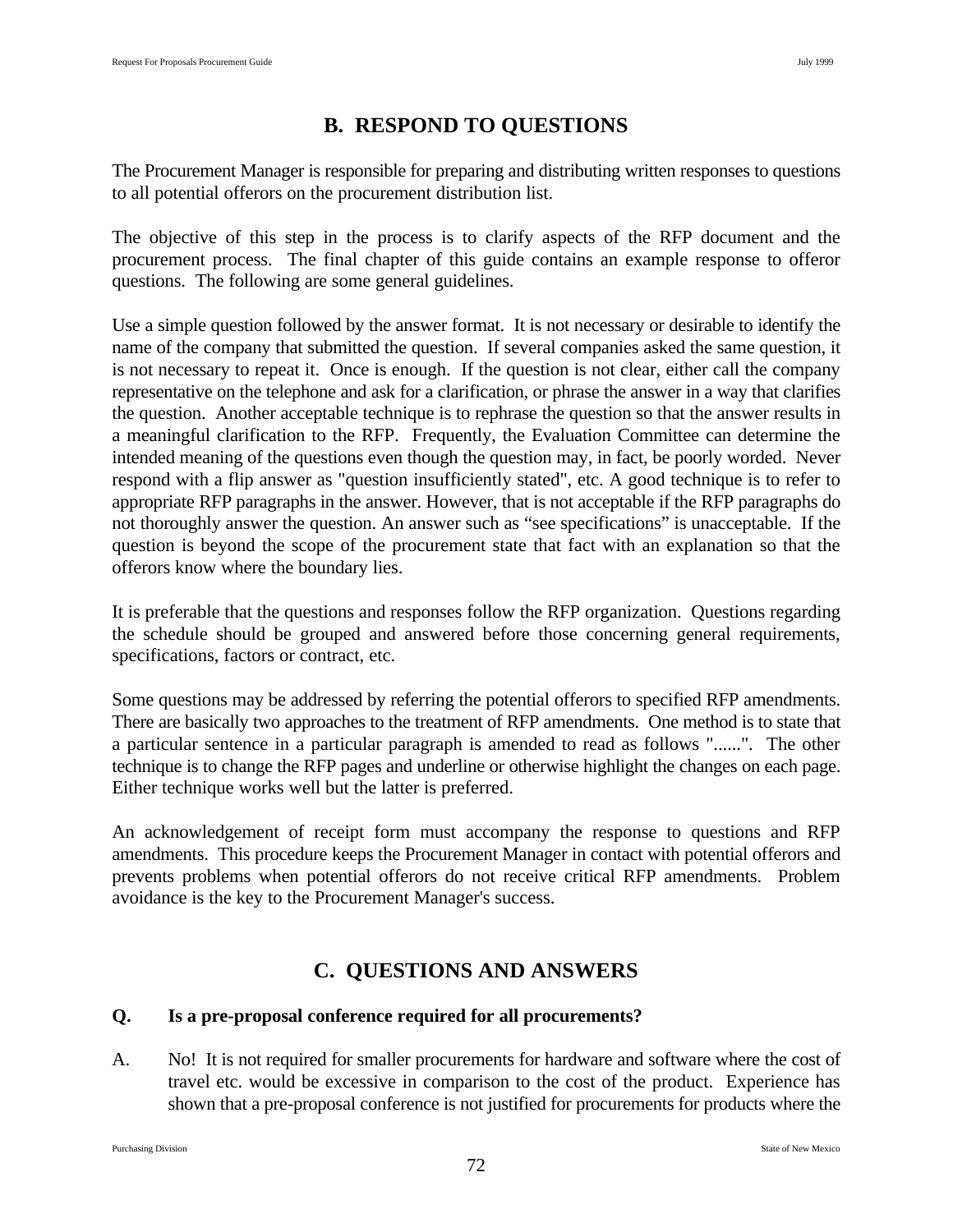total acquisition cost is less than \$35,000. However, if site preparation is involved as part of the acquisition, a pre-proposal conference is required along with a facility tour. A preproposal conference is always recommended for all procurements of professional services regardless of size.

### **Q. What is the best time of day to hold the pre-proposal conference?**

A. Although most procurement managers choose to begin the conference at 9:00 a.m., the best time is 1:30 p.m. An early afternoon start time allows potential offeror representatives to fly to the closest airport, rent a car, drive to the city and find the building prior to the conference. **If out-of-state participants are expected, the conference should be scheduled for early afternoon.**

### **Q. Does the conference have to be recorded?**

A. No! But, it is a good idea to do so.

## **Q. Is an Acknowledgement of Receipt Form required for the response to questions?**

A. Yes! The Procurement Manager needs to stay in positive contact with the potential offerors. More than one set of answers and amendments have been lost in the mail. If the receipt forms do not arrive on time, the Procurement Manager knows something has happened and corrective action can be taken. If the procurement goes to court; a thorough, well documented paper trail is essential.

### **Q. Why are written answers prepared and distributed?**

A. The primary reason is communication. Attendance at the pre-proposal conference is not a prerequisite for the submission of a proposal. It is through the published list of questions and answers that offerors who were not able to attend the conference receive the same information as those who were able to attend. It also avoids misunderstandings and claims that the Procurement Manager said something at the conference that becomes the basis for a protest. The written record is the official record.

### **Q. May I send out the answers to questions before the scheduled date in the RFP?**

A. Yes! The Procurement Manager should send the answers as soon as they are ready. The answers to a long list of questions may be distributed in batches. It makes no sense to hold up the distribution while awaiting legal or technical assistance with a few questions. Send them out. For large, complex procurements one hundred or more questions are not unusual. These are always answered and distributed in batches. An answer to one question may trigger another legitimate question. Clarity! Clarity! Clarity! That is the objective.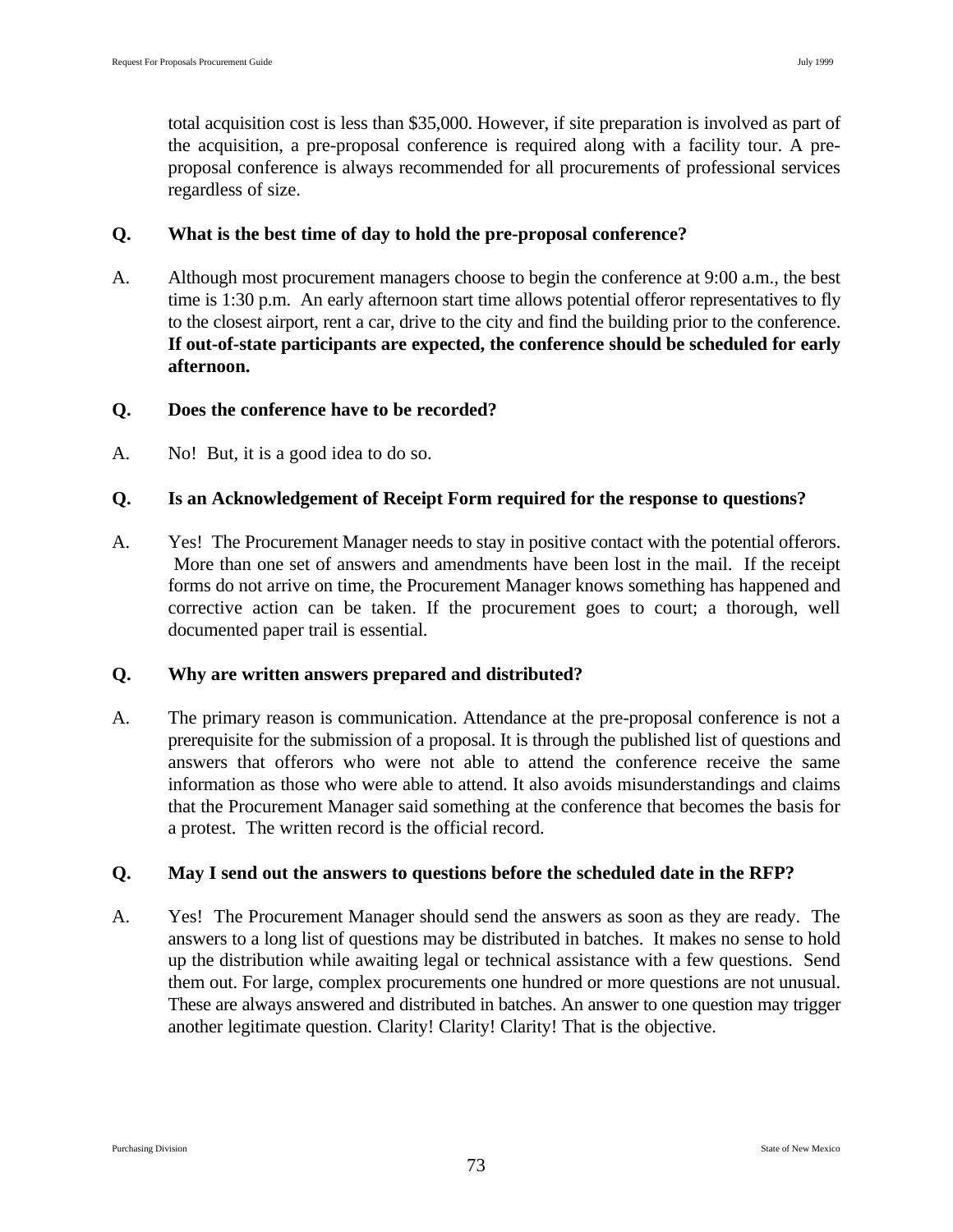#### **Q. What about questions after the deadline for submission of questions?**

A. Be careful here! You do not want to appear to show favoritism or preferential treatment for one offeror over another. On the other hand, if the question concerns a material error in the procurement document that could otherwise harm the procurement process or preparation of proposals, answer the question and send the answer as an amendment to everyone on the distribution list. For example, a procurement document contained a series of formulas for the award of points. After the deadline for the submission of questions, a potential offeror called the procurement manager concerned about one of the formulas. After further review it was determined that the formula in the RFP document was upside down, which would produce the exact opposite result to the one desired confusing the potential offerors. The appropriate action taken was to immediately issue an amendment correcting the inverted formula, thereby eliminating the confusion. Fax or e-mail the answers if the distribution list is of reasonable size. Otherwise, simply refer the offeror to the appropriate RFP paragraphs, answers to questions and amendments.

#### **Q. What about questions about answers to previous questions?**

A. The model RFP document contains a boilerplate statement that potential offerors will be given some number of days to seek clarification of an answer or amendment after the date of distribution. The recommended number is seven to ten days.

#### **Q. How should I respond to telephone questions?**

A. The recommended technique is to let the RFP do the talking. "Let us see what the RFP says about that." "Turn to paragraph......" "The RFP states that....."

### **Q. How do I handle late requests for the RFP?**

A. Even if it is only a few days prior to the due date for receipt of proposals, give the potential offeror a copy of the RFP, answers to questions and RFP amendments.

### **Q. May I accept a request for a copy of the RFP after the deadline Acknowledgement of Receipt Forms?**

A. Yes! Absolutely! The Acknowledgement of receipt form process is a procedure as opposed to a statutory bar to the submission of a proposal. You want as many qualified offerors to participate as possible. Send the RFP document with the list of previously distributed questions and answers.

### **Q. What is the governing principle regarding questions?**

A. It is the Procurement Manager's obligation to insure that all known potential offerors receive the same information.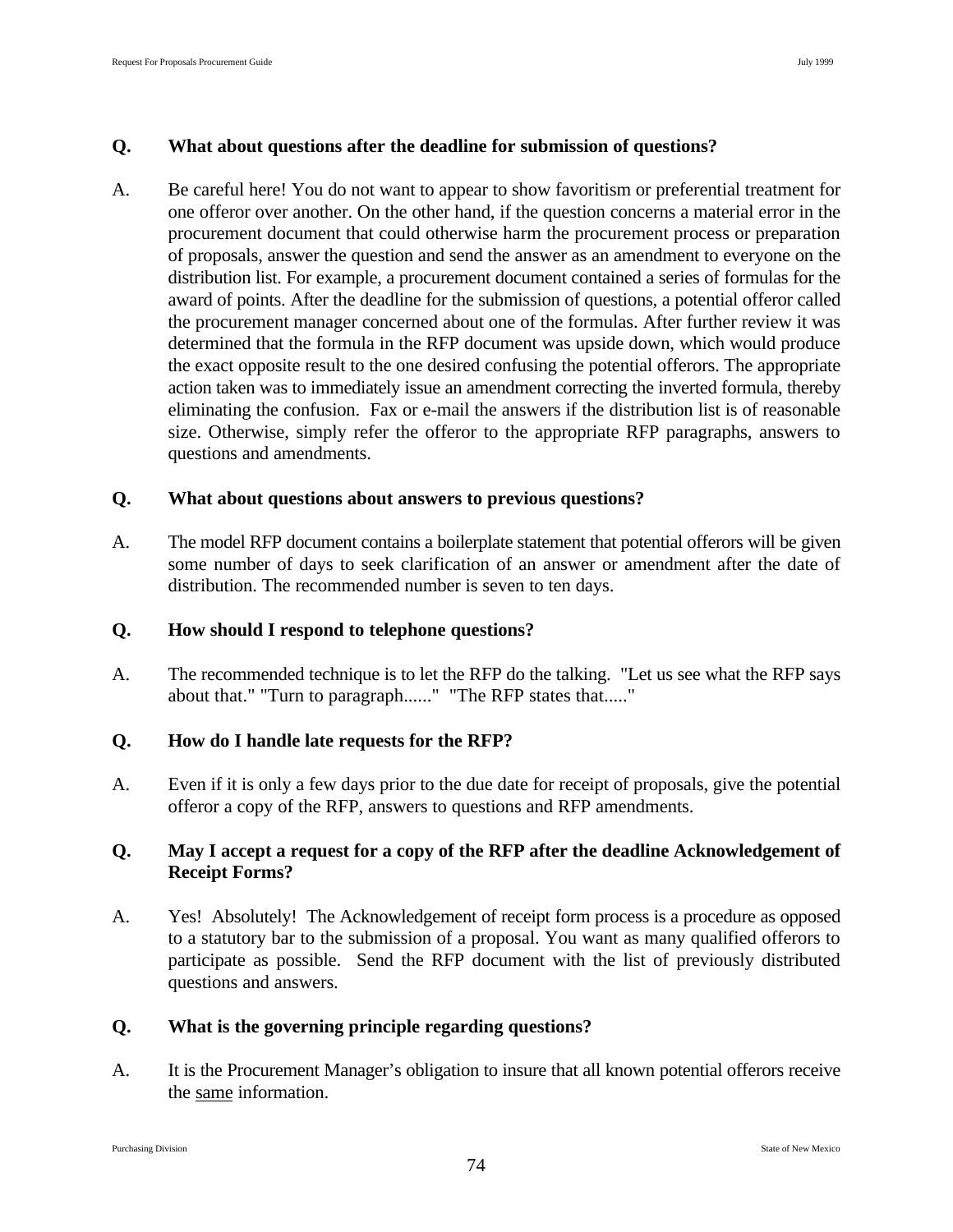#### **Q. May I distribute copies of the pre-proposal conference attendance sheet?**

A. Yes! The pre-proposal attendance sheet is treated as a public document as well as the procurement distribution list, not the completed Acknowledgement of Receipt forms, the list of offerors who submitted proposals and the list of finalist offerors. Experience has shown the many of the best proposals submitted were the result of partnerships among several offeror organizations. It is not at all uncommon for an offeror to gather resources from several sources to provide a comprehensive solution. Treating the procurement distribution list and pre-proposal conference attendance sheets as public documents fosters collaborative efforts. The other two procurement lists tend to maintain a competitive environment.

### **Q. May I use e-mail for the distribution of questions, answers and amendments?**

A. Yes! Include and acknowledgement of receipt form with the e-mail that may be returned by facsimile.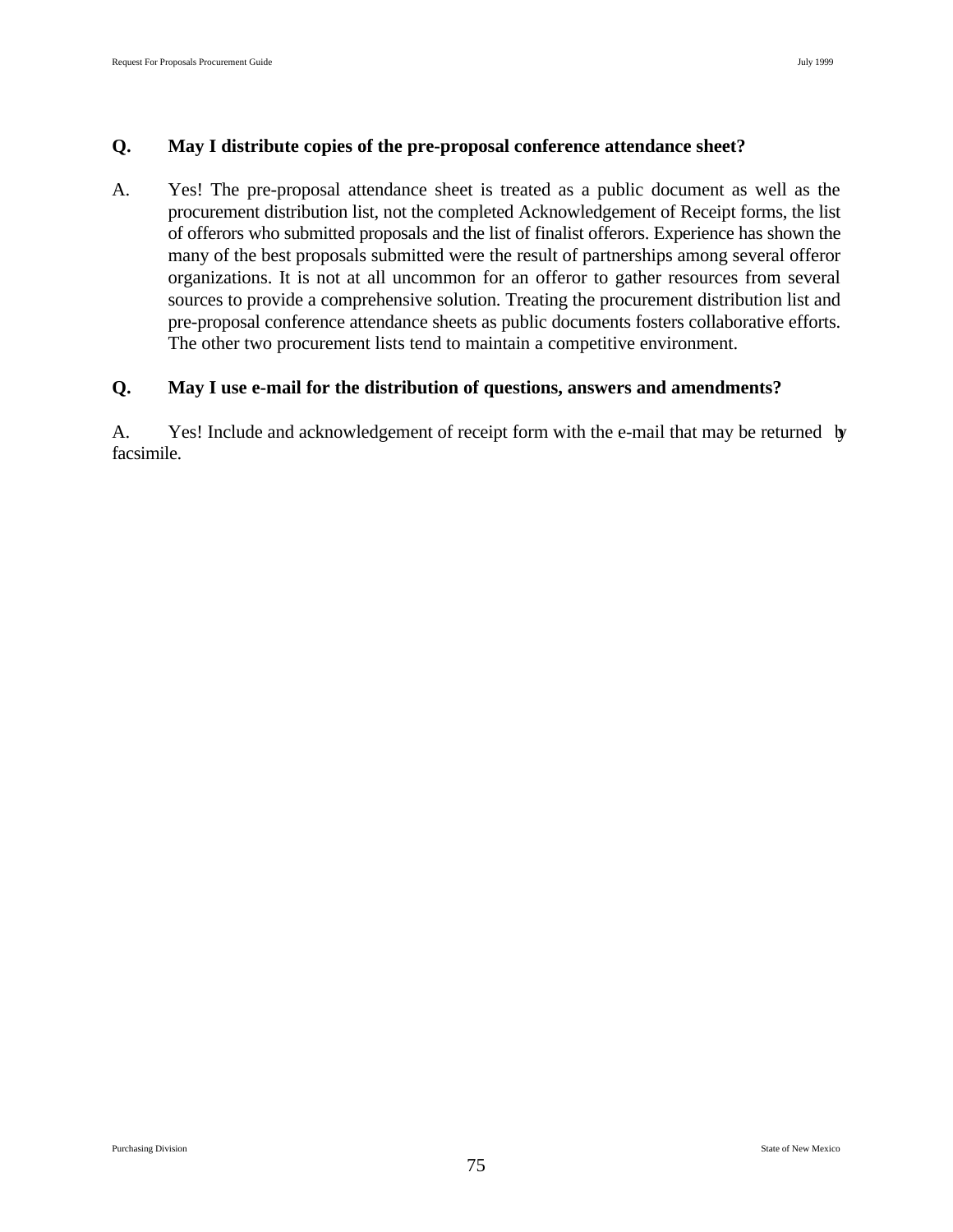Request For Proposals Procurement Guide July 1999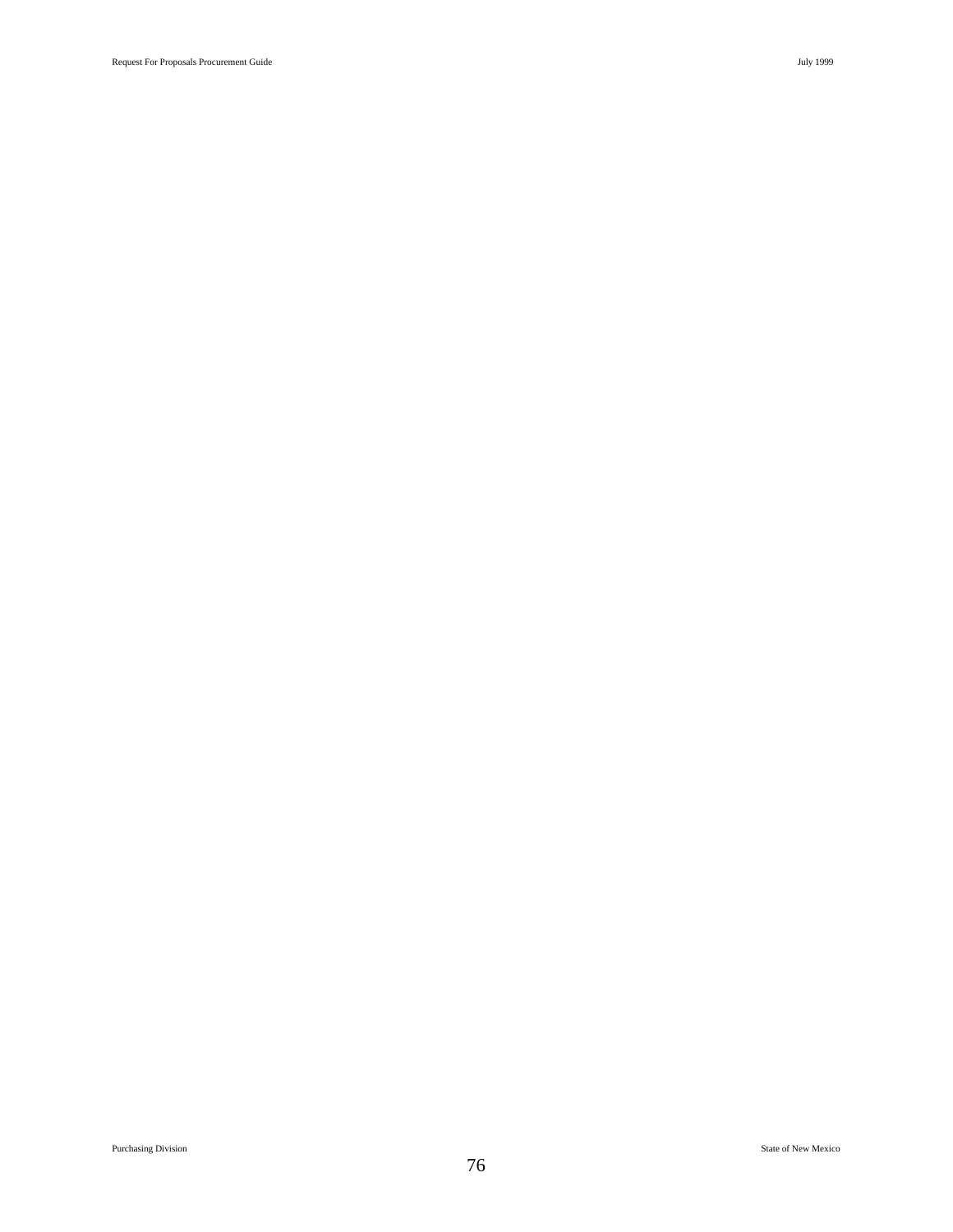# **CHAPTER SEVEN**

# **PREPARE THE DEMONSTRATION AGENDA**

You want this procurement to result in a successful project, don't you?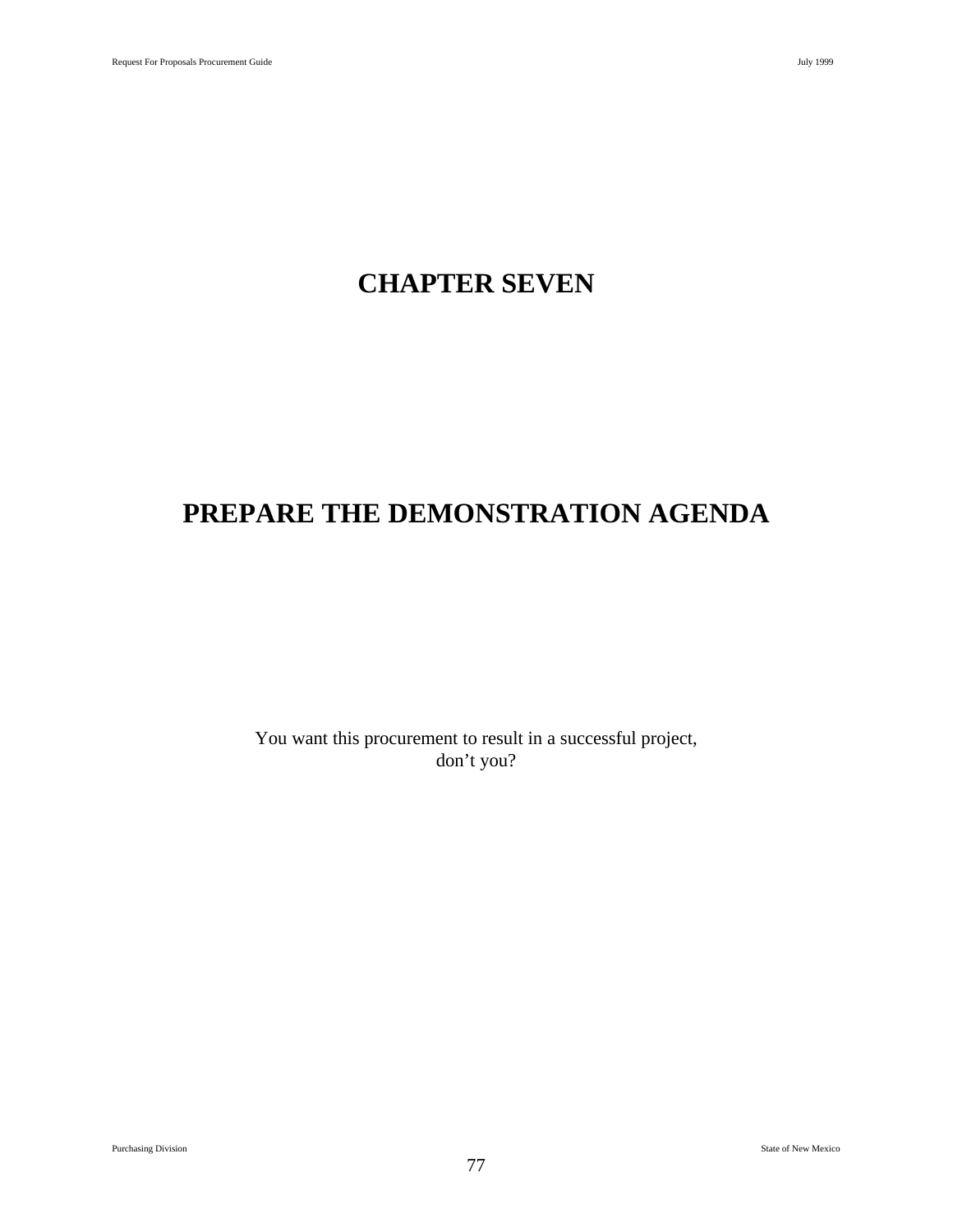Request For Proposals Procurement Guide July 1999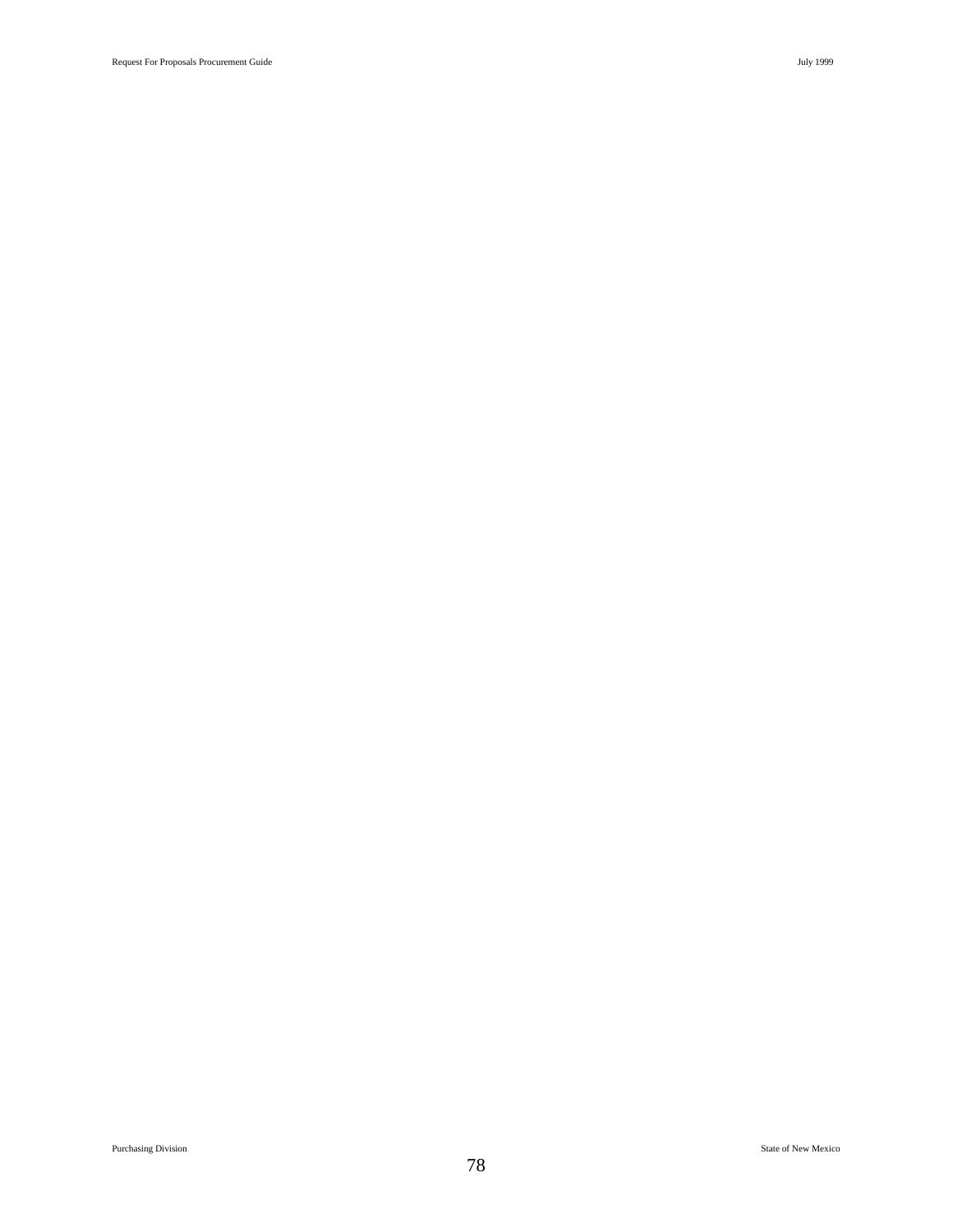## **A. CAN IT BE DEMONSTRATED?**

Demonstrations have been an integral part of computer system hardware and software procurements for many, many years. They have been used as an aid for the evaluation of a wide variety of goods or items to tangible personal. Therefore, there is nothing new about demonstrations. Wrong! The use of computer technology is pervasive throughout the professions, management, and a wide variety of professional and other services. Personal computer software innovations are announced every day. New tools and techniques are available today that did not exist a couple of years ago. The Internet has provided access to an ever expanding collection of information resources, tools and techniques. Research and development is occurring at a similar rate in many segments of industry. Demonstrations are often the best way of determining usability and equivalence.

# **B. PREPARE DEMONSTRATION AGENDA**

The objective of the demonstration agenda is to provide a uniform guide that will graphically illustrate how the offeror's goods can perform relative to the RFP scope of work, show how it will be done (ease of use) and show how it will connect with goods, systems or practices already in place.

There are two key elements concerning the conduct of an information system demonstration and the preparation of the demonstration agenda.

- The demonstration agenda should include a list of core system functions that are to be demonstrated including a list of reports that are to be produced or other applicable requirements.
- Whenever possible, have the system demonstrated with your data. Provide the offerors a diskette or tape containing the data. Almost any system works well with canned demo data. It does not necessarily follow that the system will work well with your data.

For procurements for other types of goods build the demonstration agenda from the RFP scope of work statement followed by the mandatory and desirable specifications.

More than one Evaluation Committee has been fooled by an offeror controlled system demonstration. That is why the conduct of demonstrations is set by the Evaluation Committee not by the offerors. The demonstration agenda is the technique for this vital control. It should be very specific and include a system overview limited to 30 minutes followed by an orderly and thorough demonstration of each core system component and report. This should be followed by a demonstration of desirable functions documented in the RFP and offeror's proposal. The last portion should address additional optional programs or features that were a part of the offeror's proposal. The very last item on the agenda should allow for a discussion of the best and final offer.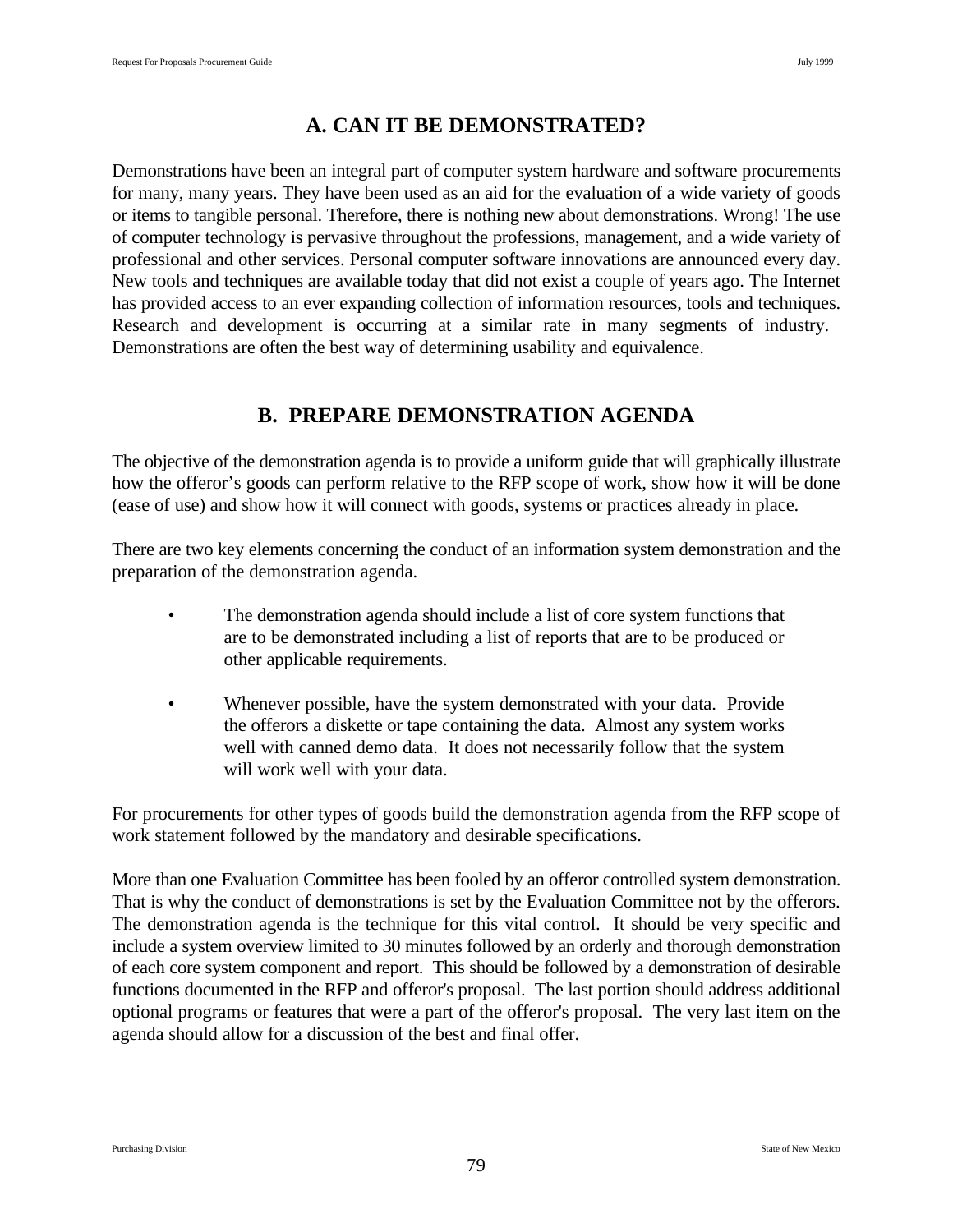It is far easier to evaluate different systems if the data is identical. For example, transaction processing and reports can be directly compared. The time spent in collecting and distributing common comprehensive data for the demonstrations has proven to be an excellent investment.

Software can always be demonstrated. Therefore, software should always be demonstrated.

Because of size, complexity and cost, large hardware may not always be demonstrated. If that is the case for a particular procurement, skip the demonstration and insert an extended acceptance test phase of 30 days or more into the RFP as a business requirement. Require the offerors to submit a thorough acceptance test plan as part of the proposal. If the procurement is for a large amount or large physical size, then the procurement manager should conduct site visits where the equipment is in operation and can be inspected and tested. Conduct tests!

# **B. QUESTIONS AND ANSWERS**

### **Q. When is the demonstration agenda distributed?**

A. The demonstration agenda is distributed to offerors who submit proposals at the time of submission or as soon as possible thereafter. This gives the offerors adequate time to prepare for the demonstration.

### **Q. What are the key elements of a successful demonstration?**

A. A successful demonstration is one in which the Evaluation Committee is able to clearly evaluate the functional capabilities of the proposed system and the quality (knowledge, skills and experience) of the offeror staff who will be supporting the system and the project.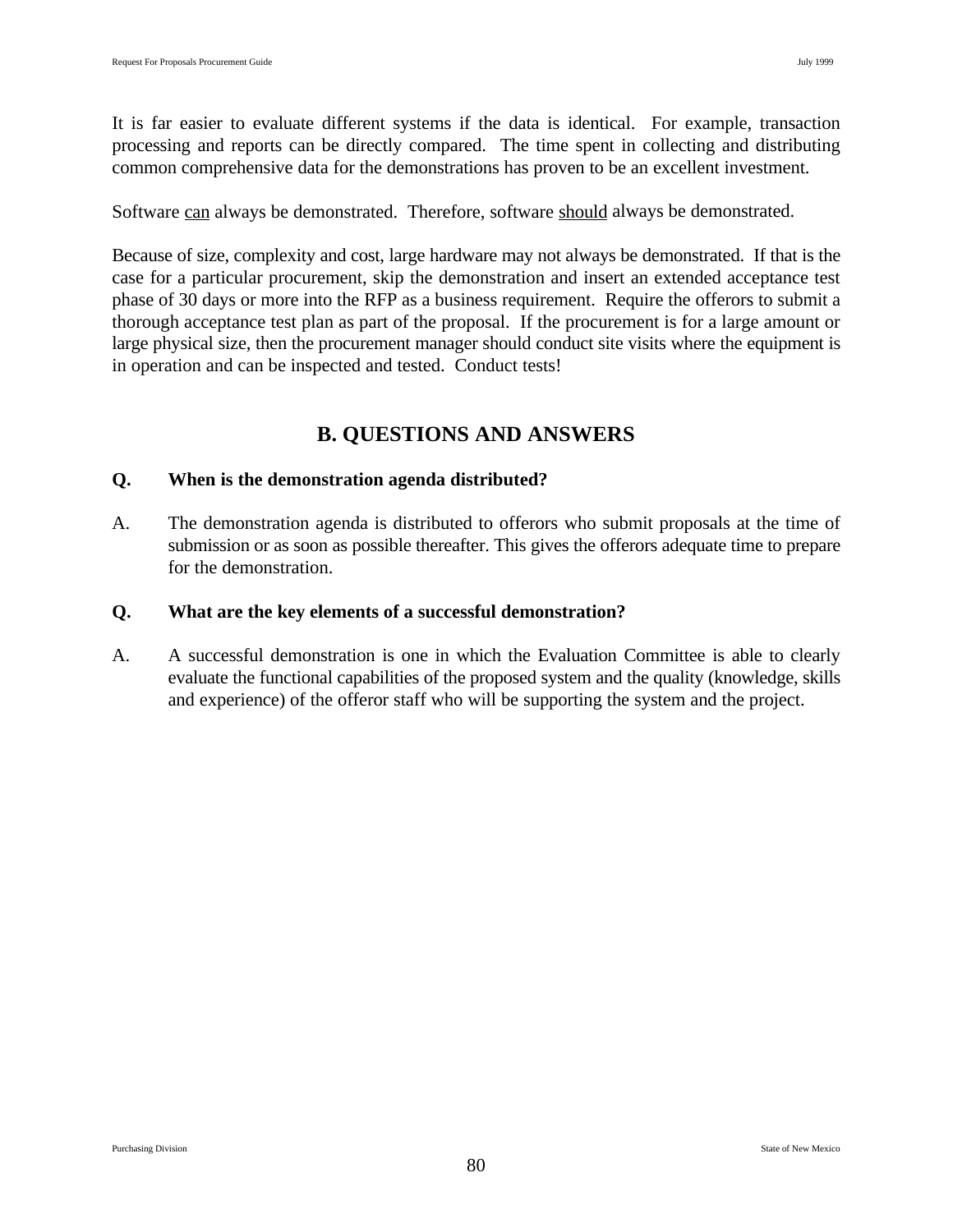# **CHAPTER EIGHT**

# **PREPARE FOR THE EVALUATION**

It is the dog you don't see that bites you.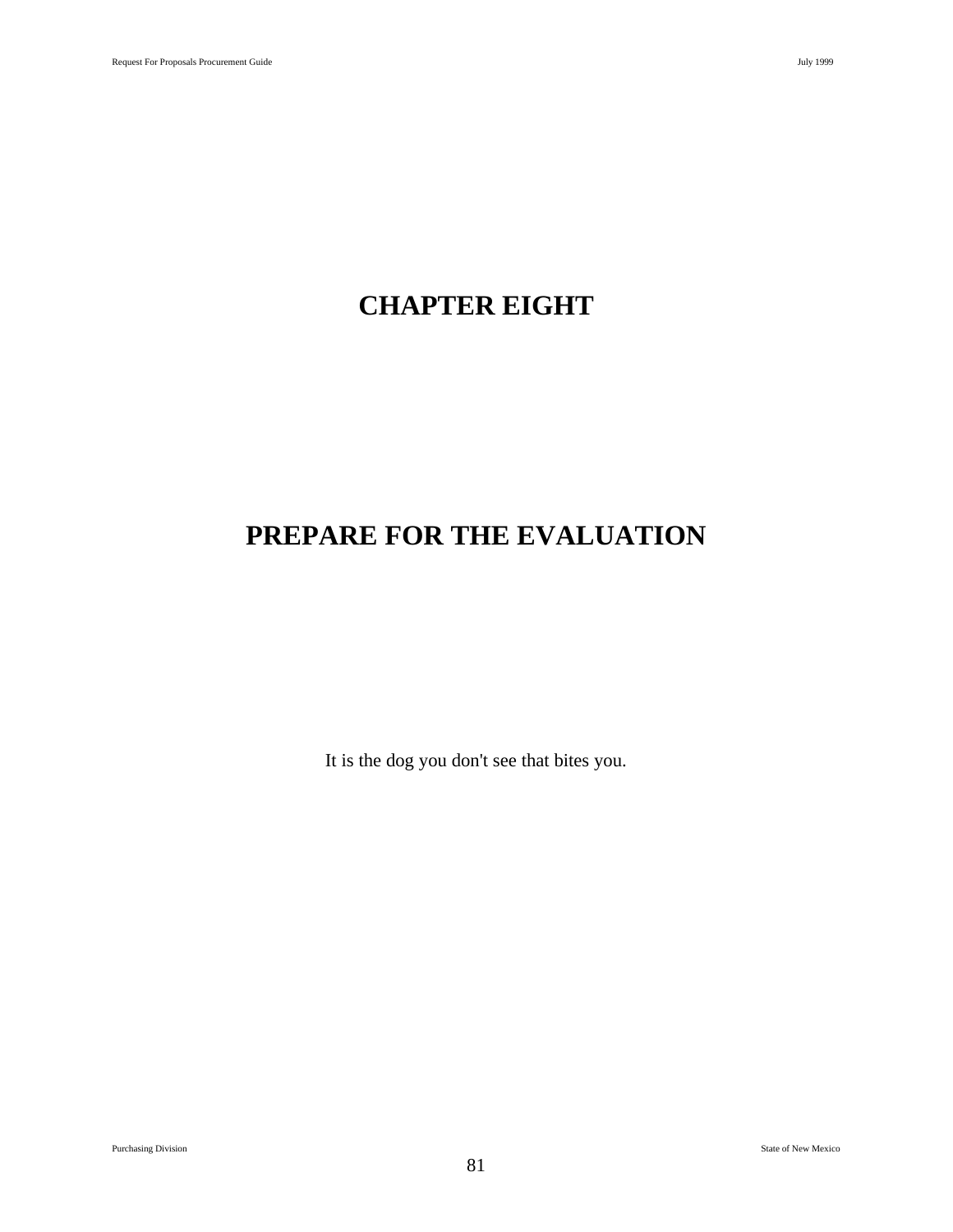Request For Proposals Procurement Guide July 1999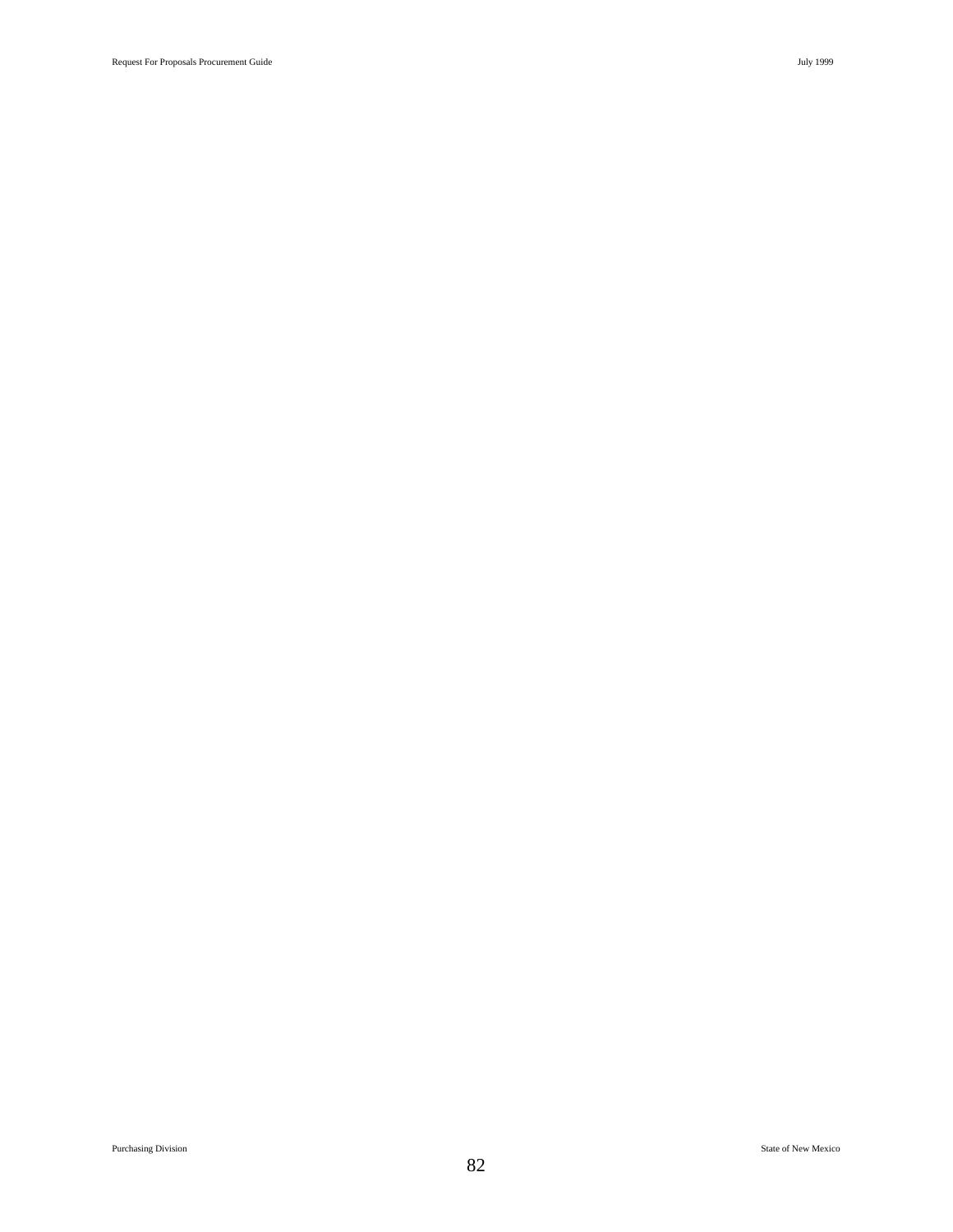# **A. MANDATORY REQUIREMENTS CHECKLIST**

A Mandatory Requirements Checklist is required to verify compliance with the mandatory requirements. This is a simple but essential step in the process. Experience has shown that people forget items if they are not using a uniform checklist to guide the verification process. Prepare the checklist and have the Evaluation Committee validate it before proposals are due.

# **B. RECEIVE PROPOSALS**

It is vital that the Procurement Manager or responsible designee be available at the appointed time and location to receive, record and time stamp proposals. The clock or watch must be accurate. There should be a designated secure storage area in which to place proposals as they arrive.

LATE PROPOSALS ARE NEVER ACCEPTED. Do not accept or take possession of a late proposal. If the late proposal is being delivered by common carrier simply refuse to accept delivery.

# **C. QUESTIONS AND ANSWERS**

### **Q. May I accept a faxed proposal?**

A. No! A statement to that effect should appear in the RFP Submission of Proposal paragraph. Several potential offerors who were running late have attempted to beat the deadline for receipt of proposals by starting a facsimile transmission with the actual hard copy proposals arriving sometime after the deadline. If the machine is broken or occupied, potential offerors could claim that the proposal would have been timely. Therefore, it becomes the Procurement Manager's fault that the proposal was late. The solution to these and other potential problems is to prohibit faxed proposals.

## **Q. What do I do with a late proposal?**

A. Do not accept the proposal. Do not take possession of the proposal. Record the name of the company, the time the proposal was received and the name of the company representative or commercial carrier attempting to deliver the proposal.

### **Q. What is the most important thing to do at this point in the process?**

A. Depending upon the time of the year, the most important thing may be to reserve a room for the storage of the proposals and a place for the Evaluation Committee to meet and complete its work. The capitol building conference rooms are usually unavailable just prior to, during and just after a legislative session.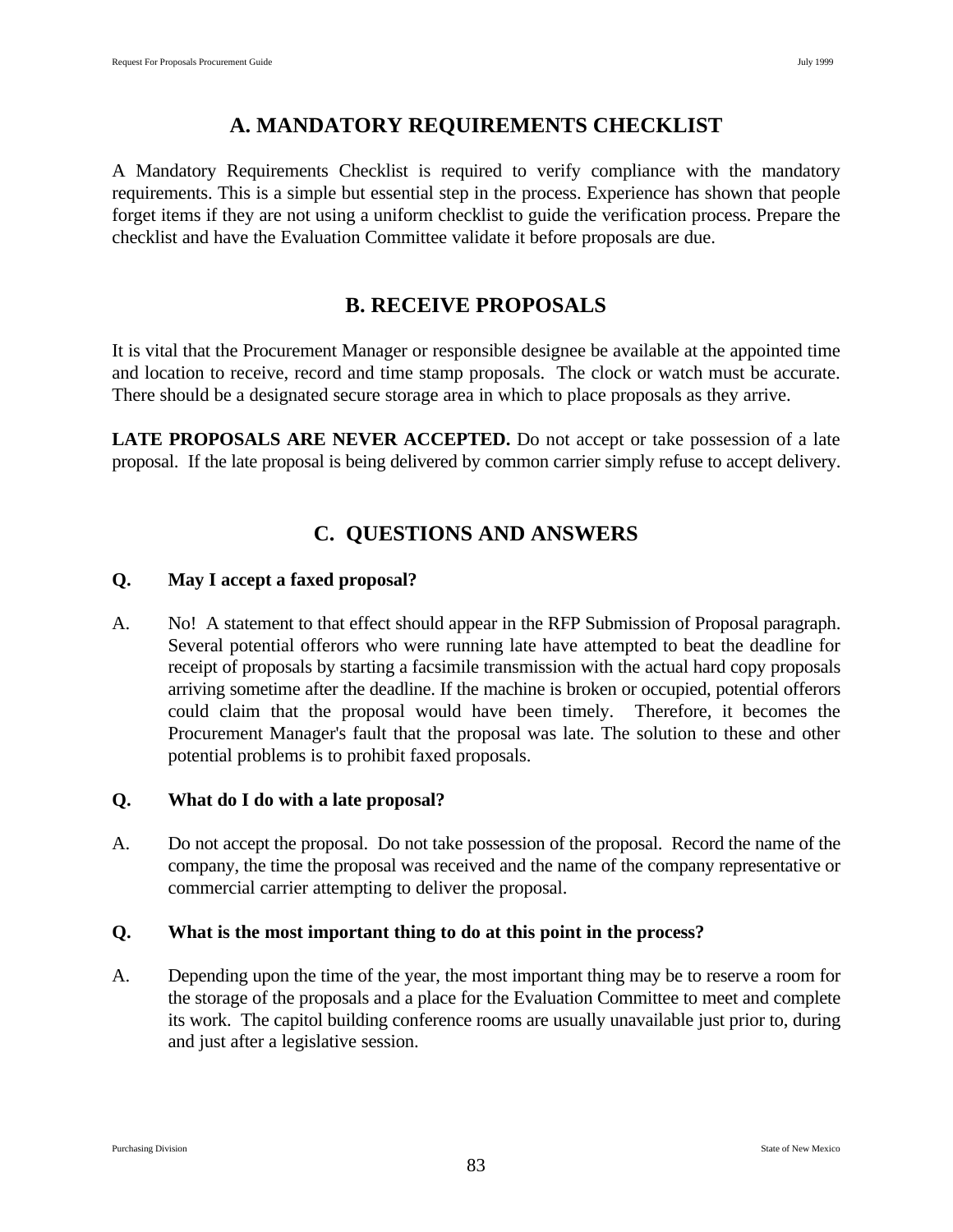## **Q. What is the next most important thing?**

A. Make sure you still have an Evaluation Committee. Office priorities may have changed. Because of illness, jury duty or a wide variety of other reasons, one or more of the members of the Evaluation Committee may have to be replaced and a new member educated on the procurement.

## **Q. What documents are required for the evaluation?**

A. A mandatory requirements checklist, the list of weighted subfactors and the reference questionnaires.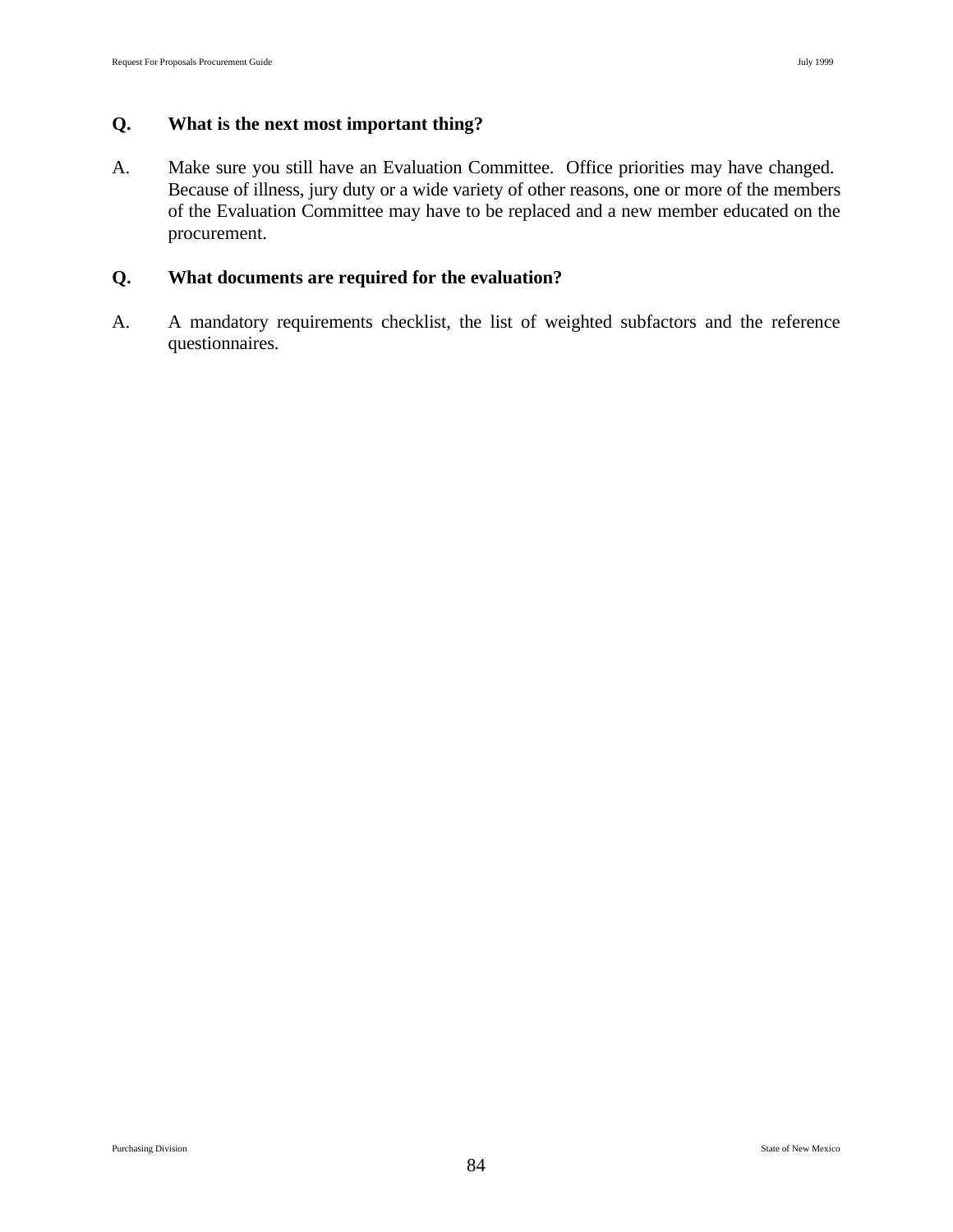# **CHAPTER NINE**

# **CONDUCT THE EVALUATION**

## DO RIGHT!!

Do the right thing for your agency, the offerors who have submitted proposals, and yourself.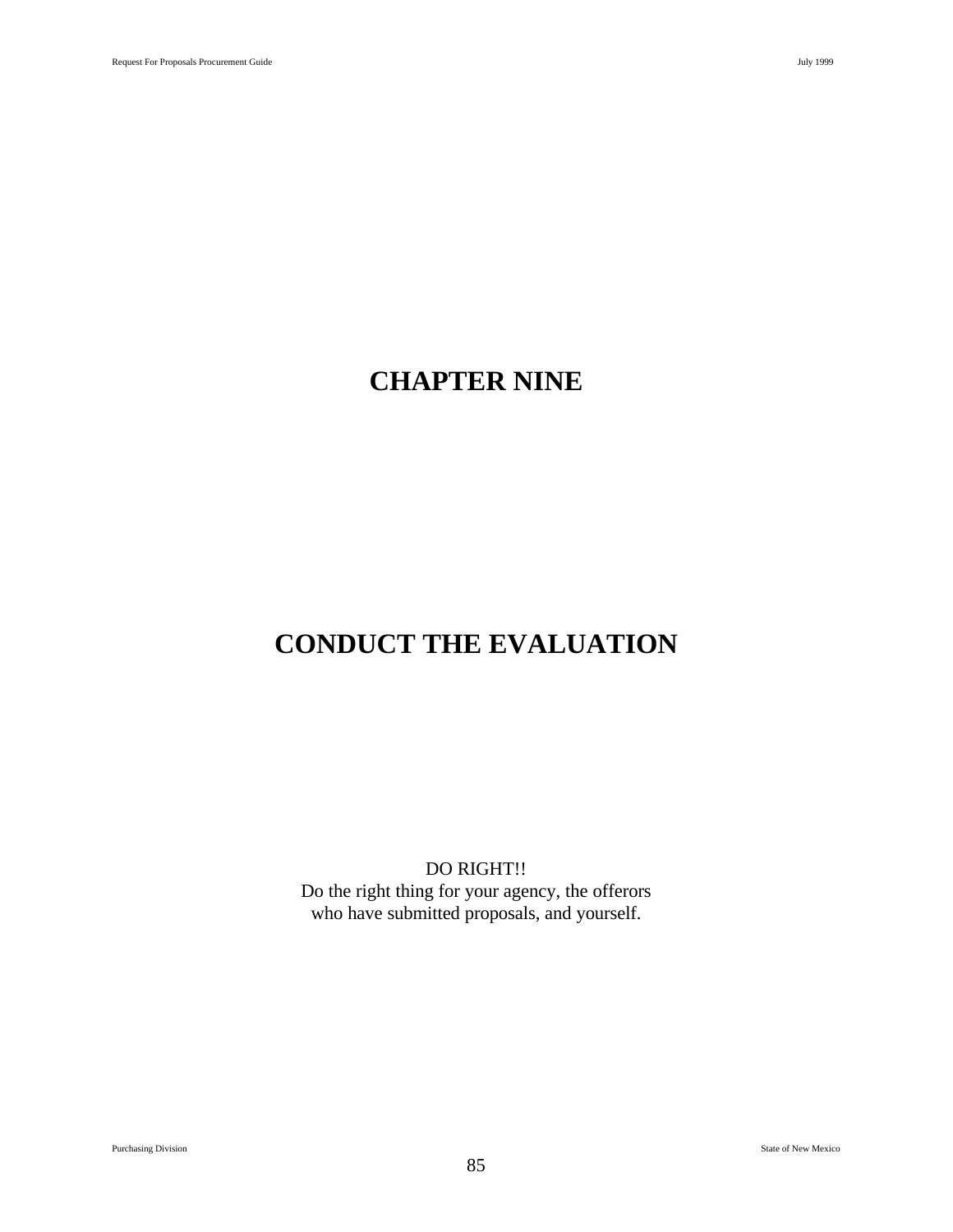Request For Proposals Procurement Guide July 1999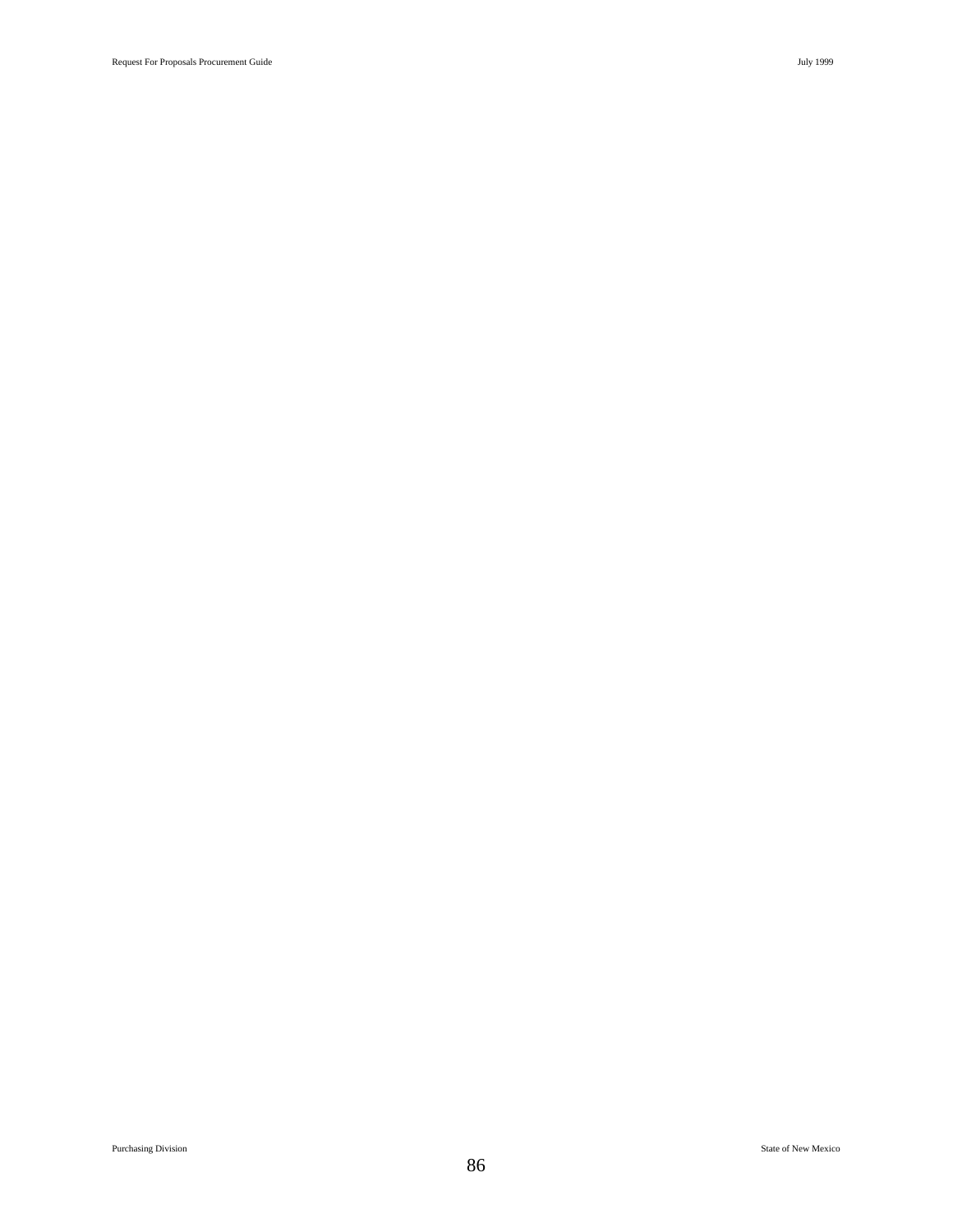# **A. CONDUCT THE EVALUATION**

The following list of steps and procedures constitute the Structured Evaluation Methodology. **The Procurement Manager is responsible for insuring that the methodology is followed.** Several of the steps must be completed before the proposals are evaluated.

### **• List of Offerors**

Prepare a list of the names of the companies who submitted proposals. This list is a public record.

### **• Extract Cost Proposal**

The Procurement Manager must extract the financial portions from the proposals. After verifying that the costs are proposed in accordance with the requirements set forth in the RFP, the financial portions of the proposals are placed in a sealed envelope, locked cabinet or desk, or a safe. The financial evaluation is completed after all other evaluation factors, except for oral presentation/system documentation, are completed and agreed to by the Evaluation Committee.

If the financial portions of an offeror's proposal fails to meet the mandatory requirements, the proposal will be presented to the Evaluation Committee which will make a disqualification determination.

### **• Mandatory Requirements**

The first step in the evaluation process is to verify conformance with mandatory requirements. Use the mandatory requirements checklist. This verification process may be completed by the Procurement Manager or a subcommittee of the Evaluation Committee. The completed checklists are placed in the procurement file. Areas of non-compliance are presented to the Evaluation Committee as a whole for a disqualification determination.

### **• Non-Responsive Proposals Eliminated**

Non-compliance with mandatory requirements must be addressed by the Evaluation Committee as a whole. The non-compliance must be deemed **material** by the whole committee before the proposal is rejected as being non-responsive. The RFP document should have included the right of the Evaluation Committee to waive minor irregularities and the right to waive mandatory requirements under certain circumstances. Minor technicalities may be and should be waived. If the Evaluation Committee is not absolutely clear regarding the response, obtain a written clarification from the offeror before the determination is make. Don't guess.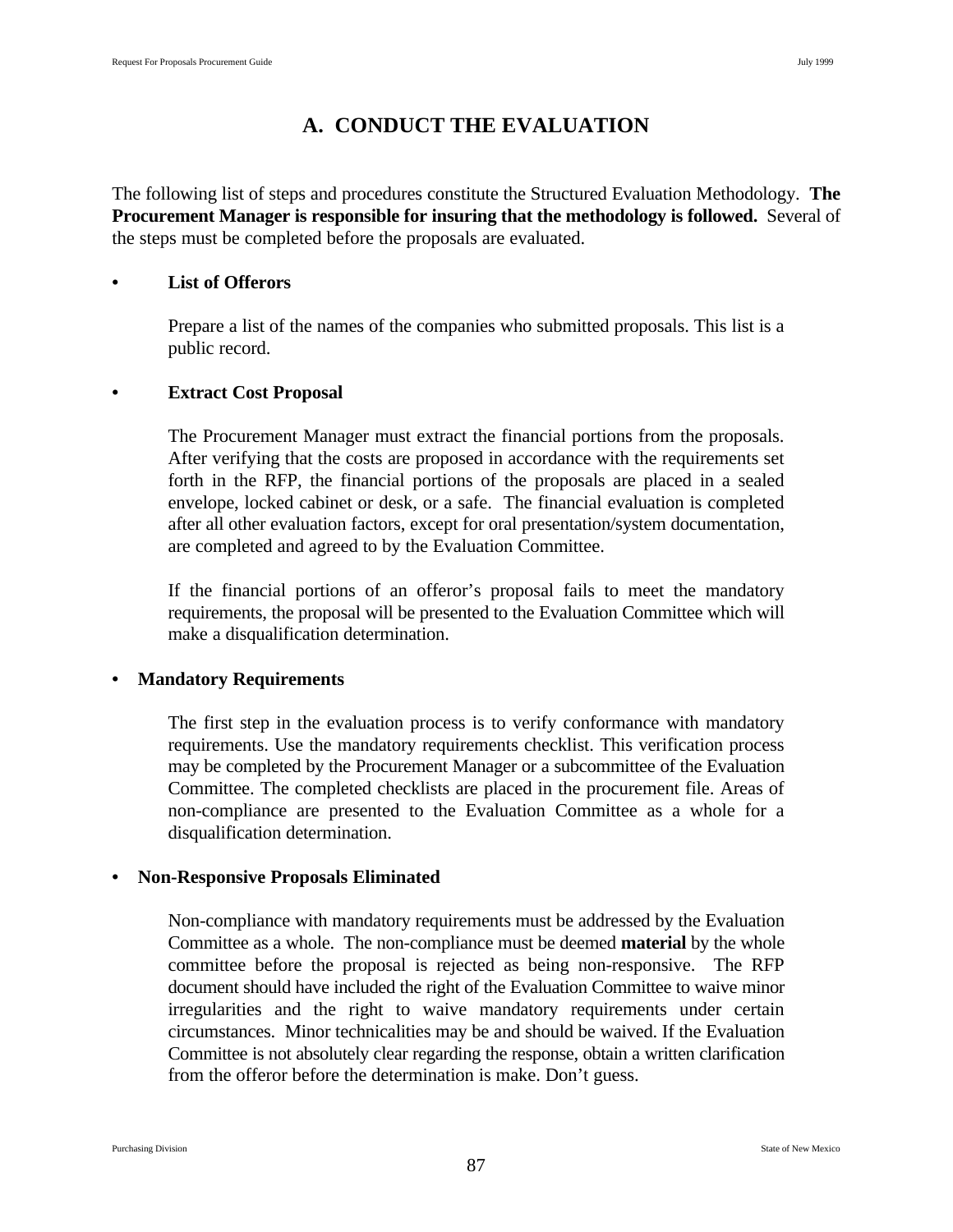Occasionally, a specification is poorly worded or confusing to the offerors. That fact may be apparent only after the proposals are submitted and reviewed. If it is obvious that the specification was confusing, the Evaluation Committee may waive the specification for all offerors. If there were points associated with the specification, the total points are reduced by the number of points assigned for the confusing specification. The procurement process continues as before. **The Evaluation Committee may not waive mandatory requirements selectively**. The Evaluation Committee may not waive different mandatory requirements for different offerors.

The Procurement Manager is responsible for the preparation of the non-responsive written determination as specified in the procurement regulations. A properly prepared letter will usually suffice. The Procurement Manager must write a letter to the non-responsive offeror at this point in the process. The letter must clearly state the grounds for the non-responsive determination.

#### **• Study the Proposals**

The Evaluation Committee must be given adequate time to study the proposals and prepare for the proposal evaluation. During this preparation time, Evaluation Committee members should be instructed to provide the Procurement Manager with requests for clarification.

### **• Review Terms and Conditions**

While the Evaluation Committee is reviewing the proposals, the Procurement Manager should extract for separate review any offeror responses to the contract or price agreement terms and conditions that were included in the solicitation. For most procurements, this review is conducted by the purchasing personnel or legal counsel assigned to the procurement. Clarifications may be required. This review process is overlapped with the evaluation to insure that the evaluation is performed based upon a uniform set of terms and conditions. The results of the review are incorporated in the finalist notification letters as discussed in the next chapter.

### **• Clarify Proposals**

Discussions are authorized and recommended for the purpose of clarifying aspects of the proposals. Proposals may be clarified, but not amended at this point in the procurement process. Discussions are initiated at the request of the Procurement Manager, not by offerors.

Telephone calls have resulted in more protests than any other cause. The following are some recommendations to prevent protests from this source:

All calls to the offeror's representatives for clarification of proposal elements are handled through the Procurement Manager.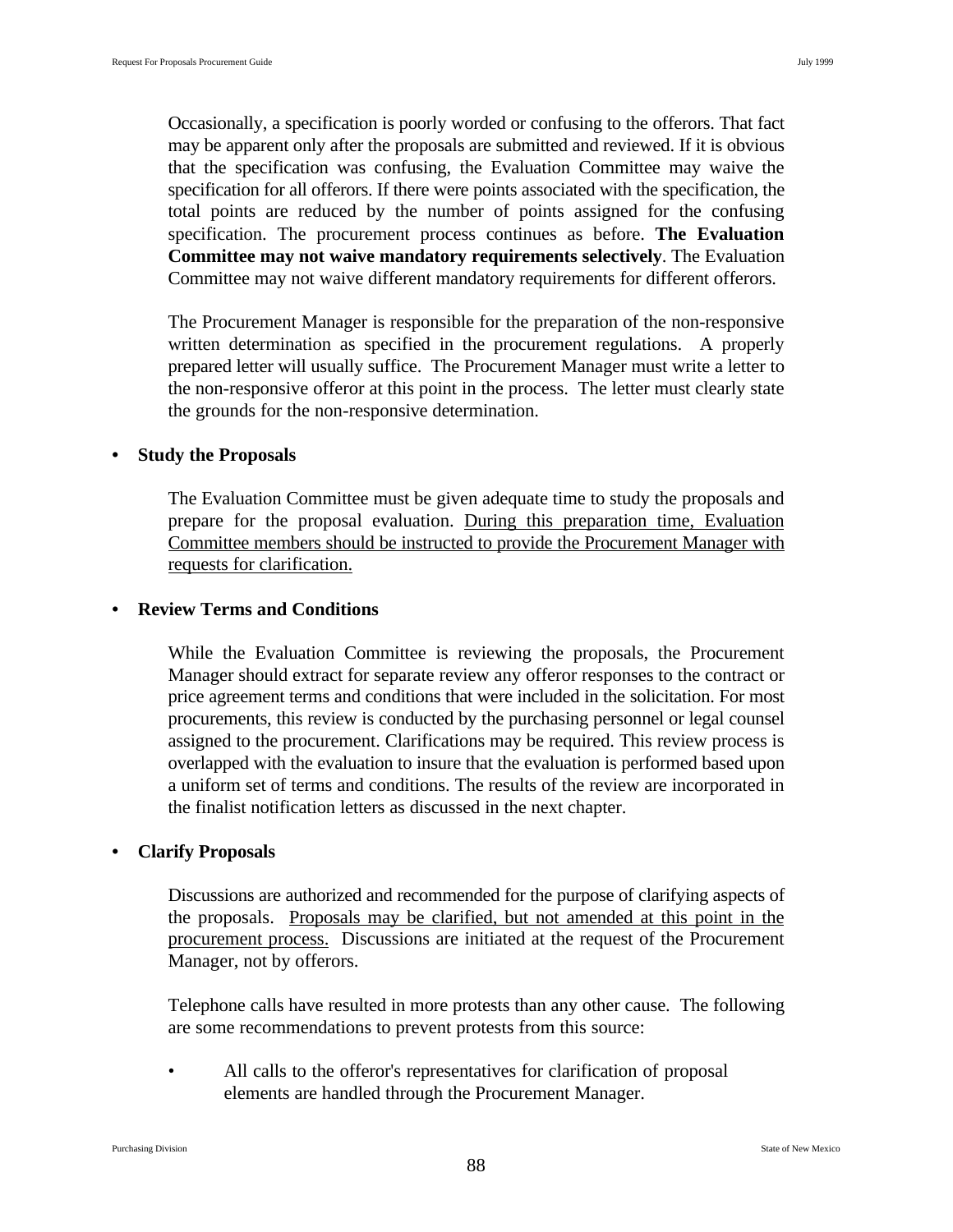- The Procurement Manager or designee keeps a log of telephone calls placed and documents responses.
- The Procurement Manager or designee requires that the offeror submit the answers in writing if the question concerns a vital evaluation component that could determine the outcome of the evaluation or lead to a disqualification.
- When talking with an offeror representative use a conference call or speaker phone if possible and have someone write down the response.

Significant clarifications should be requested in writing with the offeror response faxed to the agency and added to the offeror's proposal. Never, never, never allow any offeror representatives to meet directly with the Evaluation Committee.

### **• The Horizontal Evaluation**

The committee or team evaluation approach has worked extremely well to eliminate biases and to arrive at sound collective decisions. The Evaluation Committee members have had an opportunity to thoroughly review each offeror proposal and compare the responses by subfactor. Then the proposals are scored horizontally against each other as well as against the uniform criteria by subfactor in an Evaluation Committee meeting. That is, each proposal is scored verbally in turn against the sub-factor by each Evaluation Committee member with open discussion of the scoring after each proposal is scored. If there is a significant disparity in the scoring, the Procurement Manager will call for a discussion of the scoring with discussion provided by at least the members offering the highest and lowest scores. This focused discussion is followed by a rescore of the proposal against the subfactor. Based upon the discussion, Evaluation Committee members may change their initial scores or leave them unchanged. The results are recorded and the scoring is initiated for the next proposal for the subfactor. At the conclusion of each round of scoring by subfactor, the Procurement Manager will pause to give the Evaluation Committee time to reflect on the scoring results to the extent that Committee members are satisfied that the most responsive proposal received the most points and each proposal received proportionally fewer points in direct relationship of the quality of the response compared to the subfactor. In this methodology the best response does not necessarily receive all of the available points for the subfactor. The best response may receive only one-half of the points and the poorest response only one-third of the points. On the other hand, if all of the responses are excellent, then all of the proposals will receive all or nearly all of the points.

Since this step is critical to the effective use of the methodology, the process is redescribed for clarity. Each member of the Evaluation Committee is given an opportunity to rate/evaluate each proposal by subfactor. All proposals are to be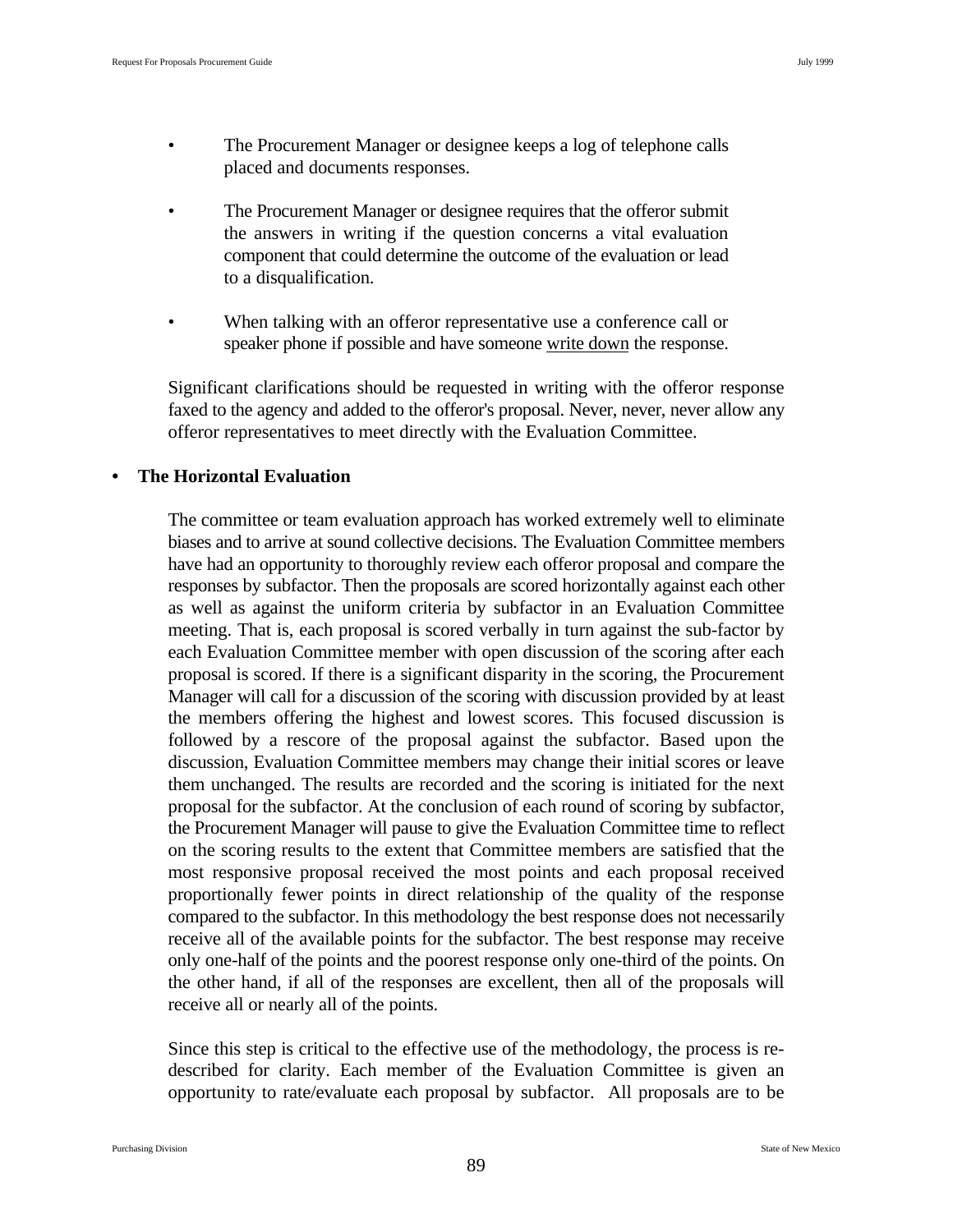evaluated in turn by evaluation sub-factor. That is, proposal one is evaluated for factor one sub-factor A. Proposal two is evaluated for factor one subfactor A, etc. Individual members scores are averaged and the averages recorded by the Procurement Manager. If there is a disparity between member ratings for a particular evaluation subfactor, then the Procurement Manager must give the highest and lowest rating members an opportunity to defend their ratings. Each member in turn is polled and the individual member ratings are averaged to obtain the consensus final score. The next round, proposal two is evaluated for factor one subfactor B, etc. and the evaluation is initiated by the next member of the Evaluation Committee. The proposals and initiating committee members are rotated in order. **The entire evaluation must be completed with the Evaluation Committee working as a group not as individuals working alone.**

If a member requests a clarification, the Procurement Manager will move the scoring process to another sub-factor until the clarification can be received and submitted to the Evaluation Committee at the scoring session.

In addition to recording the scores, the Procurement Manager should be taking notes of Evaluation Committee comments and concern for use in the Evaluation Committee Report and the finalist notification letters.

#### **• Call References**

Each reference will be asked the same questions and the answers recorded on the reference questionnaire. There are several acceptable approaches for contacting references. One member of the Evaluation Committee can call all of the references. Each member of the Evaluation Committee can call one reference from each proposal. The Evaluation Committee may appoint an individual outside of the committee to call the references. In any case, copies of the completed questionnaires are provided for all members of the Evaluation Committee and the points are awarded at a joint Committee meeting.

The evaluation subfactors were developed from the list of questions. The reference response to a series of questions, therefore, becomes a basis for evaluating that subfactor. The subfactor scores are determined by the Evaluation Committee as a whole similar to all other evaluation subfactors. The subfactor scores may be averaged across the references to obtain final scores for the offeror.

Most projects of any size involve more than a single party. For example, there is usually a project manager or contract manager, a user organization and technical support. Experience has shown that the three parties may have vastly different perspectives on the quality of the contractor's performance. The only way to obtain an accurate assessment is to contact all three parties for each reference. Simply ask the contact person for names and telephone numbers of the other parties.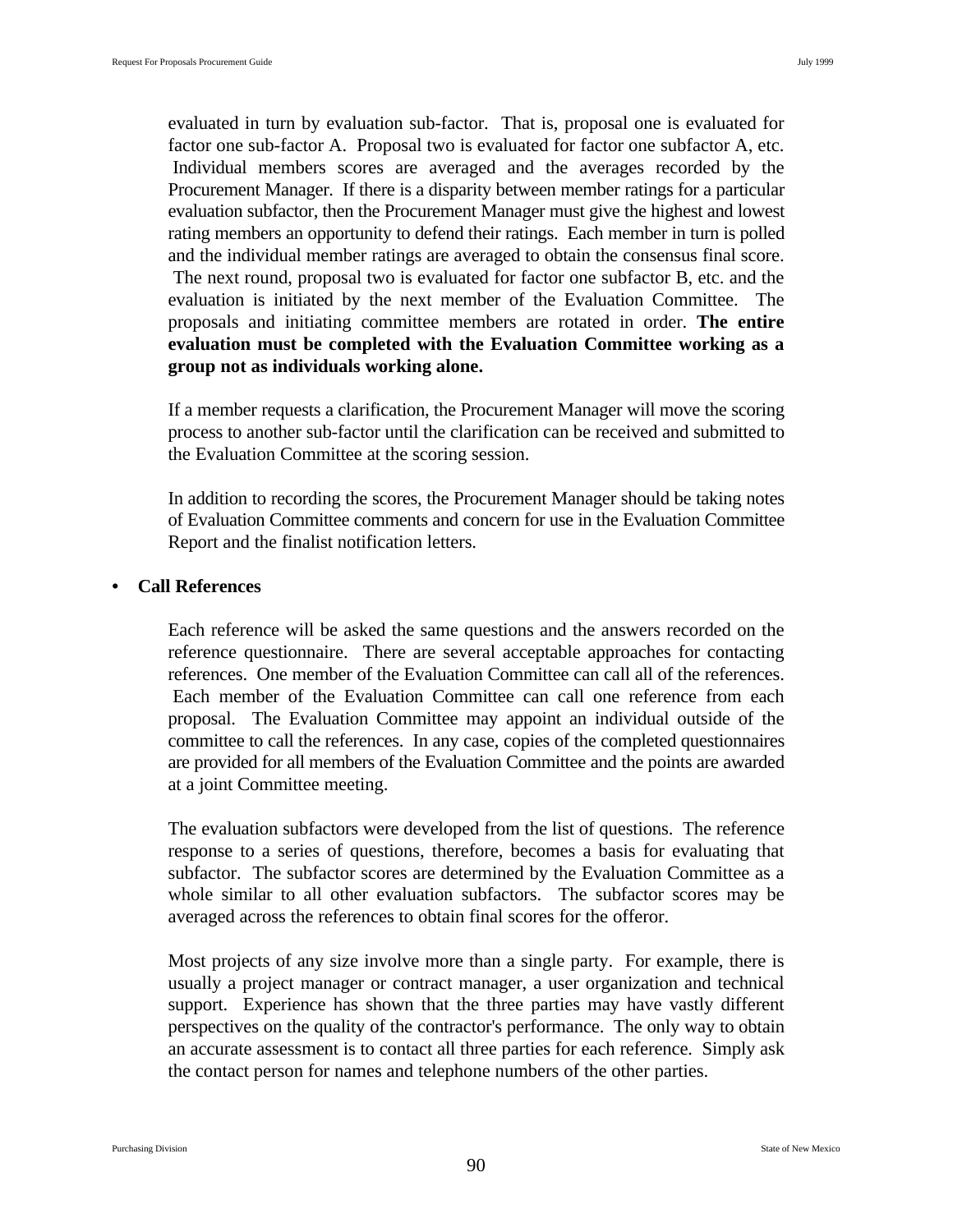Another useful technique is to daisy chain references. That means asking each reference for another reference. It is very likely that the reference also checked references before entering into the contract. This is an excellent technique for expanding the contractor's supplied list of references which often produces more accurate assessment of the offerors products and capabilities.

If an offeror is proposing the use of a subcontractor for a significant portion of the contract, then the subcontractor's references should be thoroughly checked as well. For professional services contracts, it is very useful to require and check both corporate and individual references of key personnel that will be assigned to the project.

When properly checked, references have proven to be a wealth of valuable information. Information supplied by references has frequently resulted in specific contract provisions designed to protect the interest of the agency and State. For example, if contractor personnel were frequently diverted to other business opportunities during a given contract, the agency may want to add a specific contract provision governing the reassignment of contractor personnel. Those who say that checking references is a waste of time simply don't know what they are talking about.

### **• Assign Cost Points**

After all of the aspects of the proposals have been evaluated, the Procurement Manager discloses the offeror proposed costs to the Evaluation Committee. At that time points based on the formula contained the RFP are awarded. At this point in the process, the proposals have been thoroughly evaluated and all points awarded to each proposal except of the points that may be assigned for the oral presentation and demonstration.

### **• Review Terms and Conditions**

The evaluation has been performed assuming a uniform set of terms and conditions. The results of the terms and conditions review that was conducted in parallel with the evaluation is presented to the Evaluation Committee at this time. Differences in proposed terms and conditions must be taken into consideration as part of the selection of finalists step in the process.

## **B. SELECT FINALISTS**

The model RFP paragraph concerning the notification of finalists does not indicate the number of finalists that will be selected. This omission is by design. The quality of the proposals submitted will determine the number of finalists. The evaluation should produce a ranking by points awarded and the point spread will determine the number of finalists to be selected. The following paragraphs discuss some examples that should illustrate the selection process.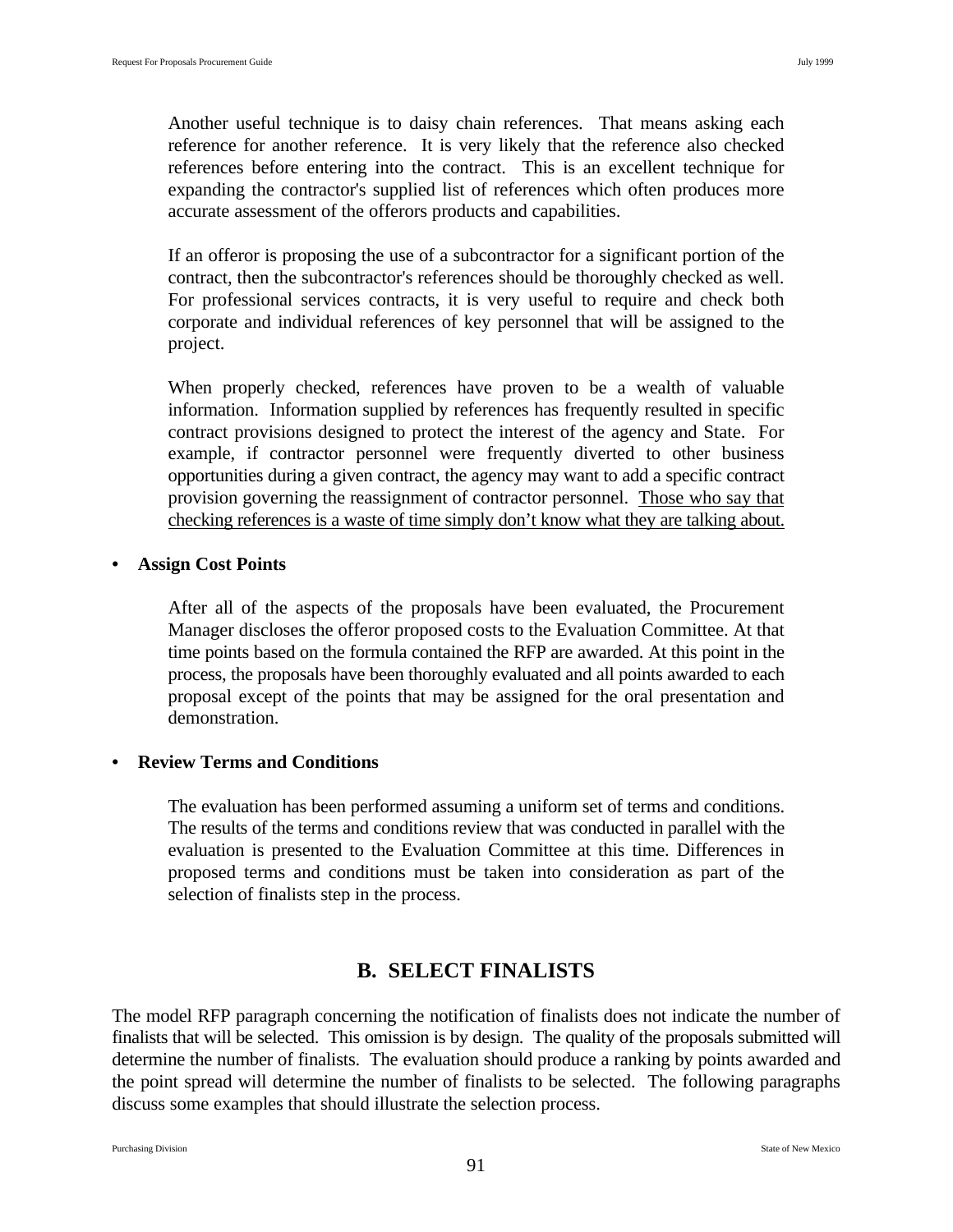There was a procurement where a total of four proposals were submitted and all were responsive but mediocre having received fewer than 700 points. In this case the Evaluation Committee designated all four proposals as finalists and specific instructions were included in the best and final letters requesting that significant areas of each proposal be readdressed as part of the best and final submission. All four offerors submitted substantial proposal amendments and all four proposals were significantly improved. All four amended proposals were reevaluated and the award was made to an offeror who scored over 900 points.

Several years ago four proposals were received in response to a professional services RFP. All four were responsive and the point spread ranged from a high of 850 points to a low of 655 points. With only 100 points remaining for the oral presentation, the Evaluation Committee was in a quandary regarding the selection of finalists. After considerable deliberation it was decided that all four offerors would be selected. That decision produced the following results. The highest-ranked proposal that was leading by 50 points finished a poor third. As it turned out, the offeror had highly-qualified proposal writers on its staff who were far more competent than the professionals proposed for the project. The proposal document was excellent, but the staff to perform the work was not knowledgeable in the application. They were weak technically as well. The offeror who was ranked second submitted an aggressive best and final offer and ended up winning the contract by a narrow margin over the fourth ranked proposal. The fourth ranked offeror had very knowledgeable staff who were involved in a critical phase of another engagement and were unavailable when the proposal was written. The proposed project staff had a significant level of application expertise and outstanding technical skills. The third ranked offeror did not submit a best and final offer and ended up in fourth place.

The previous examples illustrate the fact that through the "best and final offer" amendment process, offerors can improve their proposals and their scores. Based on the experience from numerous procurements, a general rule of thumb has been established concerning the selection of finalist. Take the remaining points for the oral presentation/demonstration and multiply by two. The highest ranked proposals within that point spread should be considered for selection as a finalist. Other proposals may also be selected if they have a reasonable chance to win the award. Over the years and after numerous procurements, that rule of thumb has proven to be a reasonable guide for single-source awards. Remember that offerors may amend all aspects of their proposals with their best and final offer.

For multiple-source awards and price agreements, another useful technique has evolved. The Evaluation Committee establishes a minimum criteria at some reasonable level, e.g. 700 points. Proposals that receive less than the minimum are not selected as finalists regardless of the point spread or number of finalists. If this technique is used, the minimum number of points should be documented in the RFP.

If the proposals were evaluated on widely varying terms and conditions, the Evaluation Committee must take this fact into consideration in the selection of finalists. Offerors who prepared their proposals based upon the terms and conditions must not be unfairly penalized when compared to another offeror who may have submitted a proposal based upon a more liberalized set of terms and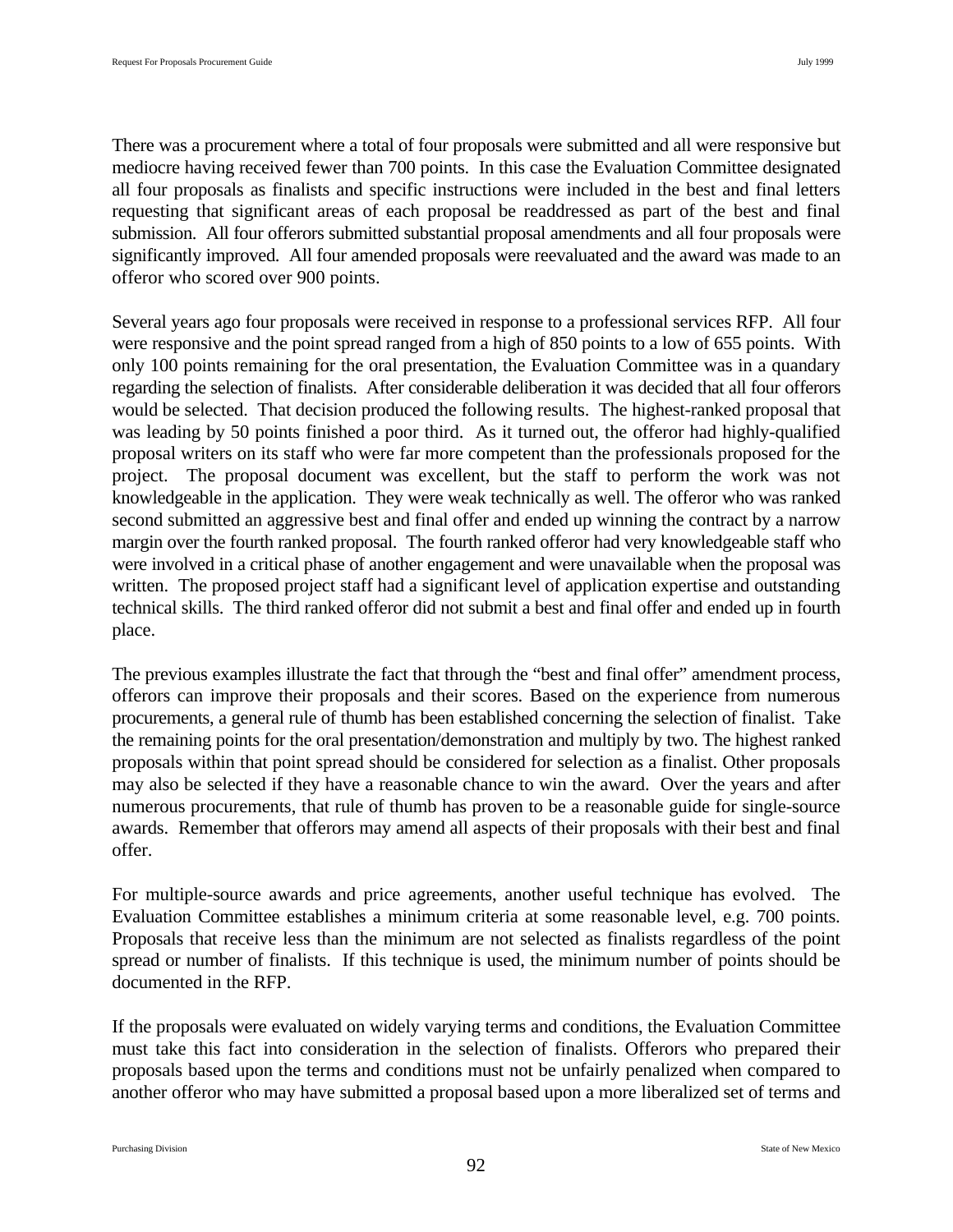conditions. The following example illustrates the point. The contract included in the solicitation contained a warranty provision of one calendar year after acceptance. Several proposals were submitted based upon that warranty provision. However, two other proposals were also submitted. One with a six months warranty and the other for ninety days. The proposed cost for the latter proposal were substantially lower thereby earning them more points than the other proposals. A far fetched example? Not at all. The State has received proposals for no cost if the procuring agency would agree to the proposed terms and conditions which require that the product be designated as a standard or required product for other public or private sector entities to use. There are frequently proposed exceptions to the State's standard contract clauses for indemnification, limits of liability and payment terms.

Since the evaluation of proposals for the previous example was not performed on a uniform foundation, contract terms, the solution is to select all of the proposals who have a legitimate opportunity to win the award and have all of the finalist offerors submit best and final offers on a uniform basis, a minimum acceptable warranty period.

### **IF AN OFFER HAS A REASONABLE CHANCE TO WIN THE AWARD THROUGH THE BEST AND FINAL OFFER PROCESS, THE OFFEROR SHOULD BE SELECTED AS A FINALIST.**

# **D. QUESTIONS AND ANSWERS**

### **Q. Is the evaluation limited to only the references provided?**

A. No! Any legitimate source of information should be used to verify the quality of the offerors products or services. However, the source must be legitimate and the response like all other sources must be recorded on a completed reference questionnaire.

## **Q. Do we need to call all of the references?**

A. The Evaluation Committee should attempt to contract all of the required references. Although only five may be required, some offerors may supply 25 or 30 references. Only five need to be contacted unless these references indicate potential problems. Then more may be called to obtain a better fix on the nature of the problem.

### **Q. Do references have to be called before selecting finalists?**

A. Yes! All evaluation factors including references must be evaluated before the selection of finalists.

### **Q. What do we do if we can not contact one or more of the offeror's references?**

A. Ask the offeror to call the references and identify a time that is appropriate for calling the reference or clarify the actual party to be contacted.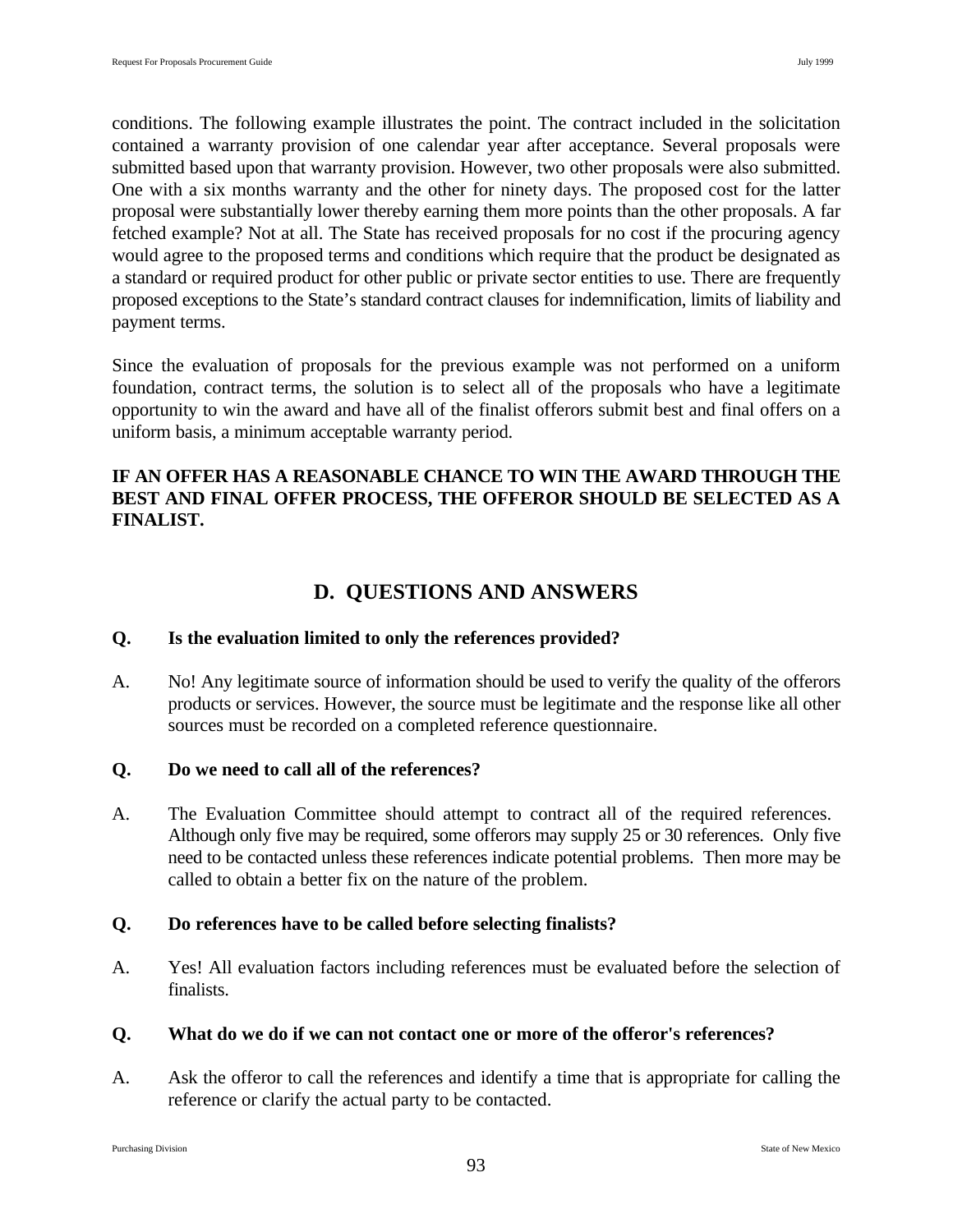### **Q. How do we handle both corporate and individual references?**

A. On professional services procurements it is a good technique to ask for a given number of corporate and individual references for key members of the project team. Two reference list questionnaires should be constructed, one for the corporate and one for the individual references.

#### **Q. What is meant by the phrase "a material mandatory requirement"?**

A. Offeror proposals are disqualified only if they failed to meet one or more material mandatory requirements as opposed to a minor technicality. Several items on the Letter of Transmittal illustrate the differences between the two types of failures. If the Letter of Transmittal is not signed by a person who is authorized to contractually obligate the organization, the proposal is not binding. That is a non-proposal, a material violation of a mandatory requirement. The proposal is non-responsive. On the other hand, if the Letter of Transmittal fails to acknowledge receipt of all amendments and the offeror is clearly submitting a binding proposal which demonstrates awareness of the contents of any unacknowledged amendments, that failure is a minor technical irregularity that should be waived. If the Evaluation Committee requires some additional guidance, call the purchasing staff assigned to the procurement for assistance.

Occasionally, an otherwise well-intentioned member of an Evaluation Committee will ask the Procurement Manager to disqualify a proposal for failure to meet even one minor irregularity. That person simply misses the point of the procurement philosophy and evaluation process.

The best test for "Material" is whether or not the disqualification justification is reasonable and will withstand a protest or law suit.

#### **Q. When should non-responsive disqualification letters be sent?**

A. As soon as possible after the proposal has been deemed non-responsive. Timing is very important because of disqualification protests. It is in the best interest of the agency to have the State Purchasing Agent receive and resolve a disqualification protest prior to the award. This type of protest hearing is conducted just prior to the award. If the State Purchasing Agent rules in favor of the protestant, the award will be rescheduled until after the Evaluation Committee has had an opportunity to evaluate the proposal. The procurement process will be continued just as if the proposal was not disqualified in the first place. The Evaluation Committee Report and the Management Recommendation Letter are not disclosed. The integrity of the procurement process has been maintained. One the other hand, if the protest is heard after the award and public disclosure of the Evaluation Committee Report, the procurement will have to be canceled and reinitiated from scratch if the State Purchasing Agent agrees with the protestant.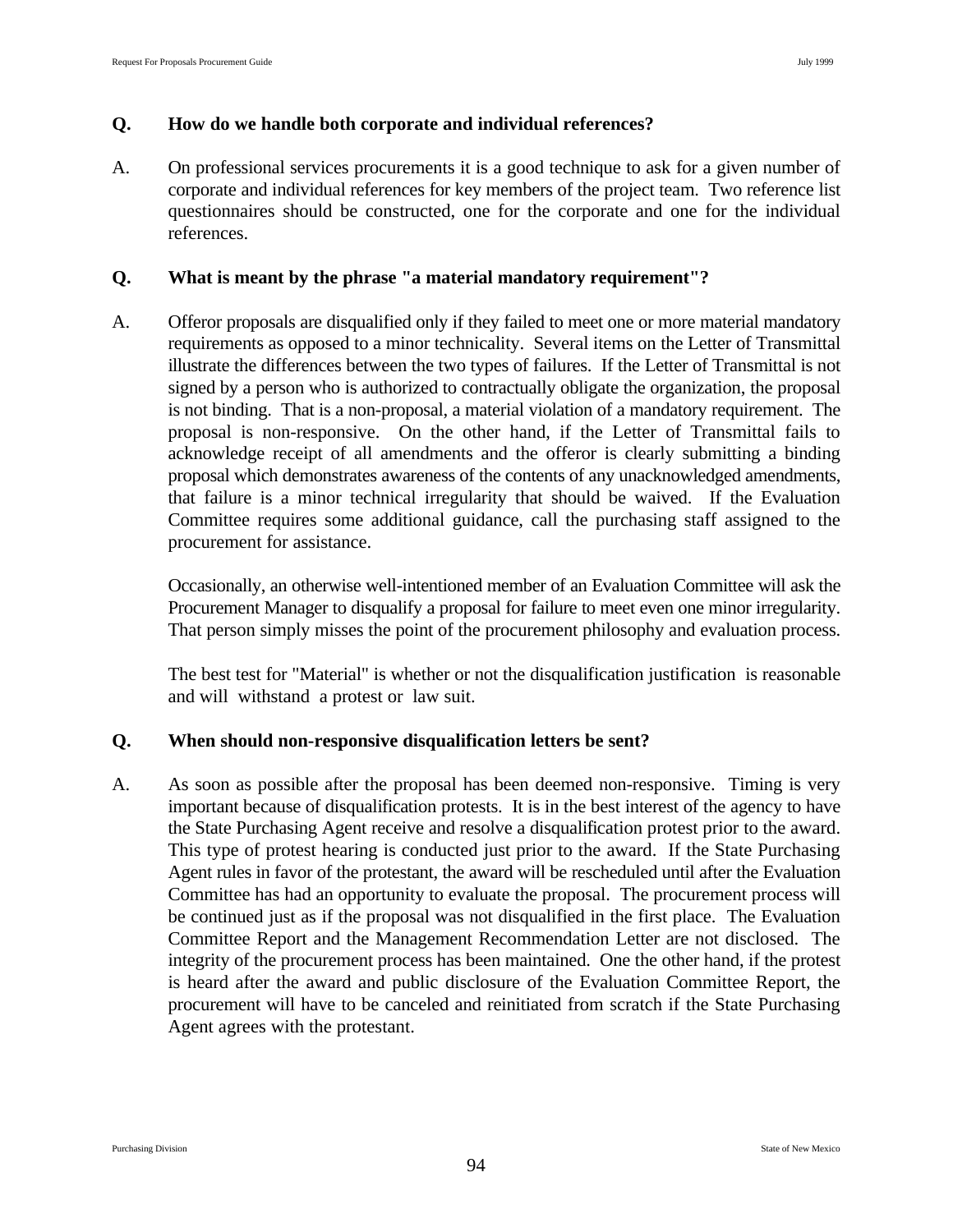### **Q. Does the Structured Evaluation Methodology described in this chapter have to be used? Aren't there other methodologies or techniques?**

A. The evaluation technique is required for procurements conducted under the authority of the State Purchasing Agency because it produces the best result. It combines the two recognized techniques: the evaluation of proposals against factors and the evaluation of proposals against proposals. It works great! No other techniques are acceptable.

## **Q. A member of my agency management is trying to influence the Evaluation Committee. What do I do?**

A. Call the purchasing or legal staff assigned to the procurement immediately.

## **Q. When does the Evaluation Committee do the cost evaluation?**

A. After all other aspects of the proposal evaluation, other than the oral presentation or demonstration have been completed.

## **Q. If a proposal scores well but is deficient in one factor such as references, does that proposal have to be selected as a finalist?**

A. No! There is a sentence in the model RFP that states the fact that the award will be made to the most advantageous proposal. Poor references and poor financial resources are not going to be fixed in time for the oral presentation. The State is not interested in doing its business with a contractor who does not have a successful track record or the resources to see the project through to its successful conclusion.

## **Q. Does the lowest cost offeror have to be selected as a finalist?**

A. No! Select the proposals that have the best overall scores as finalists.

## **Q. I received only one proposal. What does the Evaluation Committee do?**

A. That proposal is treated exactly as if it were one among many. It must be received and checked for compliance with mandatory requirements and specifications. It must be responsive to the desirable specifications and factors. The cost must be reasonable.

All the steps in the procurement process are followed including best and final offer and the oral presentation/ system demonstration. The procurement schedule may be accelerated but an Evaluation Committee Report must be prepared and the award will be made at a public meeting as usual.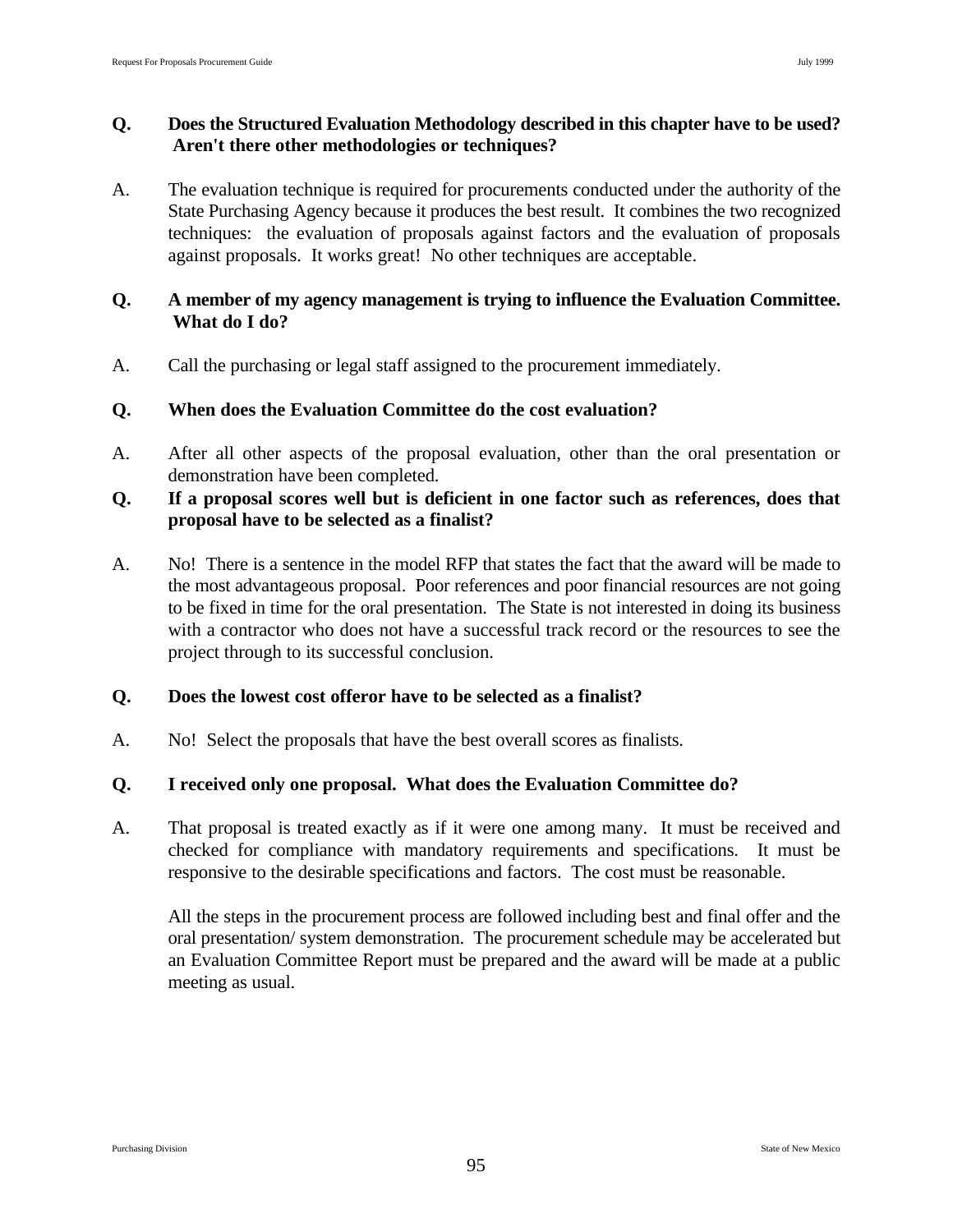### **Q. A member of the Evaluation Committee just stated a possible conflict of interest with one of the offerors. What do I do?**

A. Contact the purchasing or legal staff immediately. The potential conflict must be discussed, described, documented and resolved. There are several grounds or conditions under which a conflict may exist. Probably the most common occurs when a near relative works for the potential contractor or sub-contractor. A determination is required, usually with the assistance of legal counsel. The determination will be made and the Committee member may remain on or be dismissed from the Evaluation Committee. The key is to take prompt action.

### **Q. A member of the Evaluation Committee appears to be prejudiced against an offeror. What do I do?**

A. The member must be dismissed from the Evaluation Committee. Ask purchasing staff for assistance.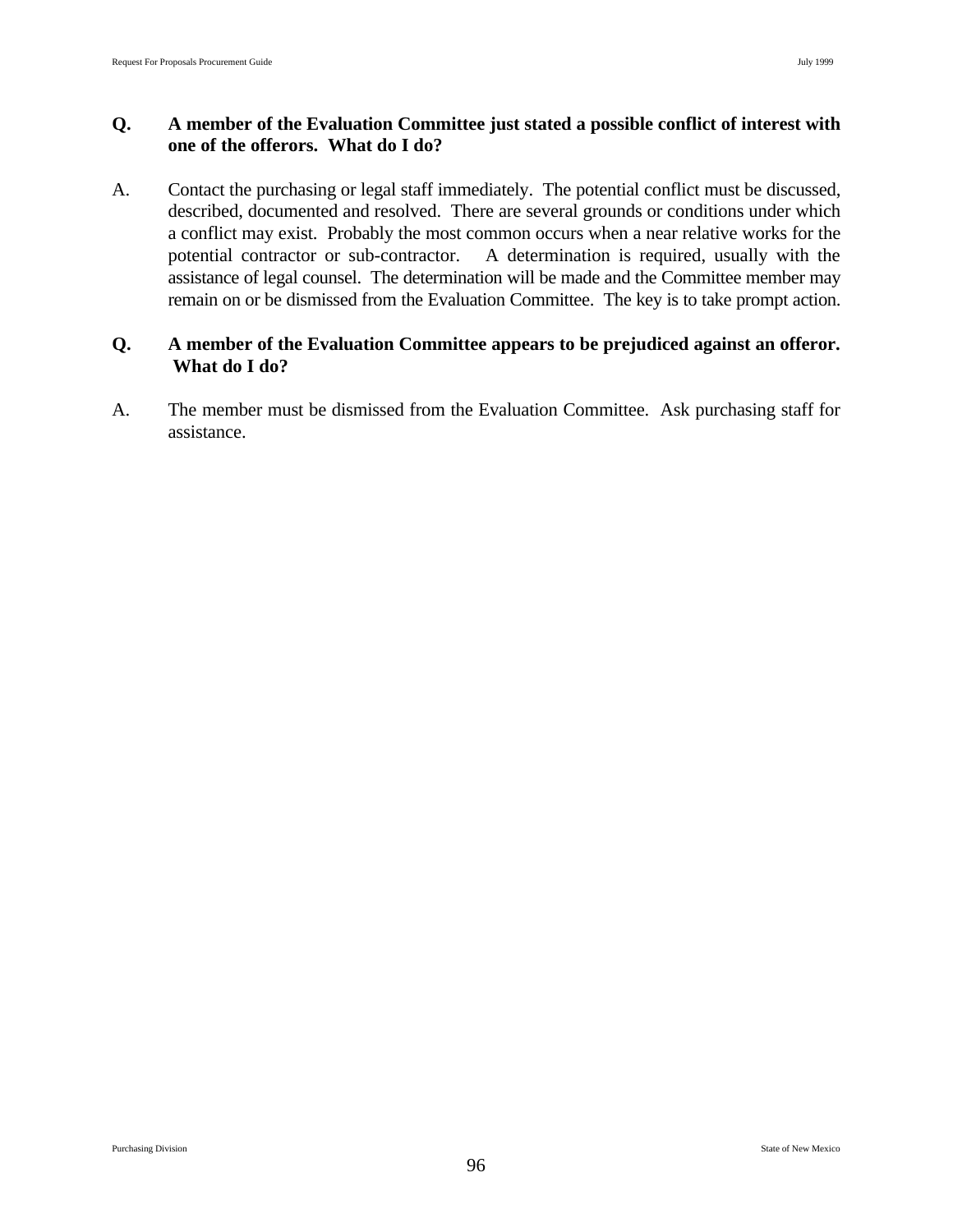# **CHAPTER TEN**

# **BEST AND FINAL OFFERS**

If it were your money, how would you spend it?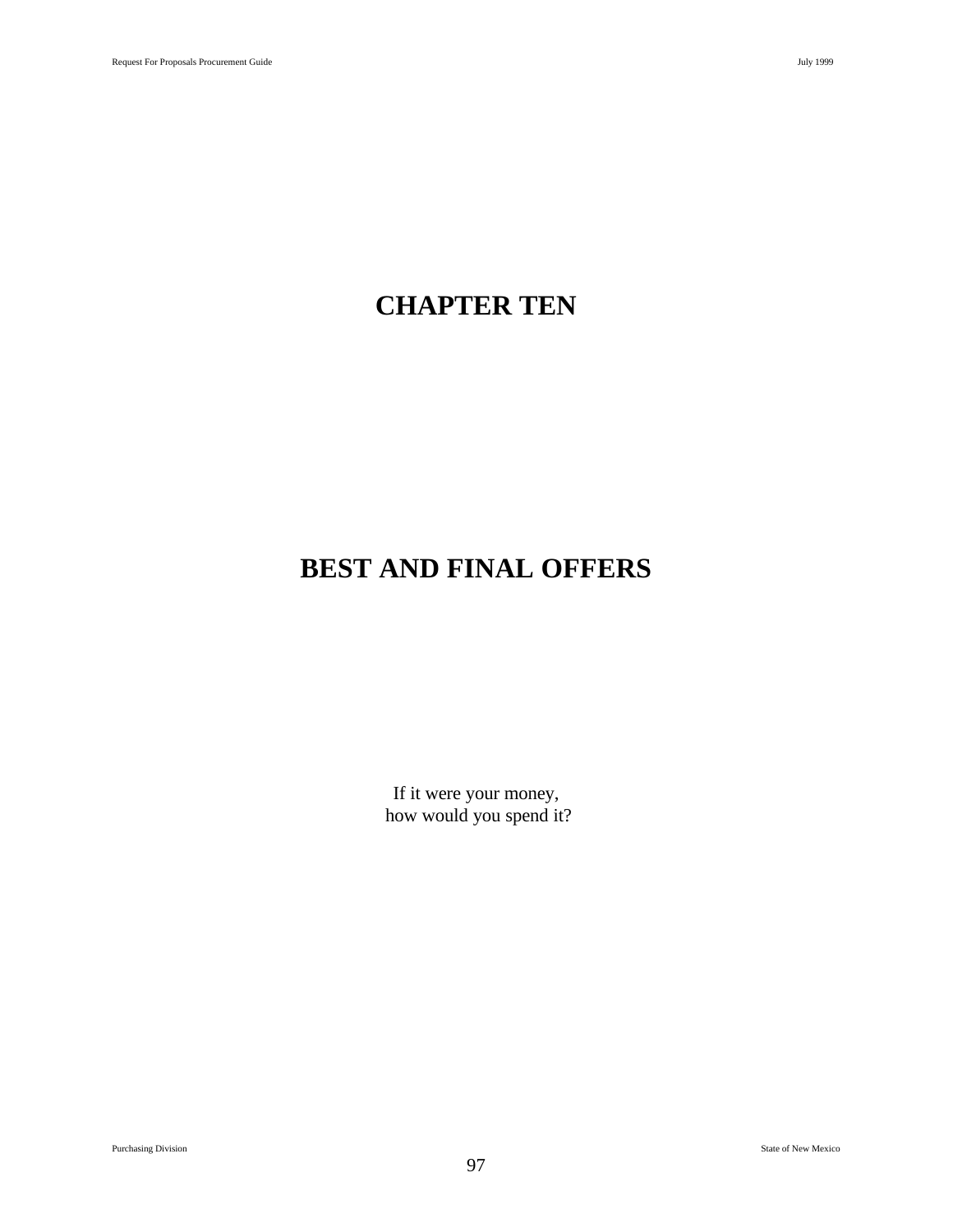Request For Proposals Procurement Guide July 1999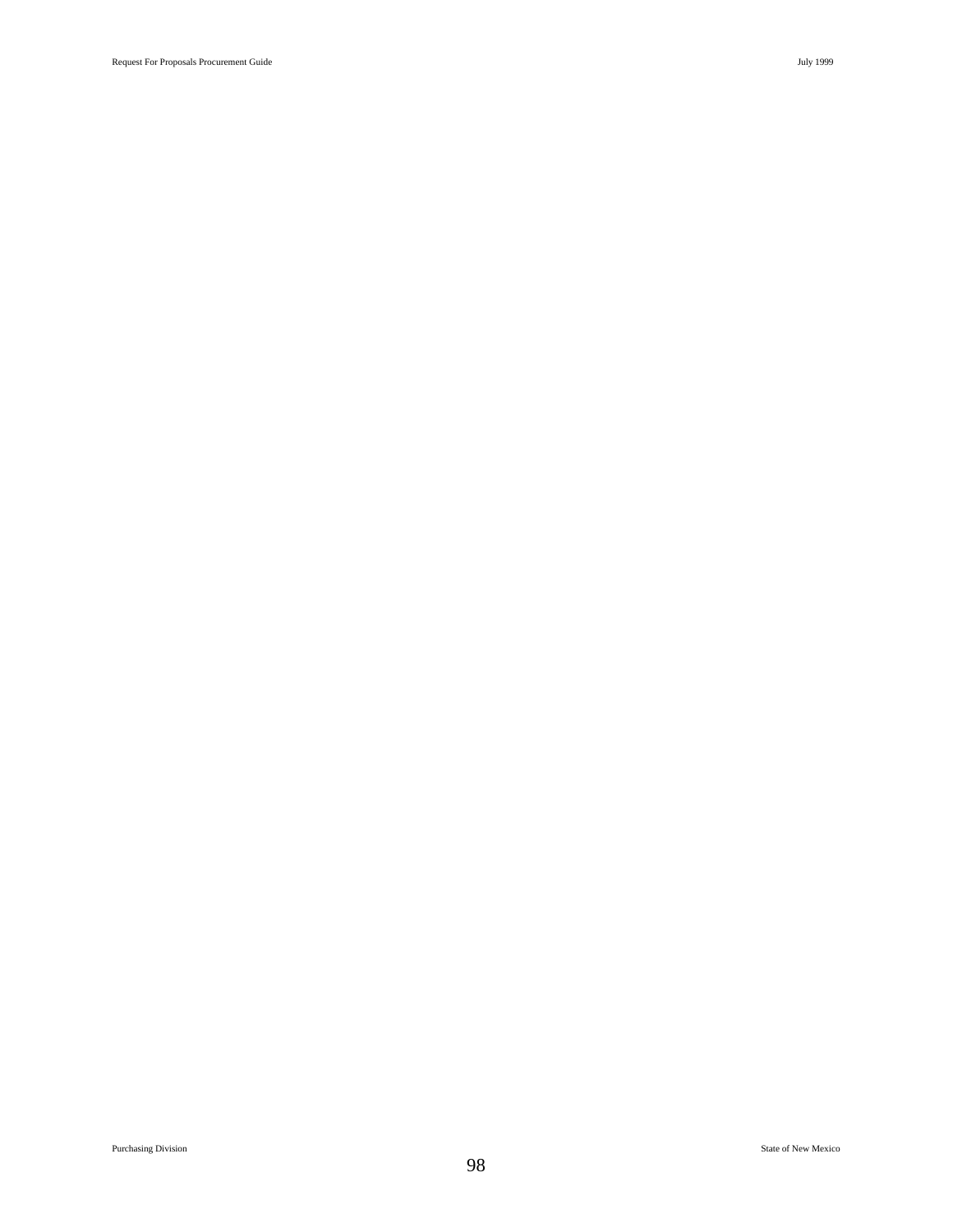# **A. NOTIFY FINALISTS**

This step is an extremely important part of the procurement process as this is the only place in the process where offerors can amend their proposals. They may amend their proposed costs as well as other portions of their proposals. **Offerors should be encouraged to improve their proposals.**

The recommended technique is to collect questions about the offeror's proposal from the Evaluation Committee. The Procurement Manager divides the questions into two groups: 1) questions to be addressed in the best and final offer; and 2) questions for the oral presentation. If the Procurement Manager took good notes during the evaluation, the notes may suffice as the basis for the notification letters.

The Procurement Manager must provide each finalist a written notification letter that contains the following:

- The date, time and location of the oral presentation or system demonstration, along with instructions as may be appropriate for the conduct of the session including an agenda.
- Specific areas of the offeror's proposal that the Evaluation Committee may **request** to be addressed as part of the submission of best and final offers. For example, the Evaluation Committee may request that the offeror readdress important aspects of the proposal such as the implementation schedule, level of support, type or amount of resources proposed, or contract terms and conditions.
- Specific areas of the offeror's proposal that the Evaluation Committee may **require** to be addressed as part of the submission of best and final offers. For example, unacceptable terms and conditions may have to be amended or withdrawn as part of a best and final offer. Confidential or proprietary designations on non-proprietary portions of an offeror's proposal must be removed. Unacceptable licensing or other restrictions on the use of the product must be eliminated through a best and final offer amendment.
- The due date and time for submission of best and final offers.
- The final paragraph should emphasize the fact that the best and final offer is an opportunity for the offeror to improve the proposal by submitting revised proposed costs as well as other amendments.

If the best and final offer contains meaningful revisions to the original proposal, then all of the revised portions of the proposal must be reevaluated and points reassigned accordingly.

The best and final offer step has produced some truly amazing results over the years saving the State literally millions of dollars. The step works best on single source awards. However, it is valuable for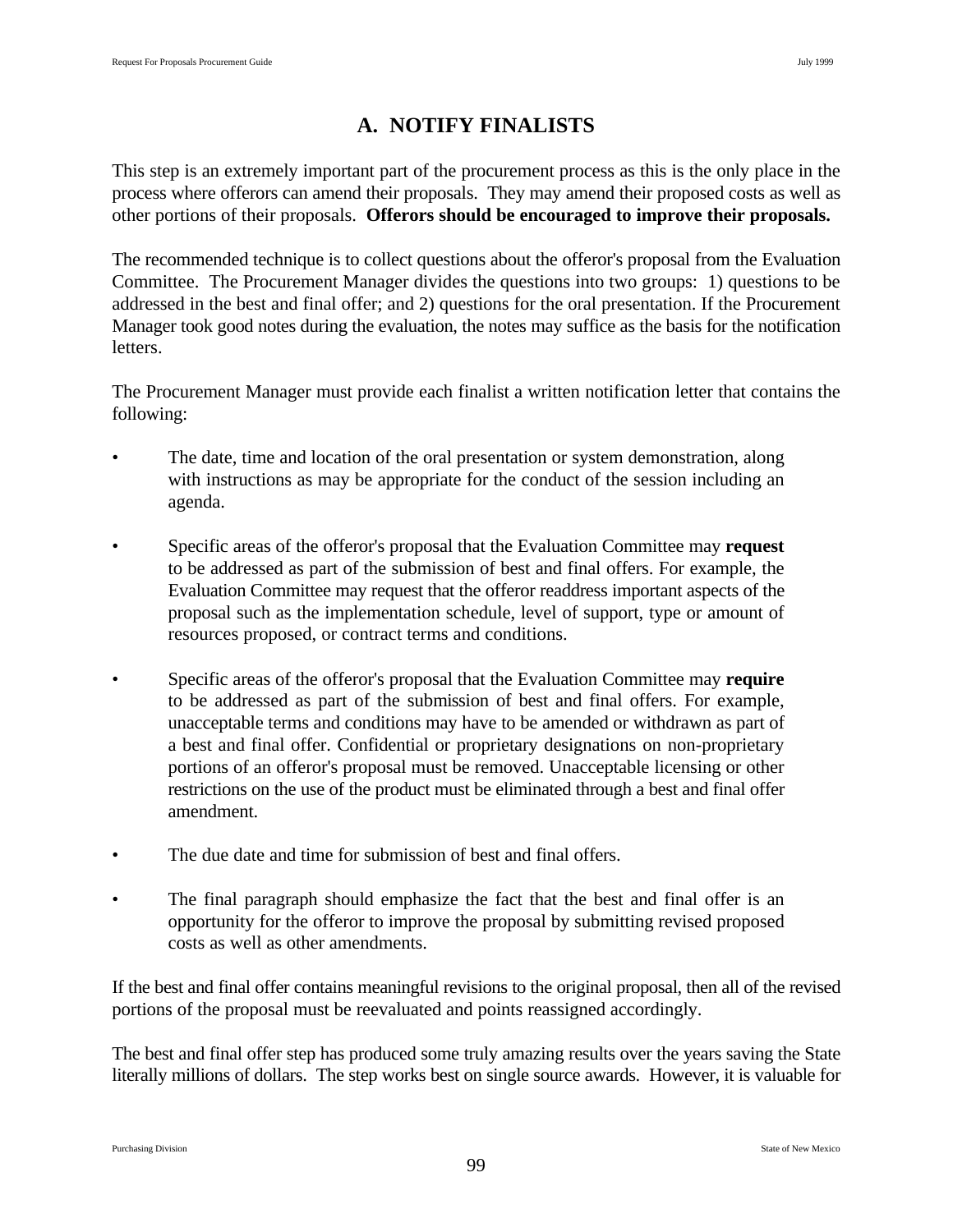every procurement as it is the only step in the process where the offeror is given an opportunity to amend the proposal.

The RFP document encourages the offerors to respond to the contract with specific wording changes and additions. Some of these changes and additions could preclude the signing of a contract. That is why they are required to be submitted up front as part of the proposal as opposed to the more traditional negotiation process that corporate attorneys thrive upon. For example, offerors have required that the contract be governed under laws of some other state than New Mexico. That requirement is not acceptable. The offerors were given the opportunity to amend their proposals eliminating the requirement. In some cases the proposals were amended, in others they were not and the offeror was eliminated from the process, deemed non-responsive. In other cases offerors have required payments in advance, which is prohibited by statute. There have been almost endless variations. That is why the Procurement Manager is responsible for reviewing the offeror's changes and additions with in-house counsel before this step in the process.

Another area that causes serious problems is workmanship or other warranties that impact the offeror's proposed costs. For example, the contract may require that the contractor be bound and honor a six-month workmanship warranty where errors will be fixed during the warranty period at no additional cost to the agency. If one finalist agrees to the requirement and another does not, what does that do to the points awarded for cost by the formula. Obviously, the cost formula works only when the costs are proposed on an identical basis. Since, in this case, proposed costs are not on the same basis, the Procurement Manager has an obligation to get the inequity fixed as part of the best and final process. The Procurement Manager may demand that the second offeror resubmit costs and a written amendment eliminating objections to the six-month contractual workmanship warranty. The Procurement Manager may ask both offerors to propose costs on a new basis, e.g. a three-month workmanship warranty.

The key point of this discussion is that the model RFP best and final paragraph uses the phrase "offerors may be required to submit revisions...", and this step in the process is where proposal inequities and unacceptable conditions are eliminated.

## **DON'T ACCEPT RESPONSES SUCH AS "SUBJECT TO NEGOTIATIONS" AS AN ANSWER.**

If the best and final offer request contains instructions for reproposing the offeror cost on a basis other than what was contained in the RFP document, then the change should be treated as an RFP amendment and identified as such.

After the award the Procurement Manager is responsible for preparing the proposals for public inspection. This simply means that one or more of the competing offerors may request copies of one or more of the proposals submitted by the other offerors. Of course, the winning proposal is the one most often requested. Public disclosure has to be timely. The problem arises when the offeror has designated all or sections of the proposal as "proprietary" or "confidential" when they do not meet the requirements for such designations. The best and final offer step in the process should be used to correct this type of problem. The Procurement Manager should **require** that the extraneous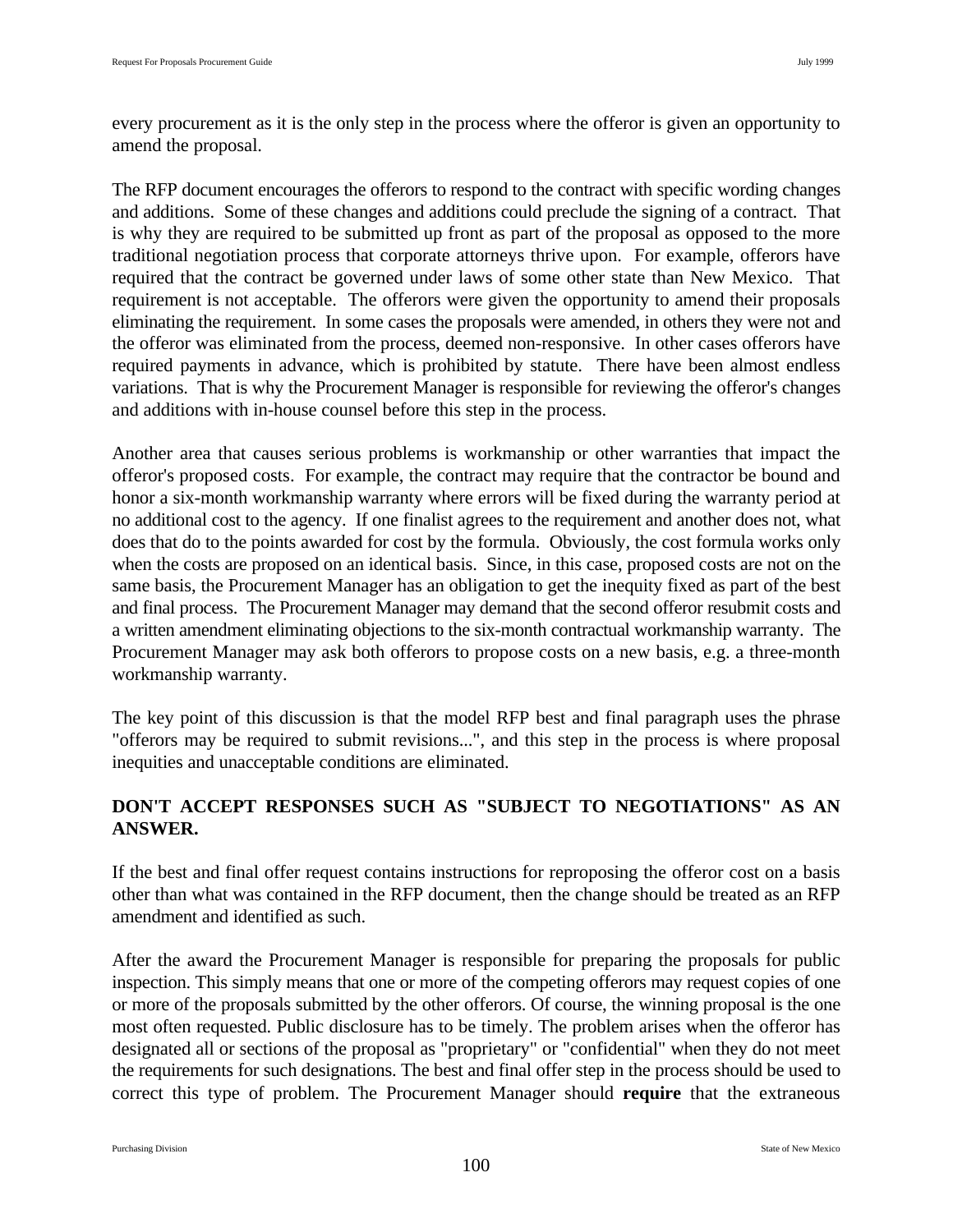designations be removed from the proposal as a condition of award. After the award it is generally difficult to get even the winning offeror to cooperate with the public disclosure requirements. This situation can extend the protest period and delay contract initiation.

Finalist notification letters should be sent via facsimile or e-mail and U.S. Mail.

## **B. NOTIFY NON-FINALISTS**

Non-finalists need to be notified too. They probably have a procurement response team on standby awaiting notification of the selection. Therefore, prompt notification of the non-finalist is required so that the procurement teams may be released for other duties.

The recommended notification procedure is a telephone call from the Procurement Manager followed by a written letter of notification.

"This letter is notification that your company's proposal in response to RFP # was not selected as a finalist. On behalf of Secretary \_\_\_\_\_\_\_ and the members of the Evaluation Committee, I want to express our sincere appreciation for the time and effort you and your staff have taken to respond to our Request for Proposals."

If the company representative requests a critique of the proposal, schedule the critique **after** the expiration of the protest period. The notification letter should be sent via facsimile and U.S. Mail.

## **C. COLLECT BEST AND FINAL OFFERS**

The model RFP language states that the best and final offer must be submitted on a given date and time. This deadline is treated exactly like the proposal submission. Best and final offers submitted after the deadline are not accepted. There is no reason to hear an oral presentation from an offeror who is going to be deemed non-responsive for failure to adequately address required "best and final" offer requirements. The best and final offers must be verified for compliance with the requirements. Disqualification decisions are made by the Evaluation Committee and disqualification letters must be promptly sent as well.

Best and final offers may need to be clarified which is another good reason for having them early for review prior to the oral presentation. The Procurement Manager may request a written clarification or the offer may be amended via hand written notes which are dated and signed by a qualified representative of the offeror's organization. Since the amended offer is binding, it must be signed by someone who has the power to contractually obligate the organization.

Best and final offers, as amended, are accepted only once. They are discussed and clarified at the oral presentation which concludes the contact with the offerors' organizations. For some unknown reason, some jurisdictions require a sealed best and final offer that is opened sometime after the oral presentation has been concluded. That is not the way this process is conducted. The best and final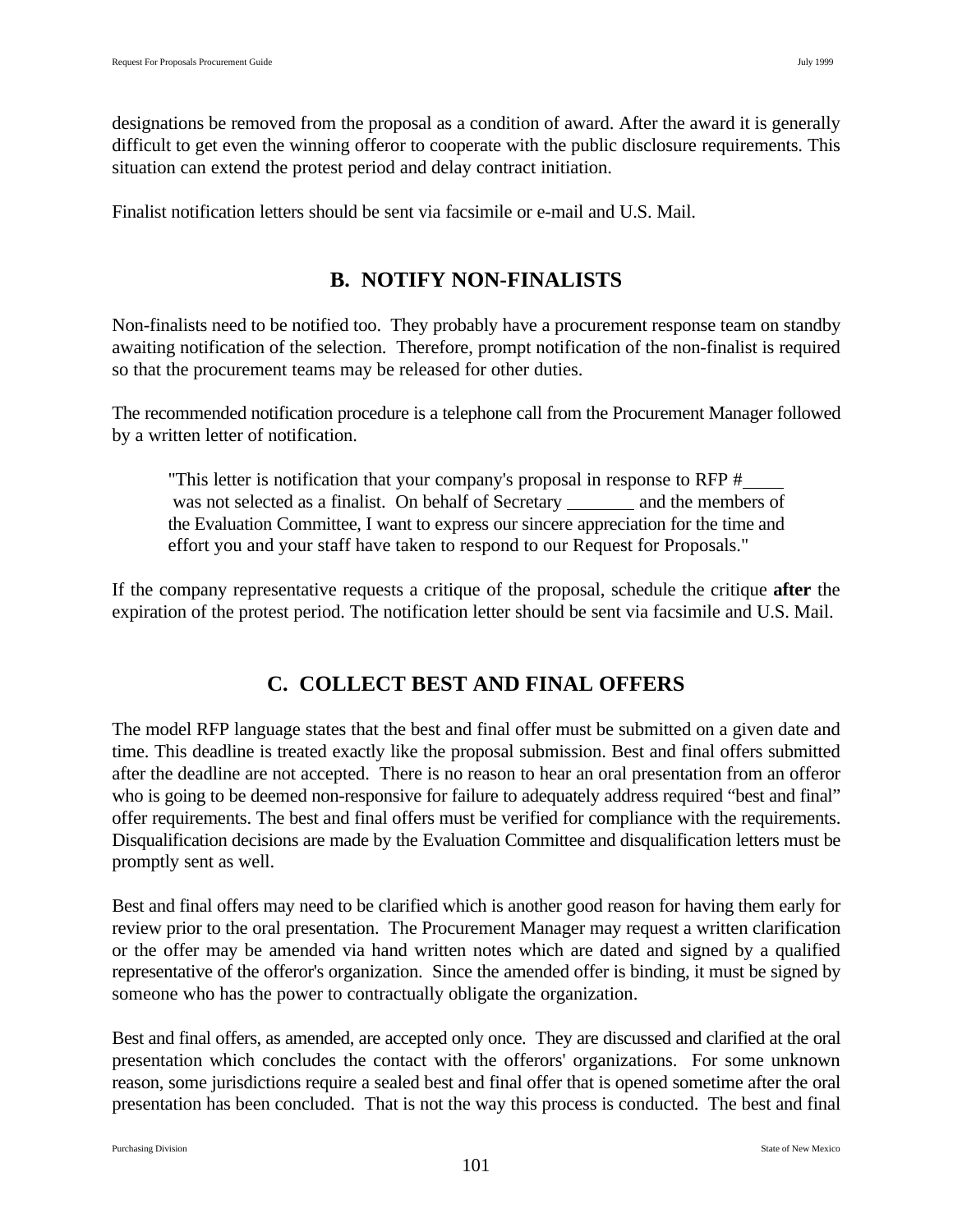offer must be submitted by the specified due date and time. The best and final offer should be discussed and clarified, if necessary, before the oral presentation/demonstration has been concluded.

## **D. QUESTIONS AND ANSWERS**

### **Q. How should finalists be notified?**

A. Finalists should be notified by telephone, facsimile and U.S. Mail. The telephone call should alert the company representative that the notification letter containing instructions is on the way.

### **Q. How does the Evaluation Committee designate the lowest cost responsive offer?**

A. Use the lowest responsive finalist offer as the basis for the cost evaluation.

### **Q. Does an offeror have to submit a best and final offer?**

A. Not unless required to do so by the Procurement Manager as stated in the notification letter.

### **Q. Under what circumstances should the offeror be required to submit a best and final offer?**

A. The best and final offer is the only step in the process where the proposal can be amended. If the offeror's proposal contains unacceptable contract terms and conditions, this is the step in the process where that problem is resolved. If an offeror stamped every page of the proposal "Proprietary" or "Confidential", this is the step in the process where that problem is corrected. If costs were not proposed on exactly the same basis as the other offerors, this is the step in the process to correct that problem.

### **Q. May I disclose the names of the finalists?**

A. The answer is "yes" for the State procurements. Check local regulations. Unless specifically prohibited, disclose the list of finalists. Competition always works in favor of the procuring agency.

### **Q. I understand there is a procedure for a second best and final offer. Explain.**

A. Check local regulations. The State Purchasing Agent's procurement regulations allow for a second "best and final" offer. However, the second "best and final" must be authorized before it is issued. The procedure has been most frequently used when all of the finalists offers are greater than the level of agency funding. The procedure is to resize the project and request the State Purchasing Agent to authorize a second "best and final" offer from the finalists based upon a revised definition of the project scope of work. It may also be used when the agency management is not completely satisfied with any offeror proposal. This typically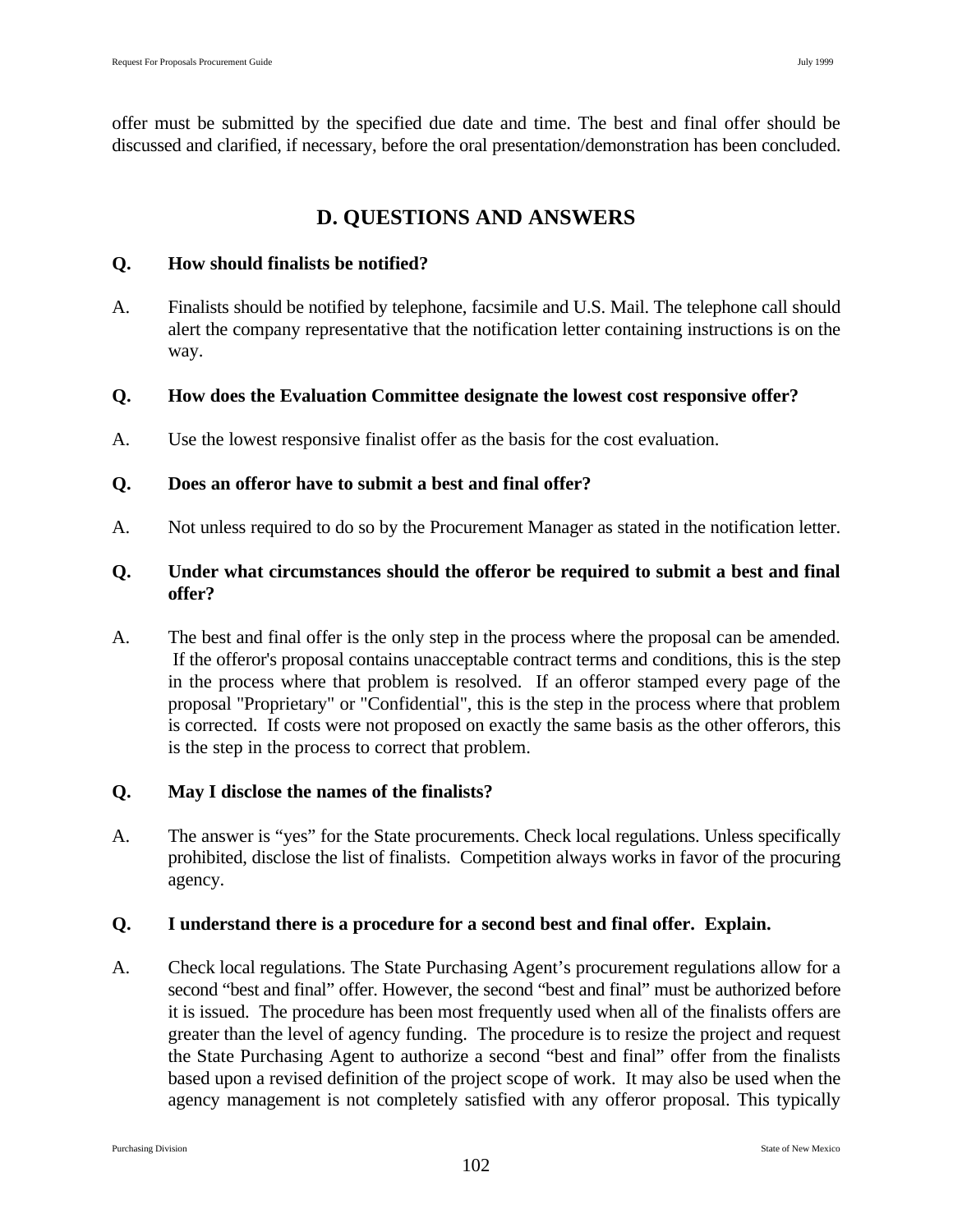The procedure is initiated by submitting a request from the agency head or cabinet secretary to the State Purchasing Agent requesting approval to require a second best and final offer. Nothing concerning the evaluation, relative standings or the contents of any proposal is disclosed at this point in the process. After approval has been obtained, second best and final letters are sent to the finalist offerors and the evaluation continues at the best and final offer step in the procurement process. Finalists may submit a second best and final offer or withdraw from the procurement.

### **Q. If a second best and final offer is authorized, is a second oral presentation required?**

A. For most procurements the answer is "Yes"! It is generally essential that the second best and final offer be presented to the Evaluation Committee so that questions can be answered and the offer clarified, if necessary.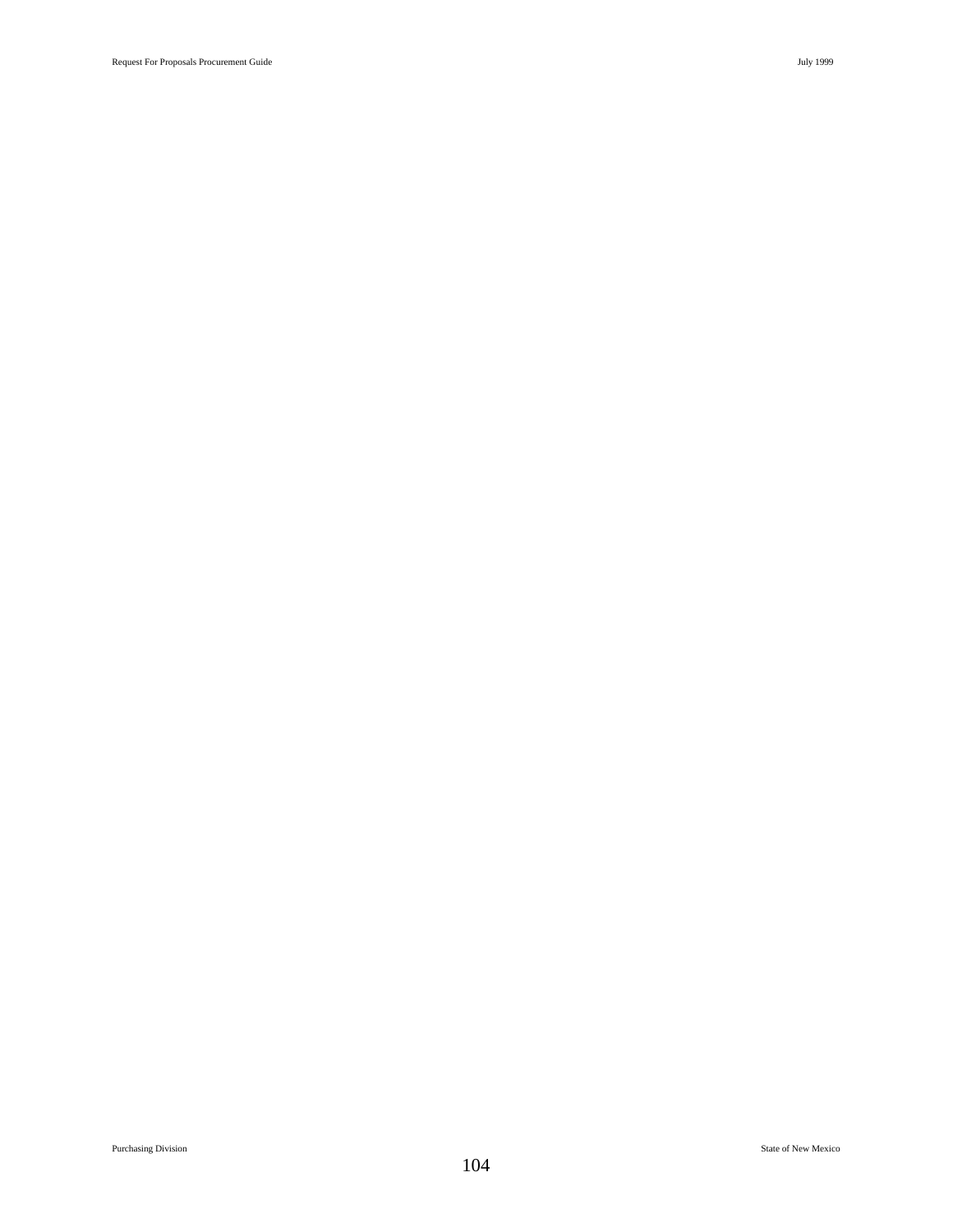## **CHAPTER ELEVEN**

## **PRESENTATIONS AND DEMONSTRATIONS**

Don't you test drive a car before you buy it?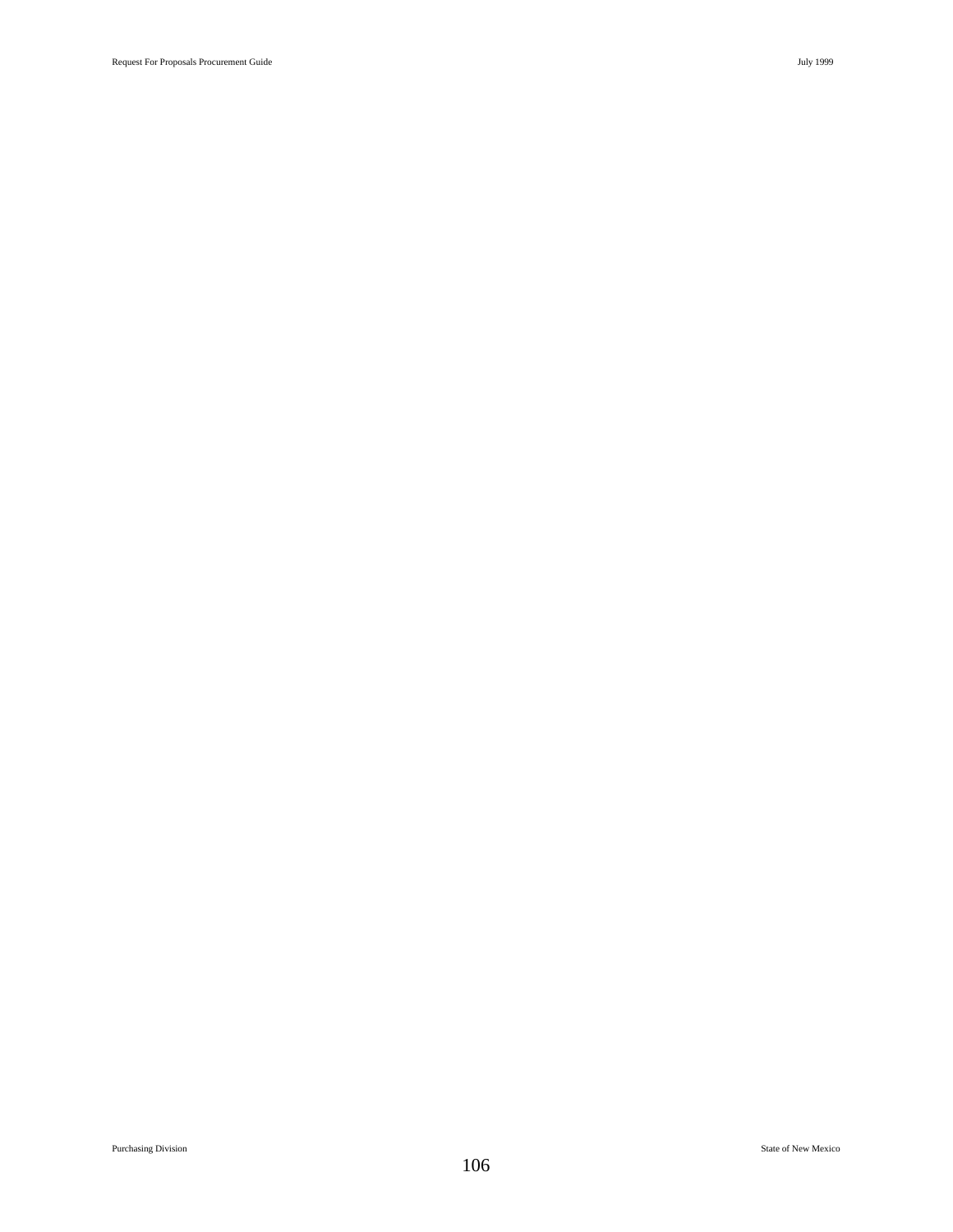The oral presentation and product demonstration is structured and controlled by the Procurement Manager. These are not dog-and-pony shows or canned demonstrations. Obviously there are significant differences between the two types of examinations. **Use prepared oral presentation and demonstration agendas to control the sessions.**

### **A. ORAL PRESENTATIONS**

The following are some suggestions for the conduct of the oral presentation:

- Divide the presentation into two phases: oral presentation, and questions and answers. Have the oral presentation first.
- Prepare in advance for the oral presentation by writing down all the questions to be asked. These questions should also be divided into two categories: specific Evaluation Committee questions about portions of the offeror's proposal, and questions to be asked of all offerors.
- The questions for all offerors are highly tailored to the specific procurement, but the following generally applies to all procurements. The Evaluation Committee is attempting to assess:
	- The offeror's knowledge of your system or application.
	- The offeror's track record with similar contracts.
	- The offeror's commitment to your project.
	- The quality of offeror's personnel that will be assigned to your project.
- Prepare an evaluation score sheet containing the weighted subfactors before the presentations begin. Evaluation Committee members usually prefer to make notes on the score sheets.

IT IS THE PROCUREMENT MANAGER'S RESPONSIBILITY TO INSURE THE OFFEROR FOLLOWS THE AGENDA AND COMPLETES THE PRESENTATION IN THE ALLOTTED TIME.

## **B. PRODUCT DEMONSTRATION**

The following are some suggestions for the conduct of product demonstrations:

• Divide the demonstration into two phases: system overview presentation, and demonstration of specific system capabilities.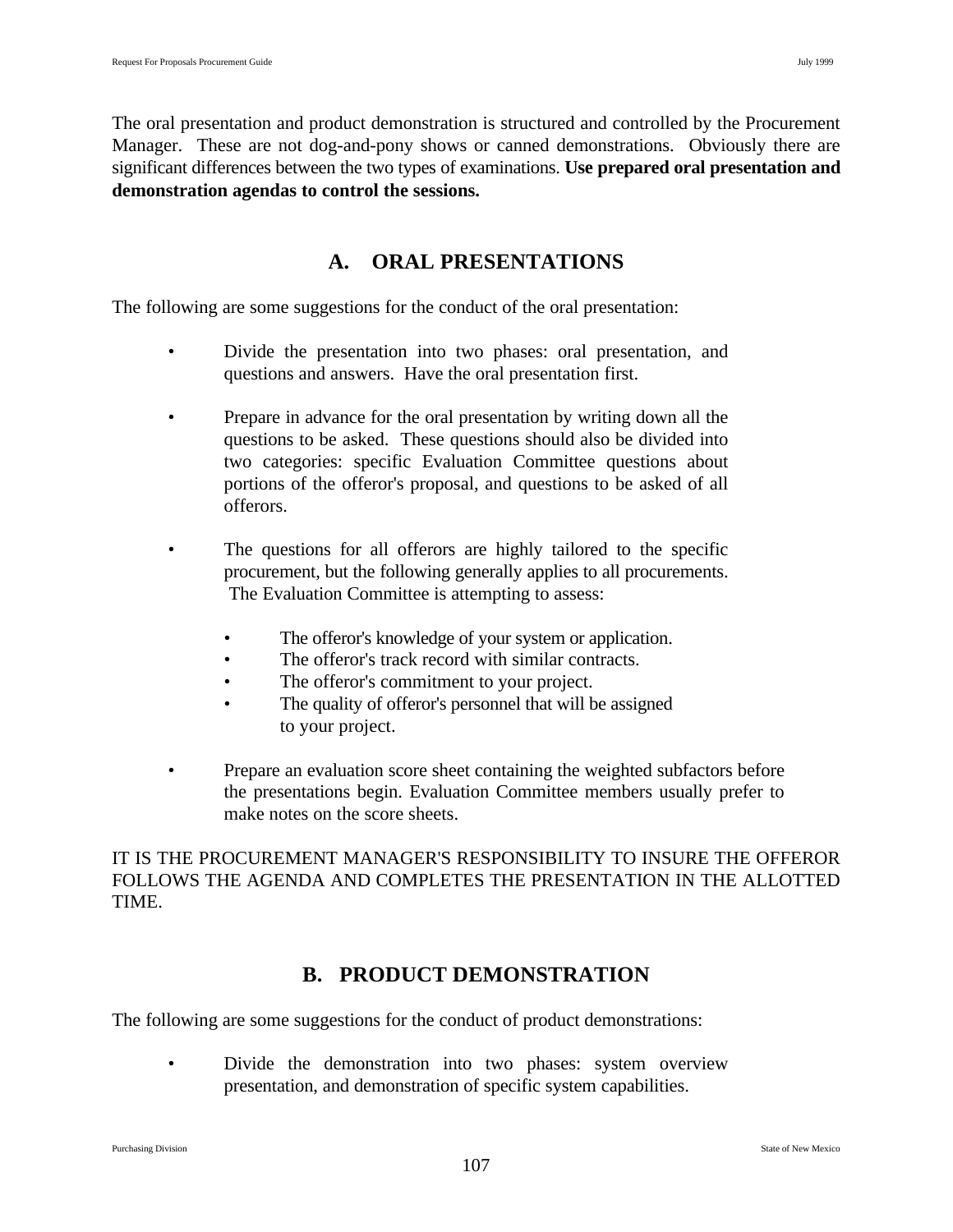- Focus the demonstration on core system functions followed by desirable functions. Reserve the very last portion to offeror optional capabilities commonly referred to as bells and whistles.
- Prepare and distribute the demonstration agenda to all offerors in advance of the demonstration. The demonstration agenda should include a list of core system functions that are to be demonstrated including a list of reports that are to be produced.
- Whenever possible, have the system demonstrated with the agency's data. Send the offerors a diskette or tape containing the data. Almost any system works well with canned demo data. It does not necessarily follow that the system will work well with the agency's data.
- The Evaluation Committee should assess:
	- The system ease of use.
	- The ability of the system to fulfill core functions requirements.
	- The system maintainability and installation of new releases.
	- The proven usefulness of the system in other installations.
	- The offeror's commitment to provide system support.
	- The quality of the offeror's support.
	- The offeror's knowledge of the application requirements.
	- The offeror's position in the marketplace.
- Prepare an evaluation score sheet containing the weighted subfactors before the presentations begin. The majority of the points should be allocated to the core functions that the system will provide. Evaluation Committee members usually prefer to make notes on the score sheets.

IT IS THE PROCUREMENT MANAGER'S RESPONSIBILITY TO INSURE THE OFFEROR FOLLOWS THE AGENDA AND COMPLETES THE DEMONSTRATION IN THE ALLOTTED TIME.

## **C. BEST AND FINAL OFFER QUESTIONS**

It is the Procurement Manager's responsibility to insure that questions regarding the offeror's proposal and best and final offer are answered at the oral presentation/system demonstration. This step in the procurement concludes contact with the offeror until the evaluation is completed and contract negotiations with the selected offeror begin. Best and final offers are accepted only once.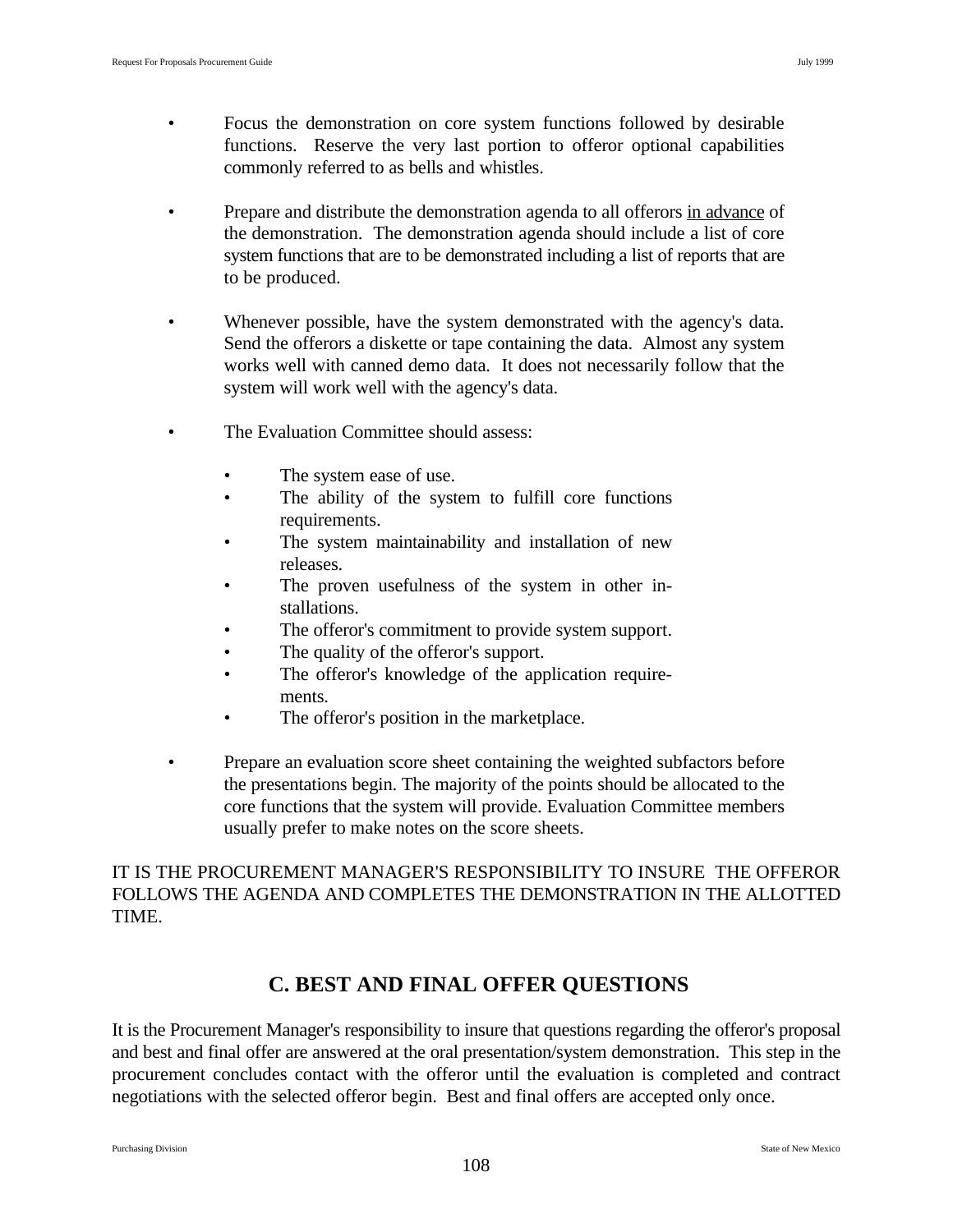## **D. QUESTIONS AND ANSWERS**

#### **Q. What is the key element for the conduct of presentations and demonstrations?**

A. There are actually two key elements. The first is through preparation by the Procurement Manager and Evaluation Committee in advance of the meeting. Think of these events as thorough examinations. That is what they are intended to be. The second key is keeping the meeting on schedule. It is the Procurement Manager's responsibility to insure that the meeting stays on track and focused. Do not let marketing representatives take over and lead the entire meeting astray.

#### **Q. Why is the best and final offer discussed at the meeting?**

A. It is discussed to avoid misunderstandings about the best and final offer. When the offeror's representatives leave the room, that concludes all contact with offeror personnel until a decision has been made. The procurement process has to be brought to a conclusion. This is the point where it happens.

#### **Q. Why are best and final offers required prior to the oral presentation?**

A. The Procurement Manager must establish a common due date and time for the receipt of best and final offers. The Evaluation Committee needs time to review the best and final offers before the oral presentations.

#### **Q. May the offeror revise or amend the best and final offer at the oral presentation?**

A. Yes! The model RFP allows for such amendments. Have the offeror's senior representative present sign and date the changes.

#### **Q. When does the Evaluation Committee score the oral presentation/demonstration?**

A. Scoring of the presentation/demonstration is completed immediately after the departure of the offeror. Best and final offer amendments are scored at a later time after all the presentations and demonstrations have been completed. All proposal amendments are scored at the same time using the same methodology and process that was used to score the proposals.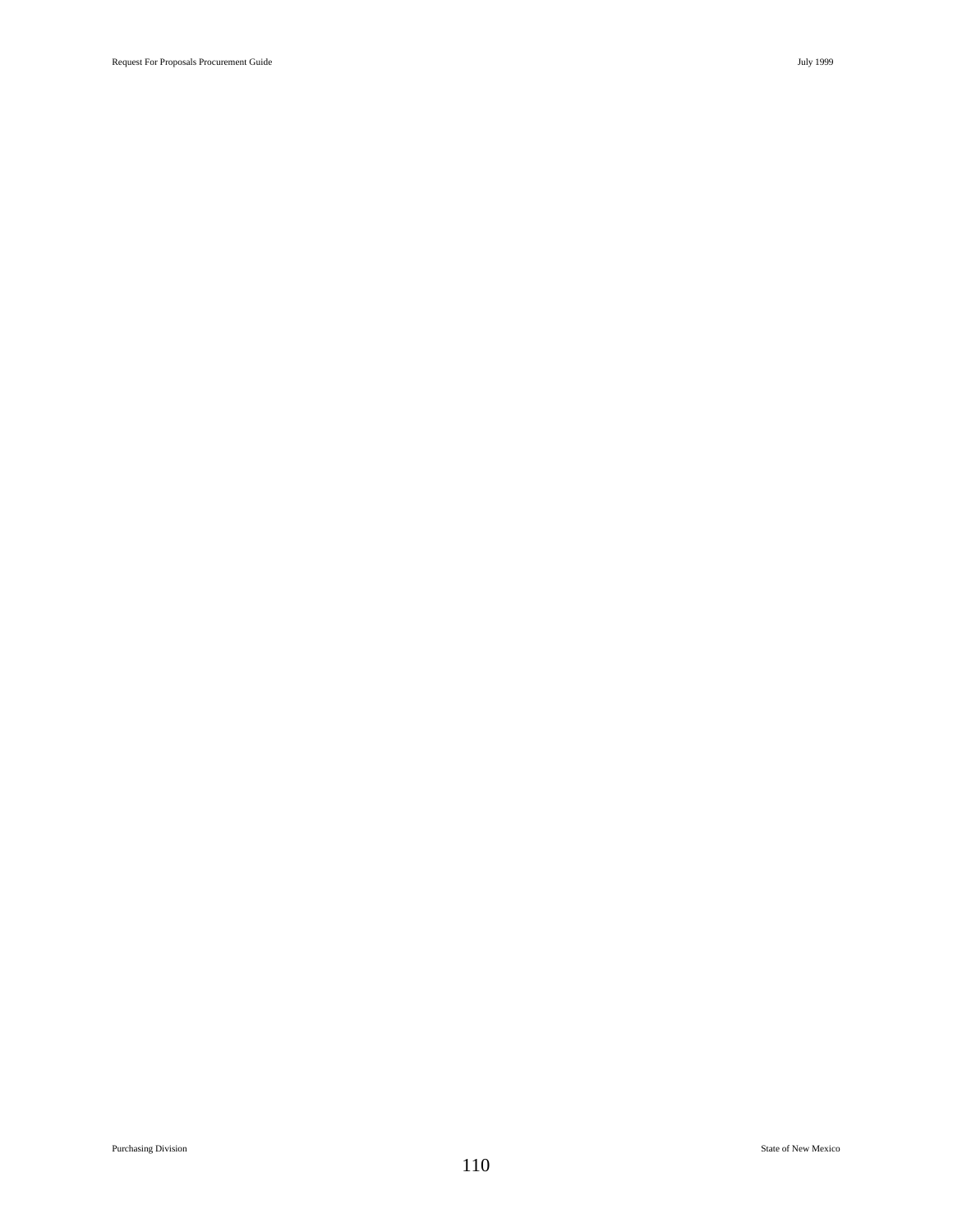## **CHAPTER TWELVE**

## **PREPARE FOR AWARD**

If you followed the guide, by now 90% of the work has been completed. If you didn't follow the guide, the remaining steps will take another 90%.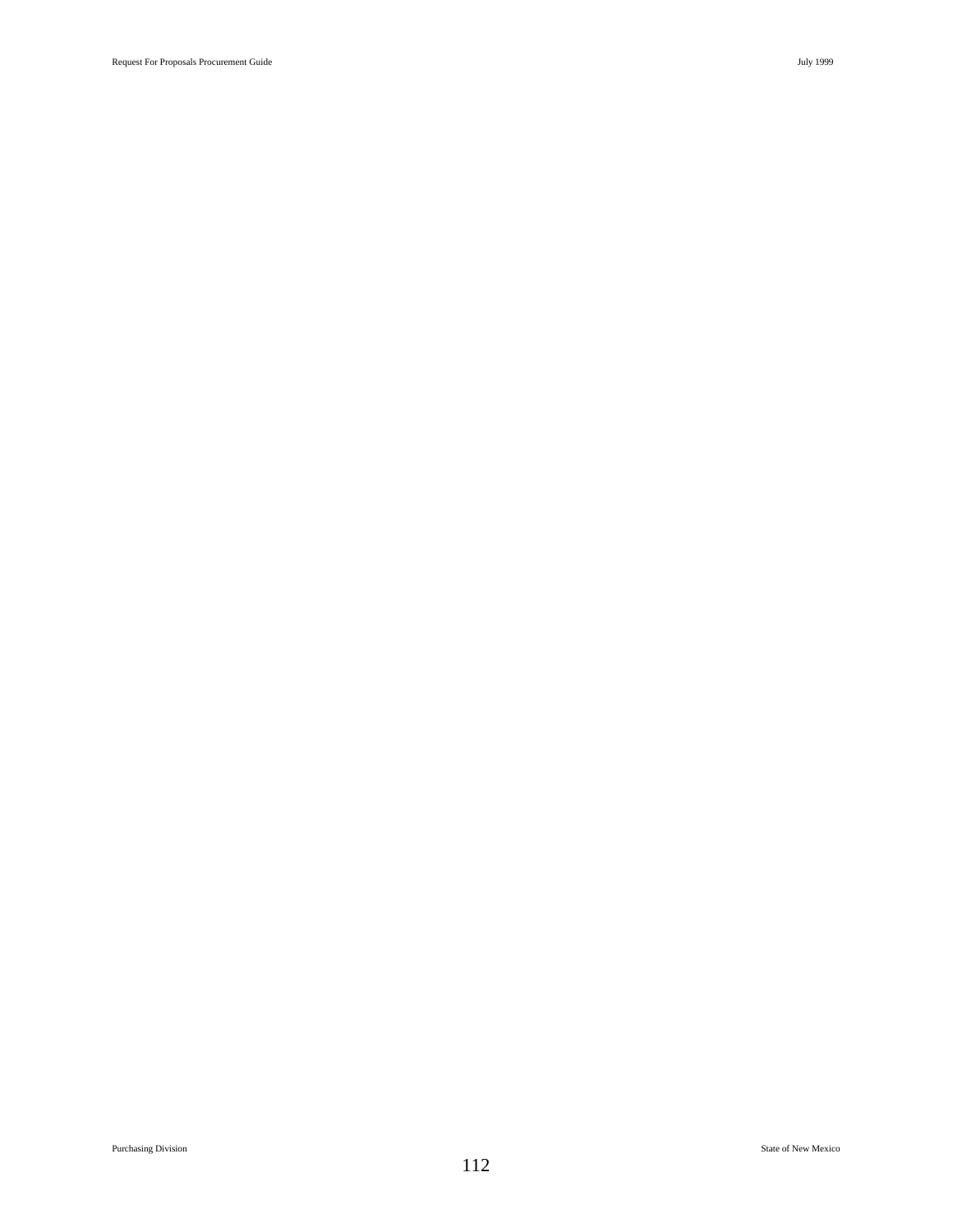## **A. COMPLETE THE EVALUATION**

The best and final offers are not limited to cost alone. Offerors should have been encouraged or required to submit amendments to other portions of their proposals. Those areas must be reevaluated.

Some Procurement Managers prefer to withhold the best and final cost proposals until the Evaluation Committee has rescored proposal amendments and the presentations. This technique helps to maintain objectivity with the scoring.

Based upon the content of the oral presentation, the Evaluation Committee may choose to rescore a portion of an offeror's proposal even through no amendment was submitted with the best and final offer.

The lowest responsive finalist offer becomes the lowest responsive offer for award of cost points. The scoring of amendments is performed in exactly the same manner as the proposals were scored. The oral presentations are scored by the predefined subfactors. The only thing different about the procedures is that the oral presentation and demonstrations are scored immediately after the conclusion of each presentation/demonstration.

## **B. COMPLETE THE EVALUATION COMMITTEE REPORT**

The Evaluation Committee Report is a public document after the award. It is not at all unusual for competing offerors to request a copy of the report. Most Procurement Managers attach the report to the award notification letter. The report must be thorough and professional in appearance.

The report must be approved by the agency management and contain the following:

- Signatures of all members of the Evaluation Committee.
- A brief discussion of why offerors were awarded points in specific factors. The objective is to document verifiable differences between the proposals. Explain all of the zeros and all of the maximums. The Evaluation Committee performed a horizontal evaluation. The Procurement Manager's notes follow the evaluation format. The Evaluation Committee Report should follow the format as well. Follow the subfactor listing. The narrative should reflect and document the point difference. Include quotes from the RFP document and offeror proposals. The discussion includes both finalists and non-finalists.
- A spreadsheet table of RFP evaluation factors and the points awarded to each offeror for each evaluation factor by subfactor.
- Attach all disqualification letters if any were issued.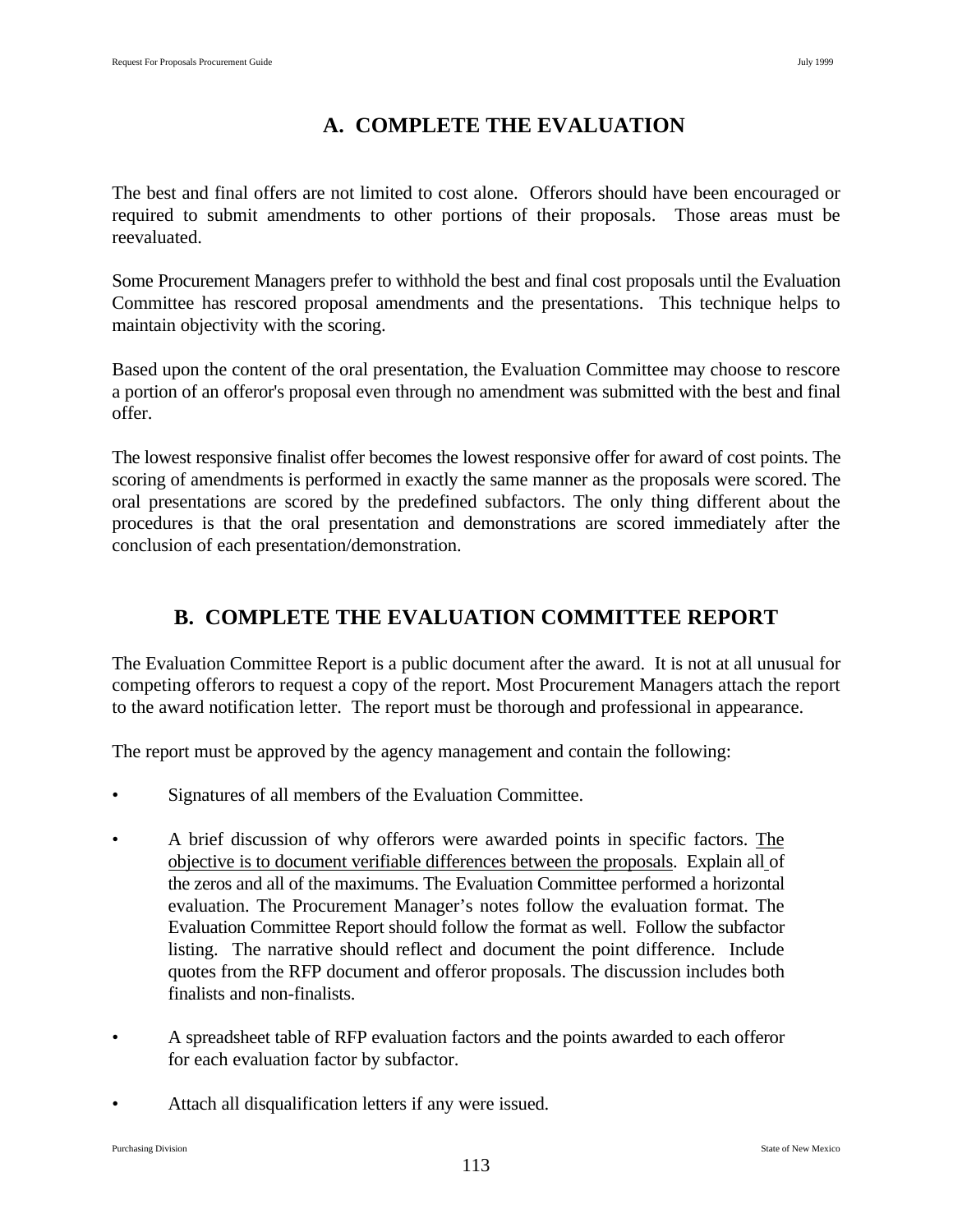The report contains only the final scores reflecting and the best and final offers including amendments and points awarded for the presentation/demonstration. Interim scores are treated as confidential committee working papers and they are not disclosed.

### **It is not necessary or desirable to list all of the mandatory requirements in the report.**

An example Evaluation Committee Report is contained in the final chapter for reference. An Evaluation Committee Report is required even if only one proposal was submitted. For procurements conducted under the authority of the State Purchasing Agent, the purchasing staff assigned to the procurement will generally review the draft Evaluation Committee Report if requested to do so.

## **C. OBTAIN MANAGEMENT APPROVAL**

For the majority of procurements, senior agency management is not directly involved. Therefore, this step has been inserted into the procurement process to obtain that involvement. After all, for most procurements, the agency head will have to sign the contract. This also is a critical point in the procurement process where management concerns may be addressed without jeopardizing the procurement process.

The Model RFP contract award paragraph states "after review of the Evaluation Committee Report, the recommendation by the agency management and the contract, the State Purchasing Agent (or governing body) will award the contract..." The State Purchasing Agent will not make the award without the signed Management Recommendation Letter. (See the final chapter for an example.)

The usual procedure is for the Procurement Manager to submit the Evaluation Committee Report to the agency head or appropriate designee for review and approval. The report should be accompanied by the draft Management Recommendation Letter. This frequently results in an oral briefing by the Procurement Manager and on some occasions the entire Evaluation Committee. Legal counsel may also be included as required.

Here are the key points. The procurement process is halted until any management concerns have been addressed. **After management approval has been obtained, the contract can be finalized with the selected offeror**.

## **D. FINALIZE THE CONTRACT**

The traditional approach to RFP based procurements used by many jurisdictions consists of the following steps:

Prepare and issue the RFP Receive and Evaluate Proposals Award a contract or price agreement Negotiate the contract or price agreement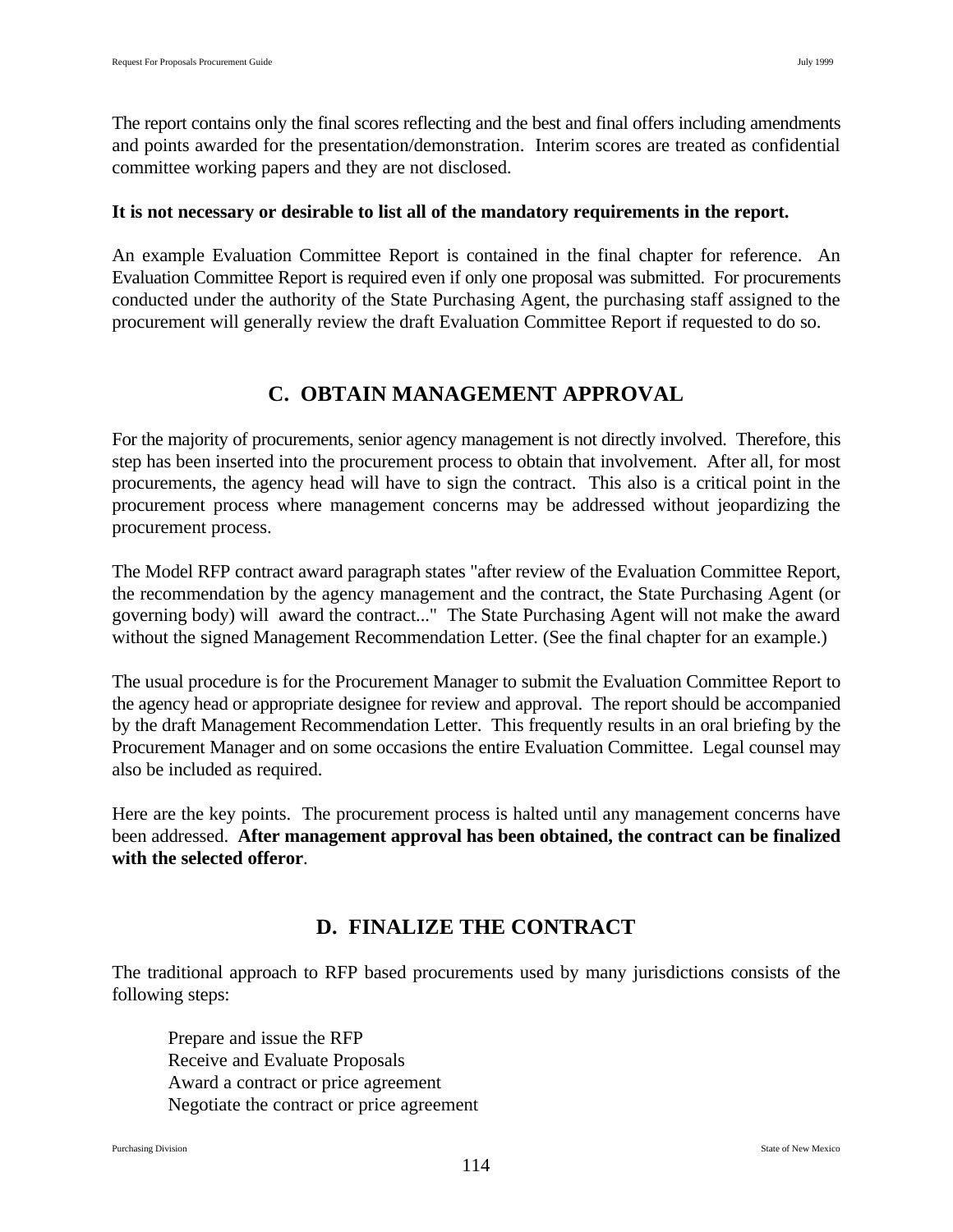That approach places the procuring at the mercy of the selected contractor. There is an old adage "What the contractor gives in the proposal is taken away in the contract negotiation". The procuring agency has absolutely no leverage after the award. After the selection is public, the leverage shifts to the side of the contractor. After the public announcement governing bodies, or executives reporting to governing bodies, will frequently agree to almost any contractor term or condition to save face. Is it any wonder that public bodies find themselves with one-sided, unenforceable contracts? Is it any wonder that public funds are squandered on failed projects.

If you followed this guide, the traditional contract negotiations has been overlapped with the evaluation and there is generally very little required to finalize the contract. If you have not followed this guide, stop the procurement process. Finalize the contract before the award.

The principle described above applies equally to contracts and price agreements. The State frequently conducts statewide procurements that result in multiple source award price agreements with a half dozen or more companies. There is a variation that has worked successfully for this circumstance. The price agreement negotiation is overlapped with the evaluation process as described for contracts. However, the price agreement award is made subject to the finalization of the price agreement and other requirements regarding the price agreement product and services schedule. In this way the companies who respond quickly have their price agreements placed in effect immediately and they can receive and service purchase orders from the procuring agencies. Companies who are less responsive or have corporate counsels who want to renegotiate terms and conditions are put aside and handled last. When the marketing representative understands that his competitors have agreements in place and are accepting purchase orders, the corporate intransigence evaporates. Deadlines also work well.

After management approval has been obtained, the contract finalization process is initiated by the Procurement Manager via a carefully prepared telephone call to the representative of the selected offeror. The Procurement Manager's telephone call should contain the following statements:

- I have been instructed by [ agency head ] to call you and inform you that you have been selected for the award subject to the following conditions.
- That [ agency head ] requires your company's signature on the contract setting on [ agency head's ] desk by 9:00 a.m. on [ date of award ].
- That the following outstanding issues be addressed and resolved as follows....
- That the State Purchasing Agent [ governing body ] approves the [ agency head's ] favorable recommendation and awards your company the contract on [ date of award ].

Follow up the telephone call with facsimile of the cover letter and the revised contract. Overnight the number of contracts to be signed and returned.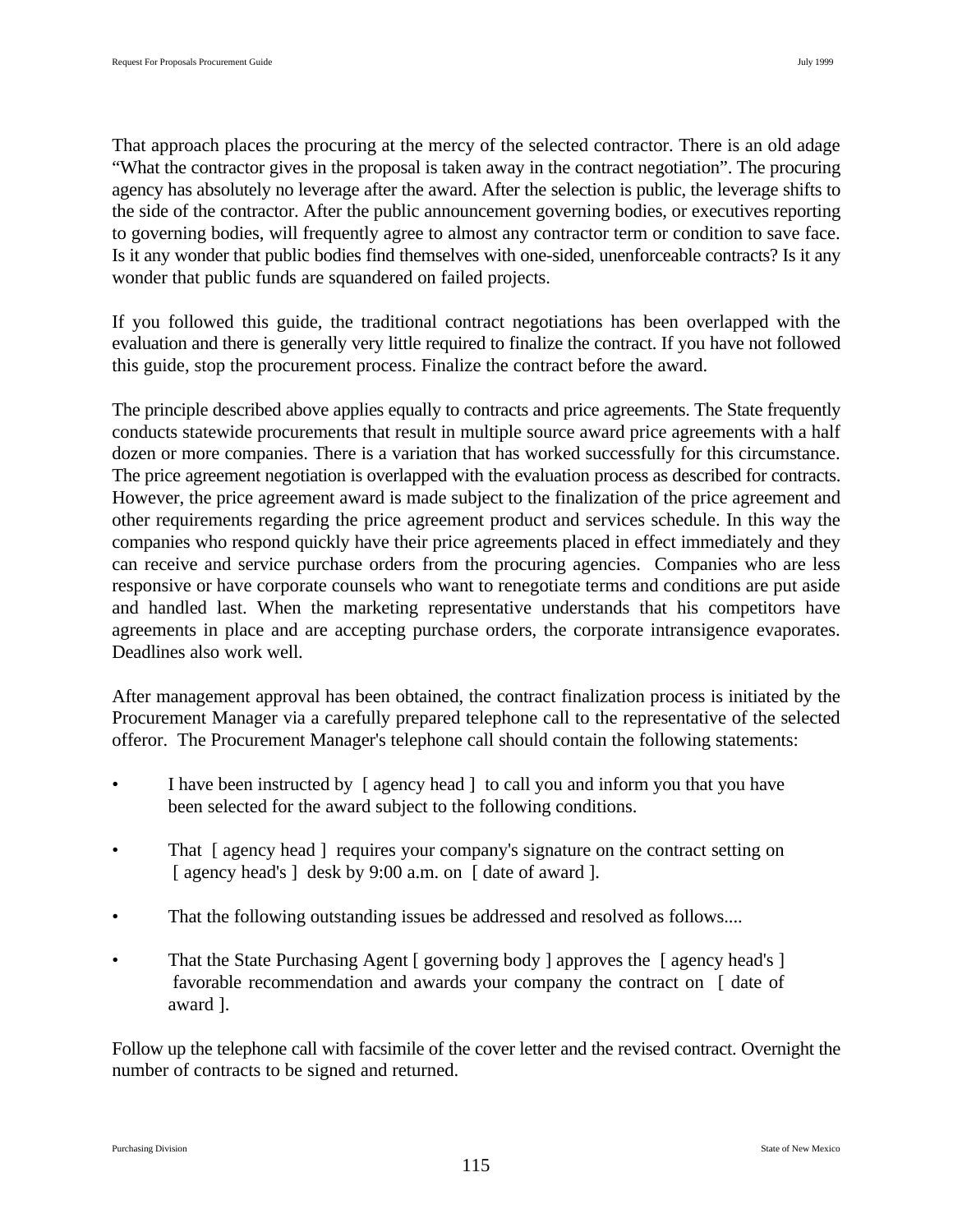If the contract has not been executed, signed by all the required parties, by the expiration of the proposal offer firm date as specified in Section II, Paragraph C of the Model RFP, the offeror is no longer bound by the proposal costs. For all practical purposes the procurement process is concluded. No contract is signed. The proposal offer firm date can be extended in writing by the offeror. The offeror is under no obligation to do so and the proposed costs and conditions may not be amended.

It is quite common for the Procurement Manager to receive one or more telephone calls from finalist offerors inquiring about the initiation of contract negotiations. Most Procurement Managers are somewhat uncomfortable talking with non-selected offerors. Here are the recommended techniques. If the agency head has not made a decision, simply state that fact. If a selection has been made, simply state that "a tentative contractor selection has been made. The selection and the Evaluation Committee Report will be presented to the State Purchasing Agent for award on \_\_\_\_\_\_\_." That is all that needs to be said to a non-selected finalist.

## **E. QUALITY ASSURANCE REVIEW**

Procurements conducted under the authority of the State Purchasing Agent are subjected to a quality assurance review prior to the award. The purpose of the review is to insure that the procurement process was completed properly and thoroughly prior to an award. If an error or omission occurred there is an opportunity to correct the error or omission without jeopardizing the procurement. Whereas some typographical errors in evaluation committee reports and other public documents are simply embarrassing, procedural errors and omissions discovered after the award are generally the subject of formal protests and law suits. Approximately one-half of the materials submitted for award have to be revised or corrected.

The State Purchasing Agent has established a standard set of award requirements.

- The procurement must have been conducted in accordance with the procurement regulations and procurement procedures, practices and methodology contained in this guide.
- The proposals must have been evaluated based upon the specifications and evaluation factors set forth in the RFP.
- The agency management must have reviewed the Evaluation Committee Report and recommend the award in a signed Management Recommendation Letter.
- The Evaluation Committee Report must be thoroughly and professionally prepared as well as signed by every member of the Evaluation Committee. The report must contain verifiable documentation regarding the differences between the proposals.

The role of the Purchasing Division staff is to review and insure that the procurement process was conducted properly. The Procurement Manager and the Evaluation Committee are responsible for performing a thorough and fair evaluation. Purchasing Division staff is concerned only with the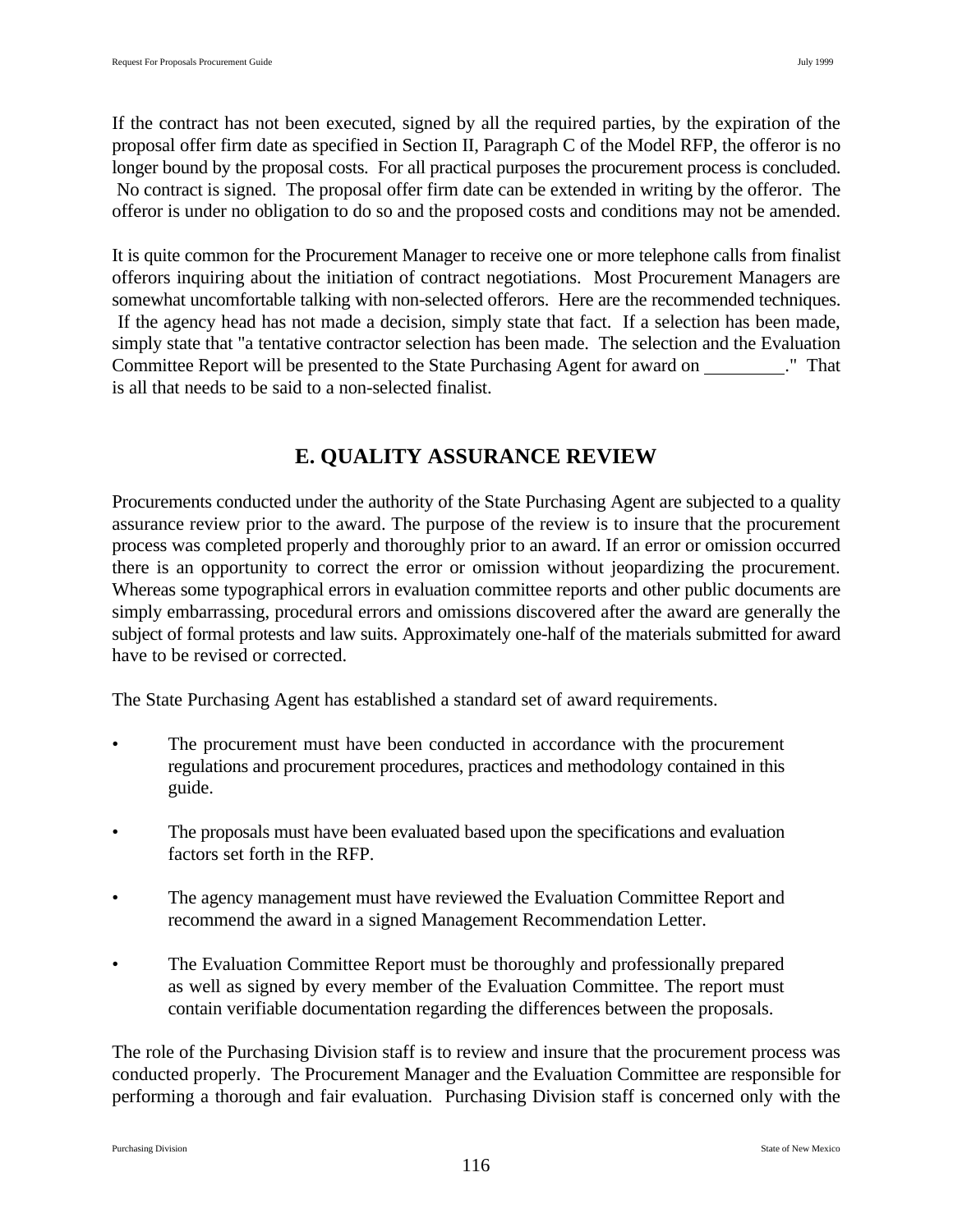conduct of the process, not the judgement of the Evaluation Committee regarding a specific factor or offeror proposal. However, the Procurement Manager is expected to follow the documented procurement practices contained in this guide and the Evaluation Committee is required to follow the approved evaluation methodology.

Purchasing Division staff requires the signed original copies of the Management Recommendation Letter and the Evaluation Committee Report plus copies of all procurement correspondence including non-responsive and best and final letters. Finally, staff needs one copy of each offeror proposal including the best and final offer, if one was submitted, and the signed contract.

### **F. QUESTIONS AND ANSWERS**

### **Q. Will Purchasing Division staff review a draft copy of the Evaluation Committee Report before it is submitted to the Cabinet Secretary for approval?**

A. Yes! Purchasing Division staff will generally be able to make time to review the draft.

### **Q. A member of the Evaluation Committee is out of town and cannot sign the Evaluation Committee Report. Is every signature required?**

A. The State Purchasing Agent requires that the Evaluation Committee Report be signed by every member of the Evaluation Committee prior to the award. Submit the Report for review with all the signatures from the available members and submit the final signatures to the Purchasing Division staff by the morning of the award.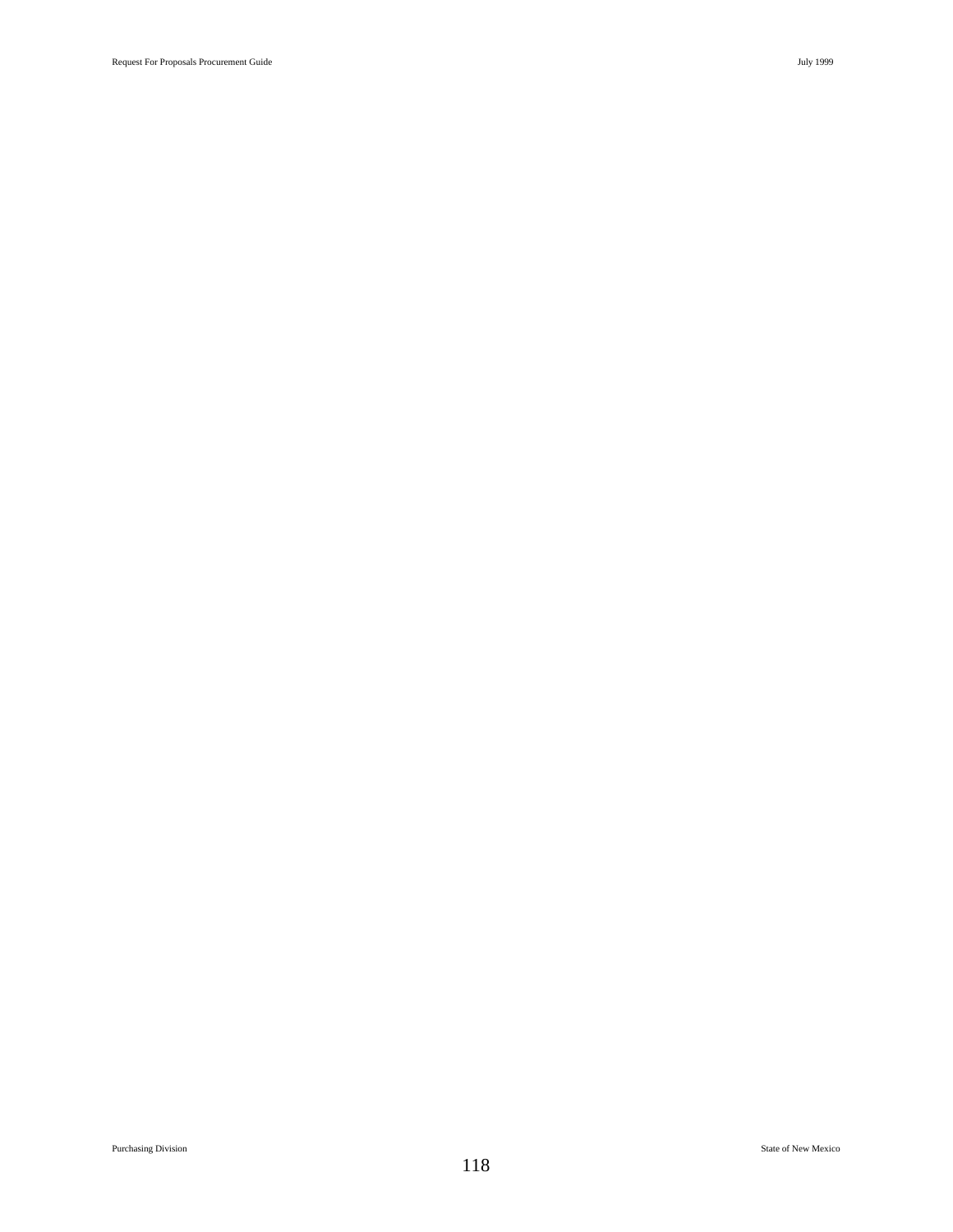## **CHAPTER THIRTEEN**

## **THE AWARD**

The non-selected offerors have made a substantial investment in both time and resources in the procurement. Treat them with respect!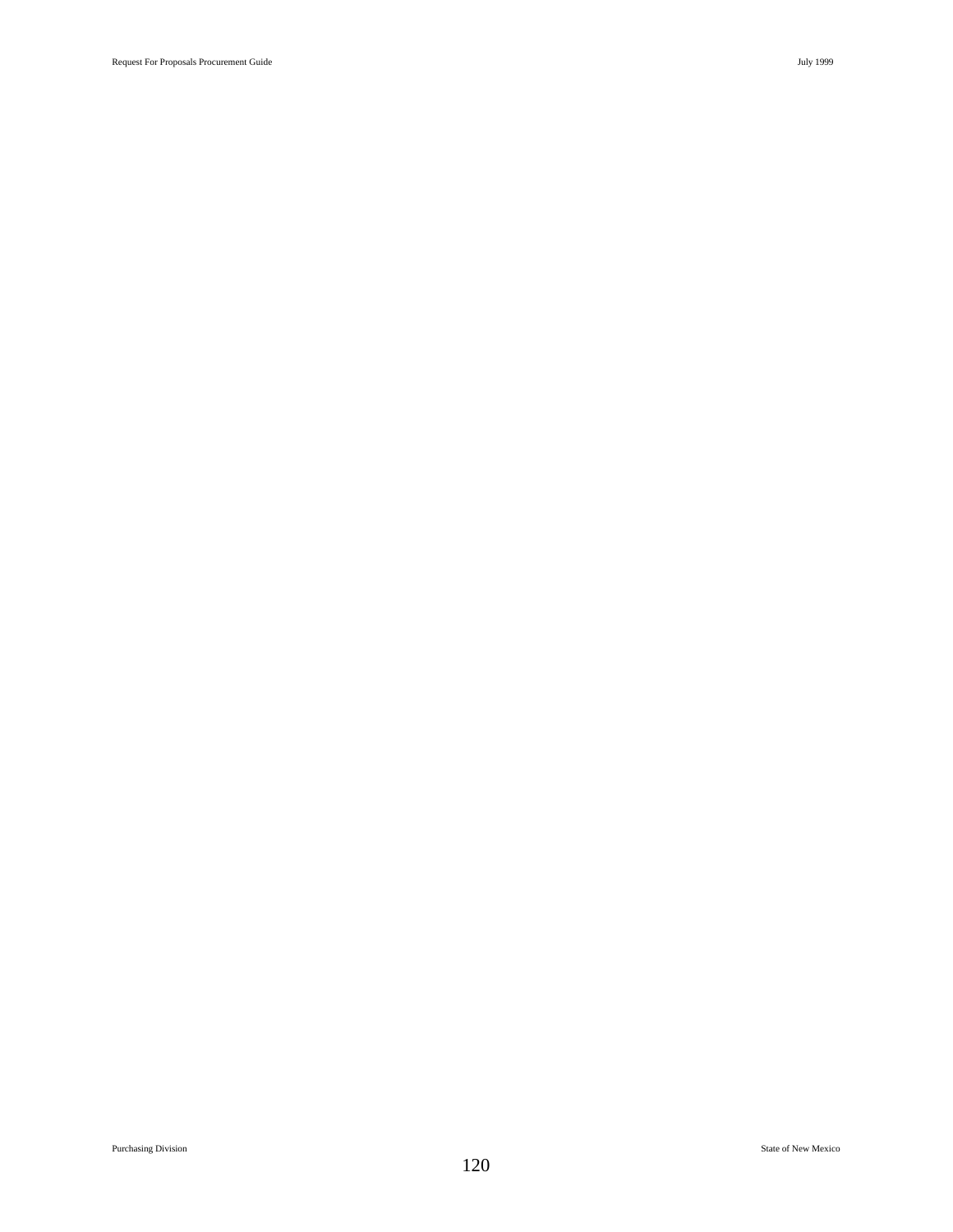### **A. THE AWARD**

Every jurisdiction has some type of procedure concerning contract awards. In some cases the governing body will make the award at a public meeting or the agency head or senior executive in charge of the organization makes the award. Check the local procedures.

Procurements conducted under the authority of the State Purchasing Agent may be awarded informally or at a scheduled public meeting depending on the size of the procurement and the level of interest by the offerors. In any either case, the proposals are public after the award.

The award documents consist of the contract with original signatures of the agency head and contractor, the signed original management recommendation letter and the signed Evaluation Committee Report. The State Purchasing Agent "makes the award" by signing and dating the contract or price agreement.

For scheduled public awards, the Procurement Manager is expected to assist with the informal presentation of the procurement evaluation to the State Purchasing Agent at the award and answer specific questions about the conduct of the procurement and the Evaluation Committee Report. Members of the Evaluation Committee are not expected to attend. Offeror representatives who may have requested a public award are expected to attend.

Based upon a review of the Evaluation Committee Report and the other award documents, the award may be subject to specific conditions. An example award condition follow: "The award shall be subject to approval of appropriate state/federal authorities".

After the award the Procurement Manager must send out written notices of the award to the competing offerors. Please refer to final chapter for an example of the notice. If the procurement schedule has changed from what was published in the RFP, then the notice must contain the new expiration date for the protest period. Otherwise, it is not necessary to include that date in the notice. Most procurement managers attach a copy of the Evaluation Committee Report to the notice.

NOTICES MUST BE POSTMARKED NO LATER THAN THE DAY FOLLOWING THE AWARD.

## **B. OBTAIN CONTRACT SIGNATURES**

By this point in the process, the contract should have been signed by the contractor, agency and the State Purchasing Agent or governing authority who performed the award. The New Mexico Chief Information Office must sign information system professional services contracts for Executive Branch procurements. Other Executive Branch signatures include the Taxation and Revenue Department for all contracts that are subject to gross receipts taxes. The Department of Finance and Administration must sign all contracts for or containing professional services and the Attorney General must sign all professional services contracts for aggregate amounts in excess of \$200,000.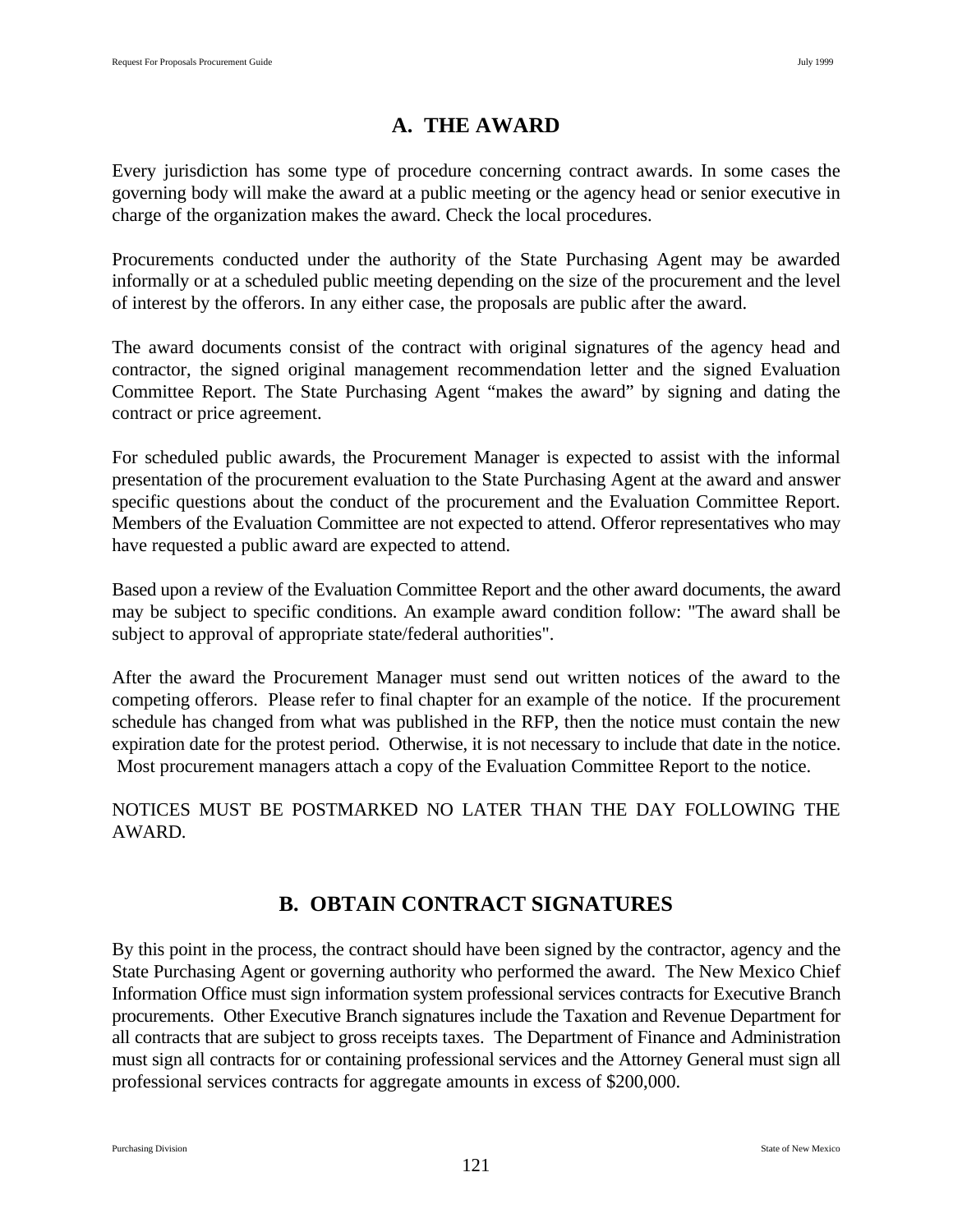### IT IS NOT NECESSARY TO WAIT UNTIL THE EXPIRATION OF THE PROTEST PERIOD TO EXECUTE THE CONTRACT.

## **C. PREPARE FOR PUBLIC INSPECTION**

The public inspection step in the procurement process occurs during the protest period although the contracting package as described in a subsequent paragraph is available for public inspection for the life of the contract and several years thereafter. The Procurement Manager is responsible for the timely preparation of appropriate procurement materials for public inspection. That statement contains several phases that require clarification.

Members of the public-at-large are rarely interested in reviewing or inspecting the procurement materials. The vast majority of the requests come from the competing offerors who were not selected for award followed by occasional requests from representatives of the print or electronic media. The majority of the requests are for a copy of the Evaluation Committee Report and the selected offeror's proposal.

The following is a list of procurement materials that are subject to public inspection:

- Management Recommendation Letter
- Evaluation Committee Report
- Correspondence to potential and competing offerors throughout the course of the procurement
- Request for Proposals document with amendments
- Written questions and answers
- All offeror proposals including written clarification and best and final offers, excluding pages that have been **appropriately** marked "proprietary" or "confidential"
- Any other materials that may have been submitted to the State Purchasing Agent supporting the award recommendation
- All materials in the procurement library, if one was established

The following is a list of procurement materials that are not normally subject to public inspection. Check local regulations.

- Evaluation Committee member personal notes and related materials
- Draft copies of any procurement related materials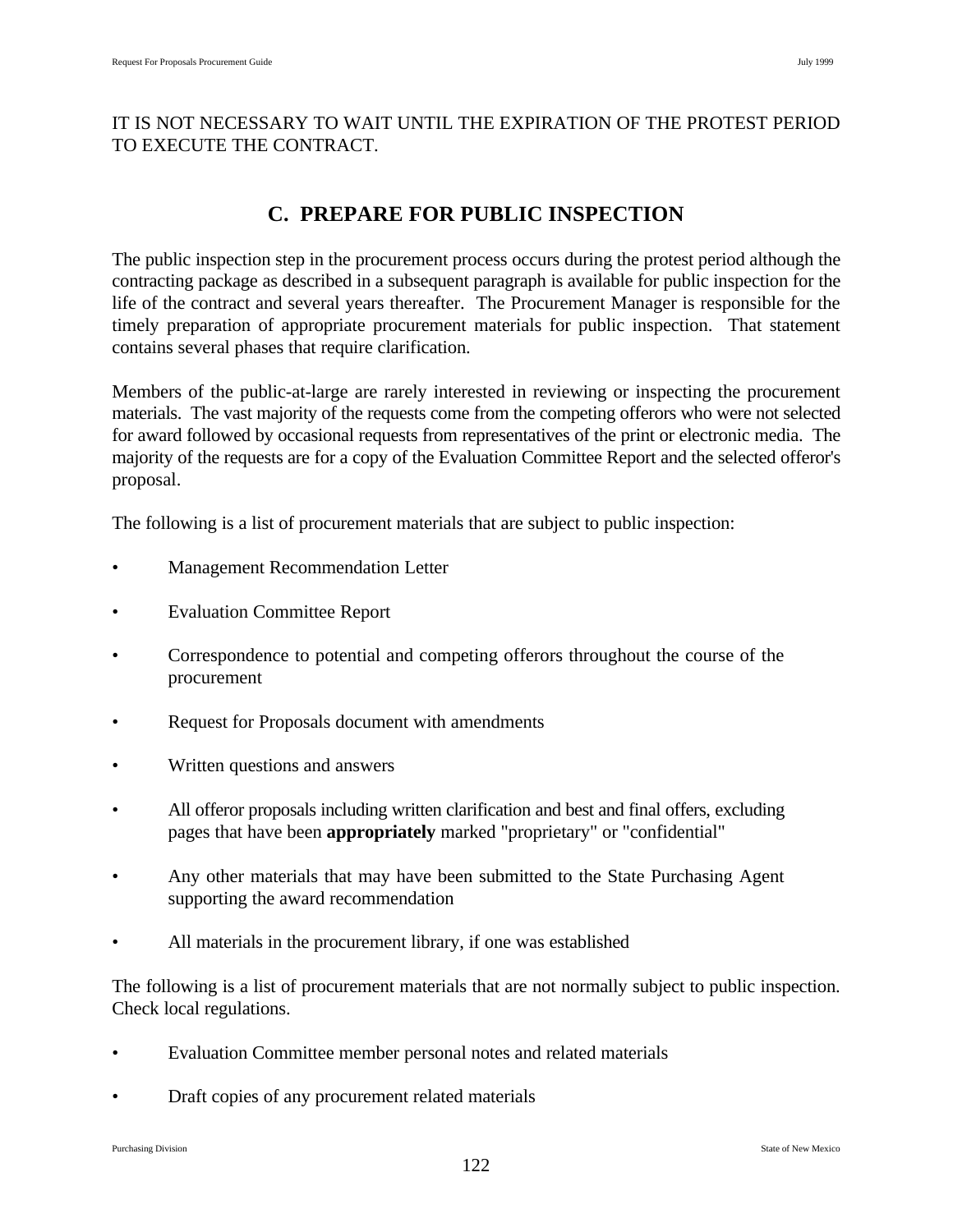• Confidential financial information concerning the offeror's organization and data that qualifies as a trade secret in accordance with the Uniform Trade Secrets Act, 57-3A-1 to 57-3A-7 NMSA 1978.

Section II.C of the model RFP contains a paragraph titled "Disclosure of Proposal Contents" that establishes the ground rules for disclosure. Occasionally an offeror will routinely mark every page of the proposal "proprietary" or "confidential". That is not acceptable. For example, the cost proposal is always public information regardless of "confidential" markings on the pages.

If a finalist offeror has marked more pages "confidential" than just financial organizational information or trade secrets, the recommended approach is to demand that the restrictions be lifted as part of a required best and final offer. This should be treated as a proposal amendment where proposal pages without markings are substituted or a letter is requested and received from the offeror removing the restrictions by proposal section or some other unambiguous designation. This is by far the best procedural solution for this type of problem. Another alternative is to have a letter authorizing the release of the material signed during contract negotiations prior to the award. After the award, offerors are far less likely to be cooperative.

There are some alternatives available but they are far less desirable. This aspect of the procurement process can be very troublesome for the Procurement Manager. If confidential financial information or trade secrets are improperly disclosed, then the procuring agency may be liable for substantial damages. There have been cases where an offeror has designated the entire proposal confidential and threatened legal action to prevent a competing offeror from reviewing the proposal during the protest period. Consult with the purchasing staff supporting the procurement.

The public disclosure must be timely. If the Procurement Manager fails to react in a timely manner to disclosure requests, that failure constitutes grounds for a protest that the State Purchasing Agent will have to uphold. The State Purchasing Agent will probably suspend the contract and extend the protest period.

There are various techniques for disclosing the procurement materials. Frequently, the Management Recommendation Letter and the Evaluation Committee Report are attached to the award notice. The Procurement Manager may establish the materials in an office or conference room where the materials may be viewed by appointment only. The Procurement Manager may make copies of requested materials and may optionally charge the requester a fee per page. As an alternative, the Procurement Manager may suggest that the requestor arrive with a personal copier and make all the copies they want on their own machine.

Regardless of the disclosure techniques chosen, the Procurement Manager has an obligation to provide a timely response to requests and all requests must be treated equally and professionally.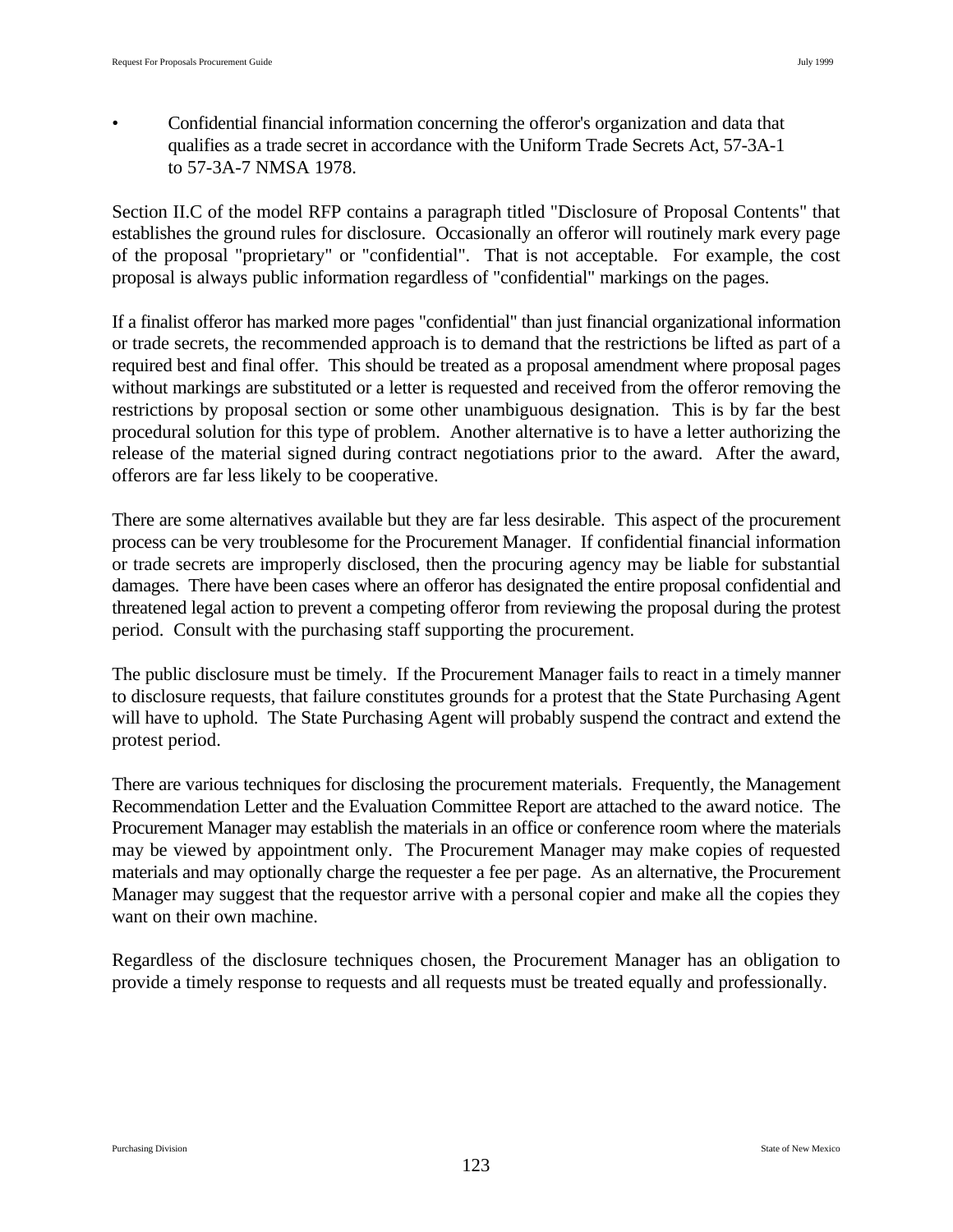### **D. ASSIST WITH PROTESTS**

Check local regulations. There is an entire chapter in the Purchasing Division's Procurement Regulations, 1NMAC5.2, that establishes the ground rules for protests. All the Procurement Manager really needs to know for now is the fact that ground rules have been established that will allow for an orderly disposition of the protest. The Procurement Manager will be a direct participant in the resolution process. Less than 10% of all the procurements conducted under the authority of the State Purchasing Agent result in a protest. Purchasing Division staff will provide some specific direction on what to do after a protest has been filed.

A protest process is a legitimate part of any public procurement. Try not to take it personally. If you followed the guide, you have nothing to worry about. Otherwise, worry!

## **E. PREPARE CONTRACTING PACKAGE**

The contracting package should be assembled and transferred to the contract administrator or project manager. The contracting package should contain the following:

- Executed Contract
- Written Protests
- Protest Resolution Letter
- Management Recommendation Letter
- Evaluation Committee Report
- Best and Final Offer
- RFP Document and Amendments
- Written Questions and Answers
- Procurement Correspondence
- **Issuance Package Containing Approval Letter**

For most procuring agencies, the contracting package is maintained for a period of three years after the contract has expired. Check the agency's public records retention schedule.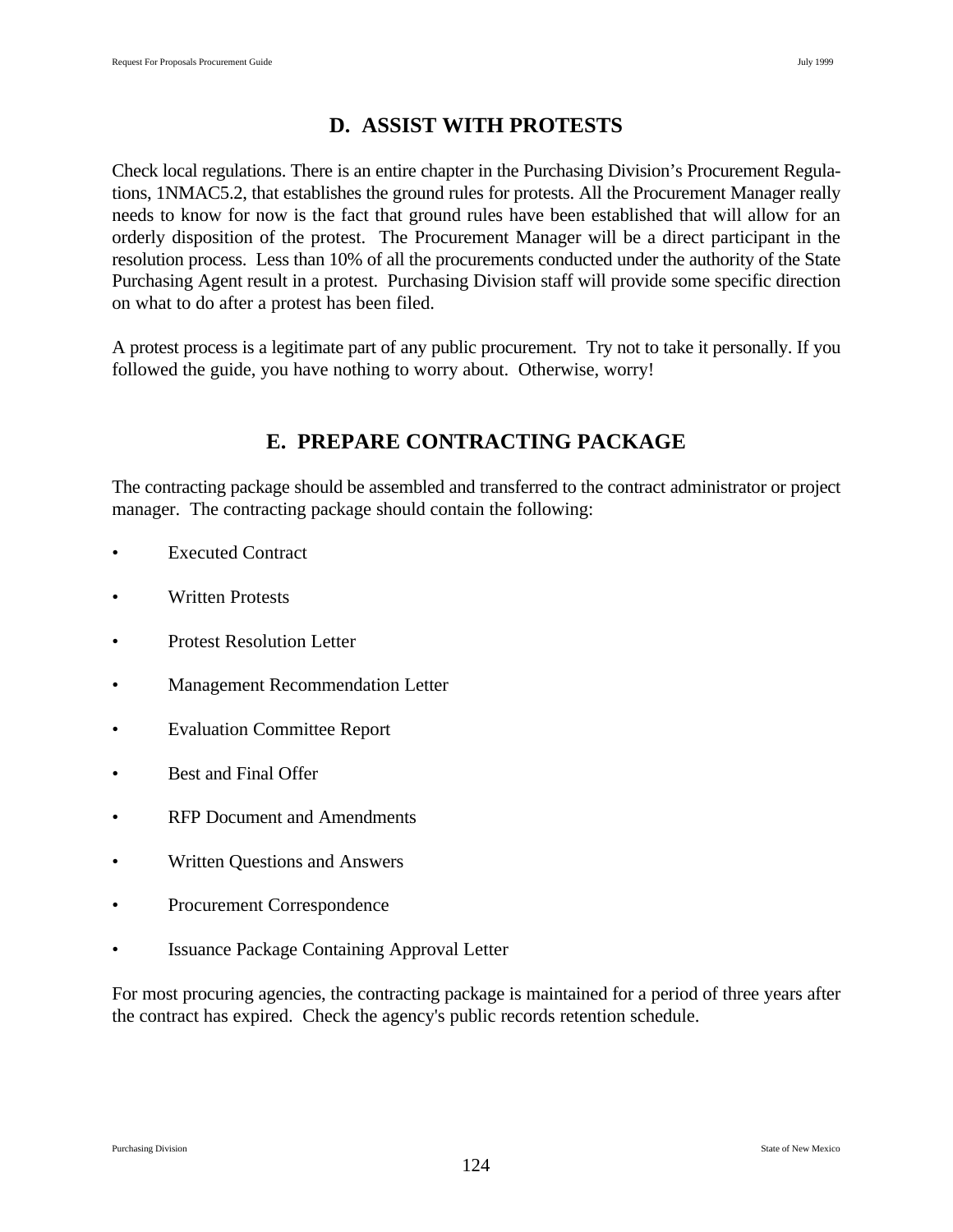### **F. RETURN OFFEROR PROPOSALS**

Most procuring agencies prefer to keep one copy of all of the offeror proposals. That practice has proven to be impractical for the larger information technology procurements where the proposals consist of multiple volume sets of materials, some of which may be proprietary and confidential. The solution to this problem is to address the issue directly in the RFP document in a paragraph in the section titled "Conditions Governing the Procurement". After the protest period has expired and any protest resolved, the unsuccessful offeror proposals may be destroyed or returned to the offerors in accordance with the requirements set forth in the paragraph.

Technical documentation is expensive. It should always be returned to the offeror if a substantial amount of technical documentation was required to be submitted. Yes! The agency should pay for the return delivery or shipping charges. On the other hand, most professional services procurements have minimum documentation submitted with them so many Procurement Managers include an ownership of proposals provision in the RFP. For these cases, one copy of the unsuccessful offeror proposals may be retained in the procurement file and the remaining copies destroyed.

## **G. FILING WITH STATE PURCHASING**

There is an additional step in the process for procurements that result in agency specific price agreements. The equipment and services or product and services schedule must be filed with the Purchasing Division. It is customary to allow the contractor to update the schedule with new models of products before the schedule is filed. There may have been a significant number of new product announcements since the proposal containing the initial schedule was submitted. Price increases for proposed products and services are not accepted.

## **H. QUESTIONS AND ANSWERS**

### **Q. One of the offerors just called and is threatening to file a protest. What do I do?**

A. Refer the offeror to the protest paragraph in the RFP. Say nothing else. Do not engage in a discussion of the merit of the protest. Anything said may be used in the protest hearing. Volunteer nothing else. If the offeror wants to talk with someone, refer them to purchasing staff supporting the procurement. If the telephone call concerns a possible protest on a disqualification, encourage the offer to file the protest within fifteen days of the disqualification notice. Disqualification protests should be resolved well before the award. The receipt of the protest triggers a series of events that will lead to its resolution. The Procurement Manager will be an active participant in the process.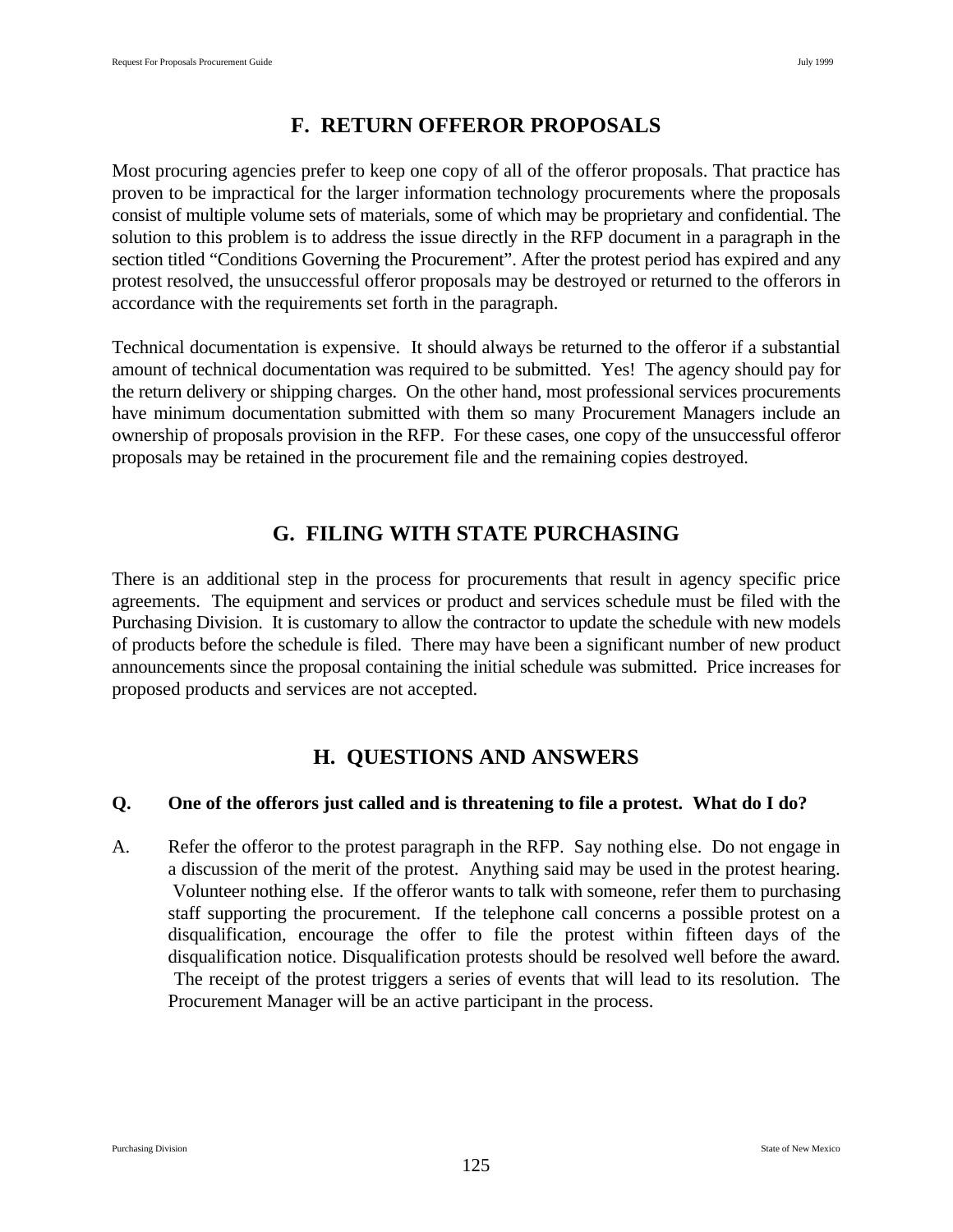### **Q. An offeror has requested a post award discussion and review of a proposal. What do I do?**

A. Performing a post award review of a proposal is a recommended courtesy that is occasionally requested. Schedule the review after the protest period has expired.

### **Q. When do I return technical material?**

A. The proposals and technical material should be returned after the expiration of the protest period unless a protest has been filed and remains unresolved.

### **Q. How many original signed contracts do I need?**

A. Most procuring agencies have an administrative procedure concerning the number of signed contracts. Only one original is required. Most contractors prefer a signed original as well bringing the total to two. All contract signatories do not want or require a signed original. The State Purchasing Agent does not need a signed original. A copy will do.

### **Q. When does the protest period begin? End?**

A. The Procurement Code establishes a fifteen day protest period beginning from the date that the offeror was aggrieved. That means the offeror has fifteen days from the date of notification or knowledge of an action or inaction that is the cause of the protest. For example, if an offeror wants to protest a disqualification, as stated above the offeror has fifteen days from the date of the disqualification notification to file the protest. Otherwise, all offerors have a fifteen day protest period beginning the day following the award.

### **Q. What happens if the fifteenth day of the protest period falls on a weekend or holiday?**

A. The protest period ends as of close on the first workday following the weekend or holiday.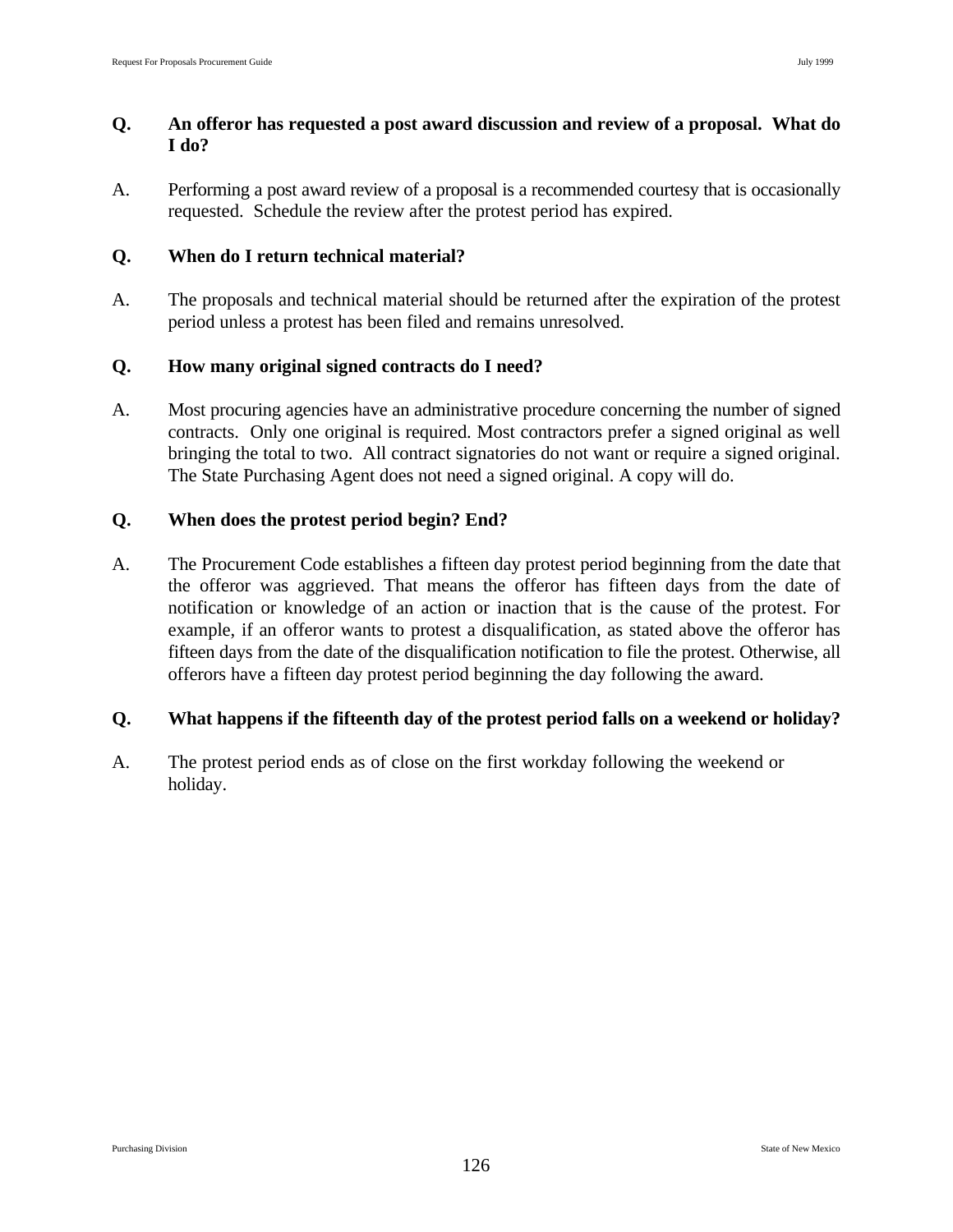## **CHAPTER FOURTEEN**

## **PROCUREMENT MANAGER RESPONSIBILITIES**

Problem avoidance is the key to the Procurement Manager's success.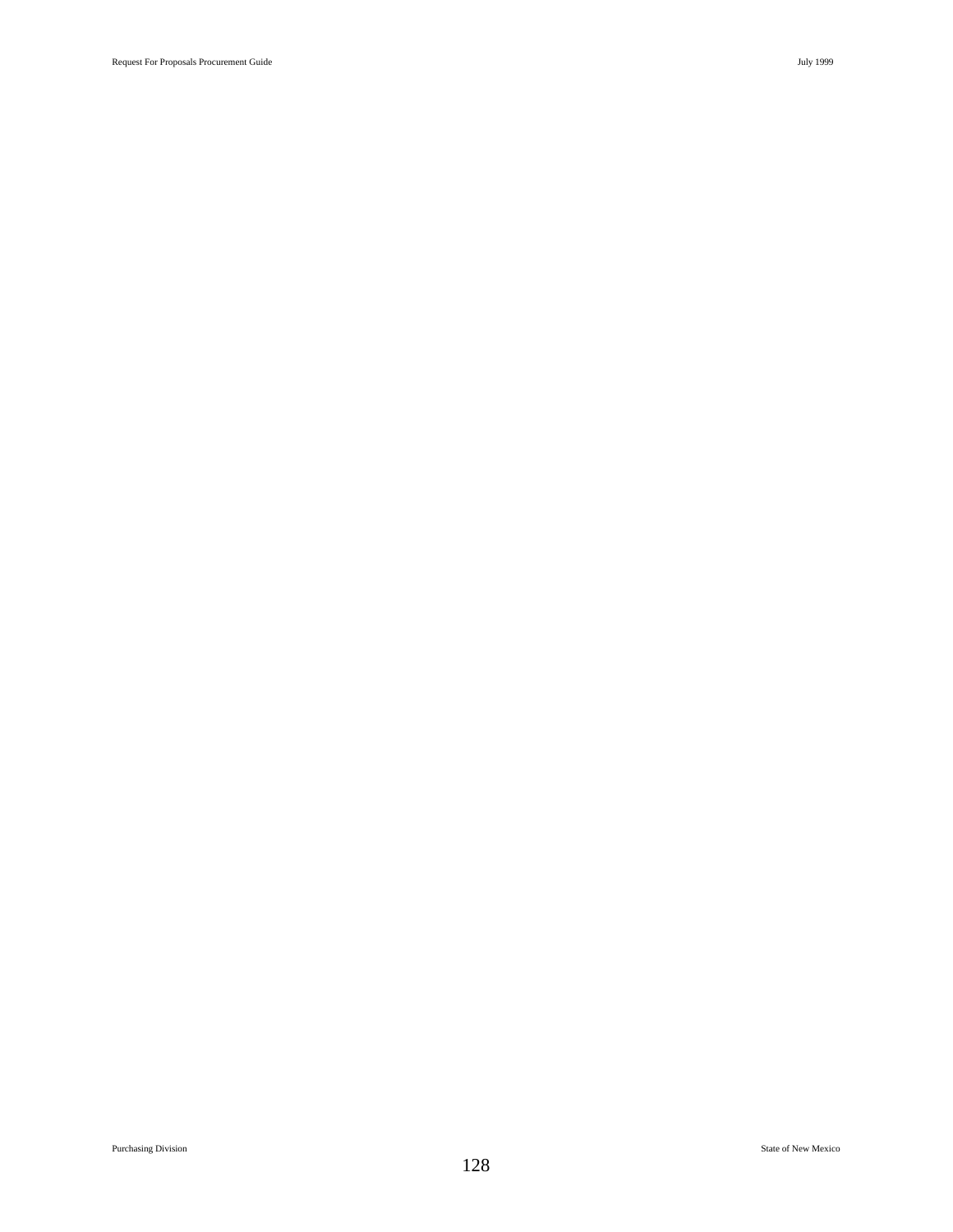### **A. RESPONSIBILITIES APPROACH**

The underlying principle of the procurement process is that a single responsible individual, the Procurement Manager, with the responsibility, authority and resources to conduct the procurement will produce the most successful result. This single point of contact and control approach has proven to be very successful.

## **B. DUTIES AND RESPONSIBILITIES CHECKLIST**

The following is a checklist outlining the duties and responsibilities of the Procurement Manager.

- Get latest copy of model RFP on diskette and example RFP's from Purchasing Division electronic and document library.
- Prepare Concept Memorandum
- Conduct pre-procurement data gathering
- Update the Concept Memorandum
- Obtain agency management's approval to conduct the procurement
- Obtain Chief Information Officer approval, technology procurements only
- Issue a procurement initiation memorandum
- Organize the Evaluation Committee
- Draft the RFP
- Prepare the issuance package
- Submit RFP draft and issuance package to Purchasing Division staff or local purchasing support personnel for review and approval
- Identify appropriate commodity codes or local vendor registration databases for distributing one page notices
- Check with the Purchasing Division or local purchasing staff to confirm that notices were distributed and procurement advertised.
- Clip legal notices regarding the procurement from newspaper(s). Place in procurement file.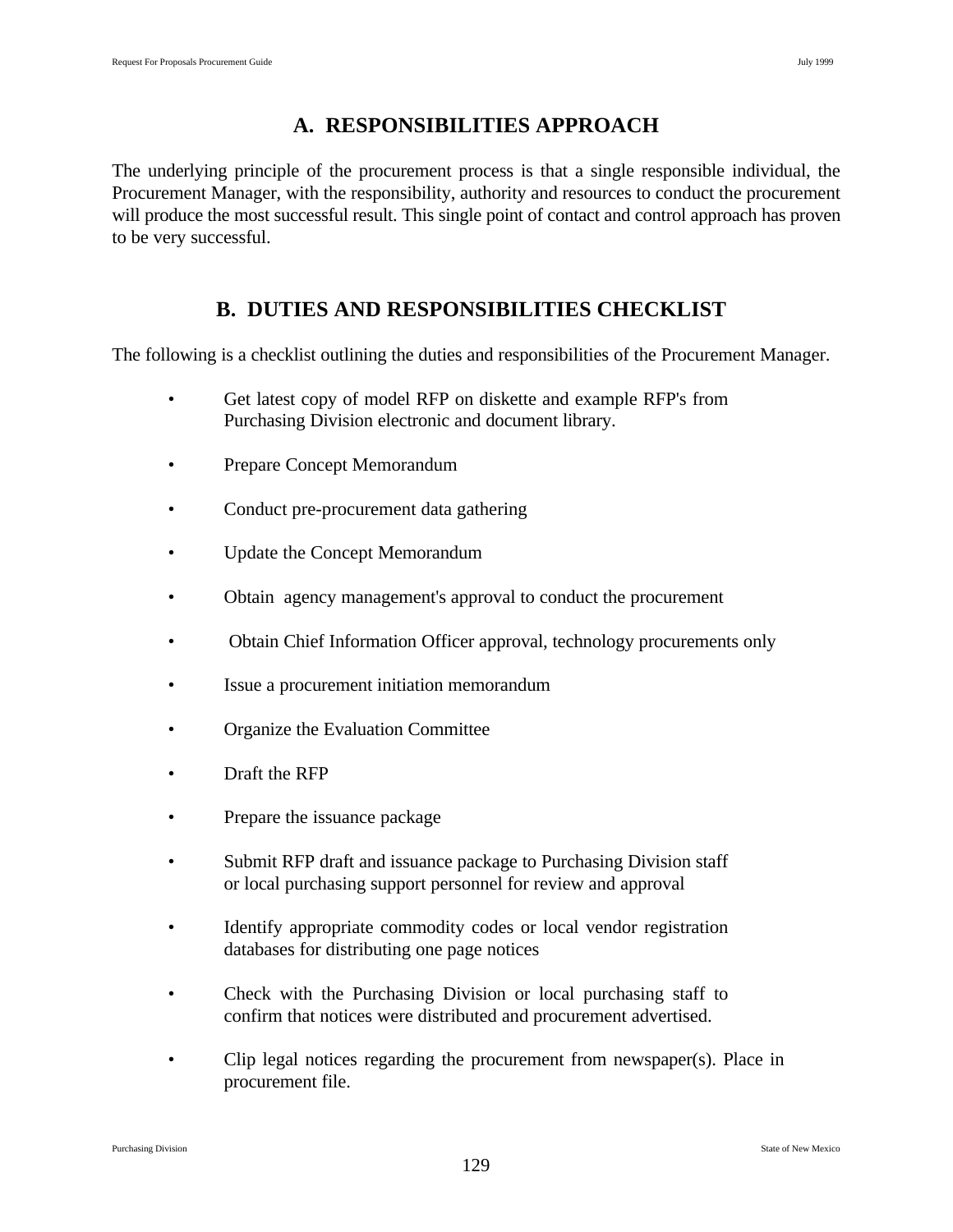- Distribute copies of the approved RFP
- Establish the evaluation subfactors
- Prepare Reference Questionnaire
- Conduct pre-proposal conference
- Prepare and distribute written answers to questions and RFP amendments
- Finalize the demonstration agenda
- Finalize the Mandatory Requirement Checklist
- Receive and time stamp proposals
- Distribute demonstration agenda
- Verify compliance with mandatory requirements
- Remove the Cost Response Form and the response to the contract terms and conditions from the proposals
- Deliver all responses to the terms and conditions to the counsel for review
- Prepare and distribute written determination letters for non-responsive proposals
- Distribute responsive proposals to the Evaluation Committee
- Review the response to the contract terms and conditions with counsel to determine acceptability
- Obtain proposal clarifications
- Conduct the evaluation
- **Select Finalists**
- Finalize the oral presentation/demonstration agenda
- Obtain input from counsel regarding terms and conditions
- Prepare and distribute finalist notification letters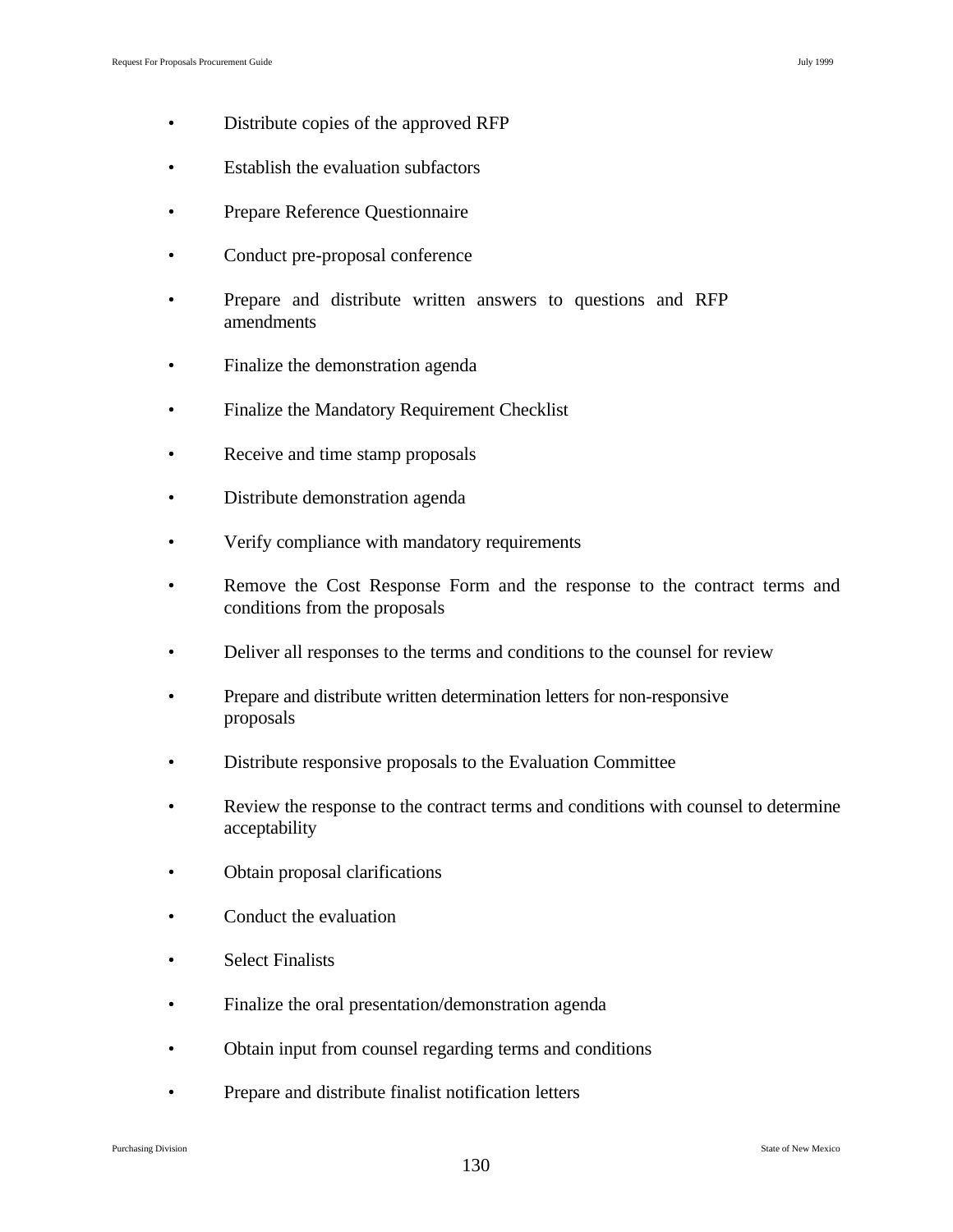- Collect best and final offers
- Distribute best and final offers to the Evaluation Committee
- Conduct oral presentation/system demonstration
- Prepare the Evaluation Committee Report including written determinations regarding the waiver of technical irregularities, correction of mistakes, withdrawal of proposals
- Present procurement results to the procuring agency management
- Finalize contract
- Prepare Management Recommendation Letter
- Deliver Management Recommendation letter, the Evaluation Committee Report, signed contracts and one copy of each offeror's proposal including any best and final offers to the Purchasing Division staff
- Assist with award, if requested
- Publicize award
- Prepare procurement file for public inspection and protect confidential data
- Obtain remaining contract signatures
- Assist with protests, if requested
- Prepare contracting package for contract administrator or project manager.
- Return proposal and technical document to non-selected offerors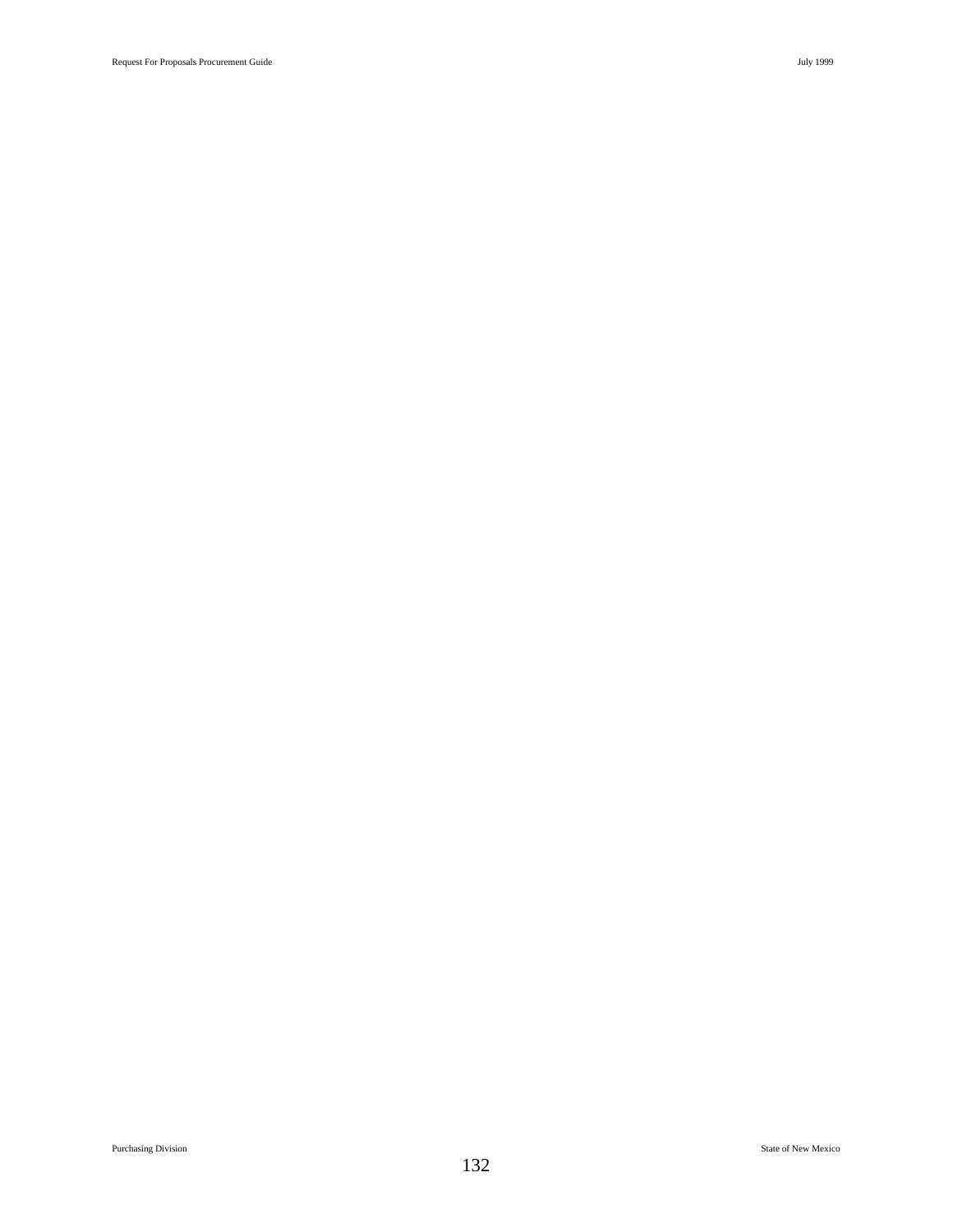## **CHAPTER FIFTEEN**

# **EXAMPLES**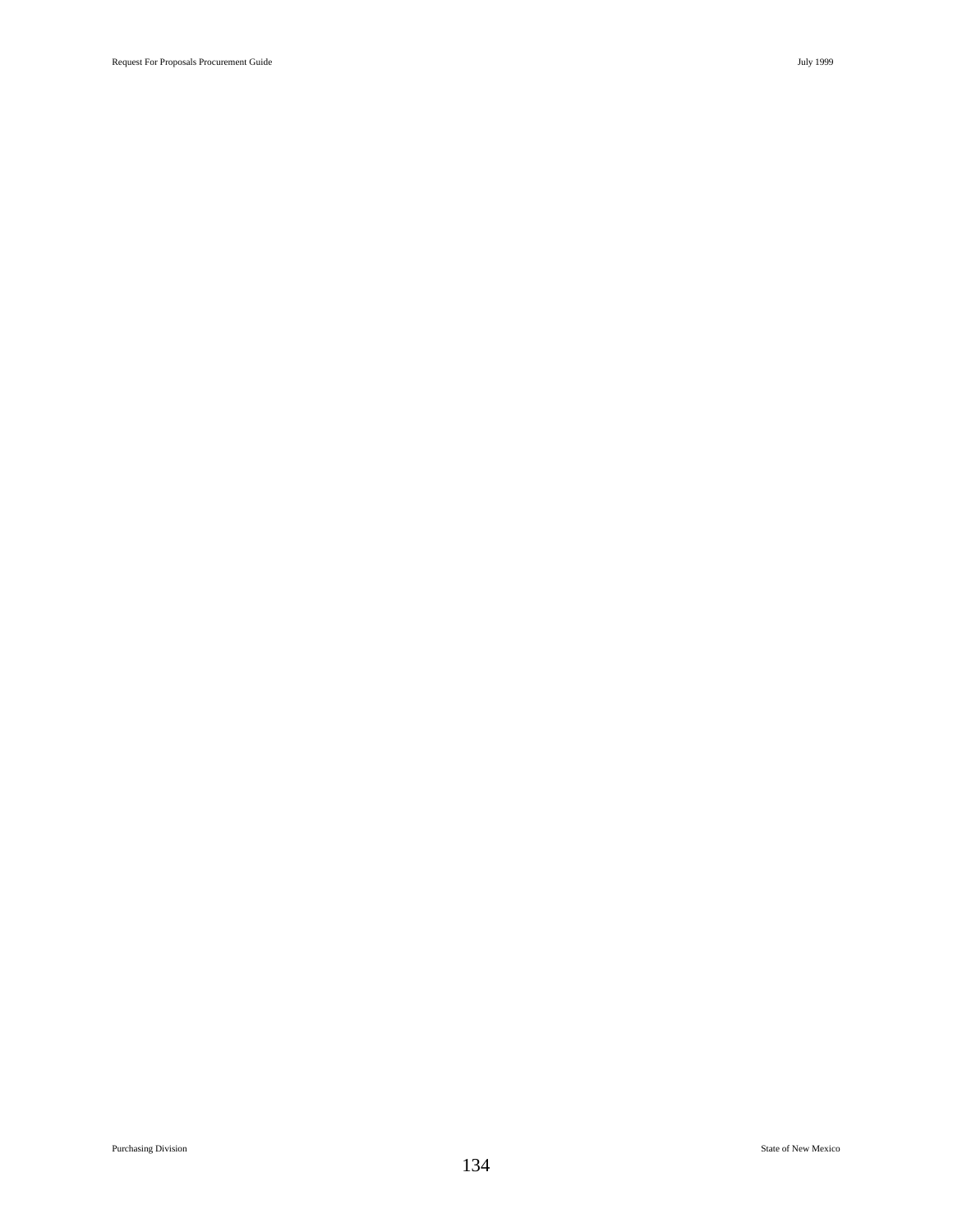# **CONCEPT MEMORANDUM**

Lou Higgins, Director Purchasing Division 1100 St. Francis Drive Santa Fe, New Mexico 87505

### Re: Desktop computing Equipment, Software and Services Statewide Procurement, SPD# 60-000-00-00051

Dear Mr. Higgins,

As you are aware the current statewide price agreements for the desktop computing equipment, software and services expires June 30, 1996. It is essential that a new procurement be conducted and new price agreements established for these important products and services.

The purpose of this letter is to document the proposed procurement strategy which will be the foundation for conducting the procurement and an outline of the requirements for the specific procurement categories.

### Strategy

A procurement strategy meeting was held on October 13, 1995. All agencies of the executive branch were invited to attend the meeting. The meeting was attended by representatives from GSD/ISD, TRD, EM&NRD, OCA, HSD, CYFD, NMDOL, EDD and Corrections. Although there was no representative at the meeting, the Information Systems Bureau Chief for the NMSHTD stated that they will provide resources to help with the procurement. The purpose was to obtain input from the agencies concerning the scope, categories and requirements for the new procurement.

The representatives agreed on the following items:

The local area network accessories category in the current procurement did not produce a meaningful result for the agencies.

The desktop computing category centered on qualified New Mexico-based distributors should continue to be the focus of the procurement. Based upon the volume of purchases as recorded in C-FRAS general ledger, the agencies rely primarily on the New Mexico based distributors who offer a wide array of desktop products and software with local technical support.

The representatives stated that they need more options for personal computer maintenance and upgrades. They requested that a separate procurement category be established for New Mexico based contractors for parts and maintenance.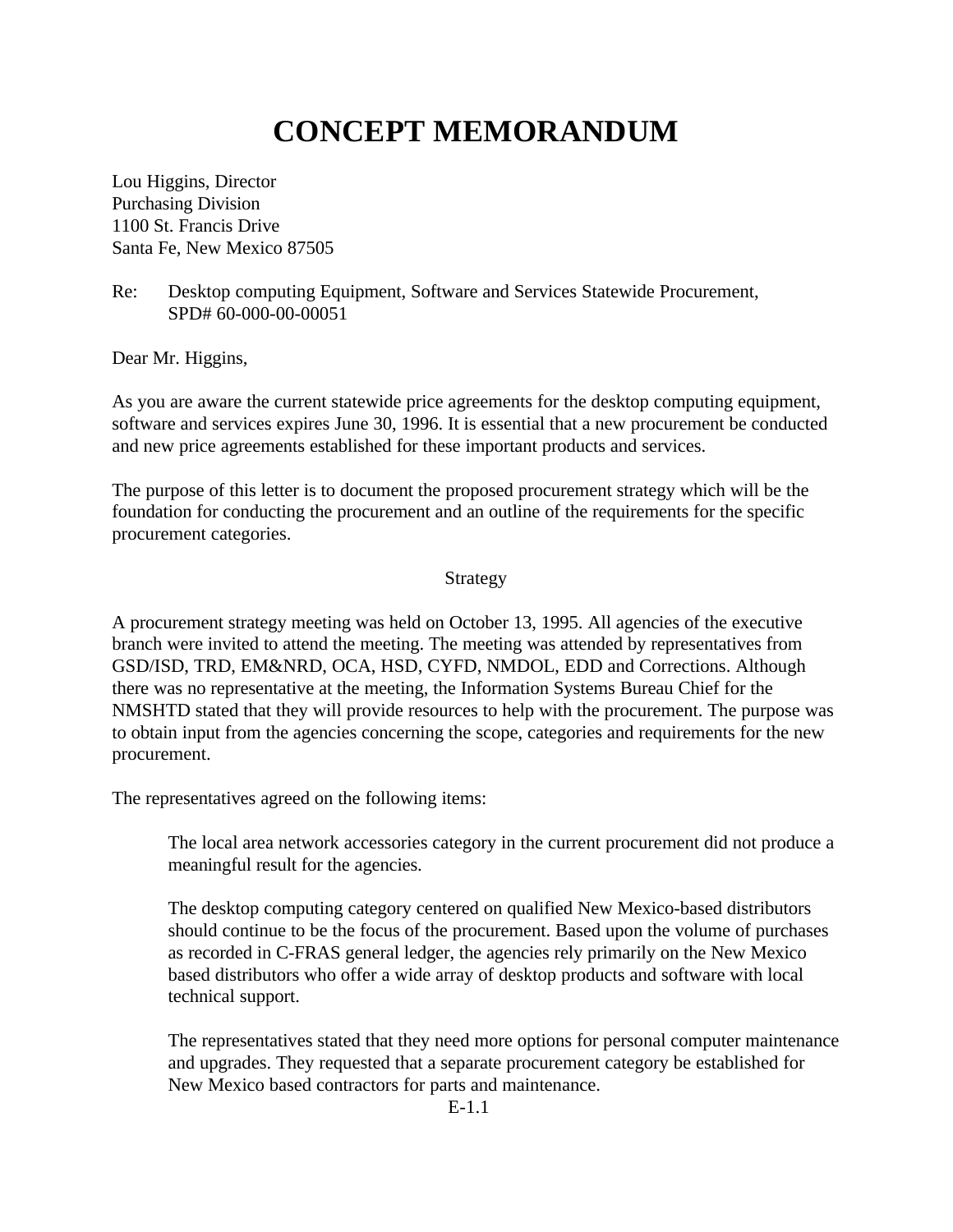The representatives reaffirmed the value of the microcomputer software price agreements. They like both the breadth of software offerings available and the warehouse discount pricing. The representatives requested that the microcomputer software procurement category be retained.

The representatives reaffirmed the value of the buy-directly-from-the-warehouse price agreement with Compaq. They like both the products and the warehouse discount prices. The C-FRAS vendor records reflect a significant level of agency use. The representatives requested that the Purchasing Division aggressively pursue similar agreements with other manufacturers and national distributors who can supply brand name products at warehouse discount prices. Dell, Gateway, and NEC were mentioned as potential targets for such price agreements. Direct price agreement with suppliers of Local Area Network products such as Cabletron should also be pursued. This approach will eliminate the need for the Best Price Category price agreements that are currently in effect.

Based upon the input from the agency representatives, it was decided that procurement strategy would be pursued on two levels. The new Desktop Computing Equipment, Software and Services statewide procurement would be conducted in three categories: Desktop Computing Products and Services, Parts and Maintenance Products and Services, Desktop Software Products. Mr. David Nelson from EM&NRD will serve as the Procurement Manager. The category managers include Mr. Jim Bernardoni, DOL, for Desktop Computing Products and Services, Mr. Ed Quintana, EDD, Parts and Maintenance Products and Services, Mr. Horace Martinez, TRD, Desktop Software Products.

As a parallel activity, the Purchasing Division staff will pursue price agreements based on GSA schedules directly with manufacturers and national distributors. Price agreements will be established after the 1996 GSA schedules are in place April 1, 1996

#### The Procurement

The procurement will be conducted by an inter-agency task force composed of representatives from the interested state agencies. The procurement will result in a multiple source award of multi-year price agreements by category. The price agreements will be for a term of one year with three optional one-year renewals. The category evaluation committees will evaluate the proposals submitted for each category and rank them based upon points awarded. The interagency task force will submit to the Purchasing Division, as part of the award materials, its recommendations for price agreement award by category.

The procurement will be conducted in three categories as described in the following paragraphs.

### Desktop Computing Products, Software and Services Category

This category is designed to result in price agreements with qualified New Mexico based distributors who can offer the procuring agencies. a wide variety of desktop computing products, purpose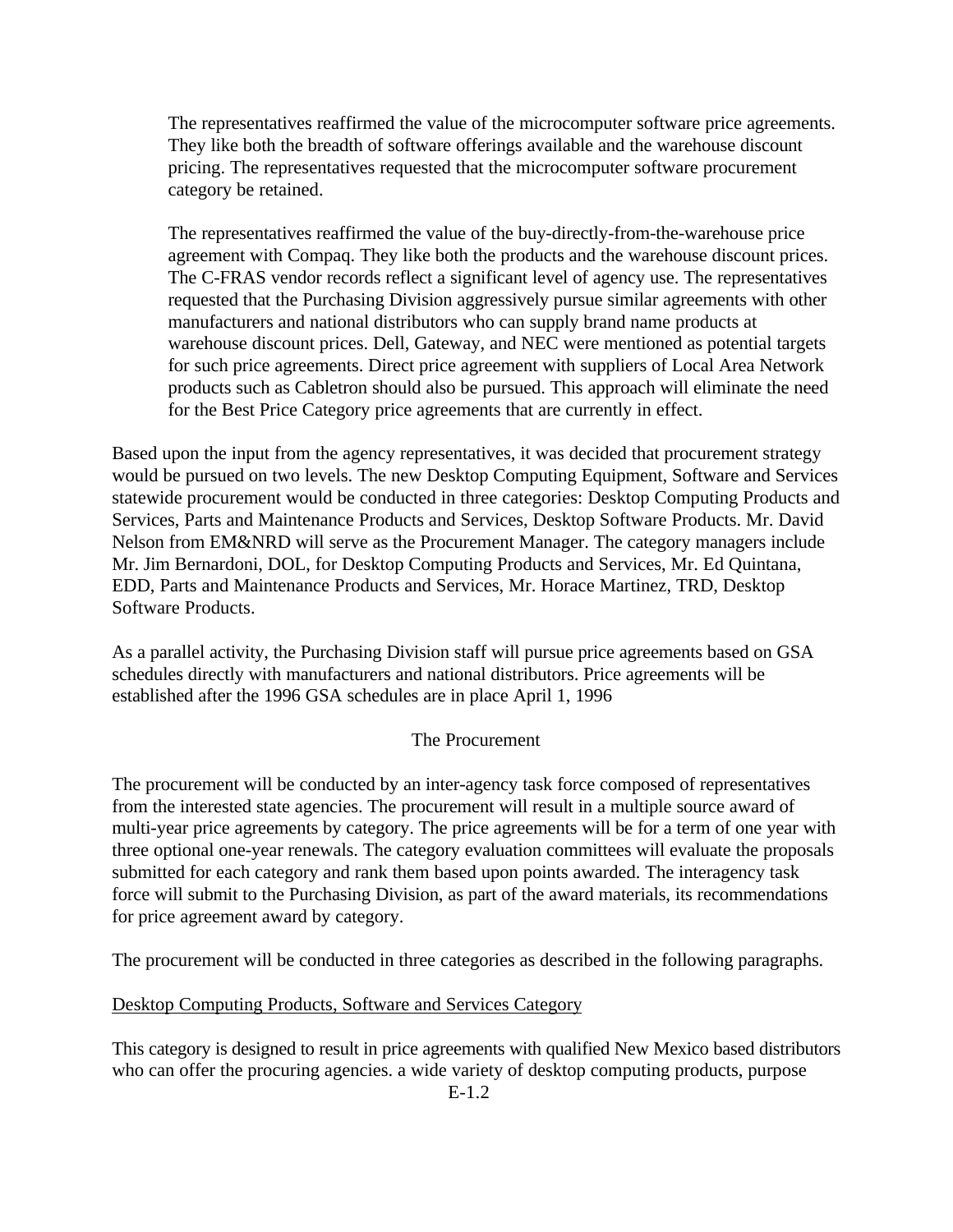software and peripherals as well as UNIX workstations, LAN servers, software and peripheral devices including printers, scanners, X-terminals and other appropriate devices. The Apple products may be included as a desirable option. They are currently handled as a separate category under the office systems price agreements. The distributors must be authorized dealers for the products that they offer the agencies and have and maintain for the life of the price agreement a bonafide place of business in the State of New Mexico staffed with qualified marketing and technical support staff.

General purpose software will include the following classes of software: Database Management, Report Generators, Spreadsheets, Text and Word Processing, Office Automation/Work Group Management, Messaging and Electronic Mail, Integrated Office Automation Software, Graphics Software (draw, paint, business graphics, presentation graphics), Publishing, Project Management, Communications (terminal emulation, RJE, etc.), Statistical Software, Mathematical/Scientific/Engineering Analysis, Artificial Intelligence and Expert Systems, Operating Environments, Programming Languages (tools and environment excluding I-CASE and CASE technology), System Management Utilities, and Anti-Virus Utilities.

The evaluation factors for this category will include the price of a select group of products, the breadth of offering (computer products, software, peripherals), customer references, geographical coverage, the number and qualifications of the marketing and technical support staff, and financial stability. With the increasing usage and dispersion of the desktop computing systems throughout the agencies, there is an increasing need for knowledgeable technical assistance with software incompatibilities, and hardware and software upgrades; therefore, unlike previous procurements of this type which-focused primarily on products, more emphasis will placed during this procurement on the knowledge, skill and ability of the offeror's. marketing and technical support personnel. As in the past procurements, the offeror's in this category must agree to service what they sell. Training and installation services must be offered. However, any form of application software, application development and analysis services, generally available consumables and supplies are specifically excluded.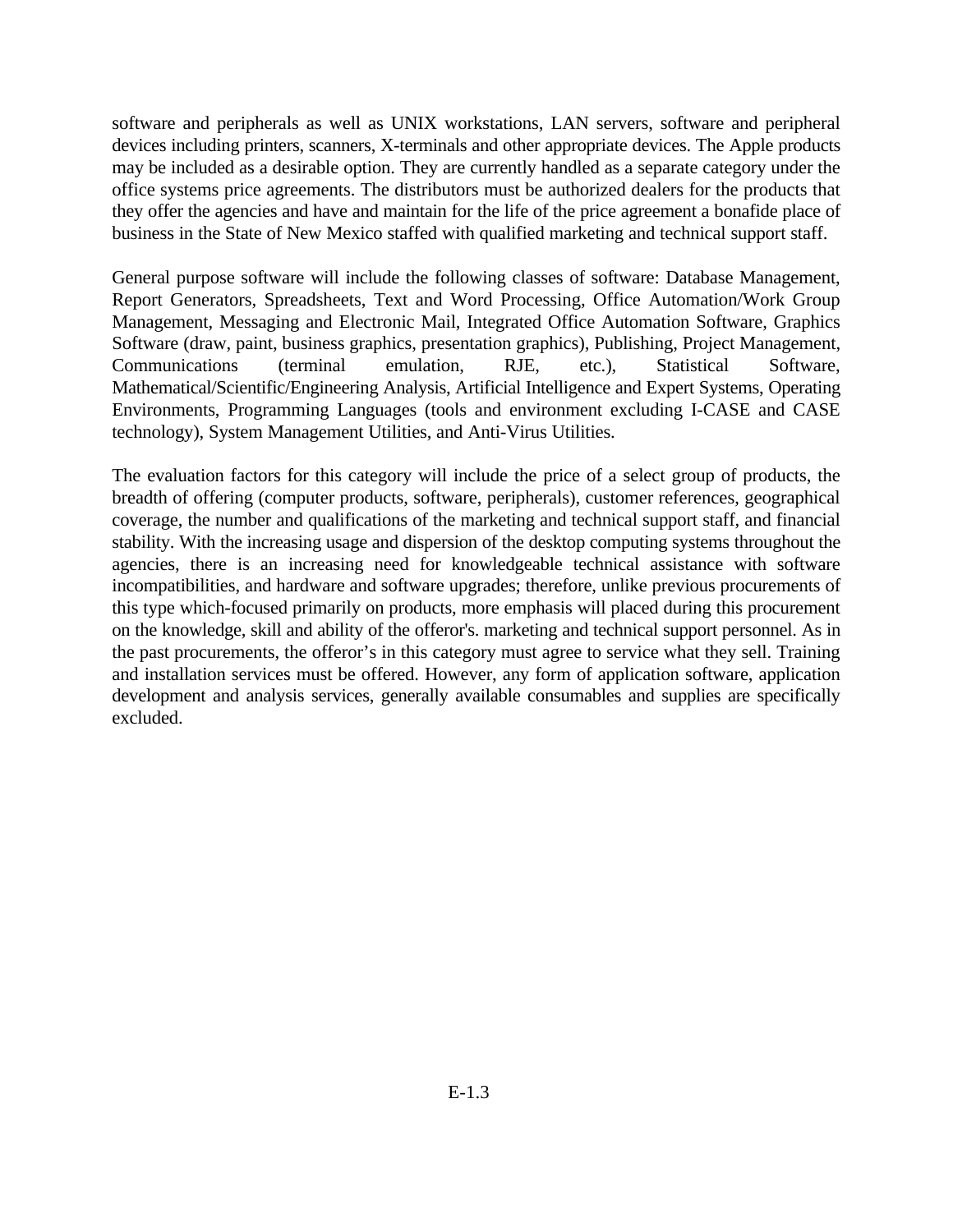### Parts and maintenance Products and Services Category

The purpose of this category is to provide the agencies with a broad range of maintenance and upgrade options. Unlike the previous category, offeror's in this category will be required to offer maintenance options for a wide variety of hardware products from various suppliers. Thereby the agencies will have the opportunity to choose a single contractor to maintain all of its desktop computing equipment on either an on-site or carry-in basis. The other aspect of this category will provide the agencies with the ability to acquire a wide variety of computer and peripheral parts, cables, connectors, chips, and drives as well as parts and diagnostic tools for LAN's. The offeror's will not be allowed to offer software of any type, complete processors or complete peripheral devices, any form of professional services other than maintenance services or any form of consumables or computer supplies. The offerors must have and maintain for the life of the price agreement a bonafide place of business in the State of New Mexico staffed with qualified technical support personnel.

The evaluation factors will include the maintenance price of a select group of services, the breadth of maintenance and parts offering (computer products, LAN's, peripherals), customer references, geographical coverage, the number and qualifications of the technical support personnel, and financial stability. Emphasis will placed for this procurement category on the knowledge, skill and ability of the technical support staff. An assessment will be made whether or not the procurement for is category will be conducted on a regional geographical basis or simply statewide as the other procurement categories.

## Desktop Software Products

The purpose of this category is to provide the agencies the opportunity to purchase a very wide variety of general purpose desktop software products at the lowest possible price. The offerings will include general purpose software for a variety of operating systems suitable for the LAN and desktop environments which will include MS-DOS, UNIX, Apple Macintosh, etc. Software that is currently included or becomes part of a statewide site licensing agreement will be excluded or removed from the offerings.

The evaluation factors will include the price of a select group of software products, the breadth of software offering, customer references, and delivery. As is currently the case, agencies who will be using the price agreements for this category are expected to know what they need. Therefore, the offerors will not be required to offer knowledgeable technical support. Offerors will not be required to establish or maintain an office in the State of New Mexico.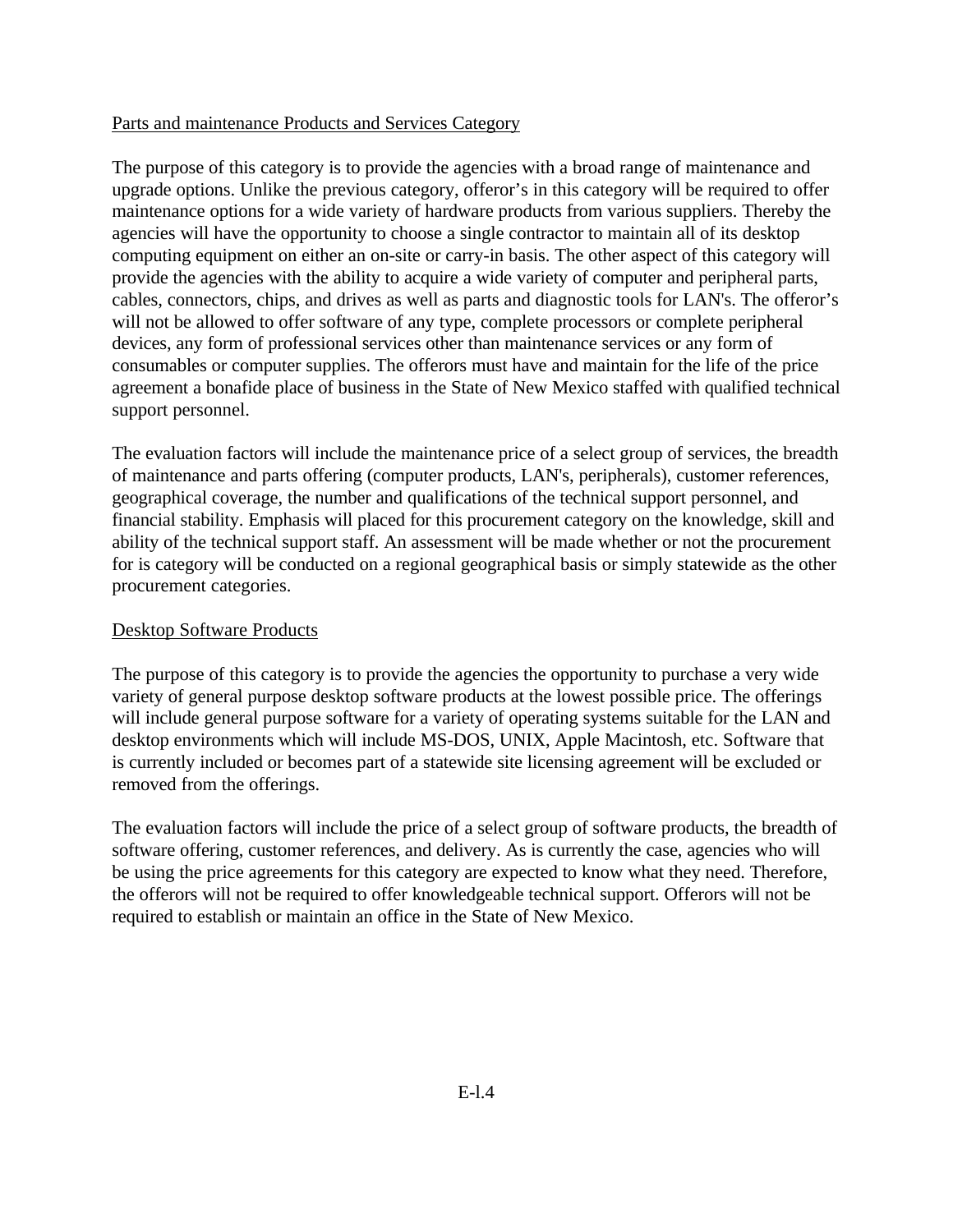## Recommendation

We recognize that whatever procurement strategy is undertaken some potential offerors will not match up well with the procurement category requirements. That is why the foregoing procurement strategy is based upon the needs of the state agencies as opposed to the capabilities of specific offerors. Your approval and endorsement of the procurement strategy, including the described procurement categories, is requested.

Sincerely, Sincerely,

<signed> <signed>

Terry Davenport David Nelson I.S. Procurement Specialist Procurement Manager

cc: Jim Bernardoni, DOL Horace Martinez, TRD Ed Quintana, EDD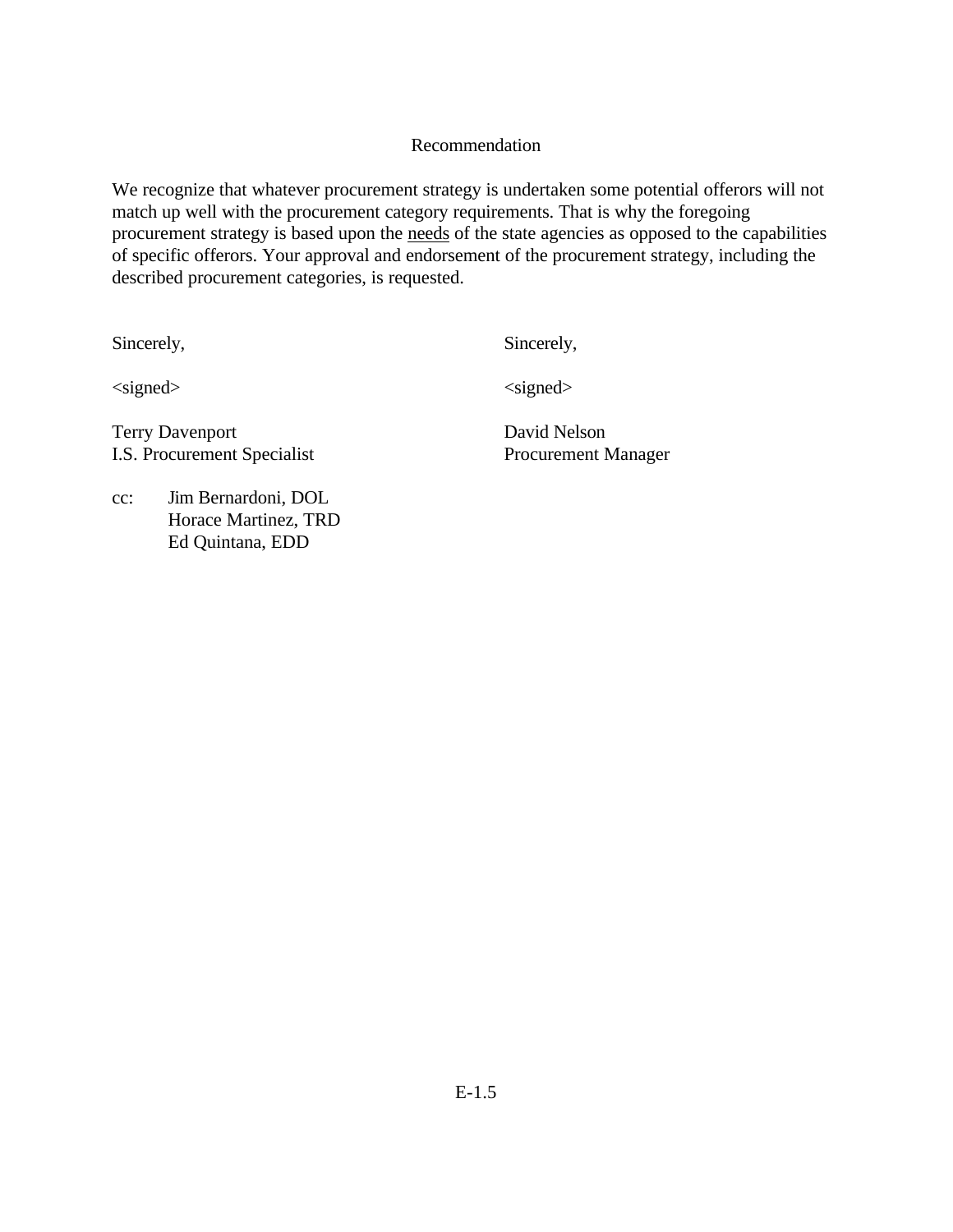# **PROCUREMENT REQUEST LETTER**

Date

Governing Authority Name Governing Authority Address Governing Authority Address

Re: Procurement Title

Dear \_\_\_\_\_\_\_\_\_:

Approval is requested to contact an RFP based procurement to establish a { Contract/Price Agreement } for { list products or services to be acquired }. The agreement will be for a term of {state term and any renewal options}.

The estimated cost of the acquisition is { insert estimated contract amount or estimated price agreement usage }.

The procurement will be conducted in accordance with { title of procurement regulations } by { insert name } who will serve as the Procurement Manager.

The Evaluation committee with be composed of { insert names, titles or descriptions such as a combination of technical and user personnel }. This procurement will be supported by { insert name of purchasing personnel assigned to the procurement } and { insert the name of the attorney assigned to the procurement }.

The procurement is targeted to be completed by { insert date or refer to the initial procurement schedule that is attached }.

The procurement Concept Memorandum attached has been approved by { list key user management or other management personnel }.

Approval is requested to proceed with this important effort.

Sincerely,

{ Appropriate Manager }

cc: Concept Memorandum Initial Procurement Schedule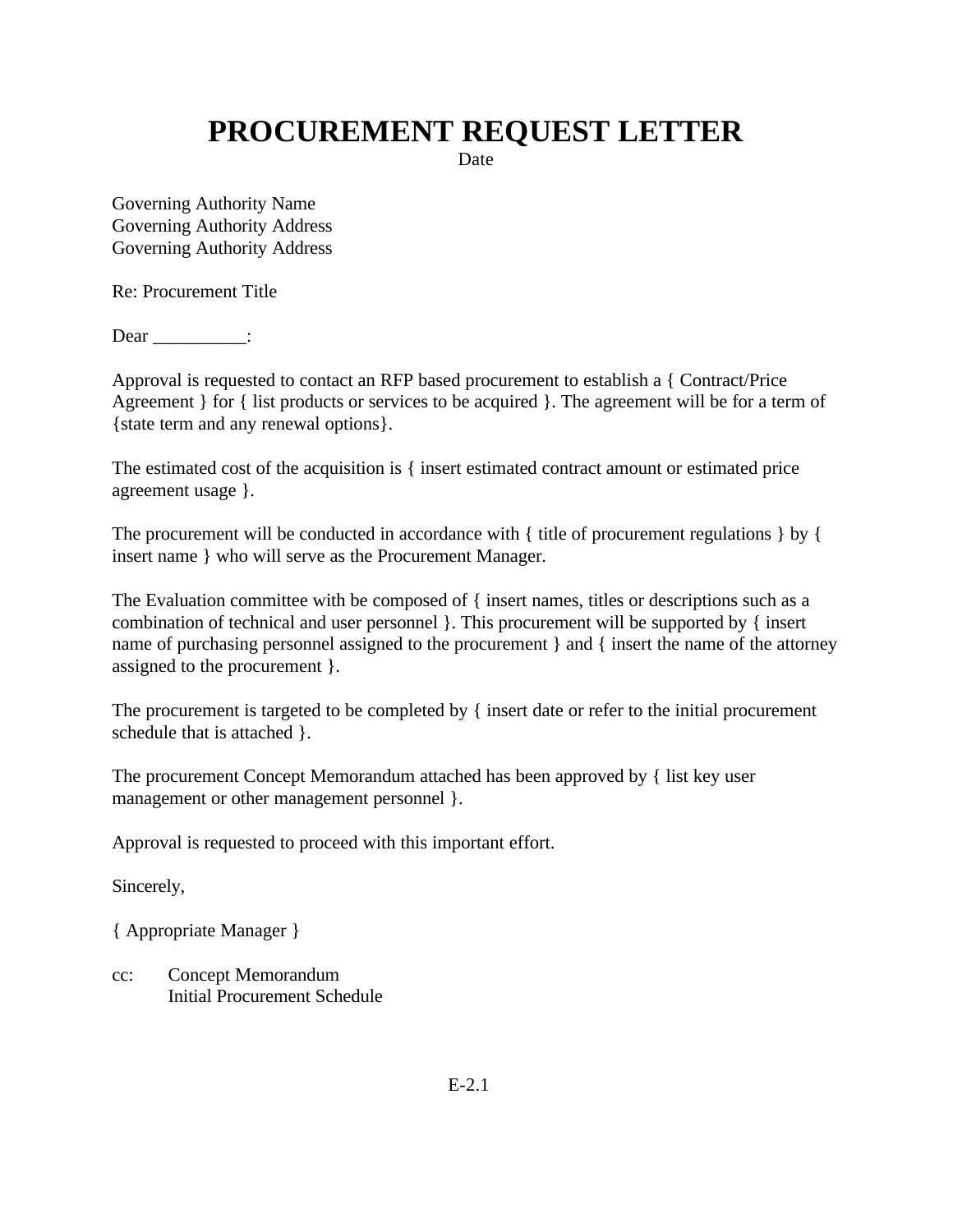# **POLICY**

## **MEMORANDUM** SPD 00-P-46 (Replaces 98-P-60)

| DATE: | 1 July 1999                                                  |
|-------|--------------------------------------------------------------|
| TO:   | <b>Executive Branch State Agencies</b>                       |
| FROM: | $\le$ signed $>$<br>Louis T. Higgins, State Purchasing Agent |

SUBJECT: Information Technology Procurements Via Request For Proposals (RFP)

This policy documents RFP procedures related to the Information Technology Management Act and is applicable to RFP**-**based Technology Procurements awarded by the Office of the State Purchasing Agent. The act states, in part, that the Office of the Chief Information Officer (CIO) shall "approve executive agency requests for proposals and information professional service contracts for technical sufficiency as they pertain to information technology."

Effective July 1, 1999, all Executive Branch Agencies are required to obtain written approval from the Office of the CIO before an RFP-based technology procurement is initiated. Specifically, agencies must prepare and submit an approval document to the Office of the CIO that contains, at a minimum, the following procurement related items:

- 1. Request for approval to conduct an RFP-based information technology procurement.
- 2. The contract term and renewal options.
- 3. The initial contract term amount.
- 4. The total estimated contract amount including all renewals.
- 5. The detailed statement/scope of work.
- 6. A description of all contract deliverables.
- 7. A statement describing contract protections (acceptance testing, retainage, bonding, other).

Finally, any potential contract(s) resulting from the procurement must be signed by the CIO or designee prior to award by the State Purchasing Agent.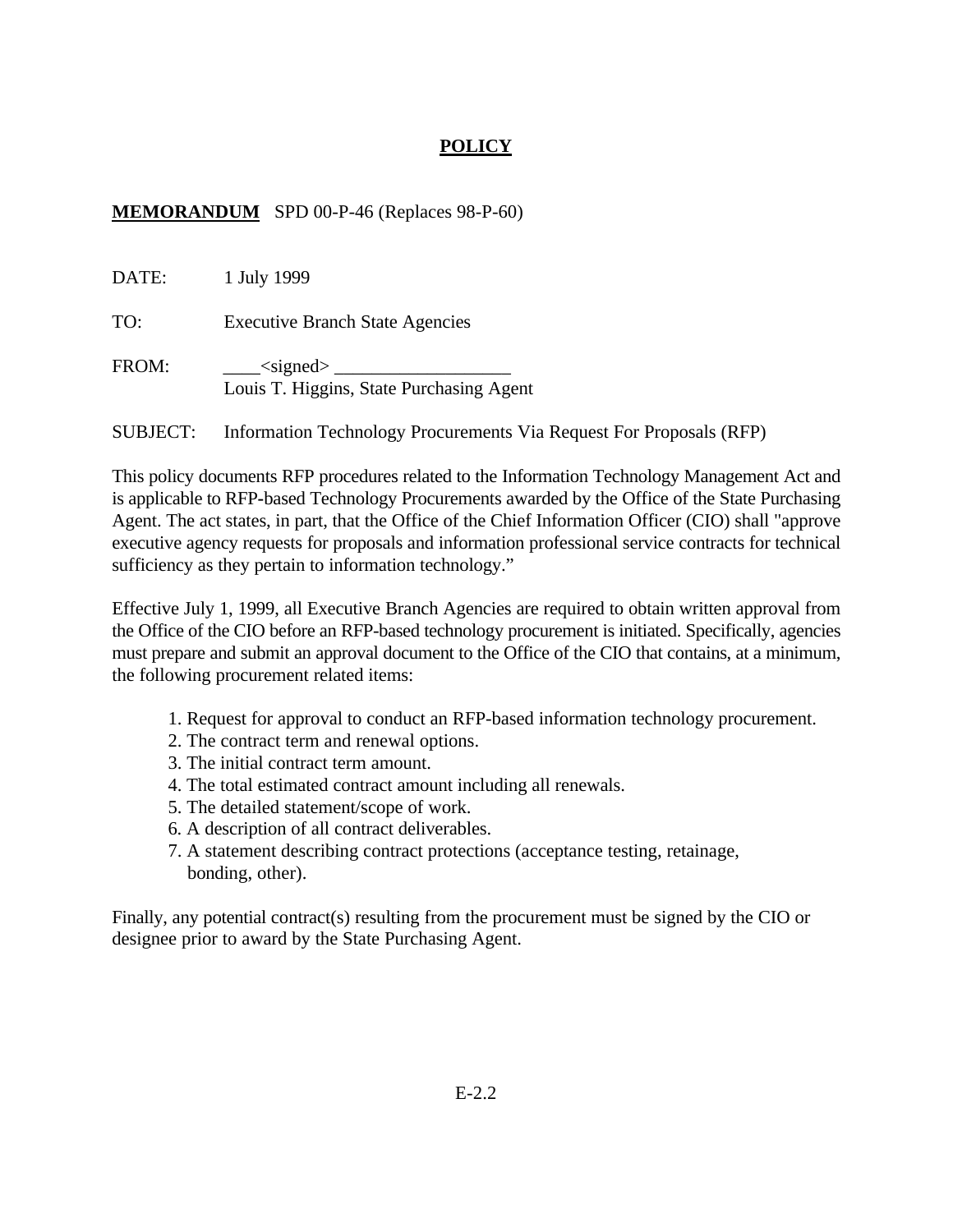# **PROCUREMENT INITIATION MEMORANDUM**

**NEW MEXICO HUMAN SERVICES DEPARTMENT**

P.O. Box 2348 Santa Fe, New Mexico 87504-2348

July 21, 1993

### MEMORANDUM

TO: All Division Directors and Bureau Chiefs FROM: Richard W. Heim, Secretary SUBJECT: Procedures for Medicaid Fiscal Agent Procurement

The procurement for Medicaid fiscal agent services will begin effective this date. As you are aware, this procurement will have a significant impact on Department operations. It is critically important that the procurement be a successful one, resulting in selection of the contractor with the best capability to support the Medicaid Program and ensure the highest quality of services for those persons dependent on the program in meeting health care needs.

The procurement will consist of a number of major phases. The first phase will involve selection of a consultant contractor to assist in the evaluation of proposals from offerors responding to the fiscal agent Request for Proposals (RFP). The second phase will entail issuance of the fiscal agent RFP and selection of an offeror. The third phase will involve transition of the existing fiscal agent operation to that of the selected offeror, if an entity other than the incumbent fiscal agent is selected. It is anticipated the fiscal agent RFP will be released on September 1, 1993, with responses due on November 2, 1993. Selection of the contractor would be made in December. The consultant RFP is expected to be issued on July 23, 1993 with selection of the contractor occurring in August.

Larry Martinez, Deputy Director of the Medical Assistance Division will serve as the procurement manager in this process. His responsibilities will include coordination of all activity related to both the consultant and fiscal agent RFPs, and service as liaison between the Department and the private sector.

To assure all requirements of the State Procurement Code and associated statutory and regulatory guidelines are followed, all requests for information about this procurement and all Department responses to private sector companies must be channeled through the procurement manager.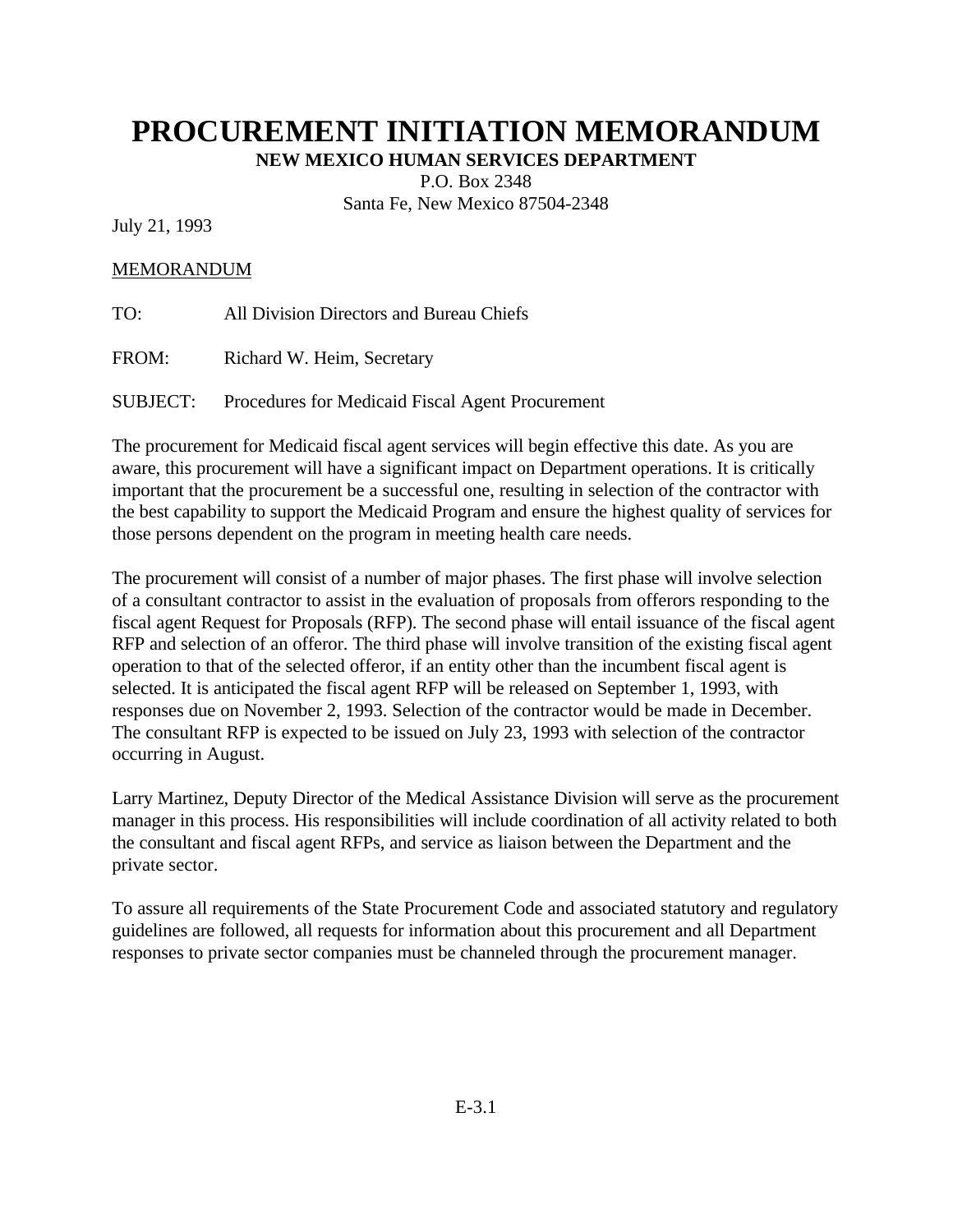Division Directors and Bureau Chiefs Page 2

Compliance with this requirement protects the Department by ensuring all information about the Medicaid fiscal agent procurement process is accurate and consistent. Also by following this procedure, all communications will be conducted in a formal manner assuring that no potential offeror is disqualified from participation in the procurement by receiving information that is not made available in the same form to all interested parties.

I am asking that you inform members of your staff regarding the procurement and procedures to be followed. Please ask them to refer any questions or requests for information to Larry Martinez at 827-4315. Thank you for your cooperation and assistance in this matter.

xc: Aug Narbutas, Deputy Secretary Fred Muniz, Deputy Secretary Terry Davenport, State Purchasing Division, GSD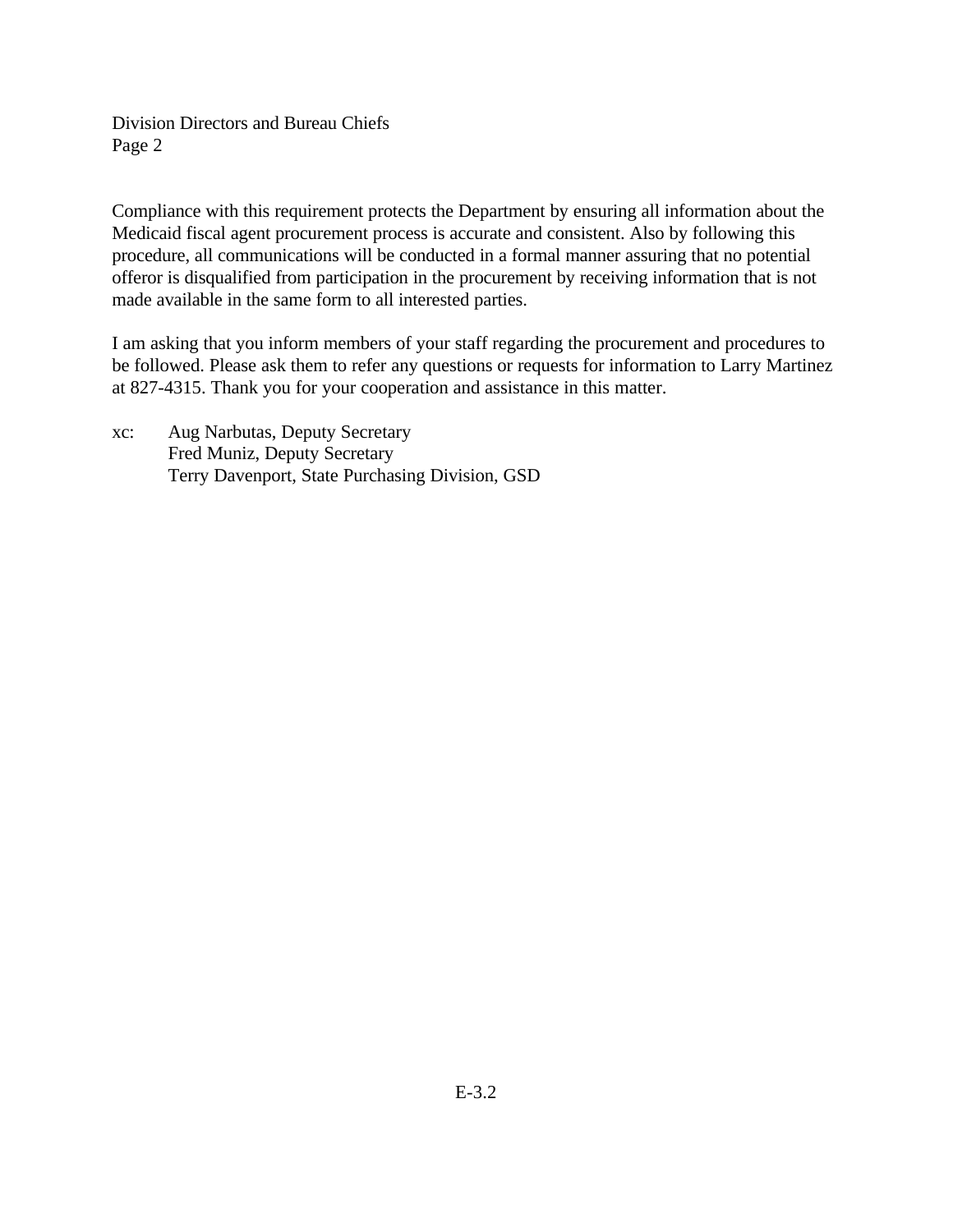# **EVALUATION COMMITTEE APPOINTMENT**

### August 2, 1993

### MEMORANDUM

- TO: Richard Atkinson, TPL Section Bill Faurot, Budget and Evaluation Section Patricia Golubski, Institutional Section Harris McClain, Information Systems Bureau Rosemary Medrano, Ambulatory Section
- FROM: Larry A. Martinez, Deputy Director

### SUBJECT: Fiscal Agent Consultant RFP Evaluation Team

Thank you for agreeing to serve on the evaluation team for proposals received in response to the Fiscal Agent Consultant Request for Proposals (RFP). The team is comprised of individuals with abundant skills and experience which will be of considerable benefit to the Medical Assistance Division in this endeavor.

If you have not already received a copy of the RFP which was issued on July 23, 1993 a copy will be made available to you. Please make note of the procurement schedule contained on page 8 of the RFP. The key dates, during which you should attempt to limit other commitments, are August 25 - September 2, 1993, and September 6 -9, 1993. During the August 25 - September 1 time period, proposals will be reviewed and assigned scores as part of the technical evaluation of the proposals. On September 8 - 9, oral presentations will be made by offerors selected as finalists.

Also, a meeting of the evaluation team will be held at 3:00 p.m. on August 3, 1993, in the Conference Room (Room 13) of the Kennedy Building, located at 331 Sandoval in Santa Fe. During this meeting, Terry Davenport of the State Purchasing Division will discuss the evaluation team's role in the procurement. Please make arrangements to attend this meeting.

Again thank you for your willingness to serve in this important effort.

xc: Terry Davenport, State Purchasing Division, GSD Bruce Weydemeyer, Director, Medical Assistance Division Robert Stevens, Chief, Medical Assistance Bureau Ramona Flores-Lopez, Chief, Program Support Bureau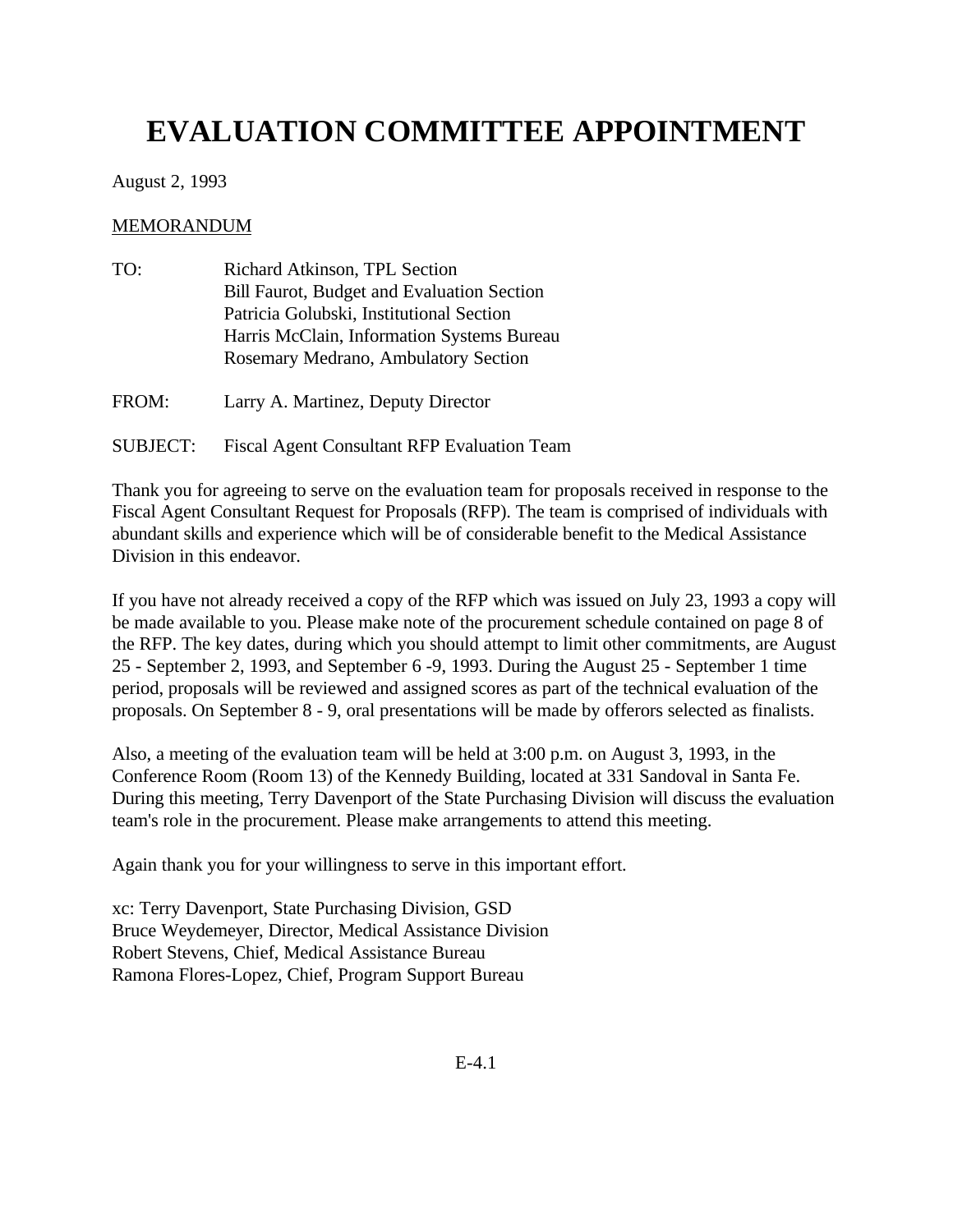# **ONE PAGE NOTICE**

#### RFP#60-350-46-00205

#### **TITLE**

#### DOCUMENTATION ANALYST QUALITY MANAGER AND PROGRAMMERS

#### **PURPOSE**

The Information Systems Division of the General Services Department seeks proposals from qualified firms for the professional computer services of a Documentation Analyst/Quality Manager and of three Programmers. The services will be for the New Mexico State Treasurer's Warrant Account Reconciliation System (TWARS) which ISD is contracted to complete. The services will include:

- 1. Creation of documentation including on-line help, SDM/70 System Internal Specifications documentation, user manuals and implementation reports
- 2. Quality assurance of the system
- 3. Creation and modification of CICS COBOL programs

#### **GENERAL INFORMATION**

- 1. The documentation will be created using Microsoft Word, PageMaker, ABC Flowcharted and Micrographics Designer. The individual proposed for this position must have experience with these products.
- 2. Programs will be created or modified using COBOL II, CICS, OS Utilities and AFCS. The individuals proposed for these positions must have experience with these products.
- 3. Proposed Documentation Analyst/Quality Manager must have experience with technical writing, creation of user manuals, development of training courses, and Total Quality Management.
- 4. Proposed Programmers must have experience with I/O drivers, linked and called programs, and structured programming.
- 5. All personnel will work at the ISD office in Santa Fe, New Mexico.
- 6. Work will be performed on a firm, fixed hourly rate basis beginning approximately July 3, 1995 and will conclude approximately March 15, 1996.

#### **ISSUANCE**

The request for proposals will be issued May 5, 1995. Firms interested in obtaining a copy should contact Jane Prouty at 505/827-9756. Jane can be reached at fax number 505/827-2325 or at 715 Alta Vista, Santa Fe, NM 87505. If you reach voicemail, please very clearly provide and spell your name, company name, address and telephone number.

#### **PRE-PROPOSAL CONFERENCE**

The pre-proposal conference is scheduled for Friday, May 12, 1 995 at 1:30 PM Mountain Daylight Time in Classroom II of the Simms Building at 715 Alta Vista, Santa Fe, NM. The Simms Building is near the corner of St. Francis and Alta Vista.

#### **PROPOSAL DUE DATE AND TIME**

Proposals must be received by the Procurement Manager (Charles Campbell) or his designee no later than 2:00 PM MDT on June 6, 1995. Proposals received after this deadline will not be accepted.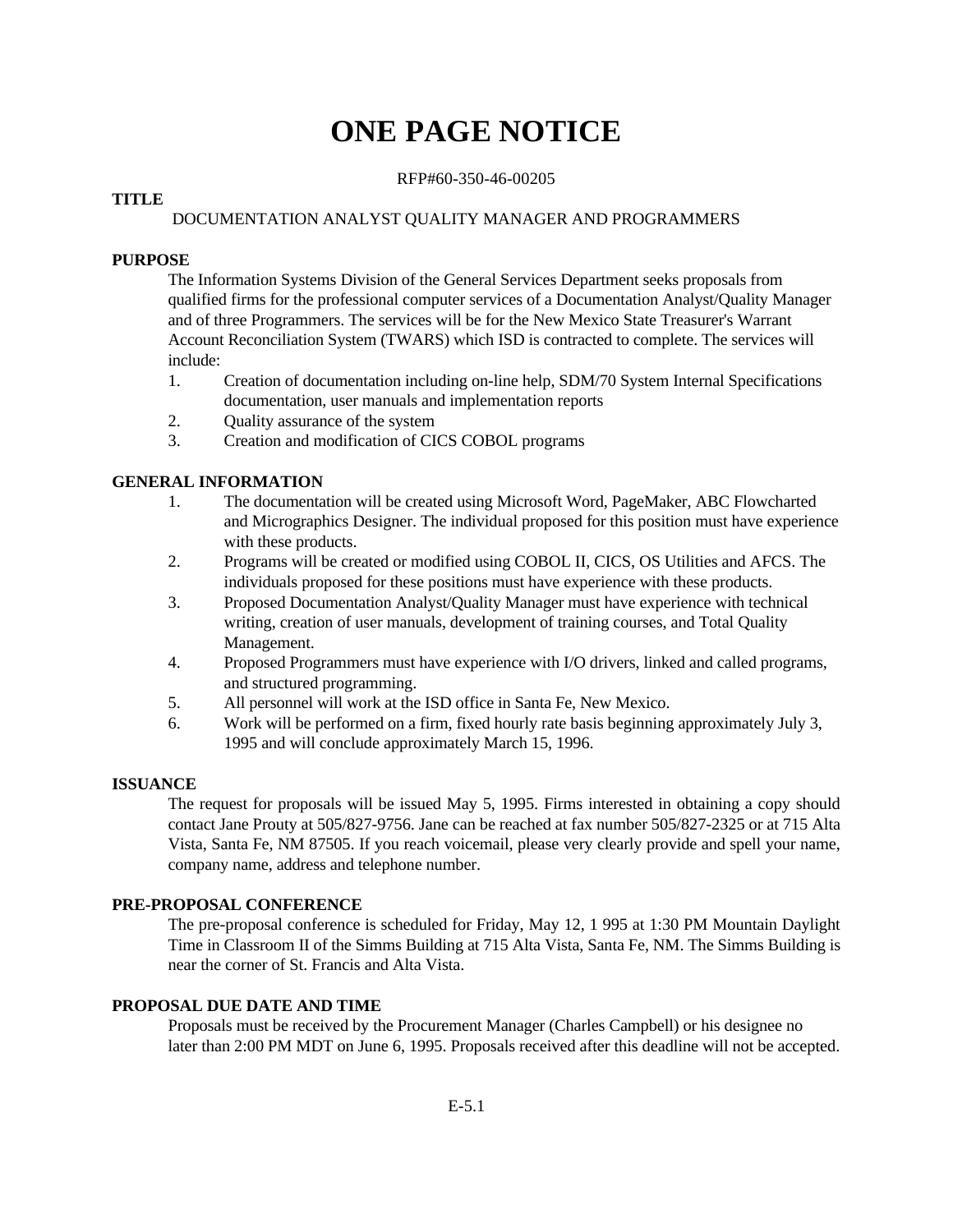

E-6.1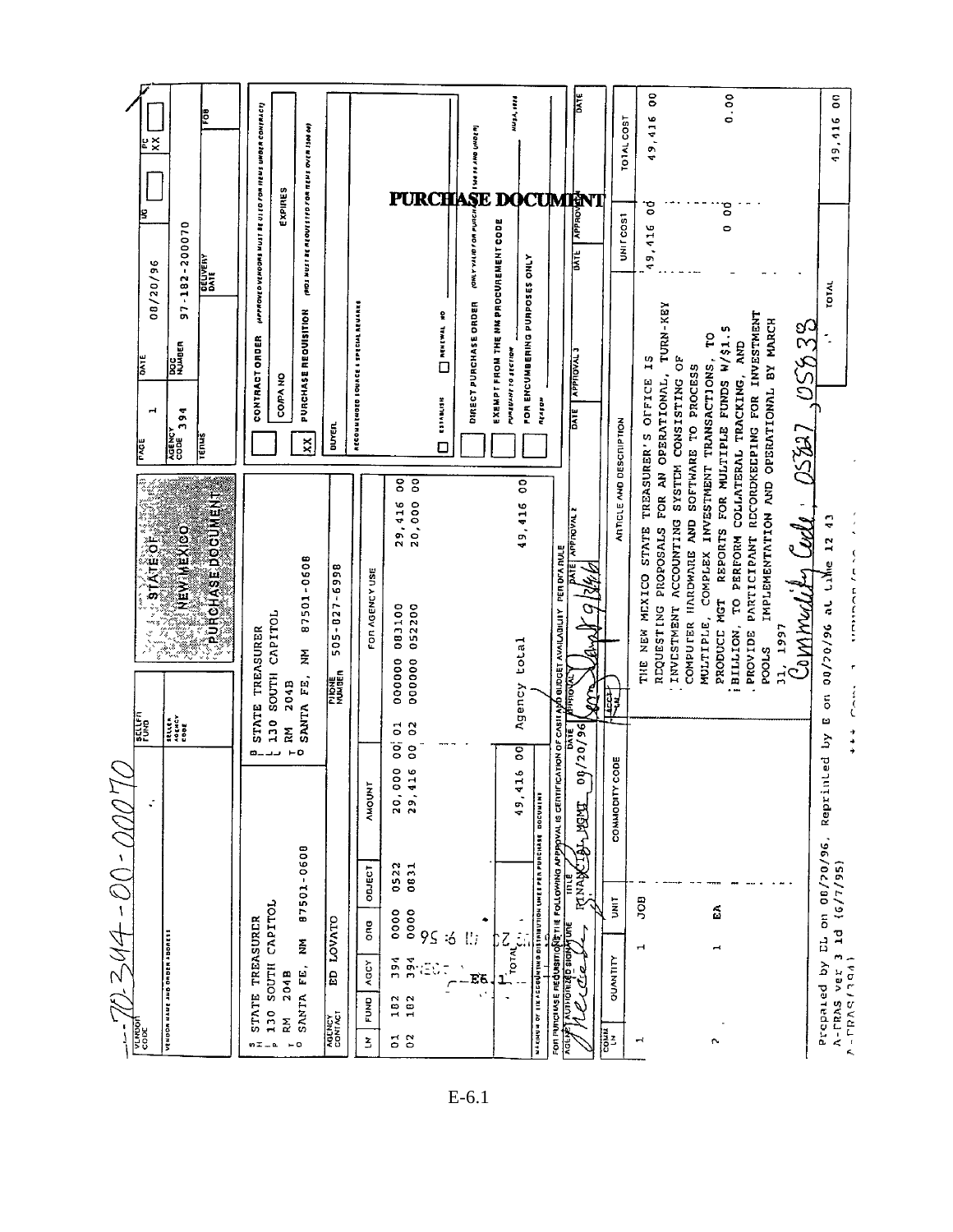# **LIST OF POSSIBLE SOURCES**

WIC Program ADP System Development Independent Verification and Validation Request for Proposal Recommended Sources

Charnisa Associatcs (202) 797-7800 Suite 200 5325 Wyorning Blvd., NE KPMG Peat Marwick Albuquerque, NM 87109 2001 M Street NW

McClain Group, Inc. David Halwig, Principal Riverfront Plaza (202) 467-3000 901 East Byrd Strect, Suite 1340 Richmond, VA 23219 Deloitte & Touche LLP Tim E. Swope, Senior Consultant 2500 One PPG Place (804)775-8523 Pittsburgh, PA 15222-5401

Abt Associates Inc. (412) 338-7643 55 Wheeler Street

Sterling Information Group, Inc. Tallahassee, FL 32301 P.O. Box 161148 Linda Kizzy-Nell Powers Austin, TX 75716-1148 (904) 656-8870 Lisa North, Senior Consultant (513)327-0090 Advanccd Systems Design

Maximus, Inc. Fairfax, VA 22038 36 Washington St., Suite 320\ Mark Erard Wellesley Hills, MA 02181 (703) 352-3855 Ernie Hart. (617)431-2212 1777 N. Kent Street

Alan Kaldor Washington Consulting Group P.O. Box 801 11 Dupont Circle, Suite 900 Tesuque, NM 87574 Washington, DC 20036-1271 Mr. Cyrus Baghhelia, VP

Washington, DC 20036

Kathlecn Donnelly

Cambridge, MA 02138-1168 Dormany Technical Support Services 1300 Executive Center Drive, Suite 538

10306 Eaton Place

Systems Planning & Integration American Management Systems, Inc. Arlington, VA 22209 John Piescik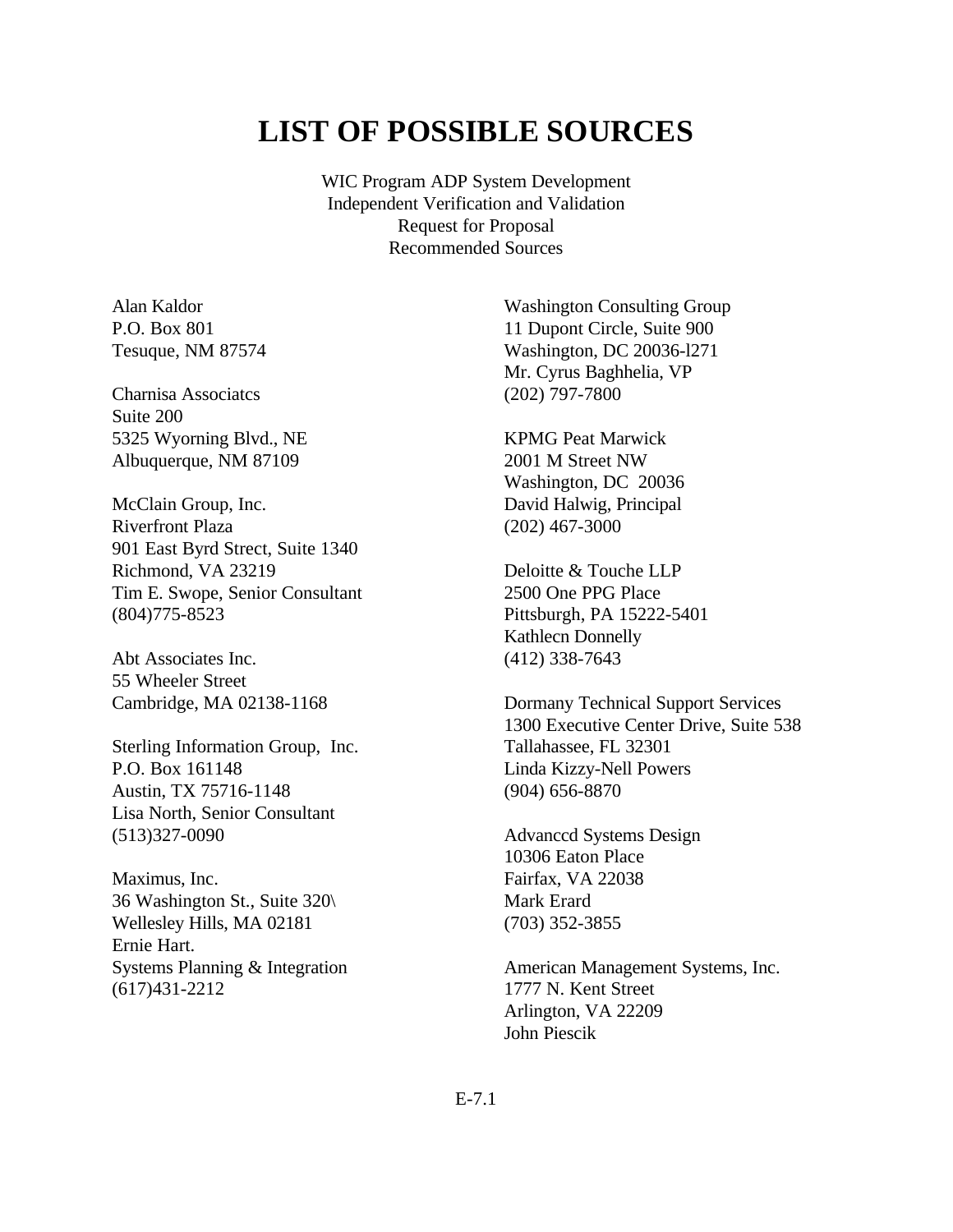# **EVALUATION SUBFACTORS**

- 1. Proposed Solution (150 Points)
	- 1.1. Applicability (50 points)
		- 1.1.1. Does the solution appear to be founded on an industry recognized, open systems standard (versus an offeror-unique, proprietary approach)? (10 points)
		- 1.1.2. Has the offeror successfully used a similar customized solution or approach with other clients for an integrated taxation information system development? (20 points)
		- 1.1.3. Has a similar customized solution or approach been used successfully with other clients for an integrated motor transportation information system development? (10 points)
		- 1.1.4. Has a similar customized solution or approach been used successfully with other clients for an integrated motor vehicle information system development? (10 points)
	- 1.2. Thoroughness (50 points)
		- 1.2.1. Is the approach rigorous, comprehensive, and complete in satisfying the project's requirements? (10 points)
			- 1.2.1.1. Does it address our information requirements?
			- 1.2.1.2. Does it address our interface requirements?
			- 1.2.1.3. Does it address our reporting requirements?
			- 1.2.1.4. Does it address the defined constraints?
			- 1.2.1.5. Does it address the security restrictions?
			- 1.2.1.6. Does it address the network access considerations?
		- 1.2.2. Does the solution provide a logical approach and reflect the deliverables listed in the RFP? (10 points)
		- 1.2.3. Does the solution provide for active user involvement, oversight, and approval points? (10 points)
		- 1.2.4. Does the solution provide management information that is understandable to those not directly related or involved in the project? (10 points)
		- 1.2.5. Does the solution include innovative approaches to design and development such as Joint Applications Development, Rapid Application Development, prototyping to identify and refine user requirements? (10 points)
	- 1.3. Quality (50 points)
		- 1.3.1. Is the presentation of the solution logical and easy to follow? (10 points)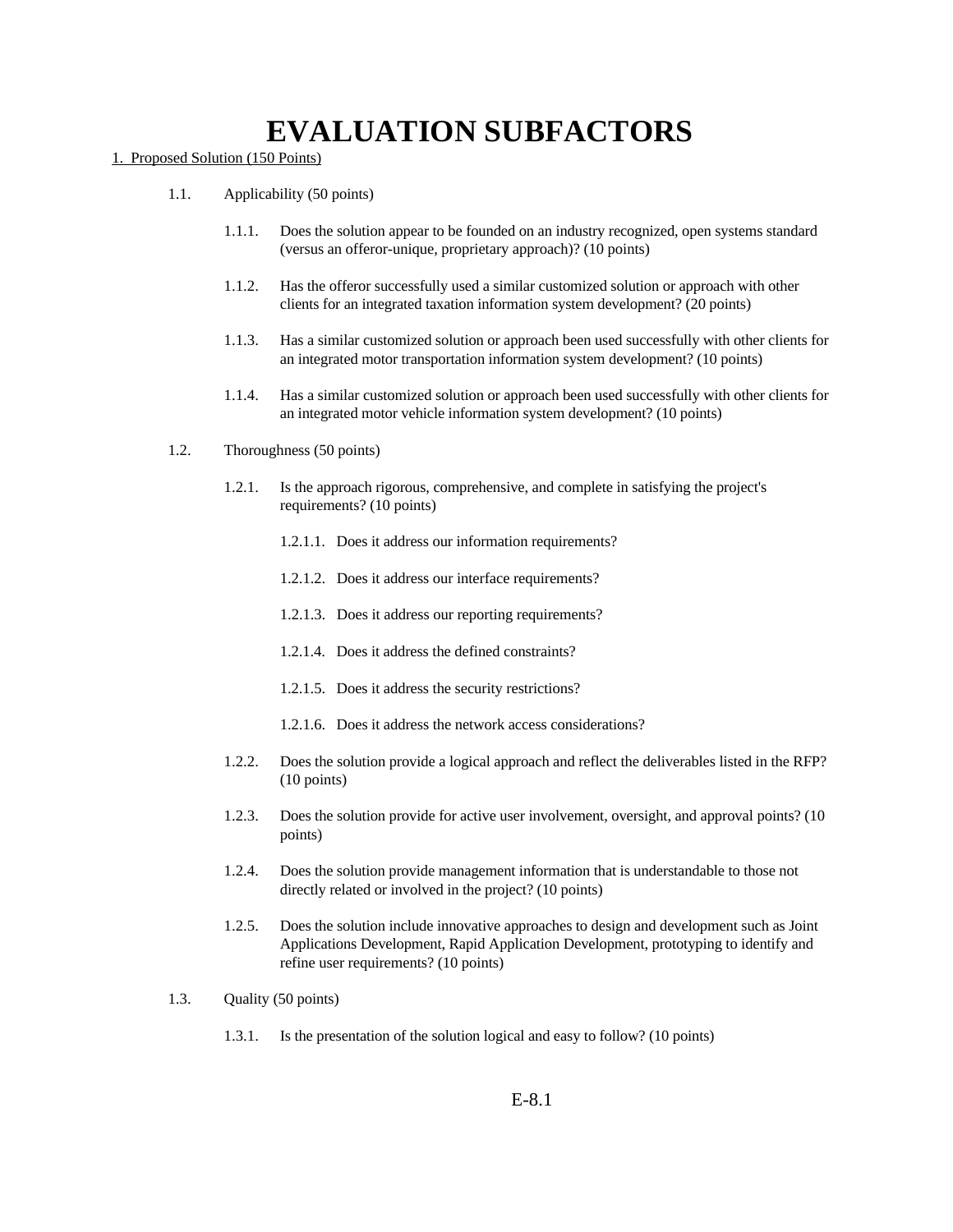- 1.3.2. Is the presentation error free and does it present a professional appearance? (10 points)
- 1.3.3. Is the solution summary concise and appropriate for executive level audiences? (10 points)
- 1.3.4. Does the summary provide an overview of both the business and technical features of the proposal? (10 points)
- 1.3.5. Is the solution presentation written in plain English with a minimum of technical jargon? (10 points)

#### 2. Methodology - I-CASE - SEI Plan (75 points)

- 2.1. Information Engineering Methodology (30 points)
	- 2.1.1. Is the methodology clearly described in a detailed and comprehensive manner? (10 points)
	- 2.1.2. Does the methodology identify a specific emphasis on the system's data base, its creation, modification, and maintenance? (10 points)
	- 2.1.3. Does the methodology description specifically reflect its applicability to the requirements of TRIMS and TRD? (10 points)
- 2.2. I-CASE Toolset (30 points)
	- 2.2.1. How well does the toolset complement the information engineering methodology? (10 points)
	- 2.2.2. Does the toolset reflect true integration (or does it appear to be a suite of CASE components being presented as integrated)? (10 points)
	- 2.2.3. Does the toolset appear to meet the department's system development and maintenance requirements for both client/server and mainframe environments? (10 points)
- 2.3. SEI Plan (15 points)
	- 2.3.1. Does the plan include an initial analysis of the department's current development practices? (5 points)
	- 2.3.2. Does the plan include a coherent approach to implementing Level Two practices beginning with the design and development activities and continuing through the construction and implementation phase? (5 points)
	- 2.3.3. Does the plan specifically identify the process and schedule for the actual certification of the development processes? (5 points)

#### 3. Project Plan and Knowledge Transfer Plan (75 points)

- 3.1. Project Plan (60 points)
	- 3.1.1. Does the design and development graphical representation detail: (40 points)
	- 3.1.1.1. Major tasks to be performed? (10 points)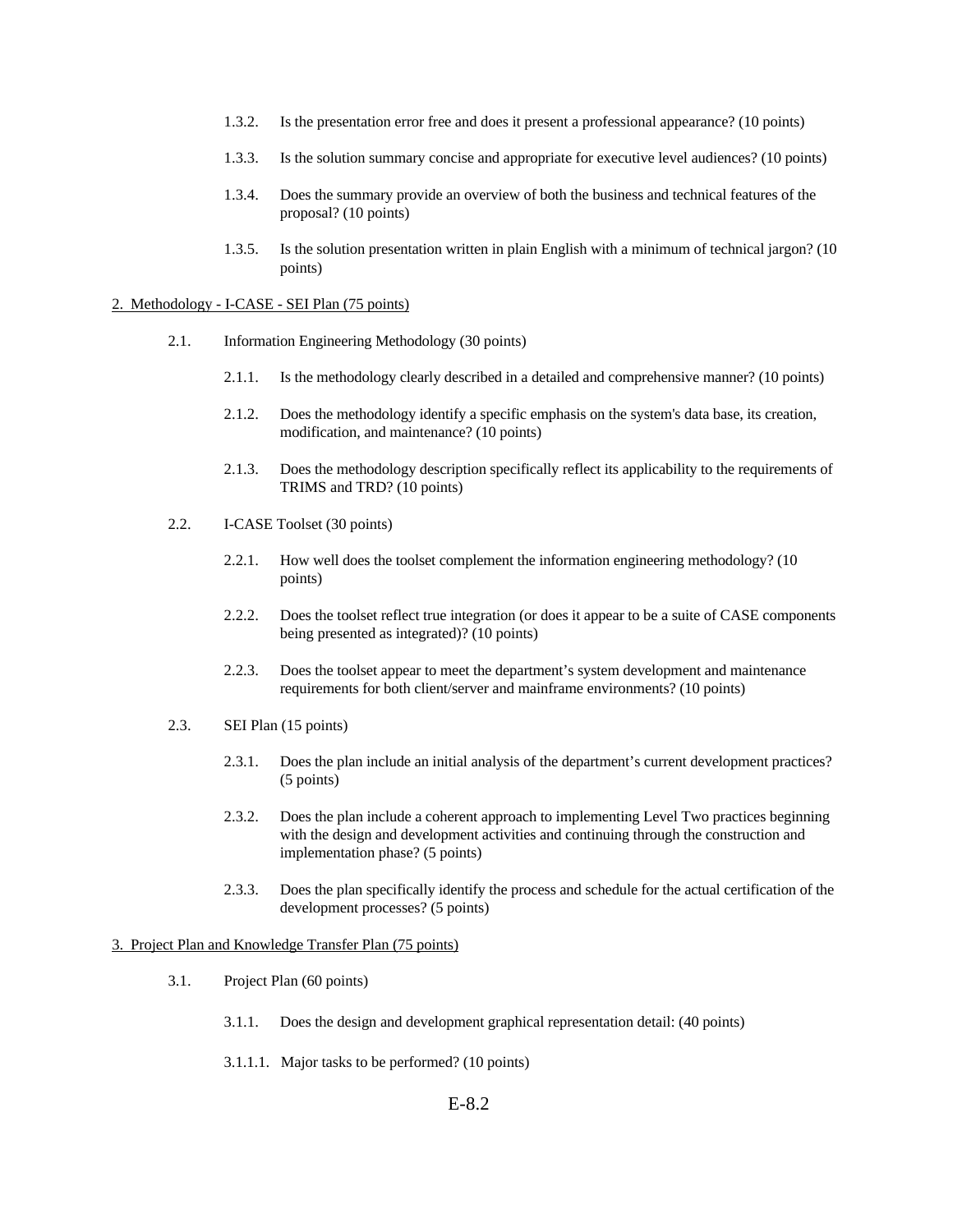- 3.1.1.2. Task dependencies within design and development? (10 points)
- 3.1.1.3. Time frames for task completion? (10 points)
- 3.1.1.4. Resource allocation estimates including contractor and TRD responsibilities? (10 points)
- 3.1.2. Are each of the design and development deliverables clearly identified in the project plan? (10 points)
- 3.1.3. Does the general plan for construction and implementation identify: (10 points)
	- 3.1.3.1. Graphical representation of activities? (5 points)
	- 3.1.3.2. Resource requirements for programmers and any other resources to be used? (5 points)
- 3.2. Knowledge Transfer Plan (15 points)
	- 3.2.1. Does the plan detail how TRD employees will gain knowledge and skills concerning the methodology and the toolset used in the project to use, maintain and enhance TRIMS applications? (5 points)
	- 3.2.2. Does the plan describe the offeror's training qualifications and capabilities? (5 points)
	- 3.2.3. Will formal classroom training be conducted and where will the training occur? (5 points)

#### 4. Oral Presentation and Demonstration (100 points)

- 4.1. Presentation (50 points)
	- 4.1.1. Subcontractors in attendance for the presentation? (30 points)
	- 4.1.2. Was the presentation of the proposed solution well prepared, clear, and well communicated? (5 points)
	- 4.1.3. Did the presentation reflect a comprehensive understanding of the project's *business* requirements? (5 points)
	- 4.1.4. Did the presentation reflect an appreciation of the challenges of working in the public sector and its organizational culture? (5 points)
	- 4.1.5. Were the key elements of the information engineering methodology and the I-CASE toolset clearly presented and applied to the project deliverables? (5 points)
- 4.2. Demonstration (25 points)
	- 4.2.1. Was the I-CASE toolset demonstrated in a manner that was clear to the non-technical audience? (5 points)
	- 4.2.2. Was the demonstration presented in a manner that was easy for the attendees to see? (5 points)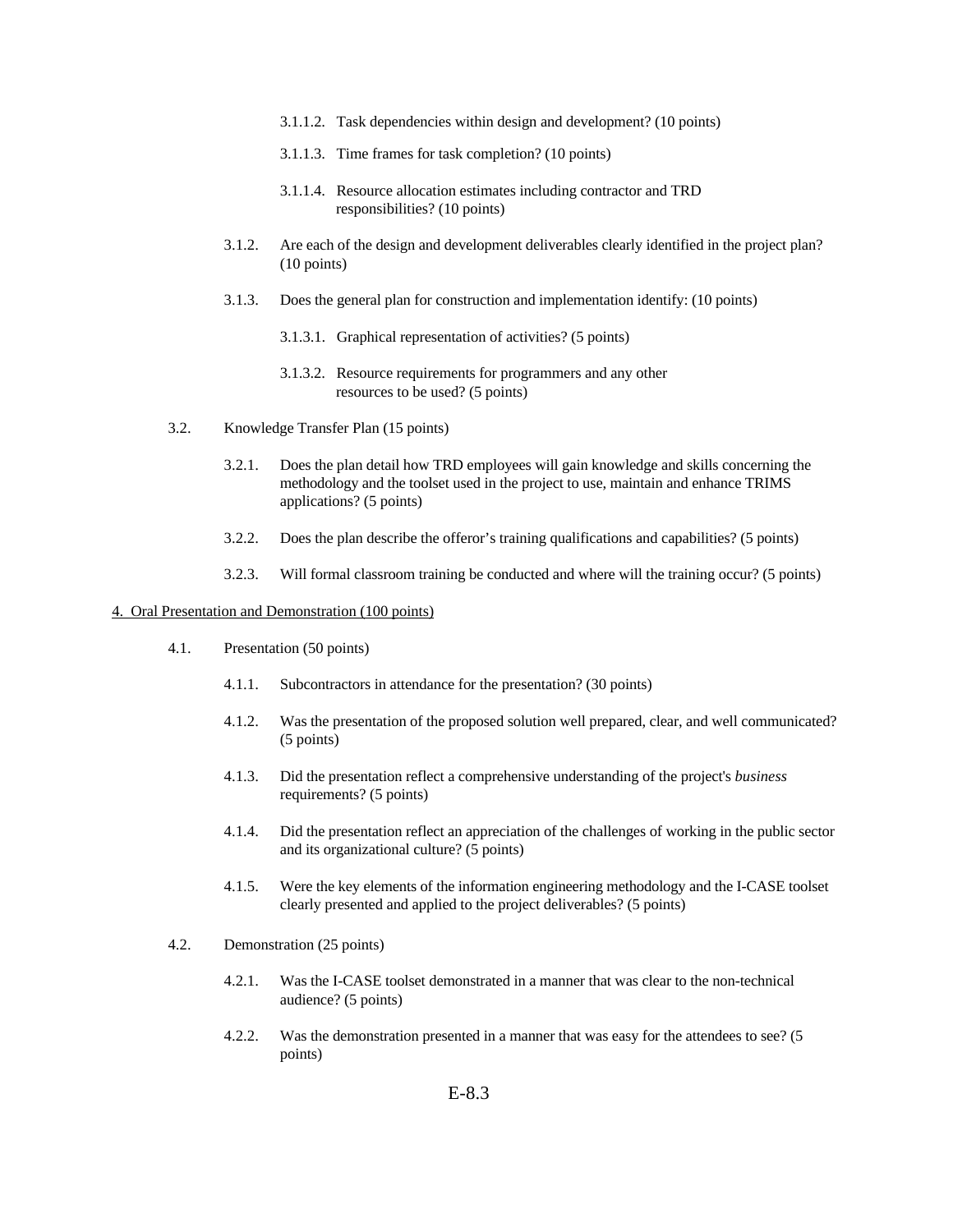- 4.2.3. Did the demonstration reflect a toolset that was truly integrated? (5 points)
- 4.2.4. Did the toolset reflect the capability to do prototyping, rapid application development, or any kind of an innovative approach that would support the design and development efforts? (5) points)
- 4.2.5. Did the demonstration clearly show the implementation of an information engineering methodology? (5 points)
- 4.3. Presentation Questions (25 points)
	- 4.3.1. What specific project management techniques will you use for this project in a public sector environment that will be different from those you would use on a private sector project? (5 points)
	- 4.3.2. What productivity or management measures will you use to evaluate the progress of the project? (5 points)
	- 4.3.3. What project did you work on that required your very best project management skills -what unexpected problems did you encounter and how did you resolve those problems? (5 points)
	- 4.3.4. What factors will you use to build the business case analysis for supporting and justifying and demonstrating the benefits of the project? (5 points)
	- 4.3.5. How well were the general or additional questions from the audience handled by the presentation team? (5 points)

#### 5. Cost (300 points) - Point award to be determined following proposal evaluation.

#### 6. Offeror Staff Experience (125 points)

6.1. Do the pertinent staff members have direct, recent (*within the past* 24 *months)* experience with the proposed methodology? (20 points)

6.2. Do the pertinent staff members have direct, recent *(within the past* 24 *months)* experience with the proposed I-CASE toolset? (20 points)

6.3. Do the pertinent staff members have direct experience with state-level (not necessarily federal) agencies? (20 points)

- 6.4. Overall, do the staff members have direct experience with: (40 points)
	- 6.4.1. Taxation systems? (20 points)
	- 6.4.2. Motor transportation Systems? (10 points)
	- 6.4.3. Motor vehicle systems? (10 points)
- 6.5. What is the overall quality and experience of the proposed staff? (25 points)

#### 7. Individual References (50 points) -Point award determined by Questionnaire answers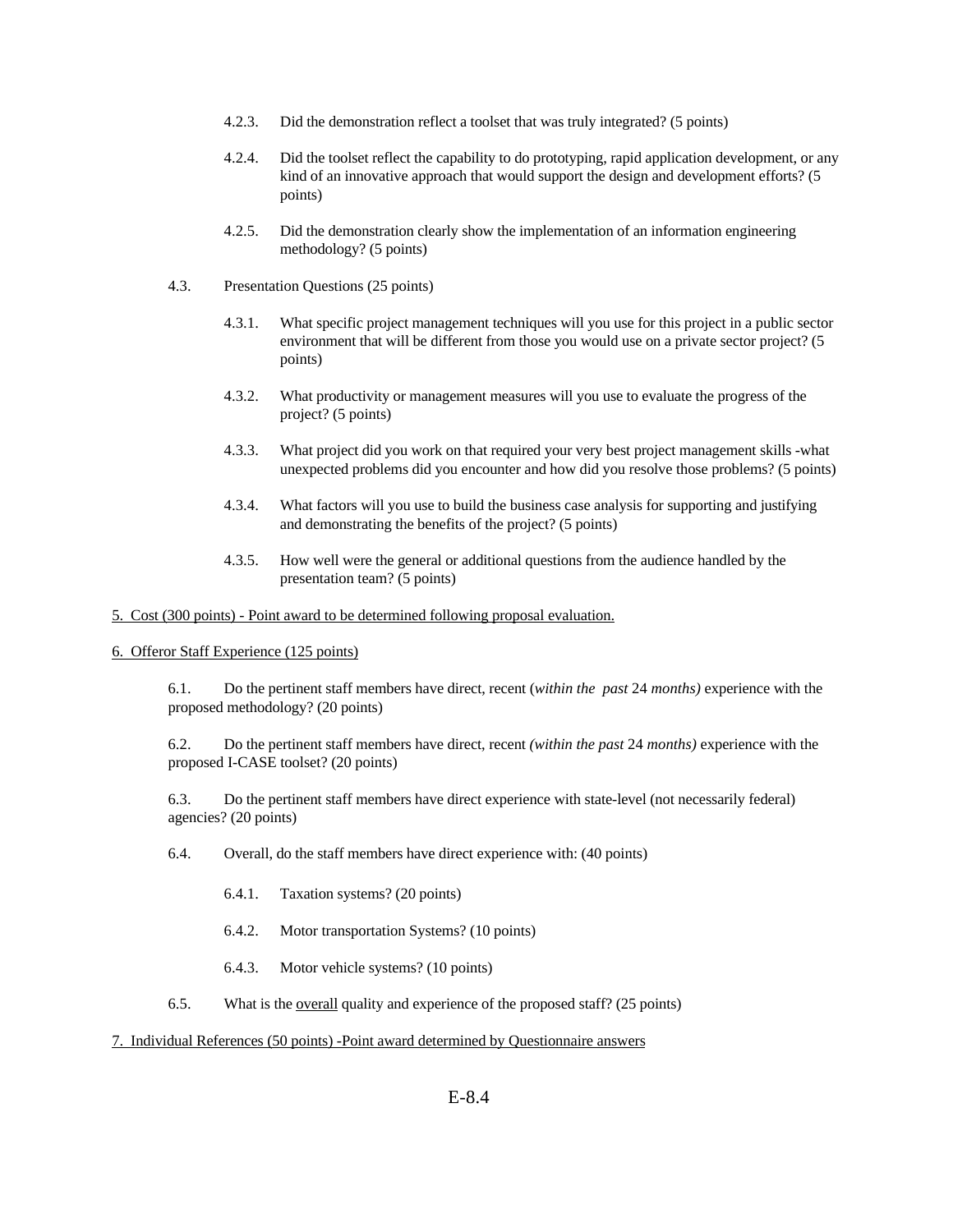#### 8. Corporate Experience (75 points)

8.1. Does the offeror have experience with analyzing, planning, designing, construction (programming), customizing, and implementing large-scale information process systems? (If the offeror is proposing a modified package installation, experience with the package and modifications to it must be included.) (10 points)

8.2. Does the offeror have experience working with public sector or governmental information processing projects? (10 points)

8.3. Does the offeror have experience working with integrated tax, motor vehicle, and/or motor transportation systems? (15 points)

8.4. Does the offeror have experience working in mainframe computer environments? (10 points)

8.5. Does the offeror have experience working in client/server environments? (10 points)

8.6. Does the offeror have experience working with an information engineering methodology using structured techniques in systems analysis and design? (10 points)

8.7. Does the offeror have experience with CASE or I-CASE tools and methodologies? (10 points)

9. Corporate References (50 joints) Point award determined by Questionnaire answers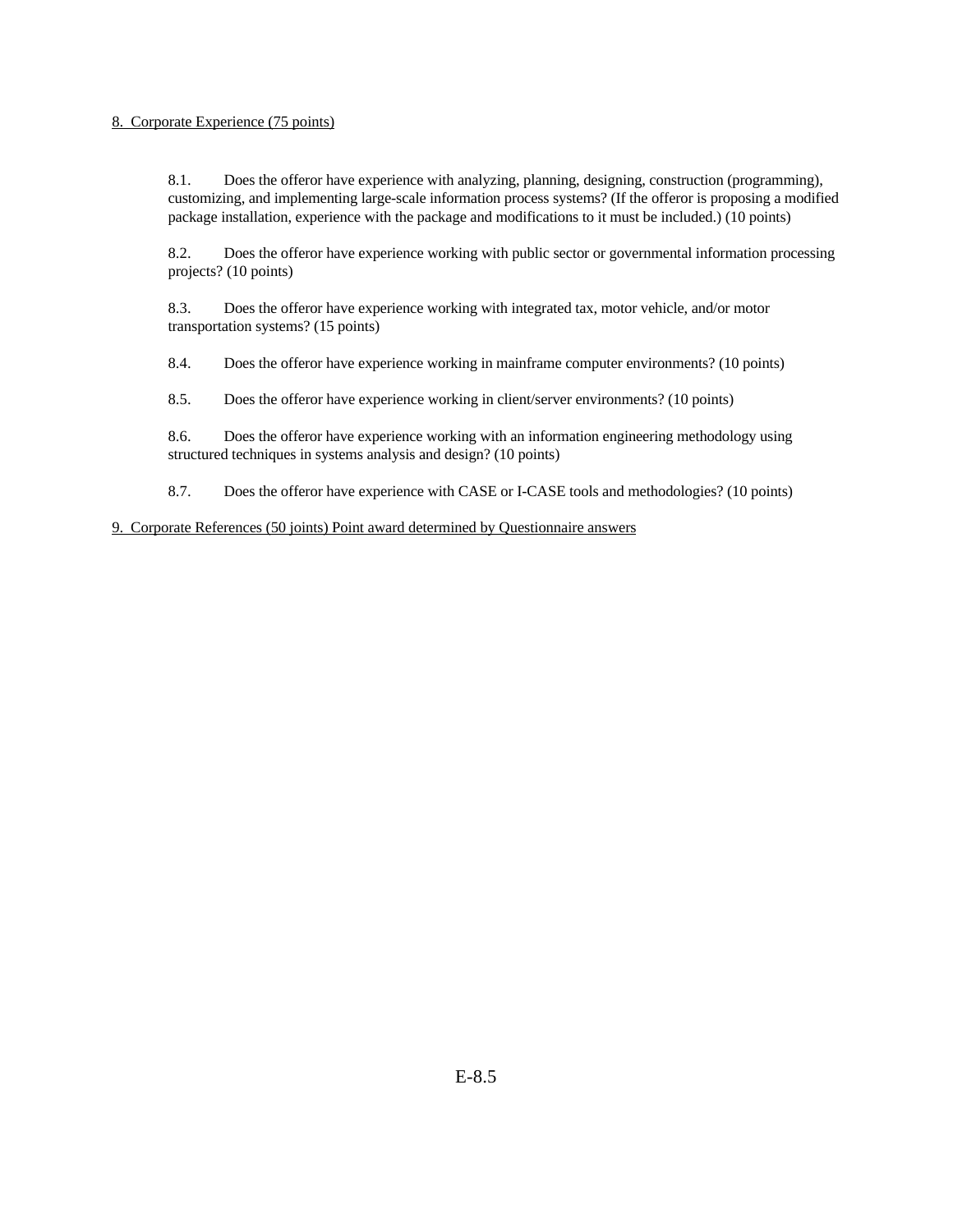**OFFEROR: \_\_\_\_\_\_\_\_\_\_\_\_\_\_\_\_\_\_\_\_\_\_\_\_\_\_\_\_\_**

Date: 1 /

# **PROJECT APPROACH (50 Points)**

Are CASE or productivity tools being proposed? 10

How thorough and applicable is the project approach narrative in relation to the information paragraph (pages 23-26 of the RFP), the scope of work (pages 27-40), and deliverables?

How well does the project approach describe how the project will be managed (Roles & Responsibilities, Statusing, Procedures ..)?

TOTAL: PROJECT APPROACH 1999 1999 1999

# **METHODOLOGY (50 Points)**

How thoroughly was the methodology described, were examples used as supporting material? The material of the same parameters and the set of the set of the set of the set of the set of the set of the set of the set of the set of the set of the set of the set of the set of t

How applicable is the methodology described for this project?

Does the methodology describes how the deliverables will be developed (Section IV pages 23 through 40 of the RFP)?

TOTAL: METHODOLOGY **1 50** 

# **PROJECT PLAN (75 Points)**

Does the project plan appear feasible (Make sense to you)?

Does the project plan appear to be thorough and efficient?

| TOTAL           | <b>ACTUAL</b> | <b>TOTAL</b> |  |  |
|-----------------|---------------|--------------|--|--|
| <b>Possible</b> | <b>Score</b>  | <b>Score</b> |  |  |











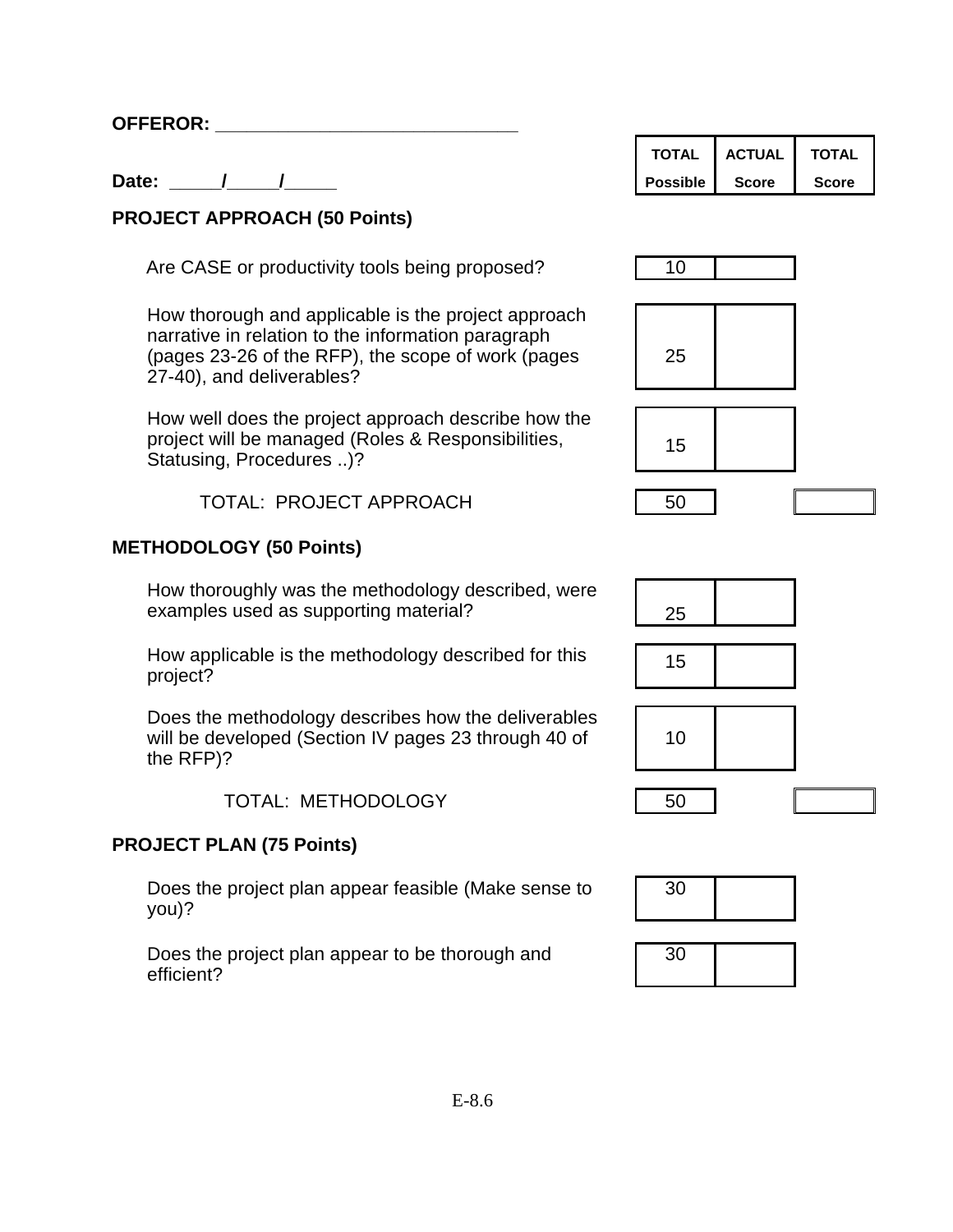Is the project plan and GANTT chart presented in a professional manner and contain any additional features/functions?

## TOTAL: PROJECT PLAN 75

## **OFFEROR EXPERIENCE (100 Points) (Note: This applies to the contractor and all subcontractors)**

Does the offeror have sufficient experience with systems analysis and cost estimating? 1 25

Does the offeror have sufficient experience with health care payment systems? 25

Does the offeror have sufficient experience with similar projects related to Health Care? 25

Does the offeror have sufficient experience with IV&V (Independent Verification & Validation)? 25

TOTAL: CORPORATE EXPERIENCE

## **STAFF EXPERIENCE (175 Points)**

### **(Note: This applies to the contractor and all subcontractors)**

Does the staff have sufficient experience with systems analysis?

Does the staff have sufficient experience with cost estimating?

Does the staff have sufficient experience with health care payment systems? 25

Does the staff have sufficient experience with developing PC applications using GUI?

Does the staff have sufficient experience with relational databases? 25











$$
100\quad \boxed{\qquad \qquad }
$$







$$
\begin{array}{c|c}\n25 & \\
25 & \\
\hline\n\end{array}
$$

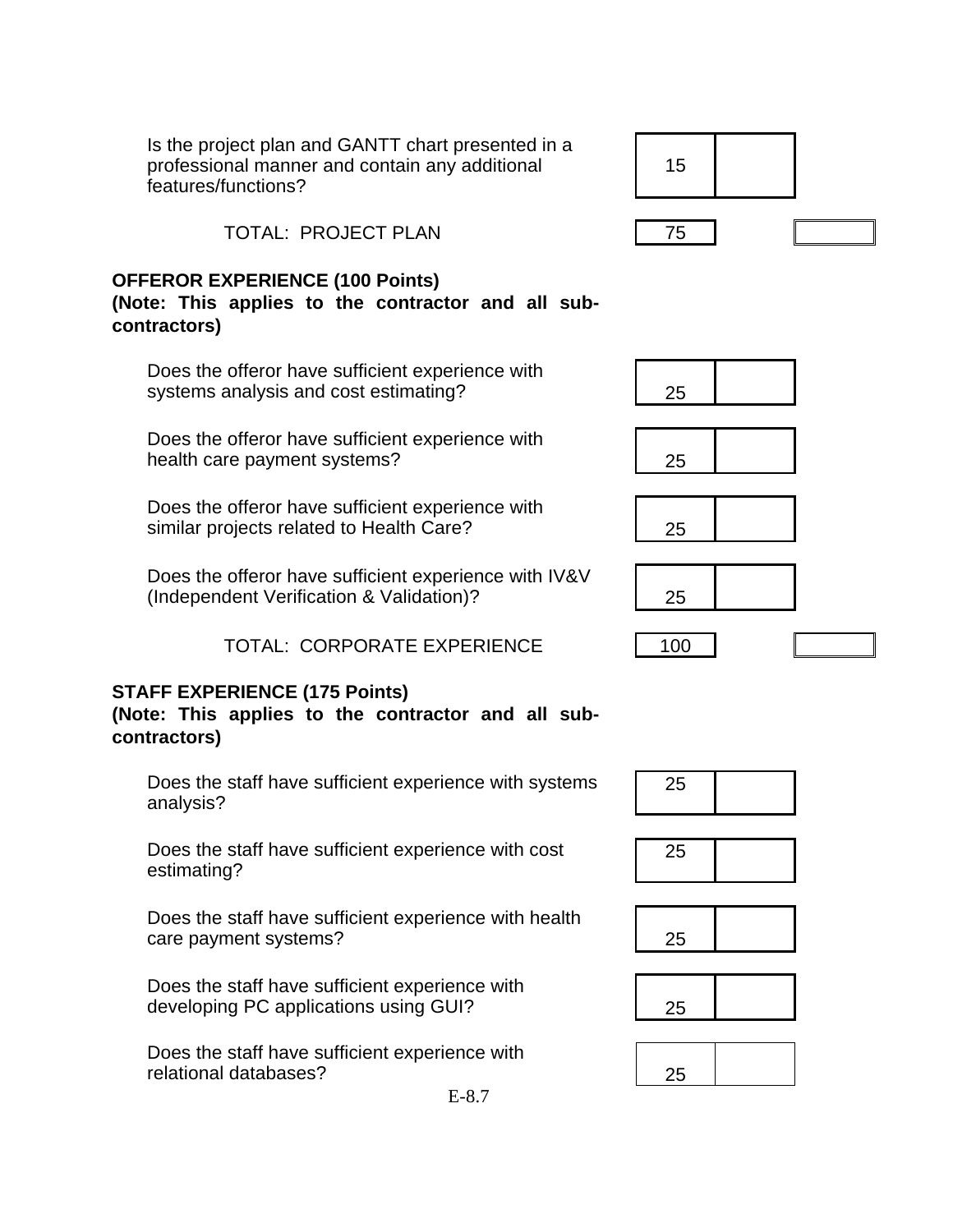Does the staff have sufficient experience with data communications, networking technologies and protocols?

Does the staff have sufficient experience with IV&V services?

TOTAL: STAFF EXPERIENCE | 175

## **CORPORATE REFERENCES (100 Points) (Note: Five corporate references for similar work are needed for contractor/sub-contractor)**

How responsive were the organizations needs and expectations met in relation to scope of work and identifying & resolving problems?

How beneficial and accurate were the IV&V services? | 20

How would the quality of the work performed be rated in relation to project statusing, cost estimates and overall performance?

How timely were the deliverables and deadlines? 1 20

Likelihood to contract with offeror again?

TOTAL: CORPORATE REFERENCES | 100

## **KEY PERSONNEL REFERENCES (50 Points) (Note: Three references for each key personnel performing similar work are needed)**

How would the skills (communication, interpersonal and technical) be rated? 10



















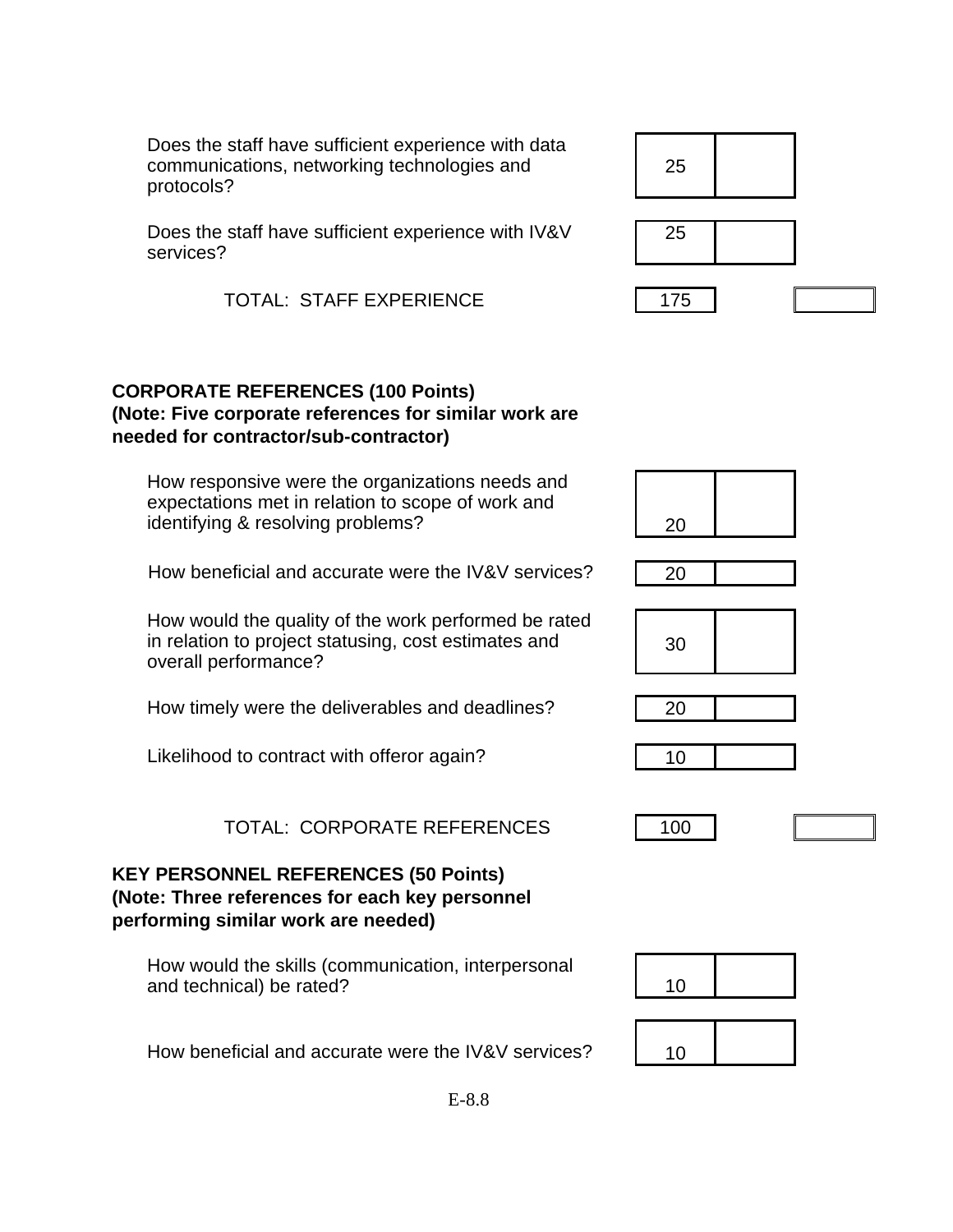How would the quality of the work performed be rated in relation to identifying and resolving problems, cost estimates and overall performance? 10

How timely were the deliverables and deadlines?

Likelihood to contract with the individual again? 10

TOTAL: KEY PERSONAL REFERENCES | 50

# **COST (300 Points)**

 Lowest Responsive Offer Total Cost for Phase I

-------------------------------------- X 300 = TOTAL:

### COST

 This Offerors Total Cost For Phase I

## **ORAL PRESENTATION (100 Points)**

How well did the presentation show an understanding of the project? 25

How knowledgeable and experienced are key staff in relation to the project tasks to be completed? 130

How well were questions answered? 10

How well did the offeror demonstrate its understanding of CASE/Productivity Tools? 10

How well was the quality of the presentation? 25

TOTAL: ORAL PRESENTATION 100

**GRAND TOTAL 1,000** 



















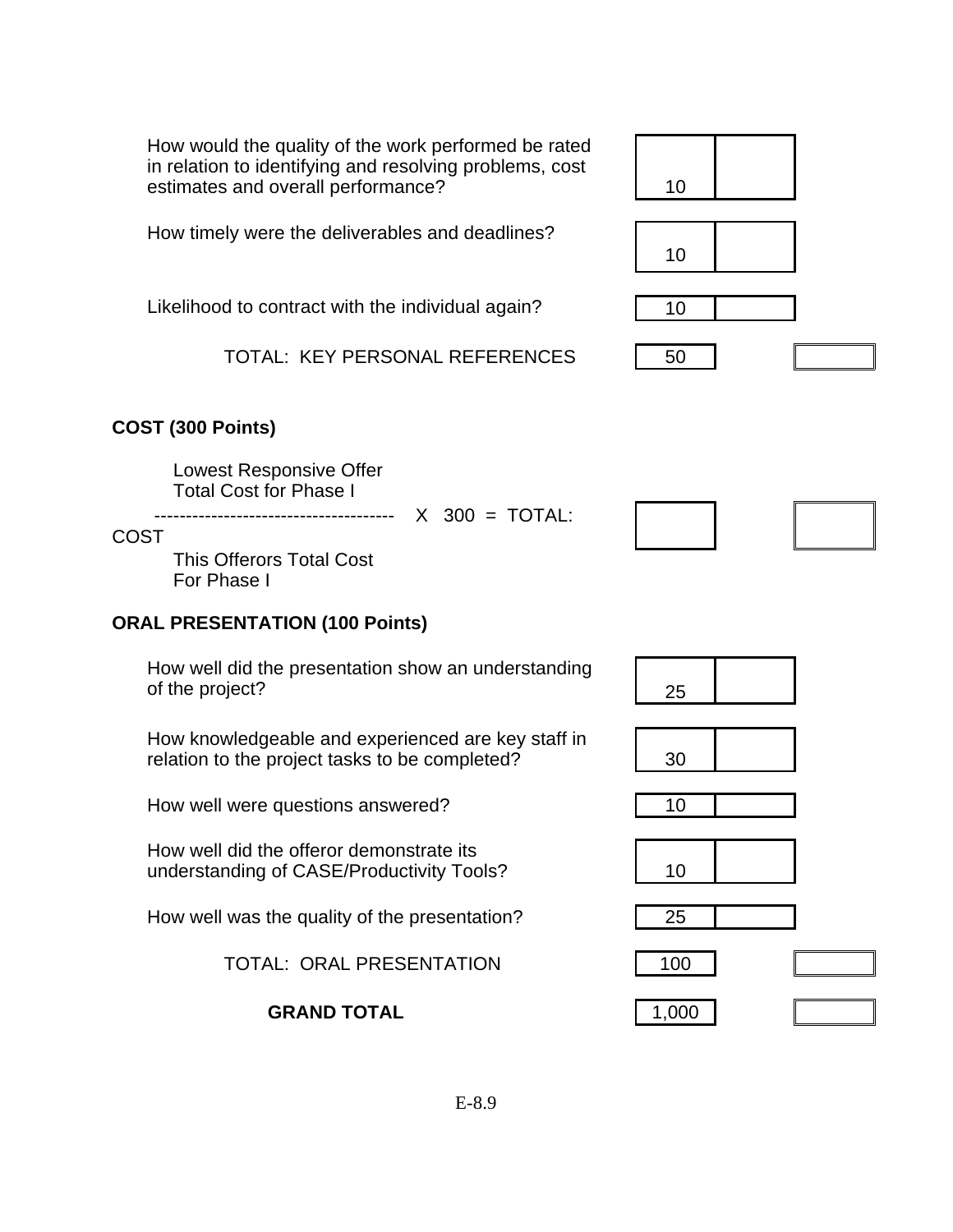# **OFFEROR REFERENCE QUESTIONNAIRE**

### **MANUFACTURER SUPPLIED COMPUTER EQUIPMENT**

#### **with**

#### **PERIPHERALS, SOFTWARE, EQUIPMENT MAINTENANCE**

 **and**

#### **SUPPORT SERVICES RFP: 90-00151**

| Offeror Name: Name: |                        |
|---------------------|------------------------|
| Reference Name      |                        |
| Person contacted:   | Title/Position:        |
| Phone number:       | Date & time contacted: |

Name of Individual Calling the Reference: \_\_\_\_\_\_\_\_\_\_\_\_\_\_\_\_\_\_\_\_\_\_\_\_\_\_\_

### **Quality of Products:**

How would you rate the quality of the offeror's products?

- Excellent
- Very Good
- Good
- Poor
- Very Poor

### **Quality of Services:**

How would you rate the quality of the offeror's services?

- Excellent
- Very Good
- Good
- Poor
- Very Poor

### **Problem Resolution**:

How would you rate the offeror's ability to identify and resolve problems or issues?

- Identified and resolved quickly
- Identified and resolved slowly
- Identified but not resolved
- Were ignored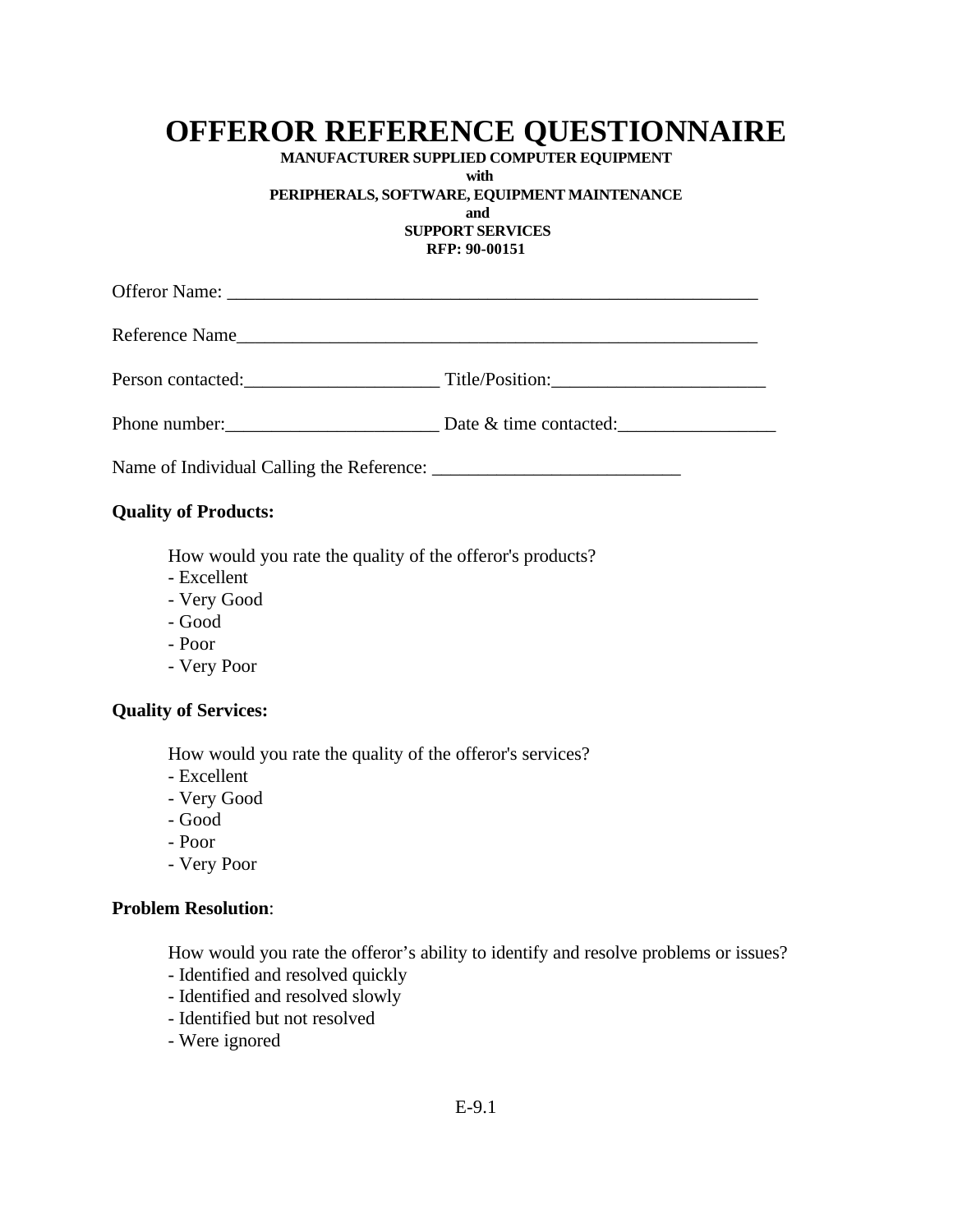## **Overall Performance:**

On a scale of 0 to 10, how would you rate the offeror's OVERALL PERFORMANCE? Any comments?

**\_\_\_\_\_\_\_\_\_\_\_\_\_\_\_\_\_\_\_\_\_\_\_\_\_\_\_\_\_\_\_\_\_\_\_\_\_\_\_\_\_\_\_\_\_\_\_\_\_\_\_\_\_\_\_\_\_\_\_**

**\_\_\_\_\_\_\_\_\_\_\_\_\_\_\_\_\_\_\_\_\_\_\_\_\_\_\_\_\_\_\_\_\_\_\_\_\_\_\_\_\_\_\_\_\_\_\_\_\_\_\_\_\_\_\_\_\_\_**

Is there anything you can think of that we didn't ask that we should have?

**\_\_\_\_\_\_\_\_\_\_\_\_\_\_\_\_\_\_\_\_\_\_\_\_\_\_\_\_\_\_\_\_\_\_\_\_\_\_\_\_\_\_\_\_\_\_\_\_\_\_\_\_\_\_\_\_\_\_ \_\_\_\_\_\_\_\_\_\_\_\_\_\_\_\_\_\_\_\_\_\_\_\_\_\_\_\_\_\_\_\_\_\_\_\_\_\_\_\_\_\_\_\_\_\_\_\_\_\_\_\_\_\_\_\_\_\_**

**\_\_\_\_\_\_\_\_\_\_\_\_\_\_\_\_\_\_\_\_\_\_\_\_\_\_\_\_\_\_\_\_\_\_\_\_\_\_\_\_\_\_\_\_\_\_\_\_\_\_\_\_\_\_\_\_\_\_\_**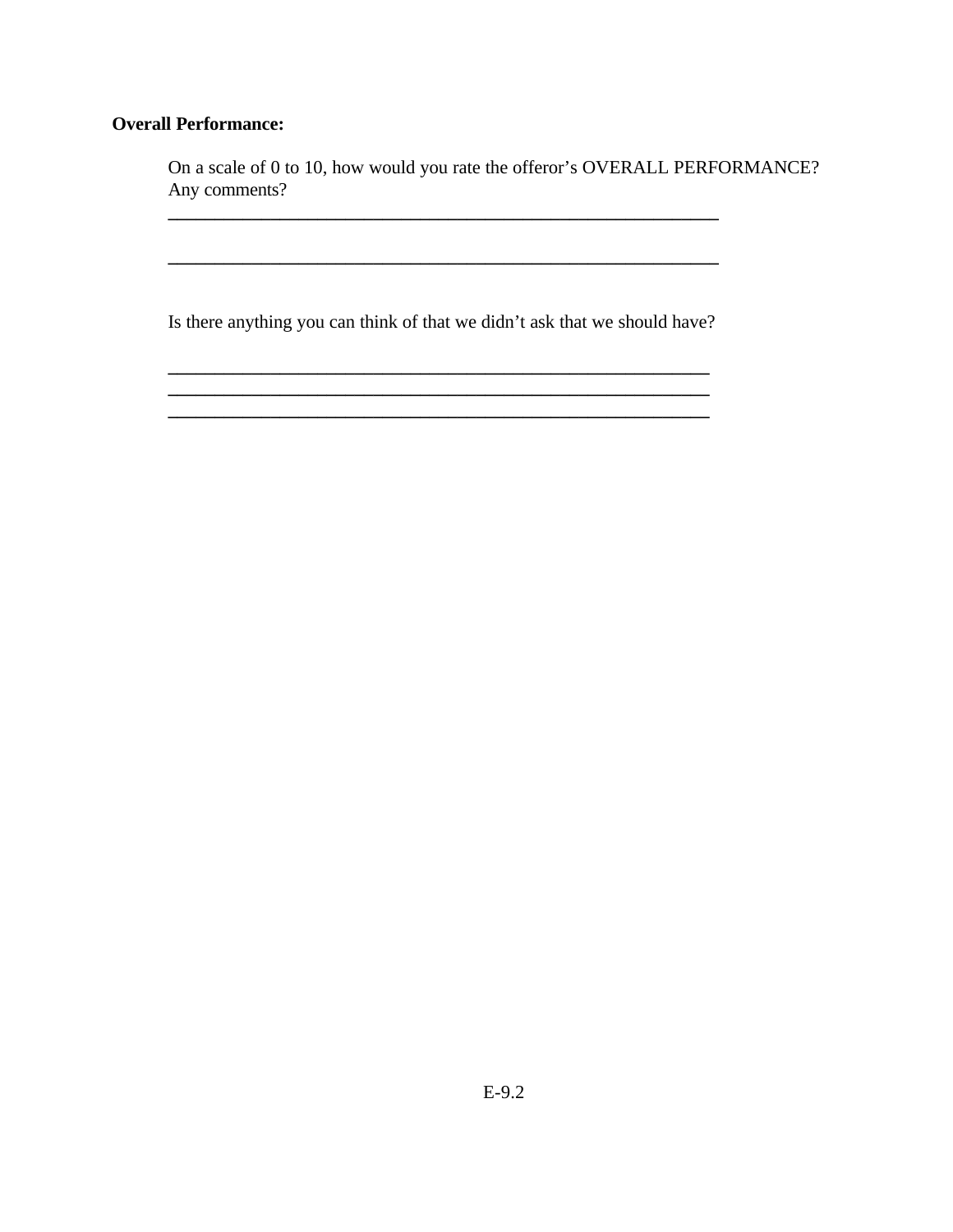# INDIVIDUAL REFERENCE QUESTIONNAIRE

| Individual Name                                                                                                                                    |                                                                                              |
|----------------------------------------------------------------------------------------------------------------------------------------------------|----------------------------------------------------------------------------------------------|
|                                                                                                                                                    |                                                                                              |
|                                                                                                                                                    | Phone number: Date & time contacted:                                                         |
|                                                                                                                                                    |                                                                                              |
|                                                                                                                                                    | Describe the type of work that was performed for your organization by this individual:       |
|                                                                                                                                                    | At the onset, how well did this individual understand the scope of work you want performed?  |
| What did you like best about the individual?                                                                                                       |                                                                                              |
| What did you like least about the individual?                                                                                                      |                                                                                              |
| How would you rate this individual's communication and interpersonal skills?<br>- Excellent<br>- Good<br>- Acceptable<br>- Below average<br>- Poor |                                                                                              |
| Systems?<br>- Excellent<br>- Good<br>- Acceptable<br>- Below average<br>- Poor                                                                     | How would you rate this individual's technical skills related to Data Processing/Information |
| How would you rate this individual's ability to identify and resolve issues/problems?                                                              |                                                                                              |

- Excellent
- Good
- Acceptable
- Below average
- Poor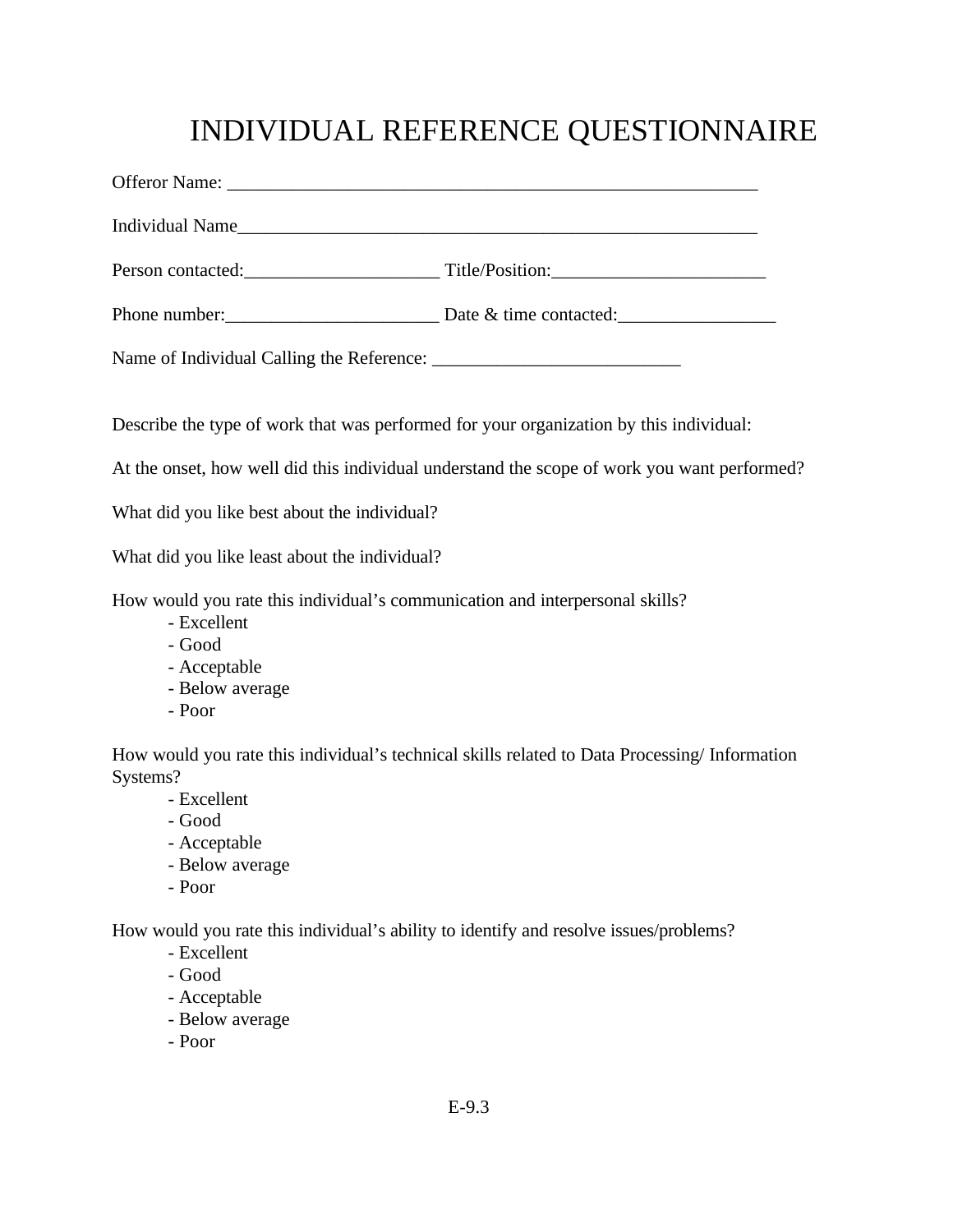How accurate were this individual's estimates?

- Excellent
- Good
- Acceptable
- Below average
- Poor

How would you rate the overall work performance of this individual?

- Excellent
- Good
- Acceptable
- Below average
- Poor

How would you rate the contract deliverables prepared by this individual?

- Thorough and on time
- Thorough, but usually late
- On time, but incomplete
- Consistently late and incomplete

Would you enter into a contract with this individual again? If not, why not?

Are you aware of any other company or organization this individual has done work for?

If so, do you have a contact name and phone number?

- Name:
- Phone Number:

Is there anything you can think of that we didn't ask about this individual that we should have?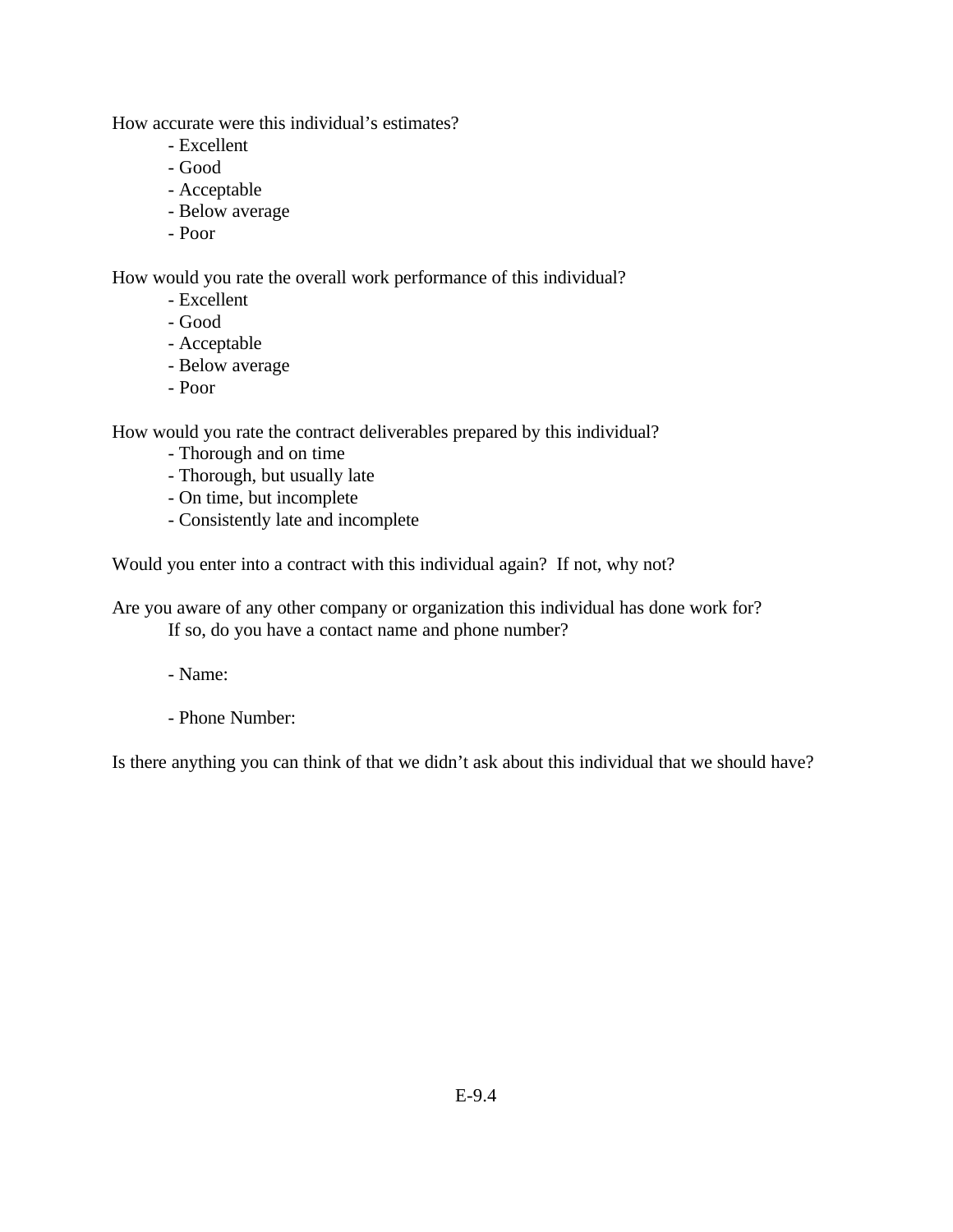# **PRE-PROPOSAL CONFERENCE LOG OF ATTENDEES**

# **RFP Title: \_\_\_\_\_\_\_\_\_\_\_\_\_\_\_\_\_\_\_\_\_\_**

**Date: \_\_\_\_\_\_\_\_\_\_\_\_\_\_\_\_\_\_\_\_**

| <b>NAME</b> (Please Print) | <b>ORGANIZATION</b> | <b>E-mail Address and Telephone</b><br><b>Number</b> | PHONE NO. |
|----------------------------|---------------------|------------------------------------------------------|-----------|
|                            |                     |                                                      |           |
|                            |                     |                                                      |           |
|                            |                     |                                                      |           |
|                            |                     |                                                      |           |
|                            |                     |                                                      |           |
|                            |                     |                                                      |           |
|                            |                     |                                                      |           |
|                            |                     |                                                      |           |
|                            |                     |                                                      |           |
|                            |                     |                                                      |           |
|                            |                     |                                                      |           |
|                            |                     |                                                      |           |
|                            |                     |                                                      |           |
|                            |                     |                                                      |           |
|                            |                     |                                                      |           |
|                            |                     |                                                      |           |
|                            |                     |                                                      |           |
|                            |                     |                                                      |           |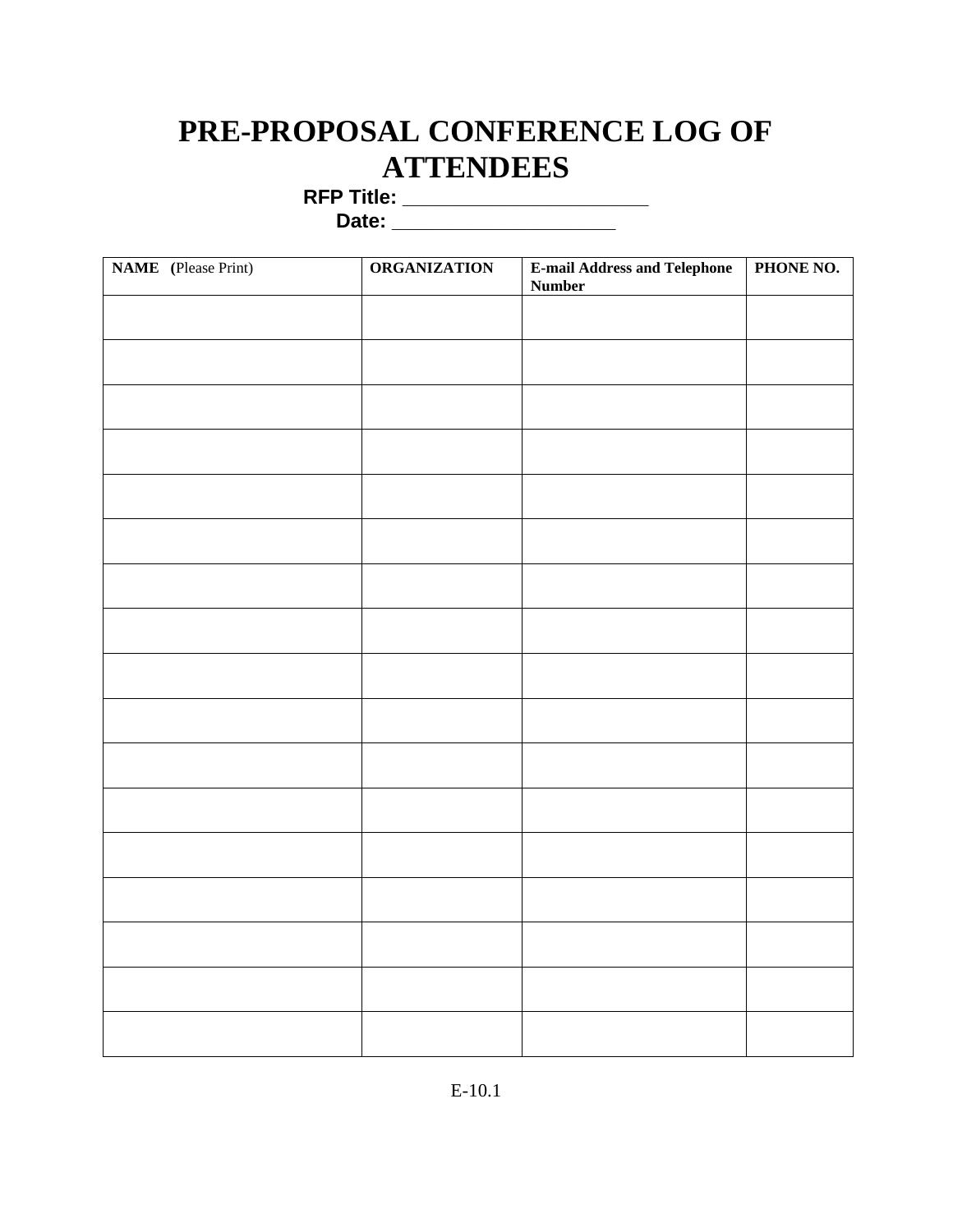Contact Firm Address 1 Address 2 CSZ

Dear Madam or Sir:

Enclosed are the following documents relative to the New Mexico Women, Infants and Children (WIC) request for proposals for "Systems Analysis and Development of a Logical Design Document and Quality Assurance Consultant Services":

- 1. **Amended answers** to questions 11, 12 and 13. These answers supersede the answers which were mailed to you on March 16, 1993. Please note that we have utilized strike through notation to indicate deletions and **amended or new text is indicated by bold characters**;
- 2. **Replacements** for pages 38, 39, 41 and 42 of the Request for Proposals, which include several changes;
- 3. **An amendment to Article 3** in Appendix B, the Contract Terms and Conditions;
- 4. **An amended Summary of Costs of Proposal form** (Page C-2) that should be submitted with your proposal instead of the form originally included with your RFP; and
- 5. An Acknowledgement of Receipt Form that you should complete and return to my office by March 29, 1993. You may FAX your completed form to my attention at (505) 827—2736.

If you have any questions or require additional clarification, please call me at (505) 827—2746. We look forward to receiving your proposal before the submission deadline, which is 2:00 p.m., Mountain Standard Time, March 30, 1993. Please remember that no proposals will be accepted for evaluation after this deadline.

Sincerely,

Gary Hernes Procurement Manager Date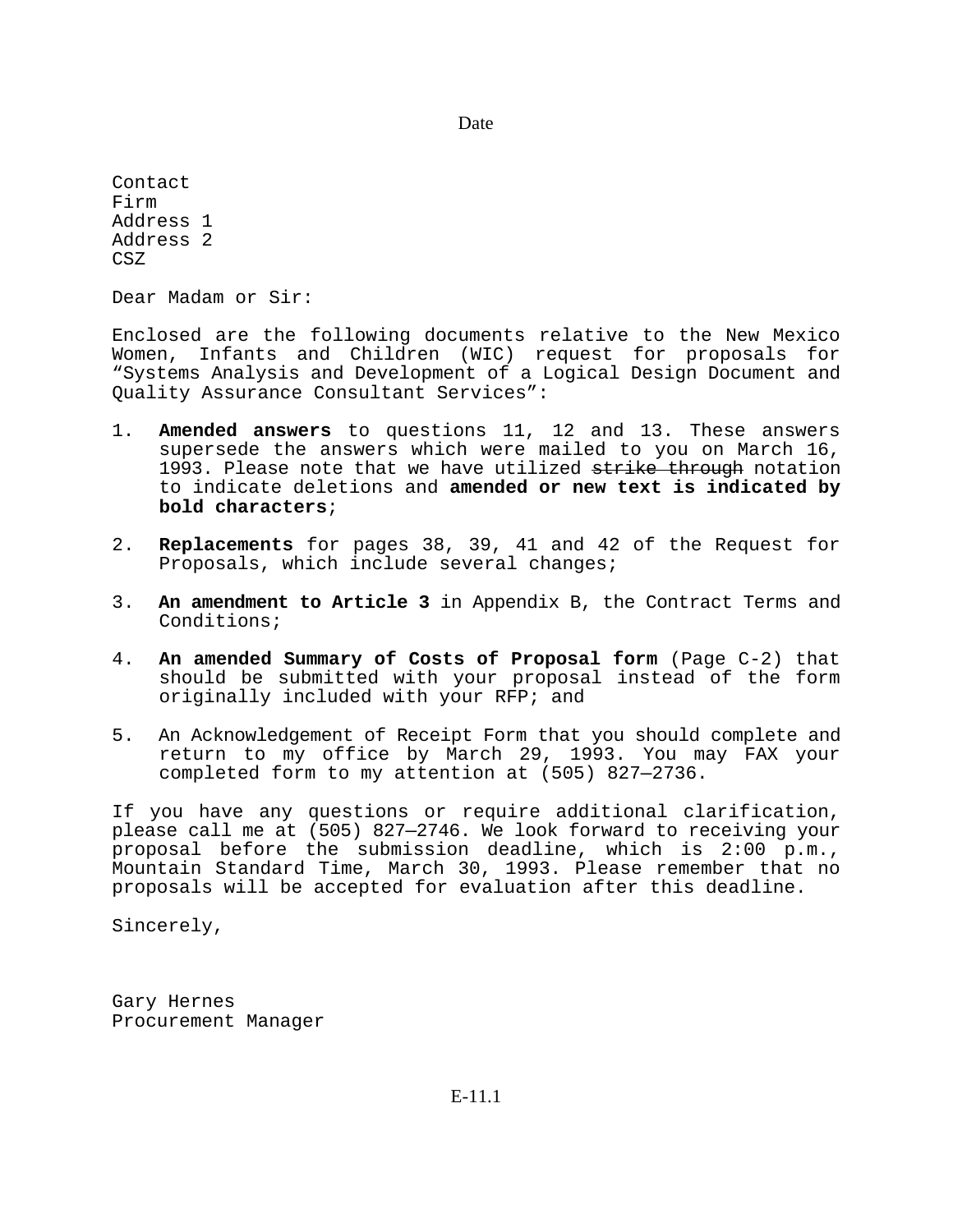#### QUESTIONS AND ANSWERS FOR THE WIC RFP \*\*\* **AMENDED** \*\*\*

- 11. On page 38 relating to cost, you indicate the factors to be included in the cost determination, but those factors do not appear on the work sheet. Do you want those specified in the proposal?
	- Answer: No, we simply want the cost figures that appear on the **amended** Summary Of Costs Of Proposal Form (page C-2) from the RFP **which is enclosed.**
- 12. On page 39, related to the 10% retainage. Do you expect to pay that at the completion of Stage 2?

Answer: That is correct. **See answer to Question 13, below.**

- 13. Would it be reasonable to pay the retainage for Stage 1 when the contractor delivered and you accepted the logical design document rather than withholding that money for perhaps two years thereafter, until implementation and post implementation review is completed?
	- Answer: The retained amount will be paid upon successful comp1etion of the contract, as stated on page 39 of the RFP.

**The retained amount for the Logical Design Document deliverable will be paid to the Phase I contractor after the Software Change Specifications Document is delivered by the Phase II contractor and accepted by the Agency, or 120 days after the Logical Design Document is accepted. The retainage for Stage 2 deliverables will not be paid until successful completion of the contract.**

#### **B. BUSINESS SPECIFICATIONS**

1. In-House Resources

The WIC Program will provide the following in-house resources to assist in the project:

Project Manager and systems analyst to assist the contractor with appropriate access to WIC staff, data and interview scheduling, etc. This support does not relieve the contractor of the primary responsibility for completion of the project;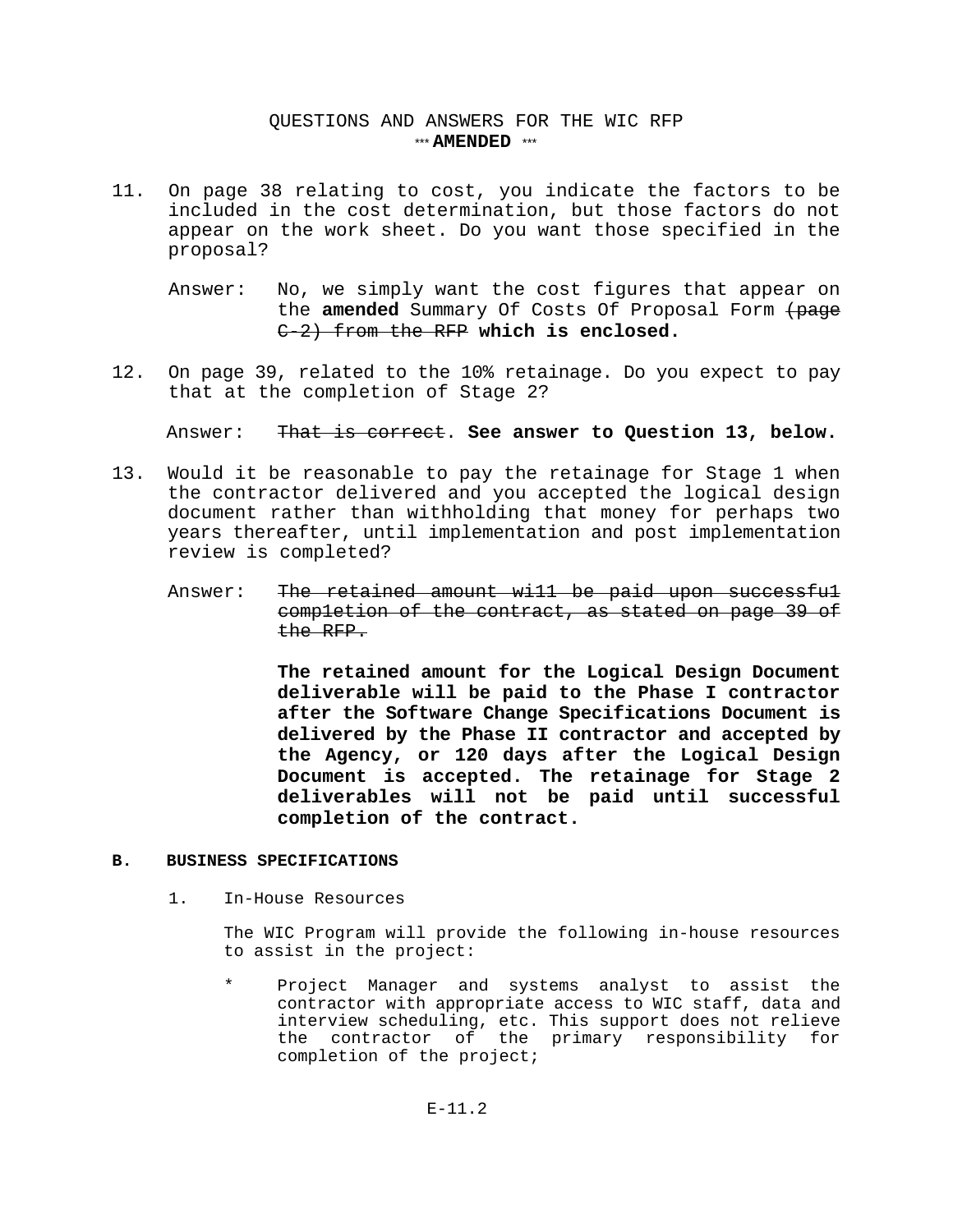\* Access to existing documentation, including technical documentation for the existing applications, previous study reports, and other appropriate specifications and information;

No other resources will be provided by the WIC program.

2. Cost

Offerors must propose a firm, fixed cost, for Stages 1 and 2 **Stage 1, and a cost based on an estimated number of hours and a proposed hourly rate for Stage 2** of Phase I of the project on the SUMMARY OF COSTS OF PROPOSAL Form in Appendix C. The proposal cost must include:

- a. A fully-loaded cost for personnel services, to include fringe benefits and any overhead costs;
- b. Travel and lodging;
- c. Support requirements;
- d. New Mexico gross receipts tax; and
- e. Any other element of cost that is appropriate for the procurement.

**Notwithstanding the number of hours and hourly rate proposed for Stage 2, payments to the contractor will not exceed the total negotiated amount specified in the contract which results from this RFP. Payment will be made on the basis of accepted deliverables, NOT on the basis of the number of hours worked.**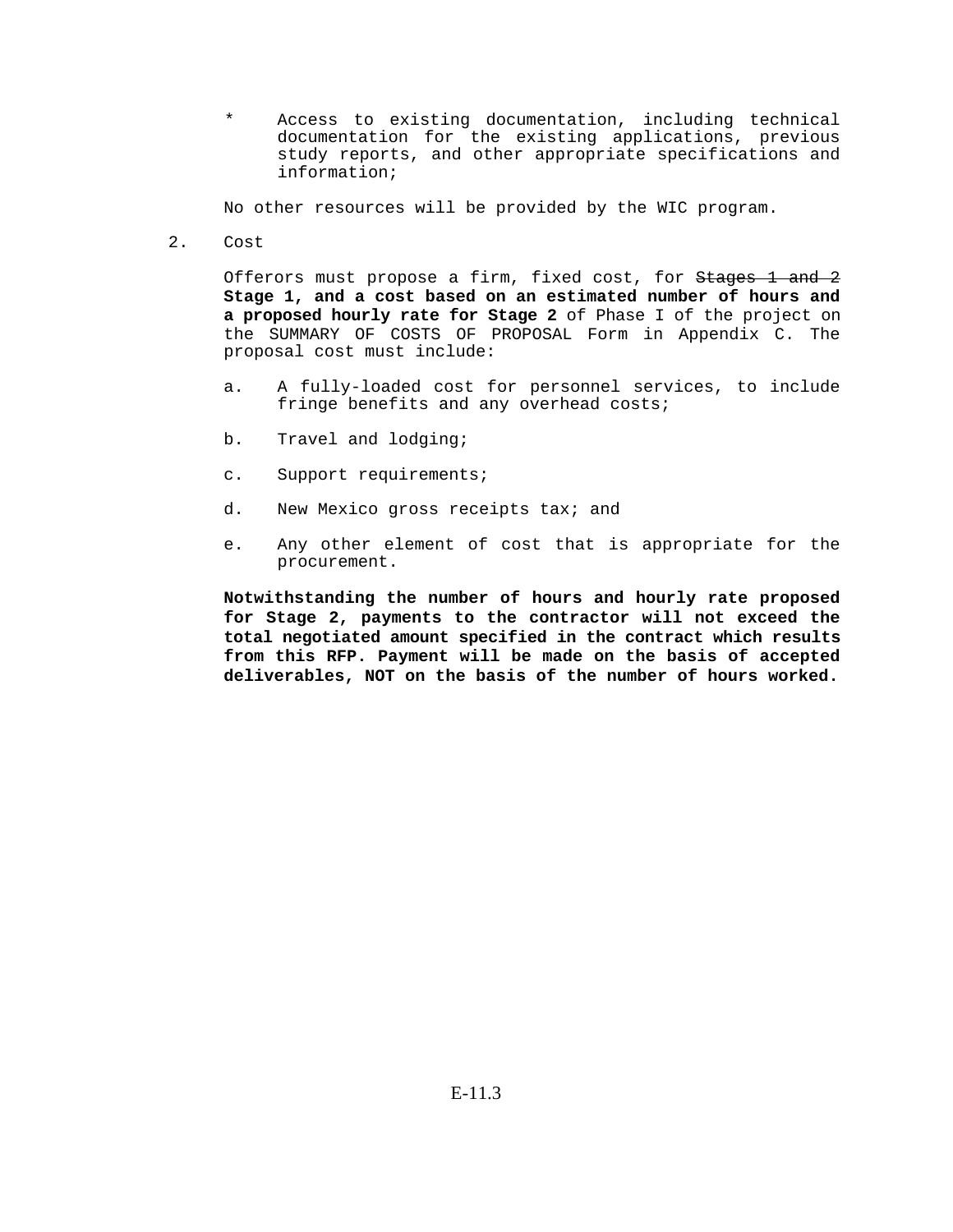#### REQUEST FOR PROPOSALS

WIC Systems Analysis and Development of a Logical Design Document and Quality Assurance Consultant Services

ACKNOWLEDGEMENT OF RECEIPT FORM

In acknowledgement of receipt of the **Amended** Response to Questions distribution packet, the undersigned agrees that he/she has received a complete copy, beginning with the cover letter and ending with this form.

The acknowledgement of receipt should be signed and returned to the Procurement Manager no later than 4:00 p.m. on March 29, 1993.

| FIRM:<br><u> 1980 - Jan Berlin, margaret amerikan bestean ingila (h. 1980).</u>                                                 |        |                              |
|---------------------------------------------------------------------------------------------------------------------------------|--------|------------------------------|
|                                                                                                                                 |        |                              |
| TITLE:<br><u> 1980 - Jan Barbarat, martin a shekara 1980 - An tsa a tsa a tsa a tsa a tsa a tsa a tsa a tsa a tsa a tsa a t</u> |        | PHONE NO.: _________________ |
|                                                                                                                                 |        |                              |
|                                                                                                                                 |        |                              |
| CITY:                                                                                                                           | STATE: | ZIP CODE:                    |
| SIGNATURE:                                                                                                                      |        | DATE:                        |

This name and address will be used for all correspondence related to the Request for Proposals.

Return To:

Mr. Gary Hernes New Mexico Department of Health P. 0. Box 26110 1190 St. Francis Drive Harold Runnels Building, Room S-3400 Santa Fe, New Mexico 87502

Telephone Number (505) 827—2746 Fax Number (505) 827-2736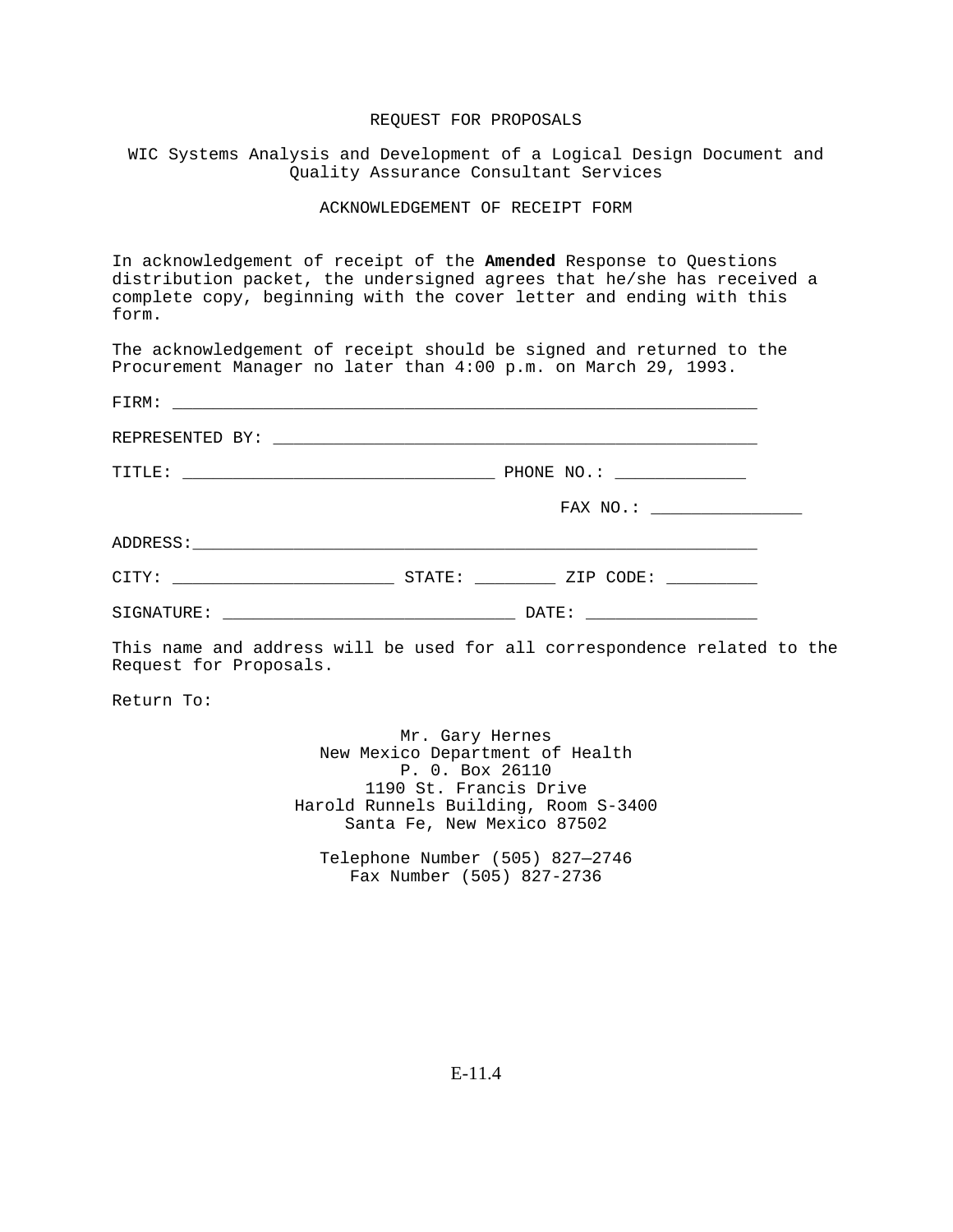# **DEMONSTRATION AGENDA Request For Proposals Number: 90-665-66-08166**

**Behavioral Health Information System (BHIS)**

# **PROPOSED ORAL PRESENTATION / DEMONSTRATION AGENDA**

# **1:00pm to 1:05pm -**

• Welcome **Carol A. Thomas, Procurement Manager** 

- Overview of the Agenda
- Rules of the Day

# **1:05pm to 1:45pm -**

- 1. Introduction of Offeror's key personnel by Offeror.
- 2. Presentation of Offeror's understanding of the project and "Scope of Work".
- 3. Description of Offeror's experience in relation to BHIS requirements:
	- Key Staff experience with Behavioral Health Information Systems
	- State Government and Behavioral Health Organization systems moving towards Managed Care
- 4. Walkthrough of proposed project workplan by Offeror.
	- To include a description of the proposed system's:
	- Computer Hardware, Software and Communications components,
	- Integrated Client Information System link to Public Health Division (if proposed),
	- Description of Tasks, Deliverables and Timeline,
	- Training plans (training staff with varying degrees of computer literacy), and;
	- Maintenance of system (description of maintenance agreement(s))
- 5. Methodology for upgrades and/or enhancements.

# **2:00pm to 4:00pm -**

# **(Break at 2:30pm to 2:45pm) continue 2:45pm to 4:00pm**

- 6. Full Product Demonstration
	- During the demonstration, the Offeror must identify where and at which points the product has met the Mandatory Technical and Business Specifications.

# **4:00pm to 4:10pm - Break**

# **4:10pm to 5:00pm -**

7. Offeror's response to questions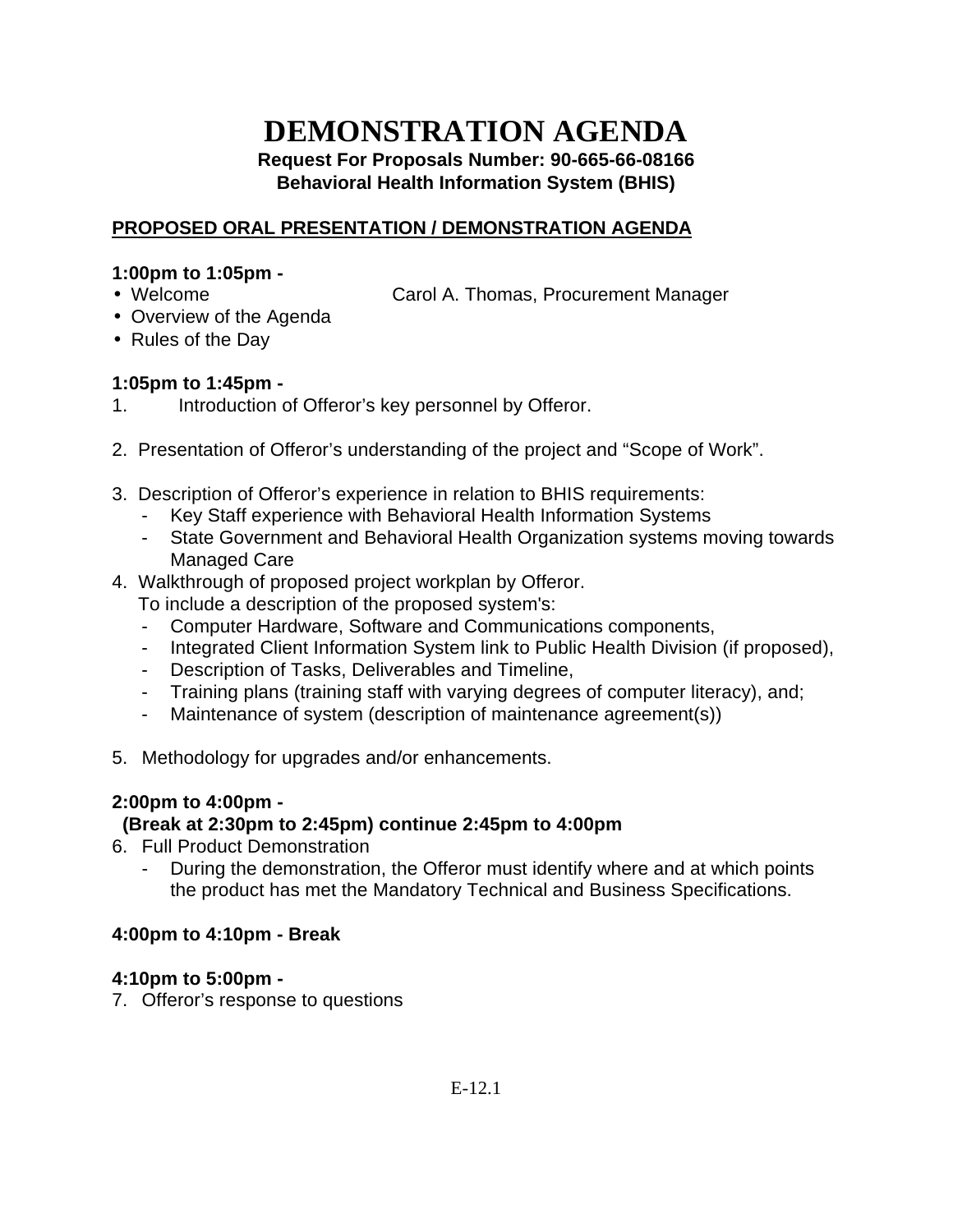# **ORAL PRESENTATION AGENDA**

Dear Offeror:

Thank you for your participation in the New Mexico Department of Health's Request For Proposals (RFP) Number: 60-665-48-14141, Consultation Services Associated With The Independent Verification And Validation of The New Department of Health's Development of A New Distributed WIC Program Automated Data Processing System And EBT Hybrid Pilot System. Attached is the Proposed Oral Presentation Agenda.

Sincerely,

Vincent D. Robertson, Procurement Manager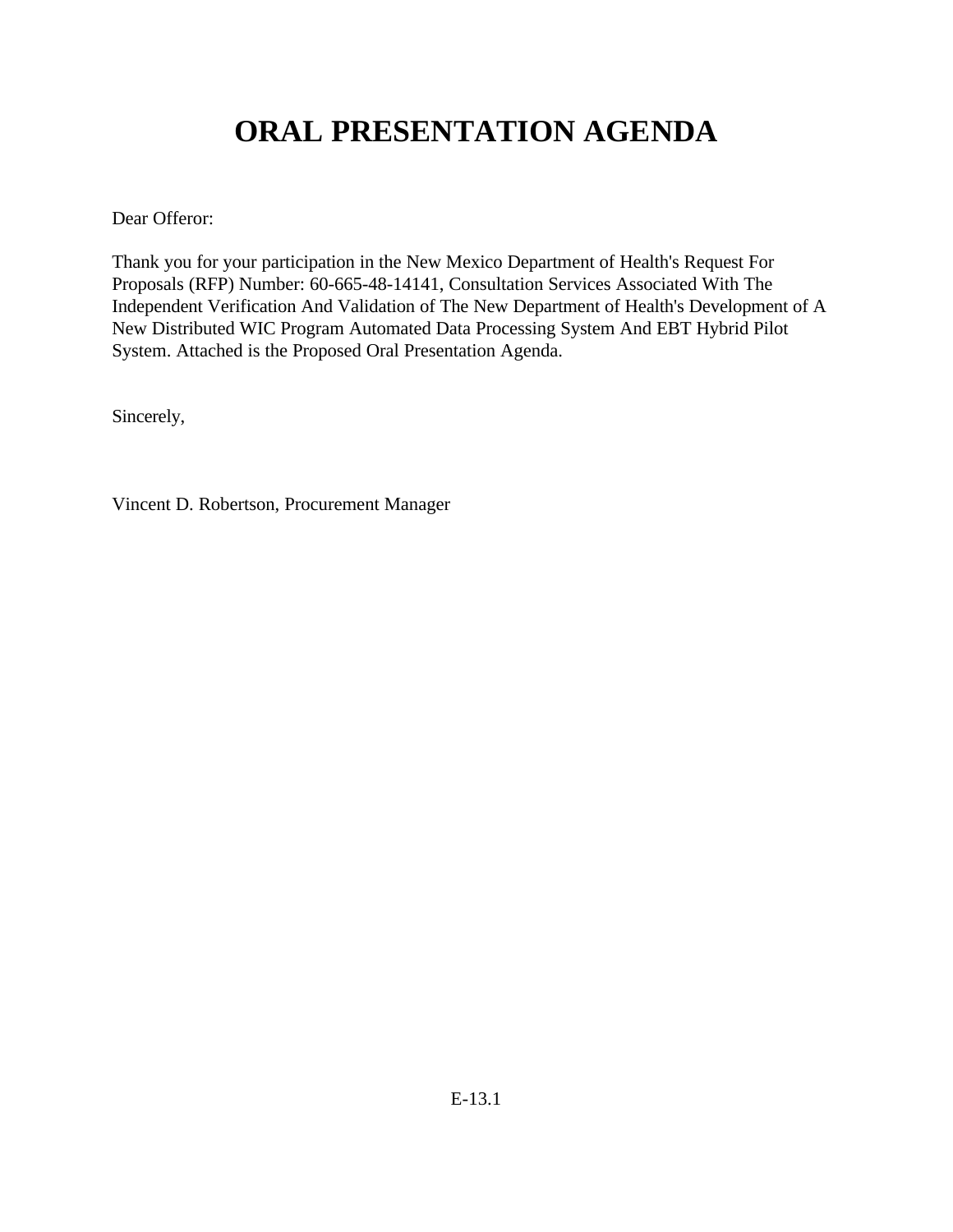# **ORAL PRESENTATION AGENDA**

## **NEW MEXICO DEPARTMENT OF HEALTH PUBLIC HEALTH DIVISION WOMEN INFANTS AND CHILDREN (WIC) PROGRAM**

### **REQUEST FOR PROPOSALS NUMBER: 60-665-48-14141**

- 1. Introduction of Offeror personnel.
- 2. Presentation of Offeror's understanding of the project and Scope of Work
- 3. Walkthrough of proposed project plan.
- 4. Description of Offeror's experience with:
	- GUI application design and development
	- Systems Architect (CASE Tool selected by the Department)
	- Microsoft SQL Server (DBMS selected by the Department)
	- PowerBuilder
	- Applications and systems testing procedures
	- Client Server Systems
	- Object oriented development and testing
	- Data conversion
- 5. Description of methods that will be used by the Offeror for presentation of deliverables and intermediate work products.
- 6. Description of offeror's experience with Independent Verification and Validation projects.
- 7. Description of Offeror's experience and understanding of WIC and/or health related systems and EBT systems
- 8. Description of past, current, and known future employment or contractual obligations with WANG Federal, Inc., Osoft Development Corporation or the New Mexico WIC program.
- 9. Description of Offeror's proposed methodology.
- 10. Offeror's response to questions.

The Procurement Manager will schedule the date and time for each finalist Offeror presentation. All finalist Offeror presentations will he held at 525 Camino Del Los Marquez Suite #6, Santa Fe, NM, July 8 through July 9, 1996. Each presentation will be limited to three (3) hours in duration.

Any specific Offeror requirements shall be communicated to the Procurement Manager at the demonstration shall be provided by the finalist Offeror.

The Department reserves the right to modify the agenda.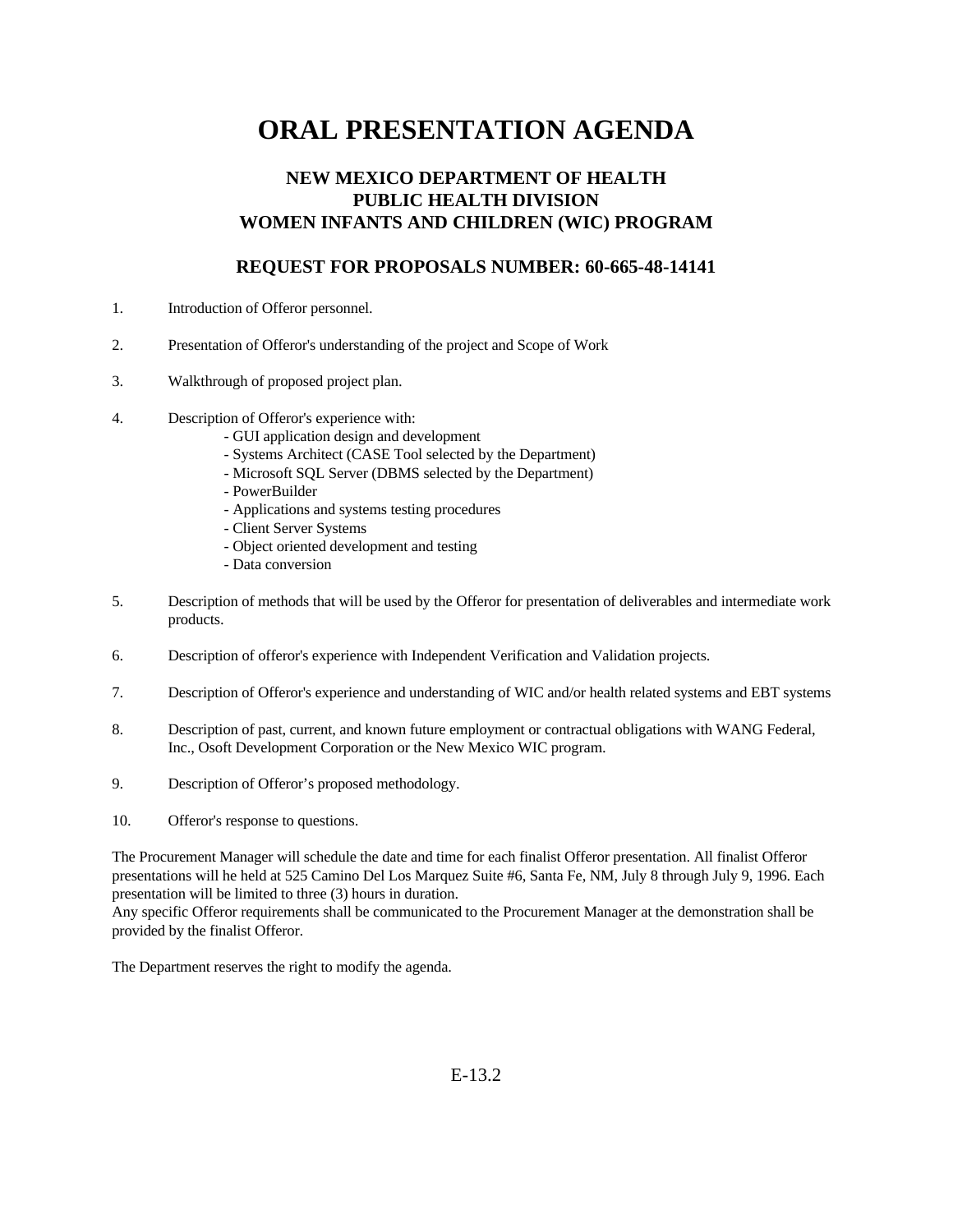# MANDATORY REQUIREMENTS CHECKLIST

## **New Mexico Department of Health Public Health Division Women, Infants, and Children (WIC) Program**

Offeror: \_\_\_\_\_\_\_\_\_\_\_\_\_\_\_\_\_\_\_\_\_\_\_\_\_\_\_\_\_\_\_\_\_\_\_\_\_\_

Mandatory Requirements:

Please review and indicate whether the Offeror met the following requirements as you review the proposal, by circling YES or NO.

|    |                                                                    |            |                | Page # |
|----|--------------------------------------------------------------------|------------|----------------|--------|
| 1. | Letter of transmittal (page 35 of RFP)                             |            |                |        |
|    | a. Identify the submitting organization                            | <b>YES</b> | N <sub>O</sub> |        |
|    | b. Identify the name and title of the person(s) authorized by the  | <b>YES</b> | N <sub>O</sub> |        |
|    | organization to contractually obligate the organization            |            |                |        |
|    | c. Identify the name, title and telephone number of the person     | <b>YES</b> | N <sub>O</sub> |        |
|    | authorized to negotiate the contract on behalf of the organization |            |                |        |
|    | d. Identify the names, titles and FAX numbers of persons to be     | <b>YES</b> | N <sub>O</sub> |        |
|    | contacted for clarification of proposal materials.                 |            |                |        |
|    | e. Explicitly indicate acceptance of the Conditions Governing the  | <b>YES</b> | N <sub>O</sub> |        |
|    | Procurement stated in Section II, Subsection C. I (Pages 22-30)    |            |                |        |
|    | of the RFP)                                                        |            |                |        |
|    | f. Acknowledge receipt of any and all amendments to this RFP       | <b>YES</b> | N <sub>O</sub> |        |
|    | g. Signed in ink by the person authorized to contractually         | <b>YES</b> | N <sub>O</sub> |        |
|    | obligate the organization.                                         |            |                |        |
| 2. | Table of Contents (Binder 1) (page 35 of RFP)                      | <b>YES</b> | N <sub>O</sub> |        |
| 3. | Proposal Summary (Binder I) (page 36 of RFP)                       | <b>YES</b> | N <sub>O</sub> |        |
| 4. | Offeror information (Binder 1) (page 39 of RFP)                    | <b>YES</b> | N <sub>O</sub> |        |
| 5. | Financial Information (Binder 1) (page 39 of RFP)                  | <b>YES</b> | N <sub>O</sub> |        |
| 6. | Project Approach, Task Plan, Schedule and Methodology              | <b>YES</b> | N <sub>O</sub> |        |
|    | (Binder I) (page 40 of RFP)                                        |            |                |        |
| 7. | Corporate Experience and References (Binder 2) (page 41 of         | <b>YES</b> | NO             |        |
|    | RFP)                                                               |            |                |        |
| 8. | Proposed Staff Qualifications, Experience and References           | <b>YES</b> | N <sub>O</sub> |        |
|    | (Binder 2) (page 41 of RFP)                                        |            |                |        |
| 9. | CASE Tool Description and Examples (Binder 2) (page 42 of          | <b>YES</b> | N <sub>O</sub> |        |
|    | RFP)                                                               |            |                |        |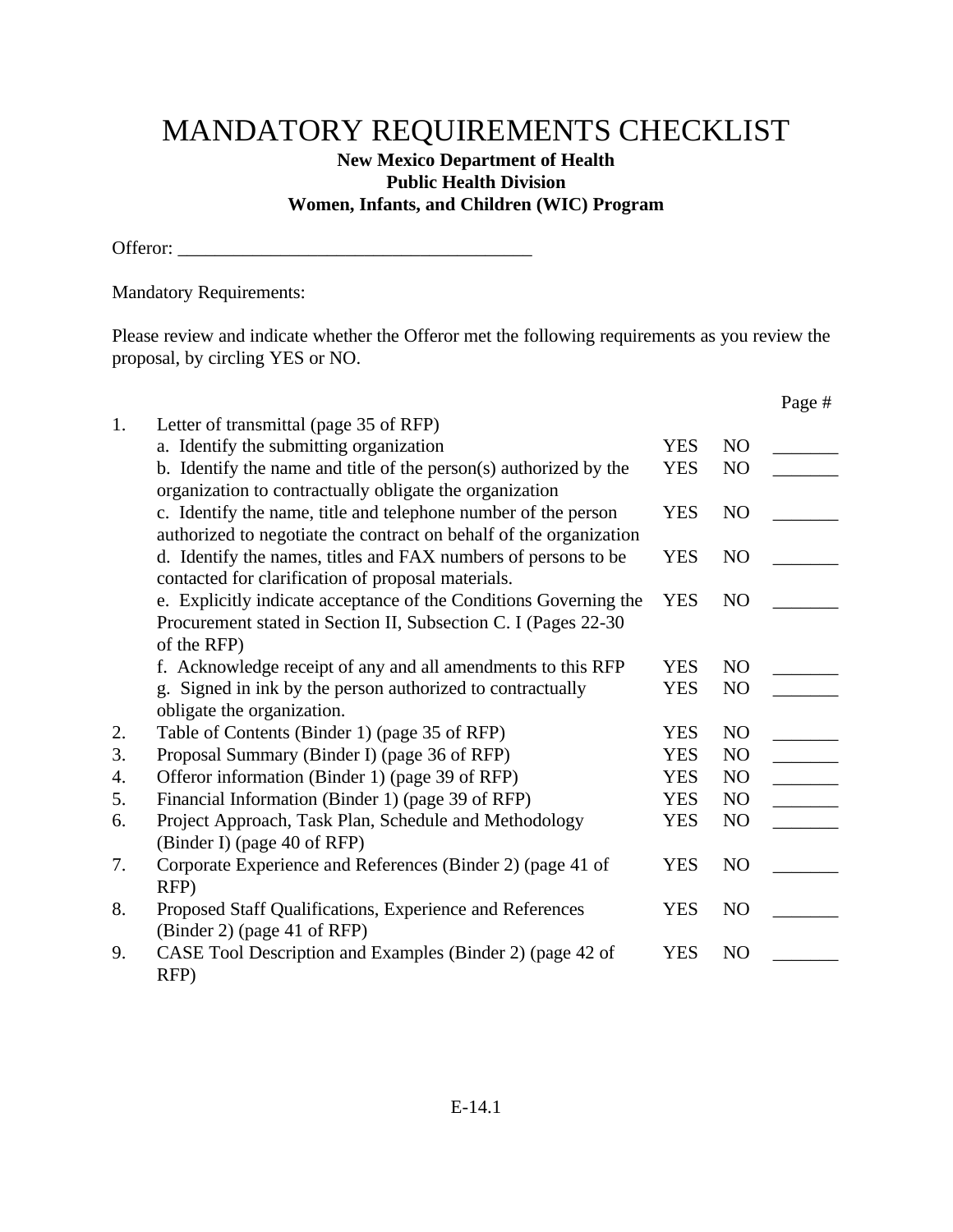# **New Mexico Department of Health Public Health Division Women, Infants, and Children (WIC) Program**

| 10. | Discussion of general tasks. Does the offeror state compliance<br>specifically to each of the following: (page 2 -Summary scope of  |            |                |  |
|-----|-------------------------------------------------------------------------------------------------------------------------------------|------------|----------------|--|
|     | work)                                                                                                                               |            |                |  |
|     | a. Project initiation which includes establishing lines of authority,                                                               | <b>YES</b> | N <sub>O</sub> |  |
|     | reporting requirements, and activities that govern overall project.                                                                 |            |                |  |
|     | b. Identify Electronic Benefits Transfer (EBT) requirements<br>including joint sessions with stakeholders.                          | <b>YES</b> | N <sub>O</sub> |  |
|     | c. Incorporating EBT requirements into the current Logical                                                                          | <b>YES</b> | N <sub>O</sub> |  |
|     | design document.                                                                                                                    |            |                |  |
|     | d. Analyze Outline Physical Design deliverable that will include                                                                    | <b>YES</b> | NO             |  |
|     | at least 3 alternatives outlined including advantages and                                                                           |            |                |  |
|     | disadvantages including cost figures.                                                                                               |            |                |  |
|     | e. Development of the Physical Design Document deliverable                                                                          | <b>YES</b> | NO             |  |
|     | and to revisit the logical design and outline physical design as                                                                    |            |                |  |
|     | problems are identified                                                                                                             |            |                |  |
|     | f. Development of the application identifying the 3 levels of                                                                       | <b>YES</b> | N <sub>O</sub> |  |
|     | operation i.e. State-level, District-level, and Clinic-level.<br>g. Discussion of the formal test plan to be uses for acceptance of | <b>YES</b> | NO             |  |
|     | the application by the Department.                                                                                                  |            |                |  |
|     | h. Development of documents that include a data conversion                                                                          | <b>YES</b> | NO             |  |
|     | plan, user manuals, implementation plan, support documentation                                                                      |            |                |  |
|     | (for Department staff to use in supporting and modifying the                                                                        |            |                |  |
|     | application at a later date), policy manual updates and conversion                                                                  |            |                |  |
|     | plan.                                                                                                                               |            |                |  |
|     | i. Discussion of Pilot implementation plans and the anticipated                                                                     | <b>YES</b> | NO             |  |
|     | site usage.                                                                                                                         |            |                |  |
|     | j. Discussion of Statewide implementation of the integrated                                                                         | <b>YES</b> | N <sub>O</sub> |  |
|     | system                                                                                                                              |            |                |  |
| 11. | Use of subcontractors must be clearly explained in the proposal                                                                     | <b>YES</b> | NO             |  |
|     | and major subcontractors must be identified by name. (Page 29 of                                                                    |            |                |  |
|     | RFP)                                                                                                                                |            |                |  |
| 12. | Does the' Offeror's proposed approach and resulting task plan                                                                       | <b>YES</b> | N <sub>O</sub> |  |
|     | incorporate a similar scope of work and comparable deliverables                                                                     |            |                |  |
| 13. | Does the Offeror describe the background, experience, and                                                                           | <b>YES</b> | NO             |  |
|     | capabilities of the Offeror's organization & any subcontractors                                                                     |            |                |  |
|     | and consultants that are to be part of the project team.                                                                            |            |                |  |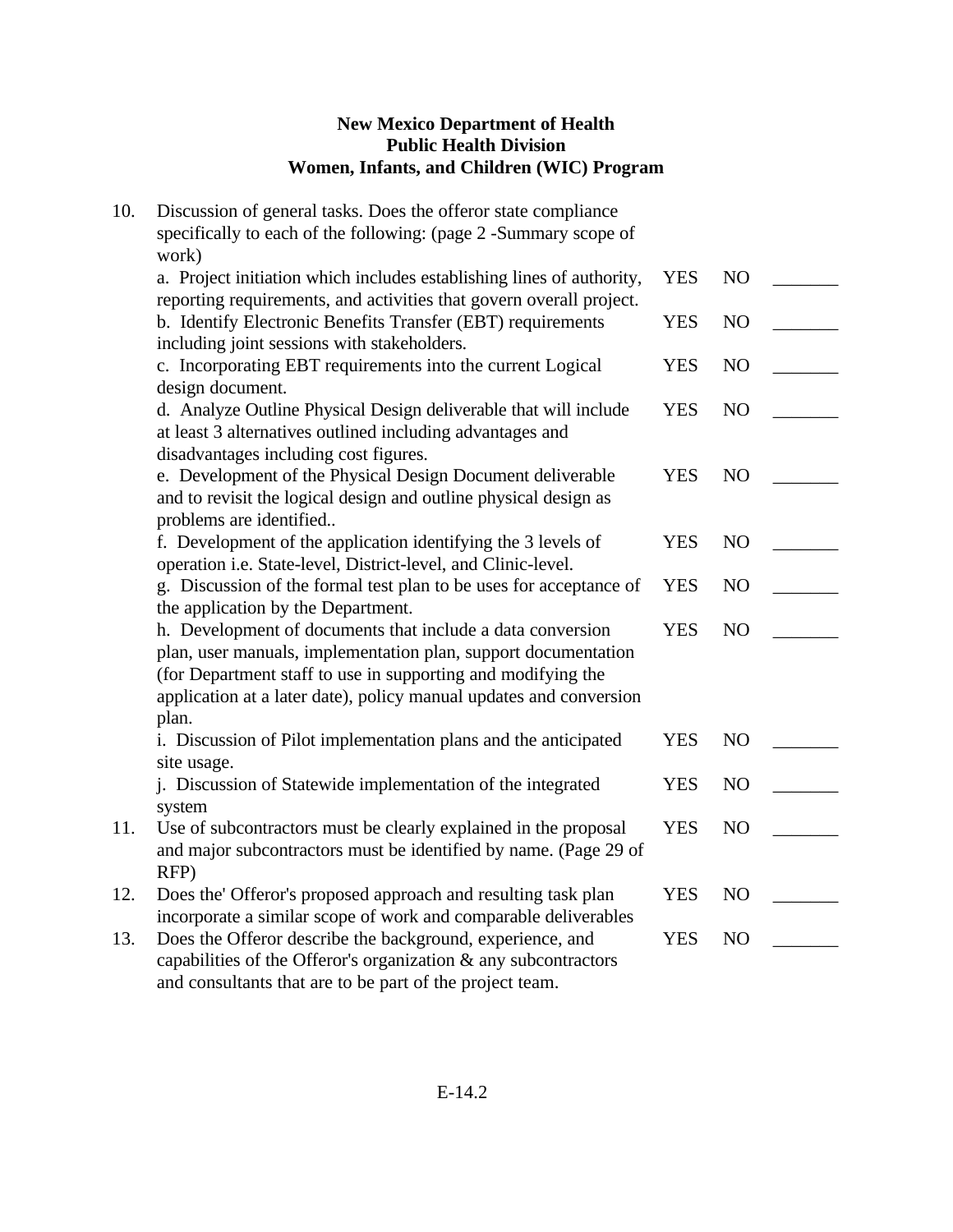| 14. | Name, address, and telephone number of the legal corporate<br>entity proposed as prime contractor                                                                                                                                                                                                                                                                                                                                                                                                               | <b>YES</b> | N <sub>O</sub> |  |
|-----|-----------------------------------------------------------------------------------------------------------------------------------------------------------------------------------------------------------------------------------------------------------------------------------------------------------------------------------------------------------------------------------------------------------------------------------------------------------------------------------------------------------------|------------|----------------|--|
| 15. | Name, address, and telephone number(s) of principal officer(s)                                                                                                                                                                                                                                                                                                                                                                                                                                                  | <b>YES</b> | N <sub>O</sub> |  |
| 16. | Name, address, & phone number of corporate officer in charge                                                                                                                                                                                                                                                                                                                                                                                                                                                    | <b>YES</b> | N <sub>O</sub> |  |
|     |                                                                                                                                                                                                                                                                                                                                                                                                                                                                                                                 | <b>YES</b> | NO             |  |
| 17. | Legal status of Offeror, i.e. corporation, sole proprietor,                                                                                                                                                                                                                                                                                                                                                                                                                                                     |            |                |  |
|     | partnership, etc.                                                                                                                                                                                                                                                                                                                                                                                                                                                                                               |            |                |  |
| 18. | Federal Employer Identification Number                                                                                                                                                                                                                                                                                                                                                                                                                                                                          | <b>YES</b> | N <sub>O</sub> |  |
| 19. | Does Offerors provide evidence of adequate financial strength<br>and stability as part of the business proposal.                                                                                                                                                                                                                                                                                                                                                                                                | <b>YES</b> | N <sub>O</sub> |  |
| 20. | For a publicly held corporation, a copy of the most recent three<br>years of audited financial reports and financial statements with<br>the name, address, and telephone number of a responsible person<br>in the company's principal financial or banking organization<br>authorized to release information on the Offeror's financial status.                                                                                                                                                                 | <b>YES</b> | N <sub>O</sub> |  |
| 21. | Offeror must include in its proposal evidence of its ability to<br>secure a performance bond in the amount of \$1,000,000 in<br>accordance with Article 21 of the contract terms and conditions<br>presented in Appendix B                                                                                                                                                                                                                                                                                      | <b>YES</b> | N <sub>O</sub> |  |
| 22. | Offeror must describe their understanding of structured analysis<br>and design techniques of the specific methodology proposed for<br>this project, and their ability to use the methodology to develop<br>the specific deliverables as described in this RFP.                                                                                                                                                                                                                                                  | <b>YES</b> | N <sub>O</sub> |  |
| 23. | The project schedule must identify all project tasks and Subtask<br>milestones, deliverables, proposed personnel, responsibilities of<br>each person, estimated number of hours required of each person<br>to complete each task/subtask, and estimated elapsed time for<br>each task/subtask.                                                                                                                                                                                                                  | <b>YES</b> | N <sub>O</sub> |  |
| 24. | The Offeror must specify which functions and tasks will be<br>performed on-site and off-site.                                                                                                                                                                                                                                                                                                                                                                                                                   | <b>YES</b> | N <sub>O</sub> |  |
| 25. | The project schedule must be represented by Gantt charts, Pert<br>charts and narrative.                                                                                                                                                                                                                                                                                                                                                                                                                         | <b>YES</b> | N <sub>O</sub> |  |
| 26. | The Offeror must provide descriptions of the last three (3) projects<br>completed that are similar in scope to this project and identify all<br>current and recent (five years prior to the release of this RFP)<br>contracts with WIC or public health agencies. For each project<br>identified, provide the name of the client, dollar amount, dates of<br>performance, and the name, address and telephone number of the<br>client's Contract Officer, Project Director, and Information Systems<br>Manager. | YES        | N <sub>O</sub> |  |
| 27. | The Offeror must State whether it has had a contract terminated for<br>default in the last five (5) years.                                                                                                                                                                                                                                                                                                                                                                                                      | <b>YES</b> | N <sub>O</sub> |  |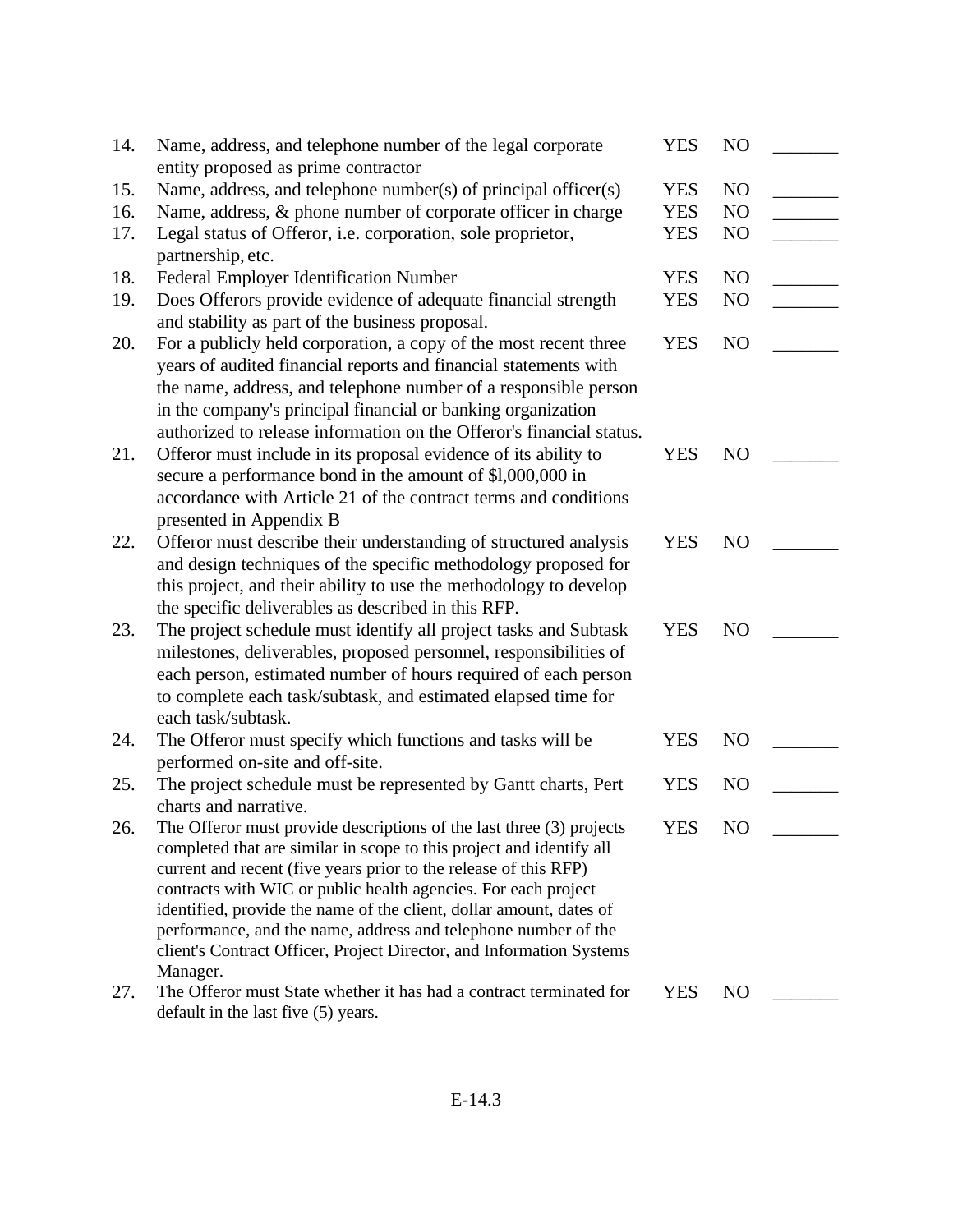# **New Mexico Department of Health Public Health Division Women, Infants, and Children (WIC) Program**

| 28. | The Offeror must assign to this project the following key         | <b>YES</b> | N <sub>O</sub> |  |
|-----|-------------------------------------------------------------------|------------|----------------|--|
|     | personnel and identify their physical location during the conduct |            |                |  |
|     | of the project                                                    |            |                |  |
| 29. | Senior Executive Officer                                          |            |                |  |
|     | Project Director                                                  |            |                |  |
|     | Senior Systems Analyst                                            |            |                |  |
|     | Data Base Specialist                                              |            |                |  |
|     | Telecommunications/Network Specialist                             |            |                |  |
|     | Junior Analyst(s) and Programmer(s)                               |            |                |  |
|     | Training Specialist(s)                                            |            |                |  |
|     | Technical Writer(s)/Documentation Specialist(s)                   |            |                |  |
| 30. | The Offeror must indicate current commitment of key staff to      | <b>YES</b> | N <sub>O</sub> |  |
|     | other projects                                                    |            |                |  |
| 31. | The Offeror must provide complete professional resumes for each   | <b>YES</b> | N <sub>O</sub> |  |
|     | proposed project team member, including information on            |            |                |  |
|     | education, professional background, recent experience, and        |            |                |  |
|     | specific technical expertise of relevance to the project          |            |                |  |
| 32. | The Offeror must provide for the Senior Executive Officer,        | <b>YES</b> | NO             |  |
|     | Project Director and Senior Systems Analyst, at least three       |            |                |  |
|     | personal references.                                              |            |                |  |
| 33. | Does the Offeror propose the use of CASE technology in support    | <b>YES</b> | N <sub>O</sub> |  |
|     | of the project. Offerors must specify and describe the CASE tool  |            |                |  |
|     | proposed, the relationship of the CASE tool to the methodology    |            |                |  |
|     | and the task plan, and the Offeror's experience with the CASE     |            |                |  |
|     | tool including examples from previous engagements.                |            |                |  |
| 34. | Does the proposal include the following deliverables:             | <b>YES</b> | N <sub>O</sub> |  |
|     | <b>Project Initiation Report</b>                                  |            |                |  |
|     | <b>EBT Hybrid Requirements</b>                                    |            |                |  |
|     | <b>Updated Logical Design Document</b>                            |            |                |  |
|     | <b>Outline Physical Design Document</b>                           |            |                |  |
|     | <b>Physical Design Document</b>                                   |            |                |  |
|     | <b>Test Plan</b>                                                  |            |                |  |
|     | <b>Application Certification Document</b>                         |            |                |  |
|     | <b>Implementation Plan</b>                                        |            |                |  |
|     | <b>System Acceptance</b>                                          |            |                |  |
|     | Closure of Project                                                |            |                |  |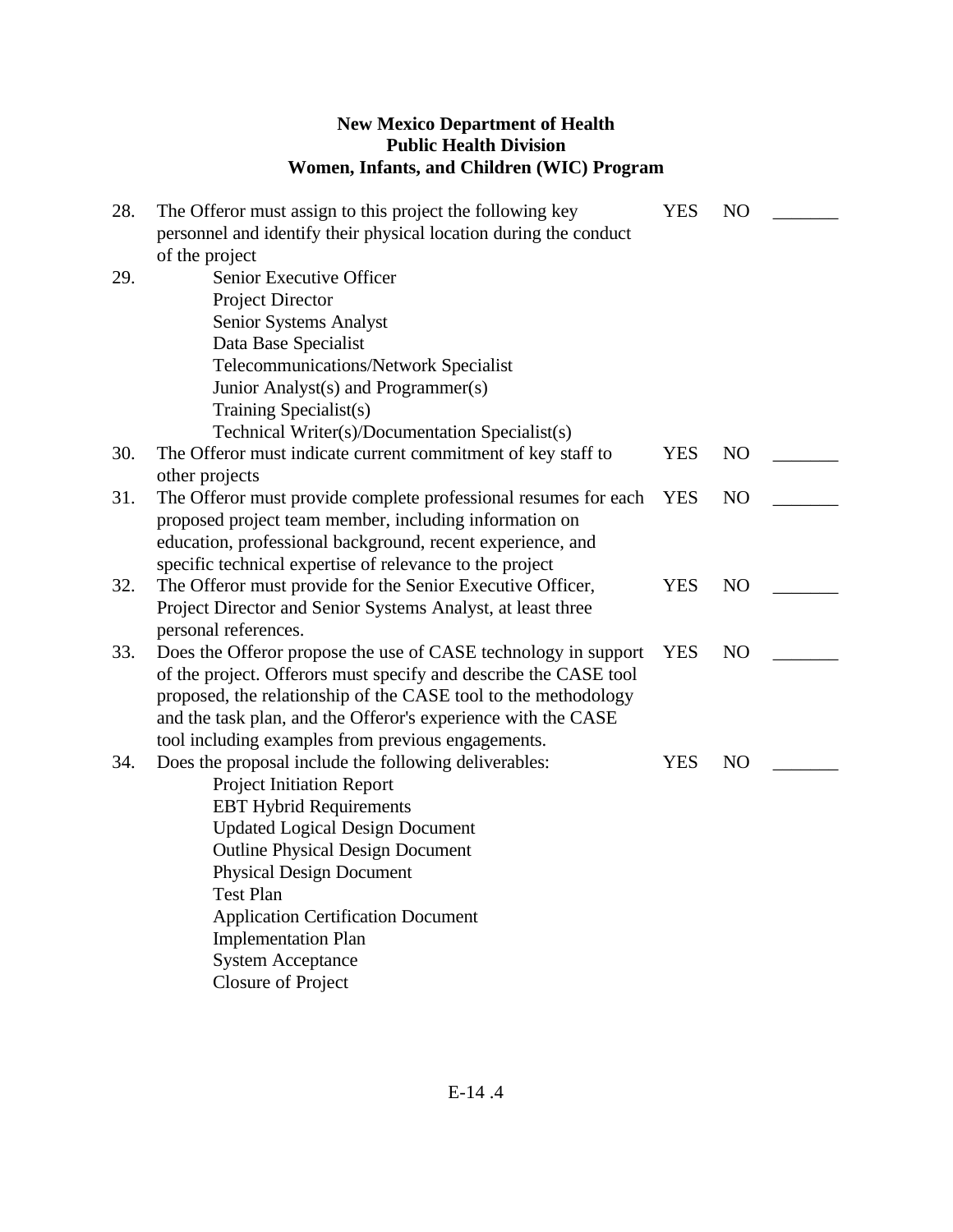# **CLARIFICATION LETTER**

August 6, 1996

D. Elaine Hatcher Proposal Specialist BDM Technologies, Inc. 1999 Broadway, Suite 2000 Denver, CO 80202

Dear Ms. Hatcher:

The Evaluation Committee has reviewed the proposal submitted by BDM Technologies on July 23, 1996, in response to RFP 60-630-90-00874 for category 5 (the demonstrable prototype).

Attached is a list of items for which the committee is requesting clarification.

Please acknowledge receipt of this letter by faxing the attached Acknow1edgement of Receipt form to me immediately upon receipt but no later than the close of business, 5:00 p.m. MDT, Wednesday, August 7, 1996. Please do not mail the form.

If you have any questions regarding this request, please submit them to me in writing by fax. Answers will not be provided over the telephone.

You must respond in writing to this request for clarifications by 12:00 p.m. (noon) MDT, Friday, August 9. Please address your response to me and have seven (7) copies hand-delivered to the address listed in the RFF in Room 125. If no one is available to sign for the package in Room 125, please deliver it to the Director's office on the same floor in the Pollon Building (Room 111). Failure to respond with all requested documentation will result in disqualification of your proposal for Item 5.

Thank you for your interest in our procurement and your prompt response to the Committee's request.

Sincerely

Marcia U. Rodda Procurement Manager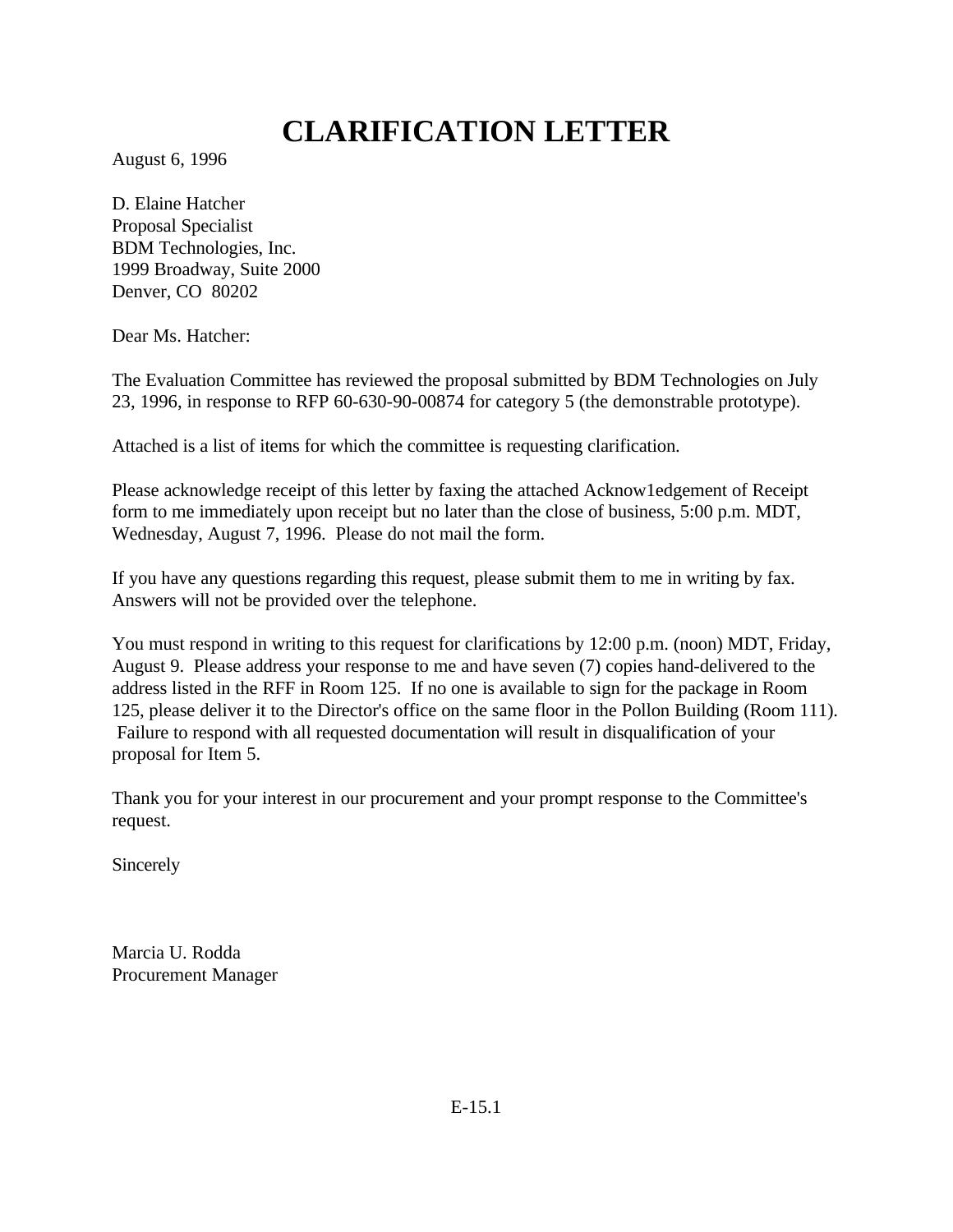BDM Response to Item 5 of RFP #60-630-90-00874 for ISD2 Application Support Services

### **GENERAL REQUIREMENTS**

- 1. Confidential data are normally restricted to confidential financial information concerning the of offeror's organization and data that qualifies as a trade secret in accordance with the Uniform Trade Secrets Act, 57-3A-l to 57-3A-7 NMSA 1978. The price of products offered or the cost of services proposed shall not be designated as proprietary or confidential information (RFP, page 28).
	- a. The Evaluation Committee is unable to locate an explanation why narratives regarding corporate experience and resumes should be treated as confidential.

## **MANDATORY REOUIREMENTS**

- 1. **Key Personnel References.** Offerors must submit three (3) references for each proposed key personnel from clients for whom the staff member performed similar work. Key personnel are defined as: Senior Corporate Management proposed to be responsible for the contractor's performance and empowered by the contractor to legally bind the contractor on this ISD2 application support contract; the on-site Project Manager and all managers who will support the daily operation of the system. (RFP, page 45).
	- a. The Committee is unable to locate references for senior corporate management proposed to be responsible for the contractor's performance and empowered by the contractor to legally bind the contractor on this contract.
- 2. Staff Experience. The RFP at page 43 states: ". . . [O]fferors should provide a staff organization chart and resumes thoroughly describing the experience of their proposed staff with respect to distributed processing and/or client server technology."
	- a. Offeror states on page 2-146 that "[a]lthough, per the RFP, personnel references are not required for the Distributed Processing Proposal (Binder 2), BDM offers reference information for some of the key people we propose for this effort."
		- (1) The committee is unable to locate a resume for Tom Grazda.
	- b. The organization chart must include the title, name and experience category for each proposed individual with an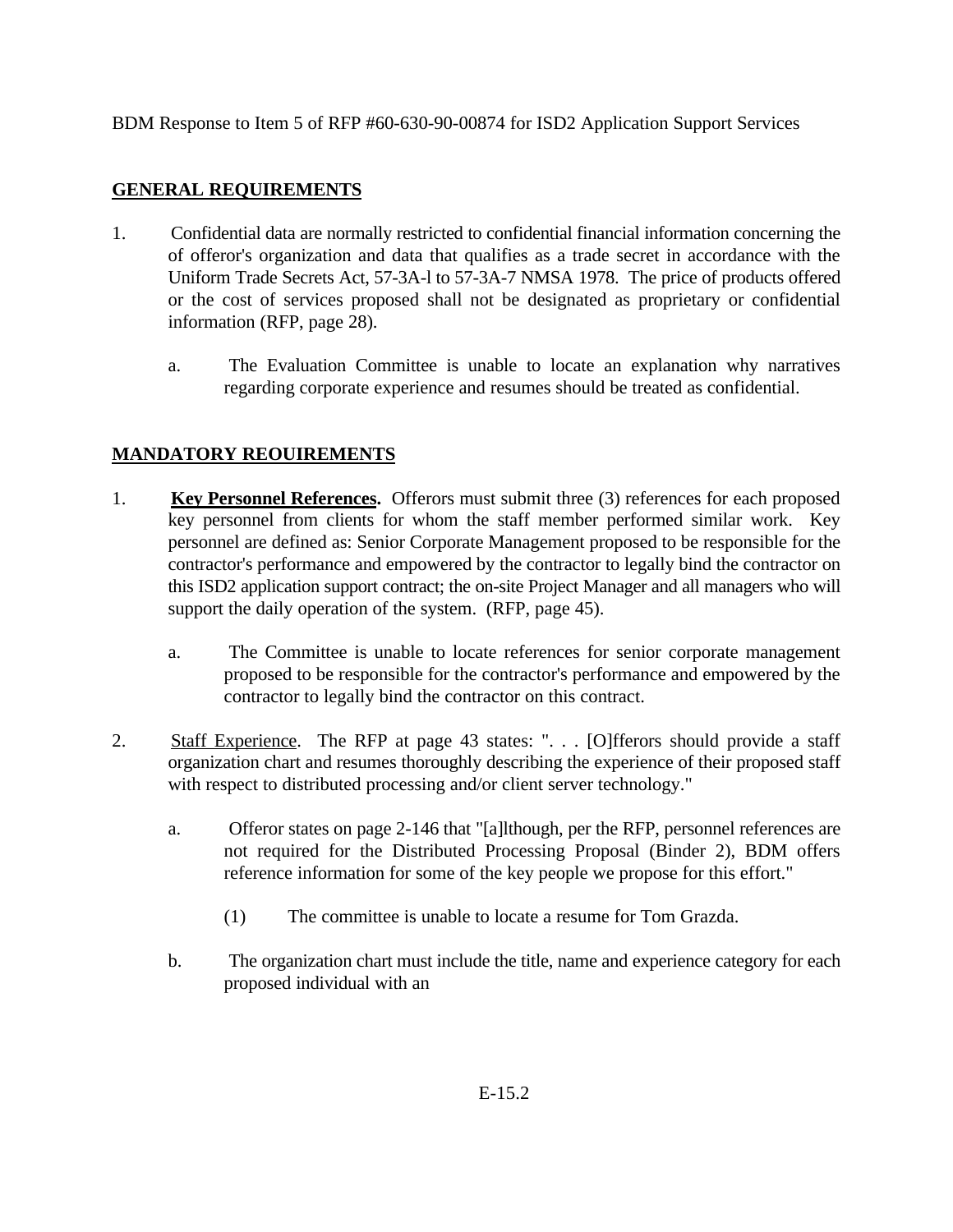accompanying narrative that describes the individual's proposed job duties and the location where those duties will be performed (RFP, page 43).

- (1) The Committee is unable to locate proposed job duties or the location where the duties will be performed for Mike Adams, Technical Services Manager.
- 3. The person assigned as the Project Manager must have five (5) years of progressive management experience with three (3) of the past five (5) years with successful experience in a similar position. The Project Manager should have documented knowledge and experience with the Information Engineering Methodology. The Project Manager should have documented knowledge and experience with human services applications and the computing system environment used by the Department.
	- a. The proposed Project Manager appears not to demonstrate the required experience in a similar position (i.e., distributed processing). The Committee cannot locate documented knowledge and experience with Information Engineering Methodology nor documented knowledge and experience with human services applications large online management information systems and the computing environment used by the Department. The most recent MIS involvement appears to be in 1987.
- 4. Offerors must submit five (5) corporate references from clients who have received similar services to those proposed by the offeror for this contract, especially those projects in the public sector that have occurred within the past five (5) years. Offers that include the use of subcontractors for significant portions of the scope of work must include five (5) references for each major subcontractor. Each reference must include the name of the company, company address, name of the contact person, current address, telephone number and the date and description of the services provided (RFP, page 45, #5).
	- a. The corporate references provided do not demonstrate that similar work was provided (*i.e.*, distributed processing). The Committee cannot locate documented knowledge and experience with distributed processing technology.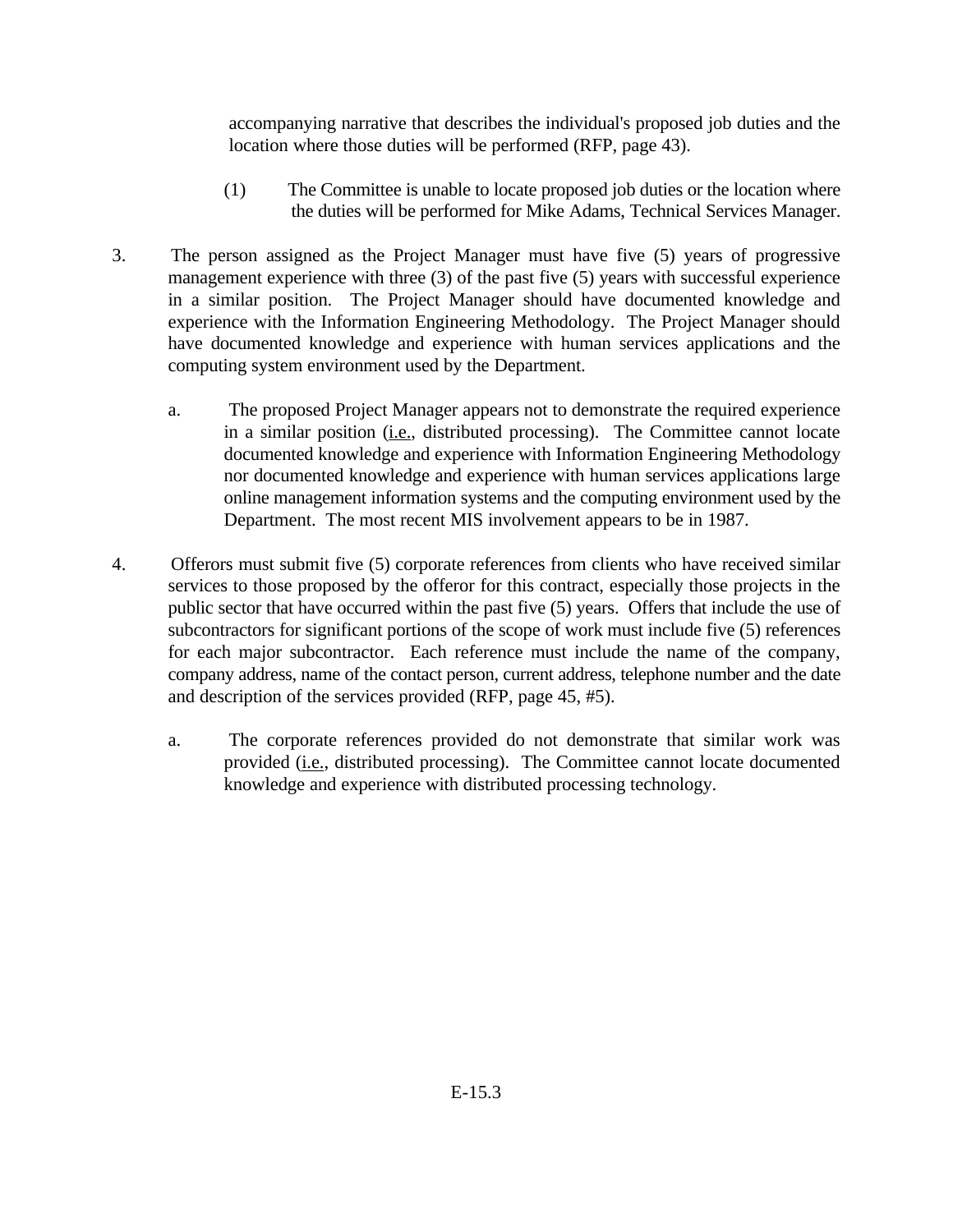# **DISQUAULIFICATION LETTER**

#### STATE OF NEW MEXICO

## **GENERAL SERVICES DEPARTMENT**

John F. Simms, Jr. Building 715 Alta Vista, Santa Fe, New Mexico 87503 *Mailing address:* P.O. Drawer 26110 - Santa Fe, New Mexico 87502-6110

08 January 1993

AT&T 1001 Menaul Blvd, NE Albuquerque, NM, 87107 ATTN: Mr. Jim Napier, Senior Marketing Representative

Dear Mr. Napier,

AT&T's response to our RFP #93-363-404570, State Telephone System Maintenance and Services, has been thoroughly reviewed by our evaluation committee. This letter is to advise you that the AT&T proposal has been deemed non-responsive for the reasons documented in the attached.

Since no responsive proposals were received, the procurement has been cancelled. A new procurement will be initiated as soon as possible.

Sincerely,

Alvin T. Lewis, Procurement Manager Request for Proposals 93-363-404570 State Telephone System Maintenance and Services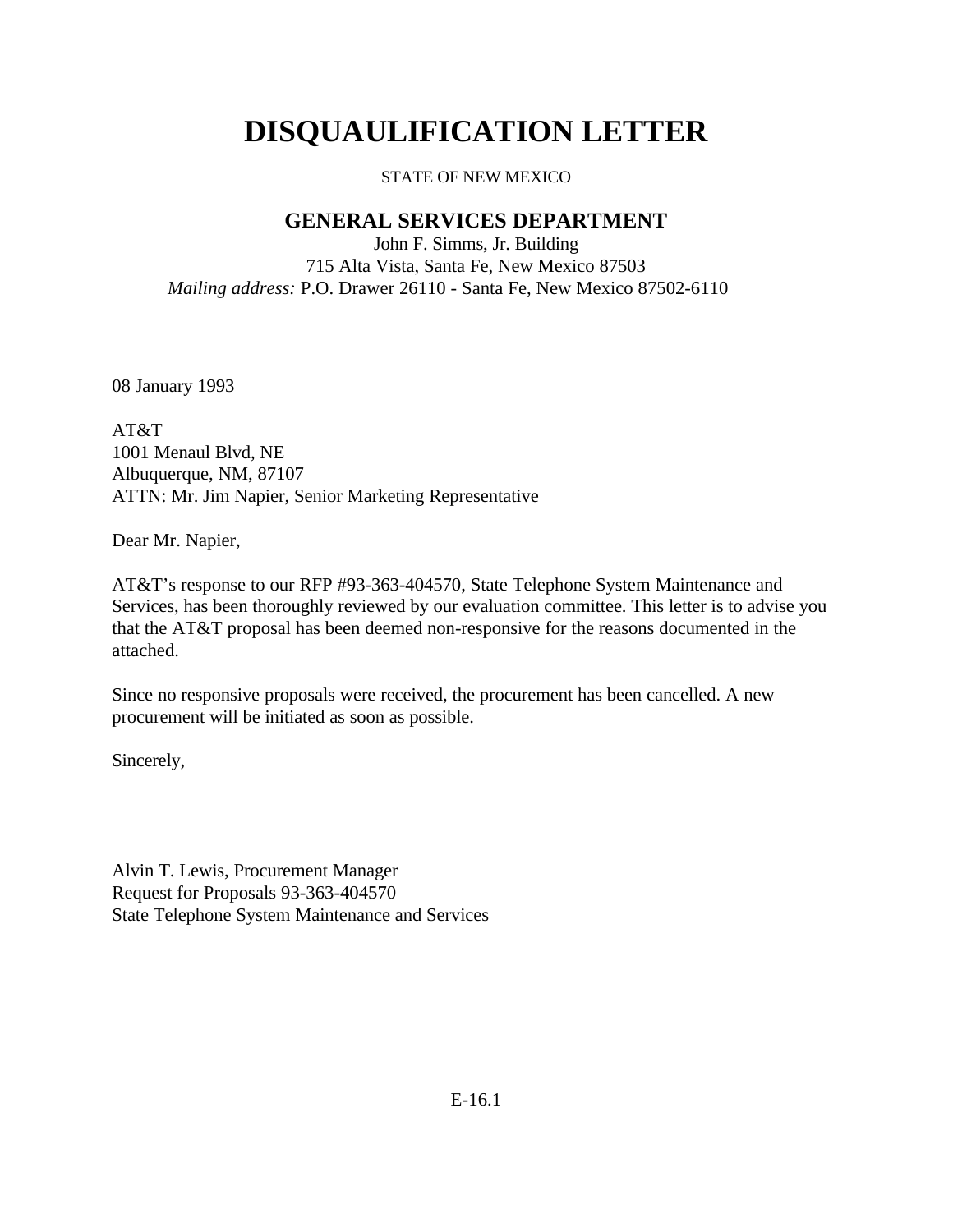AT&T Response to RFP 93-363-404570, State Telephone System Maintenance and Services.

#### SUMMARY OF AREAS OF CONCERN:

1. MANDATORY ITEM NON-COMPLIANCE: RFP Business Specification #33, Work Order Activity Level, (RFP page 33) requires offeror "understanding and agreement that no particular level of MAC activity is guaranteed". AT&T's Offeror's Cost Proposal (Volume II, tab 1, item 1, page 1) "...requires a volume of MAC activity of 4800 hours per annum". The evaluation committee deems this item non-responsive.

2. MANDATORY ITEM NON-COMPLIANCE: RFP Technical Specification #9 a (2), Trouble Report Response, (RFP page 23) requires "..emergency response time of one hour for other sites in Albuquerque and Santa Fe and two hours at all other sites ". AT&T's response (Volume I, tab 1, item 9 a (2), page 10) states "Emergency response for Roswell, Las Vegas, and Truth or Consequences will be four hours ". (Underlining provided). 5 PBXs are affected. In addition, we are unclear whether other details within RFP Technical Specification #9 meet other response requirements, e.g., 15 minutes during business hours at the Governor's Office and the Simms Building, and "response" meaning a technician on site as opposed to remote access dial-in. The evaluation committee deems this item non-responsive.

3. MODIFIED GENERAL REOUIREMENT: RFP General Requirement #24, (page 18) Offeror knowledge, states that "Offerors are responsible for knowing the condition of switchrooms and equipment contained in them. Claims for relief from contract requirements or for additional compensation at any time which are based upon offeror lack of knowledge or awareness of conditions shall not be considered by the department.". AT&T's response (Volume I, tab 4, item 24, page 13) excludes "unforeseen circumstances" and "any prexisting condition associated with non-AT&T products", and offers pricing negotiations. The evaluation committee deems this item non-responsive.

4. MODIFIED DEFINITION: RFP Definition of Terminology section (RFP page 6) defines several situations as "emergency", including "Any other situation declared an emergency by the Office of Communications". AT&T's response (Volume II, tab 2, item 1, page 14) suggests that "AT&T concurrence" is necessary for the declaration of an emergency. The evaluation committee deems this item non-responsive.

5. (POSSIBLE) MANDATORY ITEM NON-COMPLIANCE: RFP Business Specification #18, Stale Invoicing/Billing, (RFP page 30) specifies when bills must be received. AT&T's response (Volume I, tab 2, item 18, page 10) indicates compliance "pursuant to provisions….." contained in response "Volume II, Section 2 (Appendix B, Payment Provisions)". No such provisions referring to this item can be found so we cannot determine compliance with this mandatory item. The evaluation committee deems this item nonresponsive.

6. MANDATORY ITEM NON-COMPLIANCE: RFP Business Specification #16, Performance Bond, (RFP page 29) specifies a monetary performance bond and lists forfeiture situations. AT&T's response (Volume I, tab 2, item 16, page 9) indicates compliance "pursuant to provisions….." contained in response "Volume II, Section 2 (Appendix B, Contract Termination)". The latter simply states (actually found in Volume II, section 3) that "Contractor shall develop with the State mutually agreeable terms and conditions…..". The evaluation committee deems this item non-responsive.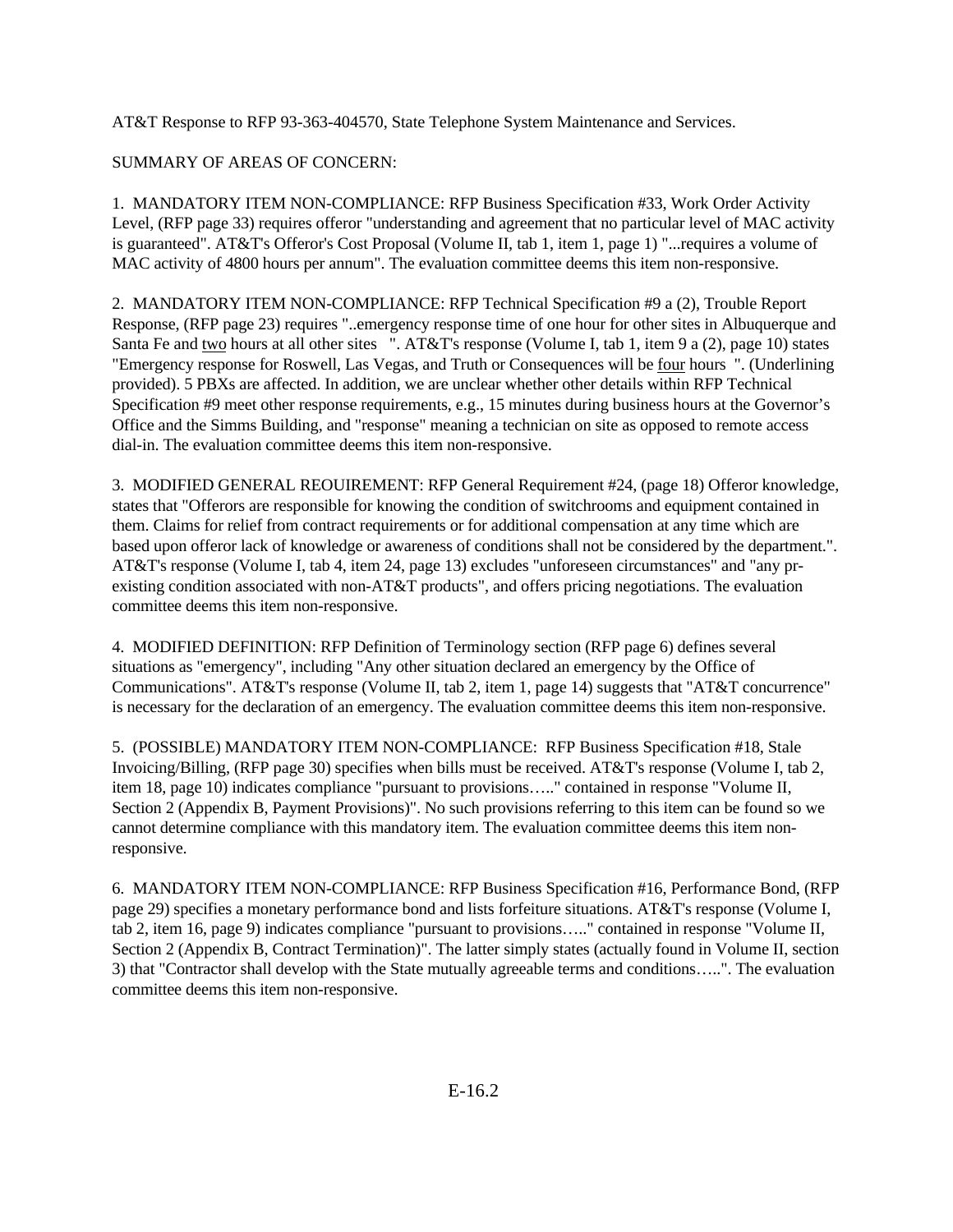7. MANDATORY ITEM NON-COMPLIANCE: RFP Technical Specification #1, Scope of Work, subparagraph a, (page 21) states "The contractor shall be responsible for the maintenance of the state's telephone system and associated equipment. The contractor shall also be responsible for the maintenance of additional PABX telephone system and associated equipment which the state may add from time to tirne." AT&T's response (Volume I, tab 1, item A1a, page 1) indicates

compliance per AT&T's overall response documents. These documents, however, contain clarifications, changes to terms and conditions, and additional terms and conditions sufficiently numerous to negate the claim of compliance. In general, it appears that AT&T has proposed a responsibility level much less than we envision. The evaluation committee deems this item non-responsive.

8. MANDATORY ITEM NON-COMPLIANCE: RFP Technical Specification #11, Scope of Trouble Report Responsibility. (RFP page 24) outlines the scope through identification of equipment and devices included. AT&T's response (Volume I, tab I. item 11 page 15), excludes riser and campus cabling. The evaluation committee deems this item non-responsive.

9. MODIFIED TERMS AND CONDITIONS: RFP General Requirement #15. Contract Terms and Conditions, permits offerors to propose changes to terms and conditions AT&T has chosen to do so. Some proposed changes are acceptable, some are not, and we are unclear concerning the impact of some. In view of the non-responsive items above however, discussion of these items would serve no purpose.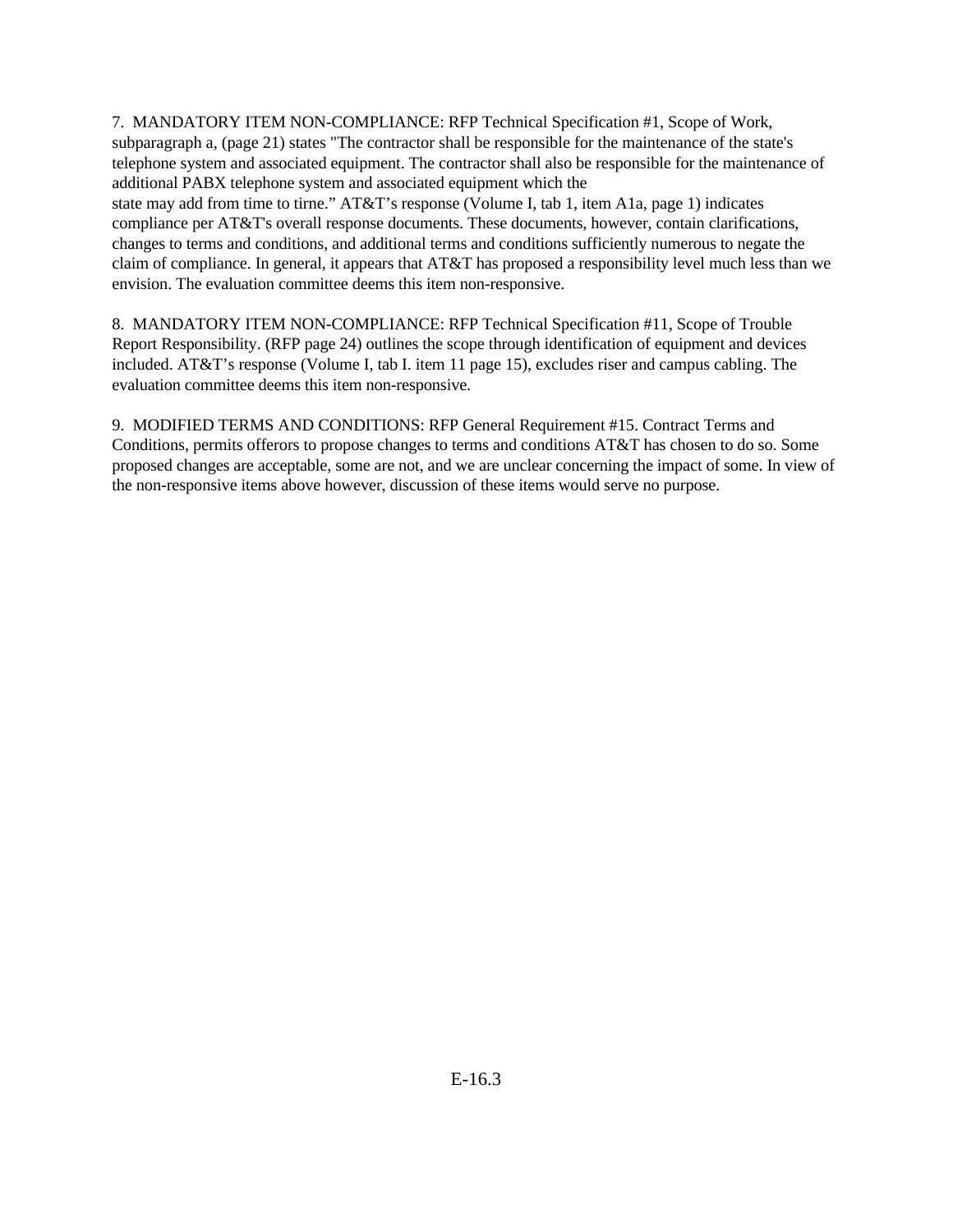## **FINALIST NOTIFICATION LETTER NEW MEXICO HUMAN SERVICES DEPARTMENT**

P.O. Box 2348 Santa F. New Mexico 87504-2348

#### **MEDICAL ASSISTANCE DIVISION DEPUTY DIRECTOR**

September 2, 1993

Frank Ilcin, General Services Partner Deloitte & Touche 127 Public Square Cleveland, Ohio 44114

Dear Mr. Ilcin:

In accordance with my telephone conversation of September 1, I am pleased to inform you that Deloitte & Touche has been selected as a finalist in the Medicaid Fiscal Agent Consultant procurement. We look forward to your participation in the oral presentation on September 8, beginning at 9:00 a.m. in Room 318 of the Capital Building located at Paseo de Peralta and Old Santa Fe Trail in Santa Fe, New Mexico.

During the oral presentation, you will be afforded the first thirty minutes to provide a summary of your proposal as well as information on the qualifications and expertise of your organization. The next two hours and fifteen minutes will be devoted to questions from the evaluation committee and answers. The final fifteen minutes will be available to you for summation and wrap up. Breaks will be taken during the course of questions and answers.

As a finalist you may submit written amendments to your proposal as well as a written best and final offer. The best and final offer must be based on 6,240 hours required to perform all tasks contained in the scope of work of the Request for Proposals. We are also asking all finalists to provide written explanations regarding their relationships with potential respondents to the Medicaid Fiscal Agent procurement and their parent companies. We are also requesting that finalists provide a written statement regarding MMIS-related billings during your company's previous fiscal year. Seven copies of any amendments and best and final offers should be submitted to the procurement manager prior to 12:00 p.m. (Mountain Daylight Savings Time) on September 7, 1993 at the following address:

Larry A. Martinez, Procurement Manager Medical Assistance Division Human Services Department P.O. Box 2348 Santa Fe, New Mexico 87504-2348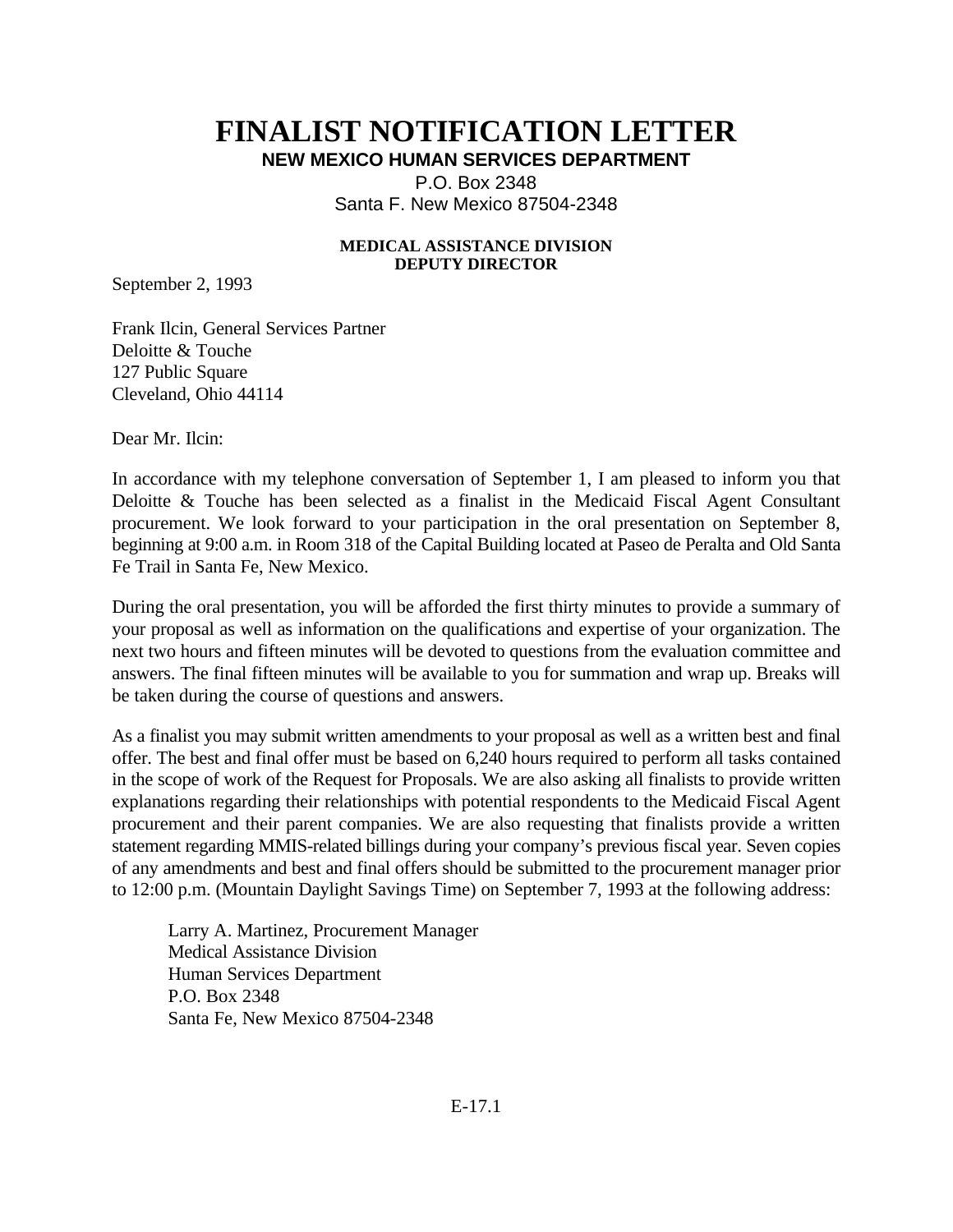Page 2

Street Address:

205 Montezuma Santa Fe, New Mexico 87501

The following are issues on which members of the evaluation committee have requested additional detail or clarification. You may wish to address these issues through amendments to your proposal, and may expect to receive related questions during the oral presentation.

- 1. Please provide additional information regarding the role of the staff members offered in your proposal. Specifically, we are requesting a detailed resource distribution, primarily staff resources, to complete the work associated with the four phases of the project.
- 2. We have submitted to our Office of General Counsel your additional terms and conditions as related to the proposed contract. We will inform you if we are unable to make those changes, and will assume, unless informed otherwise, that you will be willing to conform to the provisions of the proposed contract. Please be prepared, however, to explain your reasons for proposing the additional terms and conditions.
- 3. Please provide information on your most recent MMIS related work, including any current MMIS - related contracts you may have.
- 4. Please provide copies of the Health Care Experience Matrix referenced on Page D-50 of your proposal, but not included.

Thank you for your time and attention in this regard. We look forward to your oral presentation.

Sincerely,

 $\langle$ signed $\rangle$ 

Larry A. Martinez Procurement Manager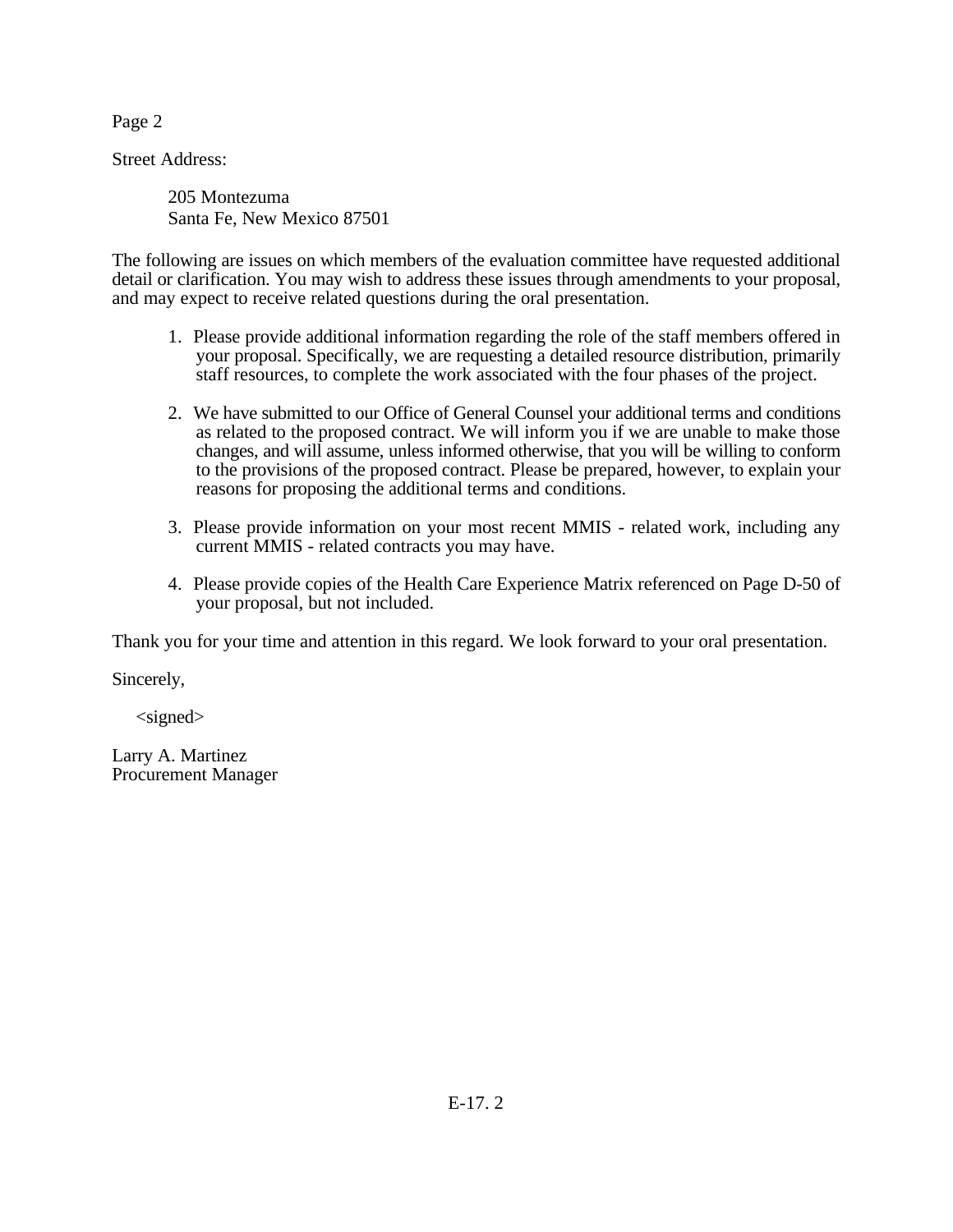## STATE OF NEW MEXICO **Taxation and Revenue Department**

An Equal Opportunity Employer

MOTOR VEHICLE DIVISION Driver Services Bureau 1100 South St. Francis Drive, Post Office Box 1028 Santa Fe, New Mexico 87504-1028

July 15, 1996

Robert C. Hughes, President Viisage Technology 531 Main Street Action, MA 01730

Dear Mr. Hughes:

Confirming my telephone message to you of this date, I am pleased to inform you that Viisage Technology has been selected as a finalist for Over-The-Counter proposals in the Enhanced Driver's License System procurement. Demonstrations are limited to four hours. Demonstrations must follow the attached agenda, and be presented by the person designated as the Project Manager for this project. We look forward to your participation in the oral presentation and demonstration on July 30, 1996 in the 1st Security Bank Building, 5301 Central NE, 14th Floor, in Albuquerque, New Mexico. (A map of the location is attached.) Viisage Technology will be given access to the demonstration room at 1:00 p.m. on July 29, 1996 to begin setting up for the demonstration which will start at 9:00 a.m. on July 30, 1996. You will be given four hours for the demonstration and two hours to remove the equipment after the demonstration is completed.

Please contact Ms. Mylene Lucero at 505/827-2269 as soon as possible to obtain information concerning connectivity and communication for using the New Mexico Test Database.

As a finalist you may submit written amendments to your proposal as well as a written best and final offer. The best and final offer must be submitted to the procurement manager prior to 5:00 p.m. (Mountain Daylight Time) on July 26, 1996 at the address shown on page 3 of RFP #62- 333-60-00444.

The following are issues on which members of the evaluation committee have requested additional detail or clarification. You may wish to address these issues through amendments to your proposal, and may expect to receive related questions during the demonstration.

1. Please elaborate on the "audit capability" on page 1-46. We are interested in providing audit capability from the transaction point of view, not to account for supplies.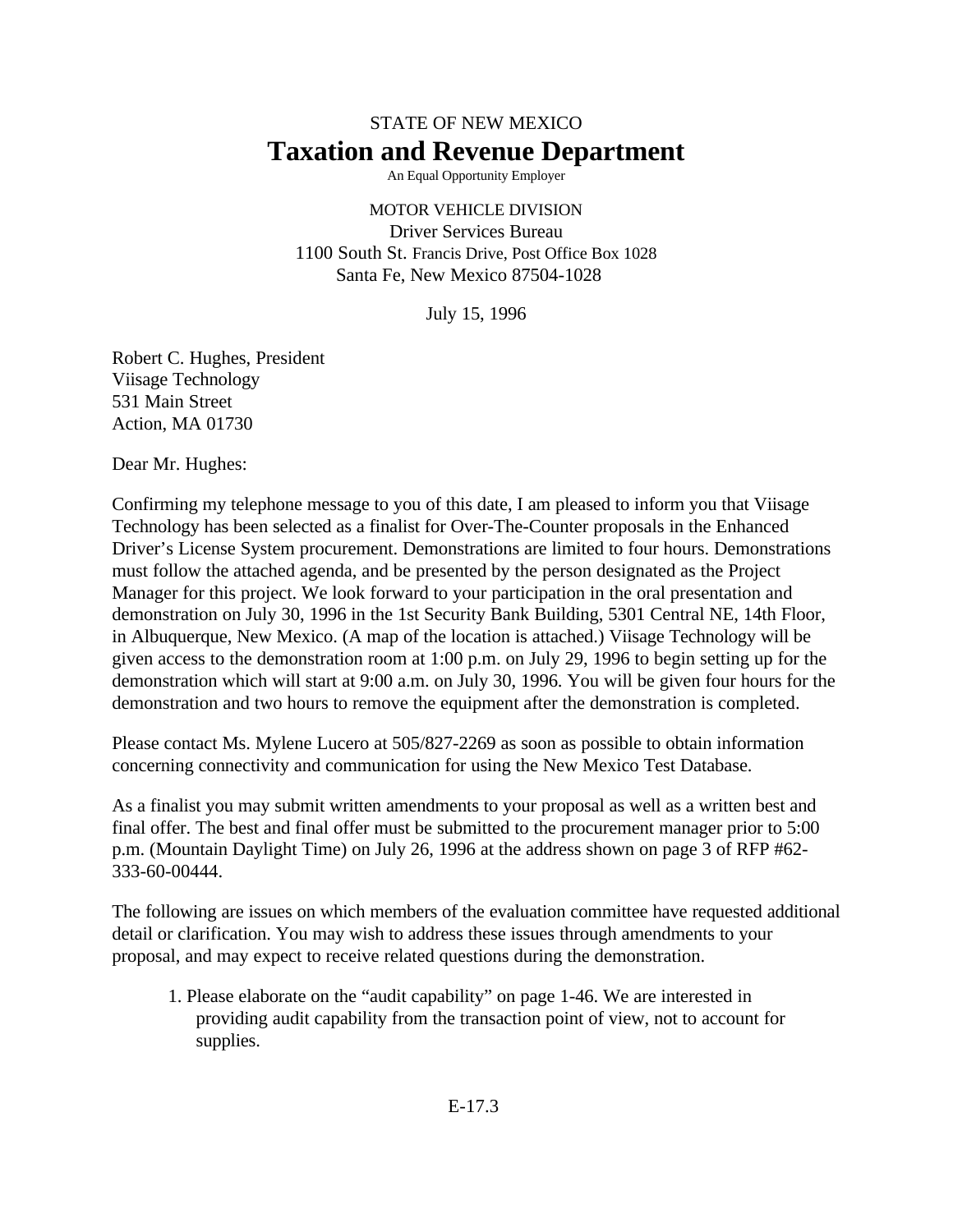- 2. Please give additional detail and specifics on the actual start up time shown on page 1-53 of your proposal.
- 3. We do not want the image and signature data to be transmitted to the EDL Server through the GSD mainframe (because we must pay GSD when we use their facilities) and with this in mind, please explain the arrow from the "Host Mainframe" to the "EDL Workstation" in Figure 1.c.2 on page 1-41.
- 4. Please give additional detail and specifics on back up of the EDL Server.
- 5. Please explain the statement on page 1-70 in the third paragraph "Unless there is physical damage done to the building in which this storage array is housed, or the RAID system is not properly maintained, ...." since the contractor will be responsible for maintenance.
- 6. Please clarify the Purging statement on page 1-72. Our requirement for purging is in relation to the permanent data in the EDL Server.
- 7. Please provide additional detail and specifics on the "Production Capability" on page 1-78. We do not see how an average for the whole state can accommodate the needs of Field Offices which vary from large to medium to small. We believe that production capability must take the office size into consideration to ensure that each site has the required capability to meet 150% of the average day's DL/ID card requirements.

Thank you for your participation in this procurement. We are looking forward to your presentation and demonstration.

Sincerely,

 $\langle$ signed $\rangle$ 

Jeannie Soto Procurement Manager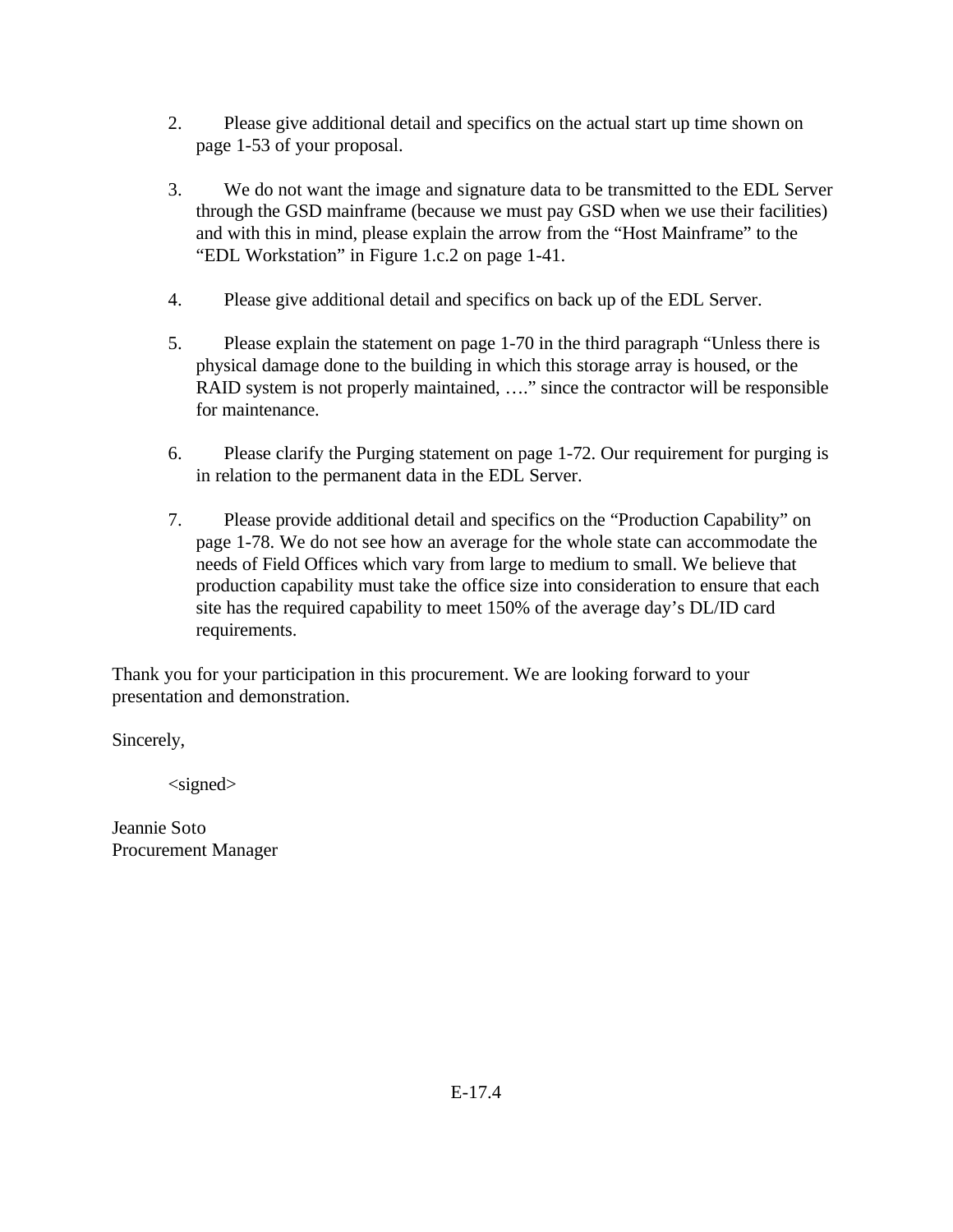## **NON-FINALIST NOTIFICATION LETTER TAXATION & REVENUE INFORMATION MANAGEMENT SYSTEM P.O.BOX 630 SANTA FE, NEW MEXICO 87504 - 0630**

February 14, 1994

Ron Kreutzor Deloitte & Touche 1010 Grand Avenue, Suite 400 Kansas City, MO 64106-2232

Dear Mr. Kreutzer,

This letter is notification that your company's proposal, submitted in response to RFP # 20-333-10- 02154 has been reviewed, and has not been selected as a finalist. On behalf of Secretary Minzner and the members of the Evaluation Committee, I want to express our sincere appreciation for the time and effort you and your staff have taken to respond to our Request for Proposals.

Sincerely,

 $\langle$ signed $\rangle$ 

Jim McGiffin Procurement Manager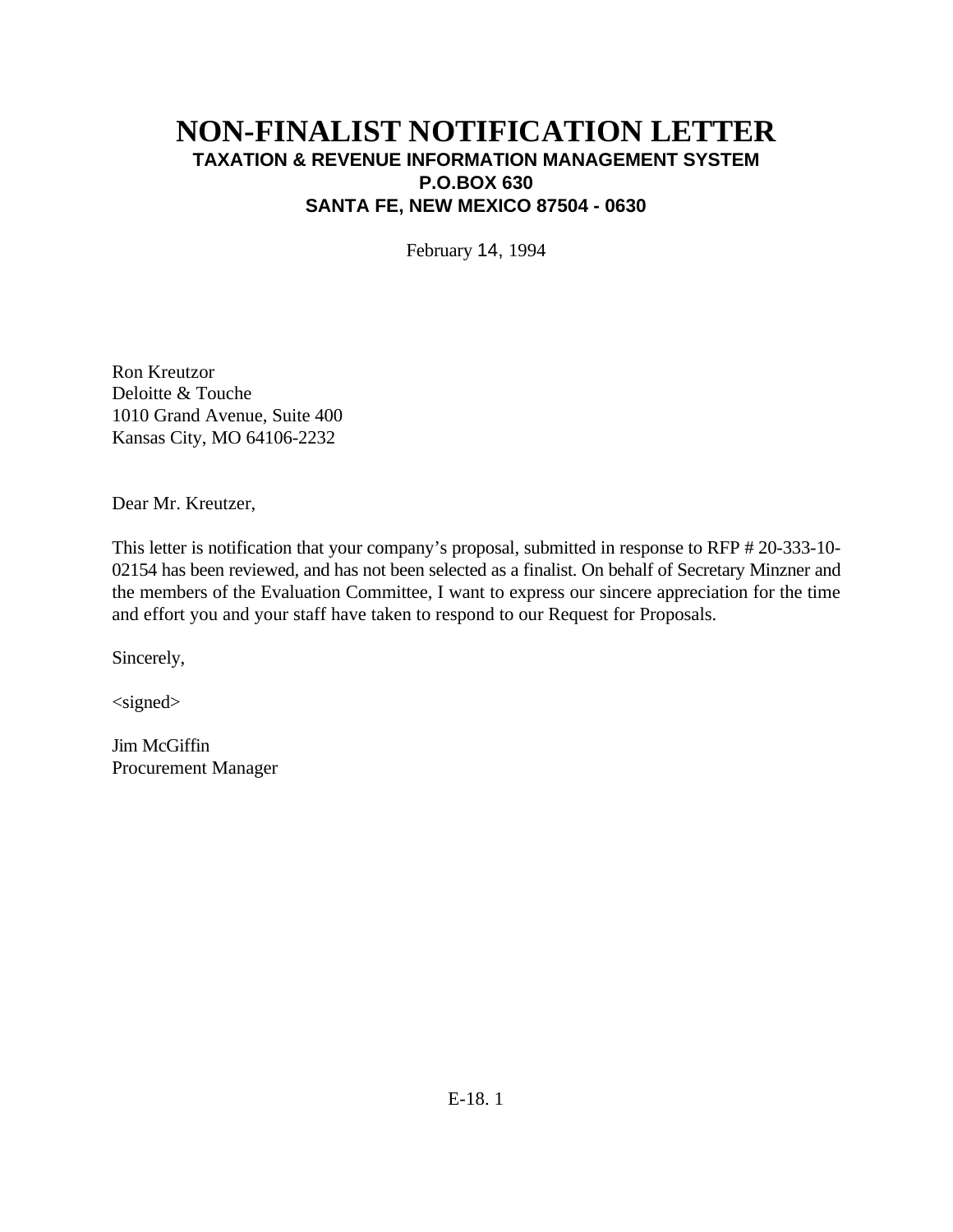#### **NEW MEXICO HUMAN RESOURCES DEPARTMENT P.O. Box 2348 Santa Fe, New Mexico 87504-2348**

### **MANAGEMENT RECOMMENDATION LETTER**

Lou Higgins, Director Purchasing Division General Services Department Joseph Montoya Building 1100 St. Francis Drive Santa Fe, New Mexico 87503

Re: RFP 20-630-81-00003

Dear Mr. Higgins:

The Evaluation Committee Report for the above referenced Request for Proposals for Consultation Services Associated with the Medicaid Fiscal Agent Procurement has been submitted to me. Upon review of the report, I concur with the findings of the committee, and am requesting the award for this procurement be made to Fox Systems Inc., subject to successful contract negotiations.

The term of the contract will be for a period of eighteen months with provisions for an optional six month extension. Fox Systems Inc. will perform the work contained in the Request for Proposals at an hourly rate of \$83.65, in an amount not to exceed \$568,000 for the duration of the contract period.

Should you require additional information regarding the recommendation of the committee, please feel free to contact Larry Martinez, Procurement Manager, Medical Assistance Division. His telephone number is 827-4371. Thank you for your time and consideration of this request.

Sincerely,

#### RICHARD W. HEIM SECRETARY

xc: Terry Davenport, Purchasing Division, General Services Department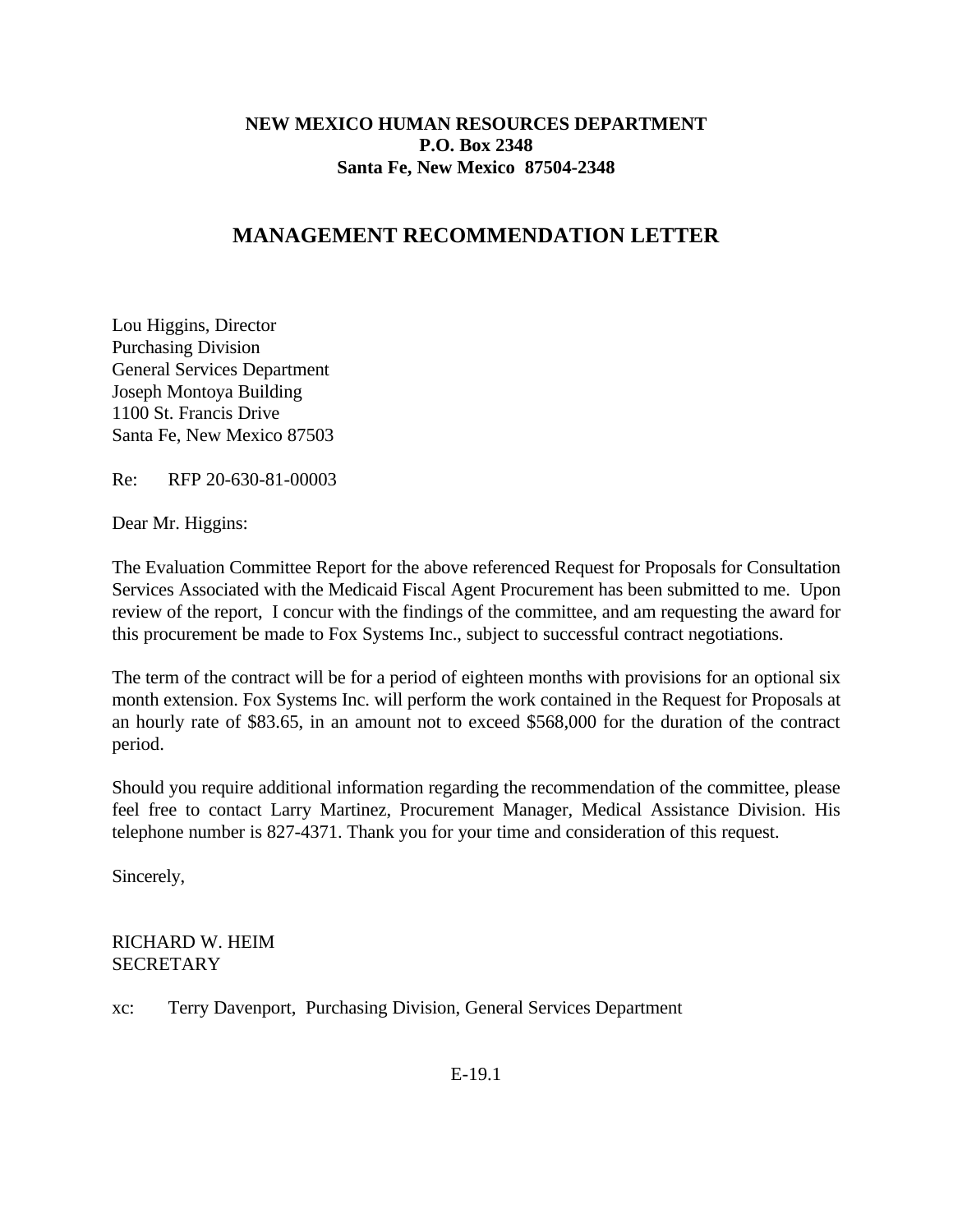## **EVALUATION COMMITTEE REPORT, SAMPLE #1**

NEW MEXICO HUMAN SERVICES DEPARTMENT

P.O. Box 2348

Santa Fe, New Mexico 87504-2348

#### MEMORANDUM

| TO:             | Richard W. Heim, Secretary<br>William A. Dunbar, Director, Income Support Division    |
|-----------------|---------------------------------------------------------------------------------------|
| FROM:           | Marcia Rodda, Procurement Manager                                                     |
| <b>SUBJECT:</b> | Evaluation Committee Report - Interactive Voice Response, RFP NO. 30-630-90-<br>00525 |

DATE: October 18, 1994

The department received three responses to its Request for Proposals for software development and support services for a VMX Interactive Voice Response (IVR) system, prior to the deadline of 2:00 p.m. Mountain Daylight Time, September 20, 1994. The companies who responded were: Mutare, Inc. of Rolling Meadows, Illinois; Voice Solutions, Inc. (VSI) of Houston, Texas; and DataTalk of Alexandria, Virginia. All three companies are certified by VMX to work on its proprietary hardware and software, as required by the department.

Summary of Evaluation Committee Activity

The members of the evaluation committee were: Michelle Beyer, Planner/Director, Income Support Division, Program Support Bureau; Robert Weber, County Director, Southeast Bernalillo County ISD; Robert Lowder, District Operations Manager, ISD; Marcia Martinez, Systems Analyst Manager, GSD Office of Communications; Ann Gibson, Data Processing Manager, GSD Office of Client Services. The committee met on September 28, 29, 30, October 3, 4, and 5 to score the proposals. The evaluation criteria was developed by the committee prior to the preproposal conference of August 26, 1994. The Evaluation Point Table Summary attached reflects all the evaluation criteria used for scoring.

After initial evaluation, the committee determined that the point totals were sufficiently close to warrant asking all three offerors to participate in oral presentations as finalists. The offerors were notified of their selection as finalists, first by telephone on October 6 and then -by letter on October 7. All finalists were given the opportunity to amend their proposals and/or clarify specific areas of their proposals and to submit Best and Final Offers. The three oral presentations were held on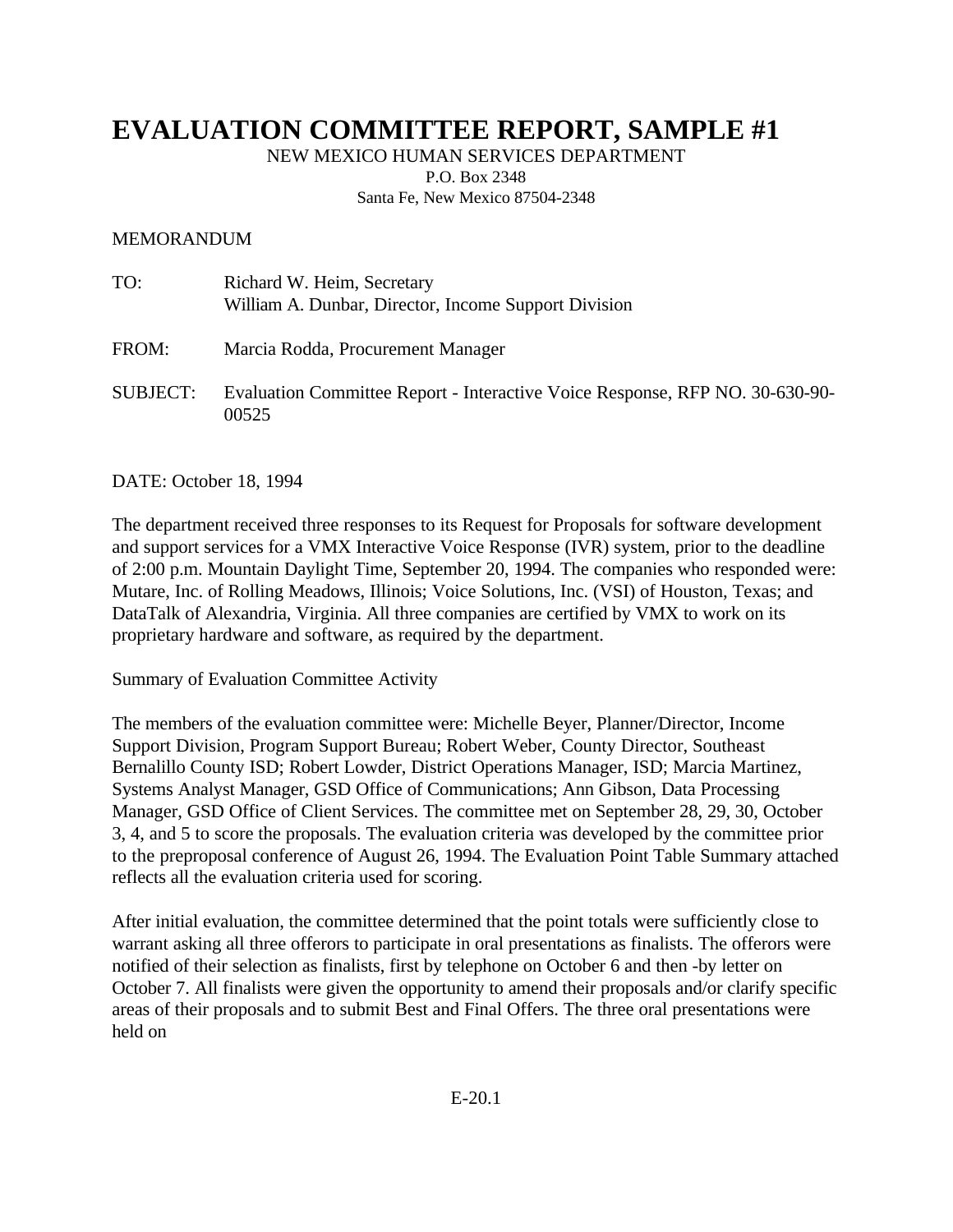October 13, 1994 in the Right of Way Bureau conference room at San Mateo Plaza in Santa Fe. The committee met after the oral presentations ended on October 13 to score the oral presentations, the amendments and the Best and Final cost proposals. The Evaluation Point Table Summary containing the scores assigned to each offeror is attached.

**Methodology.** All three offerors use VMX/Octel's industry recognized methodology. The committee looked at the thoroughness with which this methodology would be applied by the offerors to the Department's proposed project. The differences in scoring for this area were small. Mutare scored 88.4; VSI 89.2 and DataTalk 97.3. One of the disadvantages of Mutare's methodology was that it did not include training. VSI's and Mutare's examples did not demonstrate the methodology's applicability to a large mainframe IVR system as well as the DataTalk proposal did.

**Experience.** The companies and their proposed staff members were rated on the experience demonstrated in dealing with human services or other client/customer types of information. The length and breadth of the companies' experience was similar. The scores were: DataTalk 293.6; VSI 291.6 and Mutare 286.4. DataTalk demonstrated a wider experience with government services; VSI has experience with a large number of client/customer systems, including taxes and banking; and Mutare's experience runs to large companies and locator and ordering types of applications.

**Project Plan.** DataTalk scored highest in project planning. VSI's and Mutare's Gantt charts and timelines were not as clear. VSI clarified the committee's questions at oral presentation and picked up an additional three points. Mutare's plan did not provide training. Mutare's plan was not clear on critical paths or concurrent tasks. Mutare demonstrated a draft plan at oral presentation but did not provide a copy because too many things were. contingent on someone else's performance. Mutare received two additional points after oral presentation for clarifying their reascin for. not including training. The scores were: DataTalk 98.8; VSI 92.9; and Mutare 81.8.

**References.** All references for all three companies and their proposed staff members rated them an A or A-minus. Each was rated down for the following reasons: DataTalk's and VSI's documentation was described as "not outstanding". One reference said Mutare "does not do much training" and the systems referenced were not indicative of experience in the type of application the department is planning. The scores were: DataTalk 97.6; Mutare 96.7; and VSI 95.0.

**Oral Presentations.** As noted above, all three offerors were selected as finalists because of the small difference in scores.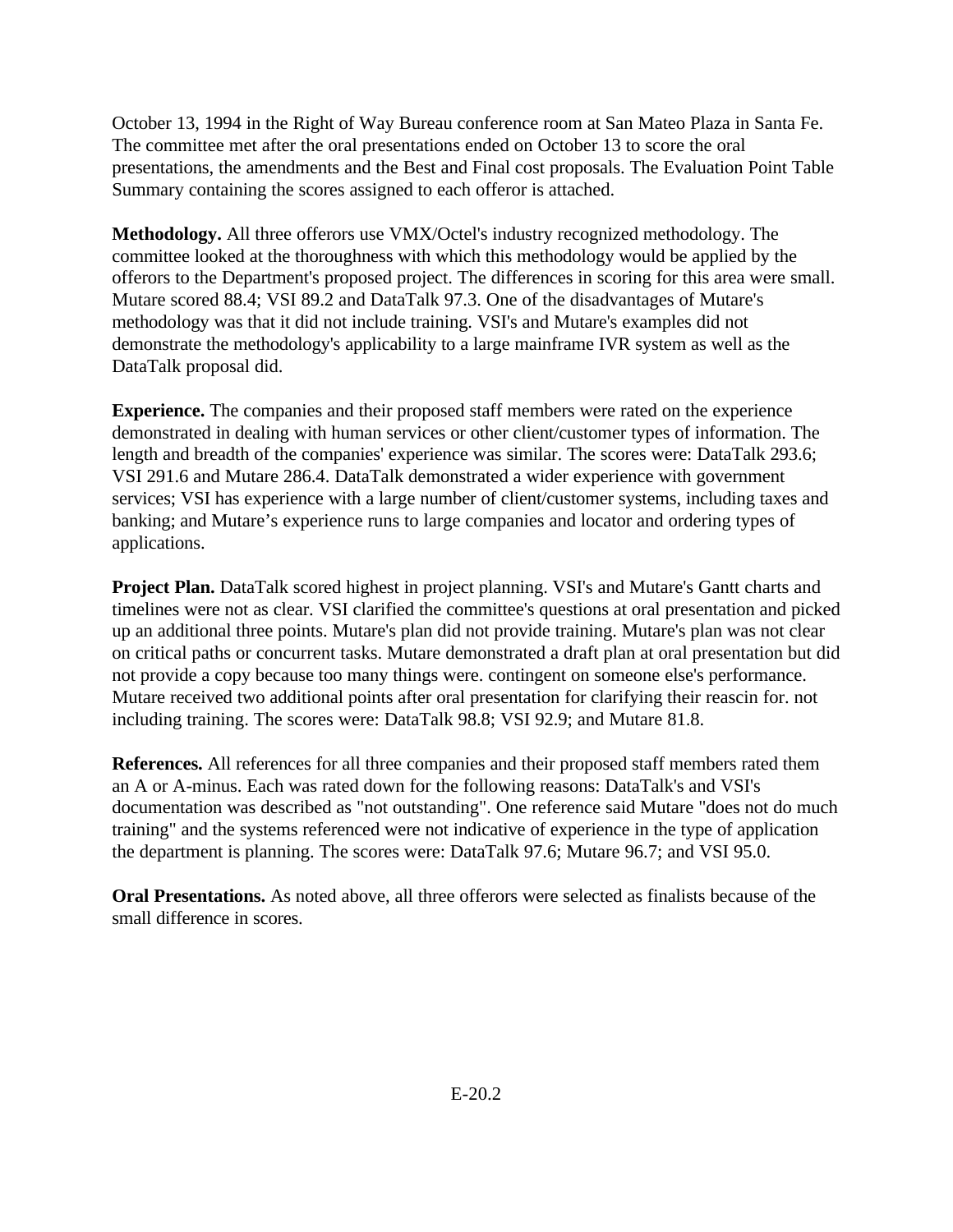As in the other areas, the scores for oral presentation were very similar: VSI 98.4; Mutare 98; and DataTalk 97.2.

Although DataTalk began its presentation by announcing a change in proposed staffing for the project caused by a family emergency for one of its staff, the presenter was able to answer all questions. Whereas, Mutare and DataTalk demonstrated IVR systems developed for other clients, VSI designed and demonstrated a system for HSD. DataTalk stated they would learn our needs during the design phase; VSI created for us a system targeted to our specified needs. Mutare answered all the committee's questions and amended its cost proposal in its Best and Final Offer. Mutare did not provide copies of the flow chart used in its demonstration because some of the tasks were dependent on entities other than Mutare. Mutare also does not provide user training because it feels that training is not necessary if the system is well designed. Its proposal did not include training for technical staff.

**Costs.** The Department requested an overall project cost and firm hourly rates for future on-site and off-site programming services. Because it submitted the lowest cost proposal, VSI received the perfect score of 300. DataTalk scored 244.86 and Mutare scored 199.81. The cost formula contained in the RFP was used to award points for costs. The two hourly rates are averaged.

#### Cost Proposals in Best and Final Offers:

#### **Fixed Project Cost - Phases 1 through 4**

|           |                     | Mutare                                 | <u>VSI</u>  | DataTalk        |
|-----------|---------------------|----------------------------------------|-------------|-----------------|
|           |                     | \$29,000                               | \$19,656.25 | \$25,000        |
|           | <b>Hourly Rates</b> |                                        |             |                 |
| <u>a.</u> | On-Site             | Mutare                                 | <b>VSI</b>  | DataTalk        |
|           |                     | $$225$ (1st 8 hrs)<br>\$125 thereafter | \$106.25    | \$135           |
| <u>b.</u> | Off-Site            |                                        |             |                 |
|           |                     | <b>Mutare</b>                          | <b>VSI</b>  | <b>DataTalk</b> |
|           |                     | \$125                                  | \$106.25    | \$85            |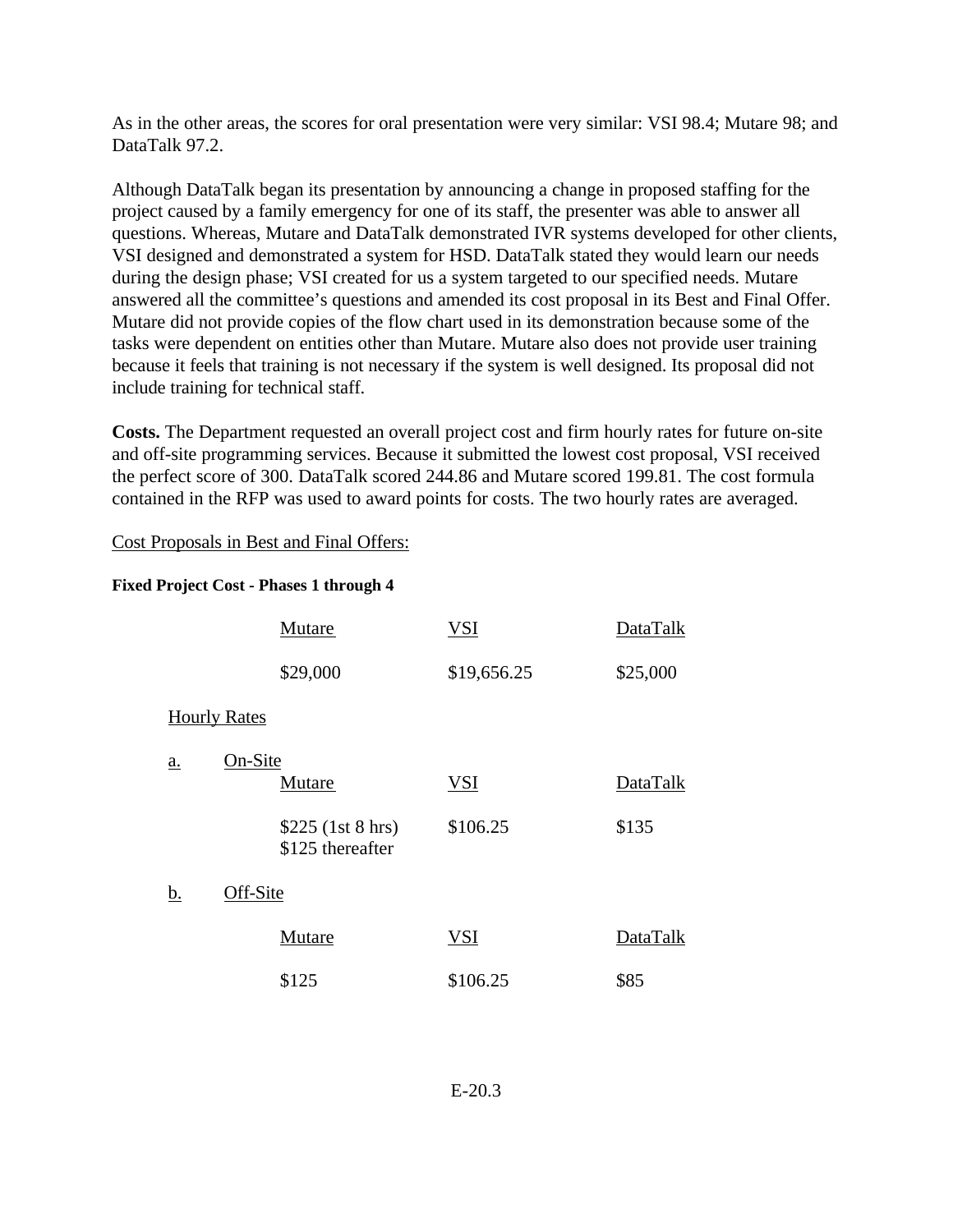Total Points Awarded:

| <b>Mutare</b> | VSI   | DataTalk |
|---------------|-------|----------|
| 851.11        | 967.1 | 929.36   |

Recommendation of the Committee. The committee considered all three offerors qualified to perform the work specified in the Request for Proposals. As a result of the scoring, the committee respectfully recommends that the contract to perform the scope of work as outlined in the Human Services Department Request for Proposals for an Interactive Voice Response system be awarded to Voice Solutions Inc. (VSI), subject to agreement between the Department and VSI on the Department's Terms and Conditions prior to award.

\_\_\_\_\_\_\_\_\_\_\_\_\_\_\_\_\_\_\_\_\_\_\_\_\_\_\_\_\_\_\_\_\_\_ \_\_\_\_\_\_\_\_\_\_\_\_\_\_\_\_\_\_\_\_\_\_\_\_\_\_\_\_\_\_\_\_\_\_

\_\_\_\_\_\_\_\_\_\_\_\_\_\_\_\_\_\_\_\_\_\_\_\_\_\_\_\_\_\_\_\_\_\_ \_\_\_\_\_\_\_\_\_\_\_\_\_\_\_\_\_\_\_\_\_\_\_\_\_\_\_\_\_\_\_\_\_\_

\_\_\_\_\_\_\_\_\_\_\_\_\_\_\_\_\_\_\_\_\_\_\_\_\_\_\_\_\_\_\_\_\_\_ \_\_\_\_\_\_\_\_\_\_\_\_\_\_\_\_\_\_\_\_\_\_\_\_\_\_\_\_\_\_\_\_\_\_

Thank you for your time and consideration of this recommendation.

Robert Lowder **Robert Weber** Evaluation Committee Member Evaluation Committee Member

Ann Gibson Marcia Martinez Evaluation Committee Member Evaluation Committee Member

Michelle Beyer Evaluation Committee Member

Attachments

cc: Aug Narbutas, Deputy Secretary Fred Muniz, Deputy Secretary Terry Davenport, Purchasing Division, GSD Sigfrid Olson, OGC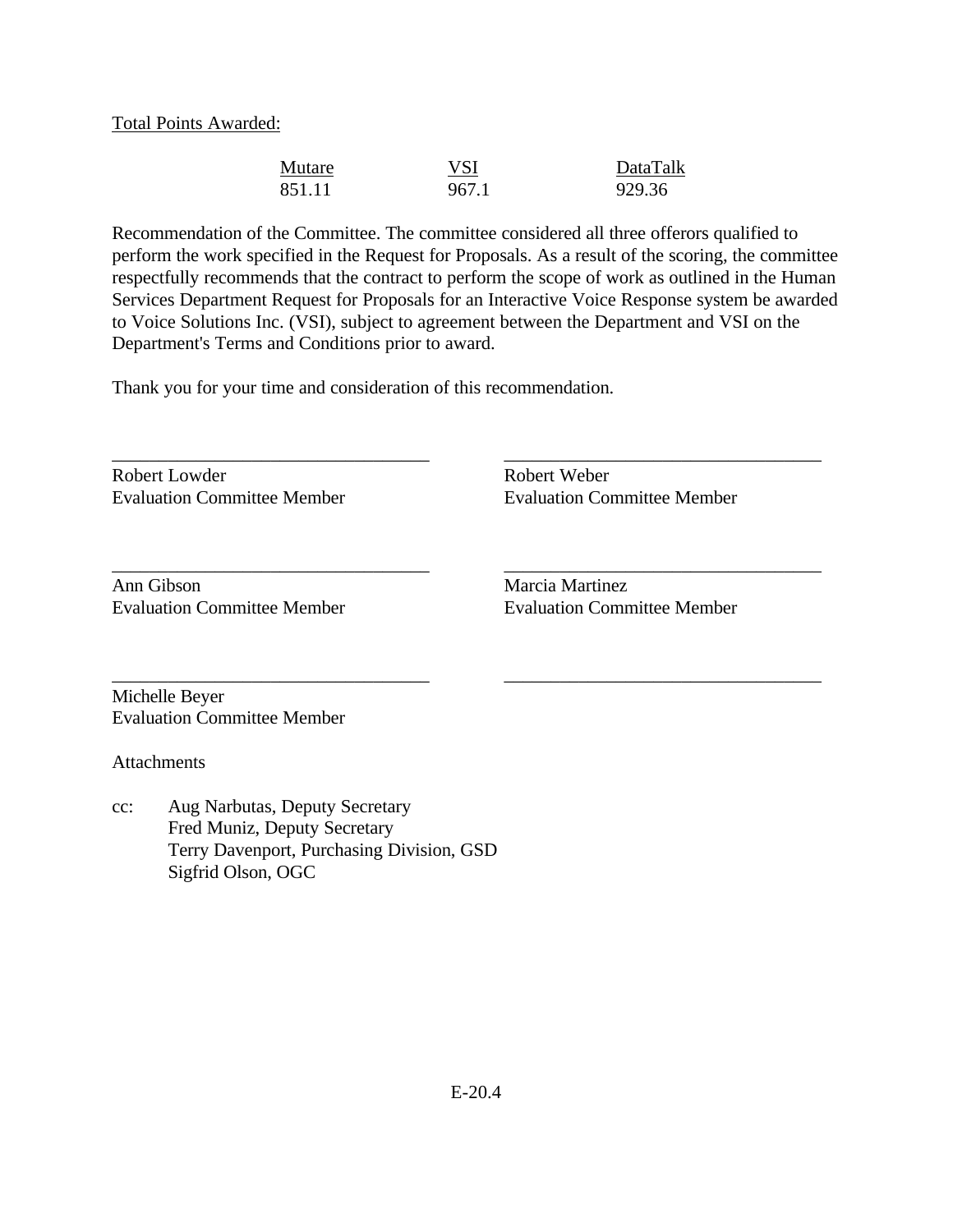## INTERACTIVE VOICE RESPONSE RFP

Evaluation Point Table Summary

|                                                   | Points         |       | Points     |      |                 |
|---------------------------------------------------|----------------|-------|------------|------|-----------------|
|                                                   | Avail          |       | Awarded    |      |                 |
|                                                   |                |       |            |      |                 |
|                                                   | Mutare         |       | <b>VSI</b> |      | <b>DataTalk</b> |
| PROPOSED METHODOLOGY                              | 100            |       |            |      |                 |
| Thoroughness (35)                                 |                | 31.6  | 31         |      | 33.2            |
| Applicability (35)                                |                | 29.4. | 34.2       |      | 34.3.           |
| Quality of Examples (30)                          |                | 27.4  | 24         |      | 29.8            |
| Subtotal                                          |                | 88.4  | 89.2       |      | 97.3            |
| <b>EXPERIENCE. -</b>                              | 300            |       |            |      |                 |
| Corporate Experience (100)                        |                |       |            |      |                 |
| With Human Services or client/customer accts (25) |                | 22.6  | 23.8       |      | 24.2            |
| Knowledge of proposed methodologies (25)          | 25             |       | 23         |      | 24.4            |
| Large, complex organizations (25)                 | 25             |       | 24         |      | 24.8            |
| Years with IVR, VMX.(25)                          | 25             |       | 25         |      | 25              |
| Subtotal                                          |                | 97.6  | 95.8       |      | 98.4            |
| Staff Experience (200)                            |                |       |            |      |                 |
| With large mainframe IVR (30)                     |                | 26.8  | 30         |      | 30              |
| Human Services, client/customer applications(30)  | 29             |       | 30         |      | 30              |
| Large corporations (30)                           | 30             |       | 30         |      | 30              |
| With large, complex database (30)                 | 30             |       | 30         |      | 30              |
| Years developing VMX Systems (30)                 | 30             |       | 30         |      | 30              |
| With a Variety of IVR applications (30)           | 30             |       | 29.8       |      | 29.6            |
| 13<br>Other experience (awards, etc.) (20)        |                | 16    |            | 15.6 |                 |
| Subtotal                                          |                | 188.8 | 195.8      |      | 195.2           |
| <b>Total Experience</b>                           |                | 286.4 | 291.6      |      | 293.6           |
| PROJECT PLAN                                      | 100            |       |            |      |                 |
| Thoroughness (50)                                 |                |       |            |      |                 |
| Design $(10)$                                     | 8.2            |       | 9          |      | 10              |
| Development (10)                                  | 8.4            |       | 8.6        |      | 10              |
| Training (10)                                     | $\overline{2}$ |       | 9.6        |      | 9.9             |
| Implementation (10)                               | 8.4            |       | 9.9        |      | 9.6             |
| 10<br>Monitoring (10) -                           |                | 10    |            | 9.3  |                 |
| Quality (50)                                      |                |       |            |      |                 |
| Critical Success Factors (10)                     | 10             |       | 8.4        |      | 10              |
| Tasks $(10)$                                      | 9.6            |       | 9.8        |      | 10              |
| Milestones (10)                                   | 7.6            |       | 8.8        |      | 10              |
| Resources (10)                                    | 10             |       | 9.4        |      | 10              |
| Critical Paths (10)                               | 7.6            |       | 9.4        |      | 10              |
| Subtota1                                          |                | 81.8  | 92.9       |      | 98.8            |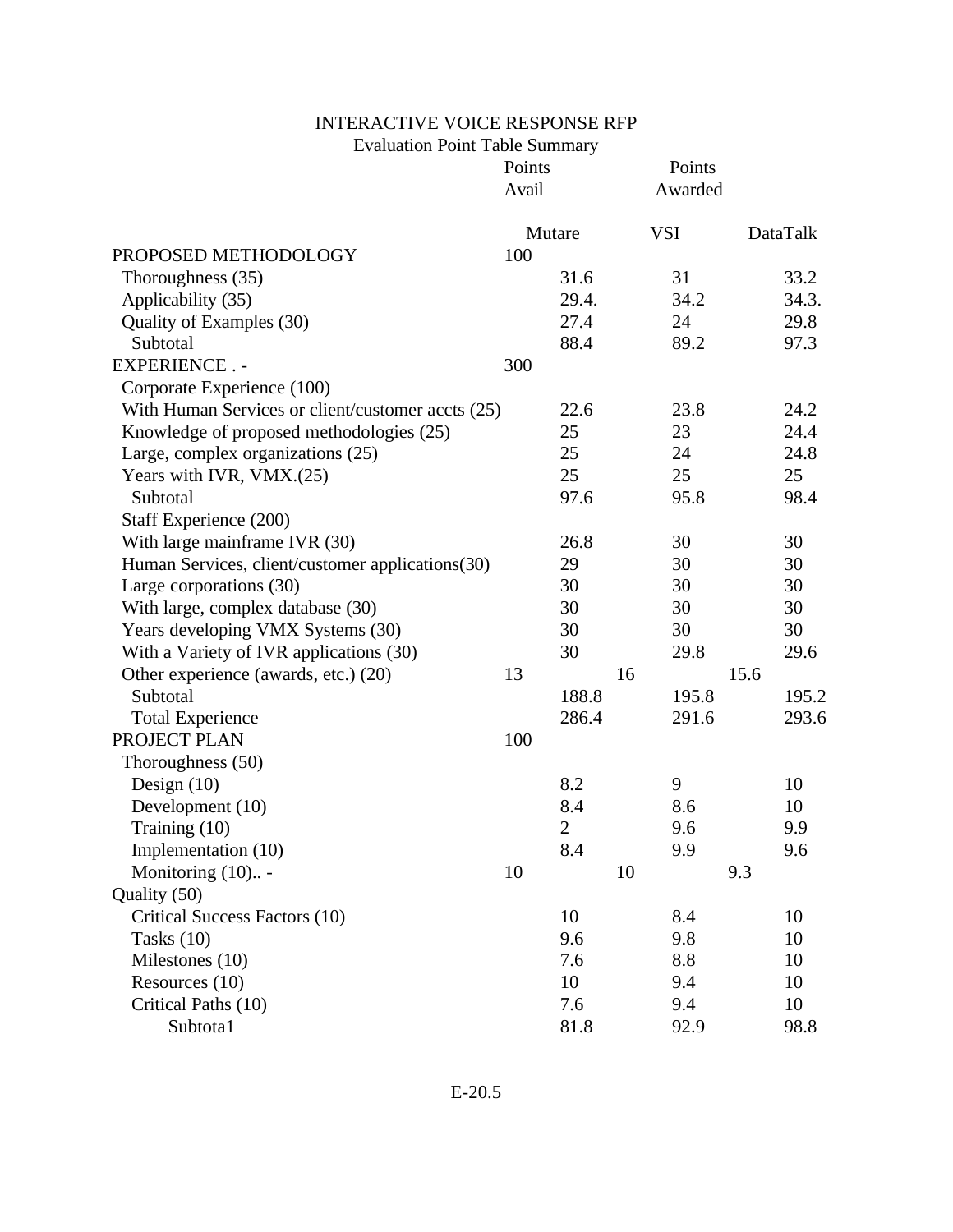| <b>REFERENCES</b>                              | 100 |        |       |        |
|------------------------------------------------|-----|--------|-------|--------|
| Validate information in proposal (10)          |     | 9.2    | 10    | 10     |
| Applicability to HSD IVR (30)                  |     | 28.8   | 30    | 30     |
| Technical performance (30)                     |     | 28.7   | 25    | 27.6   |
| Management relationship (30)                   |     | 30     | 30    | 30     |
| Subtotal                                       |     | 96.7   | 95    | 97.6   |
| ORAL PRESENTATIONS                             | 100 |        |       |        |
| Quality and clarity of presentation (25)       |     | 24.6   | 24    | 24.6   |
| Ability of presenter to answer questions (25)  |     | 24.6   | 24.4  | 25     |
| Demonstration (25)                             |     | 24.6   | 25    | 24     |
| Demonstrated understanding of the project (25) |     | 24.2   | 25    | 23.6   |
| Subtotal                                       |     | 98     | 98.4  | 97.2   |
| <b>COSTS</b>                                   | 300 |        |       |        |
| Total Project Cost (Four Phases) (250)         |     | 169.45 | 250   | 196.56 |
| Firm Fixed Hourly Rate for Programming (50)    |     | 30.36  | 50    | 48.3   |
| Subtotal                                       |     | 199.81 | 300   | 244.86 |
| <b>TOTAL</b>                                   |     | 851.11 | 967.1 | 929.36 |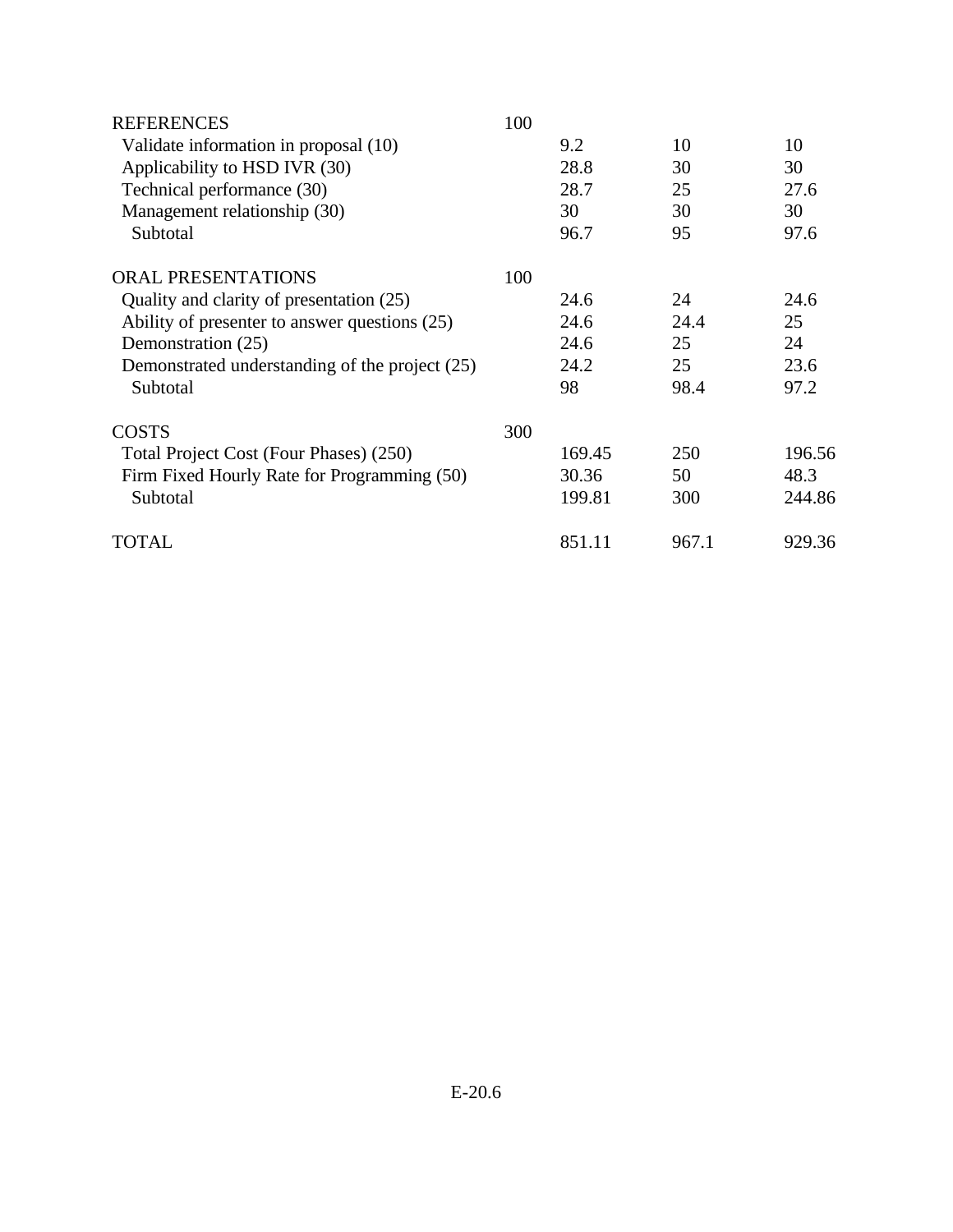## **EVALUATION COMMITTEE REPORT, SAMPLE #2**

December 1, 1995

#### **MEMORANDUM**

| TO:             | Alex J. Valdez, Secretary<br>Paul K. Minogue, Deputy Secretary                                              |
|-----------------|-------------------------------------------------------------------------------------------------------------|
| FROM:           | Simon Padilla, Procurement Manager                                                                          |
| <b>SUBJECT:</b> | <b>Community Provider Payment System Needs Analysis</b><br>Evaluation Committee Report, RFP#60-665-11-04979 |

In accordance with the Request for Proposals for the Needs Analysis for a Community Provider Payment System, three responses were received prior to the November 7, 1995, 2:00 p.m. Mountain Standard Time deadline. The responses were received from ADIA Information Technologies; BDM, Federal; and Fox Systems Inc.

#### *Summary of Evaluation Committee Activity*

The evaluation committee consists of Leroy Martinez, Information Systems Bureau; Leo Kahn, Financial Accounting Bureau; Yolanda Martin, Community Provider Payment Section; Gene Lujan, Information Systems Bureau; (all from Administrative Services Division) and Laura McAllister, Program Manager, Long Term Care and Restorative Services Division. The Evaluation Committee met on November 16, 1995 to score the proposals using the criteria developed and included in the Request for Proposal. Specific evaluation instruments had been developed by the Committee prior to the referenced meeting date. (A copy of the evaluation instrument is attached.)

Based on the initial evaluation, and in accordance with appropriate guidelines, it was determined that the point spread was such that all offerors were considered finalists and would be invited to participate in oral presentations. The offerors were informed on November 17, 1995 of their status. Letters were sent on November 20, 1995 informing the offerors of the date, time and location for the oral presentations. Additional clarification for particular areas of the proposals were requested, along with a request for all proposed project team members to attend and participate in the orals agenda, which was described in the letters sent. All proposals were determined to be responsive to the RFP requirements.

The oral presentations were conducted in Room N3400 of the Harold Runnels Building on November 28, 1995; and in Room A1008 of the Harold Runnels Building on November 29, 1995. Following completion of the oral presentations, the Evaluation Committee met to score the oral presentations, to determine the impact of the best and final offers presented by the offerors on November 27, 1995, and to recalculate the cost evaluation sub-category.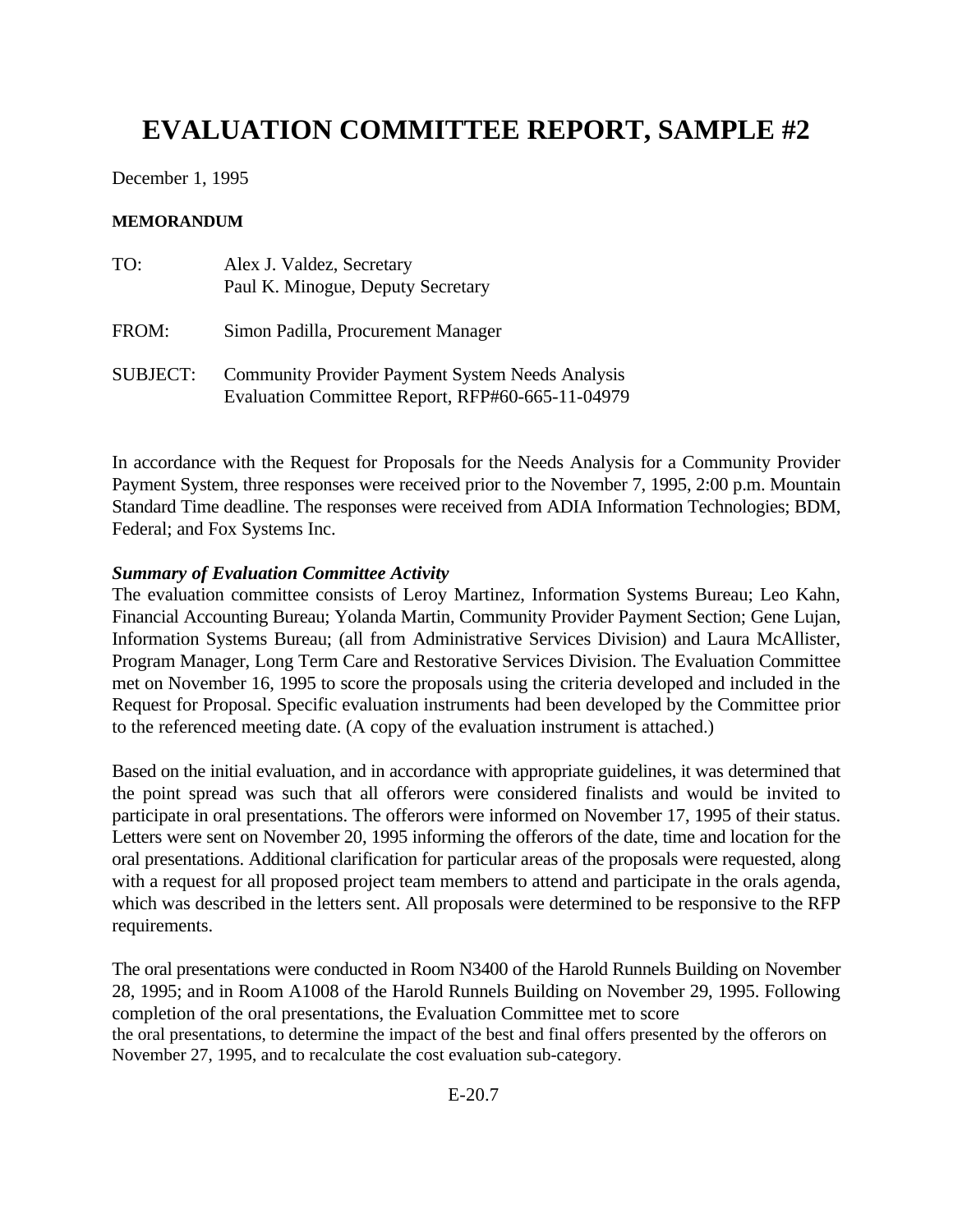Attached is a copy of the combined offerors evaluation summary. The report details the evaluation components, the sub-components, the point value, and the scoring for each offeror. Overall, Fox Systems, Inc. scored the highest point value for all evaluation components totaling 759 with BDM, Federal scoring 727 and ADIA Information Technologies scoring 628.

#### **Project Approach**

With regard to Project Approach, Fox Systems, Inc. scored 42 points out of a possible 50. The Fox Systems, Inc. proposal was the most applicable and thorough approach to the project, and included a case tool. BDM, Federal and ADIA Information Technologies tied in the scoring for thoroughness and applicability as well as for project management. BDM, Federal was scored one point less than Fox Systems, Incorporated in case/productivity tool sub-component ADIA Information Technologies lost points in this sub-component as their approach did not specify particular productivity tools. ADIA Information Technologies presented additional clarification regarding the project approach as part of the Best and Final Offer as well as detailed information flows related to the process for compilation of the Detailed Study Report and the Draft Requirements Statement; the Evaluation Committee considered this information during the evaluation process.

#### **Methodology**

With regard to Methodology, Fox Systems, Inc. scored 44 points out of a possible 50. This proposal was deemed the strongest particularly as a result of Information Engineering concepts, Business Process Reengineering, customization of the questionnaire, and Joint Application Design facilitation techniques approach for defining business requirements. This approach was particularly deemed valid as the Department of Health business needs encompass many varied programs, customers and business functions. BDM, Federal proposed the use of a "DOH CPPS" working group as a form of steering committee yet their proposed role was not really described, and appeared as a substitute deliverables committee. ADIA Information Technologies was awarded points for the description of their understanding of the STRADIS methodology and experience with the application of the constructs of this methodology.

#### **Project P1an**

Regarding the Project Plan, the offerors presented the following summary of hours by major task as identified in the Request for Proposals:

| Task           | <b>ADIA</b> | <b>BDM</b> | <b>Fox</b> |
|----------------|-------------|------------|------------|
| 1              | 272         | 214        | 56         |
| $\overline{2}$ | 1,296       | 526        | 1,006      |
| $\overline{3}$ | 32          | 15         | 84         |
| $\overline{4}$ | $_{0}$      | 5          | 0          |
| 5              | 600         | 486        | 1,090      |
| 6              | 646         | 28         | 104        |
| Total          |             |            |            |
| Hours          | 2,264       | 1,274      | 2,340      |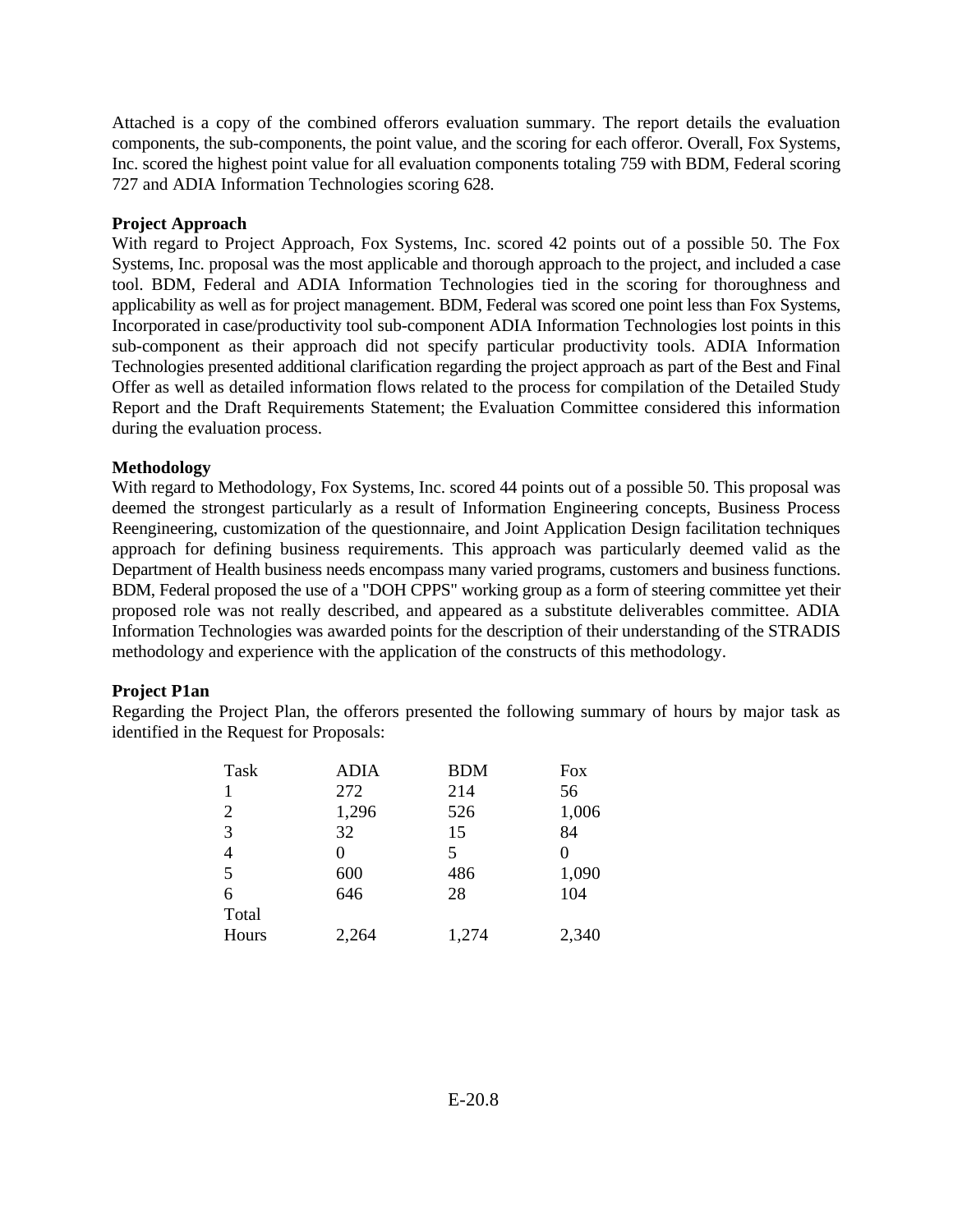Fox Systems, Incorporated received 59 points out of a possible 75 because the overall project plan was perceived to be very strong particularly in the development of the draft requirements statement. BDM, Federal received the least number of points in the sub-category for feasibility. The project plan approach as described by BDM, Federal did not account for the many data bases and programs operated by the Department. BDM, Federal also lost points in the sub-category for the thoroughness and efficiency of the plan. ADIA Information Technologies tied with Fox Systems, Incorporated for the feasibility of the project plan. Particular strengths were reflected in the application of effort to the development of summaries demonstrating overall organization/function relationship and the current processes performed in each organization.

#### **Offeror Experience**

Regarding Offeror Experience,Fox Systems received 90 out of a possible 100 points. The combined experience of Fox Systems, Quadrant Consulting, and Corporate Resource Associates, Inc. (Quadrant and Corporate Resource Associates as subcontractors to Fox Systems, Incorporated) in the areas of health care, business process reengineering, JAD and IV&V services was indisputable.

#### **Staff Experience**

Staff Experience represents a total of 175 points with Fox Systems, Inc. receiving the highest number of points, 118. Health care experience was the determinant sub-category in this category of points. The Evaluation Committee recognized and rewarded Fox Systems, Inc. for bringing that health care staff experience to their offer. In other subcategories, BDM was deemed as offering more GUI Experience and Data communication/networking experience. However, Fox Systems, Incorporated was also recognized as bringing extensive staff experience in providing IV&V services.

#### **Corporate References**

Regarding the Corporate References category, minimal differences exist between Fox Systems, Incorporated and ADIA Information Technologies. References contacted for these offerors included additional contacts for the sub-contractors proposed. No negative or qualified references were offered by the contacts. In the case of BDM, Federal, two corporate references qualified their recommendations. Simon Padilla performed both the corporate and individual contacts on behalf of the Evaluation Committee. The results were discussed with the Evaluation Committee.

#### **Individual References**

There were minimal differences in the scores for the individual references category. References contacted provided no items of concern.

### **Cost**

BDM, Federal submitted the lowest overall offer at \$118,949 and were awarded the maximum points in this category at 300. The Evaluation Committee expressed considerable concern at the oral presentation over the low number of hours submitted by BDM, Federal in their offer. Client Executive, Fred Mondragon stated that the deliverables would be provided to the satisfaction of the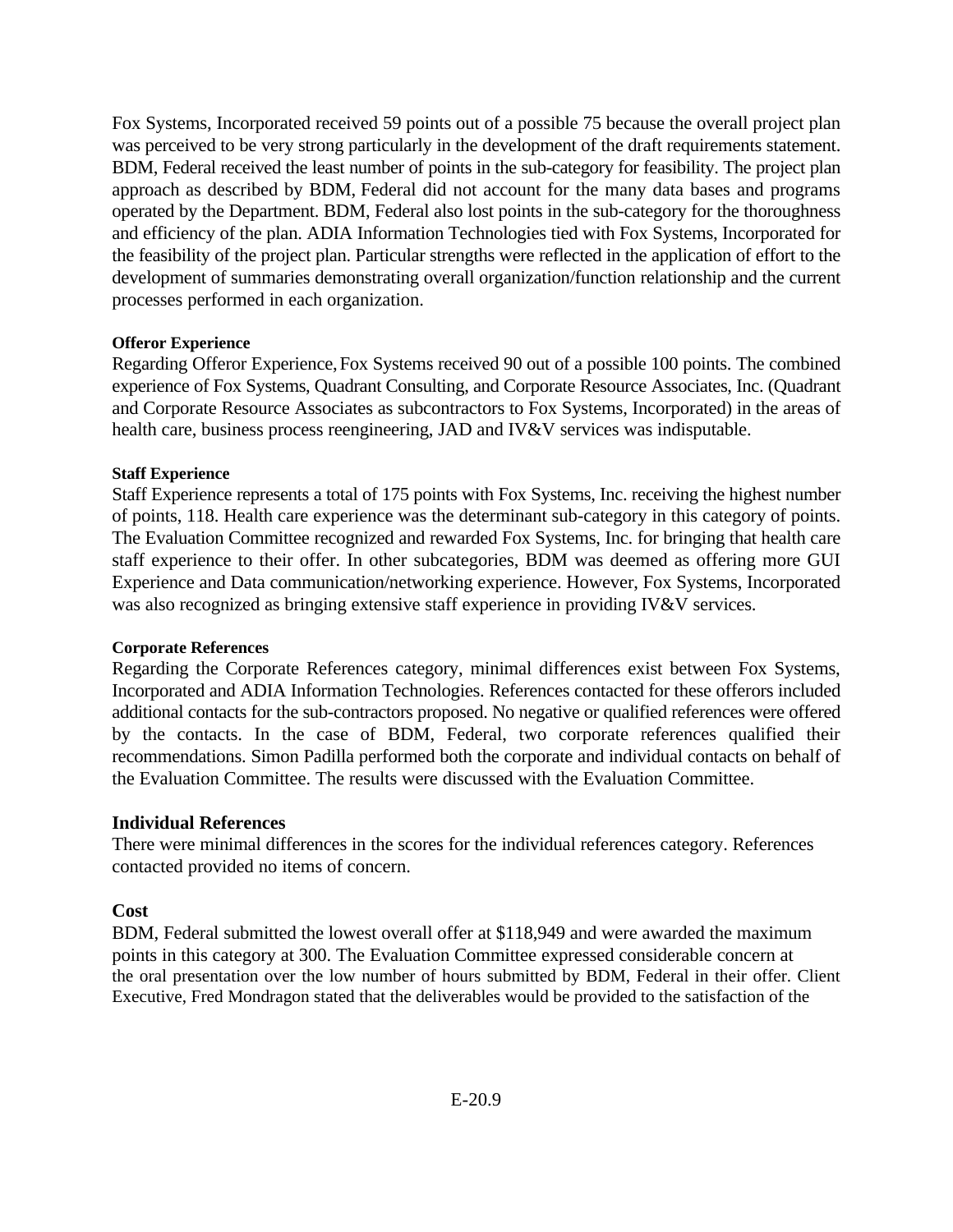Department of Health without regard to the actual hours applied by BDM, Federal within the Firm, Fixed Price offered. Points to all offerors were awarded based on the cost formula contained in the RFP.

| Cost   | \$229,075 | \$118,949 | \$214,740 |
|--------|-----------|-----------|-----------|
| Hourly | \$101.18  | \$93.37   | \$91.77   |

IV&V rates submitted were not considered in the awarding of points for cost in accordance with the Request for Proposals. These rates are to be considered during contract negotiations.

#### **Oral Presentations**

As a result of the oral presentations, Fox Systems, Inc. scored highest with the Evaluation Committee. Of 100 points, they were awarded 93 points with the presentation quality and staff knowledgeable and experienced sub-categories reflecting the key point advantages.

#### **Concerns**

Concern is noted by the Committee regarding the Fox Systems, Inc. combination of the same individual being project manager and lead analyst. Concern is expressed by the Committee regarding the low number of hours the ADIA project manager would spend on the project as the overall quality of the analysis appears to revolve around this individual's overall expertise. BDM, Federal lost significant points because of the lack of staff knowledge and experience. This was accentuated by the fact that there was only one analyst represented by the offer.

| Evaluation                      |             |            |            |
|---------------------------------|-------------|------------|------------|
| Category                        | <b>ADIA</b> | <b>BDM</b> | <b>Fox</b> |
| Project Approach                | 33          | 38         | 42         |
| Methodology                     | 39          | 38         | 44         |
| Project Plan                    | 49          | 30         | 59         |
| Offeror Experience              | 53          | 42         | 90         |
| <b>Staff Experience</b>         | 75          | 91         | 118        |
| <b>Corporate References</b>     | 99          | 84         | 100        |
| <b>Key Personnel References</b> | 45          | 45         | 47         |
| <b>Oral Presentation</b>        | 79          | 59         | 93         |
| Sub Total                       | 472         | 427        | 593        |
| Cost                            | 156         | 300        | 166        |
| Total                           | 628         | 727        | 759        |

#### *Summary Table*

As the Summary Table reflects, Fox Systems Inc. received the highest number of points in each category except cost.

ADIA Information Technologies received the second highest number of points in five categories and tied in one category.

BDM, Federal received the second highest number of points in three categories, tied in one category and received the maximum for cost.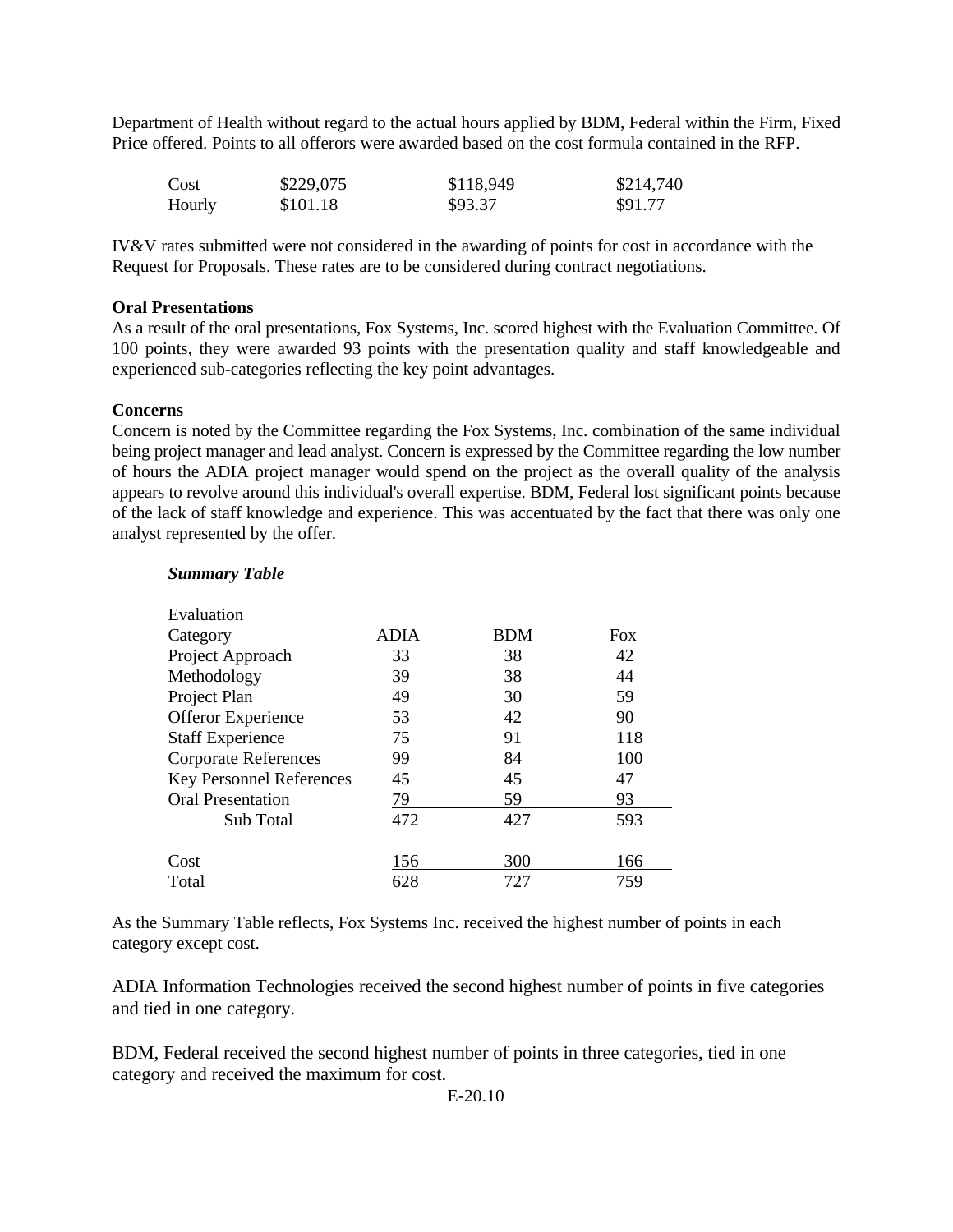#### **Committee Recommendation**

Based on the evaluation performed, the committee recommends selection of Fox Systems Inc. to perform the scope of work outlined in the Request for Proposal for the Needs Analysis for a Community Provider Payment System. Overall, the Fox Systems Inc. proposal is considered to be superior by the committee. Particularly impressive were the corporate and staff healthcare experience, business process reengineering expertise and thoroughness of the oral presentation.

The committee further recommends that during contract negotiations appropriate wording be inserted in the contract to allow for temporary interruption of work. The need to interrupt work would only result if federal or state program definitions relating to block grants significantly influence direction of the project.

\_\_\_\_\_\_\_\_\_\_\_\_\_\_\_\_\_\_\_\_\_\_\_\_\_\_\_\_\_\_\_\_\_\_\_ \_\_\_\_\_\_\_\_\_\_\_\_\_\_\_\_\_\_\_\_\_\_\_\_\_\_\_\_\_\_\_\_\_\_\_

\_\_\_\_\_\_\_\_\_\_\_\_\_\_\_\_\_\_\_\_\_\_\_\_\_\_\_\_\_\_\_\_\_\_\_ \_\_\_\_\_\_\_\_\_\_\_\_\_\_\_\_\_\_\_\_\_\_\_\_\_\_\_\_\_\_\_\_\_\_\_

Thank your for your consideration of this recommendation.

Leroy Martinez Leo Kahn Evaluation Committee Member Evaluation Committee Member

Yolanda Martin Laura McAllister Evaluation Committee Member Evaluation Committee Member

Gene Lujan Evaluation Committee Member

\_\_\_\_\_\_\_\_\_\_\_\_\_\_\_\_\_\_\_\_\_\_\_\_\_\_\_\_\_\_\_\_\_\_\_

Attachments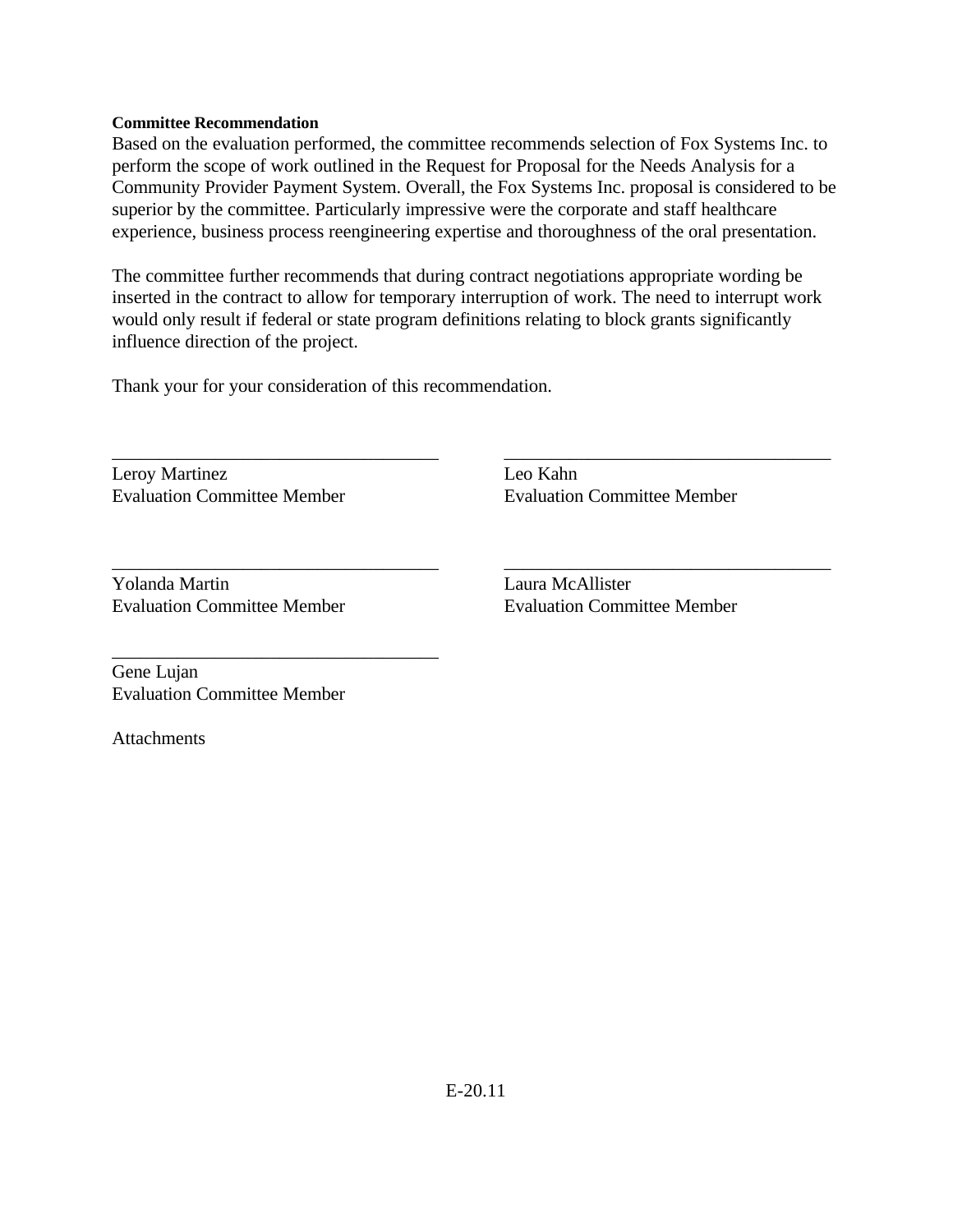|            | DEPARTMENT OF HEALTH                                               |                 |                        |                    |                   |
|------------|--------------------------------------------------------------------|-----------------|------------------------|--------------------|-------------------|
|            | <b>COMMUNITY PROVIDER PAYMENT</b>                                  |                 |                        |                    |                   |
|            | SYSTEM NEEDS ANALYSIS                                              |                 |                        |                    |                   |
|            | <b>EVALUATION COMMITTEE REPORT</b>                                 |                 |                        |                    |                   |
|            | RFP# 60-665-11-04979 - combined offerors                           |                 |                        |                    |                   |
|            | <b>Evaluation Sub-factor</b>                                       | Max pts.        | ADIA Information Tech. | <b>BDM</b> Federal | Fox Systems, Inc. |
|            |                                                                    |                 |                        |                    |                   |
| 1.1        | Case/Productivity Tool?                                            | 10              | $\overline{4}$         | 9                  | 10                |
| 1.2        | Thoroughness/ Applicability?                                       | 25              | 18                     | $\overline{18}$    | 20                |
| 1.3        | Project Management?                                                | $\overline{15}$ | 11                     | 11                 | 12                |
|            | <b>SUBTOTAL</b>                                                    | 50              | 33                     | 38                 | 42                |
|            |                                                                    |                 |                        |                    |                   |
| 2.1        | Thoroughness/Examples?                                             | 25              | 15                     | 20                 | 21                |
| 2.2        | Applicability?                                                     | 15              | 14                     | 13                 | 15                |
| 2.3        | Deliverables development?                                          | 10              | 10                     | 5                  | 8                 |
|            | <b>SUBTOTAL</b>                                                    | 50              | 39                     | 38                 | 44                |
|            |                                                                    |                 |                        |                    |                   |
| 3.1        | Feasible?                                                          | 30              | 21                     | 8                  | 21                |
| 3.2        | Thorough and Efficient?                                            | 30              | 18                     | $\overline{12}$    | 24                |
| 3.3        | Plan and GANTT Professional?                                       | $\overline{15}$ | 10                     | 10                 | 14                |
|            | <b>SUBTOTAL</b>                                                    | 75              | 49                     | 30                 | 59                |
|            |                                                                    |                 |                        |                    |                   |
| 4.1        | Systems Analysis/Cost Est.?                                        | 25              | 20                     | 10                 | 20                |
| 4.2        | Health Care Payment Systems?                                       | $\overline{25}$ | 11                     | $\overline{12}$    | $\overline{25}$   |
| 4.3        | Similar Project in Health Care?                                    | $\overline{25}$ | 8                      | 10                 | 25                |
| 4.4        | <b>IV&amp;V</b> Experience?                                        | 25              | 14                     | 10                 | 20                |
|            | <b>SUBTOTAL</b>                                                    | 100             | 53                     | 42                 | 90                |
|            |                                                                    |                 |                        |                    |                   |
| 5.1        | <b>Systems Analysis?</b>                                           | 25              | 18                     | 18                 | 24                |
| 5.2        | Cost Estimating?                                                   | $\overline{25}$ | 10                     | 11                 | 15                |
| 5.3        | Health Care Payment systems?                                       | 25              | 11                     | 11                 | $25\,$            |
| 5.4        | <b>GUI</b> Experience?                                             | 25              | $\overline{4}$         | 8                  | $\overline{7}$    |
| 5.5        | <b>Relational Databases?</b>                                       | 25              | 10                     | 14                 | 16                |
| 5.6        | Data Communication/Networking?                                     | $\overline{25}$ | 17                     | $\overline{18}$    | 13                |
| 5.7        | <b>IV&amp;V Services?</b>                                          | $\overline{25}$ | 5                      | 11                 | 18                |
|            | <b>SUBTOTAL</b>                                                    | 175             | 75                     | 91                 | 118               |
|            |                                                                    |                 |                        |                    |                   |
| 6.1        | Needs Met?                                                         | 20              | 20                     | 15                 | 20                |
| 6.2        | IV&V Beneficial/Accurate?                                          | 20              | 20                     | $\overline{20}$    | 20                |
| 6.3        | Work Rating to Statusing, etc.?                                    | 30              | 29                     | 23                 | 30                |
| 6.4        | Timely Deliverables/ Deadlines?                                    | 20              | 20                     | 19                 | 20                |
| 6.5        | Contract Again?                                                    | 10              | 10                     | $\overline{7}$     | 10                |
|            | <b>SUBTOTAL</b>                                                    | 100             | 99                     | 84                 | 100               |
|            | <b>Skills Rating?</b>                                              |                 |                        | 9                  | 9                 |
| 7.1        | <b>IV&amp;V</b> Beneficial/Accurate?                               | 10              | 8<br>10                |                    |                   |
| 7.2<br>7.3 |                                                                    | 10<br>15        | 13                     | 10<br>11           | $10\,$<br>13      |
| 7.4        | Work Rating to Statusing, etc.?<br>Timely Deliverables/ Deadlines? | 10              | $\overline{9}$         | $10\,$             | 10                |
| 7.5        | Contract Again?                                                    | $5\phantom{.0}$ | 5                      | 5                  | 5                 |
|            | <b>SUBTOTAL</b>                                                    | $\overline{50}$ | 45                     | 45                 | 47                |
|            |                                                                    |                 |                        |                    |                   |
| 8.1        | Cost                                                               | 300             | 156                    | 300                | 166               |
|            |                                                                    |                 |                        |                    |                   |
| 9.1        | Understanding of Project?                                          | 25              | 24                     | 13                 | 23                |
| 9.2        | Staff Knowledgeable/ Experienced?                                  | 30              | 24                     | 14                 | $\overline{27}$   |
| 9.3        | Questions Answered Well?                                           | 10              | 7                      | 6                  | 9                 |
| 9.4        | Demonstrate CASE Proficiency?                                      | 10              | $\overline{4}$         | 9                  | 9                 |
| 9.5        | Presentation Quality?                                              | $25\,$          | 20                     | $17\,$             | 25                |
|            | <b>SUBTOTAL</b>                                                    | 100             | 79                     | 59                 | 93                |
|            | <b>TOTALS</b>                                                      | 1000            | 628                    | 727                |                   |
|            |                                                                    |                 |                        |                    |                   |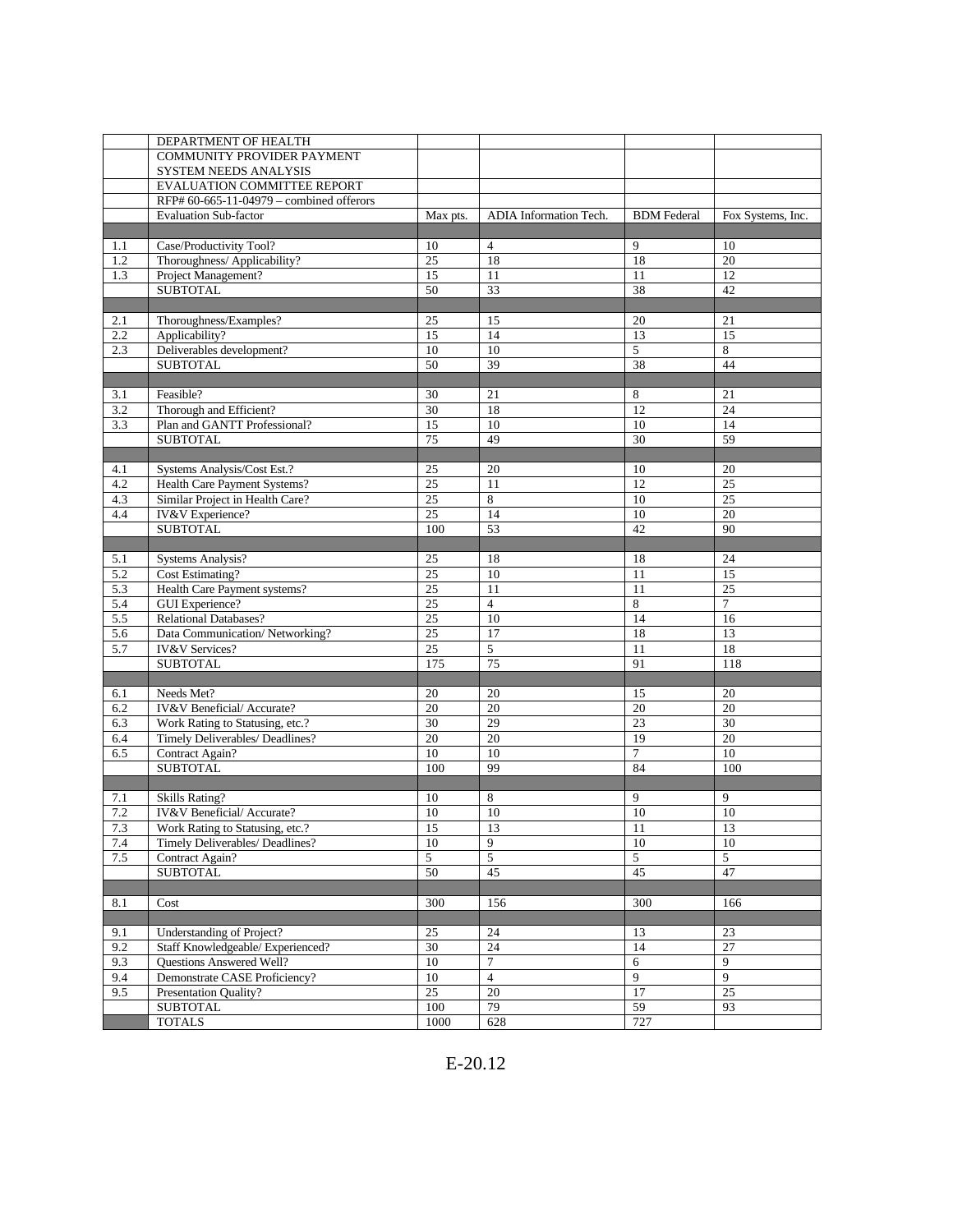## AWARD NOTIFICATION LETTER **State of New Mexico DEPARTMENT OF HEALTH PRIMARY CARE & EMS BUREAU**

May 16, 1994

Professional Examination Service Mr. William Schoolman 475 Riverside Dr. New York, NY 10115

Re: New Mexico RFP #20-665-42-13454, Emergency Medical Services Information Management System.

Dear Mr. Schoolman:

This letter is to advise you that on May 16, 1994, a Contract was awarded as a result of the referenced procurement. The Contract was awarded to EMS Data Systems, Inc., an Arizona corporation.

A copy of the Management Recommendation Letter and the Evaluation Committee Report has been attached for your review. In accordance with paragraph II.B.14., the protest period shall expire as of the close of business on Thursday, June 2, 1994.

On behalf of the Primary Care and EMS Bureau, and the Evaluation Committee, I want to express my sincere appreciation to you and other members of your company for the time and effort taken to participate in this important procurement.

Sincerely,

 $<$ signed $>$ 

Jim Derrick Procurement Manager

cc: Pat Cleaveland, Director, Public Health Division, DOH Barak Wolff, Chief, Primary Care and EMS Bureau Terry Davenport, State Procurement Office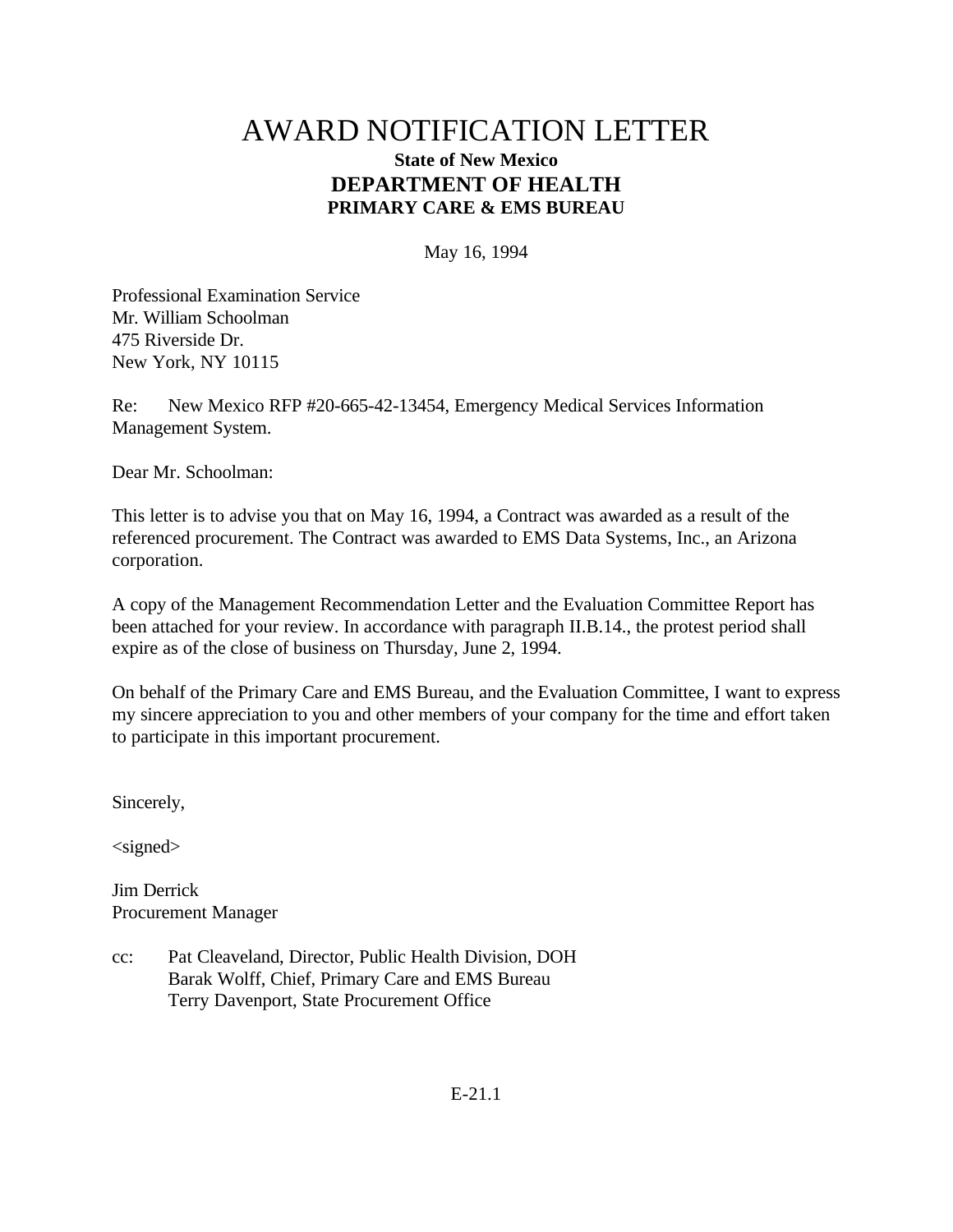# **PUBLIC INSPECTION LETTER**

March 18, 1993

Karen L Weavill Marketing Assistant Network Solutions. Inc. 475 Kilvert Street Warwick, RI 02886

Dear Ms. Weavilt:

This is to respond to your March 9th request for copies of proposals submitted in response to RFP #10-630- 60-00133.

There are two options available to you:

1. You may check out a copy of the proposal on-site and return it the same day. There are commercial photocopying services in Santa Fe that provide same-day service. This option has been successfully executed by other vendors wishing to obtain a copy of the winning proposal. You may contact me to schedule a date for on-site checkout.

2. You may pre-pay for Department personnel to photocopy and send you copies of the proposals. The Department policy for such photocopying is stated in 1.6, page 9 of the RFP. The cost is \$.35 per page. We estimate that there are 2,586 pages in the four proposals, for a total of \$905.10. If you notify me that you choose this option, we will provide you an exact page count and cost so that you can forward a check payable in the exact amount to the Human Services Department prior to our commencing copying. Shipping would be at your expense. There is a Federal Express pickup box in this building which could be used if you provided us a Fed Ex account number. The estimated weight is 15 pounds.

Please be advised that some pages of proposals are marked "proprietary;" we will exclude proprietary pages from copies provided to you.

Sincerely,

<signed>

Don Levering IV-D System Director Child Support Enforcement Division P.O. Box 25109 Santa Fe, NM 87504

E-22.1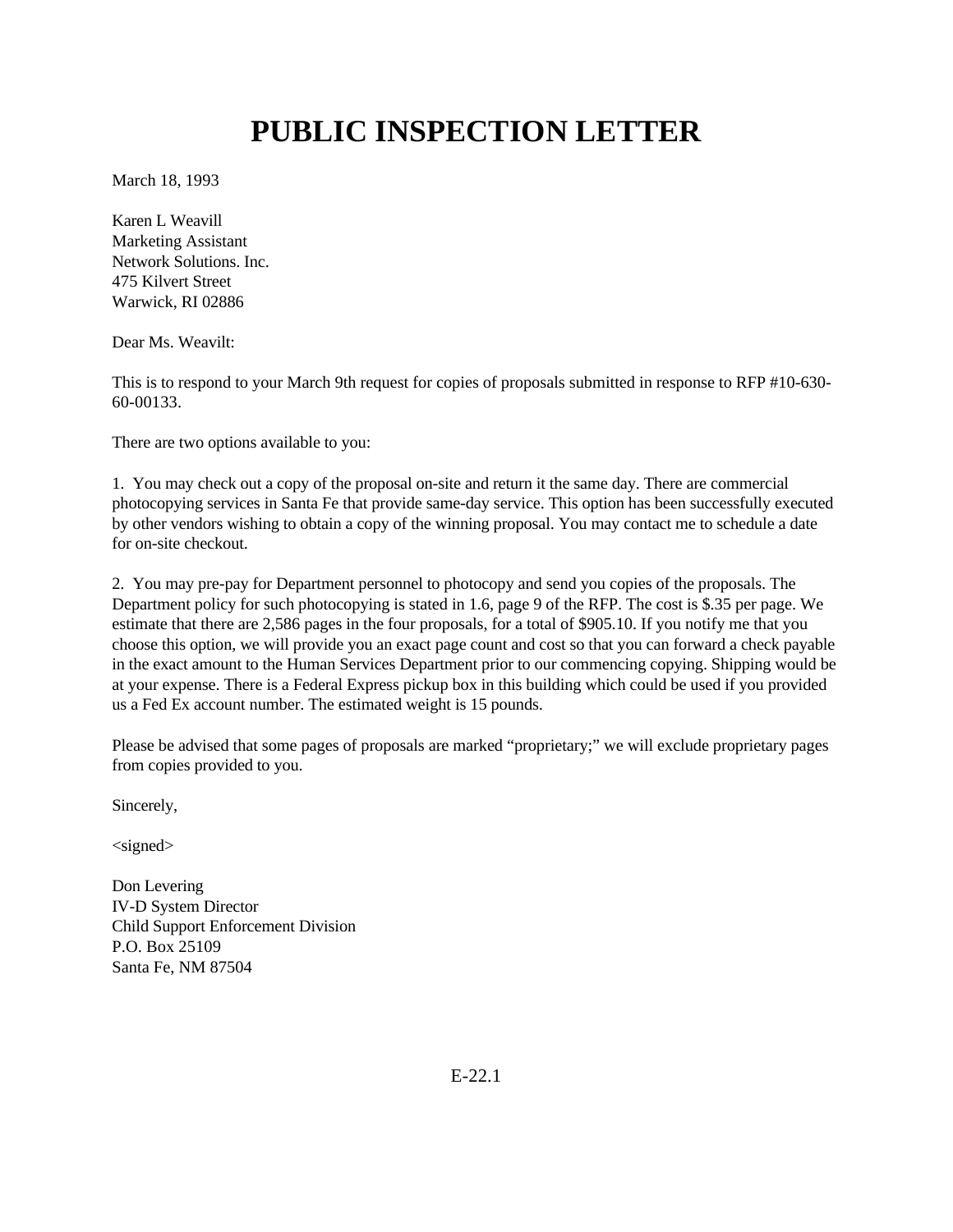#### ACKNOWLEDGEMENT OF RECEIPT

Received from Don Levering, 1 copy of Andersen Consulting's Proposal response to RFP 10- 630-00133. This includes all pages in: volume lA, pages I.1 through IV.C.72; volume 1B, pages IV-D.1 through Appendix C, Statement of Confidentiality; and volume 2, pages I.1 through VI.1 and including page 1-7 of the responses to the Departments Questions.

As a representative of BDMI, I agree to return these copies to your office complete and in good condition by 4:00 pm today, March 5, 1993.

Also received from Don Levering today, the copy of the Evaluation Committee Report.

Pat Garcia, BDMI

\_\_\_\_\_\_\_\_\_\_\_\_\_\_\_\_\_\_\_\_\_\_\_\_\_\_\_\_\_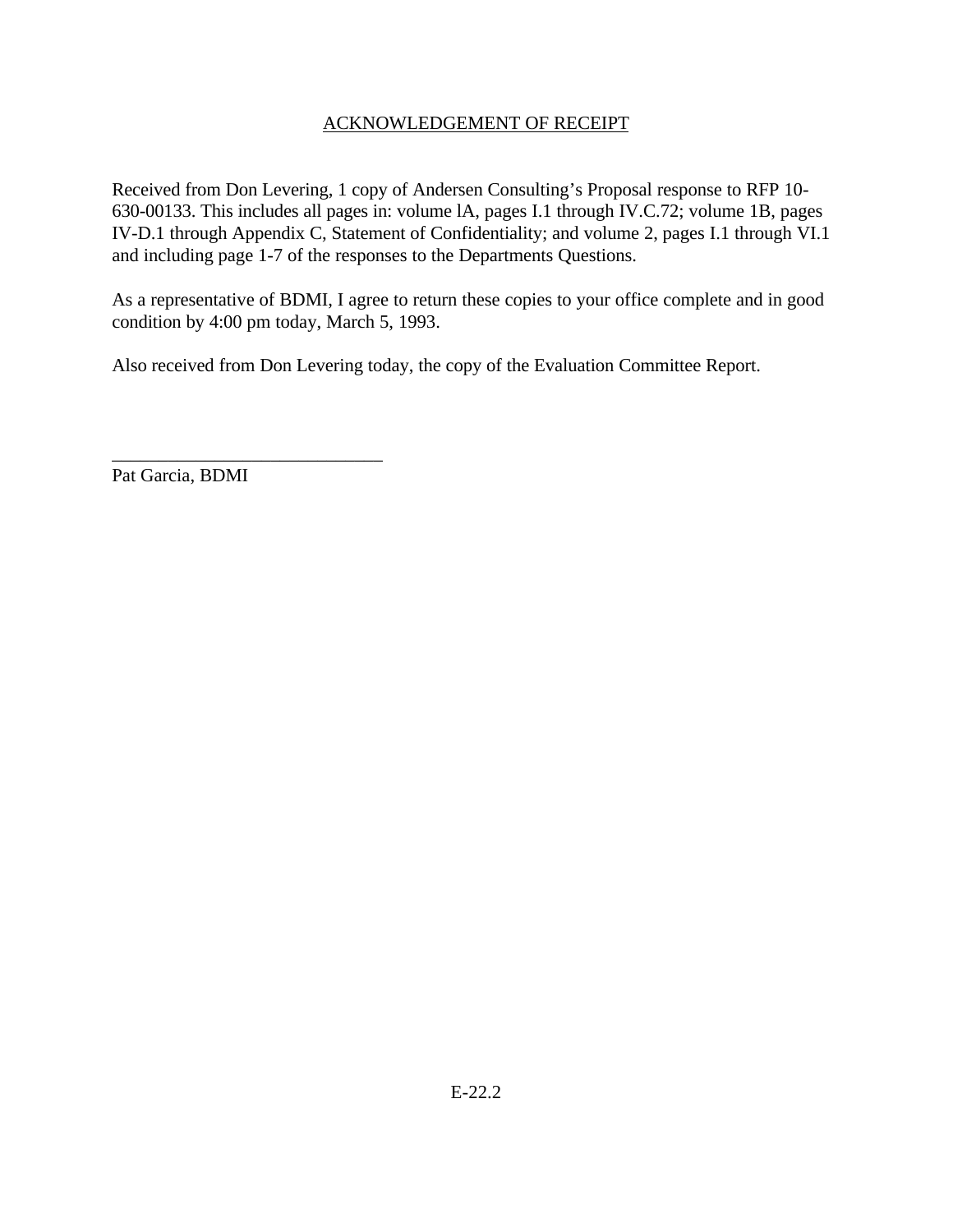#### **THE NEW MEXICO GROSS RECEIPTS TAX AND STATE GOVERNMENT PROCUREMENT**

#### MAY 1, 1996

#### WHAT IS THE GROSS RECEIPTS TAX?

The gross receipts tax is a tax on people (which includes every type of business organization) engaging in business in New Mexico for the privilege of doing business in New Mexico. The tax is imposed on the gross receipts of people who:

> sell property (tangibles) in New Mexico,

> perform services in New Mexico (services include construction activities and all construction materials that will become part of the construction project),

> lease property used in New Mexico, and

> sell research and development services performed outside New Mexico, but which are initially used in New Mexico.

### WHAT IS THE GROSS RECEIPTS TAX RATE?

The gross receipts tax rate varies throughout the state from 5.0% to 6.875%. It is composed of the state base rate (5%), of which 1.225% is given to the cities, plus local options imposed by counties and municipalities. The tax rate can change no more often than twice a year in January and July.

Generally, the gross receipts tax rate to be used by the seller or lessor of goods or services is based on the business location of the seller. A major exception to the general rule applies to people in the construction business. Their location for tax rate purposes is the location of each construction project.

#### DETERMINING TAXABILITY OF GROSS RECEIPTS

There is a basic presumption in law that all receipts from selling or leasing property or services are subject to tax. However, to avoid pyramiding of taxes and to define the tax base, there are a series of exemptions and deductions provided in law. Any receipts not covered by a specific exemption or deduction are taxable.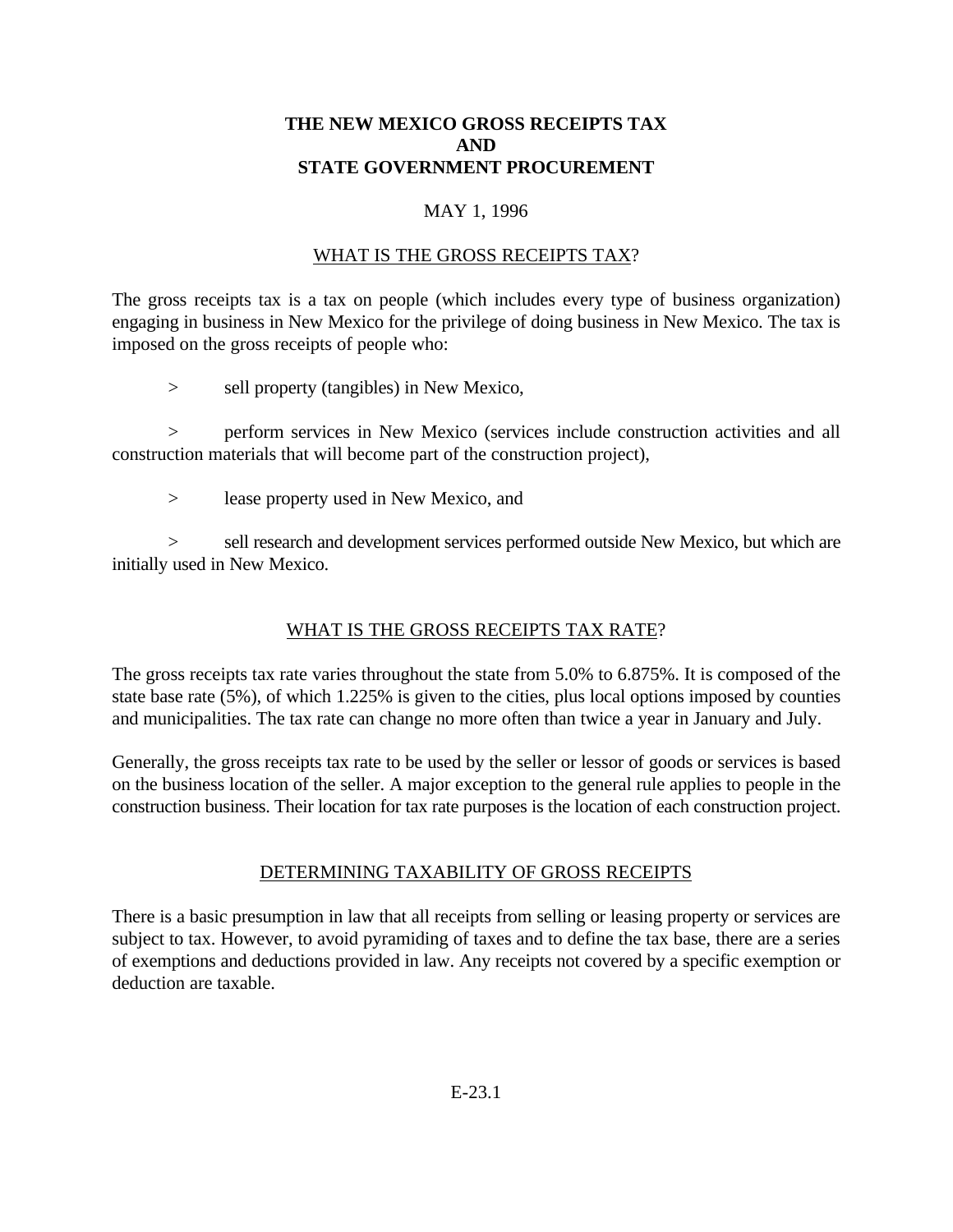In many cases, particularly when dealing with services, if a deduction is available for a specific transaction, the subsequent transaction must be subject to the gross receipts tax. For example, contractors are allowed to give their vendors NTTCs for construction materials (Type 6) and construction services (Type 7), but only when the sale of the completed construction project is subject to gross receipts tax.

### DEDUCTION FROM GROSS RECEIPTS FOR SALES TO GOVERNMENTAL ENTITIES

Receipts from selling tangible personal property to a New Mexico governmental entity may be deducted from the seller's gross receipts (Sec. 7-9-54). However, this deduction may NOT be claimed for:

- > sales of materials incorporated into a construction project;
- > receipts from leasing property or licenses; and
- > receipts from the performance of services, including construction services.

For the seller of the tangible personal property to be eligible to claim this deduction, the purchasing governmental entity must provide the seller either a properly executed Type 9 NTTC (Non-taxable Transaction Certificate) or other proof that payment was from a governmental entity (e.g. purchase order). The seller needs only ONE NTTC from each buyer to cover all transactions OF THE SAME TYPE with that buyer. The seller must have the NTTC or other proof in his possession before he can claim the deduction (generally, the 25th of the month following the month of receipt).

## WHAT IS CONSTRUCTION FOR GROSS RECEIPTS TAX PURPOSES?

"Construction' is defined in Sec. 7-9-3(C) NMSA 1978. Regulation GR 3(C):5 more specifically defines construction as it relates to the oil and gas industry. Copies of both are attached.

## WHAT IS A SERVICE FOR GROSS RECEIPTS TAX PURPOSES?

Sec. 7-9-3(K) NMSA 1978 defines service to mean "all activities engaged in for other persons for a consideration, which activities involve predominantly the performance of a service as distinguished from selling or leasing property....'Service' includes construction activities and all tangible personal property that will become an ingredient or component part of a contraction project..." For example, a contractor who is engaged to design, engineer and build a prototype missile is selling a service, not a tangible.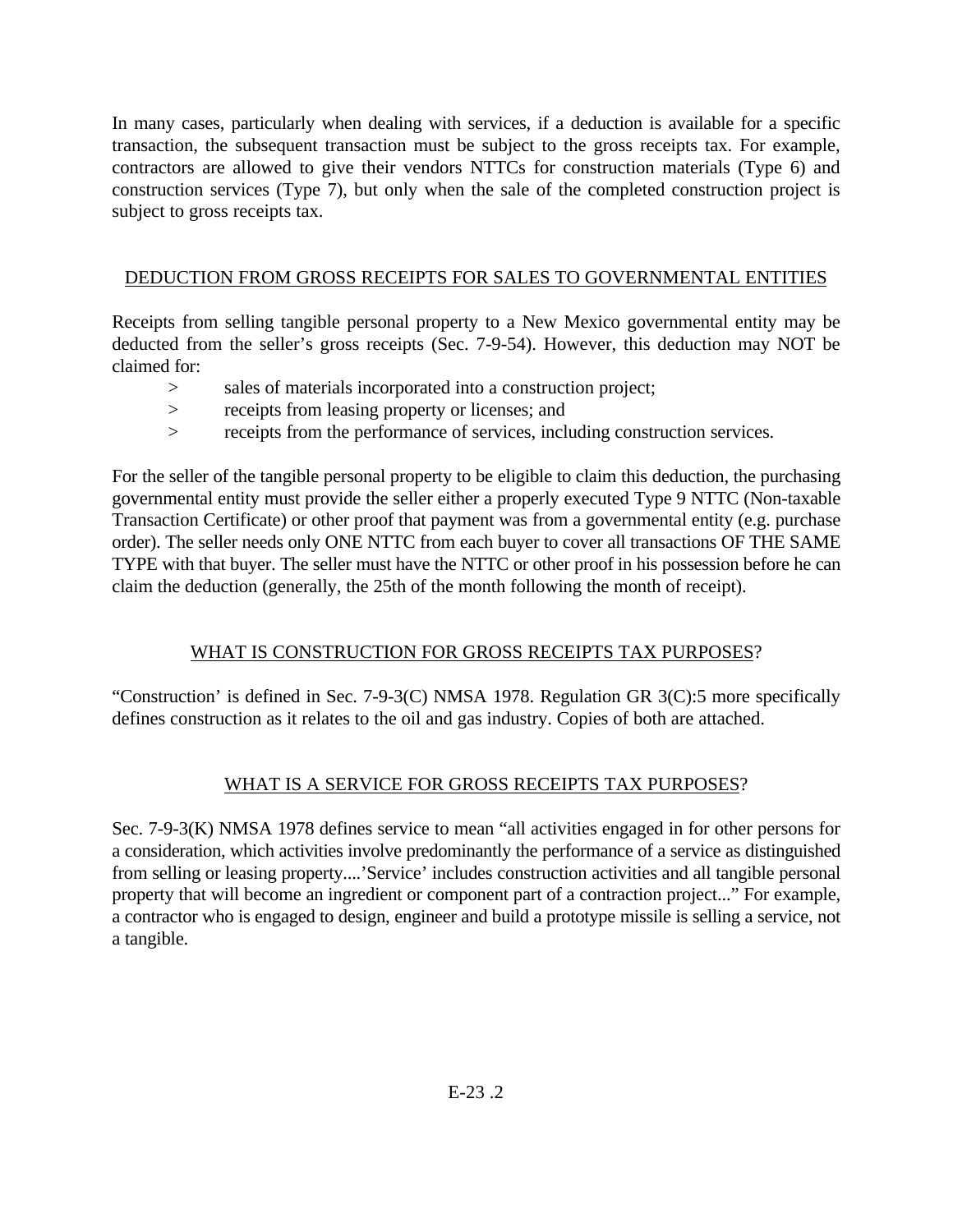#### HOW TO OBTAIN NON-TAXABLE TRANSACTION CERTIFICATES?

Any purchaser, including a governmental entity, who wants to issue NTTCs to his vendors must register with the Taxation and Revenue Department and complete an Application for Nontaxable Transaction Certificates. There is no charge for this. Additional NTTCs may be requested by completing another Application. All 1992 Series NTTCs will expire on December 31, 2002.

#### THE PROCUREMENT CODE AND GROSS RECEIPTS TAXES

Section 13-1-108 NMSA 1978 of the Procurement Code provides:

Contracts solicited by competitive sealed bids shall require that the bid amount exclude the applicable state gross receipts tax or applicable local option tax but that the contracting agency shall be required to pay the applicable tax including any increase in the applicable tax becoming effective after the date the contract is entered into. The applicable gross receipts tax or applicable local option tax shall be shown as a separate amount on each billing or request for payment made under the contract.

#### EVIDENCE OF SELLER'S REGISTRATION TO BE INCLUDED IN CONTRACT DOCUMENT

The Gross Receipts Tax Registration Act (Chapter 7, Article 10 NMSA 1978) requires any person leasing or selling property to the state or performing services for the state to be registered with the Taxation and Revenue Department to pay gross receipts tax. Evidence of compliance with this provision is generally accomplished by adding language at the end of the contract similar to the following:

The records of the Taxation and Revenue Department reflect that the Contractor is registered with the Taxation and Revenue Department of the State of New Mexico to pay gross receipts and compensating tax.

CRS ID Number:

Date:\_\_\_\_\_\_\_\_\_\_\_\_\_\_\_\_\_\_\_\_\_\_\_\_\_\_\_\_\_\_\_\_\_\_\_\_\_\_\_\_\_\_\_\_\_\_\_

TAXATION AND REVENUE DEPARTMENT

 $\mathbf{By:}$ 

Personnel at any Audit and Compliance Division field office can complete this evidence of compliance during their normal business hours. Field offices are located in Santa Fe, Albuquerque, Roswell, Las Cruces, Farmington, Alamogordo, Clovis, Hobbs and Silver City.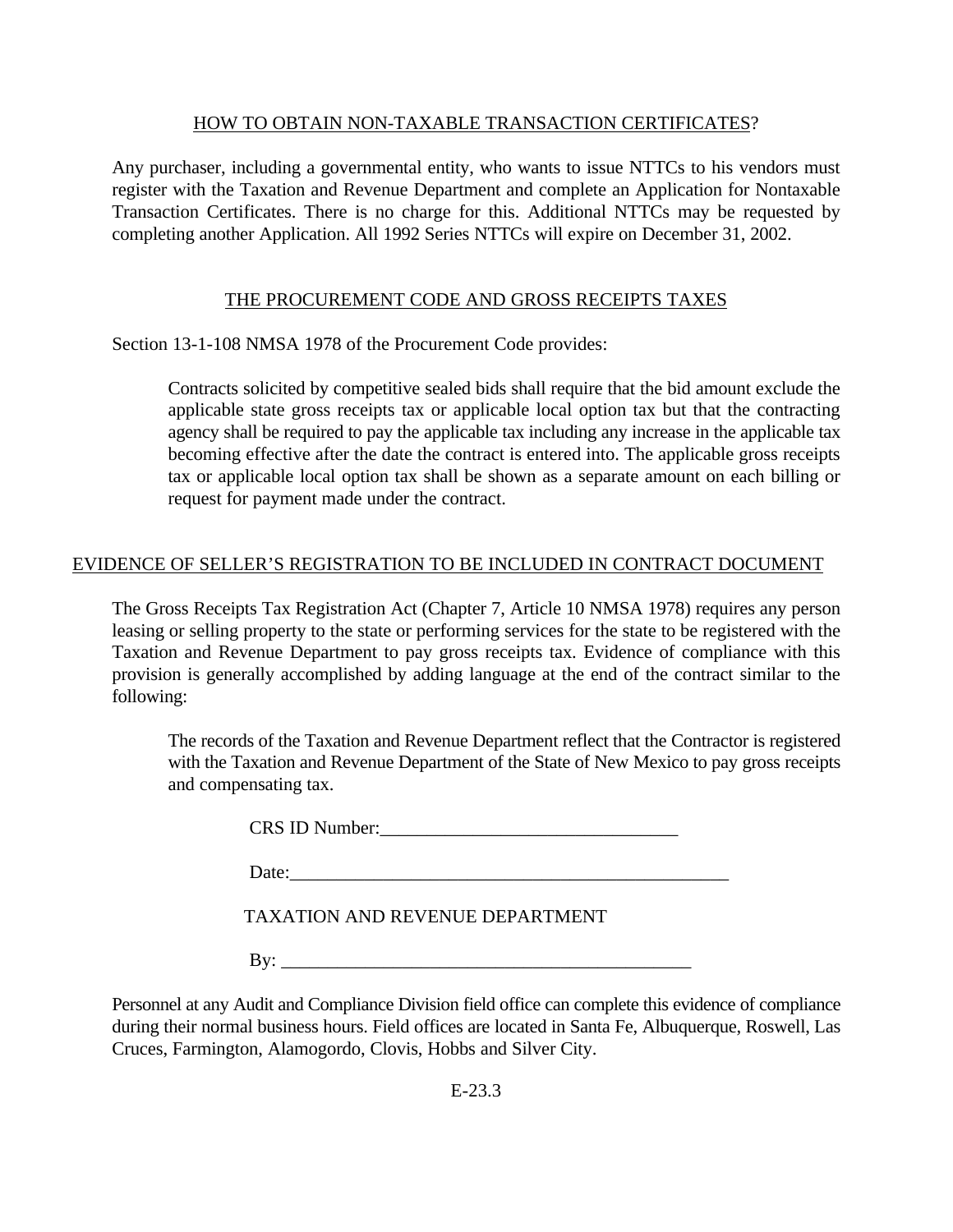#### WARNING

This brief overview provides general information only and does not address compensating tax, the availability of other types of NTTCs that contractors can provide to their vendors and subcontractors, the liability of governmental entities to pay governmental gross receipts tax on certain of their receipts, or many other features. It does not constitute a regulation or ruling as defined under Sec. 7-1-60 NMSA 1 978. Taxpayers are responsible for being aware of New Mexico tax laws and rules. Consult the Department directly if you have questions or concerns about information provided in this overview.